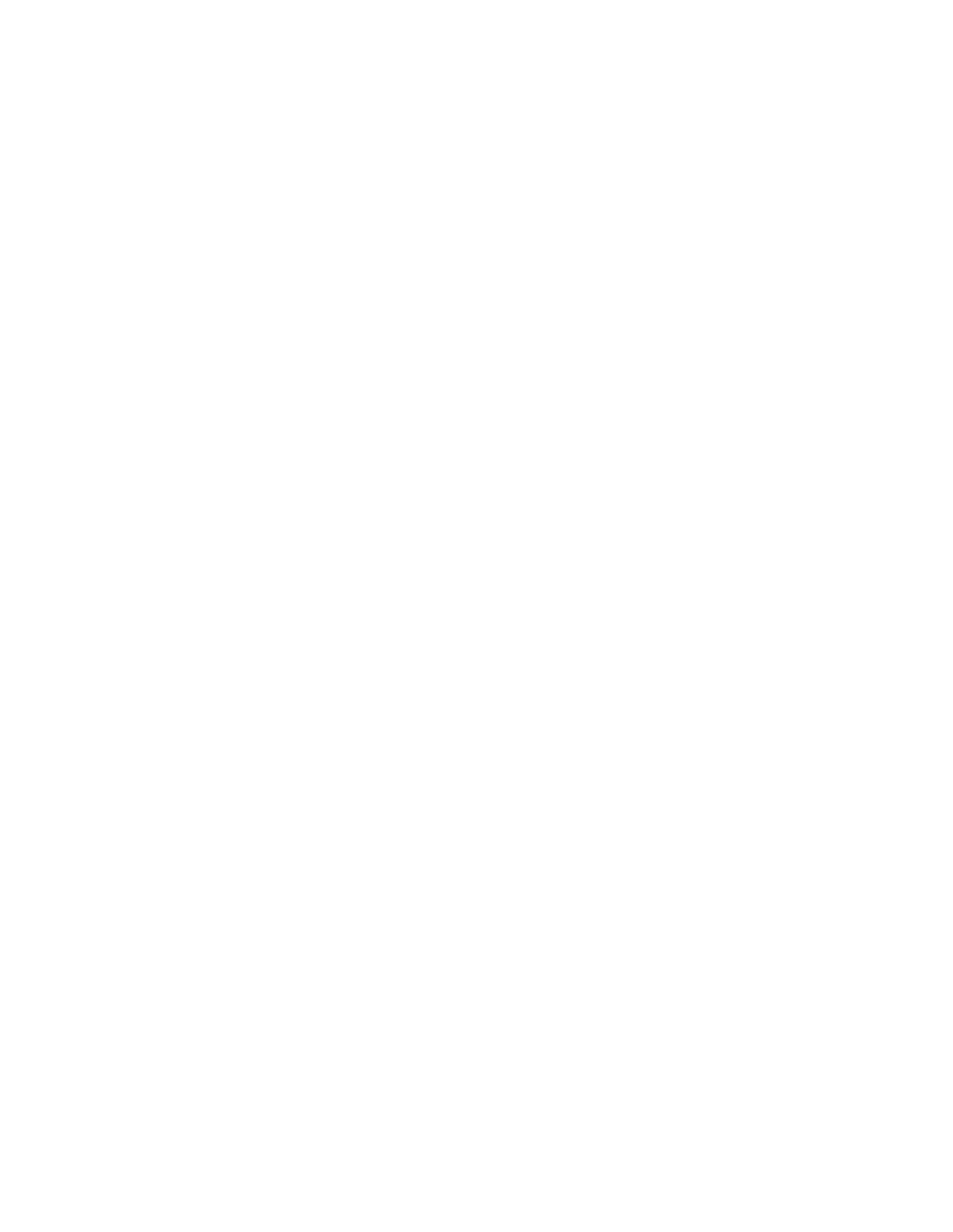

Copyright © 2004 ITE Tech. Inc.

This is Preliminary document release. All specifications are subject to change without notice. The material contained in this document supersedes all previous documentation issued for the related products included herein. Please contact ITE Tech. Inc. for the latest document(s). All sales are subject to ITE's Standard Terms and Conditions, a copy of which is included in the back of this document.

All sales are subject to ITE's Standard Terms and Conditions, a copy of which is included in the back of this document.

ITE, IT8702F is a trademark of ITE Tech. Inc. Intel is claimed as a trademark by Intel Corp. Microsoft and Windows are claimed as trademarks by Microsoft Corporation. PCI is claimed as a trademark by the PCI Special Interest Group. IrDA is claimed as a trademark by the Infrared Data Association. All other trademarks are claimed by their respective owners. All specifications are subject to change without notice.

Additional copies of this manual or other ITE literature may be obtained from:

| ITE Tech. Inc.                           |             | <b>Phone:</b> (02) 29126889 |
|------------------------------------------|-------------|-----------------------------|
| Marketing Department                     | <b>Fax:</b> | (02) 2910-2551, 2910-2552   |
| 8F, No. 233-1, Bao Chiao RD., Hsin Tien, |             |                             |
| Taipei County 231, Taiwan, R.O.C.        |             |                             |

If you have any marketing or sales questions, please contact:

**P.Y. Chang**, at ITE Taiwan: E-mail: p.y.chang@ite.com.tw, Tel: 886-2-29126889 X6052, Fax: 886-2-29102551

To find out more about ITE, visit our World Wide Web at: **http://www.ite.com.tw**

Or e-mail **itesupport@ite.com.tw** for more product information/services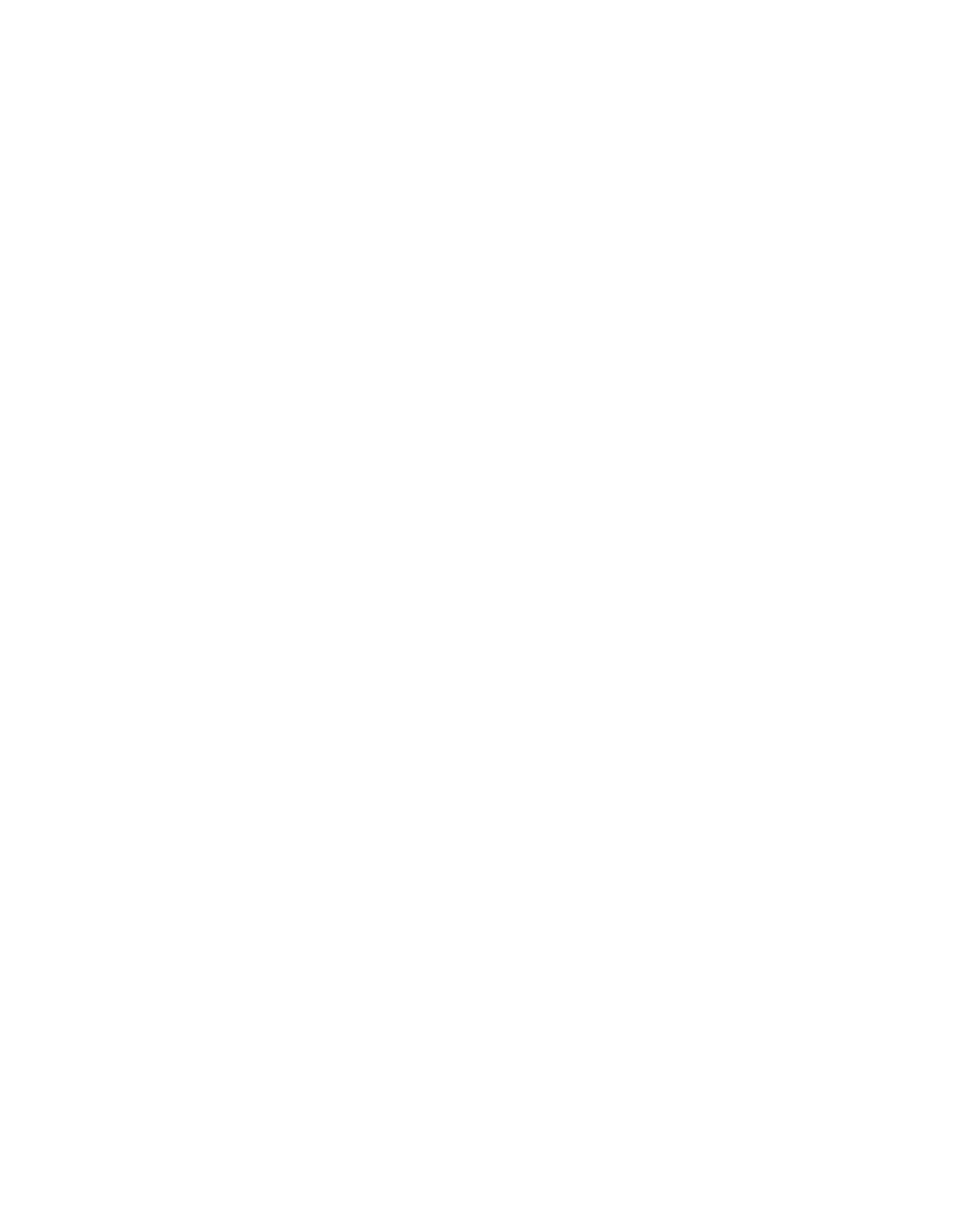

# **Revision History**

| <b>Section</b> | <b>Revision</b>                                                                            | Page No.     |
|----------------|--------------------------------------------------------------------------------------------|--------------|
| 4              | • Added a PCIRST5# function.                                                               | 7, 8         |
| $\overline{5}$ | • Added ATXPG pin and revised the PWROK circuit to add two AND<br>inputs, SUSB# and ATXPG. | 19           |
| 5              | • Added 2 extra sets FAN TAC4, 5 and FAN CTL4, 5.                                          | 7, 8, 10, 11 |
| 5              | Changed the pad types of MCLK, MDAT, KCLK and KDATA from<br>DIOD16 to DIOD24.              | 18           |
| 6              | • Changed the chip version register from 06h to 07h.                                       | 34           |
| 6              | • Added a PWROK1/2 delay time selection register for option.                               | 35           |
| 6              | Changed the default value of the pin multi-function selection of pin-84.                   | 38           |
| 6              | Changed the default value of FAN CTL's PWM clock into 22~27Khz.                            | 75           |
| 11             | • Figure 11-12 was revised.                                                                | 153          |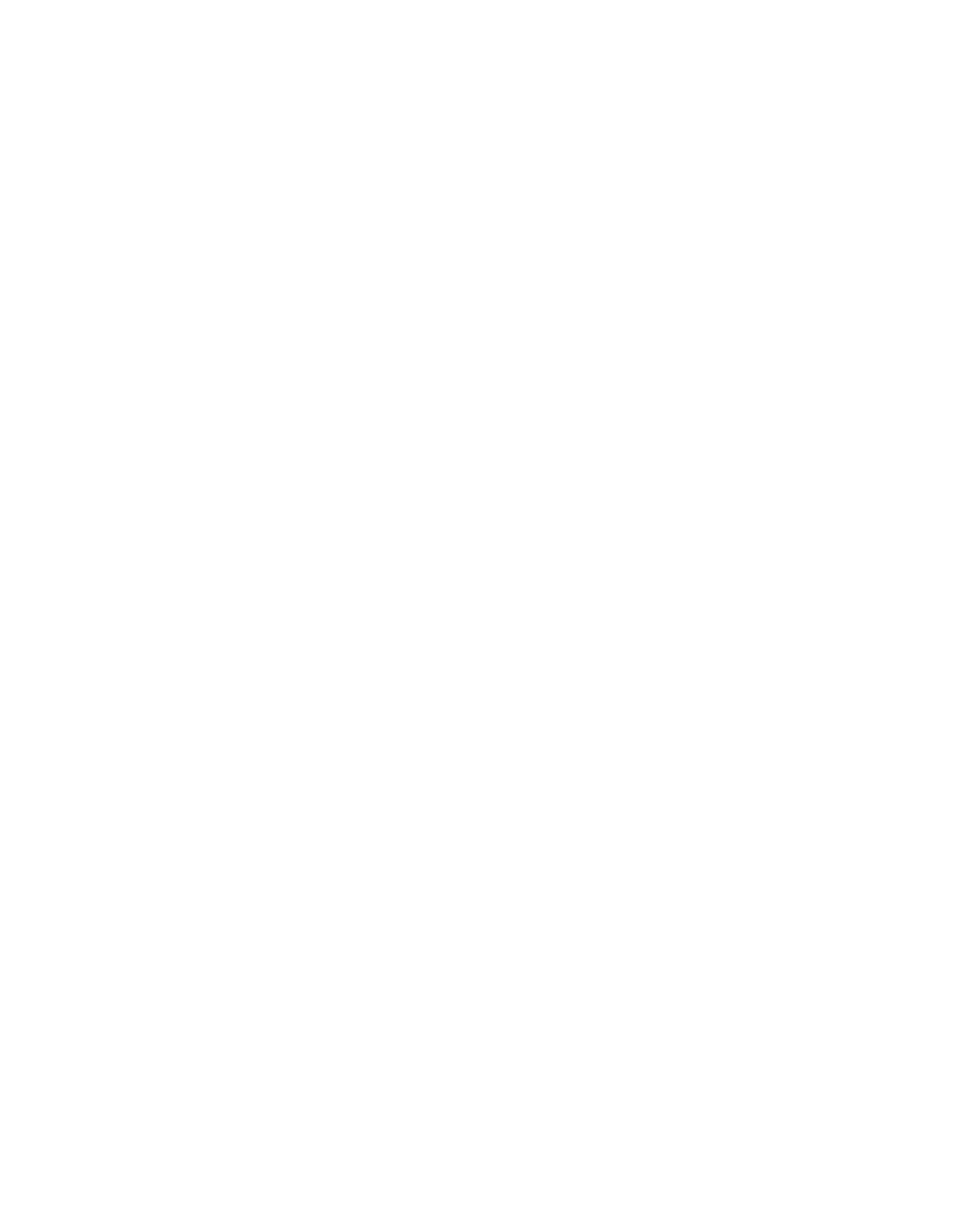

# **CONTENTS**

| 1. Features |                                                                                        |  |
|-------------|----------------------------------------------------------------------------------------|--|
|             |                                                                                        |  |
|             |                                                                                        |  |
|             |                                                                                        |  |
|             |                                                                                        |  |
|             |                                                                                        |  |
|             |                                                                                        |  |
|             |                                                                                        |  |
| 8.1         |                                                                                        |  |
| 8.2         |                                                                                        |  |
|             | 8.2.1                                                                                  |  |
| 8.3         |                                                                                        |  |
|             | 8.3.1<br>8.3.2                                                                         |  |
|             | 8.3.3                                                                                  |  |
|             | 8.3.4                                                                                  |  |
|             | 8.3.5                                                                                  |  |
|             | 8.3.6                                                                                  |  |
|             | 8.3.7                                                                                  |  |
|             | GPIO Set 1 Multi-Function Pin Selection Register (Index=25h, Default=01h)  35<br>8.3.8 |  |
|             | GPIO Set 2 Multi-Function Pin Selection Register (Index=26h, Default=00h)  36<br>8.3.9 |  |
|             | 8.3.10 GPIO Set 3 Multi-Function Pin Selection Register (Index=27h, Default=00h)  36   |  |
|             | 8.3.11 GPIO Set 4 Multi-Function Pin Selection Register (Index=28h, Default=40h)  37   |  |
|             | 8.3.12 GPIO Set 5 Multi-Function Pin Selection Register (Index=29h, Default=00h)  37   |  |
|             | 8.3.13 Extended 1 Multi-Function Pin Selection Register (Index=2Ah, Default=00h)  38   |  |
|             |                                                                                        |  |
|             | 8.3.15 Extended 2 Multi-Function Pin Selection Register (Index=2Ch, Default=1Fh) 39    |  |
|             |                                                                                        |  |
|             |                                                                                        |  |
| 8.4         | 8.4.1                                                                                  |  |
|             | 8.4.2                                                                                  |  |
|             | 8.4.3                                                                                  |  |
|             | 8.4.4                                                                                  |  |
|             | 8.4.5                                                                                  |  |
|             | 8.4.6                                                                                  |  |
|             | 8.4.7                                                                                  |  |
| 8.5         |                                                                                        |  |
|             | 8.5.1                                                                                  |  |
|             | Serial Port 1 Base Address MSB Register (Index=60h, Default=03h)  43<br>8.5.2          |  |
|             | Serial Port 1 Base Address LSB Register (Index=61h, Default=F8h) 43<br>8.5.3           |  |
|             | 8.5.4                                                                                  |  |
|             | Serial Port 1 Special Configuration Register 1 (Index=F0h, Default=00h)  43<br>8.5.5   |  |
|             | 8.5.6<br>Serial Port 1 Special Configuration Register 2 (Index=F1h, Default=50h)  44   |  |
|             | Serial Port 1 Special Configuration Register 3 (Index=F2h, Default=00h)  44<br>8.5.7   |  |
|             | 8.5.8<br>Serial Port 1 Special Configuration Register 4 (Index=F3h, Default=7Fh)  44   |  |
| 8.6         |                                                                                        |  |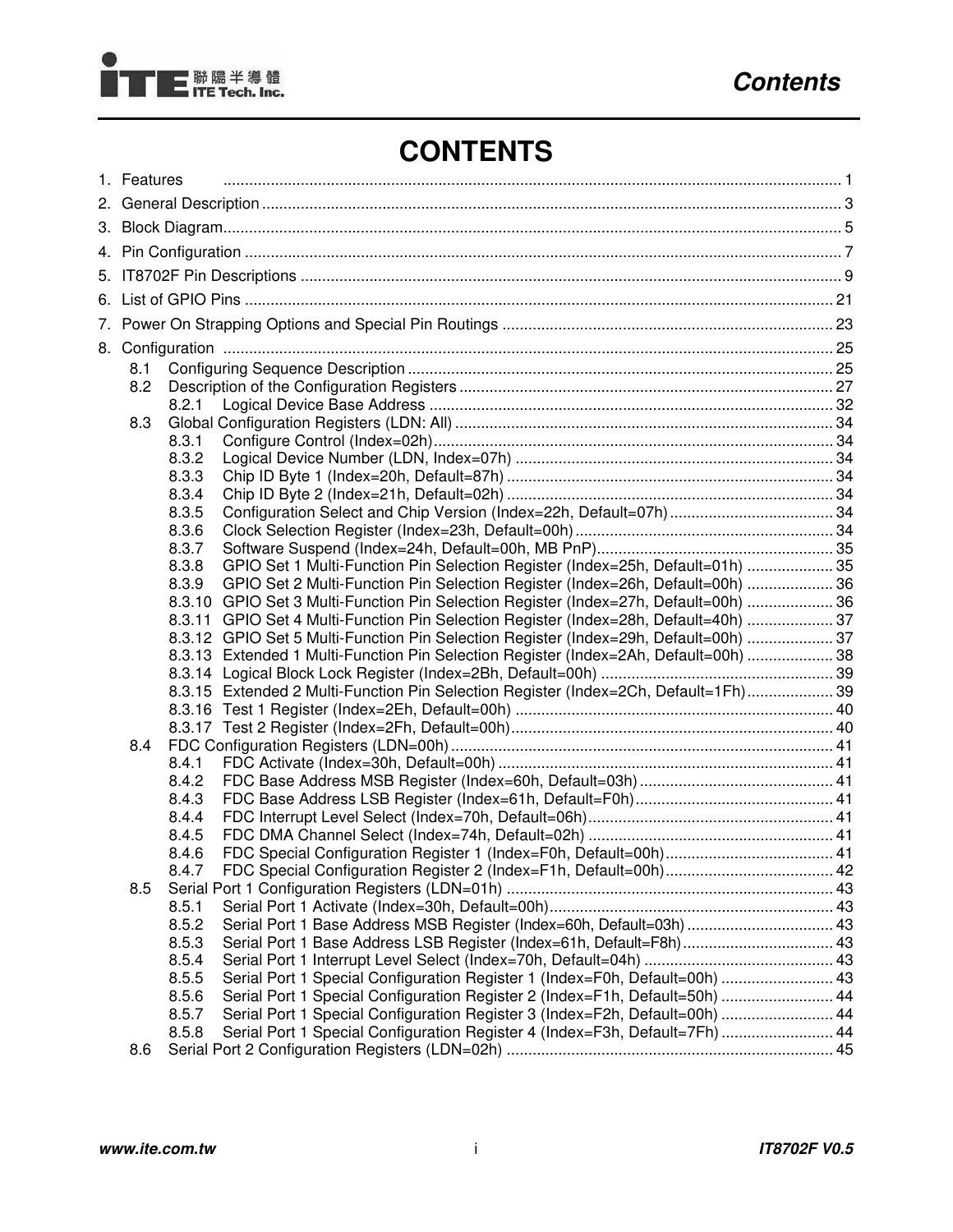*IT8702F* 



|     | 8.6.1 |                                                                                                                                                         |     |
|-----|-------|---------------------------------------------------------------------------------------------------------------------------------------------------------|-----|
|     | 8.6.2 | Serial Port 2 Base Address MSB Register (Index=60h, Default=02h)  45                                                                                    |     |
|     | 8.6.3 | Serial Port 2 Base Address LSB Register (Index=61h, Default=F8h) 45                                                                                     |     |
|     | 8.6.4 |                                                                                                                                                         |     |
|     | 8.6.5 | Serial Port 2 Special Configuration Register 1 (Index=F0h, Default=00h)  45                                                                             |     |
|     | 8.6.6 | Serial Port 2 Special Configuration Register 2 (Index=F1h, Default=50h)  46                                                                             |     |
|     | 8.6.7 | Serial Port 2 Special Configuration Register 3 (Index=F2h, Default=00h)  46                                                                             |     |
|     | 8.6.8 | Serial Port 2 Special Configuration Register 4 (Index=F3h, Default=7Fh)  46                                                                             |     |
| 8.7 |       |                                                                                                                                                         |     |
|     | 8.7.1 |                                                                                                                                                         |     |
|     | 8.7.2 | Parallel Port Primary Base Address MSB Register (Index=60h, Default=03h) 47                                                                             |     |
|     | 8.7.3 | Parallel Port Primary Base Address LSB Register (Index=61h, Default=78h)  47                                                                            |     |
|     | 8.7.4 | Parallel Port Secondary Base Address MSB Register (Index=62h, Default=07h) 47                                                                           |     |
|     | 8.7.5 | Parallel Port Secondary Base Address LSB Register (Index=63h, Default=78h)  47                                                                          |     |
|     | 8.7.6 |                                                                                                                                                         |     |
|     | 8.7.7 |                                                                                                                                                         |     |
|     | 8.7.8 | Parallel Port Special Configuration Register (Index=F0h, Default=03h)  48                                                                               |     |
| 8.8 |       |                                                                                                                                                         |     |
|     | 8.8.1 |                                                                                                                                                         |     |
|     | 8.8.2 | FAN Controller Base Address MSB Register (Index=60h, Default=02h)  49                                                                                   |     |
|     | 8.8.3 | FAN Controller Base Address LSB Register (Index=61h, Default=90h)  49                                                                                   |     |
|     | 8.8.4 | PME Direct Access Base Address MSB Register (Index=62h, Default=02h) 49                                                                                 |     |
|     | 8.8.5 | PME Direct Access Base Address LSB Register (Index=63h, Default=30h) 49                                                                                 |     |
|     | 8.8.6 |                                                                                                                                                         |     |
|     | 8.8.7 |                                                                                                                                                         |     |
|     | 8.8.8 |                                                                                                                                                         |     |
|     | 8.8.9 |                                                                                                                                                         |     |
|     |       | 8.8.10 FAN Controller Special Configuration Register (Index=F3h, Default=00h)  51                                                                       |     |
|     |       |                                                                                                                                                         |     |
|     |       |                                                                                                                                                         |     |
|     |       |                                                                                                                                                         |     |
| 8.9 |       |                                                                                                                                                         |     |
|     |       |                                                                                                                                                         |     |
|     | 8.9.1 |                                                                                                                                                         |     |
|     | 8.9.2 | KBC (keyboard) Data Base Address MSB Register (Index=60h, Default=00h) 52<br>KBC (keyboard) Data Base Address LSB Register (Index=61h, Default=60h)  52 |     |
|     | 8.9.3 |                                                                                                                                                         |     |
|     | 8.9.4 | KBC (keyboard) Command Base Address MSB Register (Index=62h, Default=00h)52                                                                             |     |
|     | 8.9.5 | KBC (keyboard) Command Base Address LSB Register (Index=63h, Default=64h) 52                                                                            |     |
|     | 8.9.6 |                                                                                                                                                         |     |
|     | 8.9.7 |                                                                                                                                                         | .53 |
|     |       | 8.9.8 KBC (keyboard) Special Configuration Register (Index=F0h, Default=00h) 53                                                                         |     |
|     |       |                                                                                                                                                         |     |
|     |       |                                                                                                                                                         |     |
|     |       |                                                                                                                                                         |     |
|     |       |                                                                                                                                                         |     |
|     |       | 8.10.4 KBC (mouse) Special Configuration Register (Index=F0h, Default=00h)  54                                                                          |     |
|     |       |                                                                                                                                                         |     |
|     |       | 8.11.1 SMI# Normal Run Access Base Address MSB Register (Index=60h, Default=00h)55                                                                      |     |
|     |       | 8.11.2 SMI# Normal Run Access Base Address LSB Register (Index=61h, Default=00h)55                                                                      |     |
|     |       | 8.11.3 Simple I/O Base Address MSB Register (Index=62h, Default=00h) 55                                                                                 |     |
|     |       |                                                                                                                                                         |     |
|     |       | 8.11.5 Panel Button De-bounce Base Address MSB Register (Index=64h, Default=00h) 55                                                                     |     |
|     |       | 8.11.6 Panel Button De-bounce Base Address LSB Register (Index=65h, Default=00h) 55                                                                     |     |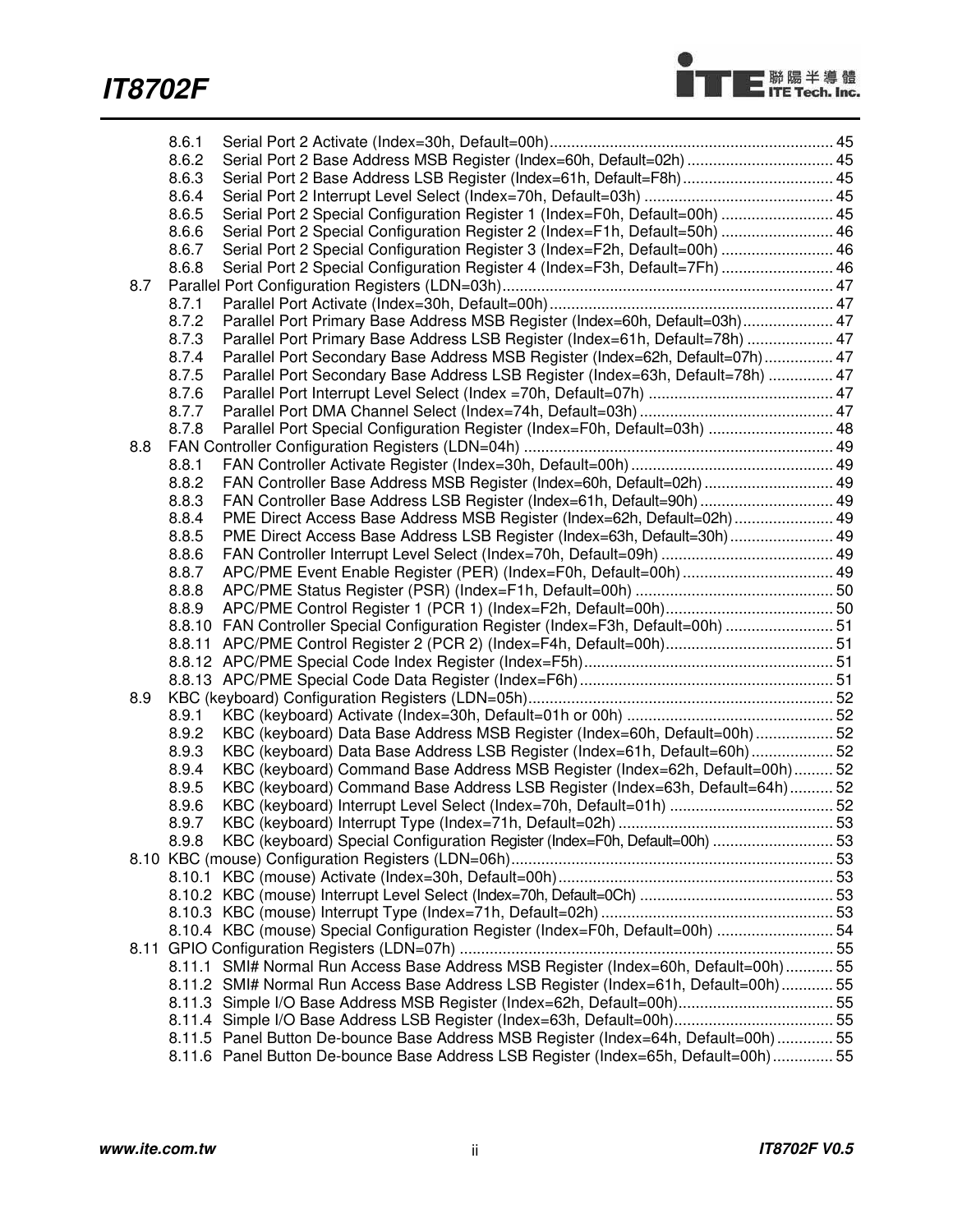|     | 8.11.7 Panel Button De-bounce Interrupt Level Select Register (Index=70h, Default=00h)  55       |  |
|-----|--------------------------------------------------------------------------------------------------|--|
|     |                                                                                                  |  |
|     | 8.11.9 Watch Dog Timer Configuration Register (Index=72h, Default=00h)  56                       |  |
|     | 8.11.10 Watch Dog Timer Time-Out Value Register (Index=73h, Default=00h)  56                     |  |
|     | 8.11.11 GPIO Pin Set 1, 2, 3, 4 and 5 Polarity Registers (Index=B0h, B1h, B2h, B3h and B4h,      |  |
|     |                                                                                                  |  |
|     | 8.11.12GPIO Pin Set 1, 2, 3, 4 and 5 Pin Internal Pull-up Enable Registers (Index=B8h, B9h, BAh, |  |
|     |                                                                                                  |  |
|     | 8.11.13 Simple I/O Set 1, 2, 3, 4 and 5 Enable Registers (Index=C0h, C1h, C2h, C3h and C4h,      |  |
|     |                                                                                                  |  |
|     | 8.11.14 Simple I/O Set 1, 2, 3, 4 and 5 Output Enable Registers (Index=C8h, C9h, CAh, CBh and    |  |
|     |                                                                                                  |  |
|     | 8.11.15 Panel Button De-bounce Control Register (Index=D0h, Default=00h)  57                     |  |
|     | 8.11.16 Panel Button De-bounce Set 1, 2, 3, 4 and 5 Enable Registers (Index=D1h, D2h, D3h,       |  |
|     | 8.11.17IRQ3-7, 9-12 and 14-15 External Routing Input Pin Mapping Registers (Index=E3h-E7h,       |  |
|     |                                                                                                  |  |
|     |                                                                                                  |  |
|     |                                                                                                  |  |
|     |                                                                                                  |  |
|     |                                                                                                  |  |
|     |                                                                                                  |  |
|     |                                                                                                  |  |
|     |                                                                                                  |  |
|     |                                                                                                  |  |
|     | 8.11.26 GP LED Blinking 1 Pin Mapping Register (Index=F8h, Default=00h) 59                       |  |
|     |                                                                                                  |  |
|     | 8.11.28 GP LED Blinking 2 Pin Mapping Register (Index=FAh, Default=00h)  59                      |  |
|     |                                                                                                  |  |
|     |                                                                                                  |  |
|     |                                                                                                  |  |
|     |                                                                                                  |  |
|     |                                                                                                  |  |
|     |                                                                                                  |  |
|     |                                                                                                  |  |
|     |                                                                                                  |  |
|     | 8.12.5 MIDI Port Special Configuration Register (Index=F0h, Default=00h)  61                     |  |
|     |                                                                                                  |  |
|     |                                                                                                  |  |
|     |                                                                                                  |  |
|     |                                                                                                  |  |
|     |                                                                                                  |  |
|     | 8.14.2 Consumer IR Base Address MSB Register (Index=60h, Default=03h) 63                         |  |
|     | 8.14.3 Consumer IR Base Address LSB Register (Index=61h, Default=10h) 63                         |  |
|     |                                                                                                  |  |
|     | 8.14.5 Consumer IR Special Configuration Register (Index=F0h, Default=00h) 63                    |  |
|     |                                                                                                  |  |
|     |                                                                                                  |  |
| 9.1 | 9.1.1                                                                                            |  |
|     | 9.1.2                                                                                            |  |
| 9.2 |                                                                                                  |  |
|     |                                                                                                  |  |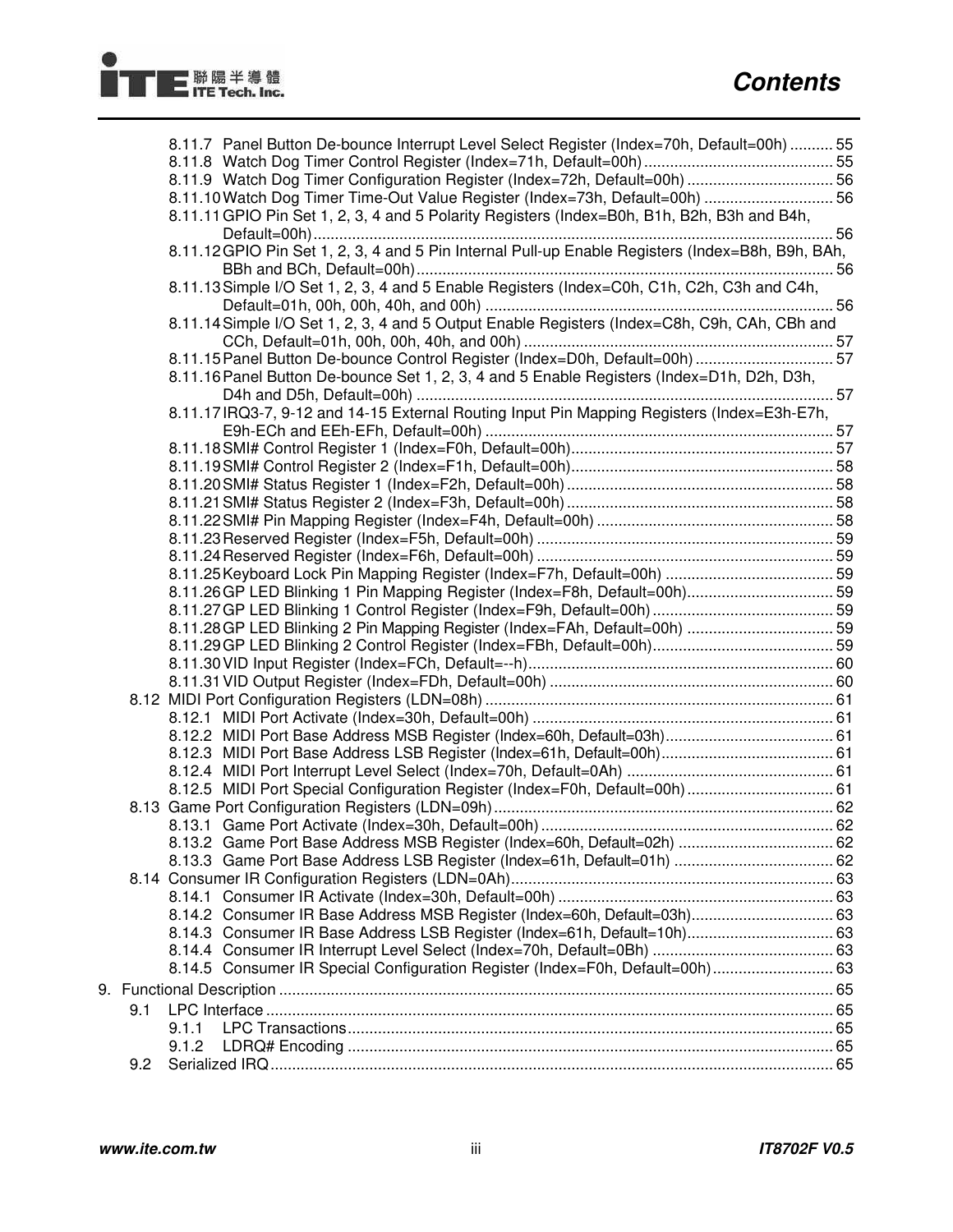

|     | 9.2.1 |                    |              |                                                                 |  |
|-----|-------|--------------------|--------------|-----------------------------------------------------------------|--|
|     | 9.2.2 |                    |              |                                                                 |  |
|     | 9.2.3 |                    |              |                                                                 |  |
|     | 9.2.4 |                    |              |                                                                 |  |
| 9.3 |       |                    |              |                                                                 |  |
| 9.4 |       |                    |              |                                                                 |  |
| 9.5 |       |                    |              |                                                                 |  |
|     | 9.5.1 |                    |              |                                                                 |  |
|     | 9.5.2 | 9.5.2.1            |              |                                                                 |  |
|     |       | 9.5.2.2            |              |                                                                 |  |
|     |       |                    | 9.5.2.2.1    |                                                                 |  |
|     |       |                    | 9.5.2.2.2    |                                                                 |  |
|     |       |                    | 9.5.2.2.3    |                                                                 |  |
|     |       |                    | 9.5.2.2.4    |                                                                 |  |
|     |       |                    | 9.5.2.2.5    | SMI# Mask Register 1 (Index=04h, Default=00h)  74               |  |
|     |       |                    | 9.5.2.2.6    |                                                                 |  |
|     |       |                    | 9.5.2.2.7    |                                                                 |  |
|     |       |                    | 9.5.2.2.8    | Interrupt Mask Register 1 (Index=07h, Default=00h)  74          |  |
|     |       |                    | 9.5.2.2.9    |                                                                 |  |
|     |       |                    | 9.5.2.2.10   |                                                                 |  |
|     |       |                    | 9.5.2.2.11   |                                                                 |  |
|     |       |                    | 9.5.2.2.12   | Fan Tachometer Divisor Register (Index=0Bh, Default=09h) 74     |  |
|     |       |                    | 9.5.2.2.13   | Fan Tachometer 16-bit Counter Enable Register (Index=0Ch,       |  |
|     |       |                    | Default=00h) |                                                                 |  |
|     |       |                    | 9.5.2.2.14   | Fan Tachometer 1-3 Reading Registers (Index=0Dh-0Fh)  75        |  |
|     |       |                    | 9.5.2.2.15   |                                                                 |  |
|     |       |                    | 9.5.2.2.16   | Fan Controller Main Control Register (Index=13h, Default=00h)75 |  |
|     |       |                    | 9.5.2.2.17   | FAN_CTL Control Register (Index=14h, Default=50h) 75            |  |
|     |       |                    | 9.5.2.2.18   | FAN CTL1 PWM Control Register (Index=15h, Default=00h or 40h).  |  |
|     |       |                    |              |                                                                 |  |
|     |       |                    | 9.5.2.2.19   | FAN_CTL2 PWM Control Register (Index=16h, Default=00h or 40h).  |  |
|     |       |                    | 9.5.2.2.20   | FAN_CTL3 PWM Control Register (Index=17h, Default=00h or 40h).  |  |
|     |       |                    |              |                                                                 |  |
|     |       |                    | 9.5.2.2.21   | Fan Tachometer 1-3 Extended Reading Registers (Index=18h-1Ah).  |  |
|     |       |                    |              |                                                                 |  |
|     |       |                    | 9.5.2.2.22   | Fan Tachometer 1-3 Extended Limit Registers (Index=1Bh-1Dh)  76 |  |
|     |       |                    | 9.5.2.2.23   |                                                                 |  |
|     |       |                    | 9.5.2.2.24   |                                                                 |  |
|     |       |                    | 9.5.2.2.25   | Beep Event Enable Register (Index=5Ch, Default=00h)  77         |  |
|     |       |                    | 9.5.2.2.26   | Beep Frequency Divisor of Fan Event Register (Index=5Dh,        |  |
|     |       |                    | Default=00h) |                                                                 |  |
|     |       |                    | 9.5.2.2.27   | Fan Tachometer 4-5 Reading LSB Registers (Index=80h,82h)  77    |  |
|     |       |                    | 9.5.2.2.28   | Fan Tachometer 4-5 Reading MSB Registers (Index=81h,83h)  77    |  |
|     |       |                    | 9.5.2.2.29   | Fan Tachometer 4-5 Limit LSB Registers (Index=84h, 86h)  77     |  |
|     |       |                    | 9.5.2.2.30   | Fan Tachometer 4-5 Limit MSB Registers (Index=85h,87h)  77      |  |
|     |       |                    | 9.5.2.2.31   | FAN CTL4 PWM Control Register (Index=88h, Default=00h)77        |  |
|     |       |                    | 9.5.2.2.32   | FAN CTL5 PWM Control Register (Index=89h, Default=00h)78        |  |
|     | 9.5.3 |                    |              |                                                                 |  |
|     |       | 9.5.3.1<br>9.5.3.2 |              |                                                                 |  |
|     |       |                    |              |                                                                 |  |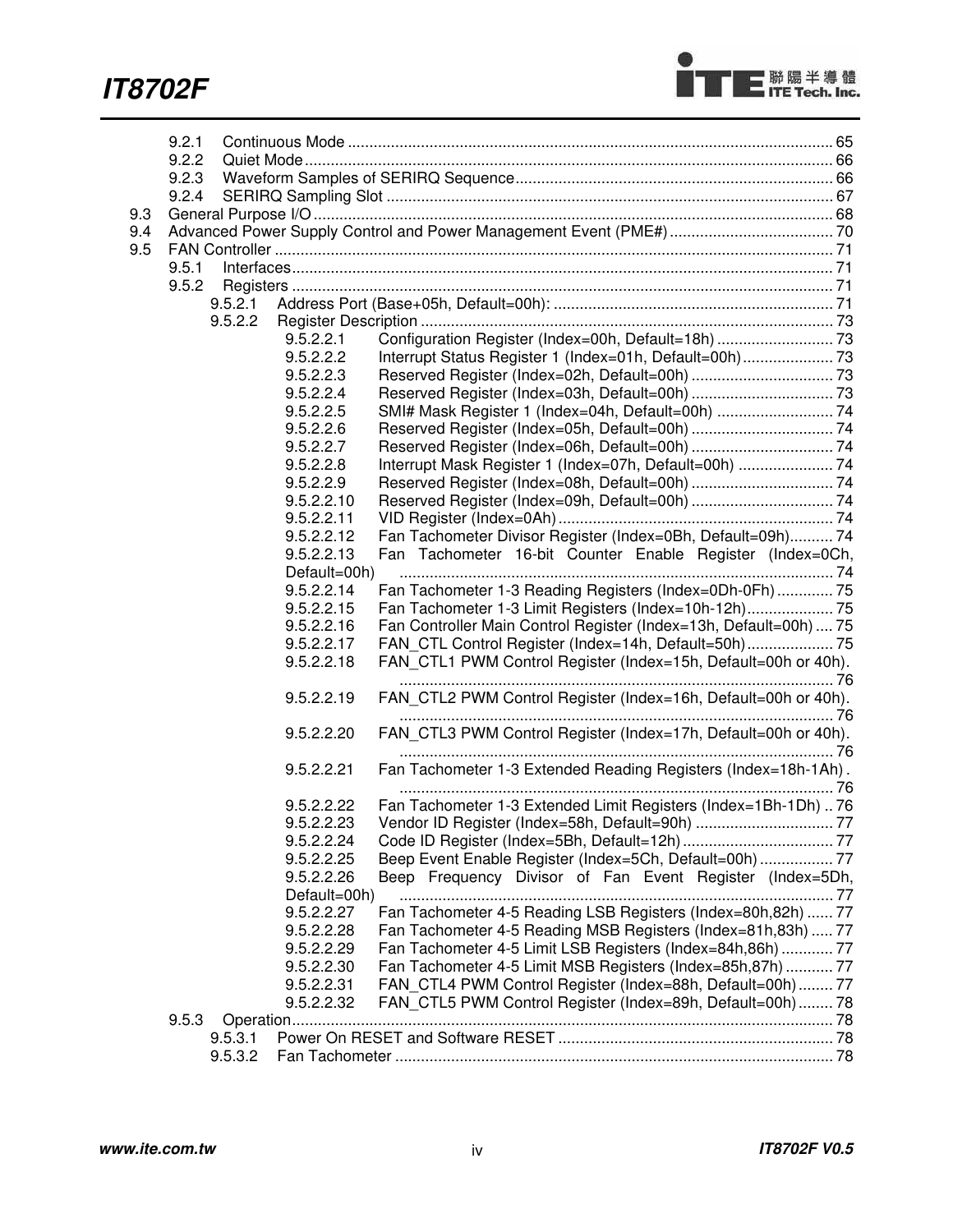

|     | 9.5.3.3                                                               |  |
|-----|-----------------------------------------------------------------------|--|
| 9.6 |                                                                       |  |
|     | 9.6.1                                                                 |  |
|     | 9.6.2                                                                 |  |
|     | 9.6.3                                                                 |  |
|     | 9.6.4                                                                 |  |
|     | 9.6.5                                                                 |  |
|     | 9.6.6                                                                 |  |
|     | 9.6.7                                                                 |  |
|     | 9.6.8                                                                 |  |
|     | 9.6.8.1                                                               |  |
|     | 9.6.8.2                                                               |  |
|     | 9.6.8.3                                                               |  |
|     | Data Rate Select Register (DSR, FDC Base Address + 04h) 81<br>9.6.8.4 |  |
|     | 9.6.8.5                                                               |  |
|     | 9.6.8.6                                                               |  |
|     | 9.6.8.7                                                               |  |
|     |                                                                       |  |
|     | 9.6.9.1<br>9.6.9.2                                                    |  |
|     | 9.6.9.3                                                               |  |
|     | 9.6.9.4                                                               |  |
|     |                                                                       |  |
|     |                                                                       |  |
|     |                                                                       |  |
|     |                                                                       |  |
|     |                                                                       |  |
|     |                                                                       |  |
|     |                                                                       |  |
|     |                                                                       |  |
|     |                                                                       |  |
|     |                                                                       |  |
|     |                                                                       |  |
|     |                                                                       |  |
|     |                                                                       |  |
|     |                                                                       |  |
|     |                                                                       |  |
|     |                                                                       |  |
|     |                                                                       |  |
|     |                                                                       |  |
|     |                                                                       |  |
|     |                                                                       |  |
|     |                                                                       |  |
|     |                                                                       |  |
|     |                                                                       |  |
|     |                                                                       |  |
|     |                                                                       |  |
|     |                                                                       |  |
| 9.7 |                                                                       |  |
|     | 9.7.1                                                                 |  |
|     | 9.7.2                                                                 |  |
|     | 9.7.3                                                                 |  |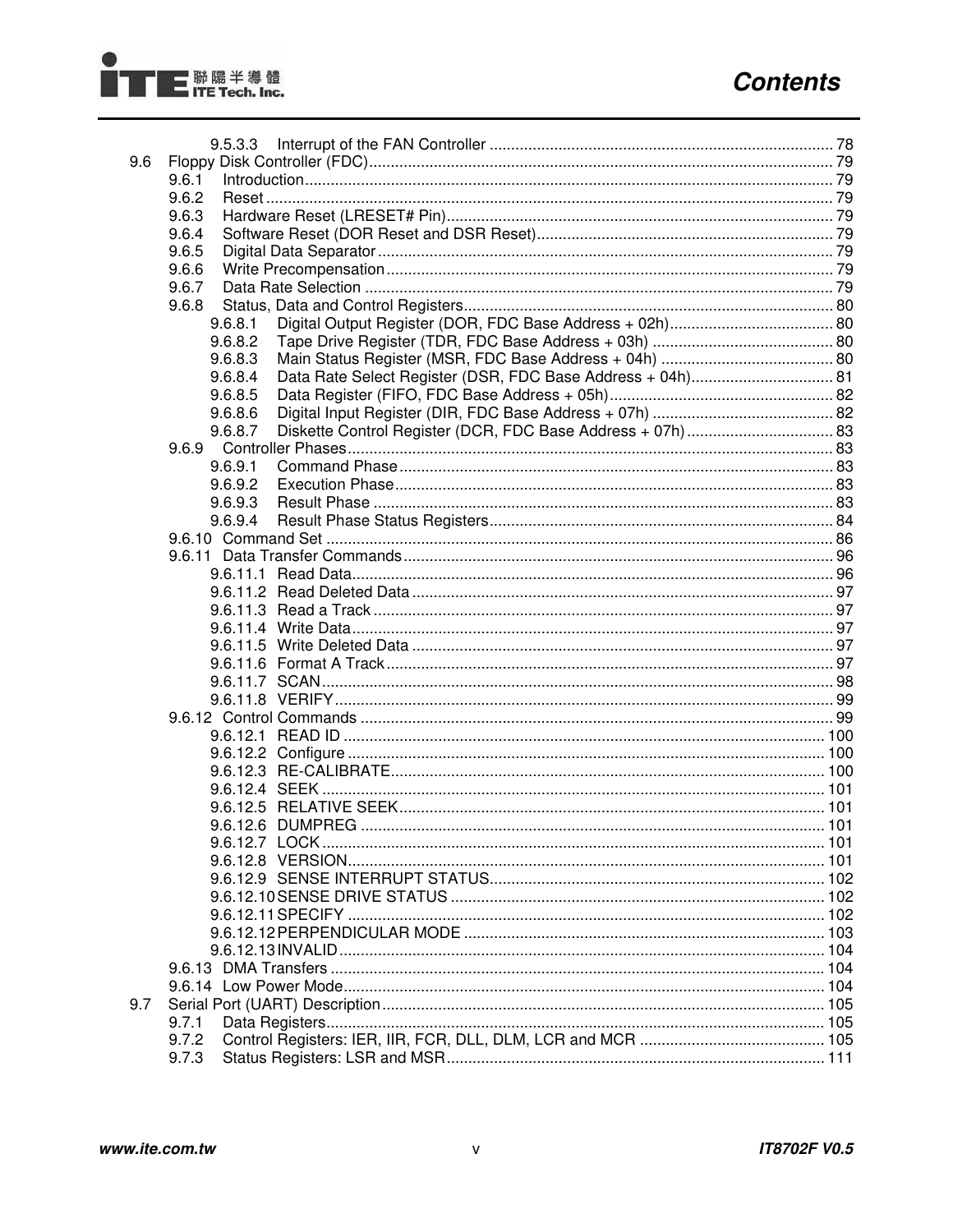# **IT8702F**



|     | 9.7.4 |                                                                  |  |
|-----|-------|------------------------------------------------------------------|--|
|     | 9.7.5 |                                                                  |  |
|     | 9.7.6 |                                                                  |  |
|     | 9.7.7 |                                                                  |  |
|     | 9.7.8 |                                                                  |  |
| 9.8 |       |                                                                  |  |
|     | 9.8.1 |                                                                  |  |
|     | 9.8.2 |                                                                  |  |
|     | 9.8.3 |                                                                  |  |
|     | 9.8.4 | Baud Rate Relationship Between UART and Smart Card Interface 117 |  |
|     | 9.8.5 |                                                                  |  |
|     | 9.8.6 |                                                                  |  |
|     | 9.8.7 |                                                                  |  |
|     | 9.8.8 |                                                                  |  |
|     | 9.8.9 |                                                                  |  |
| 9.9 |       |                                                                  |  |
|     | 9.9.1 |                                                                  |  |
|     | 9.9.2 |                                                                  |  |
|     | 9.9.3 |                                                                  |  |
|     |       |                                                                  |  |
|     |       |                                                                  |  |
|     |       |                                                                  |  |
|     |       |                                                                  |  |
|     |       |                                                                  |  |
|     |       |                                                                  |  |
|     |       |                                                                  |  |
|     |       |                                                                  |  |
|     |       |                                                                  |  |
|     |       |                                                                  |  |
|     |       |                                                                  |  |
|     |       |                                                                  |  |
|     |       |                                                                  |  |
|     |       |                                                                  |  |
|     |       |                                                                  |  |
|     |       |                                                                  |  |
|     |       |                                                                  |  |
|     |       |                                                                  |  |
|     |       |                                                                  |  |
|     |       |                                                                  |  |
|     |       |                                                                  |  |
|     |       |                                                                  |  |
|     |       |                                                                  |  |
|     |       |                                                                  |  |
|     |       |                                                                  |  |
|     |       |                                                                  |  |
|     |       |                                                                  |  |
|     |       |                                                                  |  |
|     |       |                                                                  |  |
|     |       |                                                                  |  |
|     |       |                                                                  |  |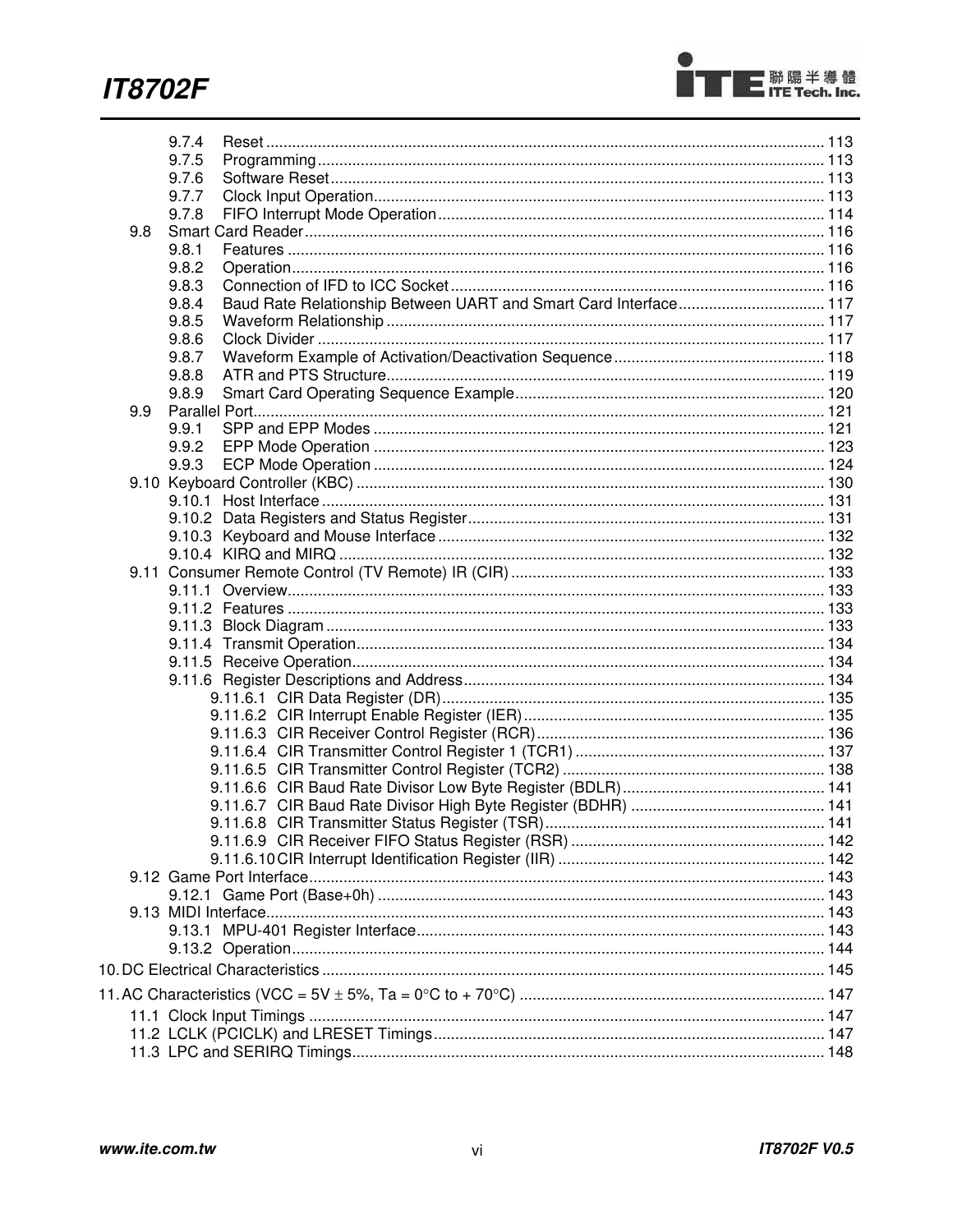

| 11.11 RSMRST#, PWROK1/2, and ACPI Power Control Signals Timings  153 |  |
|----------------------------------------------------------------------|--|
|                                                                      |  |
|                                                                      |  |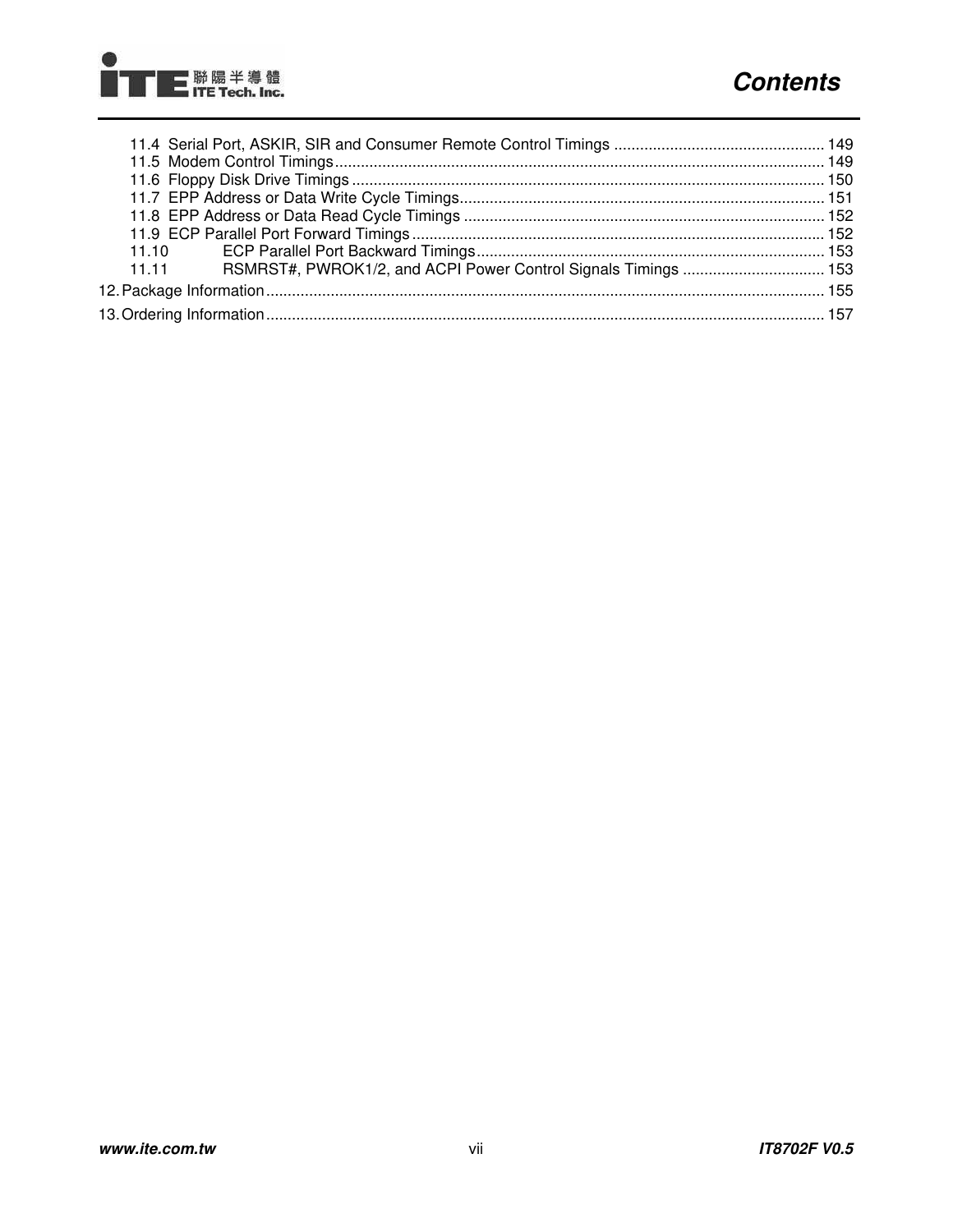# **FIGURES**

# **TABLES**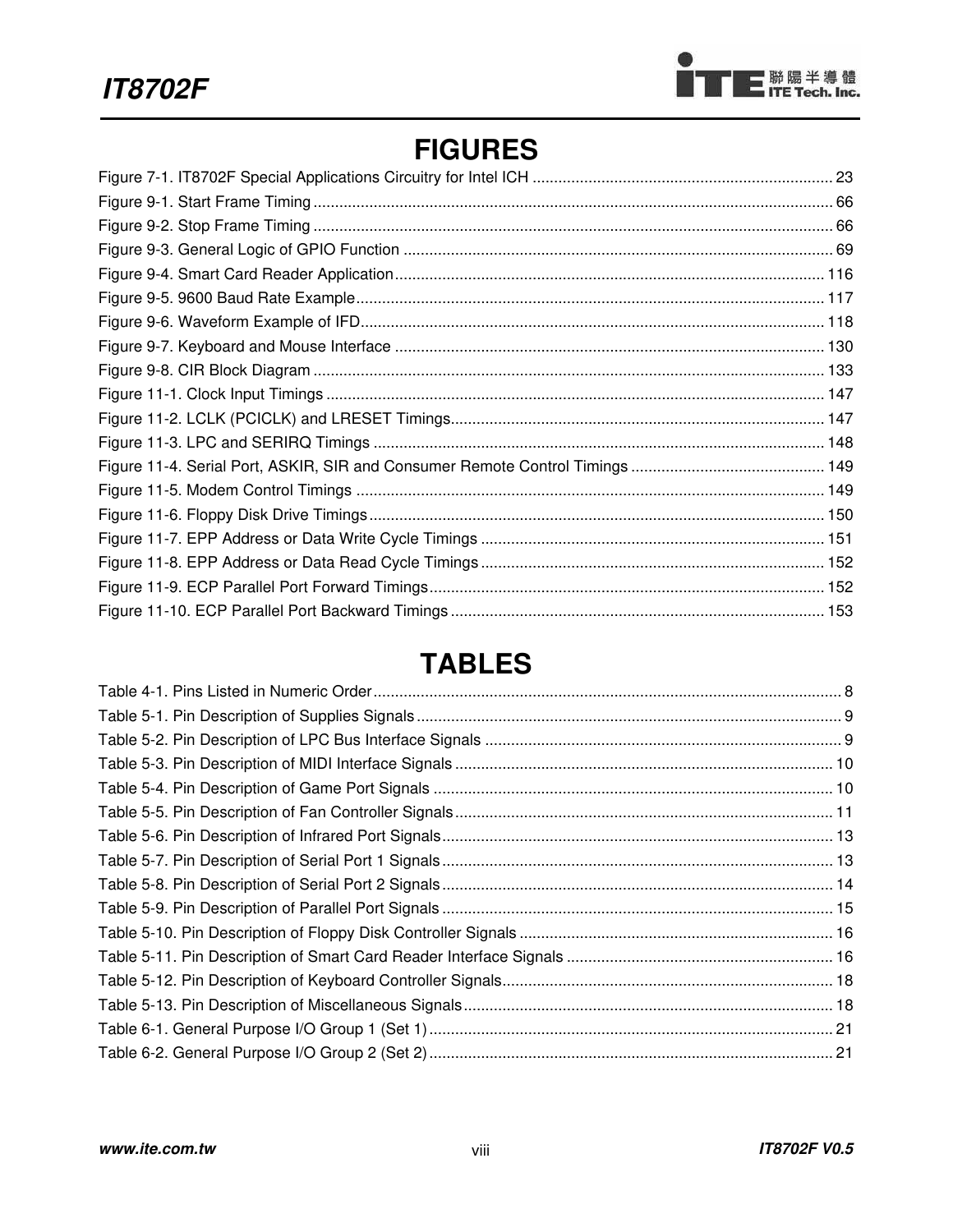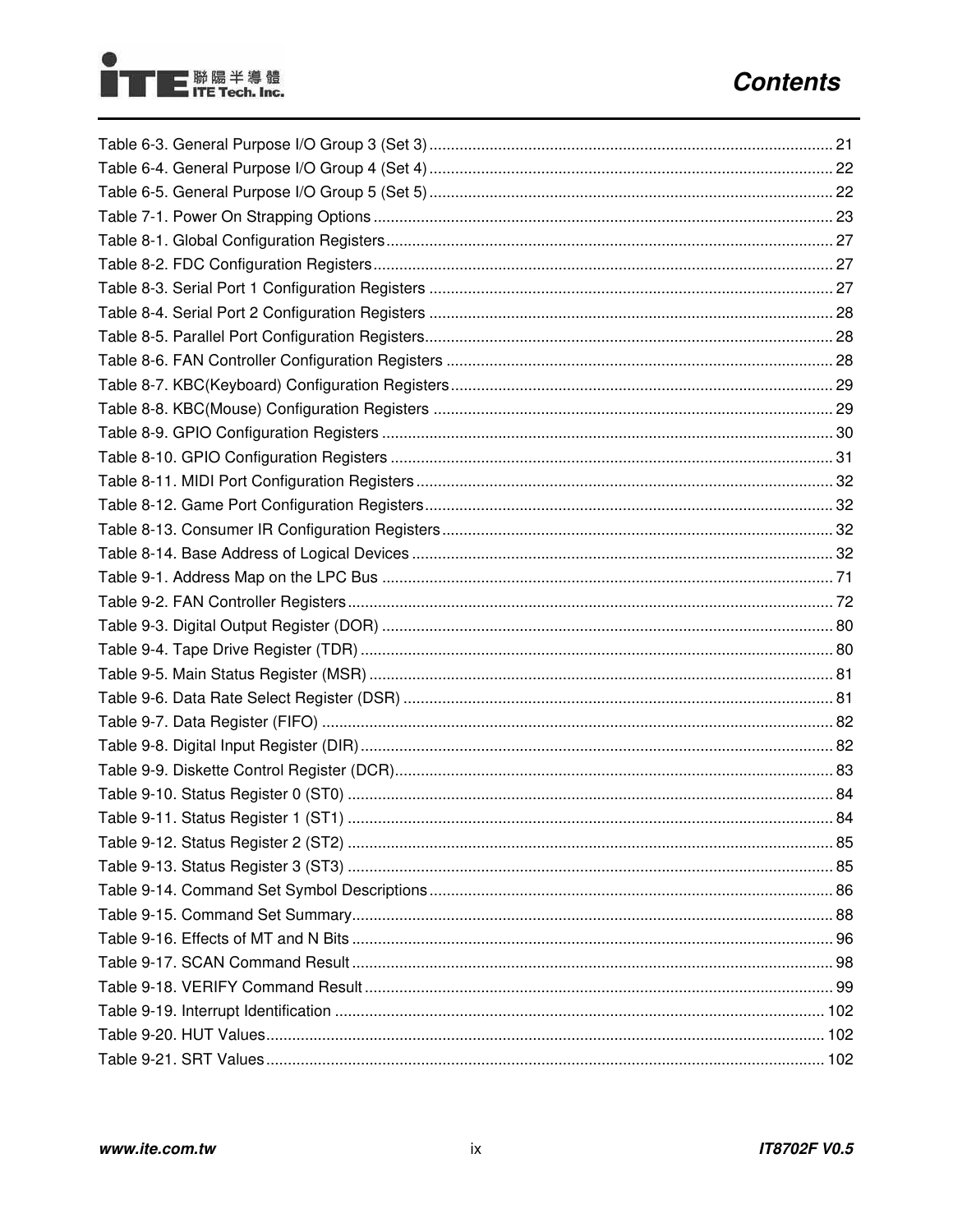| Table 9-23. Effects of GAP and WG on FORMAT A TRACK and WRITE DATA Commands 103               |  |
|-----------------------------------------------------------------------------------------------|--|
| Table 9-24. Effects of Drive Mode and Data Rate on FORMAT A TRACK and WRITE DATA Commands 103 |  |
|                                                                                               |  |
|                                                                                               |  |
|                                                                                               |  |
|                                                                                               |  |
|                                                                                               |  |
|                                                                                               |  |
|                                                                                               |  |
|                                                                                               |  |
|                                                                                               |  |
|                                                                                               |  |
|                                                                                               |  |
|                                                                                               |  |
|                                                                                               |  |
|                                                                                               |  |
|                                                                                               |  |
|                                                                                               |  |
|                                                                                               |  |
|                                                                                               |  |
|                                                                                               |  |
|                                                                                               |  |
|                                                                                               |  |
|                                                                                               |  |
|                                                                                               |  |
|                                                                                               |  |
|                                                                                               |  |
|                                                                                               |  |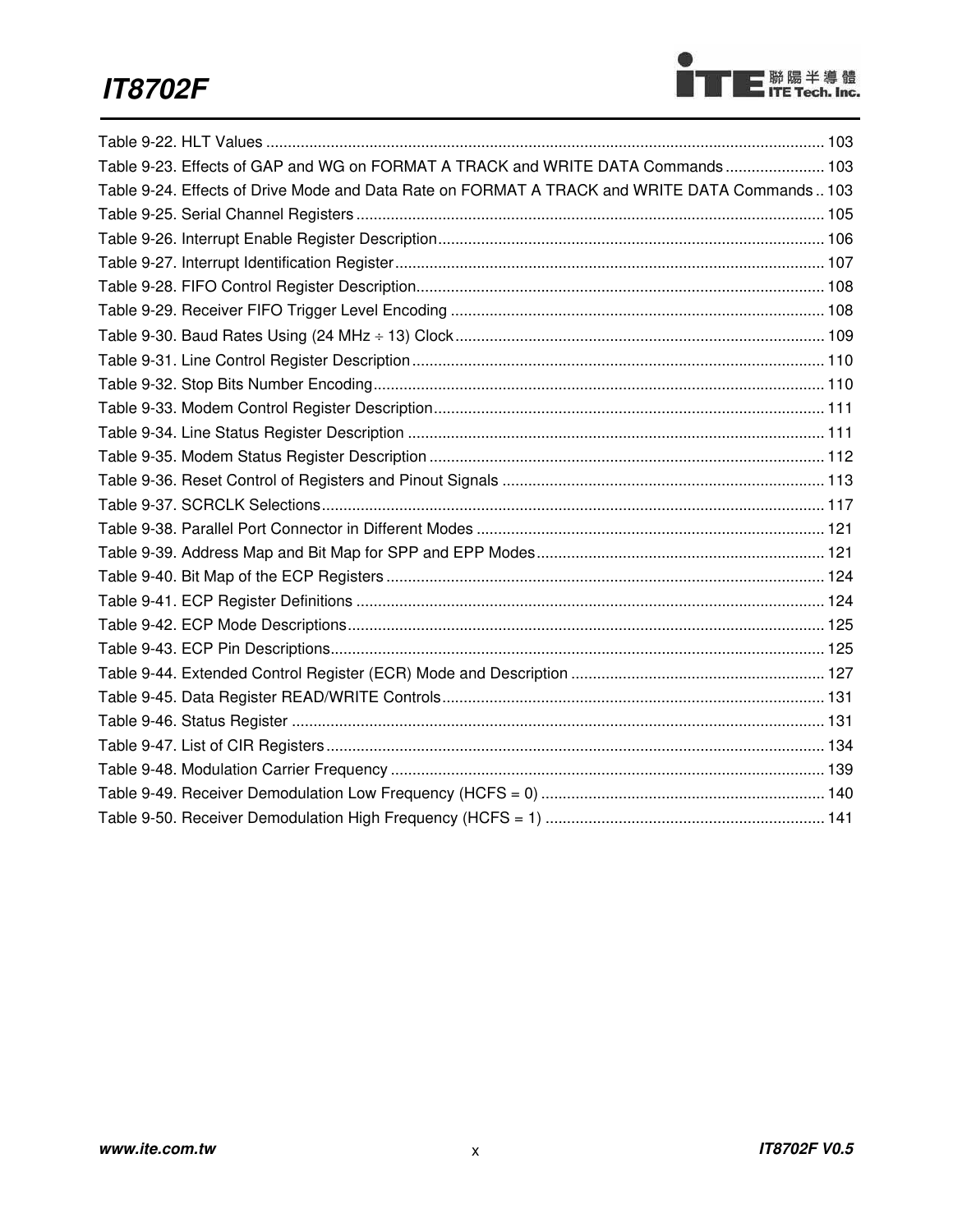

### **1. Features**

#### ■ Low Pin Count Interface

- − Comply with Intel Low Pin Count Interface Specification Rev. 1.0
- − Supports LDRQ#, SERIRQ protocols
- − Supports PCI PME# Interfaces

#### **ACPI & LANDesk Compliant**

- − ACPI V. 1.0 compliant
- − Register sets compatible with "Plug and Play ISA Specification V. 1.0a"
- − LANDesk 3.X compliant
- − Supports 12 logical devices

#### ■ **EC Controller**

- − 1 chassis open detection input with low power Flip-Flop backed by the battery
- − Watch Dog comparison of all monitored values
- − Provides VID0 VID5 support for the CPU

#### ■ Fan Speed Controller

- − Provides fan on-off and PWM control
- − Supports 5 programmable Pulse Width Modulation (PWM) outputs
- − 128 steps of PWM modes
- − Monitors 5 fan tachometer inputs

#### **Two 16C550 UARTs**

- − Supports two standard Serial Ports
- − Supports IrDA 1.0/ASKIR protocols
- − Supports Smart Card Reader protocols

#### **Smart Card Reader**

- − Compliant with Personal Computer Smart Card (PC/SC) Working Group standard
- − Compliant with smart card (ISO 7816) protocols
- − Supports card present detect
- − Supports Smart Card insertion power-on feature
- − Supports one programmable clock frequency, and 7.1 MHz and 3.5 MHz (Default) card clocks

#### ■ Consumer Remote Control (TV remote) IR **with power-up feature**

#### **IEEE 1284 Parallel Port**

- − Standard mode -- Bi-directional SPP compliant
- − Enhanced mode -- EPP V. 1.7 and V. 1.9 compliant
- − High speed mode -- ECP, IEEE 1284 compliant
- − Back-drive current reduction
- − Printer power-on damage reduction
- − Supports POST (Power-On Self Test) Data Port

#### **Floppy Disk Controller**

- − Supports two 360K/ 720K/ 1.2M/ 1.44M/ 2.88M floppy disk drives
- − Enhanced digital data separator
- − 3-Mode drives supported
- − Supports automatic write protection via software

#### **Keyboard Controller**

- − 8042 compatible for PS/2 keyboard and mouse
- − 2KB of custom ROM and 256-byte data RAM
- − GateA20 and Keyboard reset output
- − Supports any key, or 2-5 sequential keys, or 1- 3 simultaneous keys keyboard power-on events
- − Supports mouse double-click and/or mouse move power on events
- − Supports Keyboard and Mouse I/F hardware auto-swap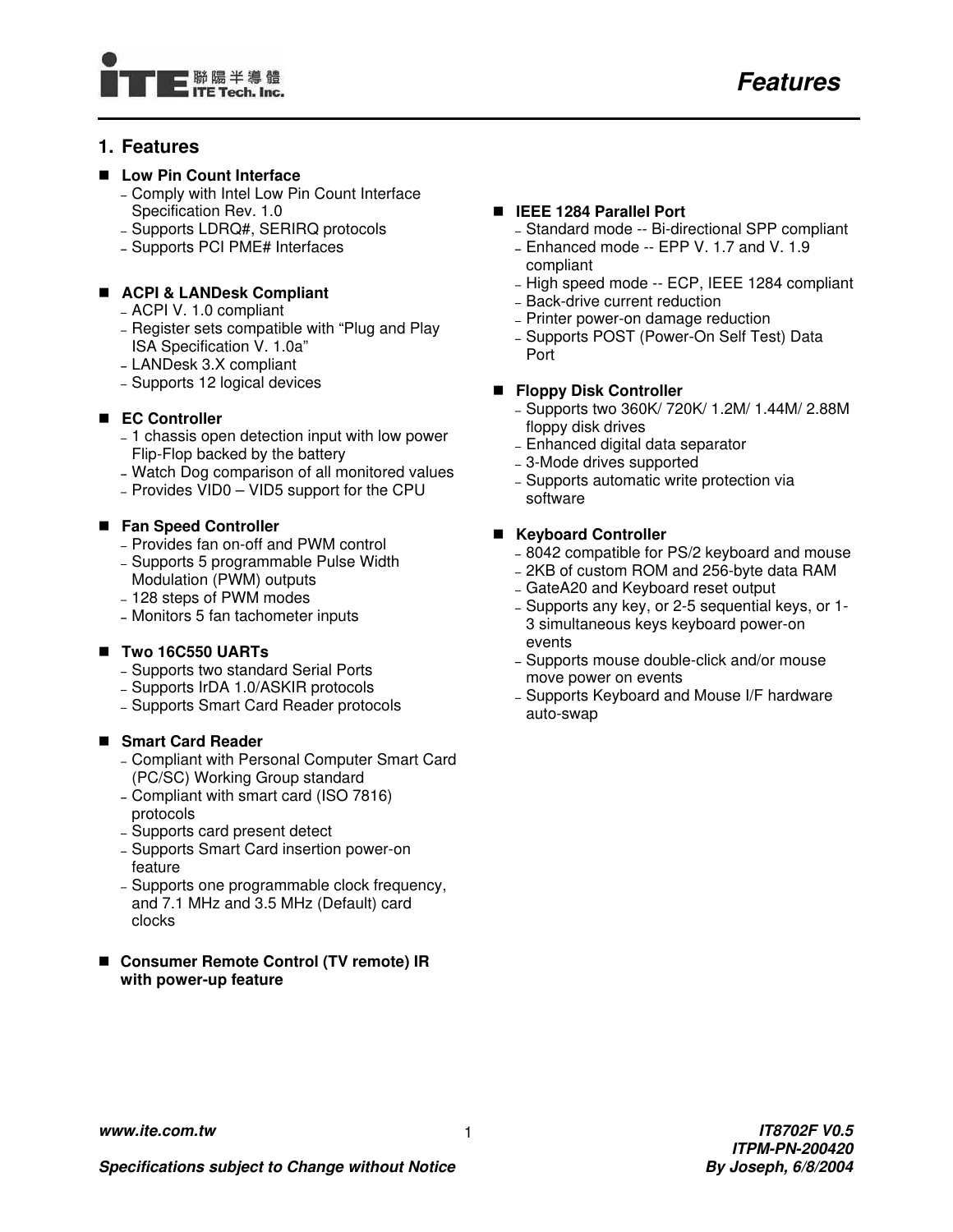# *IT8702F*



#### **Game Port**

- − Built-in 558 quad timers and buffer chips
- − Supports direct connection of two joysticks

#### **Dedicated MIDI Interface**

− MPU-401 UART mode compatible

#### ■ 38 General Purpose I/O Pins

- − Input mode supports either switch de-bounce or programmable external IRQ input routing
- − Output mode supports 2 sets of programmable LED blinking periods

#### **External IRQ Input Routing Capability**

- − Provides IRQ input routing through GPIO input mode
- − Programmable registers for IRQ routing

#### **Watch Dog Timer**

- − Time resolution 1 minute or 1 second, maximum 255 minutes or 255 seconds
- − Output to KRST# when expired
- **ITE innovative automatic power-failure resume and power button de-bounce**
- **Dedicated Infrared pins**
- **VCCH and Vbat Supported**
- **Built-in 32.768 KHz Oscillator**
- **Single 24/48 MHz Clock Input**
- **+5V Power Supply**
- **128-pin QFP**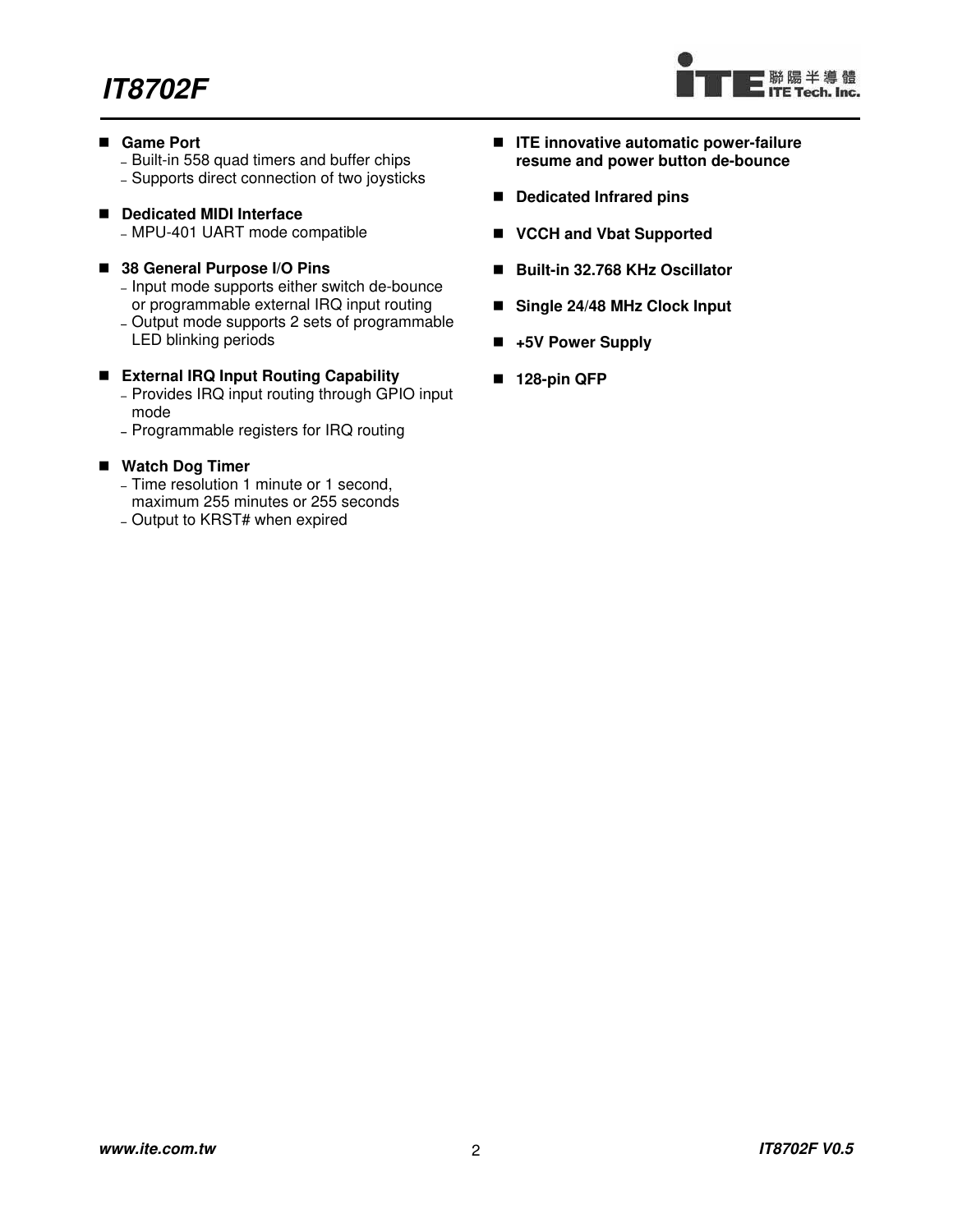

### **2. General Description**

The IT8702F is a Low Pin Count Interface-based highly integrated Super I/O. The IT8702F provides the most commonly used legacy Super I/O functionality plus the Fan Speed Controller and Smart Card Reader Interface. The device's LPC interface complies with Intel "LPC Interface Specification Rev. 1.0". The IT8702F is ACPI & LANDesk compliant.

The IT8702F features a PC/SC and ISO 7816 compliant Smart Card Reader. The IT8702F contains one game port which supports 2 joysticks, 1 MIDI port, and 1 Fan Speed Controller. The fan speed controller is responsible to control 5 fan speeds through three 128 steps of Pulse Width Modulation (PWM) output pins and to monitor five FANs' Tachometer inputs. It also features two 16C550 UARTs, one IEEE 1284 Parallel Port, one Floppy Disk Controller and one 8042 Keyboard Controller.

The IT8702F has integrated 12 logical devices. One high-performance 2.88MB floppy disk controller, with digital data separator, supports two 360K/ 720K/ 1.2M/ 1.44M/ 2.88M floppy disk drives. One multi-mode high-performance parallel port features the bi-directional Standard Parallel Port (SPP), the Enhanced Parallel Port (EPP V. 1.7 and EPP V. 1.9 are supported), and the IEEE 1284 compliant Extended Capabilities Port (ECP). Two 16C550 standard compatible enhanced UARTs perform asynchronous communication, and also support either IR or MIDI interfaces. One game port with built-in 558 quad timers and buffer chips supports direct connection of 2 joysticks. The device also features one MPU-401 UART mode compatible MIDI port, one fan speed controller responsible for controlling / monitoring 5 fans and 5 GPIO ports (38 GPIO pins). The IT8702F also has an integrated 8042 compatible Keyboard Controller with 2KB of programmable ROM for customer application.

These 12 logical devices can be individually enabled or disabled via software configuration registers. The IT8702F utilizes power-saving circuitry to reduce power consumption, and once a logical device is disabled the inputs are gated inhibit, the outputs are tri-state, and the input clock is disabled. The device requires a single 24/48 MHz clock input and operates with +5V power supply. The IT8702F is available in 128-pin QFP (Quad Flat Package).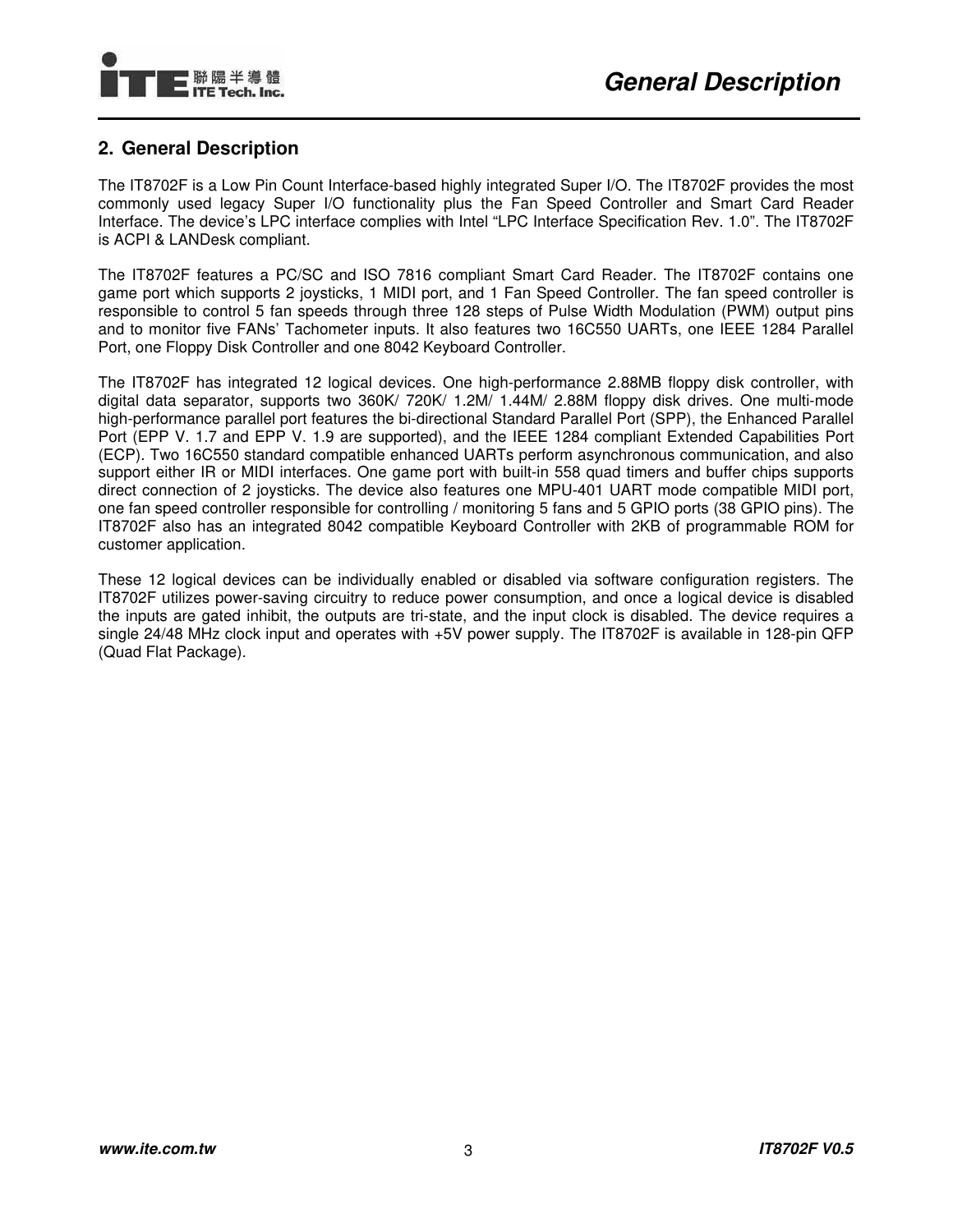This page is intentionally left blank.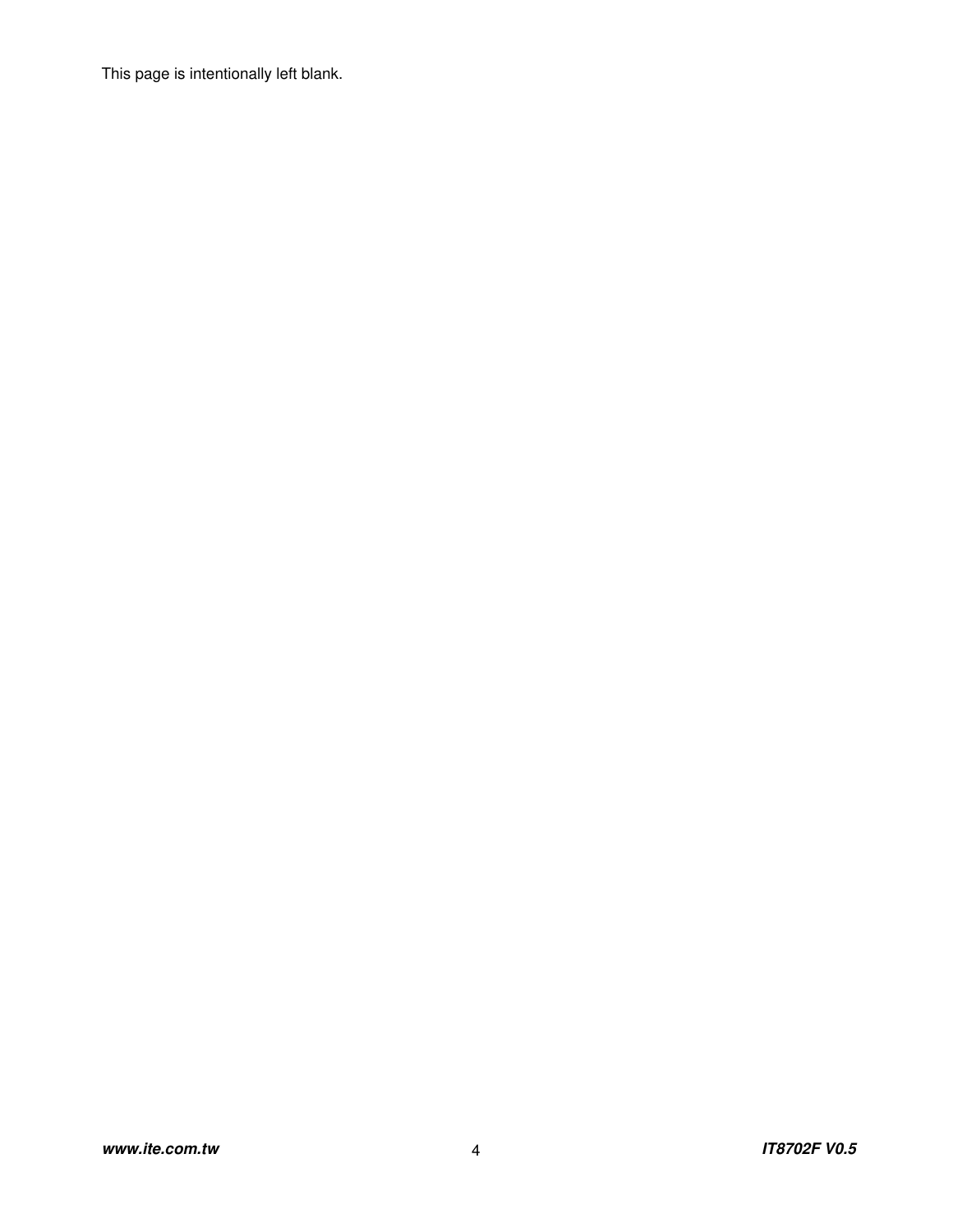

## **3. Block Diagram**

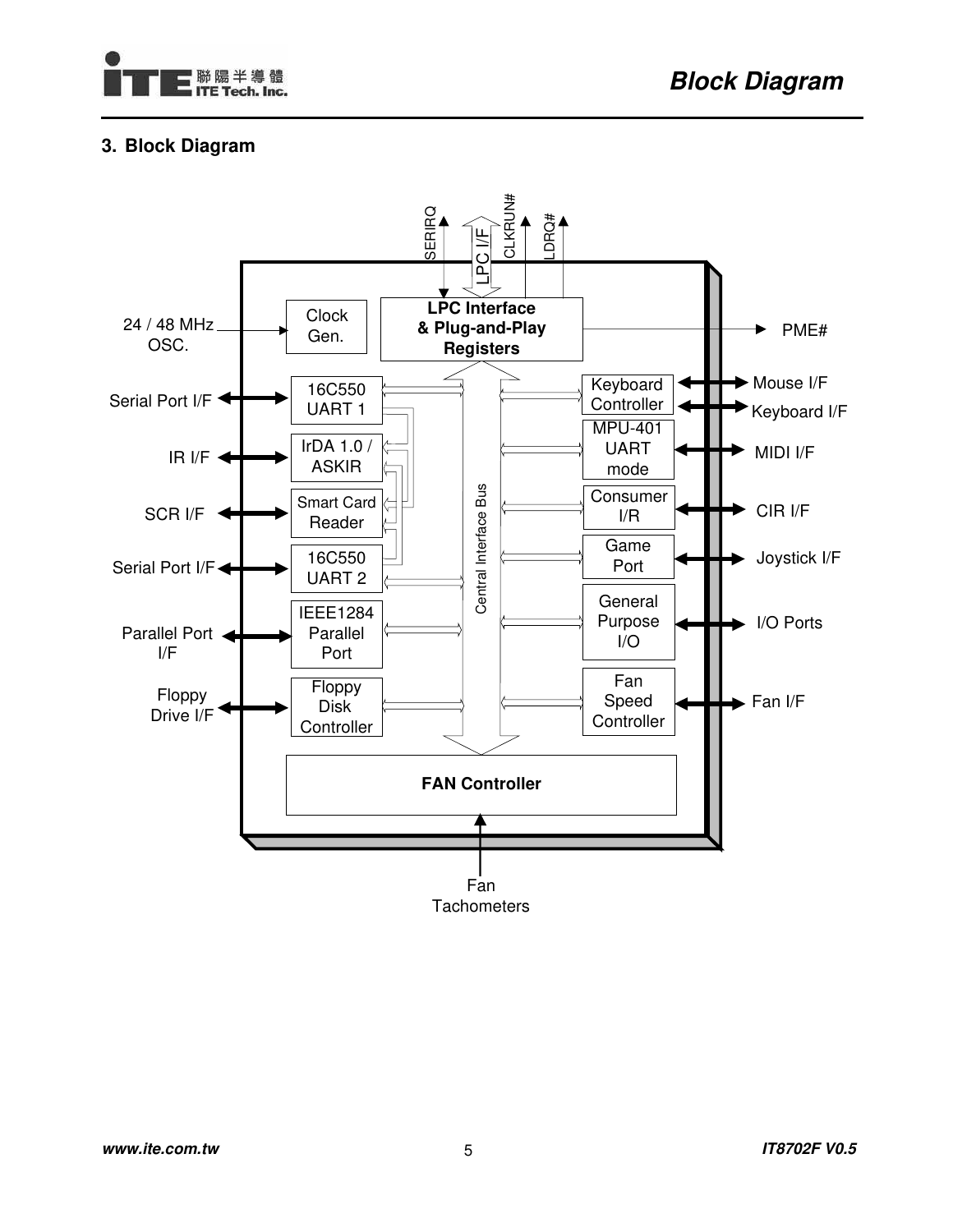This page is intentionally left blank.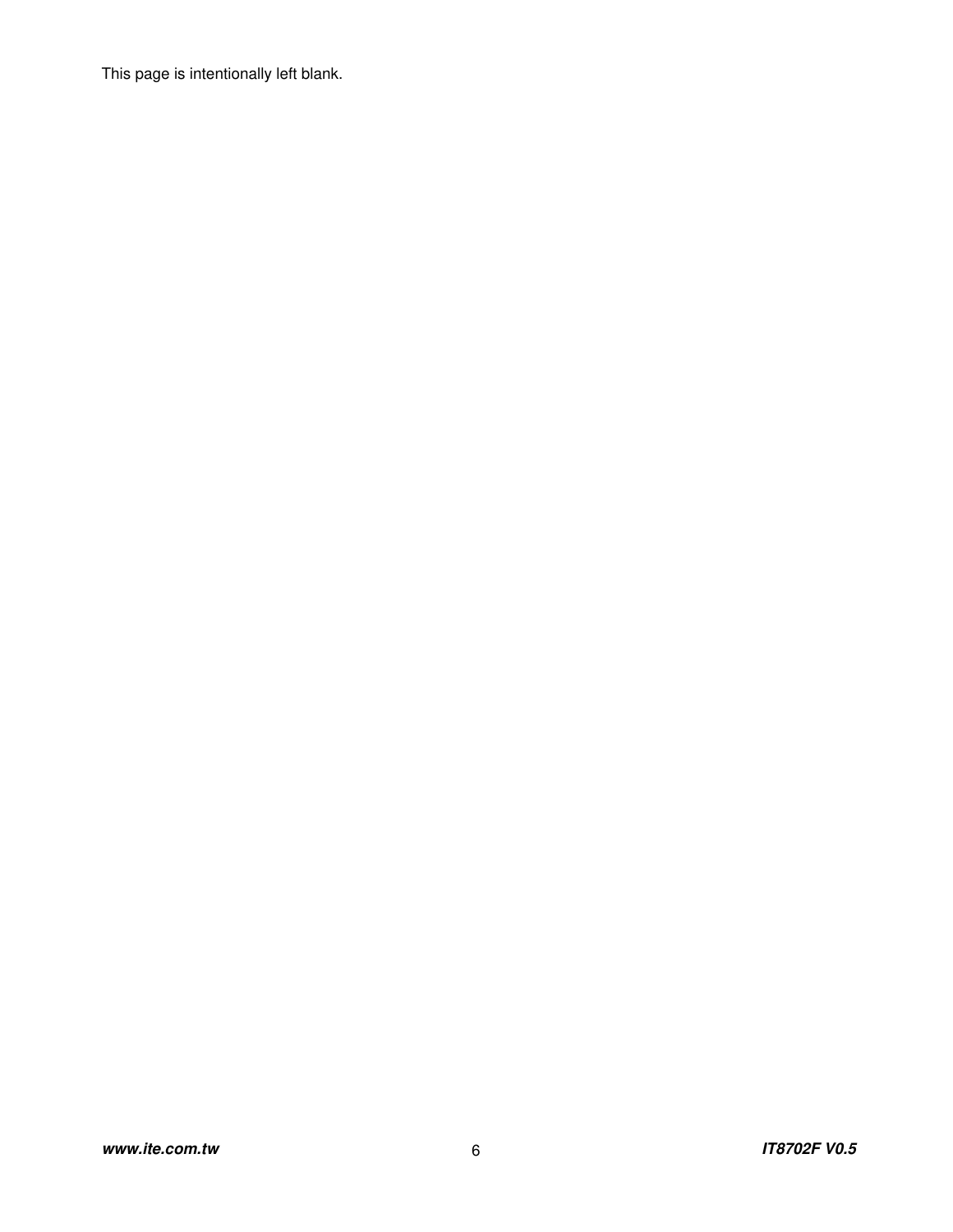

## **4. Pin Configuration**



**Top View**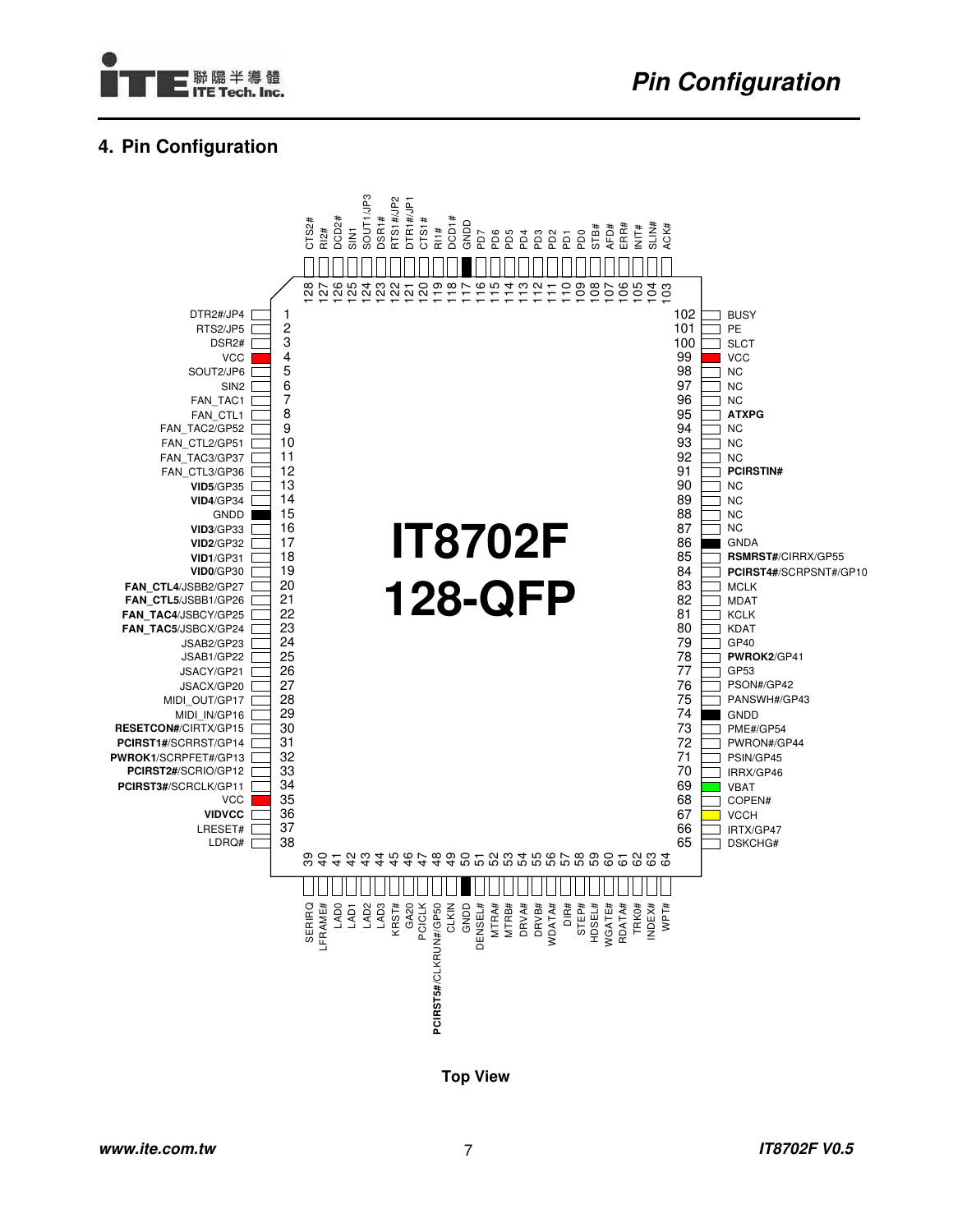

| Pin             | Signal                   | Pin             | Signal                           | Pin             | Signal                         | Pin | Signal            |
|-----------------|--------------------------|-----------------|----------------------------------|-----------------|--------------------------------|-----|-------------------|
|                 |                          |                 |                                  |                 |                                |     |                   |
| $\mathbf{1}$    | DTR2#/JP4                | 33              | PCIRST2#/SCRIO<br>/GP12          | 65              | DSKCHG#                        | 97  | <b>NC</b>         |
| $\overline{2}$  | RTS2#/JP5                | 34              | PCIRST3#/SCRC<br>LK/GP11         | 66              | IRTX/GP47                      | 98  | <b>NC</b>         |
| 3               | DSR <sub>2#</sub>        | 35              | <b>VCC</b>                       | 67              | <b>VCCH</b>                    | 99  | <b>VCC</b>        |
| $\overline{4}$  | $\overline{VCC}$         | $\overline{36}$ | <b>VIDVCC</b>                    | 68              | COPEN#                         | 100 | <b>SLCT</b>       |
| 5               | SOUT2/JP6                | 37              | LRESET#                          | 69              | <b>VBAT</b>                    | 101 | <b>PE</b>         |
| 6               | SIN <sub>2</sub>         | 38              | LDRQ#                            | 70              | IRRX/GP46                      | 102 | <b>BUSY</b>       |
| $\overline{7}$  | <b>FAN TAC1</b>          | 39              | <b>SERIRQ</b>                    | $\overline{71}$ | GP45                           | 103 | ACK#              |
| $\overline{8}$  | FAN CTL1                 | 40              | LFRAME#                          | 72              | PWRON#/GP44                    | 104 | SLIN#             |
| 9               | FAN TAC2/GP52            | 41              | LAD <sub>0</sub>                 | $\overline{73}$ | PME#/GP54                      | 105 | INT#              |
| 10              | FAN CTL2/GP51            | 42              | LAD1                             | $\overline{74}$ | <b>GNDD</b>                    | 106 | ERR#              |
| 11              | FAN TAC3/GP37            | 43              | LAD <sub>2</sub>                 | 75              | PANSWH#/GP43                   | 107 | AFD#              |
| 12              | FAN CTL3/GP36            | 44              | LAD <sub>3</sub>                 | 76              | PSON#/GP42                     | 108 | STB#              |
| 13              | VID5/GP35                | 45              | KRST#                            | 77              | GP53                           | 109 | PD <sub>0</sub>   |
| $\overline{14}$ | VID4/GP34                | 46              | GA20                             | $\overline{78}$ | PWROK2/GP41                    | 110 | PD <sub>1</sub>   |
| $\overline{15}$ | <b>GNDD</b>              | 47              | <b>PCICLK</b>                    | 79              | GP40                           | 111 | PD2               |
| 16              | VID3/GP33                | 48              | PCIRST5#/CLKR<br><b>UN#/GP50</b> | 80              | <b>KDAT</b>                    | 112 | PD <sub>3</sub>   |
| 17              | VID2/GP32                | 49              | <b>CLKIN</b>                     | 81              | <b>KCLK</b>                    | 113 | PD <sub>4</sub>   |
| 18              | VID1/GP31                | 50              | <b>GNDD</b>                      | 82              | <b>MDAT</b>                    | 114 | PD <sub>5</sub>   |
| $\overline{19}$ | VID0/GP30                | 51              | DENSEL#                          | 83              | <b>MCLK</b>                    | 115 | PD <sub>6</sub>   |
| 20              | FAN CTL4/JSBB<br>2/GP27  | 52              | MTRA#                            | 84              | PCIRST4#/<br>SCRPSNT#/GP1<br>0 | 116 | PD <sub>7</sub>   |
| 21              | FAN CTL5/JSBB<br>1/GP26  | 53              | MTRB#                            | 85              | RSMRST#/CIRRX<br>/GP55         | 117 | <b>GNDD</b>       |
| 22              | FAN TAC4/JSBC<br>Y/GP25  | 54              | DRVA#                            | 86              | <b>GNDA</b>                    | 118 | DCD1#             |
| 23              | FAN TAC5/JSBC<br>X/GP24  | 55              | DRVB#                            | 87              | NC                             | 119 | R11#              |
| 24              | JSAB2/GP23               | 56              | WDATA#                           | 88              | NC                             | 120 | CTS1#             |
| 25              | JSAB1/GP22               | 57              | DIR#                             | 89              | NC                             | 121 | DTR1#/JP1         |
| $\overline{26}$ | JSACY/GP21               | $\overline{58}$ | STEP#                            | $\overline{90}$ | NC                             | 122 | RTS1#/JP2         |
| $\overline{27}$ | JSACX/GP20               | 59              | HDSEL#                           | 91              | PCIRSTIN#                      | 123 | DSR1#             |
| 28              | MIDI OUT/GP17            | 60              | WGATE#                           | 92              | $\overline{NC}$                | 124 | SOUT1/JP3         |
| 29              | MIDI IN/GP16             | 61              | RDATA#                           | 93              | <b>NC</b>                      | 125 | SIN <sub>1</sub>  |
| 30              | RESETCON#/CIR<br>TX/GP15 | 62              | TRK0#                            | 94              | NC                             | 126 | DCD <sub>2#</sub> |
| 31              | PCIRST1#/SCRR<br>ST/GP14 | 63              | INDEX#                           | 95              | <b>ATXPG</b>                   | 127 | R12#              |
| 32              | PWROK1/SCRPF<br>ET#/GP13 | 64              | WPT#                             | 96              | NC                             | 128 | CTS2#             |

### **Table 4-1. Pins Listed in Numeric Order**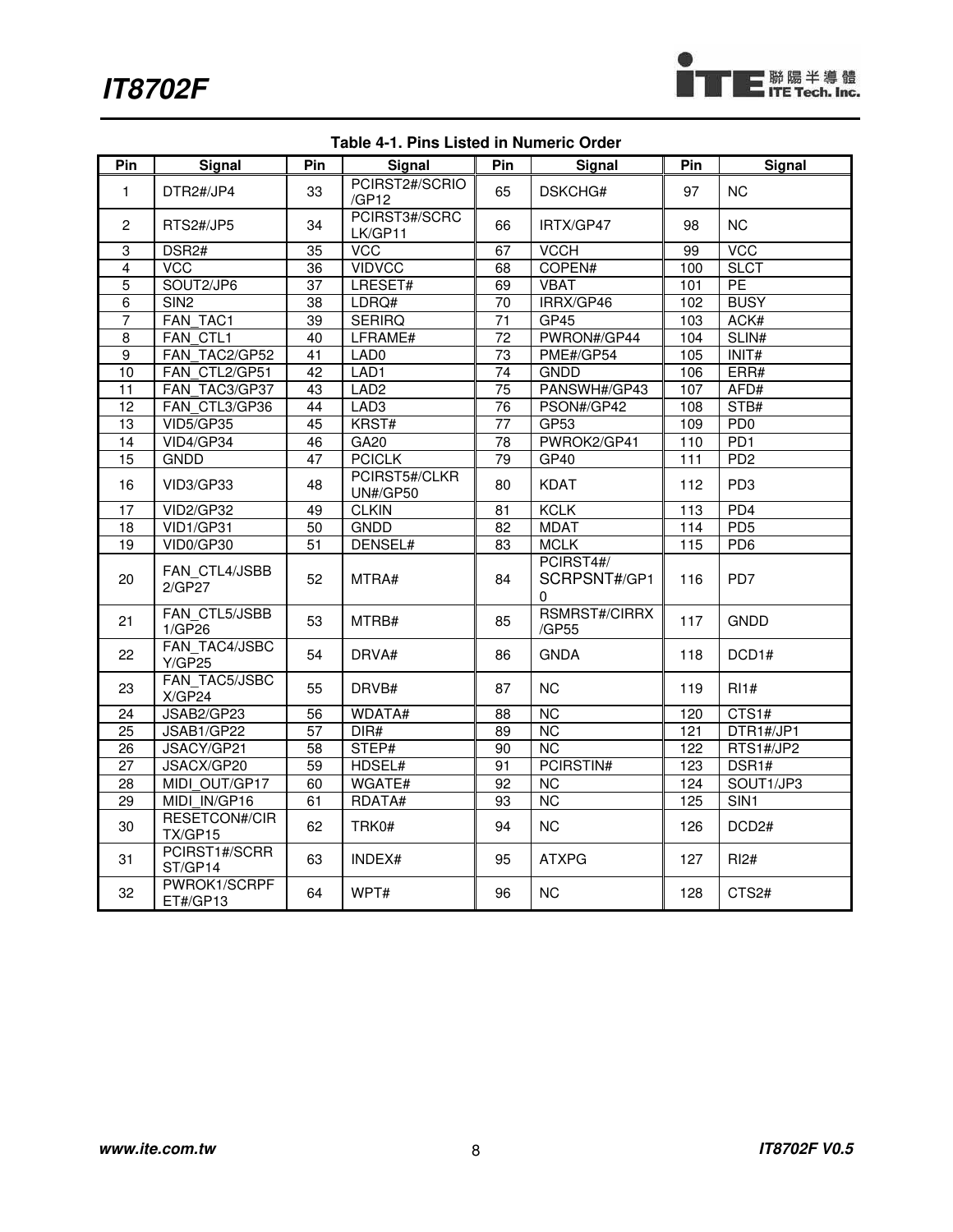# **5. IT8702F Pin Descriptions**

| Table 5-1. Pin Description of Supplies Signals |  |
|------------------------------------------------|--|
|------------------------------------------------|--|

| Pin(s) No. | <b>Symbol</b> | <b>Attribute</b> | <b>Power</b> | <b>Description</b>              |
|------------|---------------|------------------|--------------|---------------------------------|
| 4, 35, 99  | <b>VCC</b>    | <b>PWR</b>       |              | +5V Power Supply.               |
| 67         | <b>VCCH</b>   | <b>PWR</b>       |              | +5V VCC Help Supply.            |
| 69         | <b>VBAT</b>   | <b>PWR</b>       |              | +3.3V Battery Supply.           |
| 36         | <b>VIDVCC</b> | <b>PWR</b>       |              | VID power supply. (1.2 or 3.3V) |
| 15, 50,    | <b>GNDD</b>   | <b>GND</b>       |              | Digital Ground.                 |
| 74.117     |               |                  |              |                                 |
| 86         | <b>GNDA</b>   | <b>GND</b>       |              | Analog Ground.                  |

#### **Table 5-2. Pin Description of LPC Bus Interface Signals**

| Pin(s) No. | Symbol                                  | <b>Attribute</b>                        | <b>Power</b>     | <b>Description</b>                                                                                                                                                                                                                                                                                                                                                                                                                                                                                                                                                                                                                                                |
|------------|-----------------------------------------|-----------------------------------------|------------------|-------------------------------------------------------------------------------------------------------------------------------------------------------------------------------------------------------------------------------------------------------------------------------------------------------------------------------------------------------------------------------------------------------------------------------------------------------------------------------------------------------------------------------------------------------------------------------------------------------------------------------------------------------------------|
| 37         | <b>LRESET#</b>                          | DI                                      | <b>VCC</b>       | <b>LPC RESET#.</b>                                                                                                                                                                                                                                                                                                                                                                                                                                                                                                                                                                                                                                                |
| 38         | LDRQ#                                   | DO16                                    | <b>VCC</b>       | <b>LPC DMA Request #.</b>                                                                                                                                                                                                                                                                                                                                                                                                                                                                                                                                                                                                                                         |
|            |                                         |                                         |                  | An encoded signal for DMA channel select.                                                                                                                                                                                                                                                                                                                                                                                                                                                                                                                                                                                                                         |
| 39         | <b>SERIRQ</b>                           | <b>DIO16</b>                            | <b>VCC</b>       | <b>Serial IRQ.</b>                                                                                                                                                                                                                                                                                                                                                                                                                                                                                                                                                                                                                                                |
| 40         | <b>LFRAME#</b>                          | <b>DI</b>                               | $\overline{VCC}$ | LPC Frame #.<br>This signal indicates the start of LPC cycle.                                                                                                                                                                                                                                                                                                                                                                                                                                                                                                                                                                                                     |
| $41 - 44$  | LAD[0:3]                                | <b>DIO16</b>                            | $\overline{VCC}$ | LPC Address/Data 0 - 3.<br>4-bit LPC address/bi-directional data lines. LAD0 is the LSB<br>and LAD3 is the MSB.                                                                                                                                                                                                                                                                                                                                                                                                                                                                                                                                                   |
| 47         | <b>PCICLK</b>                           | <b>DI</b>                               | <b>VCC</b>       | <b>PCI Clock.</b><br>33 MHz PCI clock input for LPC I/F and SERIRQ.                                                                                                                                                                                                                                                                                                                                                                                                                                                                                                                                                                                               |
| 48         | <b>PCIRST5#/CLK</b><br><b>RUN#/GP50</b> | DO16/DIO<br>D16/<br>DIOD <sub>16</sub>  | <b>VCC</b>       | PCI Reset 5 # / Clock Run # / General Purpose I/O 50.<br>• The first function of this pin is PCI Reset 5 #. It is a<br>buffer output of LRESET# if bit1 of Index 2Ch is 0. It<br>will be (LRESET# AND PCIRSTIN#) if bit1 of Index<br>2Ch is 1.<br>• The second function of this pin is the clock run #.<br>This is an open-drain output and also an input. The<br>IT8702F uses this signal to request starting (or<br>speed up) the clock. CLKRUN# also indicates the<br>clock status.<br>• The third function of this pin is the General Purpose<br>$I/O$ 50.<br>• The function configuration of this pin is decided by<br>the software configuration registers. |
| 73         | PME#/GP54                               | DOD <sub>8</sub> /<br>DIOD <sub>8</sub> | <b>VCCH</b>      | Power Management Event # / General Purpose I/O 54.<br>• The first function of this pin is the power<br>management event #. It supports the PCI PME#<br>interface. This signal allows the peripheral to request<br>the system to wake up from the D3 (cold) state.<br>• The second function of this pin is the General<br>Purpose I/O Port 5 Bit 4.<br>• The function configuration of this pin is determined<br>by programming the software configuration registers.                                                                                                                                                                                              |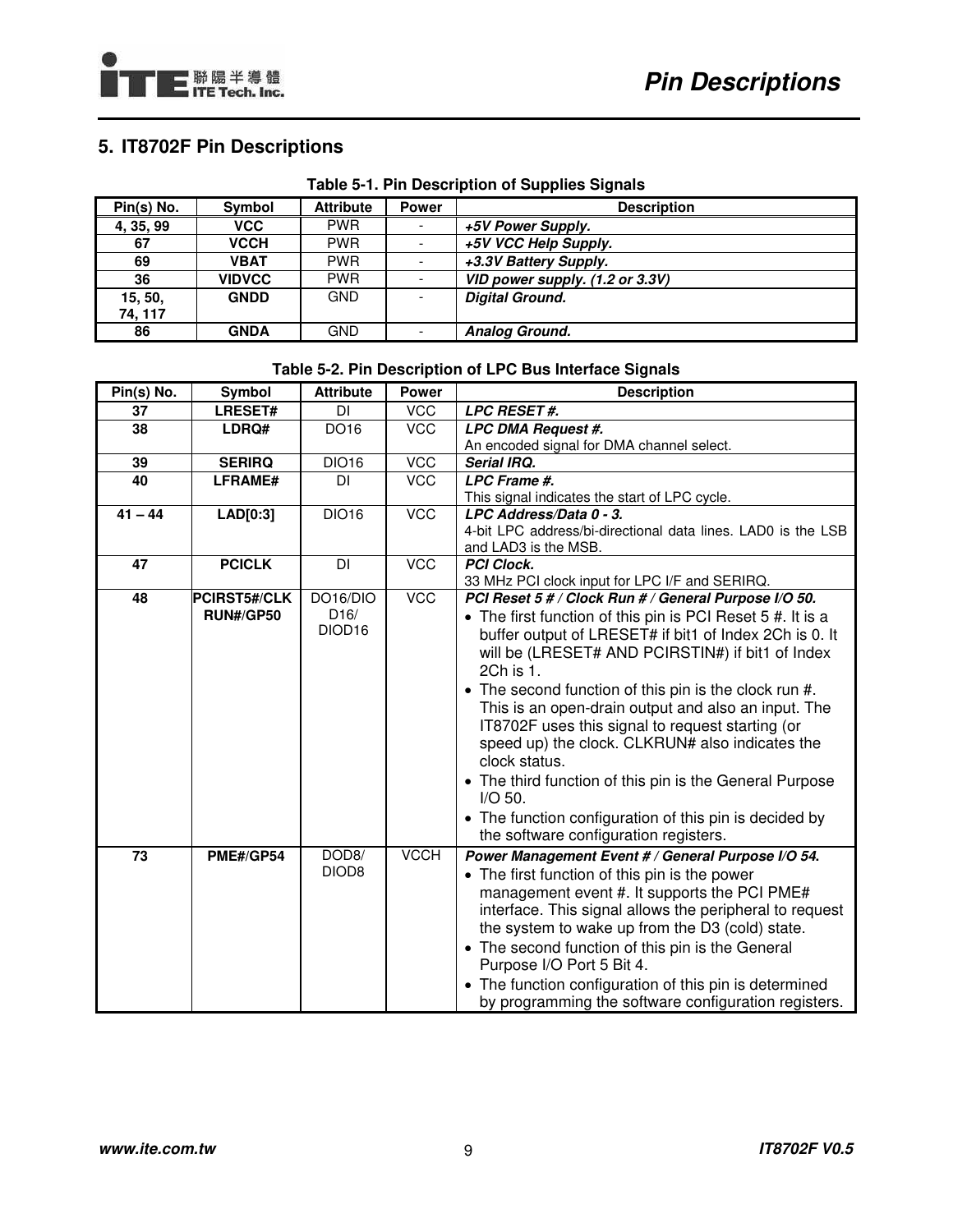| 聯陽半導體                 |
|-----------------------|
| <b>ITE Tech. Inc.</b> |

| Pin(s) No. | Symbol                         | <b>Attribute</b>                       | <b>Power</b> | <b>Description</b>                                                                                                                                                                                                                                                                           |
|------------|--------------------------------|----------------------------------------|--------------|----------------------------------------------------------------------------------------------------------------------------------------------------------------------------------------------------------------------------------------------------------------------------------------------|
| 28         | MIDI OUT/<br><b>GP17</b>       | DO <sub>8</sub> /<br>DIOD <sub>8</sub> | <b>VCC</b>   | MIDI Output / General Purpose I/O 17.<br>• The first function of this pin is MIDI Output.<br>• The second function of this pin is the General<br>Purpose I/O Port 1 Bit 7.<br>• The function configuration of this pin is determined by<br>programming the software configuration registers. |
| 29         | <b>MIDI IN/</b><br><b>GP16</b> | DI/<br>DIOD <sub>8</sub>               | VCC          | MIDI Input / General Purpose I/O 16.<br>• The first function of this pin is MIDI Input.<br>• The second function of this pin is the General<br>Purpose I/O Port 1 Bit 6.<br>• The function configuration of this pin is determined by<br>programming the software configuration registers.   |

|  |  |  |  | Table 5-4. Pin Description of Game Port Signals |
|--|--|--|--|-------------------------------------------------|
|  |  |  |  |                                                 |

| Pin(s) No. | Symbol                                    | <b>Attribute</b>             | <b>Power</b>     | <b>Description</b>                                                                                                                                                                                                                                                                                                                                                                                                                 |
|------------|-------------------------------------------|------------------------------|------------------|------------------------------------------------------------------------------------------------------------------------------------------------------------------------------------------------------------------------------------------------------------------------------------------------------------------------------------------------------------------------------------------------------------------------------------|
| 27         | <b>JSACX/</b><br><b>GP20</b>              | DIOD <sub>8</sub> /<br>DIOD8 | $\overline{VCC}$ | Joystick A Coordinate X / General Purpose I/O 20.<br>• The first function of this pin is Joystick A Coordinate<br>Χ.                                                                                                                                                                                                                                                                                                               |
|            |                                           |                              |                  | • The second function of this pin is the General<br>Purpose I/O Port 2 Bit 0.<br>• The function configuration of this pin is determined by<br>programming the software configuration registers.                                                                                                                                                                                                                                    |
| 26         | <b>JSACY/</b><br><b>GP21</b>              | DIOD8/<br>DIOD <sub>8</sub>  | $\overline{VCC}$ | Joystick A Coordinate Y / General Purpose I/O 21.<br>• The first function of this pin is Joystick A Coordinate<br>Y.<br>• The second function of this pin is the General<br>Purpose I/O Port 2 Bit 1.<br>• The function configuration of this pin is determined by<br>programming the software configuration registers.                                                                                                            |
| 25         | JSAB1/<br><b>GP22</b>                     | DI/<br>DIOD <sub>8</sub>     | <b>VCC</b>       | Joystick A Button 1 / General Purpose I/O 22.<br>• The first function of this pin is Joystick A Button 1.<br>• The second function of this pin is the General<br>Purpose I/O Port 2 Bit 2.<br>• The function configuration of this pin is determined by<br>programming the software configuration registers.                                                                                                                       |
| 24         | <b>JSAB2/</b><br><b>GP23</b>              | DI/<br>DIOD <sub>8</sub>     | <b>VCC</b>       | Joystick A Button 2 / General Purpose I/O 23.<br>• The first function of this pin is Joystick A Button 2.<br>• The second function of this pin is the General<br>Purpose I/O Port 2 Bit 3.<br>• The function configuration of this pin is determined by<br>programming the software configuration registers.                                                                                                                       |
| 23         | FAN TAC5/<br><b>JSBCX/</b><br><b>GP24</b> | DI/<br>DIOD8/<br>DIOD8       | $\overline{VCC}$ | Joystick B Coordinate X / General Purpose I/O 24.<br>• The first function of this pin is Fan Tachometer Input<br>5. 0 to +5V amplitude fan tachometer input.<br>• The second function of this pin is Joystick B<br>Coordinate X.<br>• The third function of this pin is the General Purpose<br>I/O Port 2 Bit 4.<br>• The function configuration of this pin is determined by<br>programming the software configuration registers. |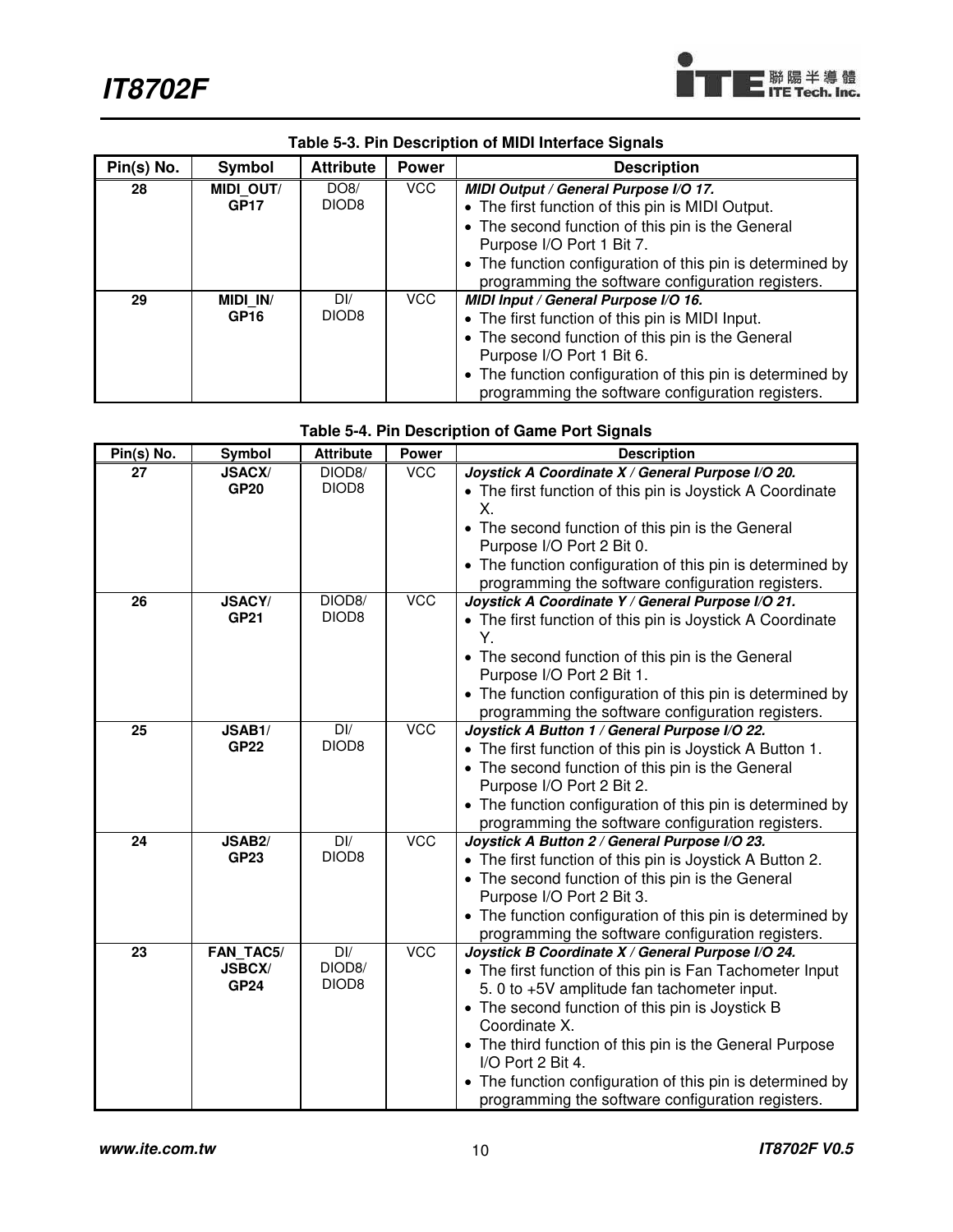

| Pin(s) No. | Symbol                                          | <b>Attribute</b>                                | <b>Power</b> | <b>Description</b>                                                                                                                                                                                                                                                                                                                                                                                                                 |
|------------|-------------------------------------------------|-------------------------------------------------|--------------|------------------------------------------------------------------------------------------------------------------------------------------------------------------------------------------------------------------------------------------------------------------------------------------------------------------------------------------------------------------------------------------------------------------------------------|
| 22         | FAN TAC4/<br><b>JSBCY/</b><br><b>GP25</b>       | DI/<br>DIOD <sub>8</sub> /<br>DIOD <sub>8</sub> | <b>VCC</b>   | Joystick B Coordinate Y / General Purpose I/O 25.<br>• The first function of this pin is Fan Tachometer Input<br>4. 0 to +5V amplitude fan tachometer input.<br>• The second function of this pin is Joystick B<br>Coordinate Y.<br>• The third function of this pin is the General Purpose<br>I/O Port 2 Bit 5.<br>• The function configuration of this pin is determined by<br>programming the software configuration registers. |
| 21         | FAN_CTL5/<br>JSBB1/<br>GP26                     | DOD <sub>8</sub><br>DI/<br>DIOD8                | <b>VCC</b>   | Joystick B Button 1 / General Purpose I/O 26.<br>• The first function of this pin is Fan Control Output 5.<br>(PWM output signal to Fan's FET.)<br>• The second function of this pin is Joystick B Button 1.<br>• The third function of this pin is the General Purpose<br>I/O Port 2 Bit 6.<br>• The function configuration of this pin is determined by<br>programming the software configuration registers.                     |
| 20         | FAN CTL4/<br>JSBB <sub>2</sub> /<br><b>GP27</b> | DOD <sub>8</sub> /<br>DI/<br>DIOD <sub>8</sub>  | <b>VCC</b>   | Joystick B Button 2 / General Purpose I/O 27.<br>• The first function of this pin is Fan Control Output 4.<br>(PWM output signal to Fan's FET.)<br>• The second function of this pin is Joystick B Button 2.<br>• The third function of this pin is the General Purpose<br>I/O Port 2 Bit 7.<br>• The function configuration of this pin is determined by<br>programming the software configuration registers.                     |

### **Table 5-5. Pin Description of Fan Controller Signals**

| Pin(s) No.     | Symbol          | <b>Attribute</b>   | <b>Power</b>     | <b>Description</b>                                                            |
|----------------|-----------------|--------------------|------------------|-------------------------------------------------------------------------------|
| 8              | <b>FAN CTL1</b> | DOD <sub>8</sub>   | <b>VCC</b>       | Fan Control Output 1.                                                         |
|                |                 |                    |                  | (PWM output signal to Fan's FET.)                                             |
| 10             | FAN CTL2/       | DOD8/              | $\overline{VCC}$ | Fan Control Output 2 / General Purpose I/O 51.                                |
|                | <b>GP51</b>     | DIOD <sub>8</sub>  |                  | • The first function of this pin is Fan Control Output 2.                     |
|                |                 |                    |                  | (PWM output signal to Fan's FET.)                                             |
|                |                 |                    |                  | • The second function of this pin is the General<br>Purpose I/O Port 5 Bit 1. |
|                |                 |                    |                  | • The function configuration of this pin is determined by                     |
|                |                 |                    |                  | programming the software configuration registers.                             |
| 12             | FAN CTL3/       | DOD <sub>8</sub> / | <b>VCC</b>       | Fan Control Output 3 / General Purpose I/O 36.                                |
|                | <b>GP36</b>     | DIOD <sub>8</sub>  |                  | • The first function of this pin is Fan Control Output 3.                     |
|                |                 |                    |                  | (PWM output signal to Fan's FET.)                                             |
|                |                 |                    |                  | • The second function of this pin is the General                              |
|                |                 |                    |                  | Purpose I/O Port 3 Bit 6.                                                     |
|                |                 |                    |                  | • The function configuration of this pin is determined by                     |
|                |                 |                    |                  | programming the software configuration registers.                             |
| $\overline{7}$ | <b>FAN TAC1</b> | DI                 | <b>VCC</b>       | Fan Tachometer Input 1.                                                       |
|                |                 |                    |                  | 0 to +5V amplitude fan tachometer input.                                      |
| 9              | FAN TAC2/       | DI/                | <b>VCC</b>       | Fan Tachometer Input 2 / General Purpose I/O 52.                              |
|                | <b>GP52</b>     | DIOD <sub>8</sub>  |                  | • The first function of this pin is Fan Tachometer Input                      |
|                |                 |                    |                  | 2. 0 to +5V amplitude fan tachometer input.                                   |
|                |                 |                    |                  | • The second function of this pin is the General                              |
|                |                 |                    |                  | Purpose I/O Port 5 Bit 2.                                                     |
|                |                 |                    |                  | • The function configuration of this pin is determined by                     |
|                |                 |                    |                  | programming the software configuration registers.                             |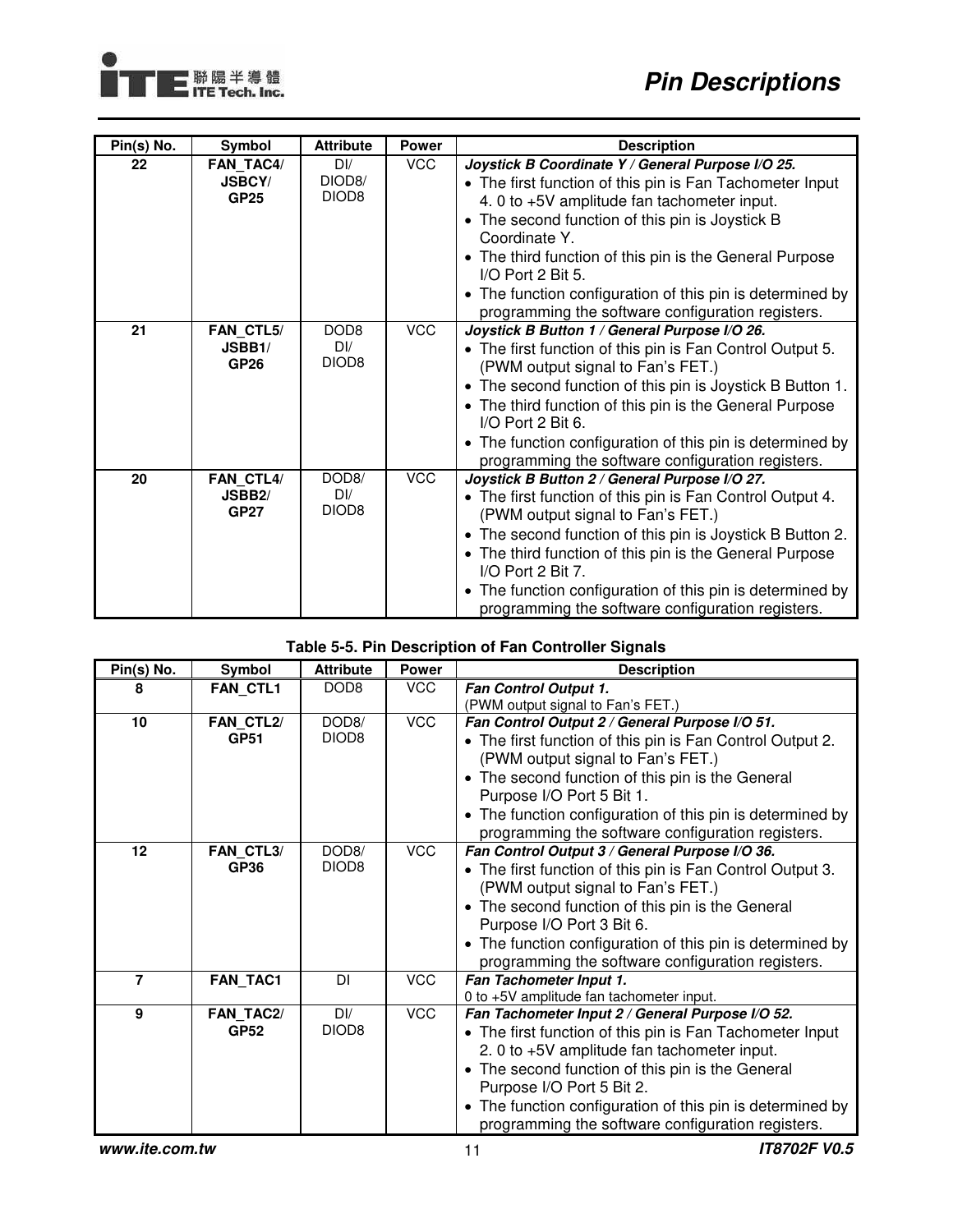



| Pin(s) No. | Symbol                          | <b>Attribute</b>         | <b>Power</b> | <b>Description</b>                                                                                                                                                                                                                                                                                                                                             |
|------------|---------------------------------|--------------------------|--------------|----------------------------------------------------------------------------------------------------------------------------------------------------------------------------------------------------------------------------------------------------------------------------------------------------------------------------------------------------------------|
| 11         | <b>FAN TAC3/</b><br><b>GP37</b> | DI/<br>DIOD <sub>8</sub> | VCC.         | Fan Tachometer Input 3 / General Purpose I/O 37.<br>• The first function of this pin is Fan Tachometer Input<br>3. 0 to +5V amplitude fan tachometer input.<br>• The second function of this pin is the General<br>Purpose I/O Port 5 Bit 2.<br>• The function configuration of this pin is determined by<br>programming the software configuration registers. |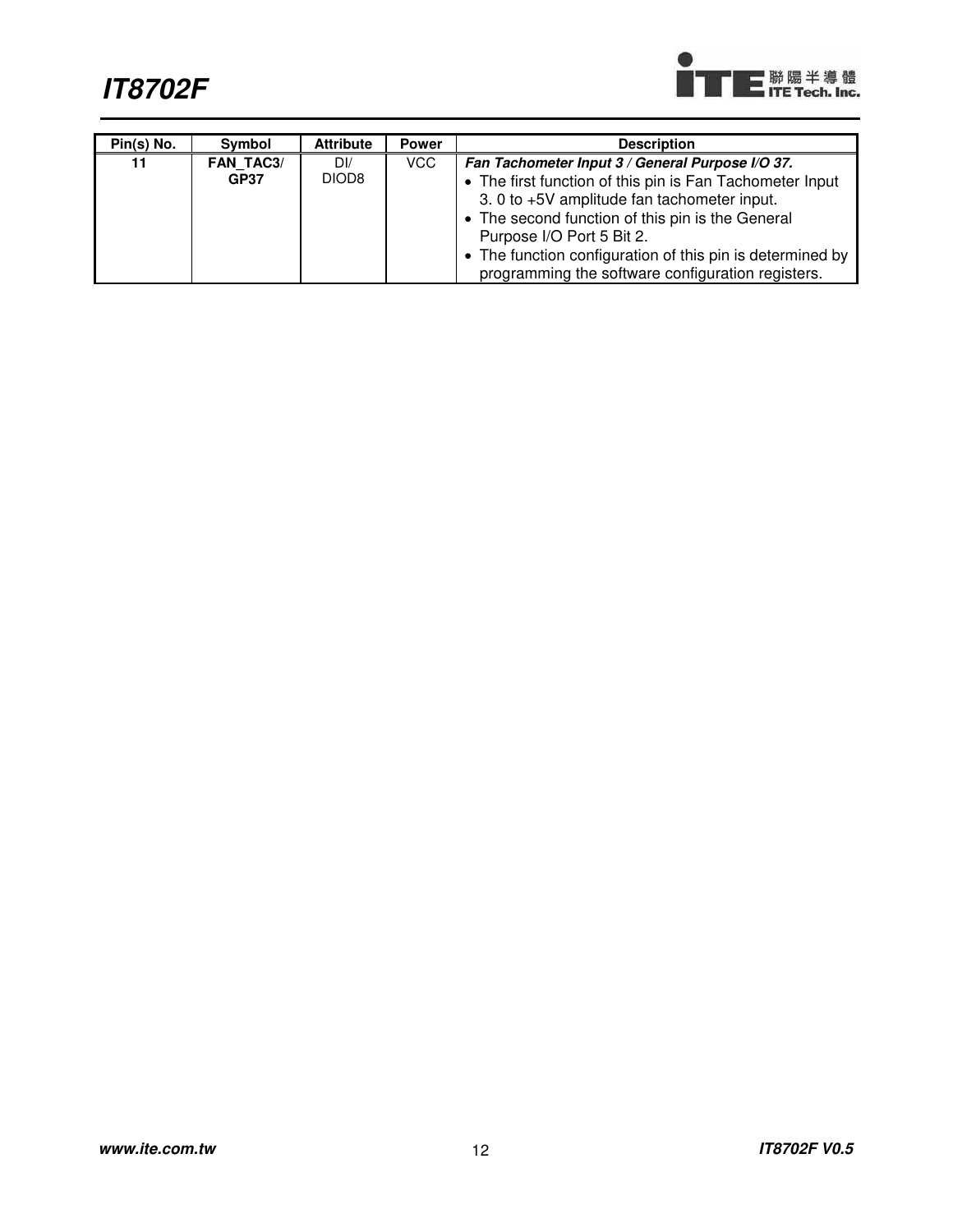

| Pin(s) No. | <b>Symbol</b>                              | <b>Attribute</b>                               | <b>Power</b>     | <b>Description</b>                                                                                                                                                                                                                                                                                                                                                                                                                                                                                                                       |
|------------|--------------------------------------------|------------------------------------------------|------------------|------------------------------------------------------------------------------------------------------------------------------------------------------------------------------------------------------------------------------------------------------------------------------------------------------------------------------------------------------------------------------------------------------------------------------------------------------------------------------------------------------------------------------------------|
| 30         | <b>RESETCON#/</b><br>CIRTX/<br><b>GP15</b> | DI/<br>DOD8/<br>DIOD8                          | $\overline{VCC}$ | Reset Connect # / Consumer Infrared Transmit Output /<br>General Purpose I/O 15.<br>• The first function of this pin is Reset Connect #. It<br>connects to reset button, and also other reset source<br>on the motherboard.<br>• The second function of this pin is Consumer Infrared<br>Transmit Output.<br>• The Third function of this pin is the General Purpose<br>I/O Port 1 Bit 5.<br>• The function configuration of this pin is determined by<br>programming the software configuration registers.                              |
| 85         | <b>RSMRST#/</b><br>CIRRX/<br><b>GP55</b>   | DOD <sub>8</sub> /<br>DI/<br>DIOD <sub>8</sub> | <b>VCCH</b>      | Resume Reset # / Consumer Infrared Receive Input /<br>General Purpose I/O 55.<br>• The first function of this pin is Resume Reset #. It is<br>power good signal of VCCH. The high threshold is<br>$4V \pm 0.2V$ , and the low threshold is 3.5V $\pm$ 0.2V<br>• The second function of this pin is Consumer Infrared<br>Receive Input.<br>• The Third function of this pin is the General Purpose<br>I/O Port 5 Bit 5.<br>• The function configuration of this pin is determined by<br>programming the software configuration registers. |
| 70         | IRRX/<br><b>GP46</b>                       | DV<br>DIOD <sub>8</sub>                        | <b>VCCH</b>      | Infrared Receive Input / General Purpose I/O 46.<br>• The first function of this pin is Infrared Receive Input.<br>• The second function of this pin is the General<br>Purpose I/O Port 4 Bit 6.<br>• The function configuration of this pin is determined by<br>programming the software configuration registers.                                                                                                                                                                                                                       |
| 66         | IRTX/<br><b>GP47</b>                       | DO8/<br>DIOD <sub>8</sub>                      | <b>VCC</b>       | Infrared Transmit Output / General Purpose I/O 47.<br>• The first function of this pin is Infrared Transmit<br>output.<br>• The second function of this pin is the General<br>Purpose I/O Port 4 Bit 7.<br>• The function configuration of this pin is determined by<br>programming the software configuration registers.                                                                                                                                                                                                                |

|  |  | Table 5-6. Pin Description of Infrared Port Signals |
|--|--|-----------------------------------------------------|
|  |  |                                                     |

### **Table 5-7. Pin Description of Serial Port 1 Signals**

| Pin(s) No. | <b>Symbol</b>              | <b>Attribute</b>        | <b>Power</b> | <b>Description</b>                                                                                                                                                                                                                                                                                                      |
|------------|----------------------------|-------------------------|--------------|-------------------------------------------------------------------------------------------------------------------------------------------------------------------------------------------------------------------------------------------------------------------------------------------------------------------------|
| 125        | SIN <sub>1</sub>           | DI                      | VCC          | Serial Data Input 1.<br>This input receives serial data from the communications link.                                                                                                                                                                                                                                   |
| 124        | SOUT <sub>1</sub> /<br>JP3 | DO <sub>8</sub> /<br>DI | VCC          | Serial Data Output 1.<br>This output sends serial data to the communications link. This<br>signal is set to a marking state (logic 1) after a Master Reset<br>operation or when the device is in one of the Infrared<br>communications modes.<br>During LRESET#, this pin is input for JP3 power-on strapping<br>option |
| 123        | DSR <sub>1#</sub>          | DΙ                      | <b>VCC</b>   | Data Set Ready 1 #.<br>When the signal is low, it indicates that the MODEM or data<br>set is ready to establish a communications link. The DSR#<br>signal is a MODEM status input whose condition can be<br>tested by reading the MSR register.                                                                         |
| 122        | RTS1#/                     | DO <sub>8</sub> /       | <b>VCC</b>   | Request to Send 1 #.                                                                                                                                                                                                                                                                                                    |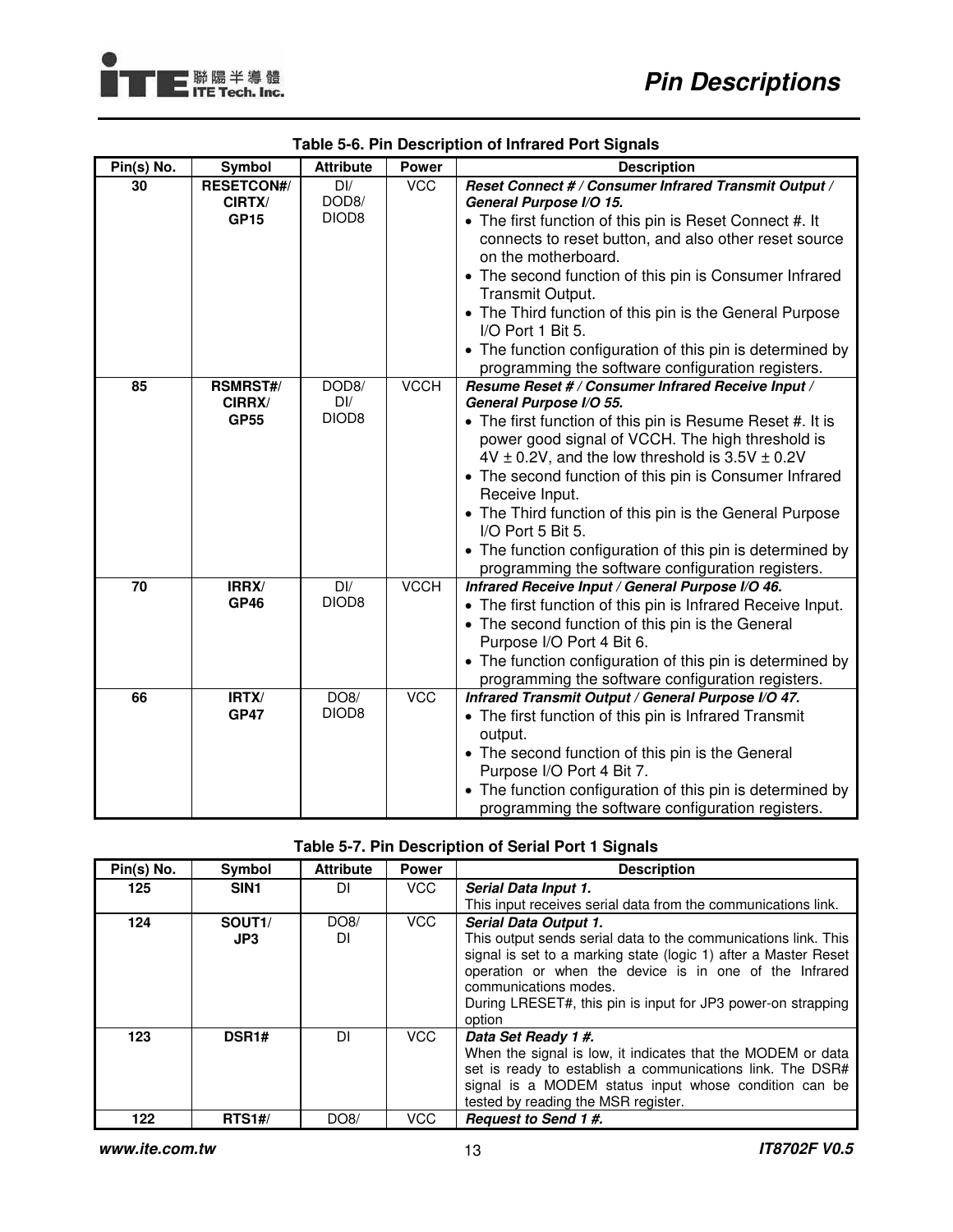

| Pin(s) No. | Symbol                           | <b>Attribute</b> | <b>Power</b> | <b>Description</b>                                                                                                                                                                                                                                                                                                                                                               |
|------------|----------------------------------|------------------|--------------|----------------------------------------------------------------------------------------------------------------------------------------------------------------------------------------------------------------------------------------------------------------------------------------------------------------------------------------------------------------------------------|
|            | JP2                              | <b>DI</b>        |              | When this signal is low, this output indicates to the MODEM<br>or data set that the device is ready to send data. RTS# is<br>activated by setting the appropriate bit in the MCR register to<br>1. After a Master Reset operation or during Loop mode, RTS#<br>is set to its inactive state.<br>During LRESET#, this pin is input for JP2 power-on strapping<br>option           |
| 121        | <b>DTR1#/</b><br>JP <sub>1</sub> | DO8/<br>DI       | <b>VCC</b>   | Data Terminal Ready 1 #.<br>DTR# is used to indicate to the MODEM or data set that the<br>device is ready to exchange data. DTR# is activated by<br>setting the appropriate bit in the MCR register to 1. After a<br>Master Reset operation or during Loop mode, DTR# is set to<br>its inactive state.<br>During LRESET#, this pin is input for JP1 power-on strapping<br>option |
| 120        | CTS1#                            | <b>DI</b>        | <b>VCC</b>   | Clear to Send 1#.<br>When the signal is low, it indicates that the MODEM or data<br>set is ready to accept data. The CTS# signal is a MODEM<br>status input whose condition can be tested by reading the<br>MSR register.                                                                                                                                                        |
| 119        | <b>RI1#</b>                      | <b>DI</b>        | <b>VCC</b>   | Ring Indicator 1 #.<br>When the signal is low, it indicates that a telephone ring<br>signal has been received by the MODEM. The RI# signal is a<br>MODEM status input whose condition can be tested by<br>reading the MSR register.                                                                                                                                              |
| 118        | DCD <sub>1#</sub>                | <b>DI</b>        | <b>VCC</b>   | Data Carrier Detect 1 #.<br>When the signal is low, it indicates that the MODEM or data<br>set has detected a carrier. The DCD# signal is a MODEM<br>status input whose condition can be tested by reading the<br>MSR register.                                                                                                                                                  |

## **Table 5-8. Pin Description of Serial Port 2 Signals**

| Pin(s) No.     | Symbol               | <b>Attribute</b> | <b>Power</b> | <b>Description</b>                                                                                                                                                                                                                                                                                                                                                           |
|----------------|----------------------|------------------|--------------|------------------------------------------------------------------------------------------------------------------------------------------------------------------------------------------------------------------------------------------------------------------------------------------------------------------------------------------------------------------------------|
| 6              | SIN <sub>2</sub>     | DI               | VCC          | Serial Data In 2.<br>This input receives serial data from the communications link.                                                                                                                                                                                                                                                                                           |
| 5              | SOUT2/JP6            | DO8/DI           | <b>VCC</b>   | Serial Data Out 2.<br>This output sends serial data to the communications link. This<br>signal is set to a marking state (logic 1) after a Master Reset<br>operation or when the device is in one of the Infrared<br>communications modes. During LRESET#, this pin is input for<br>JP6 power-on strapping option                                                            |
| 3              | DSR <sub>2#</sub>    | DI               | <b>VCC</b>   | Data Set Ready 2 #.<br>When low, indicates that the MODEM or data set is ready to<br>establish a communications link. The DSR# signal is a<br>MODEM status input whose condition can be tested by<br>reading the MSR register.                                                                                                                                               |
| $\overline{2}$ | <b>RTS2#/JP5</b>     | DO8/DI           | <b>VCC</b>   | Request to Send 2 #.<br>When low, this output indicates to the MODEM or data set<br>that the device is ready to send data. RTS# is activated by<br>setting the appropriate bit in the MCR register to 1. After a<br>Master Reset operation or during Loop mode, RTS# is set to<br>its inactive state. During LRESET#, this pin is input for JP5<br>power-on strapping option |
| 1              | <b>DTR2#/</b><br>JP4 | DO8/DI           | <b>VCC</b>   | Data Terminal Ready 2 #.<br>DTR# is used to indicate to the MODEM or data set that the<br>device is ready to exchange data. DTR# is activated by<br>setting the appropriate bit in the MCR register to 1. After a<br>Master Reset operation or during Loop mode, DTR# is set to<br>its inactive state.                                                                       |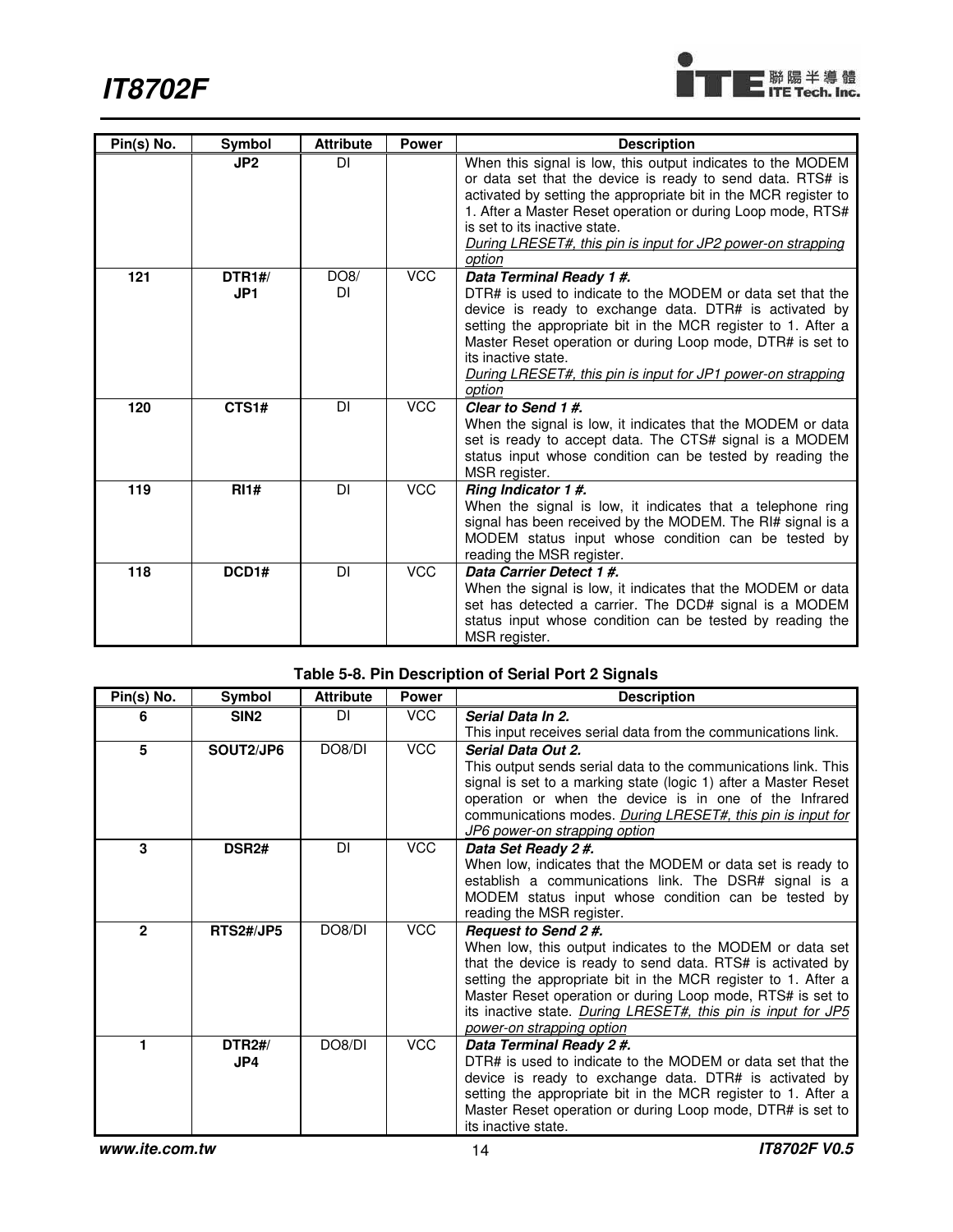

| Pin(s) No. | <b>Symbol</b>     | <b>Attribute</b> | <b>Power</b> | <b>Description</b>                                                                                                                                                                                                 |
|------------|-------------------|------------------|--------------|--------------------------------------------------------------------------------------------------------------------------------------------------------------------------------------------------------------------|
|            |                   |                  |              | During LRESET#, this pin is input for JP4 power-on strapping<br>option                                                                                                                                             |
| 128        | CTS <sub>2#</sub> | DI               | VCC          | Clear to Send 2#.<br>When low, indicates that the MODEM or data set is ready to<br>accept data. The CTS# signal is a MODEM status input<br>whose condition can be tested by reading the MSR register.              |
| 127        | RI2#              | DI               | VCC.         | Ring Indicator 2 #.<br>When low, indicates that a telephone ring signal has been<br>received by the MODEM. The RI# signal is a MODEM status<br>input whose condition can be tested by reading the MSR<br>register. |
| 126        | DCD <sub>2#</sub> | <b>DI</b>        | VCC          | Data Carrier Detect 2 #.<br>When low, indicates that the MODEM or data set has<br>detected a carrier. The DCD# signal is a MODEM status input<br>whose condition can be tested by reading the MSR register.        |

### **Table 5-9. Pin Description of Parallel Port Signals**

| Pin(s) No.  | Symbol      | <b>Attribute</b> | <b>Power</b>     | <b>Description</b>                                                                                                        |
|-------------|-------------|------------------|------------------|---------------------------------------------------------------------------------------------------------------------------|
| 100         | <b>SLCT</b> | DI               | <b>VCC</b>       | <b>Printer Select.</b>                                                                                                    |
|             |             |                  |                  | This signal goes high when the line printer has been selected.                                                            |
| 101         | <b>PE</b>   | DI               | <b>VCC</b>       | <b>Printer Paper End.</b>                                                                                                 |
|             |             |                  |                  | This signal is set high by the printer when it runs out of paper.                                                         |
| 102         | <b>BUSY</b> | <b>DI</b>        | <b>VCC</b>       | <b>Printer Busy.</b>                                                                                                      |
|             |             |                  |                  | This signal goes high when the line printer has a local                                                                   |
|             |             | <b>DI</b>        | $\overline{VCC}$ | operation in progress and cannot accept data.                                                                             |
| 103         | ACK#        |                  |                  | Printer Acknowledge #.                                                                                                    |
|             |             |                  |                  | This signal goes low to indicate that the printer has already<br>received a character and is ready to accept another one. |
| 104         | SLIN#       | <b>DIO24</b>     | $\overline{VCC}$ | <b>Printer Select Input #.</b>                                                                                            |
|             |             |                  |                  | When the signal is low, the printer is selected. This signal is                                                           |
|             |             |                  |                  | derived from the complement of bit 3 of the printer control                                                               |
|             |             |                  |                  | register.                                                                                                                 |
| 105         | INIT#       | <b>DIO24</b>     | <b>VCC</b>       | Printer Initialize #.                                                                                                     |
|             |             |                  |                  | When the signal is low, the printer is selected. This signal is                                                           |
|             |             |                  |                  | derived from the complement of bit 3 of the printer control                                                               |
|             |             |                  |                  | register.                                                                                                                 |
| 106         | ERR#        | DΙ               | <b>VCC</b>       | Printer Error #.                                                                                                          |
|             |             |                  |                  | When the signal is low, it indicates that the printer has                                                                 |
|             |             |                  |                  | encountered an error. The error message can be read from<br>bit 3 of the printer status register.                         |
| 107         | AFD#        | <b>DIO24</b>     | <b>VCC</b>       | Printer Auto Line Feed #.                                                                                                 |
|             |             |                  |                  | When the signal is low, it is derived from the complement of                                                              |
|             |             |                  |                  | bit 1 of the printer control register and is used to advance one                                                          |
|             |             |                  |                  | line after each line is printed.                                                                                          |
| 108         | STB#        | DI               | <b>VCC</b>       | <b>Printer Strobe #.</b>                                                                                                  |
|             |             |                  |                  | When the signal is low, it is the complement of bit 0 of the                                                              |
|             |             |                  |                  | printer control register and is used to strobe the printing data                                                          |
|             |             |                  |                  | into the printer.                                                                                                         |
| $109 - 116$ | PD[0:7]     | <b>DIO24</b>     | $\overline{VCC}$ | Parallel Port Data [0:7].                                                                                                 |
|             |             |                  |                  | This bus provides a byte-wide input or output to the system.                                                              |
|             |             |                  |                  | The eight lines are held in a high impedance state when the                                                               |
|             |             |                  |                  | port is deselected.                                                                                                       |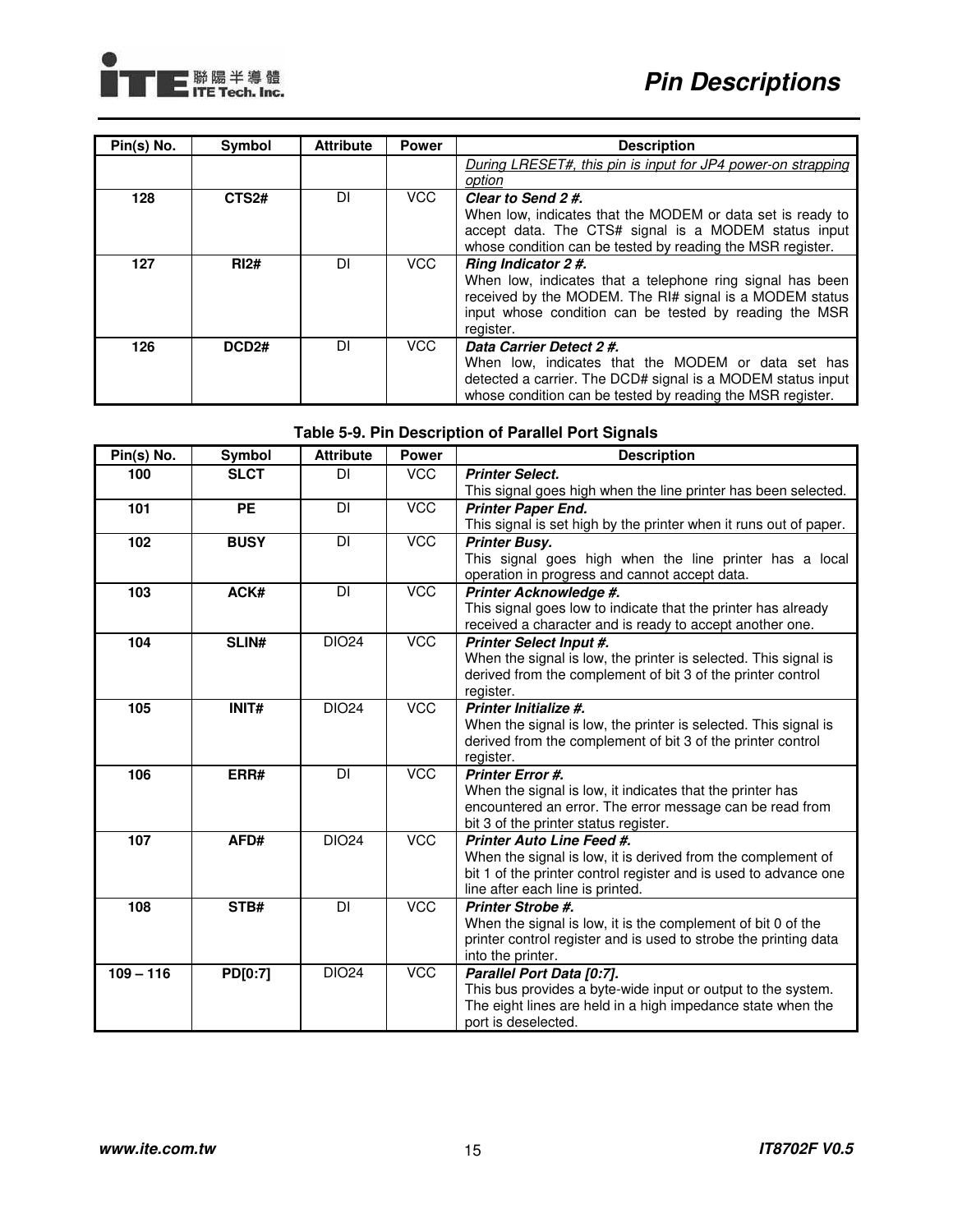

|            |                |                         |                  | r r <i>j</i>                                                    |
|------------|----------------|-------------------------|------------------|-----------------------------------------------------------------|
| Pin(s) No. | Symbol         | <b>Attribute</b>        | <b>Power</b>     | <b>Description</b>                                              |
| 51         | <b>DENSEL#</b> | DO40                    | <b>VCC</b>       | <b>FDD Density Select #.</b>                                    |
|            |                |                         |                  | DENSEL# is high for high data rates (500 Kbps, 1 Mbps).         |
|            |                |                         |                  | DENSEL# is low for low data rates (250 Kbps, 300 Kbps).         |
| 52         | MTRA#          | DO40                    | <b>VCC</b>       | FDD Motor A Enable #.                                           |
|            |                |                         |                  | This signal is active low.                                      |
| 53         | MTRB#          | DO40                    | <b>VCC</b>       | <b>FDD Motor B Enable #.</b>                                    |
|            |                |                         |                  | • The function of this pin is FDD Motor B $#$ . This signal     |
|            |                |                         |                  | is active low.                                                  |
| 54         | DRVA#          | DO40                    | <b>VCC</b>       | FDD Drive A Enable #.                                           |
|            |                |                         |                  | This signal is active low.                                      |
| 55         | DRVB#          | DO40                    | <b>VCC</b>       | FDD Drive B Enable #.                                           |
|            |                |                         |                  | This signal is active low.                                      |
| 56         | <b>WDATA#</b>  | DO40                    | <b>VCC</b>       | FDD Write Serial Data to the Drive #.                           |
|            |                |                         |                  | This signal is active low.                                      |
| 57         | DIR#           | DO40                    | <b>VCC</b>       | FDD Head Direction #.                                           |
|            |                |                         |                  | Step in when this signal is low and step out when high during   |
|            |                |                         |                  | a SEEK operation.                                               |
| 58         | STEP#          | DO40                    | <b>VCC</b>       | FDD Step Pulse #.                                               |
|            |                |                         |                  | This signal is active low.                                      |
| 59         | <b>HDSEL#</b>  | DO40                    | <b>VCC</b>       | FDD Head Select #.                                              |
|            |                |                         |                  | This signal is active low.                                      |
| 60         | <b>WGATE#</b>  | DO40                    | <b>VCC</b>       | FDD Write Gage Enable #.                                        |
|            |                |                         |                  | This signal is active low.                                      |
| 61         | <b>RDATA#</b>  | DI                      | <b>VCC</b>       | FDD Read Disk Data #.                                           |
|            |                |                         |                  | This signal is active low. It is serial data input from FDD.    |
| 62         | TRK0#          | DI                      | <b>VCC</b>       | FDD Track 0 #.                                                  |
|            |                |                         |                  | This signal is active low. It indicates that the head of the    |
|            |                |                         |                  | selected drive is on track 0.                                   |
| 63         | <b>INDEX#</b>  | DI                      | <b>VCC</b>       | FDD Index #.                                                    |
|            |                |                         |                  | This signal is active low. It indicates the beginning of a disk |
|            |                |                         |                  | track.                                                          |
| 64         | WPT#           | $\overline{\mathsf{D}}$ | <b>VCC</b>       | FDD Write Protect #.                                            |
|            |                |                         |                  | This signal is active low. It indicates that the disk of the    |
| 65         | <b>DSKCHG#</b> | $\overline{\mathsf{D}}$ | $\overline{VCC}$ | selected drive is write-protected.<br>FDD Disk Change #.        |
|            |                |                         |                  | This signal is active low. It senses whether the drive door has |
|            |                |                         |                  | been opened or a diskette has been changed.                     |
|            |                |                         |                  |                                                                 |

#### **Table 5-10. Pin Description of Floppy Disk Controller Signals**

### **Table 5-11. Pin Description of Smart Card Reader Interface Signals**

| Pin(s) No. | Symbol         | <b>Attribute</b>      | <b>Power</b> | <b>Description</b>                                                                                             |
|------------|----------------|-----------------------|--------------|----------------------------------------------------------------------------------------------------------------|
| 31         | PCIRST1#/      | DOD8 <sup>Note1</sup> | VCC          | PCI Reset 1 # / Smart Card Reset / General Purpose I/O                                                         |
|            | <b>SCRRST/</b> | DOD <sub>8</sub> /    |              | 13.                                                                                                            |
|            | <b>GP14</b>    | DIOD <sub>8</sub>     |              | • The first function of this pin is PCI Reset 1 #. It is a<br>buffer of LRESET#.                               |
|            |                |                       |              | • The second function of this pin is Smart Card Reset.                                                         |
|            |                |                       |              | • The third function of this pin is the General Purpose<br>$I/O$ Port 1 Bit 4.                                 |
|            |                |                       |              | • The function configuration of this pin is determined<br>by programming the software configuration registers. |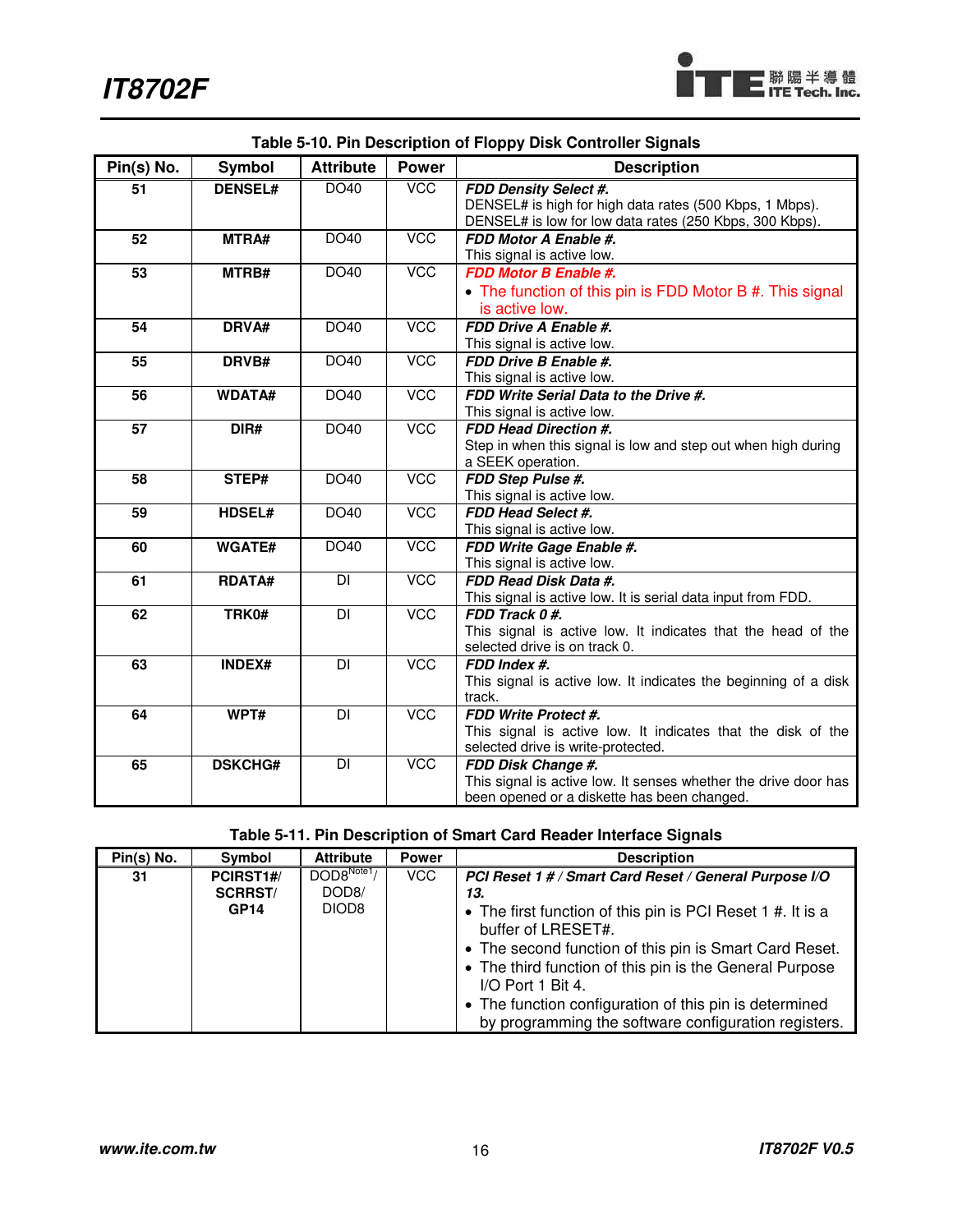

| Pin(s) No. | Symbol                      | <b>Attribute</b>     | <b>Power</b> | <b>Description</b>                                                                                  |
|------------|-----------------------------|----------------------|--------------|-----------------------------------------------------------------------------------------------------|
| 32         | PWROK1/                     | DOD8/                | <b>VCC</b>   | Power OK 1 of VCC / Smart Card Power FET Control                                                    |
|            | <b>SCRPFET#/</b>            | DOD8/                |              | Output # / General Purpose I/O 13.                                                                  |
|            | <b>GP13</b>                 | DIOD8                |              | • The first function of this pin is Power OK 1 of VCC.                                              |
|            |                             |                      |              | • The second function of this pin is Smart Card Power                                               |
|            |                             |                      |              | FET Control Output #. The Smart Card Reader                                                         |
|            |                             |                      |              | interface requires this pin to drive an external Power                                              |
|            |                             |                      |              | FET to supply the current for the Smart Card.                                                       |
|            |                             |                      |              | • The third function of this pin is the General Purpose                                             |
|            |                             |                      |              | I/O Port 1 Bit 3.                                                                                   |
|            |                             |                      |              | • The function configuration of this pin is determined                                              |
|            |                             |                      |              | by programming the software configuration registers.                                                |
| 33         | PCIRST2#/                   | DOB <sup>Notel</sup> | <b>VCC</b>   | PCI Reset 2 # / Smart Card Serial Data I/O / General                                                |
|            | SCRIO /                     | DIOD8/               |              | Purpose I/O 12.                                                                                     |
|            | <b>GP12</b>                 | DIOD8                |              | • The first function of this pin is PCI Reset 2 #. It is a                                          |
|            |                             |                      |              | buffer of LRESET#.                                                                                  |
|            |                             |                      |              | • The second function of this pin is Smart Card Serial                                              |
|            |                             |                      |              | Data I/O.                                                                                           |
|            |                             |                      |              | • The third function of this pin is the General Purpose                                             |
|            |                             |                      |              | I/O Port 1 Bit 2.                                                                                   |
|            |                             |                      |              | • The function configuration of this pin is determined                                              |
|            |                             | $DOD8^{Note1}/$      |              | by programming the software configuration registers.                                                |
| 34         | PCIRST3#/<br><b>SCRCLK/</b> | DOD8/                | <b>VCC</b>   | PCI Reset 3 # / Smart Card Clock / General Purpose I/O<br>11.                                       |
|            | <b>GP11</b>                 | DIOD <sub>8</sub>    |              | • The first function of this pin is PCI Reset 3 #. It is a                                          |
|            |                             |                      |              | buffer of LRESET#. It is a buffer output of LRESET#                                                 |
|            |                             |                      |              | if bit1 of Index 2Ch is 0. It will be (LRESET# AND                                                  |
|            |                             |                      |              | PCIRSTIN#) if bit1 of Index 2Ch is 1.                                                               |
|            |                             |                      |              | • The second function of this pin is Smart Card Clock.                                              |
|            |                             |                      |              | Three different card clocks are selectable from this                                                |
|            |                             |                      |              | pin: high speed (7.1 MHz), low speed (Default: 3.5                                                  |
|            |                             |                      |              | MHz) and a programmable card clock.                                                                 |
|            |                             |                      |              | • The third function of this pin is the General Purpose                                             |
|            |                             |                      |              | I/O Port 1 Bit 1.                                                                                   |
|            |                             |                      |              | • The function configuration of this pin is determined                                              |
|            |                             |                      |              | by programming the software configuration registers.                                                |
| 84         | PCIRST4#/                   | DOD8Note1            | <b>VCCH</b>  | PCI Reset 4 # / Smart Card Present Detect # / General                                               |
|            | <b>SCRPSNT#/</b>            | DI/                  |              | Purpose I/O 10.                                                                                     |
|            | <b>GP10</b>                 | DIOD <sub>8</sub>    |              | • The first function of this pin is PCI Reset 4 #. It is a                                          |
|            |                             |                      |              | buffer of LRESET#.                                                                                  |
|            |                             |                      |              | • The second function of this pin is Smart Card                                                     |
|            |                             |                      |              | Present Detect #. This pin provides the Smart Card<br>insertion detection for the Smart Card Reader |
|            |                             |                      |              | interface. Upon detecting the insertion of the Smart                                                |
|            |                             |                      |              | Card, this pin will trigger the power-on event.                                                     |
|            |                             |                      |              | • The third function of this pin is the General Purpose                                             |
|            |                             |                      |              | I/O Port 1 Bit 0.                                                                                   |
|            |                             |                      |              | • The function configuration of this pin is determined                                              |
|            |                             |                      |              | by programming the software configuration registers.                                                |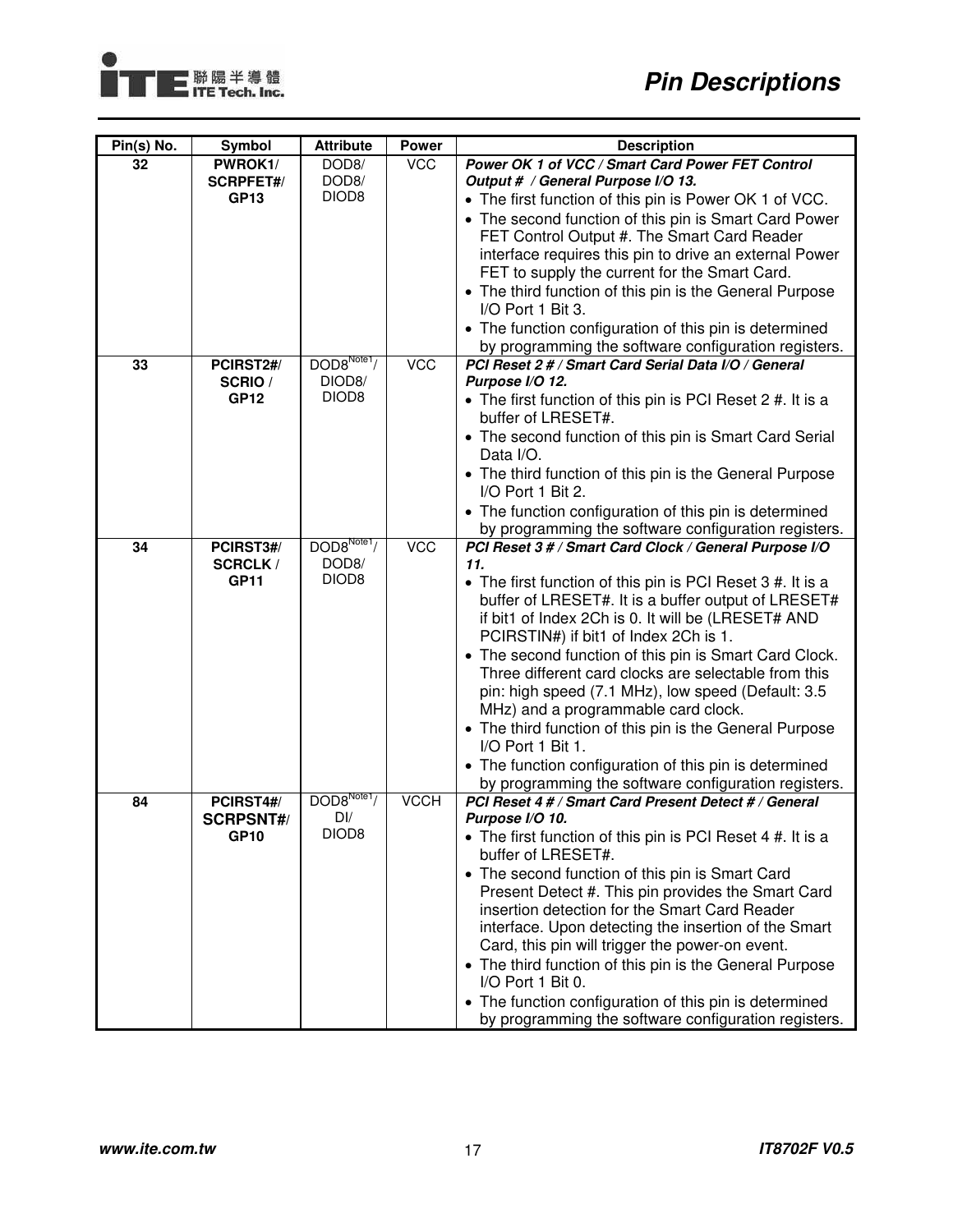

| Pin(s) No. | <b>Symbol</b> | <b>Attribute</b>   | <b>Power</b> | <b>Description</b>       |
|------------|---------------|--------------------|--------------|--------------------------|
| 80         | <b>KDAT</b>   | DIOD <sub>24</sub> | VCCH         | <b>Keyboard Data.</b>    |
| 81         | <b>KCLK</b>   | DIOD <sub>24</sub> | VCCH         | <b>Keyboard Clock.</b>   |
| 82         | <b>MDAT</b>   | DIOD <sub>24</sub> | VCCH         | PS/2 Mouse Data.         |
| 83         | <b>MCLK</b>   | DIOD <sub>24</sub> | VCCH         | <b>PS/2 Mouse Clock.</b> |
| 45         | <b>KRST#</b>  | DO16               | VCC          | <b>Keyboard Reset #.</b> |
| 46         | <b>GA20</b>   | DO16               | <b>VCC</b>   | Gate Address 20.         |

# **Table 5-13. Pin Description of Miscellaneous Signals**

| Symbol       | <b>Attribute</b>                                                                                                                    | <b>Power</b>                                                                                                                                                                       | <b>Description</b>                                                                                             |
|--------------|-------------------------------------------------------------------------------------------------------------------------------------|------------------------------------------------------------------------------------------------------------------------------------------------------------------------------------|----------------------------------------------------------------------------------------------------------------|
| <b>CLKIN</b> | DI                                                                                                                                  | <b>VCC</b>                                                                                                                                                                         | 24 or 48 MHz Clock Input.                                                                                      |
|              |                                                                                                                                     |                                                                                                                                                                                    | Power On Request Output # / General Purpose I/O 34.                                                            |
|              |                                                                                                                                     |                                                                                                                                                                                    | • The first function of this pin is Power On Request                                                           |
|              |                                                                                                                                     |                                                                                                                                                                                    | Output #.                                                                                                      |
|              |                                                                                                                                     |                                                                                                                                                                                    | • The second function of this pin is the General                                                               |
|              |                                                                                                                                     |                                                                                                                                                                                    | Purpose I/O Port 4 Bit 4.                                                                                      |
|              |                                                                                                                                     |                                                                                                                                                                                    | • The function configuration of this pin is determined by                                                      |
|              |                                                                                                                                     |                                                                                                                                                                                    | programming the software configuration registers.                                                              |
|              |                                                                                                                                     |                                                                                                                                                                                    | Main Power Switch Button Input # / General Purpose I/O                                                         |
|              |                                                                                                                                     |                                                                                                                                                                                    | 43.                                                                                                            |
|              |                                                                                                                                     |                                                                                                                                                                                    | • The first function of this pin is Main Power Switch                                                          |
|              |                                                                                                                                     |                                                                                                                                                                                    | Button Input #.                                                                                                |
|              |                                                                                                                                     |                                                                                                                                                                                    | • The second function of this pin is the General<br>Purpose I/O Port 4 Bit 3.                                  |
|              |                                                                                                                                     |                                                                                                                                                                                    | • The function configuration of this pin is determined by                                                      |
|              |                                                                                                                                     |                                                                                                                                                                                    | programming the software configuration registers.                                                              |
|              |                                                                                                                                     |                                                                                                                                                                                    | Power Supply On-Off Output # / General Purpose I/O 42.                                                         |
| <b>GP42</b>  | DIOD <sub>8</sub>                                                                                                                   |                                                                                                                                                                                    | • The first function of this pin is Power Supply On-Off                                                        |
|              |                                                                                                                                     |                                                                                                                                                                                    | Control Output #.                                                                                              |
|              |                                                                                                                                     |                                                                                                                                                                                    | • The second function of this pin is the General                                                               |
|              |                                                                                                                                     |                                                                                                                                                                                    | Purpose I/O Port 4 Bit 2.                                                                                      |
|              |                                                                                                                                     |                                                                                                                                                                                    | • The function configuration of this pin is determined by                                                      |
|              |                                                                                                                                     |                                                                                                                                                                                    | programming the software configuration registers.                                                              |
|              |                                                                                                                                     |                                                                                                                                                                                    | PSIN Input / General Purpose I/O 45.                                                                           |
|              |                                                                                                                                     |                                                                                                                                                                                    | • The first function of this pin is PSIN Input.                                                                |
|              |                                                                                                                                     |                                                                                                                                                                                    | • The second function of this pin is the General                                                               |
|              |                                                                                                                                     |                                                                                                                                                                                    | Purpose I/O Port 4 Bit 5.                                                                                      |
|              |                                                                                                                                     |                                                                                                                                                                                    | • The function configuration of this pin is determined by                                                      |
|              |                                                                                                                                     |                                                                                                                                                                                    | programming the software configuration registers.                                                              |
|              |                                                                                                                                     |                                                                                                                                                                                    | General Purpose I/O 53.                                                                                        |
|              |                                                                                                                                     |                                                                                                                                                                                    | • The first function of this pin is the General Purpose<br>I/O Port 5 Bit 3.                                   |
|              |                                                                                                                                     |                                                                                                                                                                                    |                                                                                                                |
|              |                                                                                                                                     |                                                                                                                                                                                    | • The function configuration of this pin is determined by<br>programming the software configuration registers. |
|              |                                                                                                                                     |                                                                                                                                                                                    | Power OK 2 of VCC / General Purpose I/O 41.                                                                    |
|              |                                                                                                                                     |                                                                                                                                                                                    | • The first function of this pin is Power OK 2 of VCC.                                                         |
|              |                                                                                                                                     |                                                                                                                                                                                    | • The second function of this pin is the General                                                               |
|              |                                                                                                                                     |                                                                                                                                                                                    | Purpose I/O Port 4 Bit 1.                                                                                      |
|              |                                                                                                                                     |                                                                                                                                                                                    | • The function configuration of this pin is determined by                                                      |
|              |                                                                                                                                     |                                                                                                                                                                                    | programming the software configuration registers.                                                              |
|              | PWRON#/<br><b>GP44</b><br><b>PANSWH#/</b><br><b>GP43</b><br>PSON#/<br>PSIN/<br><b>GP45</b><br><b>GP53</b><br>PWROK2/<br><b>GP41</b> | DOD8/<br>DIOD <sub>8</sub><br>DV<br>DIOD <sub>8</sub><br>DOD <sub>8</sub> /<br>$\overline{D}$<br>DIOD <sub>8</sub><br>DIOD <sub>8</sub><br>DOD <sub>8</sub> /<br>DIOD <sub>8</sub> | <b>VCCH</b><br><b>VCCH</b><br><b>VCCH</b><br><b>VCCH</b><br><b>VCCH</b><br><b>VCCH</b>                         |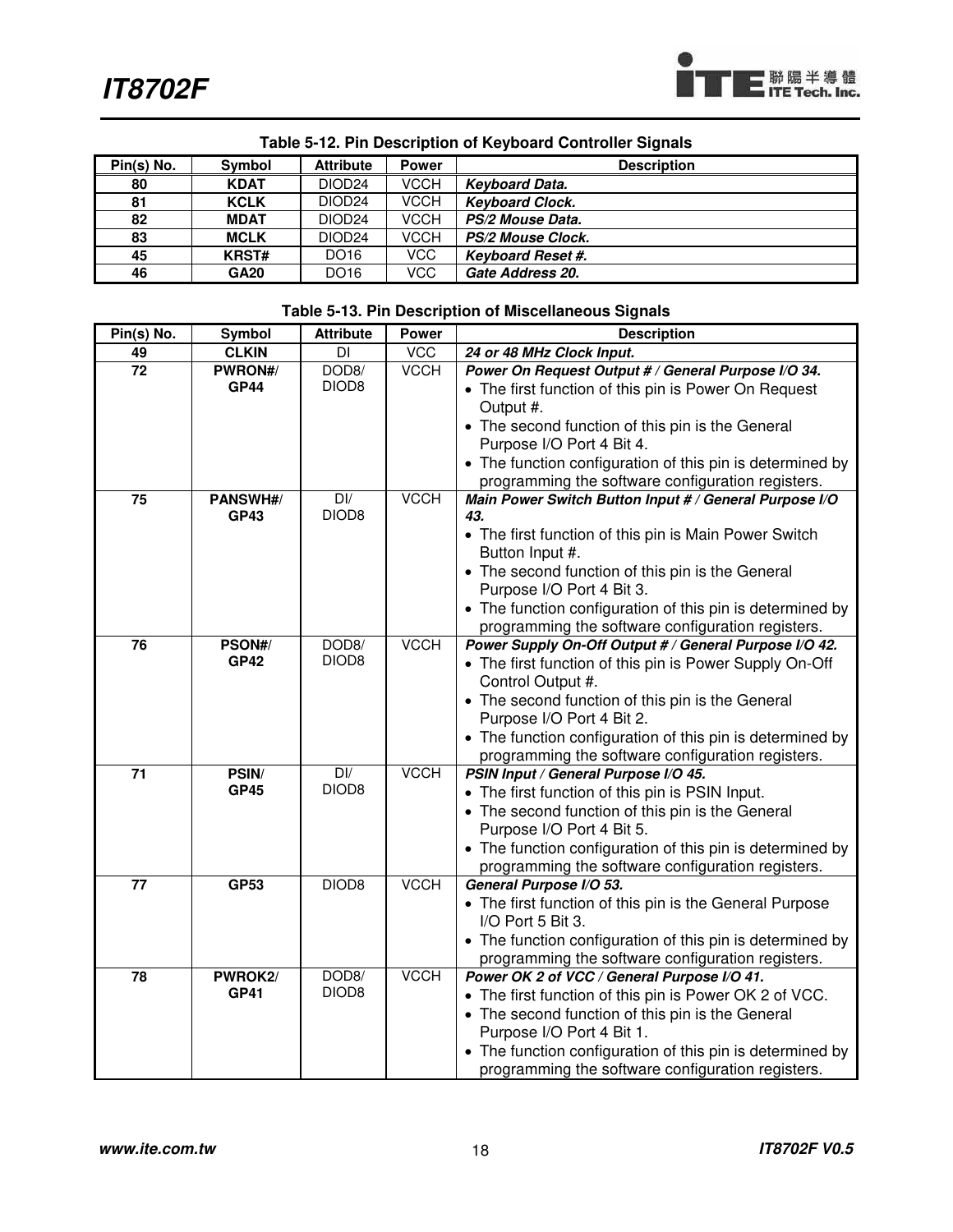

| Pin(s) No. | Symbol           | <b>Attribute</b>  | <b>Power</b>     | <b>Description</b>                                                                                           |
|------------|------------------|-------------------|------------------|--------------------------------------------------------------------------------------------------------------|
| 79         | <b>GP40</b>      | DIOD <sub>8</sub> | <b>VCCH</b>      | General Purpose I/O 40.                                                                                      |
|            |                  |                   |                  | • The first function of this pin is the General Purpose<br>I/O Port 4 Bit 0.                                 |
|            |                  |                   |                  | • The function configuration of this pin is determined by                                                    |
|            |                  |                   |                  | programming the software configuration registers.                                                            |
| 95         | <b>ATXPG</b>     | DI                | <b>VCC</b>       | <b>ATX Power Good.</b>                                                                                       |
|            |                  |                   |                  | • ATX Power Good. PWROK1/2 will be (VCC power-                                                               |
|            |                  |                   |                  | level-detect AND RESETCON# AND PSIN AND                                                                      |
|            |                  |                   |                  | ATXPG) if bit0 of Index 2Ch is 1, or (VCC power-<br>level-detect AND RESETCON# AND PSIN) if the bit          |
|            |                  |                   |                  | is 0.                                                                                                        |
| 91         | <b>PCIRSTIN#</b> | DI                | $\overline{VCC}$ | <b>PCI</b> Reset Input #.                                                                                    |
|            |                  |                   |                  | • PCI Reset Input #.                                                                                         |
| 19         | VID0/GP30        | DIO8/             | <b>VCC</b>       | Voltage ID 0 / General Purpose I/O 30.                                                                       |
|            |                  | DIOD8             |                  | • The first function of this pin is Voltage ID Input 0. The                                                  |
|            |                  |                   |                  | Voltage ID is the voltage supply readouts from the                                                           |
|            |                  |                   |                  | CPU. This value is read in the VID register. The input                                                       |
|            |                  |                   |                  | threshold can be selected by the power-on strapping<br>of JP6 (pin 2). (2.0/0.8V when JP6=1, 0.8/0.4V when   |
|            |                  |                   |                  | $JPG=0$                                                                                                      |
|            |                  |                   |                  | • The second function of this pin is the General                                                             |
|            |                  |                   |                  | Purpose I/O 30.                                                                                              |
|            |                  |                   |                  | • The function configuration of this pin is decided by                                                       |
|            |                  |                   |                  | the software configuration registers.                                                                        |
| 18         | <b>VID1/GP31</b> | DIO8/<br>DIOD8    | $\overline{VCC}$ | Voltage ID 1 / General Purpose I/O 31.                                                                       |
|            |                  |                   |                  | • The first function of this pin is Voltage ID Input 1. The                                                  |
|            |                  |                   |                  | Voltage ID is the voltage supply readouts from the<br>CPU. This value is read in the VID register. The input |
|            |                  |                   |                  | threshold can be selected by the power-on strapping                                                          |
|            |                  |                   |                  | of JP6 (pin 2). (2.0/0.8V when JP6=1, 0.8/0.4V when                                                          |
|            |                  |                   |                  | $JPG=0$                                                                                                      |
|            |                  |                   |                  | • The second function of this pin is the General<br>Purpose I/O 31.                                          |
|            |                  |                   |                  | • The function configuration of this pin is decided by                                                       |
|            |                  |                   |                  | the software configuration registers.                                                                        |
| 17         | <b>VID2/GP32</b> | DIO8/             | <b>VCC</b>       | Voltage ID 2 / General Purpose I/O 32.                                                                       |
|            |                  | DIOD <sub>8</sub> |                  | • The first function of this pin is Voltage ID Input 2. The                                                  |
|            |                  |                   |                  | Voltage ID is the voltage supply readouts from the<br>CPU. This value is read in the VID register. The input |
|            |                  |                   |                  | threshold can be selected by the power-on strapping                                                          |
|            |                  |                   |                  | of JP6 (pin 2). (2.0/0.8V when JP6=1, 0.8/0.4V when                                                          |
|            |                  |                   |                  | $JPG=0$                                                                                                      |
|            |                  |                   |                  | • The second function of this pin is the General<br>Purpose I/O 32.                                          |
|            |                  |                   |                  | • The function configuration of this pin is decided by                                                       |
|            |                  |                   |                  | the software configuration registers.                                                                        |
| 16         | <b>VID3/GP33</b> | DIO8/             | <b>VCC</b>       | Voltage ID 3 / General Purpose I/O 33.                                                                       |
|            |                  | DIOD <sub>8</sub> |                  | • The first function of this pin is Voltage ID Input 3. The                                                  |
|            |                  |                   |                  | Voltage ID is the voltage supply readouts from the                                                           |
|            |                  |                   |                  | CPU. This value is read in the VID register. The input                                                       |
|            |                  |                   |                  | threshold can be selected by the power-on strapping<br>of JP6 (pin 2). (2.0/0.8V when JP6=1, 0.8/0.4V when   |
|            |                  |                   |                  | $JPG=0$                                                                                                      |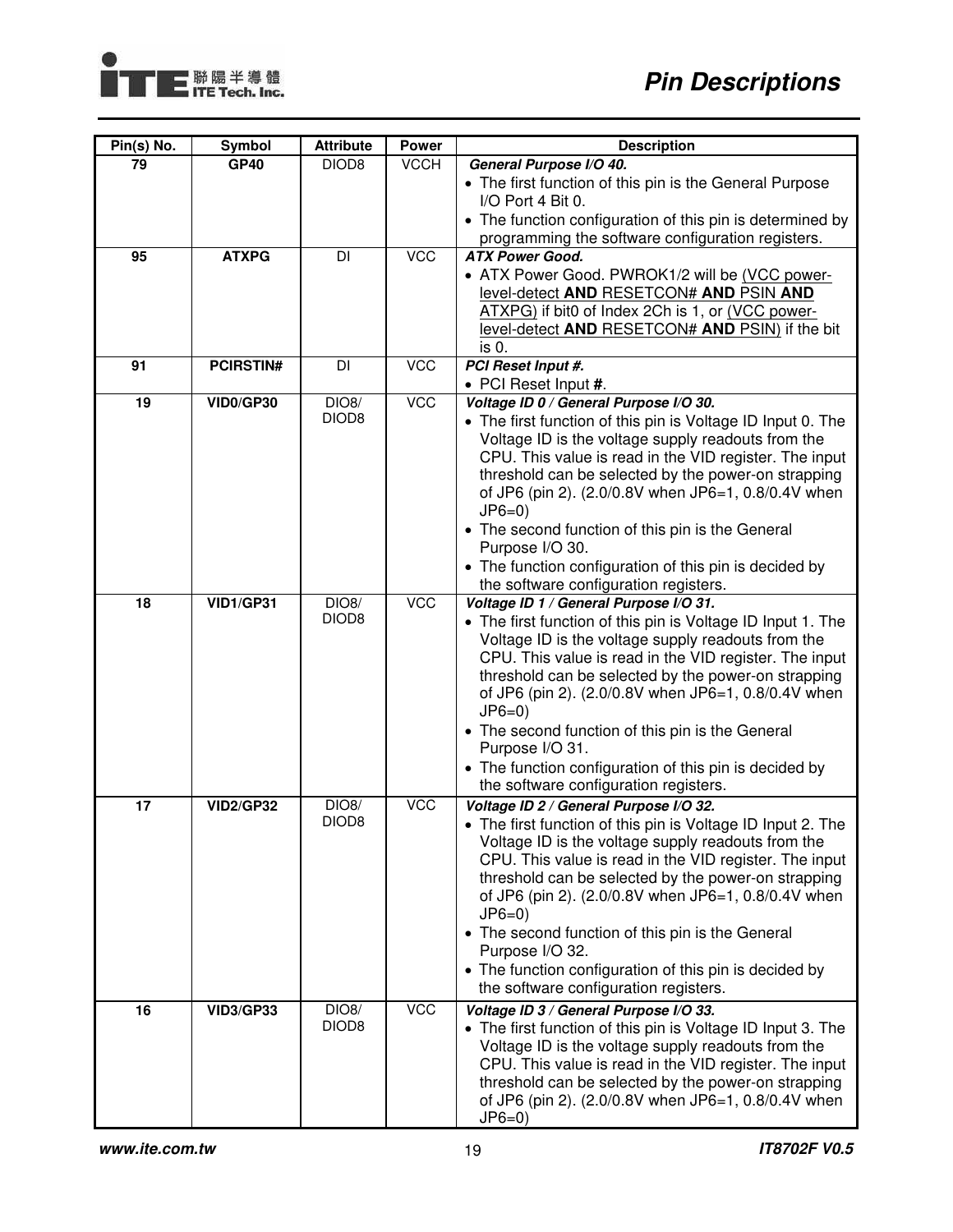

| Pin(s) No. | Symbol           | <b>Attribute</b>                        | <b>Power</b>           | <b>Description</b>                                                                                                                                                                                                                                                                                                                                                                                                                                                                                                       |
|------------|------------------|-----------------------------------------|------------------------|--------------------------------------------------------------------------------------------------------------------------------------------------------------------------------------------------------------------------------------------------------------------------------------------------------------------------------------------------------------------------------------------------------------------------------------------------------------------------------------------------------------------------|
|            |                  |                                         |                        | • The second function of this pin is the General<br>Purpose I/O 33.<br>• The function configuration of this pin is decided by<br>the software configuration registers.                                                                                                                                                                                                                                                                                                                                                   |
| 14         | VID4/GP34        | DIO <sub>8</sub> /<br>DIOD <sub>8</sub> | <b>VCC</b>             | Voltage ID 4 / General Purpose I/O 34.<br>• The first function of this pin is Voltage ID Input 4. The<br>Voltage ID is the voltage supply readouts from the<br>CPU. This value is read in the VID register. The input<br>threshold can be selected by the power-on strapping<br>of JP6 (pin 2). (2.0/0.8V when JP6=1, 0.8/0.4V when<br>$JPG=0$<br>• The second function of this pin is the General<br>Purpose I/O 34.<br>• The function configuration of this pin is decided by<br>the software configuration registers. |
| 13         | <b>VID5/GP35</b> | DIO8/<br>DIOD <sub>8</sub>              | <b>VCC</b>             | Voltage ID 5 / General Purpose I/O 35.<br>• The first function of this pin is Voltage ID Input 5. The<br>Voltage ID is the voltage supply readouts from the<br>CPU. This value is read in the VID register. The input<br>threshold can be selected by the power-on strapping<br>of JP6 (pin 2). (2.0/0.8V when JP6=1, 0.8/0.4V when<br>$JPG=0$<br>• The second function of this pin is the General<br>Purpose I/O 35.<br>• The function configuration of this pin is decided by<br>the software configuration registers. |
| 68         | <b>COPEN#</b>    | DIOD <sub>8</sub>                       | <b>VCCH</b><br>or VBAT | Case Open Detection #.<br>• The Case Open Detection is connected to a specially<br>designed low power CMOS flip-flop backed by the<br>battery for case open state preservation during power<br>loss.                                                                                                                                                                                                                                                                                                                     |

**Note 1:** If the power-on strapping input JP4 is low, the output attributes of these pins will be push-pull.

#### **IO Cell:**

DO8: 8mA Digital Output buffer DOD8: 8mA Digital Open-Drain Output buffer DO16: 16mA Digital Output buffer DO24: 24mA Digital Output buffer DO40: 48mA Digital Output buffer

DIO8: 8mA Digital Input/Output buffer DIOD8: 8mA Digital Open-Drain Input/Output buffer DIO16: 16mA Digital Input/Output buffer DIOD16: 16mA Digital Open-Drain Input/Output buffer DIO24: 24mA Digital Input/Output buffer DIOD24: 24mA Digital Open-Drain Input/Output buffer

DI: Digital Input AI: Analog Input AO: Analog Output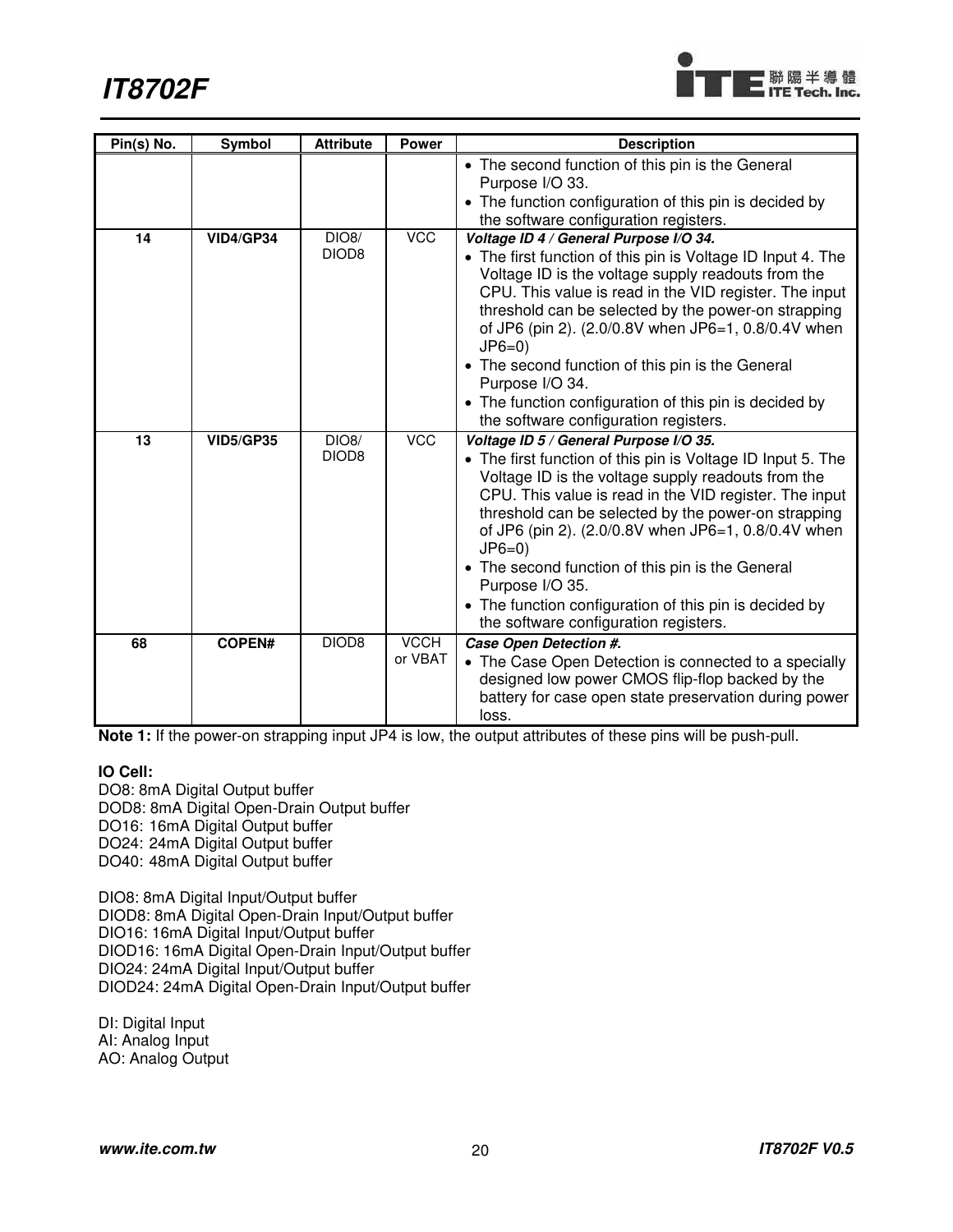

# **6. List of GPIO Pins**

| Pin(s) No. | Symbol            | <b>Attribute</b>   | <b>Description</b>                                                   |
|------------|-------------------|--------------------|----------------------------------------------------------------------|
| 84         | PCIRST4#/         | DOD <sub>8</sub> / | PCI Reset 4 # / Smart Card Present Detect # / General Purpose I/O    |
|            | <b>SCRPSNT#/</b>  | DI/DIOD8           | 10.                                                                  |
|            | <b>GP10</b>       |                    |                                                                      |
| 34         | PCIRST3#/         | DOD <sub>8</sub> / | PCI Reset 3 # / Smart Card Clock / General Purpose I/O 11.           |
|            | <b>SCRCLK/</b>    | DOD <sub>8</sub> / |                                                                      |
|            | <b>GP11</b>       | DIOD <sub>8</sub>  |                                                                      |
| 33         | <b>PCIRST2#/</b>  | DOD8/DIO           | PCI Reset 2 # / Smart Card Serial Data I/O / General Purpose I/O 12. |
|            | <b>SCRIO/GP12</b> | D8/DIOD8           |                                                                      |
| 32         | PWROK1/           | DOD <sub>8</sub> / | Power OK 1 of VCC / Smart Card Power FET Control Output #/           |
|            | <b>SCRPFET#/</b>  | DOD <sub>8</sub> / | General Purpose I/O 13.                                              |
|            | <b>GP13</b>       | DIOD <sub>8</sub>  |                                                                      |
| 31         | PCIRST1#/         | DOD <sub>8</sub> / | PCI Reset 1 # /Smart Card Reset / General Purpose I/O 14.            |
|            | <b>SCRRST/</b>    | DOD <sub>8</sub> / |                                                                      |
|            | <b>GP14</b>       | DIOD <sub>8</sub>  |                                                                      |
| 30         | <b>RESETCON#</b>  | DI/DOD8/           | Reset Connect # / Consumer Infrared Transmit Output / General        |
|            | /CIRTX/GP15       | DIOD <sub>8</sub>  | Purpose I/O 15.                                                      |
| 29         | <b>MIDI IN/</b>   | DI/DIOD8           | MIDI Input / General Purpose I/O 16.                                 |
|            | <b>GP16</b>       |                    |                                                                      |
| 28         | <b>MIDI OUT/</b>  | DO <sub>8</sub> /  | MIDI Output / General Purpose I/O 17.                                |
|            | <b>GP17</b>       | DIOD <sub>8</sub>  |                                                                      |

**Table 6-1. General Purpose I/O Group 1 (Set 1)** 

## **Table 6-2. General Purpose I/O Group 2 (Set 2)**

| Pin(s) No. | Symbol              | <b>Attribute</b>    | <b>Description</b>                                |
|------------|---------------------|---------------------|---------------------------------------------------|
| 27         | <b>JSACX/</b>       | DIOD <sub>8</sub> / | Joystick A Coordinate X / General Purpose I/O 20. |
|            | <b>GP20</b>         | DIOD <sub>8</sub>   |                                                   |
| 26         | <b>JSACY/</b>       | DIOD <sub>8</sub> / | Joystick A Coordinate Y / General Purpose I/O 21. |
|            | GP21                | DIOD <sub>8</sub>   |                                                   |
| 25         | <b>JSAB1/</b>       | DI/DIOD8            | Joystick A Button 1 / General Purpose I/O 22.     |
|            | <b>GP22</b>         |                     |                                                   |
| 24         | <b>JSAB2/</b>       | DI/DIOD8            | Joystick A Button 2 / General Purpose I/O 23.     |
|            | <b>GP23</b>         |                     |                                                   |
| 23         | <b>FAN TAC5/</b>    | DI/                 | Joystick B Coordinate X / General Purpose I/O 24. |
|            | <b>JSBCX/</b>       | DIOD <sub>8</sub> / |                                                   |
|            | <b>GP24</b>         | DIOD <sub>8</sub>   |                                                   |
| 22         | <b>FAN TAC4/</b>    | DI/                 | Joystick B Coordinate Y / General Purpose I/O 25. |
|            | <b>JSBCY/</b>       | DIOD <sub>8</sub> / |                                                   |
|            | <b>GP25</b>         | DIOD <sub>8</sub>   |                                                   |
| 21         | <b>FAN CTL5/</b>    | DOD <sub>8</sub> /  | Joystick B Button 1 / General Purpose I/O 26.     |
|            | JSBB1/              | DI/                 |                                                   |
|            | GP <sub>26</sub>    | DIOD <sub>8</sub>   |                                                   |
| 20         | <b>FAN CTL4/</b>    | DOD <sub>8</sub> /  | Joystick B Button 2 / General Purpose I/O 27.     |
|            | JSBB <sub>2</sub> / | DI/                 |                                                   |
|            | <b>GP27</b>         | DIOD <sub>8</sub>   |                                                   |

| Pin(s) No. | <b>Symbol</b>    | <b>Attribute</b> | <b>Description</b>                     |
|------------|------------------|------------------|----------------------------------------|
| 19         | <b>VIDO/GP30</b> | DIO8/DIO<br>D8   | Voltage ID 0 / General Purpose I/O 30. |
| 18         | VID1/GP31        | DIO8/DIO<br>D8   | Voltage ID 1 / General Purpose I/O 31. |
| 17         | <b>VID2/GP32</b> | DIO8/DIO<br>D8   | Voltage ID 2 / General Purpose I/O 32. |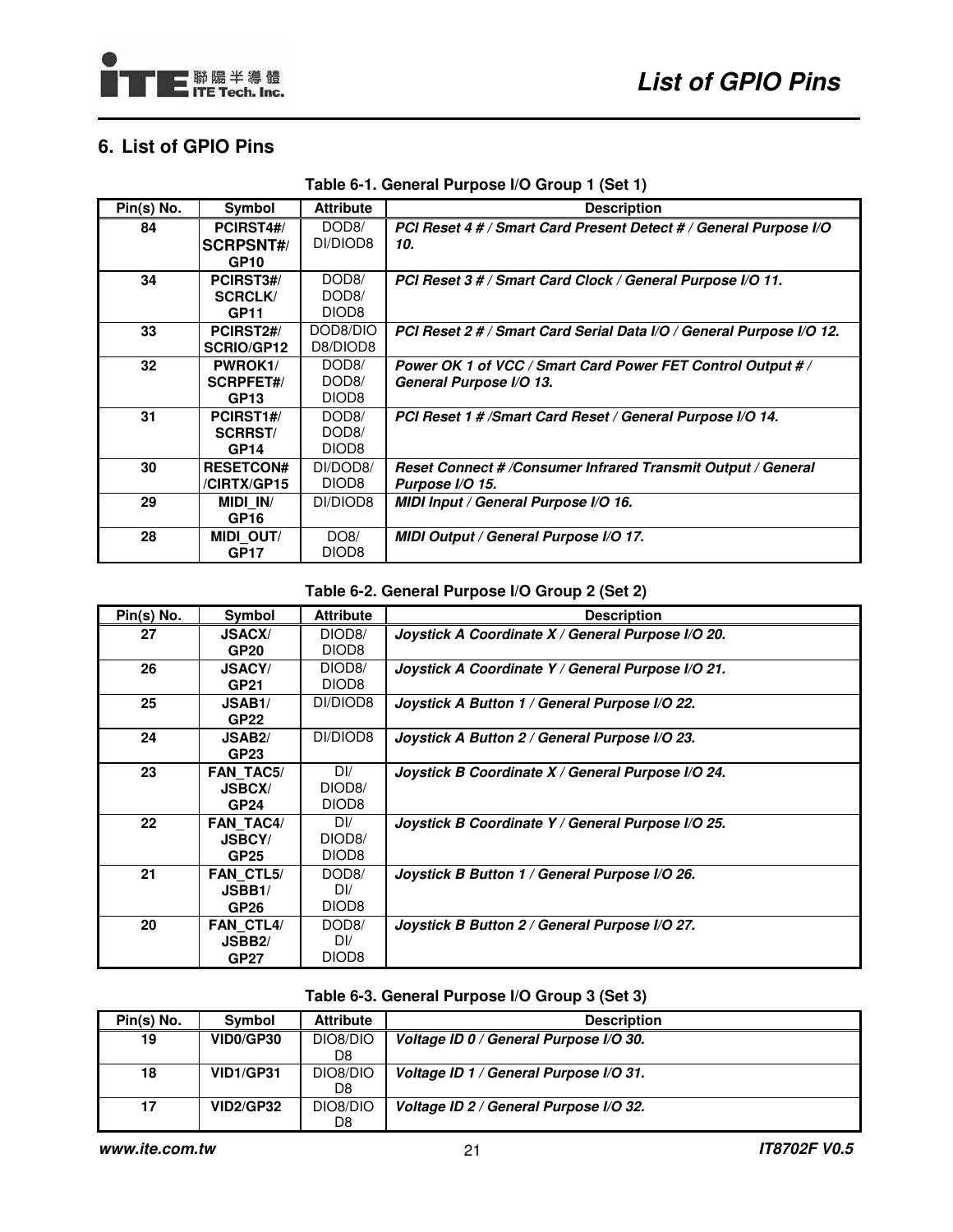

| Pin(s) No. | Symbol                          | <b>Attribute</b>                        | <b>Description</b>                               |
|------------|---------------------------------|-----------------------------------------|--------------------------------------------------|
| 16         | VID3/GP33                       | DIO8/DIO<br>D8                          | Voltage ID 3 / General Purpose I/O 33.           |
| 14         | VID4/GP34                       | DIO8/DIO<br>D8.                         | Voltage ID 4 / General Purpose I/O 34.           |
| 13         | <b>VID5/GP35</b>                | DIO8/DIO<br>D8                          | Voltage ID 5 / General Purpose I/O 35.           |
| 12         | <b>FAN CTL3/G</b><br><b>P36</b> | DOD <sub>8</sub> /<br>DIOD <sub>8</sub> | Fan Control Output 3 / General Purpose I/O 36.   |
| 11         | <b>FAN TAC3/G</b><br><b>P37</b> | DI/DIOD8                                | Fan Tachometer Input 3 / General Purpose I/O 37. |

# **Table 6-4. General Purpose I/O Group 4 (Set 4)**

| Pin(s) No. | <b>Symbol</b>    | <b>Attribute</b>   | <b>Description</b>                                             |
|------------|------------------|--------------------|----------------------------------------------------------------|
| 79         | <b>GP40</b>      | DIOD <sub>8</sub>  | General Purpose I/O 40.                                        |
| 78         | PWROK2/          | DOD8/DIO           | Power OK 2 of VCC / General Purpose I/O 41.                    |
|            | <b>GP41</b>      | D8.                |                                                                |
| 76         | <b>PSON#/</b>    | DOD <sub>8</sub> / | Power Supply On-Off Control Output # / General Purpose I/O 42. |
|            | <b>GP42</b>      | DIOD <sub>8</sub>  |                                                                |
| 75         | <b>PANSWH#/G</b> | DI/DIOD8           | Main Power Switch Button Input # / General Purpose I/O 43.     |
|            | <b>P43</b>       |                    |                                                                |
| 72         | <b>PWRON#/</b>   | DOD <sub>8</sub> / | Power On Request Output # / General Purpose I/O 44.            |
|            | <b>GP44</b>      | DIOD <sub>8</sub>  |                                                                |
| 71         | PSIN/GP45        | DI/DIOD8           | PSIN Input / General Purpose I/O 45.                           |
| 70         | IRRX/GP46        | DI/DIOD8           | Infrared Receive Input / General Purpose I/O 46.               |
| 66         | IRTX/GP47        | DOB/               | Infrared Transmit Output / General Purpose I/O 47.             |
|            |                  | DIOD <sub>8</sub>  |                                                                |

## **Table 6-5. General Purpose I/O Group 5 (Set 5)**

| Pin(s) No. | Symbol             | <b>Attribute</b>     | <b>Description</b>                                         |
|------------|--------------------|----------------------|------------------------------------------------------------|
| 48         | PCIRST5#/          | DO <sub>8</sub> /    | PCIRST5#/Clock Run # / General Purpose I/O 50.             |
|            | <b>CLKRUN#/</b>    | DIOD <sub>16</sub> / |                                                            |
|            | <b>GP50</b>        | DIOD <sub>16</sub>   |                                                            |
| 10         | <b>FAN CTL2/G</b>  | DOD <sub>8</sub> /   | Fan Control Output 2 / General Purpose I/O 51.             |
|            | <b>P51</b>         | DIOD <sub>8</sub>    |                                                            |
| 9          | <b>FAN TAC2/G</b>  | DI/DIOD8             | Fan Tachometer Input 2 / General Purpose I/O 52.           |
|            | <b>P52</b>         |                      |                                                            |
| 77         | <b>GP53</b>        | DIOD <sub>8</sub>    | General Purpose I/O 53.                                    |
| 73         | PME#/GP54          | DOD <sub>8</sub> /   | Power Management Event # / General Purpose I/O 54.         |
|            |                    | DIOD <sub>8</sub>    |                                                            |
| 85         | <b>RSMRST#/</b>    | DOD8/DI/             | Resume Reset # / Consumer Infrared Receive Input / General |
|            | <b>CIRRX /GP55</b> | DIOD <sub>8</sub>    | Purpose I/O 55.                                            |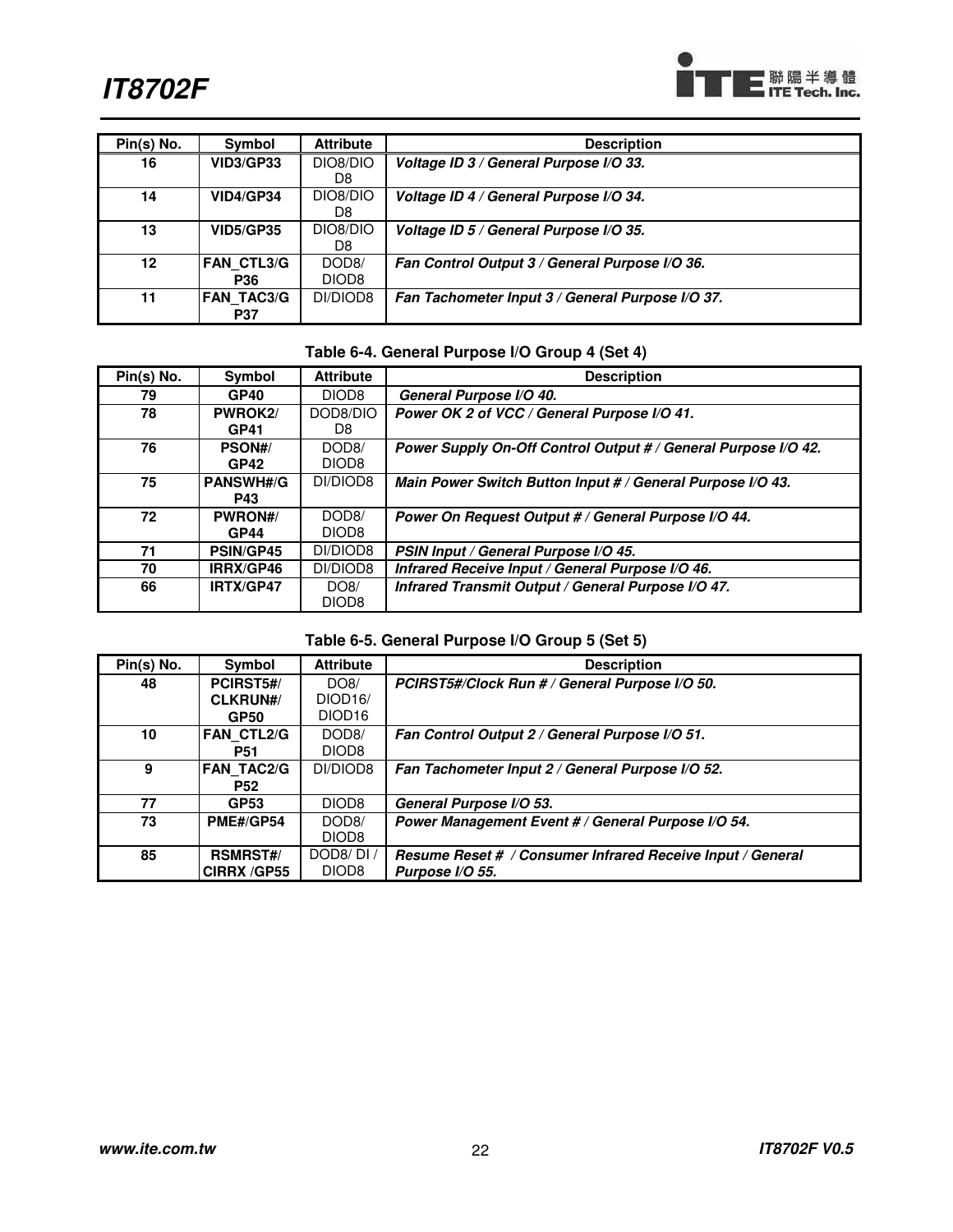# **7. Power On Strapping Options and Special Pin Routings**

|                 | Symbol          | Value        | <b>Description</b>                                                                                                                                                                               |  |  |
|-----------------|-----------------|--------------|--------------------------------------------------------------------------------------------------------------------------------------------------------------------------------------------------|--|--|
| JP <sub>1</sub> | <b>KBCEN</b>    |              | KBC is enabled.                                                                                                                                                                                  |  |  |
|                 |                 | $\mathbf{0}$ | KBC is disabled.                                                                                                                                                                                 |  |  |
| JP <sub>2</sub> | <b>KBC IROM</b> |              | KBC's ROM is built in.                                                                                                                                                                           |  |  |
|                 |                 | $\mathbf{0}$ | KBC's ROM is external. This is used for custom code verification. A<br>special application circuit is required.                                                                                  |  |  |
| JP3             | CHIP SEL        |              | Chip selection in Configuration.                                                                                                                                                                 |  |  |
| JP4             | <b>BUF_SEL</b>  |              | The output buffers of PCIRST1#, PCIRST2#, PCIRST3#, PCIRST4# and<br>PCIRST5# are enhanced open-drain. It drives high about 10~20 ns when<br>the signal transits from low to high, and then Hi-Z. |  |  |
|                 |                 | $\mathbf{0}$ | The output buffers are push-pull.                                                                                                                                                                |  |  |
| JP <sub>5</sub> | FAN CTL SEI     |              | The default value of FAN Controller Index 15h/16h/17h is 00h.                                                                                                                                    |  |  |
|                 |                 | $\mathbf{0}$ | The default value of FAN Controller Index 15h/16h/17h is 40h.                                                                                                                                    |  |  |
| JP <sub>6</sub> | <b>VID ISEL</b> |              | The threshold voltage of VID is 2.0/0.8V.                                                                                                                                                        |  |  |
|                 |                 | $\mathbf{0}$ | The threshold voltage of VID is 0.8/0.4V.                                                                                                                                                        |  |  |



**Figure 7-1. IT8702F Special Applications Circuitry for Intel ICH**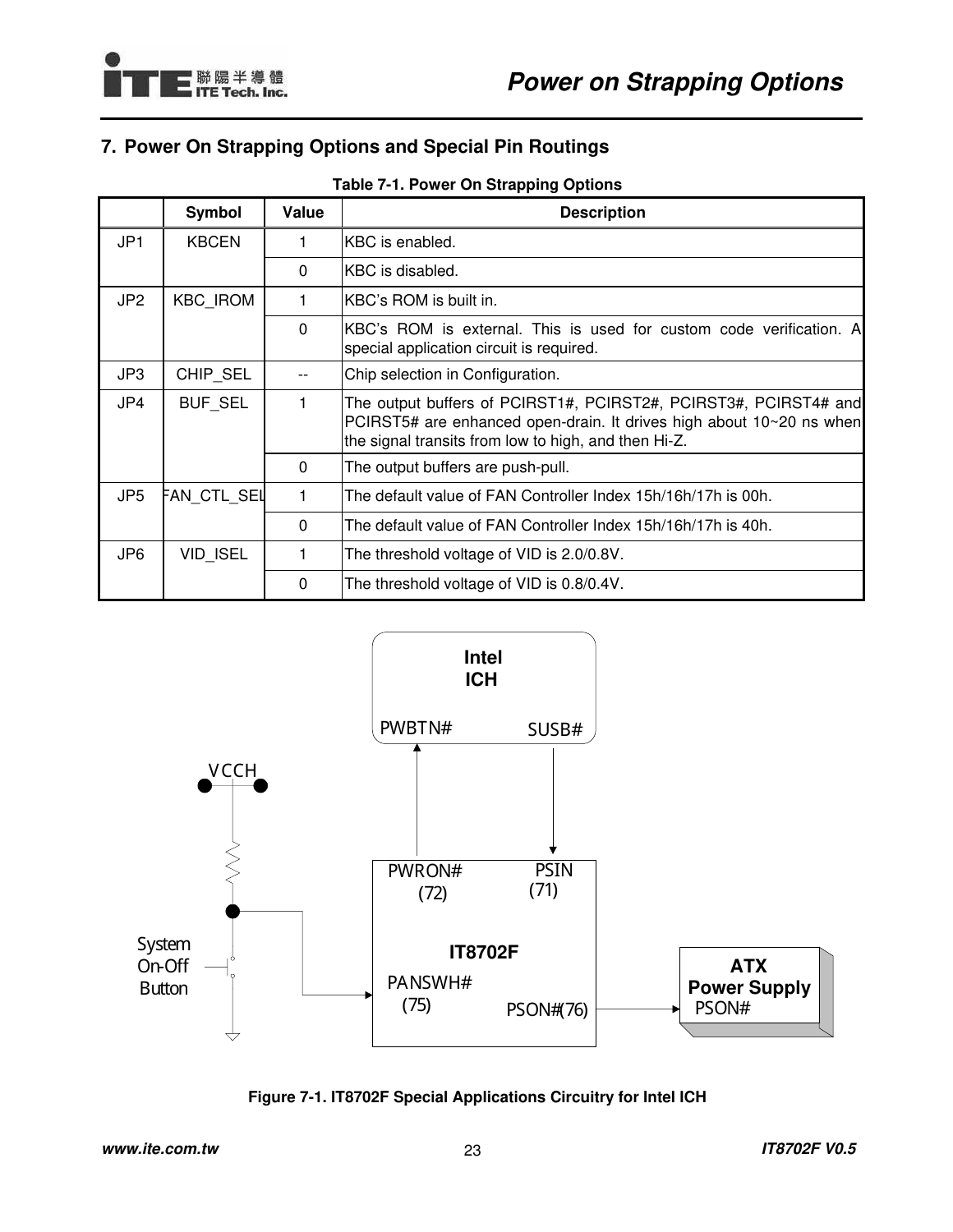This page is intentionally left blank.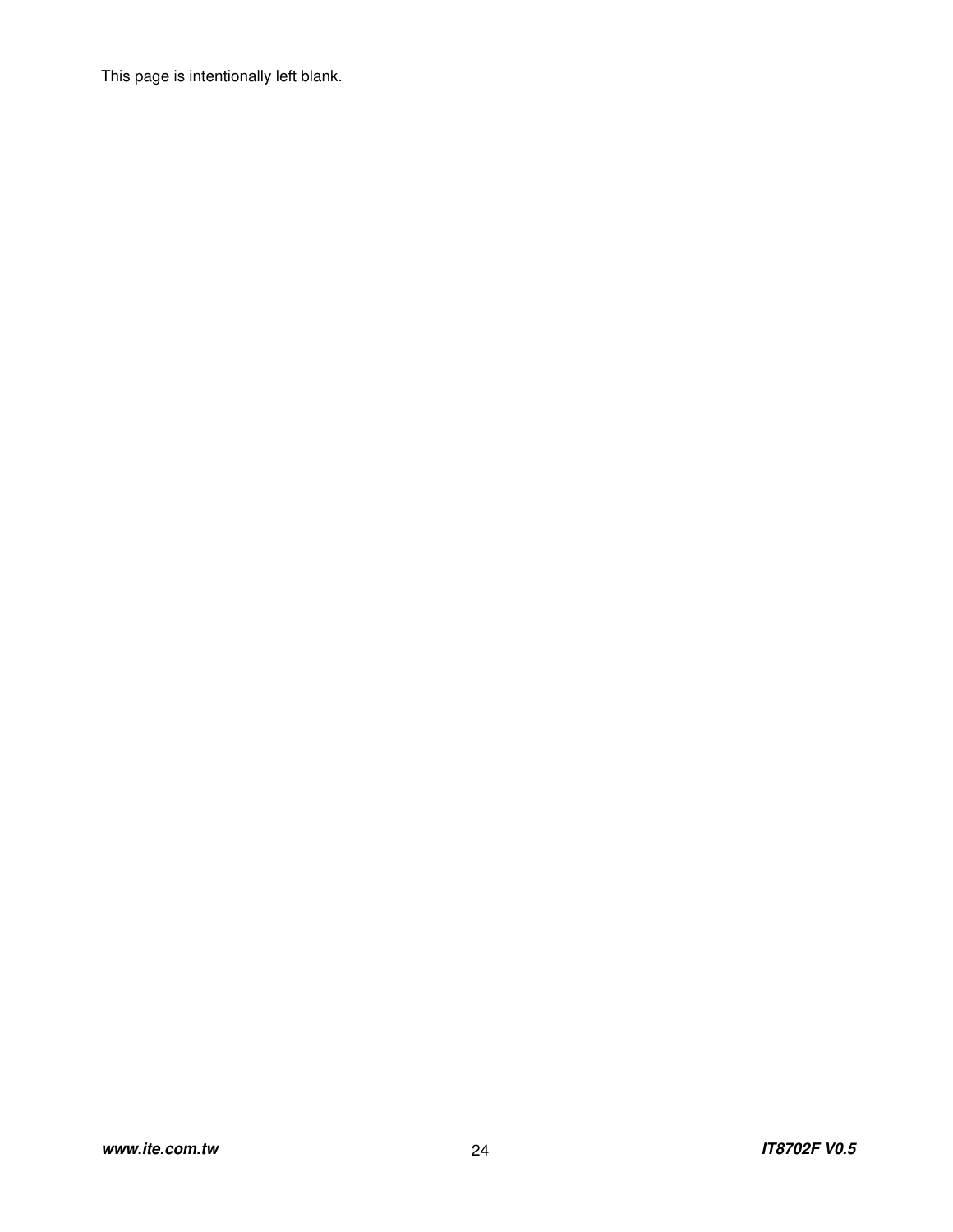

# **8. Configuration**

## **8.1 Configuring Sequence Description**

After the hardware reset or power-on reset, the IT8702F enters the normal mode with all logical devices disabled except KBC. The initial state (enable bit) of this logical device (KBC) is determined by the state of pin 121 (DTR1# ) at the falling edge of the system reset during power-on reset.



There are three steps to completing the configuration setup: (1) Enter the MB PnP Mode; (2) Modify the data of configuration registers; (3) Exit the MB PnP Mode. Undesired result may occur if the MB PnP Mode is not exited normally.

## **(1) Enter the MB PnP Mode**

To enter the MB PnP Mode, four special I/O write operations are to be performed during Wait for Key state. To ensure the initial state of the key-check logic, it is necessary to perform four write operations to the Special Address port (2Eh). Two different enter keys are provided to select configuration ports (2Eh/2Fh or 4Eh/4Fh) of the next step.

|                        | <b>Address port Data port</b> |      |
|------------------------|-------------------------------|------|
| 87h, 01h, 55h, 55h;    | 2Eh                           | -2Fh |
| or 87h, 01h, 55h, AAh; | 4Eh                           | 4Fh  |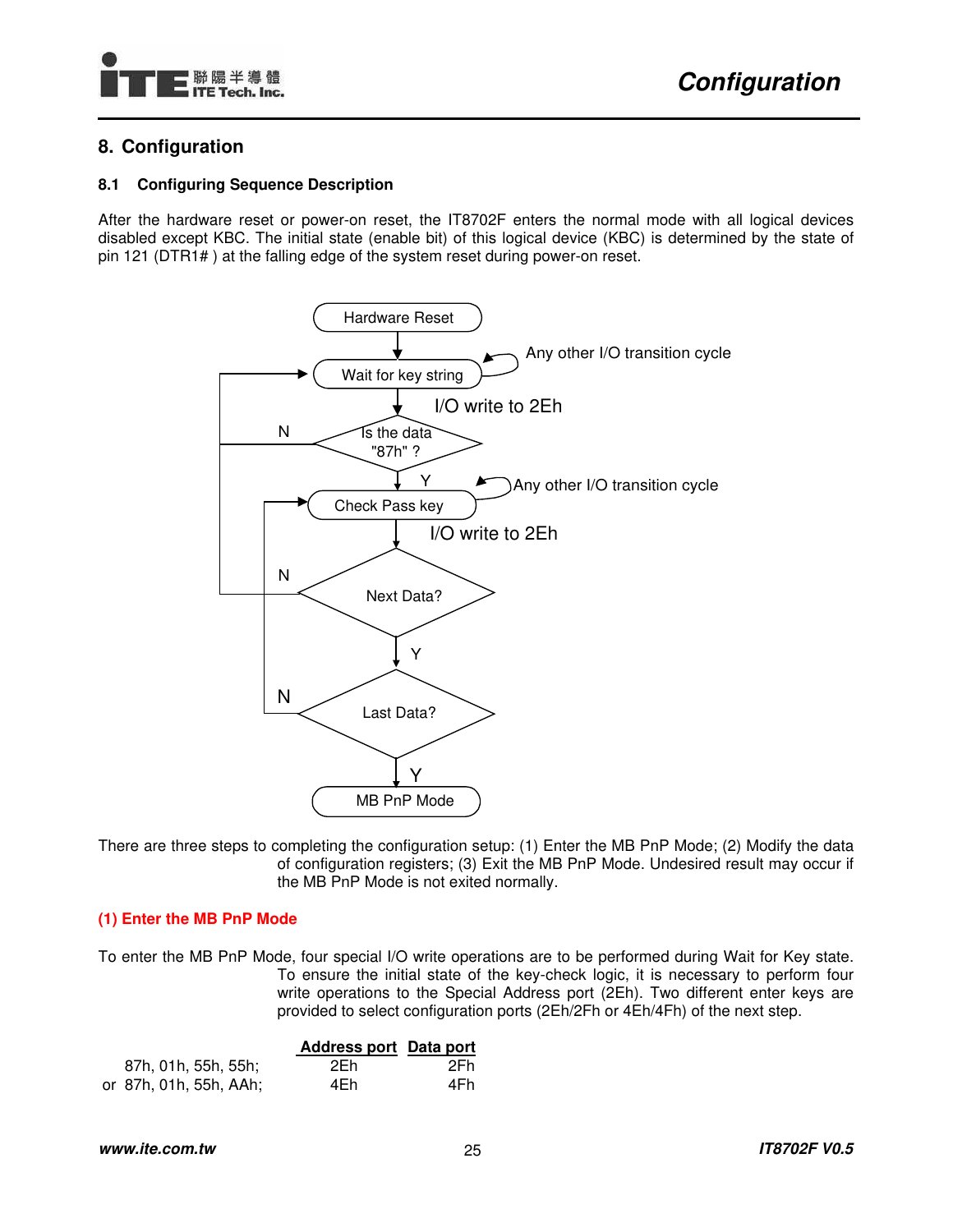

## **(2) Modify the Data of the Registers**

All configuration registers can be accessed after entering the MB PnP Mode. Before accessing a selected register, the content of Index 07h must be changed to the LDN to which the register belongs, except some Global registers.

## **(3) Exit the MB PnP Mode**

Set bit 1 of the configure control register (Index=02h) to "1" to exit the MB PnP Mode.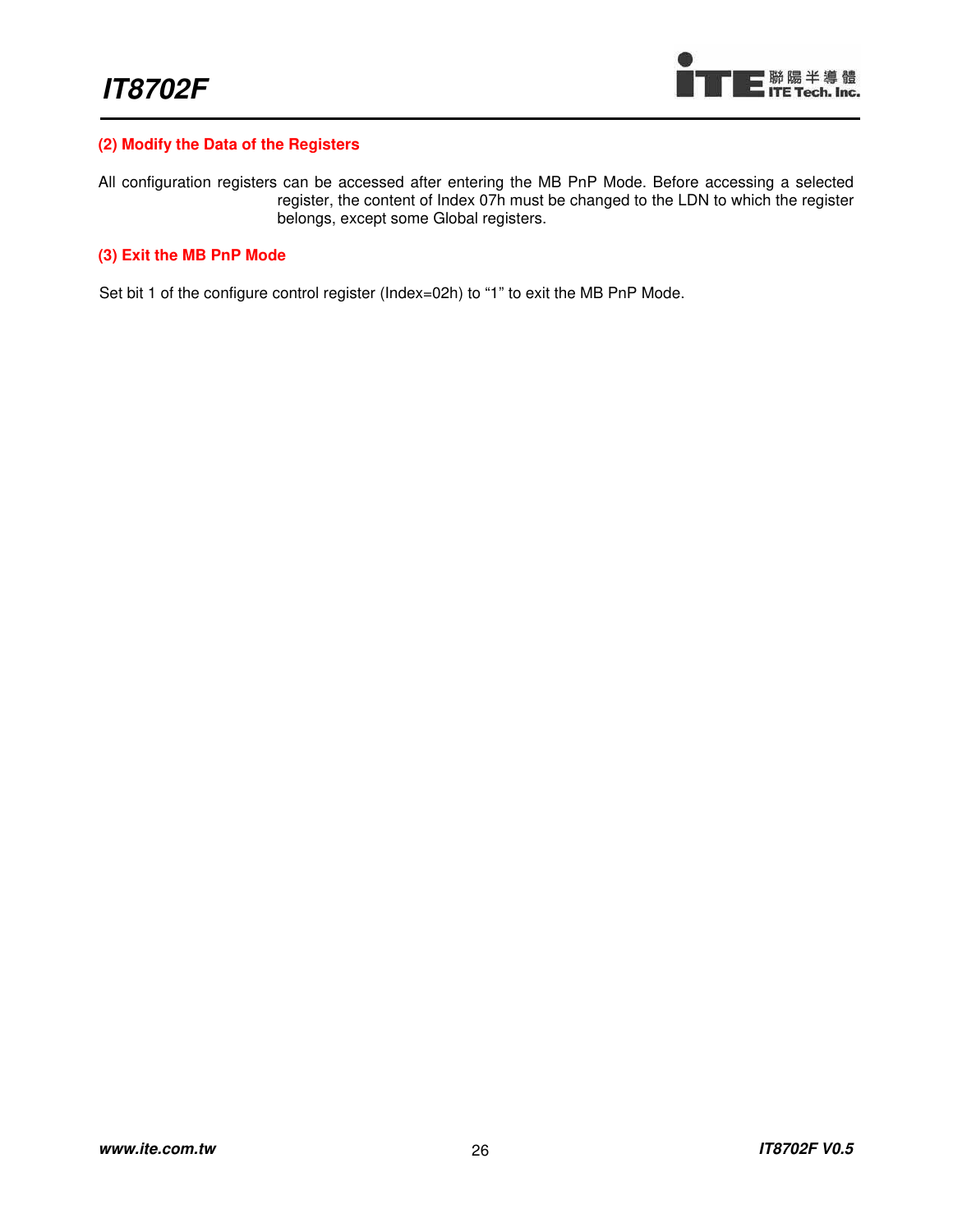

## **8.2 Description of the Configuration Registers**

All the registers except APC/PME' registers will be reset to the default state when RESET is activated.

| <b>LDN</b>             | <b>Index</b> | R/W          | Reset     | <b>Configuration Register or Action</b>          |
|------------------------|--------------|--------------|-----------|--------------------------------------------------|
| All                    | 02h          | W            | <b>NA</b> | <b>Configure Control</b>                         |
| All                    | 07h          | R/W          | NA        | Logical Device Number (LDN)                      |
| All                    | 20h          | R            | 87h       | Chip ID Byte 1                                   |
| All                    | 21h          | $\mathsf{R}$ | 02h       | Chip ID Byte 2                                   |
| All                    | 22h          | W-R          | 07h       | Configuration Select and Chip Version            |
| All                    | 23h          | R/W          | 00h       | <b>Clock Selection Register</b>                  |
| All                    | 24h          | R/W          | 00h       | Software Suspend                                 |
| $07h$ Note1            | 25h          | R/W          | 01h       | GPIO Set 1 Multi-Function Pin Selection Register |
| $07h$ Note1            | 26h          | R/W          | 00h       | GPIO Set 2 Multi-Function Pin Selection Register |
| $07h$ Note1            | 27h          | R/W          | 00h       | GPIO Set 3 Multi-Function Pin Selection Register |
| $07h$ Note1            | 28h          | R/W          | 40h       | GPIO Set 4 Multi-Function Pin Selection Register |
| 07h Note1              | 29h          | R/W          | 00h       | GPIO Set 5 Multi-Function Pin Selection Register |
| 07h Note1              | 2Ah          | R/W          | 00h       | Extended 1 Multi-Function Pin Selection Register |
| All                    | 2Bh          | R/W          | 00h       | Logical Block Configuration Lock Register        |
| $07h$ Note1            | 2Ch          | R/W          | 00h       | Extended 2 Multi-Function Pin Selection Register |
| $F4h$ <sup>Note1</sup> | 2Eh          | R/W          | 00h       | Test 1 Register                                  |
| F4h Note1              | 2Fh          | R/W          | 00h       | Test 2 Register                                  |

## **Table 8-1. Global Configuration Registers**

## **Table 8-2. FDC Configuration Registers**

| LDN | <b>Index</b>     | R/W | <b>Reset</b>     | <b>Configuration Register or Action</b> |  |  |
|-----|------------------|-----|------------------|-----------------------------------------|--|--|
| 00h | 30h              | R/W | 00h              | <b>FDC Activate</b>                     |  |  |
| 00h | 60h              | R/W | 03h              | FDC Base Address MSB Register           |  |  |
| 00h | 61h              | R/W | F <sub>0</sub> h | FDC Base Address LSB Register           |  |  |
| 00h | 70h              | R/W | 06h              | FDC Interrupt Level Select              |  |  |
| 00h | 74h              | R/W | 02h              | <b>FDC DMA Channel Select</b>           |  |  |
| 00h | F0h              | R/W | 00h              | FDC Special Configuration Register 1    |  |  |
| 00h | F <sub>1</sub> h | R/W | 00h              | FDC Special Configuration Register 2    |  |  |
|     | - -              |     |                  |                                         |  |  |

**Table 8-3. Serial Port 1 Configuration Registers** 

| LDN | <b>Index</b>     | R/W | <b>Reset</b> | <b>Configuration Register or Action</b>        |
|-----|------------------|-----|--------------|------------------------------------------------|
| 01h | 30 <sub>h</sub>  | R/W | 00h          | Serial Port 1 Activate                         |
| 01h | 60h              | R/W | 03h          | Serial Port 1 Base Address MSB Register        |
| 01h | 61h              | R/W | F8h          | Serial Port 1 Base Address LSB Register        |
| 01h | 70h              | R/W | 04h          | Serial Port 1 Interrupt Level Select           |
| 01h | F <sub>0</sub> h | R/W | 00h          | Serial Port 1 Special Configuration Register 1 |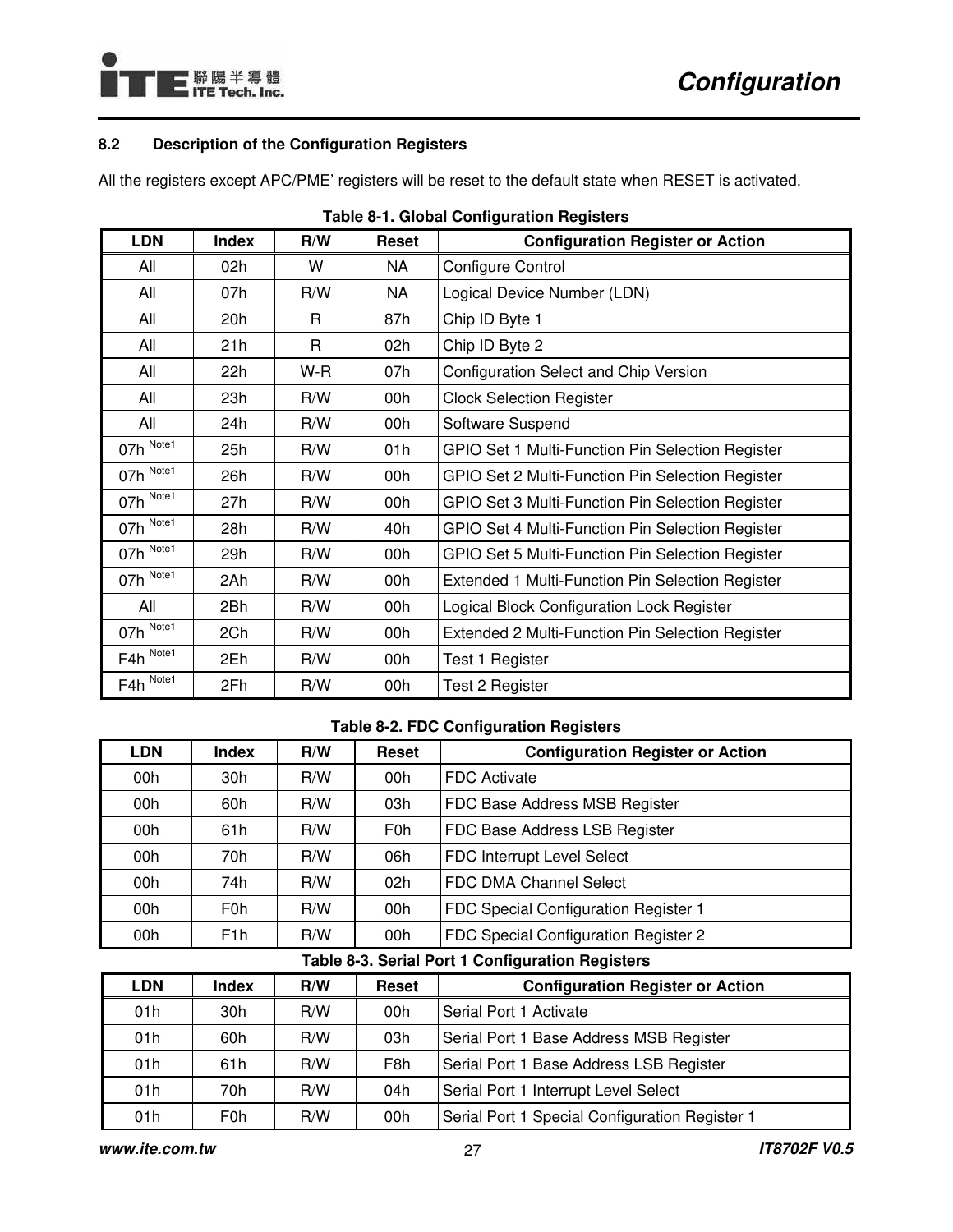| LDN | <b>Index</b>     | R/W | <b>Reset</b> | <b>Configuration Register or Action</b>        |
|-----|------------------|-----|--------------|------------------------------------------------|
| 01h | F <sub>1</sub> h | R/W | 50h          | Serial Port 1 Special Configuration Register 2 |
| 01h | F <sub>2</sub> h | R/W | 00h          | Serial Port 1 Special Configuration Register 3 |
| 01h | F <sub>3</sub> h | R/W | 7Fh          | Serial Port 1 Special Configuration Register 4 |

| <b>LDN</b> | <b>Index</b>     | R/W | <b>Reset</b> | <b>Configuration Register or Action</b>        |  |  |
|------------|------------------|-----|--------------|------------------------------------------------|--|--|
| 02h        | 30h              | R/W | 00h          | Serial Port 2 Activate                         |  |  |
| 02h        | 60h              | R/W | 02h          | Serial Port 2 Base Address MSB Register        |  |  |
| 02h        | 61h              | R/W | F8h          | Serial Port 2 Base Address LSB Register        |  |  |
| 02h        | 70h              | R/W | 03h          | Serial Port 2 Interrupt Level Select           |  |  |
| 02h        | F0h              | R/W | 00h          | Serial Port 2 Special Configuration Register 1 |  |  |
| 02h        | F <sub>1</sub> h | R/W | 50h          | Serial Port 2 Special Configuration Register 2 |  |  |
| 02h        | F <sub>2</sub> h | R/W | 00h          | Serial Port 2 Special Configuration Register 3 |  |  |
| 02h        | F3h              | R/W | 7Fh          | Serial Port 2 Special Configuration Register 4 |  |  |

# **Table 8-4. Serial Port 2 Configuration Registers**

**Table 8-5. Parallel Port Configuration Registers** 

| <b>LDN</b> | <b>Index</b>     | R/W | <b>Reset</b>  | <b>Configuration Register or Action</b>           |
|------------|------------------|-----|---------------|---------------------------------------------------|
| 03h        | 30h              | R/W | 00h           | <b>Parallel Port Activate</b>                     |
| 03h        | 60h              | R/W | 03h           | Parallel Port Primary Base Address MSB Register   |
| 03h        | 61h              | R/W | 78h           | Parallel Port Primary Base Address LSB Register   |
| 03h        | 62h              | R/W | 07h           | Parallel Port Secondary Base Address MSB Register |
| 03h        | 63h              | R/W | 78h           | Parallel Port Secondary Base Address LSB Register |
| 03h        | 70h              | R/W | 07h           | Parallel Port Interrupt Level Select              |
| 03h        | 74h              | R/W | 03h           | Parallel Port DMA Channel Select Note2            |
| 03h        | F <sub>0</sub> h | R/W | $03h^{Note3}$ | Parallel Port Special Configuration Register      |

# **Table 8-6. FAN Controller Configuration Registers**

| LDN | <b>Index</b>     | R/W | <b>Reset</b> | <b>Configuration Register or Action</b>     |
|-----|------------------|-----|--------------|---------------------------------------------|
| 04h | 30h              | R/W | 00h          | <b>FAN Controller Activate</b>              |
| 04h | 60h              | R/W | 02h          | FAN Controller Base Address MSB Register    |
| 04h | 61h              | R/W | 90h          | FAN Controller Base Address LSB Register    |
| 04h | 62h              | R/W | 02h          | PME Direct Access Base Address MSB Register |
| 04h | 63h              | R/W | 30h          | PME Direct Access Base Address LSB Register |
| 04h | 70h              | R/W | 09h          | FAN Controller Interrupt Level Select       |
| 04h | F0h              | R/W | 00h          | <b>APC/PME Event Enable Register</b>        |
| 04h | F <sub>1</sub> h | R/W | 00h          | <b>APC/PME Status Register</b>              |
| 04h | F <sub>2</sub> h | R/W | 00h          | <b>APC/PME Control Register 1</b>           |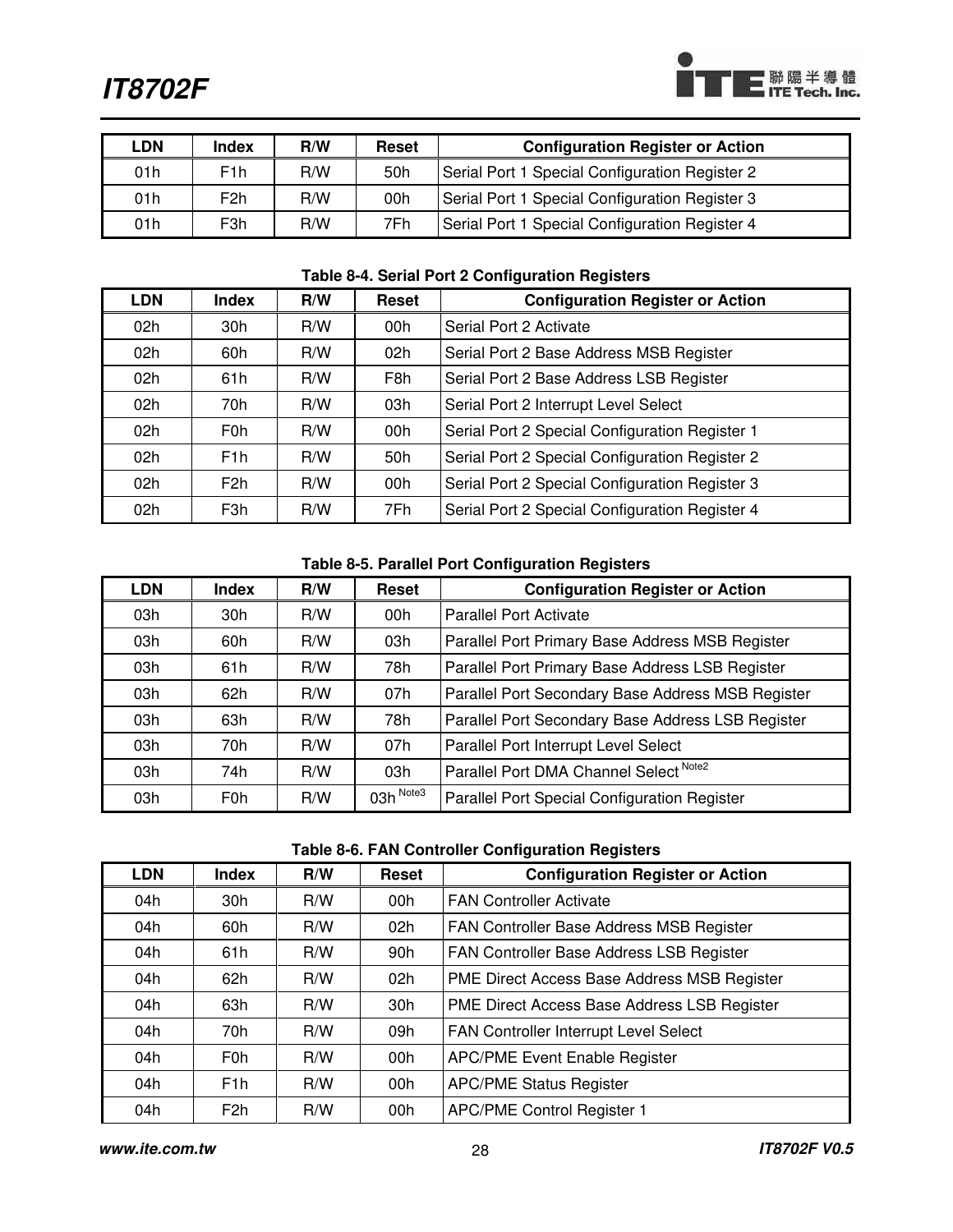

| LDN | <b>Index</b>     | R/W     | <b>Reset</b> | <b>Configuration Register or Action</b>       |
|-----|------------------|---------|--------------|-----------------------------------------------|
| 04h | F3h              | R/W     | 00h          | FAN Controller Special Configuration Register |
| 04h | F4h              | $R-R/W$ | 00h          | <b>APC/PME Control Register 2</b>             |
| 04h | F <sub>5</sub> h | R/W     |              | <b>APC/PME Special Code Index Register</b>    |
| 04h | F6h              | R/W     |              | APC/PME Special Code Data Register            |

聯陽半導體<br>ITE Tech. Inc.

# **Table 8-7. KBC(Keyboard) Configuration Registers**

| <b>LDN</b> | <b>Index</b>     | R/W     | <b>Reset</b> | <b>Configuration Register or Action</b>      |
|------------|------------------|---------|--------------|----------------------------------------------|
| 05h        | 30h              | R/W     | Note4        | <b>KBC Activate</b>                          |
| 05h        | 60h              | R/W     | 00h          | <b>KBC Data Base Address MSB Register</b>    |
| 05h        | 61h              | R/W     | 60h          | KBC Data Base Address LSB Register           |
| 05h        | 62h              | R/W     | 00h          | <b>KBC Command Base Address MSB Register</b> |
| 05h        | 63h              | R/W     | 64h          | <b>KBC Command Base Address LSB Register</b> |
| 05h        | 70h              | R/W     | 01h          | <b>KBC Interrupt Level Select</b>            |
| 05h        | 71h              | $R-R/W$ | 02h          | KBC Interrupt Type Note5                     |
| 05h        | F <sub>0</sub> h | R/W     | 00h          | <b>KBC Special Configuration Register</b>    |

## **Table 8-8. KBC(Mouse) Configuration Registers**

| LDN | <b>Index</b> | R/W     | <b>Reset</b> | <b>Configuration Register or Action</b>                  |
|-----|--------------|---------|--------------|----------------------------------------------------------|
| 06h | 30h          | R/W     | 00h          | <b>KBC (Mouse) Activate</b>                              |
| 06h | 70h          | R/W     | 0Ch          | KBC (Mouse) Interrupt Level Select                       |
| 06h | 71h          | $R-R/W$ | 02h          | <sup>I</sup> KBC (Mouse) Interrupt Type <sup>Note5</sup> |
| 06h | F0h          | R/W     | 00h          | KBC (Mouse) Special Configuration Register               |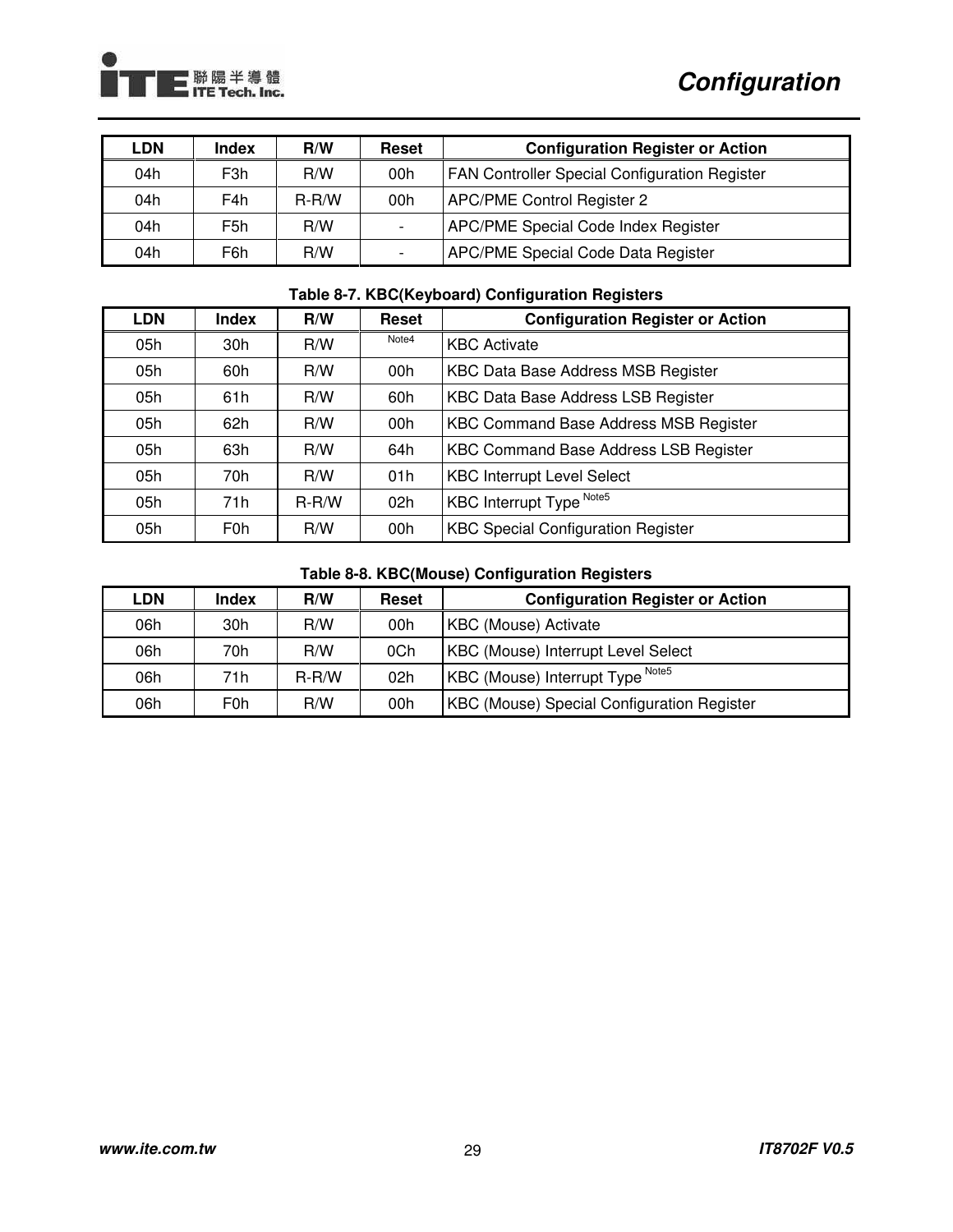

| rable 0-9. GFTO Comiguration Registers |                  |     |       |                                                        |  |
|----------------------------------------|------------------|-----|-------|--------------------------------------------------------|--|
| <b>LDN</b>                             | <b>Index</b>     | R/W | Reset | <b>Configuration Register or Action</b>                |  |
| 07h                                    | 60h              | R/W | 00h   | SMI# Normal Run Access Base Address MSB Register       |  |
| 07h                                    | 61h              | R/W | 00h   | SMI# Normal Run Access Base Address LSB Register       |  |
| 07h                                    | 62h              | R/W | 00h   | Simple I/O Base Address MSB Register                   |  |
| 07h                                    | 63h              | R/W | 00h   | Simple I/O Base Address LSB Register                   |  |
| 07h                                    | 64h              | R/W | 00h   | Panel Button De-bounce Base Address MSB Register       |  |
| 07h                                    | 65h              | R/W | 00h   | Panel Button De-bounce Base Address LSB Register       |  |
| 07h                                    | 70h              | R/W | 00h   | Panel Button De-bounce Interrupt Level Select Register |  |
| 07h                                    | 71h              | R/W | 00h   | Watch Dog Timer Control Register                       |  |
| 07h                                    | 72h              | R/W | 00h   | Watch Dog Timer Configuration Register                 |  |
| 07h                                    | 73h              | R/W | 00h   | Watch Dog Timer Time-out Value Register                |  |
| 07h                                    | B <sub>0</sub> h | R/W | 00h   | <b>GPIO Set 1 Pin Polarity Register</b>                |  |
| 07h                                    | B <sub>1</sub> h | R/W | 00h   | GPIO Set 2 Pin Polarity Register                       |  |
| 07h                                    | B <sub>2</sub> h | R/W | 00h   | GPIO Set 3 Pin Polarity Register                       |  |
| 07h                                    | B <sub>3</sub> h | R/W | 00h   | GPIO Set 4 Pin Polarity Register                       |  |
| 07h                                    | B4h              | R/W | 00h   | GPIO Set 5 Pin Polarity Register                       |  |
| 07h                                    | B <sub>8</sub> h | R/W | 00h   | GPIO Set 1 Pin Internal Pull-up Enable Register        |  |
| 07h                                    | B9h              | R/W | 00h   | GPIO Set 2 Pin Internal Pull-up Enable Register        |  |
| 07h                                    | <b>BAh</b>       | R/W | 00h   | GPIO Set 3 Pin Internal Pull-up Enable Register        |  |
| 07h                                    | <b>BBh</b>       | R/W | 00h   | GPIO Set 4 Pin Internal Pull-up Enable Register        |  |
| 07h                                    | <b>BCh</b>       | R/W | 00h   | GPIO Set 5 Pin Internal Pull-up Enable Register        |  |
| 07h                                    | C <sub>0</sub> h | R/W | 01h   | Simple I/O Set 1 Enable Register                       |  |
| 07h                                    | C <sub>1</sub> h | R/W | 00h   | Simple I/O Set 2 Enable Register                       |  |
| 07h                                    | C <sub>2</sub> h | R/W | 00h   | Simple I/O Set 3 Enable Register                       |  |
| 07h                                    | C <sub>3</sub> h | R/W | 40h   | Simple I/O Set 4 Enable Register                       |  |
| 07h                                    | C4h              | R/W | 00h   | Simple I/O Set 5 Enable Register                       |  |
| 07h                                    | C8h              | R/W | 01h   | Simple I/O Set 1 Output Enable Register                |  |
| 07h                                    | C9h              | R/W | 00h   | Simple I/O Set 2 Output Enable Register                |  |
| 07h                                    | CAh              | R/W | 00h   | Simple I/O Set 3 Output Enable Register                |  |
| 07h                                    | CBh              | R/W | 40h   | Simple I/O Set 4 Output Enable Register                |  |
| 07h                                    | CCh              | R/W | 00h   | Simple I/O Set 5 Output Enable Register                |  |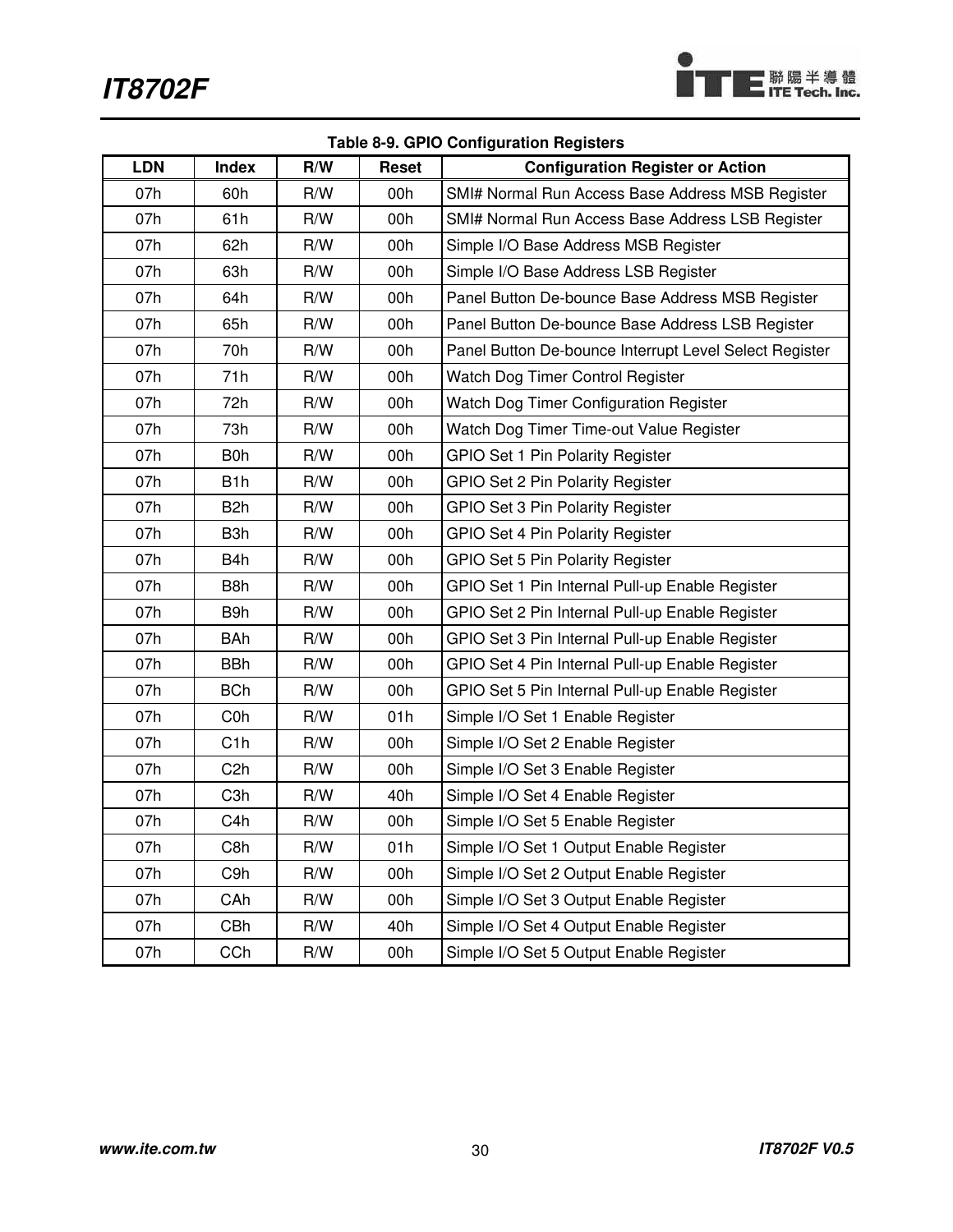| <b>LDN</b> | <b>Index</b>     | R/W     | <b>Reset</b> | <b>Configuration Register or Action</b>              |  |
|------------|------------------|---------|--------------|------------------------------------------------------|--|
| 07h        | D <sub>0</sub> h | R/W     | 00h          | Panel Button De-bounce Control Register              |  |
| 07h        | D <sub>1</sub> h | R/W     | 00h          | Panel Button De-bounce Set 1 Enable Register         |  |
| 07h        | D <sub>2</sub> h | R/W     | 00h          | Panel Button De-bounce Set 2 Enable Register         |  |
| 07h        | D3h              | R/W     | 00h          | Panel Button De-bounce Set 3 Enable Register         |  |
| 07h        | D4h              | R/W     | 00h          | Panel Button De-bounce Set 4 Enable Register         |  |
| 07h        | D <sub>5</sub> h | R/W     | 00h          | Panel Button De-bounce Set 5 Enable Register         |  |
| 07h        | E3h              | R/W     | 00h          | IRQ3 External Routing Input Pin Mapping Register     |  |
| 07h        | E4h              | R/W     | 00h          | IRQ4 External Routing Input Pin Mapping Register     |  |
| 07h        | E <sub>5</sub> h | R/W     | 00h          | IRQ5 External Routing Input Pin Mapping Register     |  |
| 07h        | E6h              | R/W     | 00h          | IRQ6 External Routing Input Pin Mapping Register     |  |
| 07h        | E7h              | R/W     | 00h          | IRQ7 External Routing Input Pin Mapping Register     |  |
| 07h        | E9h              | R/W     | 00h          | IRQ9 External Routing Input Pin Mapping Register     |  |
| 07h        | EAh              | R/W     | 00h          | IRQ10 External Routing Input Pin Mapping Register    |  |
| 07h        | EBh              | R/W     | 00h          | IRQ11 External Routing Input Pin Mapping Register    |  |
| 07h        | ECh              | R/W     | 00h          | IRQ12 External Routing Input Pin Mapping Register    |  |
| 07h        | EEh              | R/W     | 00h          | IRQ14 External Routing Input Pin Mapping Register    |  |
| 07h        | <b>EFh</b>       | R/W     | 00h          | IRQ15 External Routing Input Pin Mapping Register    |  |
| 07h        | F <sub>0</sub> h | R/W     | 00h          | SMI# Control Register 1                              |  |
| 07h        | F <sub>1</sub> h | R/W     | 00h          | SMI# Control Register 2                              |  |
| 07h        | F <sub>2</sub> h | R/W     | 00h          | SMI# Status Register 1                               |  |
| 07h        | F <sub>3</sub> h | R/W     | 00h          | SMI# Status Register 2                               |  |
| 07h        | F4h              | R/W     | 00h          | SMI# Pin Mapping Register                            |  |
| 07h        | F <sub>5</sub> h | R/W     | 00h          | Hardware Monitor Thermal Output Pin Mapping Register |  |
| 07h        | F6h              | R/W     | 00h          | Hardware Monitor Alert Beep Pin Mapping Register     |  |
| 07h        | F7h              | R/W     | 00h          | Keyboard Lock Pin Mapping Register                   |  |
| 07h        | F8h              | R/W     | 00h          | GP LED Blinking 1 Pin Mapping Register               |  |
| 07h        | F9h              | R/W     | 00h          | GP LED Blinking 1 Control Register                   |  |
| 07h        | FAh              | R/W     | 00h          | GP LED Blinking 2 Pin Mapping Register               |  |
| 07h        | FBh              | R/W     | 00h          | GP LED Blinking 2 Control Register                   |  |
| 07h        | FCh              | $R/W-R$ | $-h$         | <b>VID Input Register</b>                            |  |
| 07h        | FDh              | R/W     | 00h          | <b>VID Output Register</b>                           |  |

|  |  | Table 8-10. GPIO Configuration Registers |  |
|--|--|------------------------------------------|--|
|--|--|------------------------------------------|--|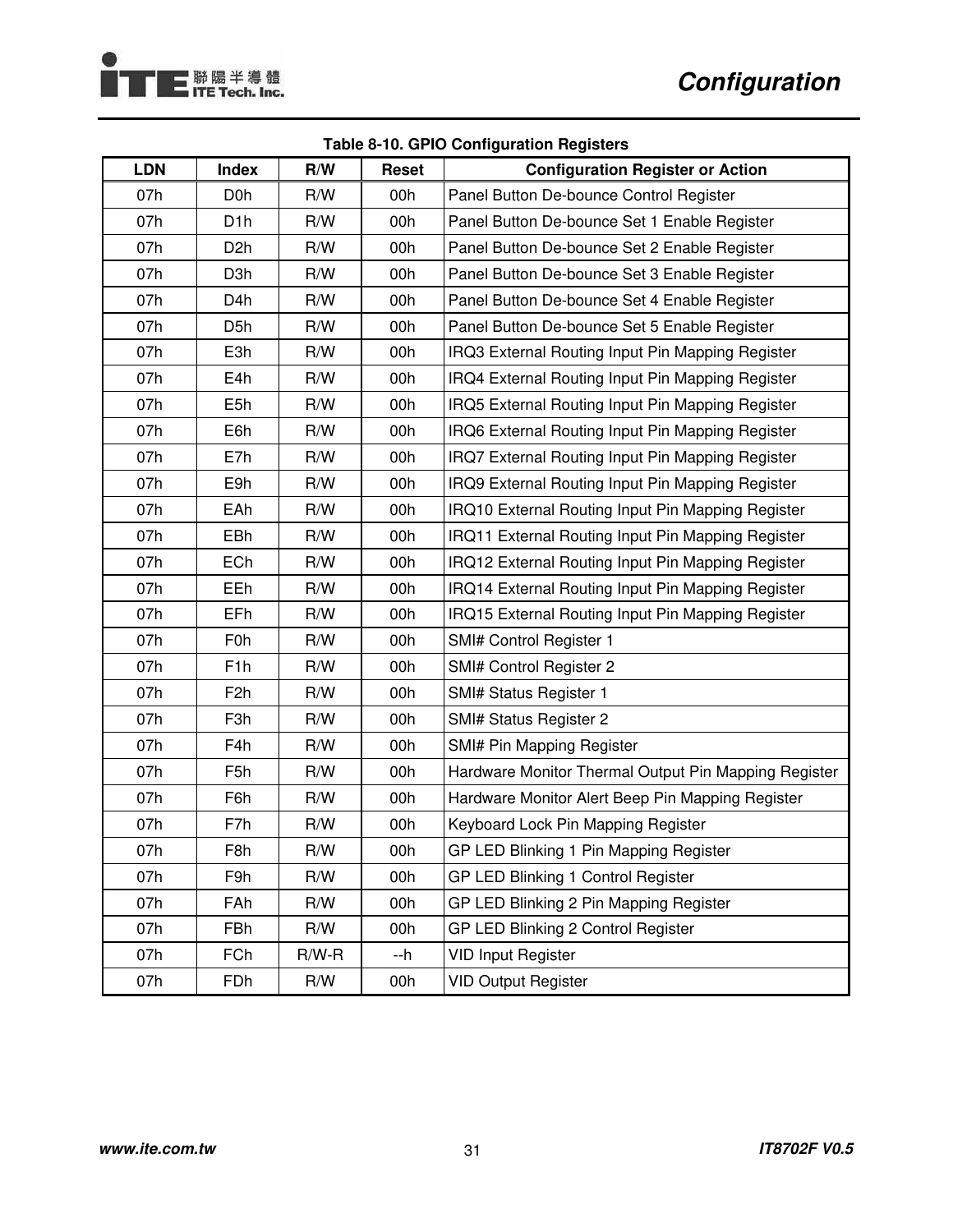| <u>rapic officialment or cominguration ricgisters</u> |                  |     |              |                                                 |  |
|-------------------------------------------------------|------------------|-----|--------------|-------------------------------------------------|--|
| LDN                                                   | <b>Index</b>     | R/W | <b>Reset</b> | <b>Configuration Register or Action</b>         |  |
| 08h                                                   | 30 <sub>h</sub>  | R/W | 00h          | <b>MIDI Port Activate</b>                       |  |
| 08h                                                   | 60h              | R/W | 03h          | MIDI Port Base Address MSB Register             |  |
| 08h                                                   | 61h              | R/W | 00h          | <b>MIDI Port Base Address LSB Register</b>      |  |
| 08h                                                   | 70h              | R/W | 0Ah          | <b>MIDI Port Interrupt Level Select</b>         |  |
| 08h                                                   | F <sub>0</sub> h | R/W | 00h          | <b>MIDI Port Special Configuration Register</b> |  |

## **Table 8-11. MIDI Port Configuration Registers**

## **Table 8-12. Game Port Configuration Registers**

| LDN | Index | R/W | <b>Reset</b> | <b>Configuration Register or Action</b> |
|-----|-------|-----|--------------|-----------------------------------------|
| 09h | 30h   | R/W | 00h          | <b>Game Port Activate</b>               |
| 09h | 60h   | R/W | 02h          | Game Port Base Address MSB Register     |
| 09h | 61h   | R/W | 01h          | Game Port Base Address LSB Register     |

## **Table 8-13. Consumer IR Configuration Registers**

| LDN | <b>Index</b>    | R/W | <b>Reset</b> | <b>Configuration Register or Action</b>           |
|-----|-----------------|-----|--------------|---------------------------------------------------|
| 0Ah | 30 <sub>h</sub> | R/W | 00h          | <b>Consumer IR Activate</b>                       |
| 0Ah | 60h             | R/W | 03h          | Consumer IR Base Address MSB Register             |
| 0Ah | 61h             | R/W | 10h          | Consumer IR Base Address LSB Register             |
| 0Ah | 70h             | R/W | 0Bh          | Consumer IR Interrupt Level Select                |
| 0Ah | F0h             | R/W | 00h          | <b>Consumer IR Special Configuration Register</b> |

**Note 1:** All these registers can be read from all LDNs.

**Note 2:** When the ECP mode is not enabled, this register is **read only** as "04h", and cannot be written.

- **Note 3:** When the bit 2 of the Primary Base Address LSB Register of Parallel Port is set to 1, the EPP mode cannot be enabled. Bit 0 of this register is always 0.
- **Note 4:** The initial value of the activate bit of KBC is determined by the latched state of DTR1# at the rising edge of the LRESET# signal.

**Note 5:** These registers are **read only** unless the write enable bit (Index=F0h) is asserted.

## **8.2.1 Logical Device Base Address**

The base I/O range of logical devices shown below is located in the base I/O address range of each logical device.

| <b>Logical Devices</b> | <b>Address</b>           | <b>Notes</b> |
|------------------------|--------------------------|--------------|
| LDN=0 FDC              | Base + $(2 - 5)$ and + 7 |              |
| LDN=1 SERIAL PORT 1    | Base $+ (0 - 7)$         |              |
| LDN=2 SERIAL PORT 2    | Base1 + $(0 - 7)$        | COM port     |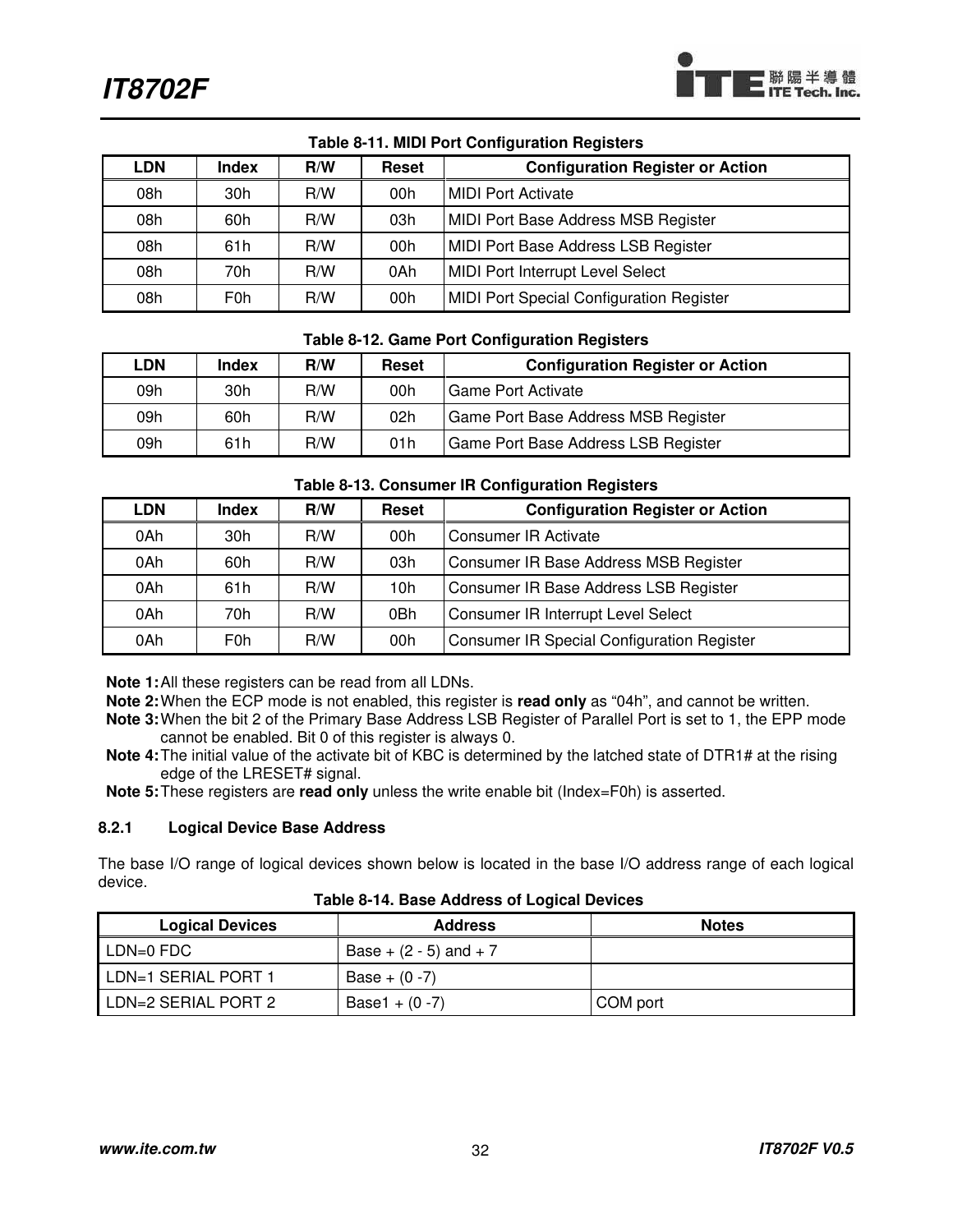

| <b>Logical Devices</b> | <b>Address</b>                          | <b>Notes</b>          |
|------------------------|-----------------------------------------|-----------------------|
| $LDN=3$                | $Base1 + (0 - 3)$                       | <b>SPP</b>            |
| PARALLEL PORT          | Base1 + $(0 - 7)$                       | $SPP + EPP$           |
|                        | Base1 + $(0 -3)$ and Base2 + $(0 -3)$   | $SPP + ECP$           |
|                        | Base1 + $(0 - 7)$ and Base2 + $(0 - 3)$ | SPP+EPP+ECP           |
|                        | Base3                                   | POST data port        |
| $LDN=4$                | Base1 + $(0 - 7)$                       | <b>FAN Controller</b> |
| <b>FAN Controller</b>  | Base2 + $(0 -3)$                        | PME#                  |
| LDN=5 KBC              | Base1 + Base2                           | <b>KBC</b>            |
| LDN=8 MIDI port        | Base + $(0 - 1)$                        |                       |
| LDN=9 Game Port        | Base                                    |                       |
| LDN=A Consumer IR      | Base + $(0 - 7)$                        |                       |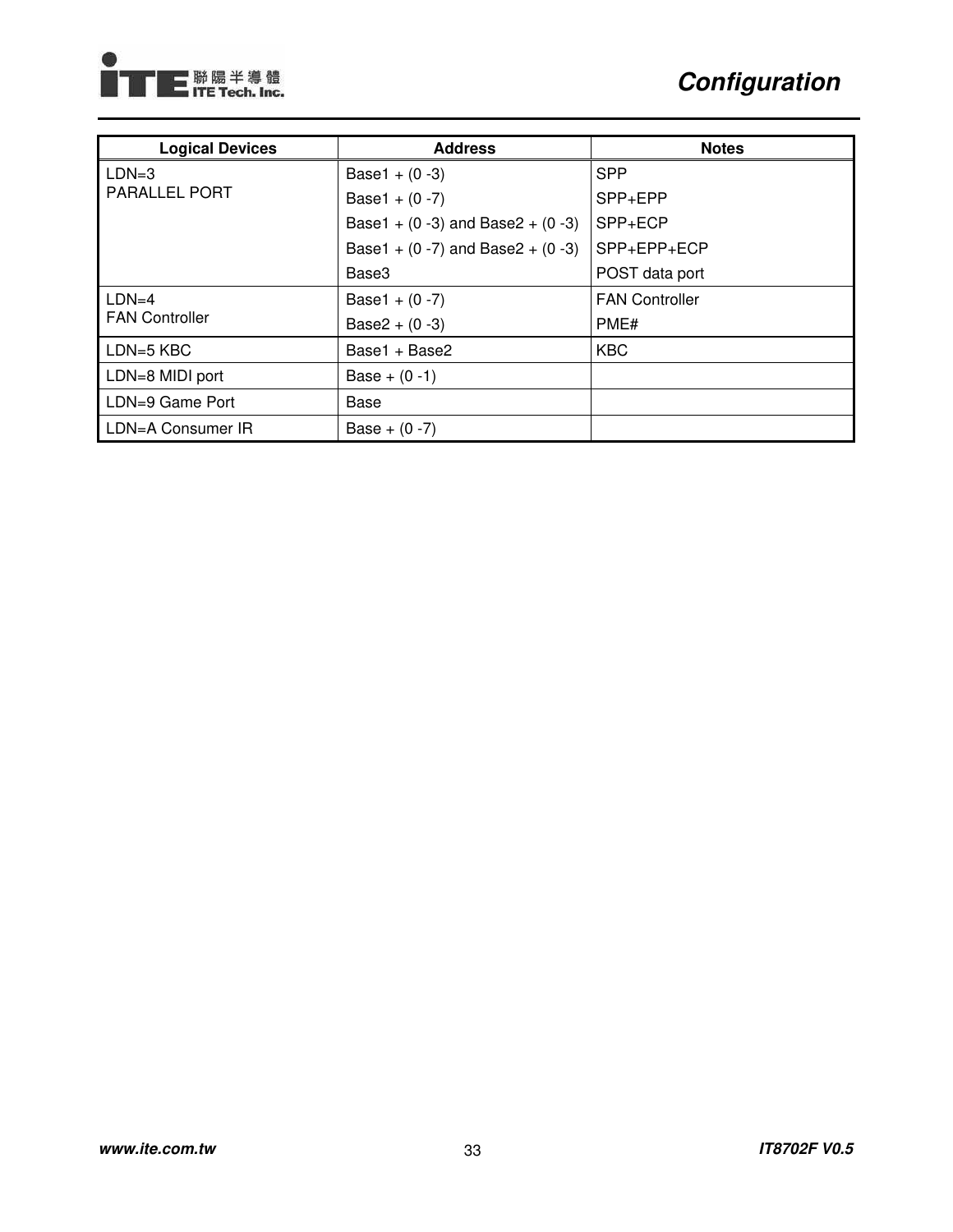## **8.3 Global Configuration Registers (LDN: All)**

## **8.3.1 Configure Control (Index=02h)**

This register is **write only**. Its values are not sticky; that is to say, a hardware reset will automatically clear the bits, and does not require the software to clear them.

| Bit   | <b>Description</b>                                                                                     |
|-------|--------------------------------------------------------------------------------------------------------|
| $7-2$ | <b>Reserved</b>                                                                                        |
|       | Returns to the "Wait for Key" state. This bit is used when the configuration sequence is<br>completed. |
|       | Resets all logical devices and restores configuration registers to their power-on states.              |

## **8.3.2 Logical Device Number (LDN, Index=07h)**

This register is used to select the current logical devices. By reading from or writing to the configuration of I/O, Interrupt, DMA and other special functions, all registers of the logical devices can be accessed. In addition, ACTIVATE command is only effective for the selected logical devices. This register is **read/write**.

## **8.3.3 Chip ID Byte 1 (Index=20h, Default=87h)**

This register is the Chip ID Byte 1 and is **read only**. Bits [7:0]=87h when read.

## **8.3.4 Chip ID Byte 2 (Index=21h, Default=02h)**

This register is the Chip ID Byte 2 and is **read only**. Bits [7:0]=02h when read.

## **8.3.5 Configuration Select and Chip Version (Index=22h, Default=07h)**

| <b>Bit</b> | <b>Description</b>                                                                                                                                                                                                                                                                                                                                                                                                                                                                             |
|------------|------------------------------------------------------------------------------------------------------------------------------------------------------------------------------------------------------------------------------------------------------------------------------------------------------------------------------------------------------------------------------------------------------------------------------------------------------------------------------------------------|
| 7          | <b>Configuration Select</b><br>This bit is used to select the chip, which needs to be configured. When there are two IT8702F<br>chips in a system, and a "1" is written, this bit will select JP3=1 (power-on strapping value of<br>SOUT1) to be configured. The chip with JP3=0 will exit the configuration mode. To write "0", the<br>chip with JP3=0 will be configured and the chip with JP3=0 will exit. If no write operations occur<br>on this register, both chips will be configured. |
| $6 - 4$    | <b>Reserved</b>                                                                                                                                                                                                                                                                                                                                                                                                                                                                                |
| $3-0$      | <b>Version</b><br>$4h = Version D$<br>$5h = Version G$<br>$6h = Version H$<br>$7h = Version I$<br>See Application Note that shows how to built a single design which accepts any versions of this<br>chip.                                                                                                                                                                                                                                                                                     |

#### **8.3.6 Clock Selection Register (Index=23h, Default=00h)**

| <b>Bit</b> | <b>Description</b>                                                                                              |
|------------|-----------------------------------------------------------------------------------------------------------------|
| 7-6        | <b>XLOCK select</b><br>These two bits determine XLOCK function.<br>00: Software XLOCK (default)<br>01: Reserved |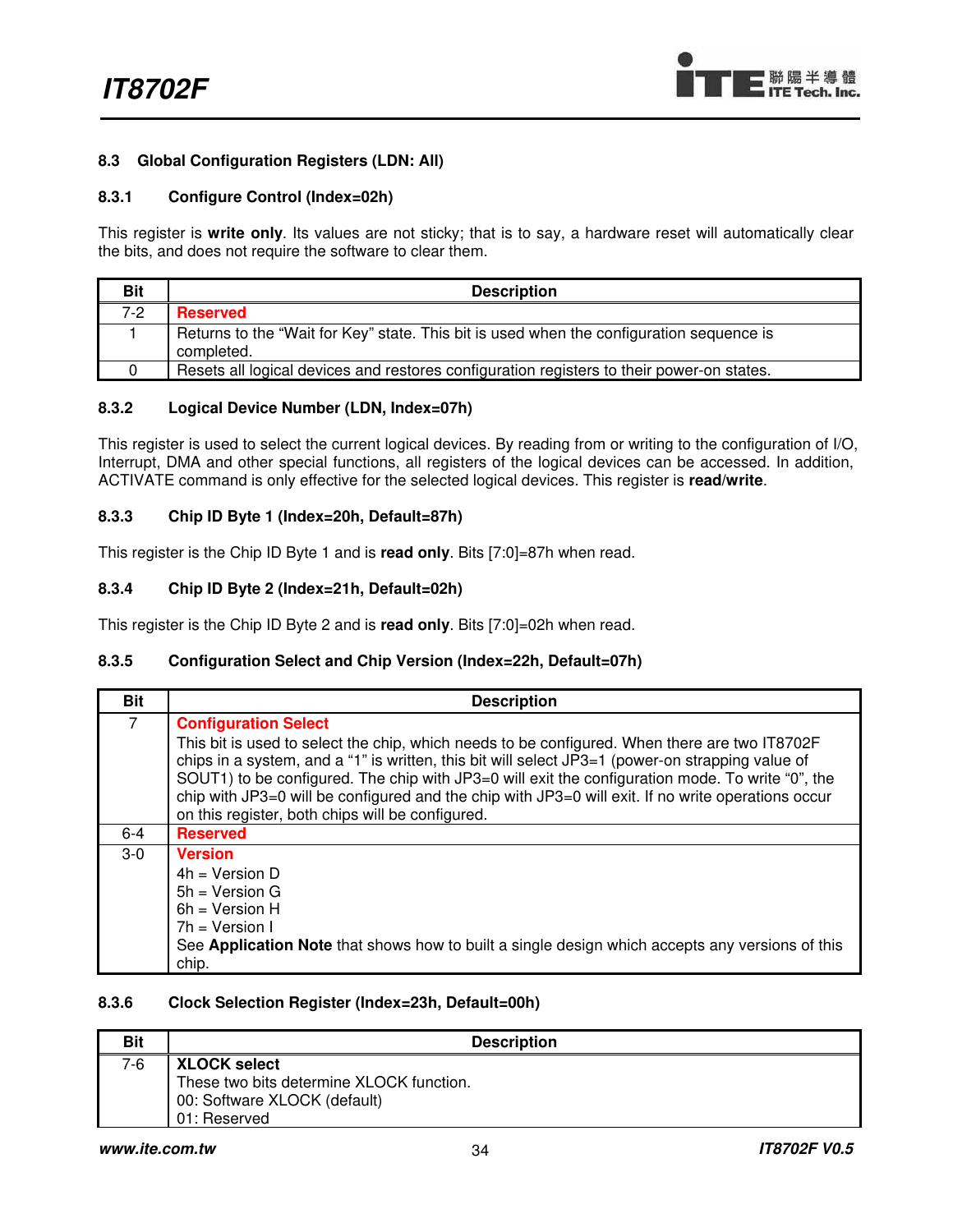| <b>Bit</b> | <b>Description</b>                                                |
|------------|-------------------------------------------------------------------|
|            | 10: Pin 48 (GP50)                                                 |
|            | 11: Pin 11 (GP37)                                                 |
| 5          | <b>Reserved</b>                                                   |
| 4          | <b>Clock Source Select of Watch Dog Timer</b>                     |
|            | 0: Internal oscillating clock (default)                           |
|            | 1: External CLKIN                                                 |
| 3          | Selects the delay of PWROK1/2.                                    |
|            | 0: POWOK1/2 will be delayed 300 $\sim$ 600ms from VCC5V $>$ 4.0V. |
|            | 1: POWOK1/2 will be delayed 150 ~300ms from VCC5V > 4.0V.         |
| $2 - 1$    | <b>Reserved</b>                                                   |
| $\Omega$   | <b>CLKIN Frequency</b>                                            |
|            | $0:48$ MHz.                                                       |
|            | $1:24$ MHz.                                                       |

## **8.3.7 Software Suspend (Index=24h, Default=00h, MB PnP)**

This register is the Software Suspend register. When the bit 0 is set, the IT8702F enters the "Software Suspend" state. All the devices, except KBC, remain inactive until this bit is cleared or when the wake-up event occurs. The wake-up event occurs at any transition on signals RI1# (pin 119) and Rl2# (pin 127).

## **8.3.8 GPIO Set 1 Multi-Function Pin Selection Register (Index=25h, Default=01h)**

If the enabled bits are not set, the multi-function pins will perform the original functions. On the other hand, if they are set, they will perform the GPIO functions. This register can be read from any LDN, but can only be written if LDN=07h.

| <b>Bit</b>     | <b>Description</b>                                      |
|----------------|---------------------------------------------------------|
| $\overline{7}$ | <b>Function Selection of pin 28</b>                     |
|                | 0: MIDI Output (MIDI OUT)                               |
|                | 1: General Purpose I/O 17 (GP17)                        |
| 6              | <b>Function Selection of pin 29</b>                     |
|                | 0: MIDI Input (MIDI IN)                                 |
|                | 1: General Purpose I/O 16 (GP16)                        |
| 5              | Function Selection of pin 30, if bit5 of index 2A is 1. |
|                | 0: Consumer Infrared Transmit Output (CIRTX)            |
|                | 1: General Purpose I/O 15 (GP15)                        |
| $\overline{4}$ | Function Selection of pin 31, if bit4 of index 2A is 1. |
|                | 0: Smart Card Reset (SCRRST)                            |
|                | 1: General Purpose I/O 14 (GP14)                        |
| 3              | Function Selection of pin 32, if bit3 of index 2A is 1. |
|                | 0: Smart Card Power FET Control Output #                |
|                | 1: General Purpose I/O 13 (GP13)                        |
| $\overline{2}$ | Function Selection of pin 33, if bit2 of index 2A is 1. |
|                | 0: Smart Card Serial Data I/O (SCRIO)                   |
|                | 1: General Purpose I/O 12 (GP12)                        |
|                | Function Selection of pin 34, if bit1 of index 2A is 1. |
|                | 0: Smart Card Clock (SCRCLK)                            |
|                | 1: General Purpose I/O 11 (GP11)                        |
| $\Omega$       | Function Selection of pin 84, if bit0 of index 2A is 1. |
|                | 0: Smart Card Present Detect# (SCRPSNT#)                |
|                | 1: General Purpose I/O 10 (GP10)                        |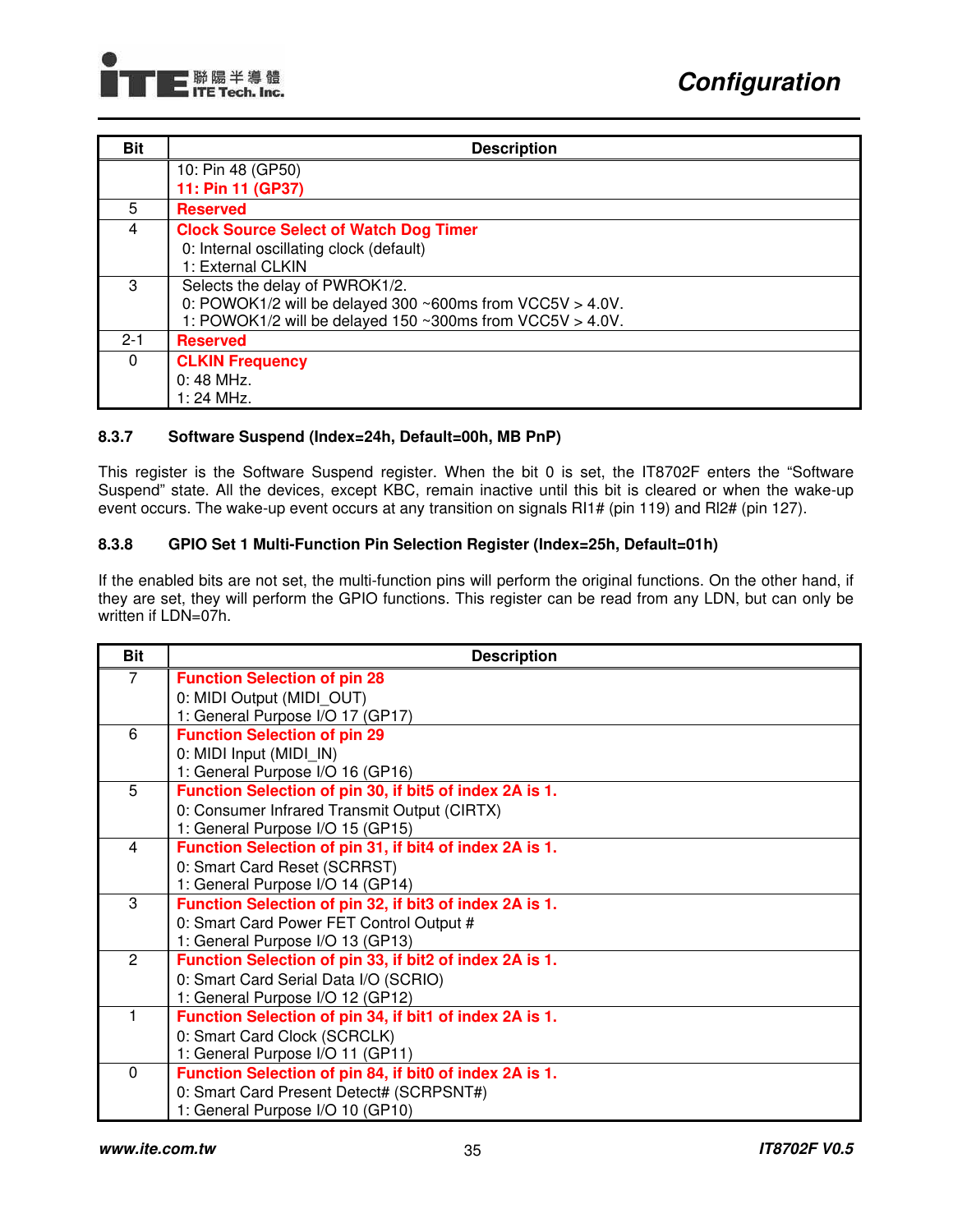

## **8.3.9 GPIO Set 2 Multi-Function Pin Selection Register (Index=26h, Default=00h)**

If the enabled bits are not set, the multi-function pins will perform the original functions. On the other hand, if they are set, they will perform the GPIO functions. This register can be read from any LDN, but can only be written if LDN=07h.

| <b>Bit</b> | <b>Description</b>                  |
|------------|-------------------------------------|
| 7          | <b>Function Selection of pin 20</b> |
|            | 0: Joystick B Button 2 (JSBB2)      |
|            | 1: General Purpose I/O 27 (GP27)    |
| 6          | <b>Function Selection of pin 21</b> |
|            | 0: Joystick B Button 1 (JSBB1)      |
|            | 1: General Purpose I/O 26 (GP26)    |
| 5          | <b>Function Selection of pin 22</b> |
|            | 0: Joystick B Coordinate Y (JSBCY)  |
|            | 1: General Purpose I/O 25 (GP25)    |
| 4          | <b>Function Selection of pin 23</b> |
|            | 0: Joystick B Coordinate X (JSBCX)  |
|            | 1: General Purpose I/O 24 (GP24)    |
| 3          | <b>Function Selection of pin 24</b> |
|            | 0: Joystick A Button 2 (JSAB2)      |
|            | 1: General Purpose I/O 23 (GP23)    |
| 2          | <b>Function Selection of pin 25</b> |
|            | 0: Joystick A Button 1 (JSAB1)      |
|            | 1: General Purpose I/O 22 (GP22)    |
|            | <b>Function Selection of pin 26</b> |
|            | 0: Joystick A Coordinate Y (JSACY)  |
|            | 1: General Purpose I/O 21 (GP21)    |
| $\Omega$   | <b>Function Selection of pin 27</b> |
|            | 0: Joystick A Coordinate X (JSACX)  |
|            | 1: General Purpose I/O 20 (GP20)    |

## **8.3.10 GPIO Set 3 Multi-Function Pin Selection Register (Index=27h, Default=00h)**

If the enabled bits are not set, the multi-function pins will perform the original functions. On the other hand, if they are set, they will perform the GPIO functions. This register can be read from any LDN, but can only be written if LDN=07h.

| <b>Bit</b> | <b>Description</b>                   |
|------------|--------------------------------------|
|            | <b>Function Selection of pin 11</b>  |
|            | 0: Fan Tachometer Input 3 (FAN TAC3) |
|            | 1: General Purpose I/O 37 (GP37)     |
| 6          | <b>Function Selection of pin 12</b>  |
|            | 0: Fan Control Output 3 (FAN CTL3)   |
|            | 1: General Purpose I/O 36 (GP36)     |
| 5          | <b>Function Selection of pin 13</b>  |
|            | 0: Voltage ID5 (VID5)                |
|            | 1: General Purpose I/O 35 (GP35)     |
| 4          | <b>Function Selection of pin 14</b>  |
|            | 0: Voltage ID4 (VID4)                |
|            | 1: General Purpose I/O 34 (GP34)     |
| З          | <b>Function Selection of pin 16</b>  |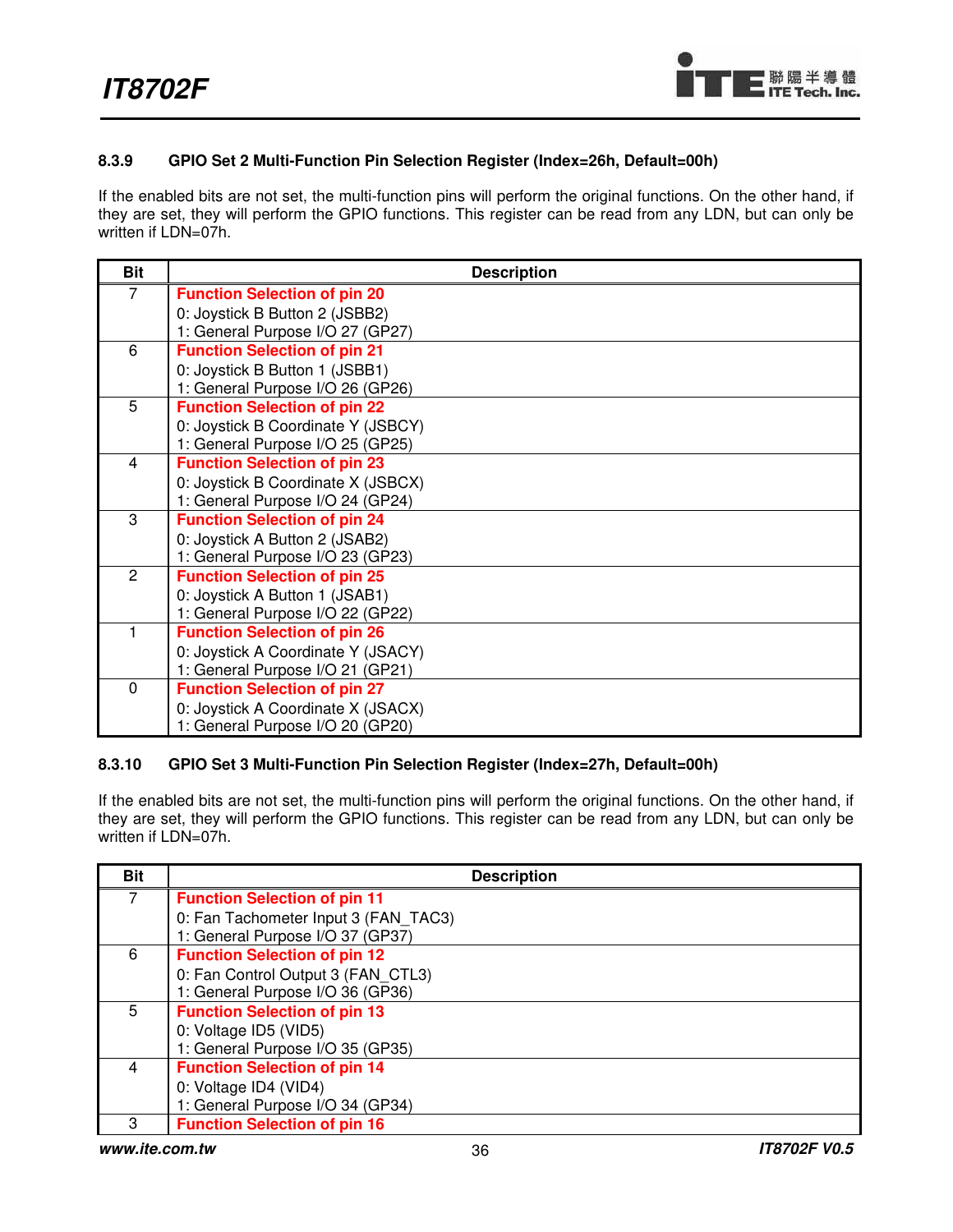

| Bit | <b>Description</b>                  |
|-----|-------------------------------------|
|     | 0: Voltage ID3 (VID3)               |
|     | 1: General Purpose I/O 33 (GP33)    |
| 2   | <b>Function Selection of pin 17</b> |
|     | 0: Voltage ID2 (VID2)               |
|     | 1: General Purpose I/O 32 (GP32)    |
|     | <b>Function Selection of pin 18</b> |
|     | 0: Voltage ID1 (VID1)               |
|     | 1: General Purpose I/O 31 (GP31)    |
| 0   | <b>Function Selection of pin 19</b> |
|     | 0: Voltage ID0 (VID0)               |
|     | 1: General Purpose I/O 30 (GP30)    |

## **8.3.11 GPIO Set 4 Multi-Function Pin Selection Register (Index=28h, Default=40h)**

If the enabled bits are not set, the multi-function pins will perform the original functions. On the other hand, if they are set, they will perform the GPIO functions. This register can be read from any LDN, but can only be written if LDN=07h.

| <b>Bit</b>              | <b>Description</b>                               |
|-------------------------|--------------------------------------------------|
| $\overline{7}$          | <b>Function Selection of pin 66</b>              |
|                         | 0: Infrared Transmit Output (IRTX).              |
|                         | 1: General Purpose I/O 47 (GP47).                |
| 6                       | <b>Function Selection of pin 70</b>              |
|                         | 0: Infrared Receive Input (IRRX).                |
|                         | 1: General Purpose I/O 46 (GP46).                |
| 5                       | <b>Function Selection of pin 71</b>              |
|                         | 0: PSIN (SUSB#)                                  |
|                         | 1: General Purpose I/O 45 (GP45).                |
| $\overline{\mathbf{4}}$ | <b>Function Selection of pin 72</b>              |
|                         | 0: Power On Request Output # (PWRON#).           |
|                         | 1: General Purpose I/O 44 (GP44).                |
| 3                       | <b>Function Selection of pin 75</b>              |
|                         | 0: Main Power Switch Button Input # (PANSWH#).   |
|                         | 1: General Purpose I/O 43 (GP43).                |
| 2                       | <b>Function Selection of pin 76</b>              |
|                         | 0: Power Supply ON-Off Control Output # (PSON#). |
|                         | 1: General Purpose I/O 42 (GP42).                |
| 1                       | <b>Function Selection of pin 78</b>              |
|                         | 0: PWROK2.                                       |
|                         | 1: General Purpose I/O 41 (GP41).                |
| $\Omega$                | <b>Function Selection of pin 79</b>              |
|                         | 0: Reserved.                                     |
|                         | 1: General Purpose I/O 40 (GP40).                |

## **8.3.12 GPIO Set 5 Multi-Function Pin Selection Register (Index=29h, Default=00h)**

If the enabled bits are not set, the multi-function pins will perform the original functions. On the other hand, if they are set, they will perform the GPIO functions. This register can be read from any LDN, but can only be written if LDN=07h.

| D12 | <b>Description</b> |
|-----|--------------------|
| --  | ווטוו              |
|     | Re.<br>-veo        |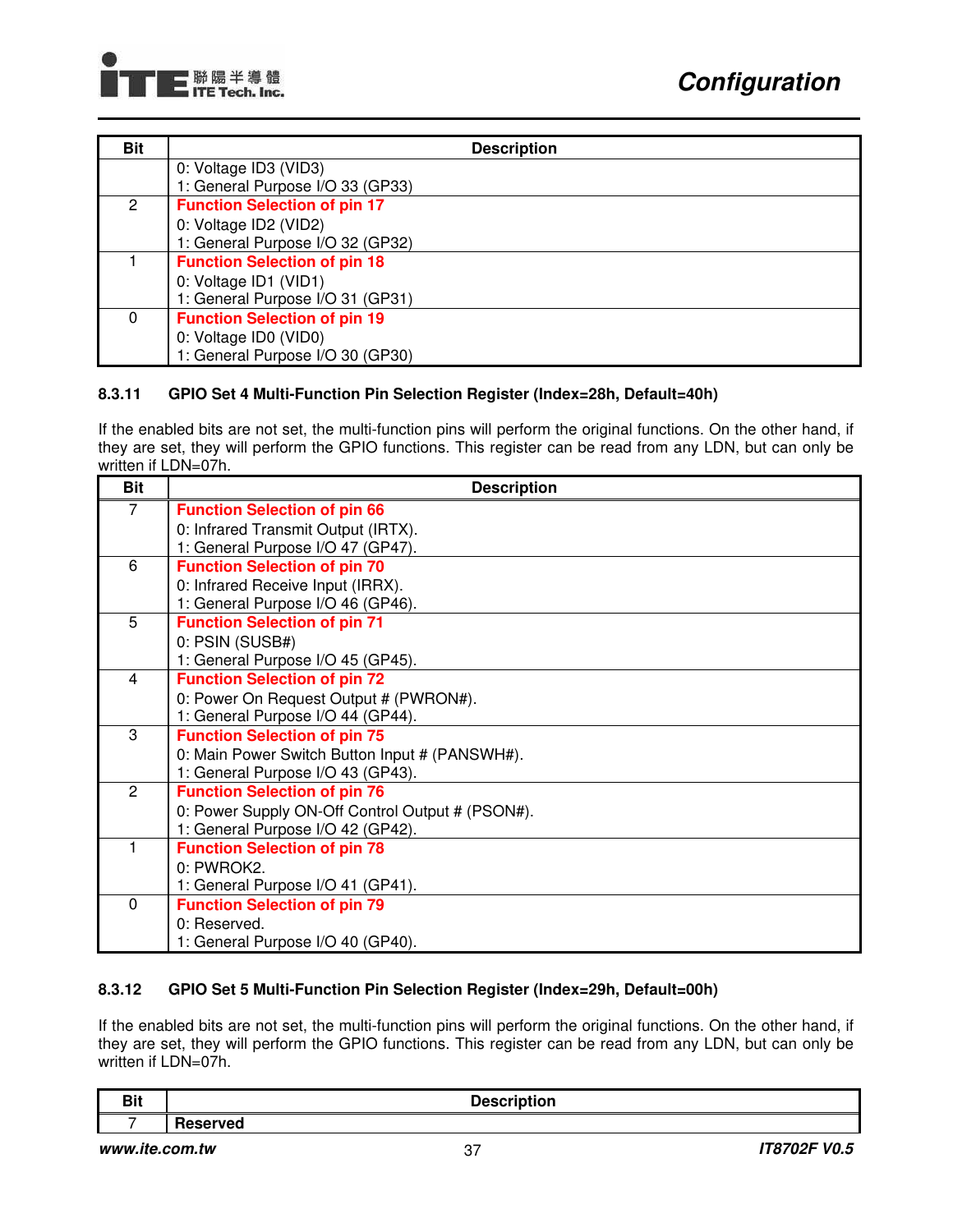| <b>Bit</b>     | <b>Description</b>                                                                                                                                                                                                                       |
|----------------|------------------------------------------------------------------------------------------------------------------------------------------------------------------------------------------------------------------------------------------|
| 6              | Reserved.                                                                                                                                                                                                                                |
| 5              | <b>Function Selection of pin 85.</b><br>0: Consumer Infrared Receive Input (CIRRX) or RSMRST#. RSMRST# is an open-drain output<br>function, which is active low about 16ms when VCCH5V is power-on.<br>1: General Purpose I/O 55 (GP55). |
| 4              | <b>Function Selection of pin 73.</b><br>0: Power Management Event # (PME#).<br>1: General Purpose I/O 54 (GP54).                                                                                                                         |
| 3              | Function Selection of pin 77.<br>0: Reserved.<br>1: General Purpose I/O 53 (GP53).                                                                                                                                                       |
| $\overline{2}$ | <b>Function Selection of pin 9.</b><br>0: Fan Tachometer Input 2 (FAN TAC2).<br>1: General Purpose I/O 52 (GP52).                                                                                                                        |
|                | Function Selection of pin 10.<br>0: Fan Control Output 2 (FAN CTL2).<br>1: General Purpose I/O 51 (GP51).                                                                                                                                |
| $\Omega$       | Function Selection of pin 48.<br>0: Clock Run # (CLKRUN#) or PCIRST5#, selected by bit2 of index 2C.<br>1: General Purpose I/O 50 (GP50).                                                                                                |

# **8.3.13 Extended 1 Multi-Function Pin Selection Register (Index=2Ah, Default=00h)**

This register can be read from any LDN, but can only be written if LDN=07h.

| Bit            | <b>Description</b>                                                                 |
|----------------|------------------------------------------------------------------------------------|
| $\overline{7}$ | Reserved.                                                                          |
| 6              | Multi-function selection of pin 53.                                                |
|                | $0: MTRB#$ .                                                                       |
|                | 1: Thermal Output #.                                                               |
| 5              | Extended multi-function selection of 30.                                           |
|                | 0: RESETCON#.                                                                      |
|                | 1: Determined by bit5 of GPIO Set 1 Multi-function Selection Register (Index 25h). |
| 4              | Extended multi-function selection of pin 31.                                       |
|                | $0: PCIRST1#$ .                                                                    |
|                | 1: Determined by bit4 of GPIO Set 1 Multi-function Selection Register (Index 25h). |
| 3              | Extended multi-function selection of pin 32.                                       |
|                | 0: PWROK1.                                                                         |
|                | 1: Determined by bit3 of GPIO Set 1 Multi-function Selection Register (Index 25h). |
| 2              | Extended multi-function selection of pin 33.                                       |
|                | 0: PCIRST2#                                                                        |
|                | 1: Determined by bit2 of GPIO Set 1 Multi-function Selection Register (Index 25h). |
|                | Extended multi-function selection of pin 34.                                       |
|                | $0: PCIRST3#$ .                                                                    |
|                | 1: Determined by bit1 of GPIO Set 1 Multi-function Selection Register (Index 25h). |
| $\Omega$       | Extended multi-function selection of pin 84.                                       |
|                | $0: PCIRST4#$ .                                                                    |
|                | 1: Determined by bit0 of GPIO Set 1 Multi-function Selection Register (Index 25h). |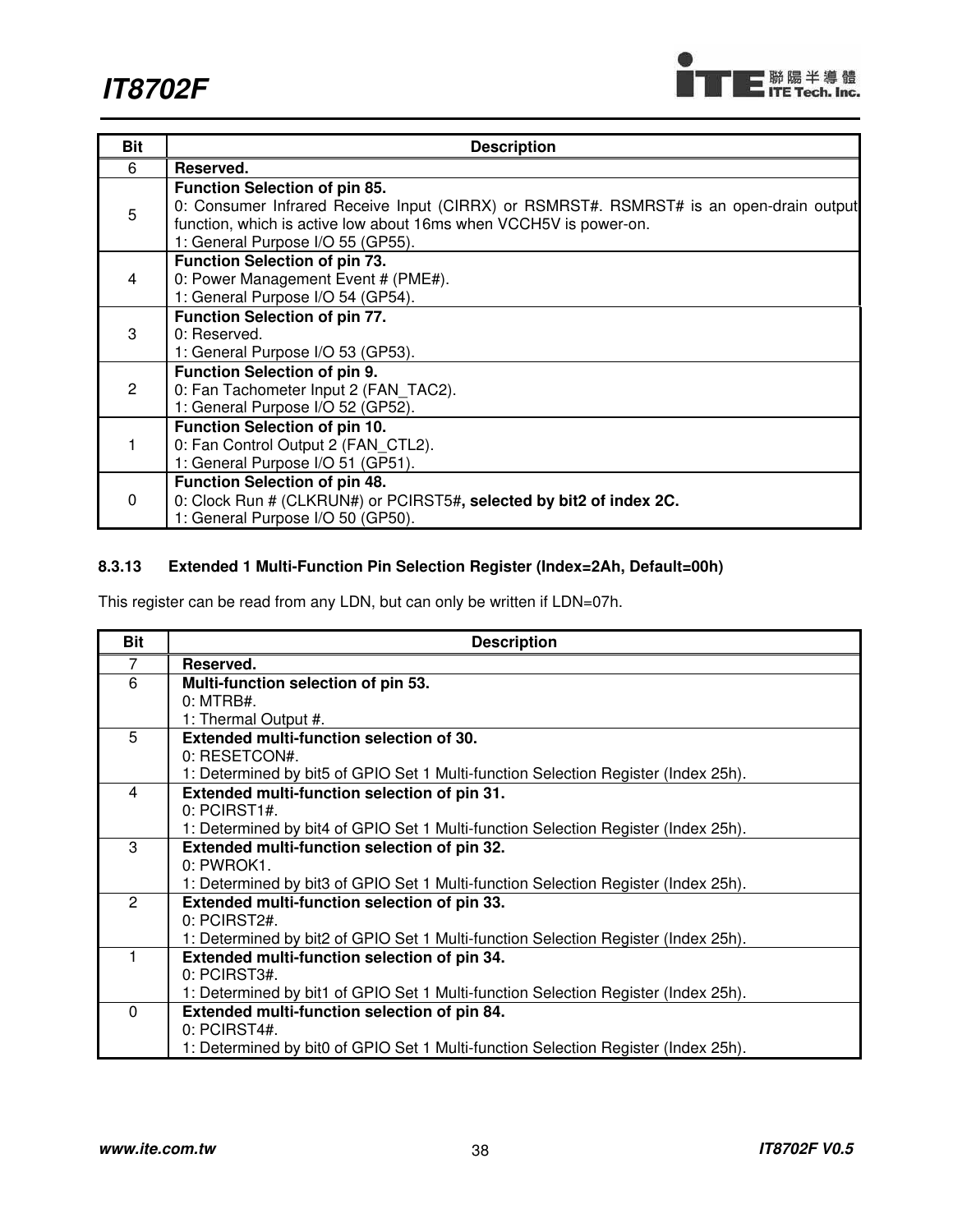

## **8.3.14 Logical Block Lock Register (Index=2Bh, Default=00h)**

When lock function is enabled (bit7=1 or XLOCK# is low), configuration registers of the selected logical block and Clock Selection register (index = 23h), and this register will be read-only.

| <b>Bit</b>     | <b>Description</b>                                                                           |
|----------------|----------------------------------------------------------------------------------------------|
| 7              | Software Lock Enable. Once this bit is set to 1 by software, it can be only cleared by       |
|                | hardware reset.                                                                              |
|                | 0: Configuration lock is controlled by XLOCK#. (Default)                                     |
|                | 1: Configuration registers Logic Blocks selected by bits 6-0 and this register is read-only. |
| 6              | <b>GPIO Select. (LDN7)</b>                                                                   |
|                | 0: GPIO Configuration registers are programmable.                                            |
|                | 1: GPIO Configuration registers are read-only if LOCK is enabled.                            |
| 5              | KBC (Keyboard) and KBC (Mouse) Select. (LDN5 and LDN6)                                       |
|                | 0: KBC (Keyboard) and KBC (Mouse) Configuration registers are programmable.                  |
|                | 1: KBC (Keyboard) and KBC (Mouse) Configuration registers are read-only if LOCK is enabled.  |
| 4              | <b>FAN Controller Select. (LDN4)</b>                                                         |
|                | 0: FAN Controller Configuration registers are programmable.                                  |
|                | 1: FAN Controller Configuration registers are read-only if LOCK is enabled.                  |
| 3              | <b>Parallel Port Select. (LDN3)</b>                                                          |
|                | 0: Parallel Port Configuration registers are programmable.                                   |
|                | 1: Parallel Port Configuration registers are read-only if LOCK is enabled.                   |
| $\overline{2}$ | Serial Port 2 Select. (LDN2)                                                                 |
|                | 0: Serial Port 2 Configuration registers are programmable.                                   |
|                | 1: Serial Port 2 Configuration registers are read-only if LOCK is enabled.                   |
|                | Serial Port 1 Select. (LDN1)                                                                 |
|                | 0: Serial Port 1 Configuration registers are programmable.                                   |
|                | 1: Serial Port 1 Configuration registers are read-only if LOCK is enabled.                   |
| $\Omega$       | FDC Select. (LDN0) The lock function will not affect bit0 of FDC Special Configuration       |
|                | register (software write protect).                                                           |
|                | 0: FDC Configuration registers are programmable.                                             |
|                | 1: FDC Configuration registers are read-only (except Software Write Protect bit) if LOCK is  |
|                | enabled.                                                                                     |

## **8.3.15 Extended 2 Multi-Function Pin Selection Register (Index=2Ch, Default=1Fh)**

This register can be read from any LDN, but can only be written if LDN=07h.

| <b>Bit</b> | <b>Description</b>                                                     |
|------------|------------------------------------------------------------------------|
| $7-5$      | <b>Reserved</b>                                                        |
| 4          | Extended multi-function selection of pin 21, 23.                       |
|            | 0: Disable FAN CTL/FAN TAC set 5.                                      |
|            | 1: Enable FAN CTL/FAN TAC set 5. (Game port should disable.)           |
| 3          | Extended multi-function selection of pin 20, 22.                       |
|            | 0: Disable FAN CTL/FAN TAC set 4.                                      |
|            | 1: Enable FAN CTL/FAN_TAC set 4. (Game port should disable.)           |
| 2          | Extended multi-function selection of pin 48 if bit0 of Index 29h is 0. |
|            | 0: Clock Run # (CLKRUN#).                                              |
|            | 1: PCIRST5#.                                                           |
| 1-0        | Reserved. Must be set to "11b".                                        |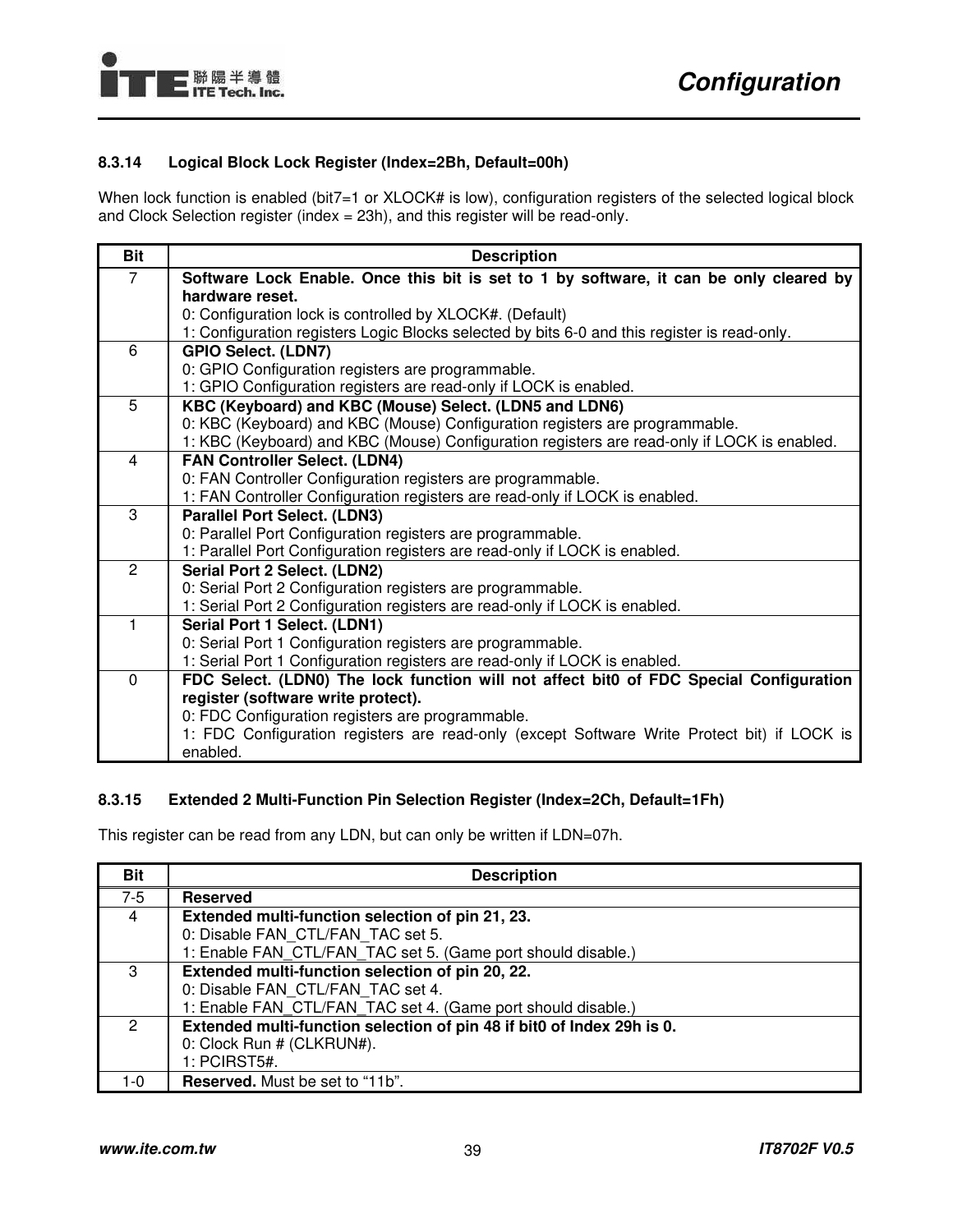# *IT8702F*



# **8.3.16 Test 1 Register (Index=2Eh, Default=00h)**

This register is the Test 1 Register and is reserved for ITE. It should not be set.

## **8.3.17 Test 2 Register (Index=2Fh, Default=00h)**

This register is the Test 2 Register and is reserved for ITE. It should not be set.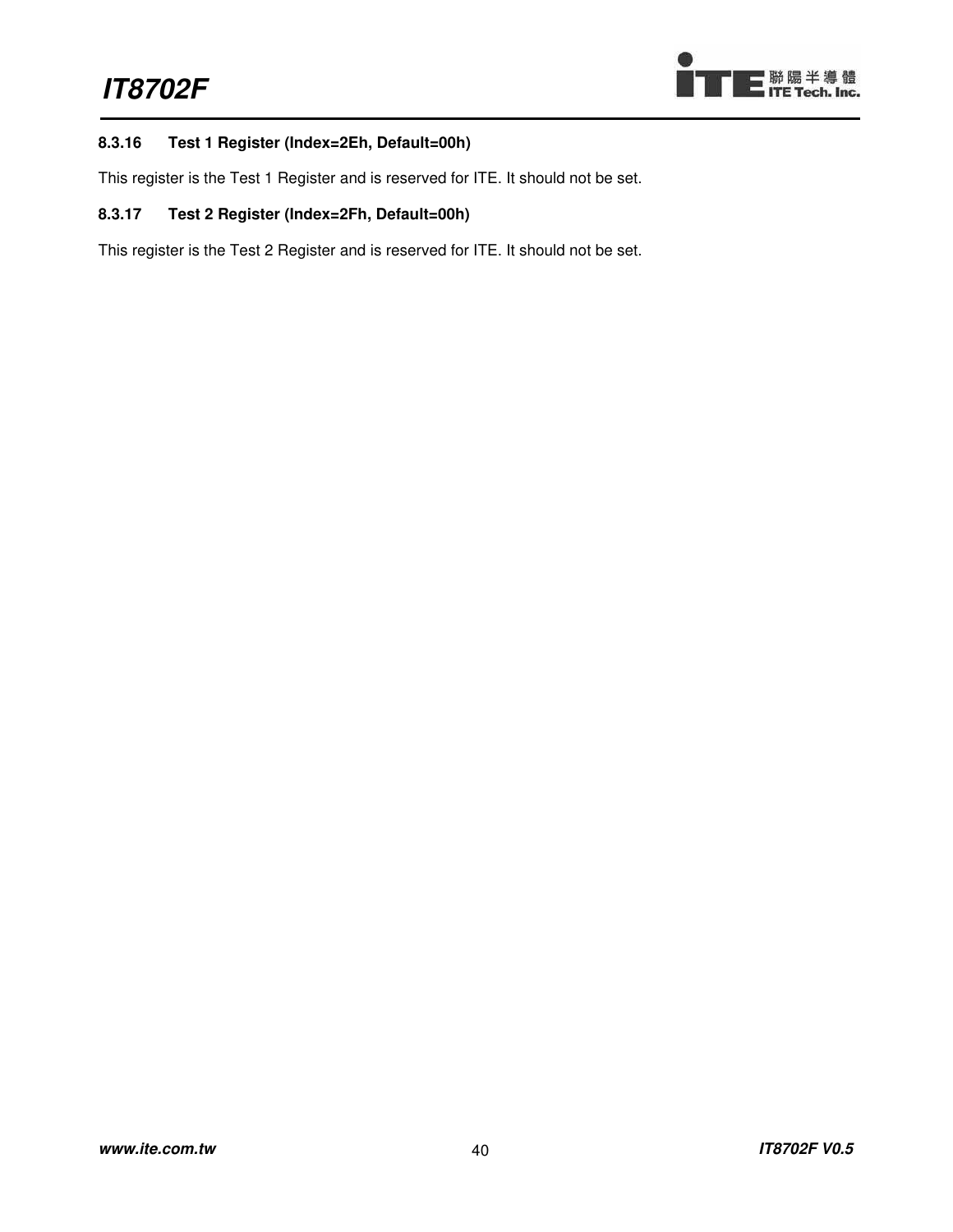

## **8.4 FDC Configuration Registers (LDN=00h)**

## **8.4.1 FDC Activate (Index=30h, Default=00h)**

| <b>Bit</b> | <b>Description</b> |
|------------|--------------------|
| 7.,        | <b>Reserved</b>    |
|            | <b>FDC Enable</b>  |
|            | 1: Enabled.        |
|            | 0: Disabled.       |

## **8.4.2 FDC Base Address MSB Register (Index=60h, Default=03h)**

| Bit   | <b>Description</b>                                    |
|-------|-------------------------------------------------------|
|       | <b>Read only, with "0h" for Base Address [15:12].</b> |
| $3-0$ | Mapped as Base Address [11:8].                        |

## **8.4.3 FDC Base Address LSB Register (Index=61h, Default=F0h)**

| Bit     | <b>Description</b>                               |
|---------|--------------------------------------------------|
| 7-3     | <b>Read/write, mapped as Base Address [7:3].</b> |
| $2 - 0$ | Read only as "000b."                             |

## **8.4.4 FDC Interrupt Level Select (Index=70h, Default=06h)**

| Bit                             | Description                                            |
|---------------------------------|--------------------------------------------------------|
| $\overline{\phantom{0}}$<br>′-4 | <b>Reserved</b> with default "0h."                     |
| $3-0$                           | Note1<br>FDC.<br>1 Select the interrupt level "<br>for |

### **8.4.5 FDC DMA Channel Select (Index=74h, Default=02h)**

| Bit       | <b>Description</b>                                   |
|-----------|------------------------------------------------------|
| 70<br>د-/ | <b>Reserved</b> with default "00h."                  |
| 2-0       | Note <sub>2</sub> for FDC.<br>Select the DMA channel |

## **8.4.6 FDC Special Configuration Register 1 (Index=F0h, Default=00h)**

| <b>Bit</b> | <b>Description</b>                  |
|------------|-------------------------------------|
| $7 - 4$    | <b>Reserved with default "00h."</b> |
| 3          | 1: IRQ sharing.                     |
|            | 0: Normal IRQ.                      |
| 2          | 1: Swap Floppy Drives A, B.         |
|            | 0: Normal.                          |
|            | $1:3$ -mode.                        |
|            | 0: AT-mode.                         |
| 0          | 1: Software Write Protect.          |
|            | 0: Normal.                          |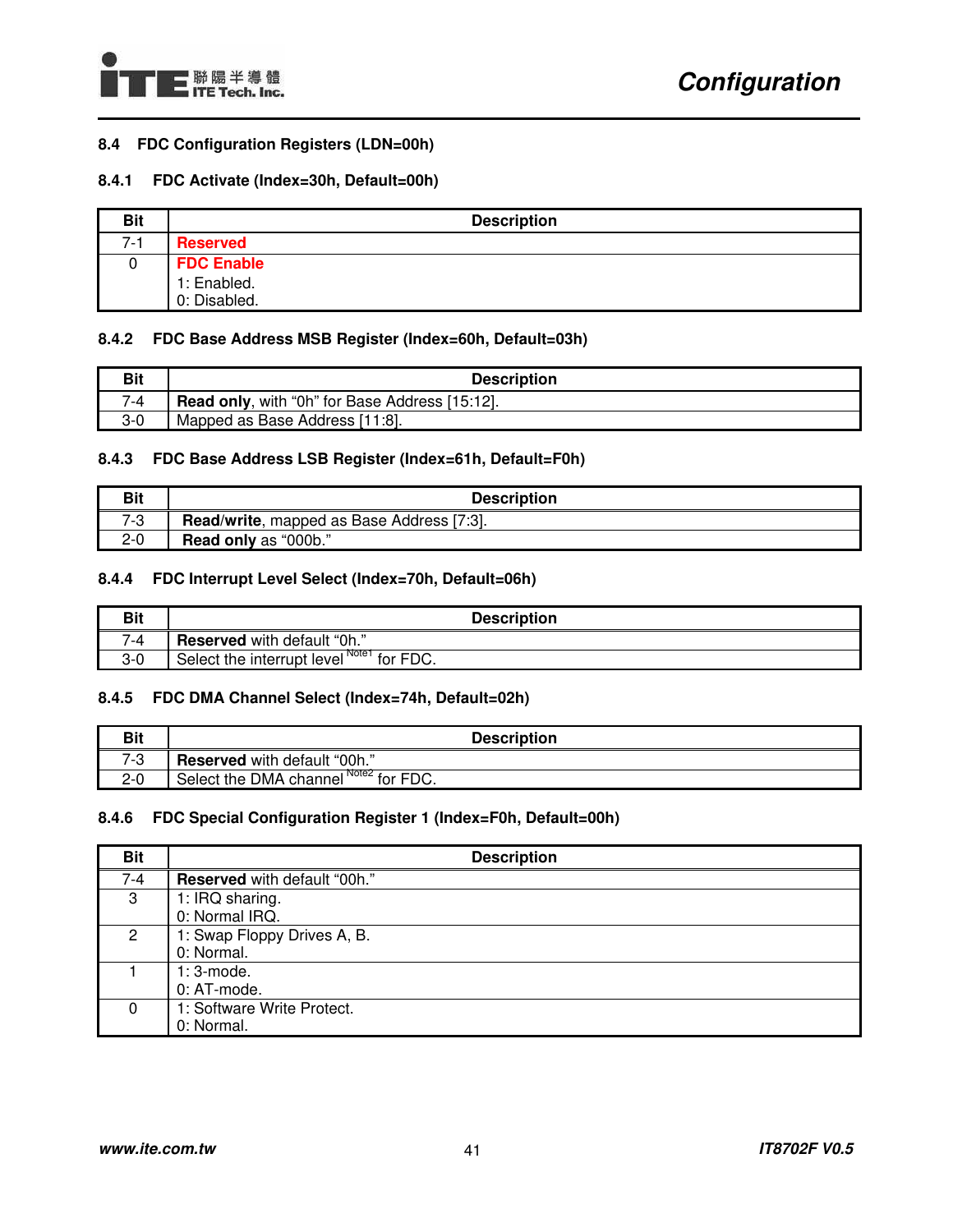

# **8.4.7 FDC Special Configuration Register 2 (Index=F1h, Default=00h)**

| Bit     | <b>Description</b>                     |
|---------|----------------------------------------|
| 7-4     | <b>Reserved with default "00h."</b>    |
| $3 - 2$ | FDD B Data Rate Table Select (DRT1-0). |
| 1-0     | FDD A Data Rate Table Select (DRT1-0). |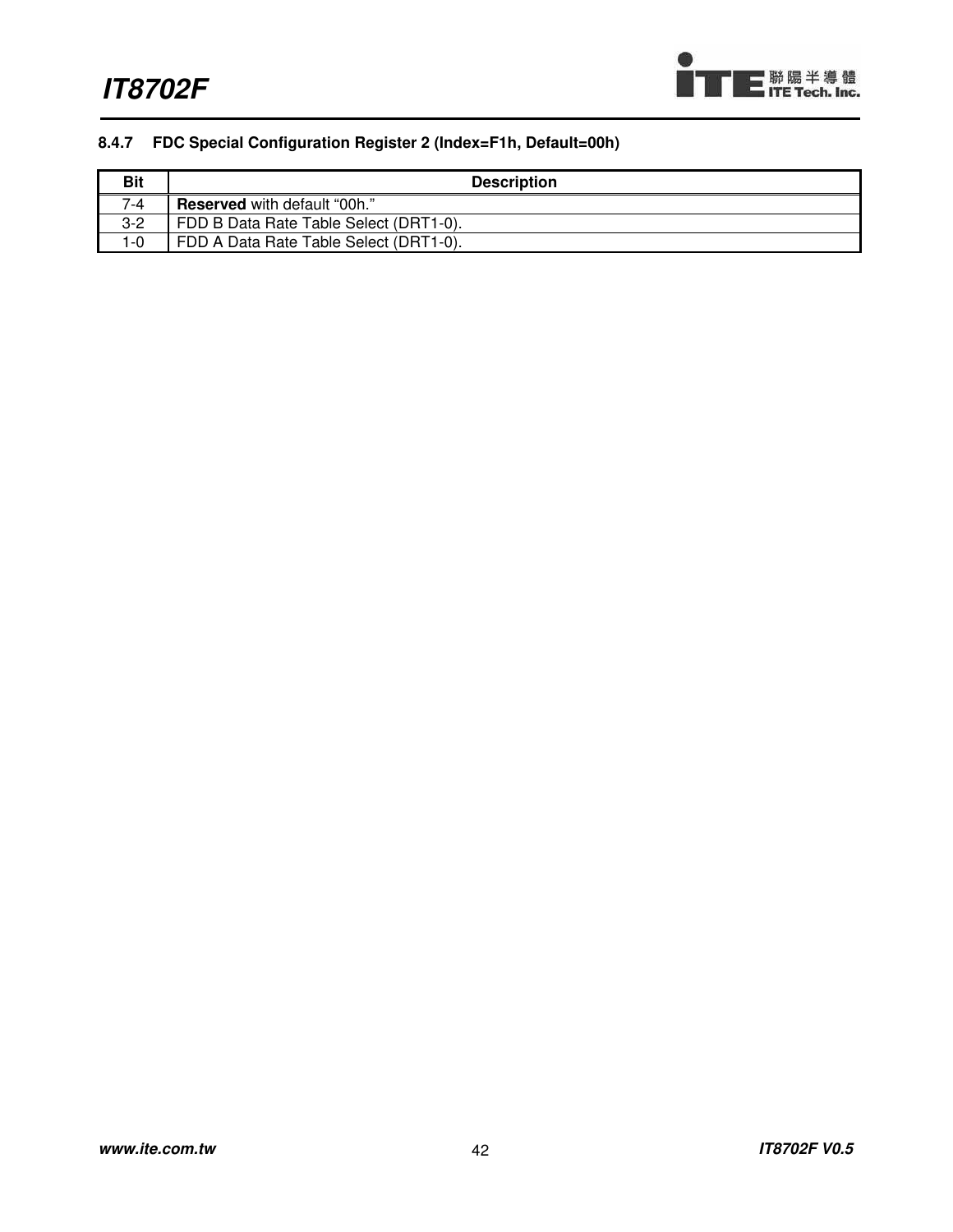

## **8.5 Serial Port 1 Configuration Registers (LDN=01h)**

## **8.5.1 Serial Port 1 Activate (Index=30h, Default=00h)**

| <b>Bit</b> | <b>Description</b>          |
|------------|-----------------------------|
| $7-1$      | <b>Reserved</b>             |
|            | <b>Serial Port 1 Enable</b> |
|            | 1: Enabled.                 |
|            | 0: Disabled.                |

#### **8.5.2 Serial Port 1 Base Address MSB Register (Index=60h, Default=03h)**

| Bit   | Description                                       |
|-------|---------------------------------------------------|
|       | <b>Read only</b> as "0h" for Base Address[15:12]. |
| $3-0$ | <b>Read/write, mapped as Base Address[11:8].</b>  |

## **8.5.3 Serial Port 1 Base Address LSB Register (Index=61h, Default=F8h)**

| Bit        | Description                                      |
|------------|--------------------------------------------------|
| ¬ ∩<br>د-′ | <b>Read/write, mapped as Base Address</b> [7:3]. |
| 2-0        | <b>Read only as "000b."</b>                      |

#### **8.5.4 Serial Port 1 Interrupt Level Select (Index=70h, Default=04h)**

| Bit   | <b>Description</b>                                        |
|-------|-----------------------------------------------------------|
| $7-4$ | <b>Reserved</b> with default "0h."                        |
| 3-0   | Note1<br>for Serial Port 1<br>Select the interrupt level" |

## **8.5.5 Serial Port 1 Special Configuration Register 1 (Index=F0h, Default=00h)**

| <b>Bit</b> | <b>Description</b>                |
|------------|-----------------------------------|
| 7          | <b>Reserved</b>                   |
| $6-4$      | <b>Serial Port 1 Mode Note3</b>   |
|            | 000: Standard (default)           |
|            | 001: IrDA 1.0 (HP SIR)            |
|            | 010: ASKIR                        |
|            | 100 : Smart Card Reader (SCR)     |
|            | else: Reserved                    |
| 3          | <b>Reserved with default "0."</b> |
| $2 - 1$    | <b>Clock Source.</b>              |
|            | 00: 24 MHz/13 (Standard)          |
|            | 01: 24 MHz/12 (MIDI)              |
|            | 10: Reserved                      |
|            | 11: Reserved                      |
| 0          | 1: IRQ sharing.                   |
|            | 0: Normal.                        |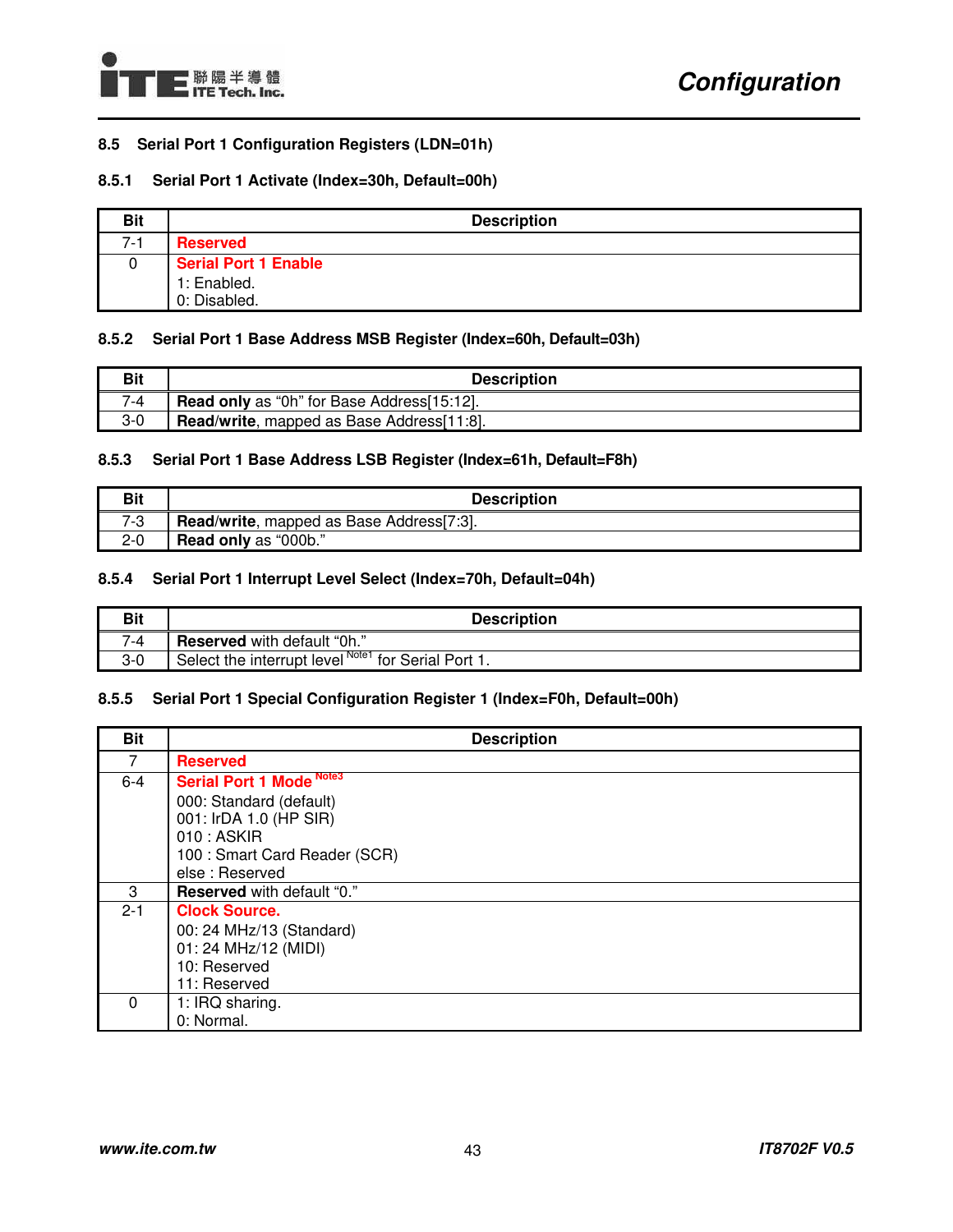

## **8.5.6 Serial Port 1 Special Configuration Register 2 (Index=F1h, Default=50h)**

| <b>Bit</b>     | <b>Description</b>                                                                          |
|----------------|---------------------------------------------------------------------------------------------|
| $\overline{7}$ | 1: No transmissions delay (40 bits) when the SIR or ASKIR is switched from RX mode to TX    |
|                | mode.                                                                                       |
|                | 0: Transmission delays (40 bits) when the SIR or ASKIR is switched from RX mode to TX mode. |
| 6              | 1: No receptions delay (40 bits) when the SIR or ASKIR is switched from TX mode to RX mode. |
|                | 0: Reception delays (40 bits) when the SIR or ASKIR is switched from TX mode to RX mode.    |
| 5              | Single Mask Mode: When set, the RX of UART is masked under TX transmission.                 |
| 4              | 1: Half Duplex (default).                                                                   |
|                | 0: Full Duplex.                                                                             |
| 3              | <b>SIR RX polarity</b>                                                                      |
|                | 1: Active low                                                                               |
|                | 0: Active high                                                                              |
| $2 - 0$        | <b>Reserved</b>                                                                             |

## **8.5.7 Serial Port 1 Special Configuration Register 3 (Index=F2h, Default=00h)**

This register is valid only when Serial Port 1's Mode is Smart Card Reader.

| <b>Bit</b> | <b>Description</b>                  |
|------------|-------------------------------------|
| $7 - 3$    | <b>Reserved</b>                     |
| 2          | <b>SCRPFET# polarity</b>            |
|            | 1: Active high                      |
|            | 0: Active low                       |
| 1-0        | <b>SCR CLKSEL1-0</b>                |
|            | 00: Stop                            |
|            | 01:3.5 MHz                          |
|            | 10: 7.1 MHz                         |
|            | 11: Special Divisor (96 MHz/DIV96M) |

#### **8.5.8 Serial Port 1 Special Configuration Register 4 (Index=F3h, Default=7Fh)**

This register is valid only when Serial Port 1's Mode is Smart Card Reader.

| Bit   | <b>Description</b>                   |
|-------|--------------------------------------|
|       | <b>SCRPSNT# Active Phase Control</b> |
|       | 1: Active high                       |
|       | 0: Active low                        |
| $6-0$ | <b>SCR DIV96M6-0</b>                 |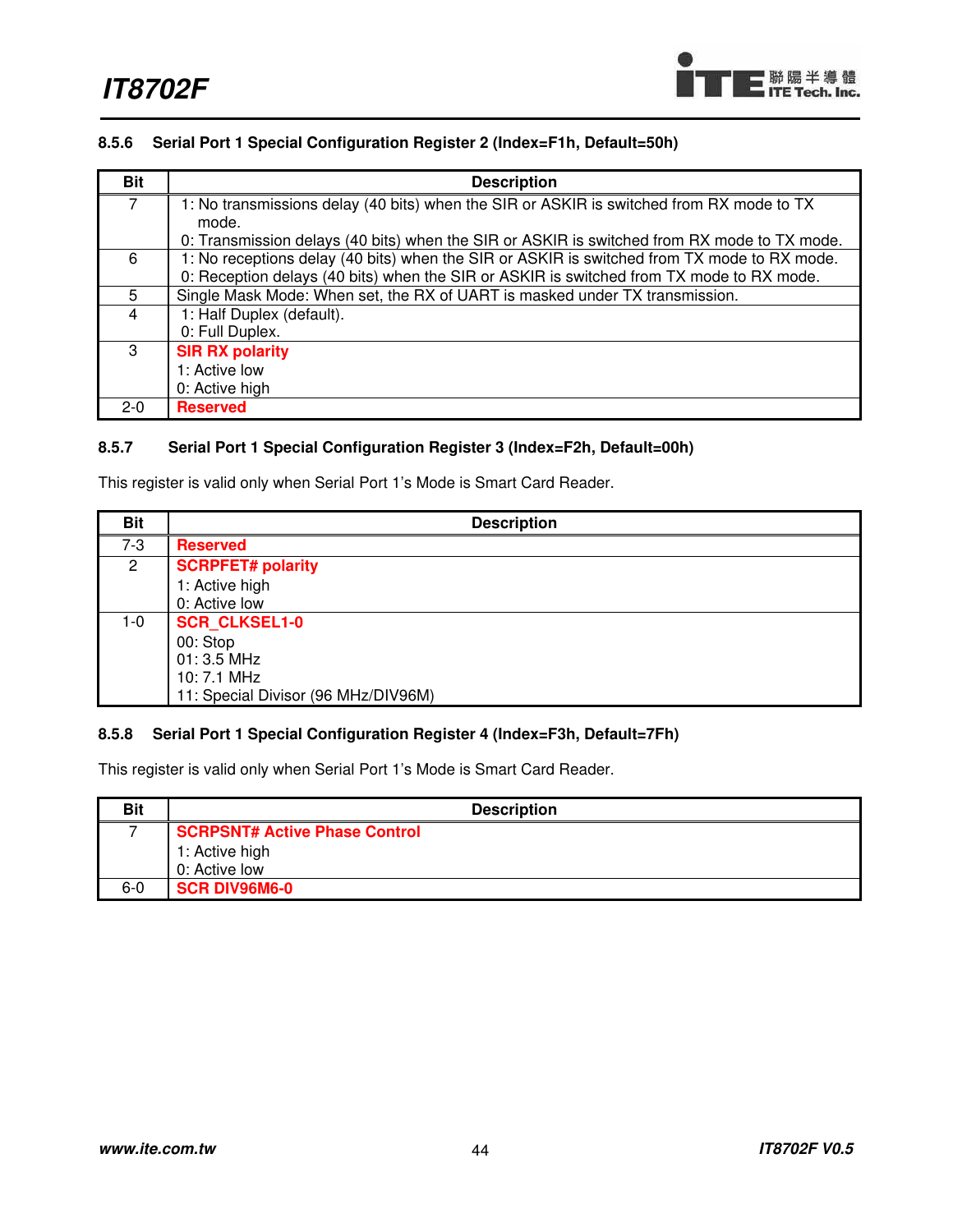

## **8.6 Serial Port 2 Configuration Registers (LDN=02h)**

## **8.6.1 Serial Port 2 Activate (Index=30h, Default=00h)**

| <b>Bit</b> | <b>Description</b>          |
|------------|-----------------------------|
| $7-1$      | <b>Reserved</b>             |
|            | <b>Serial Port 2 Enable</b> |
|            | 1: Enabled                  |
|            | 0: Disabled                 |

#### **8.6.2 Serial Port 2 Base Address MSB Register (Index=60h, Default=02h)**

| Bit   | <b>Description</b>                                   |
|-------|------------------------------------------------------|
|       | <b>Read only</b> with "0h" for Base Address [15:12]. |
| $3-0$ | <b>Read/write, mapped as Base Address[11:8].</b>     |

### **8.6.3 Serial Port 2 Base Address LSB Register (Index=61h, Default=F8h)**

| Bit        | <b>Description</b>                               |
|------------|--------------------------------------------------|
| ה ד<br>د-′ | <b>Read/write, mapped as Base Address [7:3].</b> |
| 2-0        | <b>Read only as "000b."</b>                      |

#### **8.6.4 Serial Port 2 Interrupt Level Select (Index=70h, Default=03h)**

| Bit   | <b>Description</b>                                         |
|-------|------------------------------------------------------------|
| $7-4$ | <b>Reserved</b> with default "0h."                         |
| 3-0   | Note1<br>for Serial Port 2.<br>Select the interrupt level" |

## **8.6.5 Serial Port 2 Special Configuration Register 1 (Index=F0h, Default=00h)**

| <b>Bit</b> | <b>Description</b>                |
|------------|-----------------------------------|
| 7          | <b>Reserved</b>                   |
| $6-4$      | <b>Serial Port 2 Mode Note3</b>   |
|            | 000: Standard (default)           |
|            | 001: IrDA 1.0 (HP SIR)            |
|            | 010 : ASKIR                       |
|            | 100 : Smart Card Reader (SCR)     |
|            | else: Reserved                    |
| 3          | <b>Reserved</b> with default "0." |
| $2 - 1$    | <b>Clock Source</b>               |
|            | 00: 24 MHz/13 (Standard)          |
|            | 01: 24 MHz/12 (MIDI)              |
|            | 10: Reserved                      |
|            | 11: Reserved                      |
| 0          | 1: IRQ sharing                    |
|            | 0: Normal                         |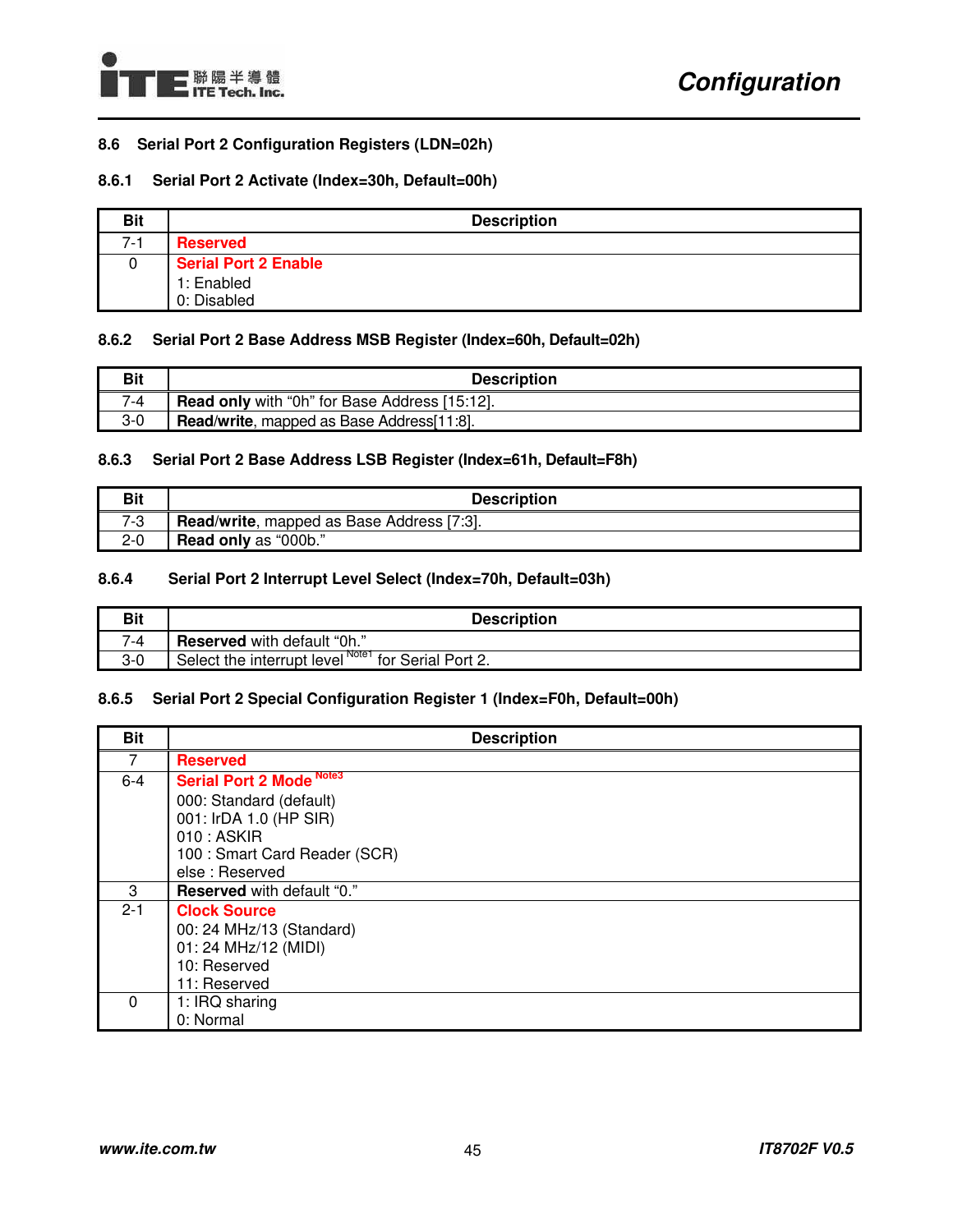

## **8.6.6 Serial Port 2 Special Configuration Register 2 (Index=F1h, Default=50h)**

| <b>Bit</b>     | <b>Description</b>                                                                            |
|----------------|-----------------------------------------------------------------------------------------------|
| $\overline{7}$ | 1: No transmission delay (40 bits) when the SIR or ASKIR is switched from RX mode to TX mode. |
|                | 0: Transmission delay (40 bits) when the SIR or ASKIR is switched from RX mode to TX mode.    |
| 6              | 1: No reception delay (40 bits) when the SIR or ASKIR is switched from TX mode to RX mode.    |
|                | 0: Reception delay (40 bits) when the SIR or ASKIR is switched from TX mode to RX mode.       |
| 5              | Single Mask Mode: When set, the RX of UART is masked under TX transmission.                   |
| 4              | 1: Half Duplex (default).                                                                     |
|                | 0: Full Duplex.                                                                               |
| з              | <b>SIR RX polarity</b>                                                                        |
|                | 1: Active low                                                                                 |
|                | 0: Active high                                                                                |
| $2-0$          | <b>Reserved</b>                                                                               |

## **8.6.7 Serial Port 2 Special Configuration Register 3 (Index=F2h, Default=00h)**

This register is valid only when Serial Port 2's Mode is Smart Card Reader.

| <b>Bit</b> | <b>Description</b>                  |
|------------|-------------------------------------|
| $7 - 3$    | <b>Reserved</b>                     |
| 2          | <b>SCRPFET# polarity.</b>           |
|            | 1: Active high                      |
|            | 0: Active low                       |
| 1-0        | <b>SCR CLKSEL1-0.</b>               |
|            | 00: Stop                            |
|            | 01:3.5 MHz                          |
|            | 10: 7.1 MHz                         |
|            | 11: Special Divisor (96 MHz/DIV96M) |

## **8.6.8 Serial Port 2 Special Configuration Register 4 (Index=F3h, Default=7Fh)**

This register is valid only when Serial Port 2's Mode is Smart Card Reader.

| Bit   | <b>Description</b>                   |
|-------|--------------------------------------|
|       | <b>SCRPSNT# Active Phase Control</b> |
|       | 1: Active high                       |
|       | 0: Active low                        |
| $6-0$ | <b>SCR DIV96M6-0</b>                 |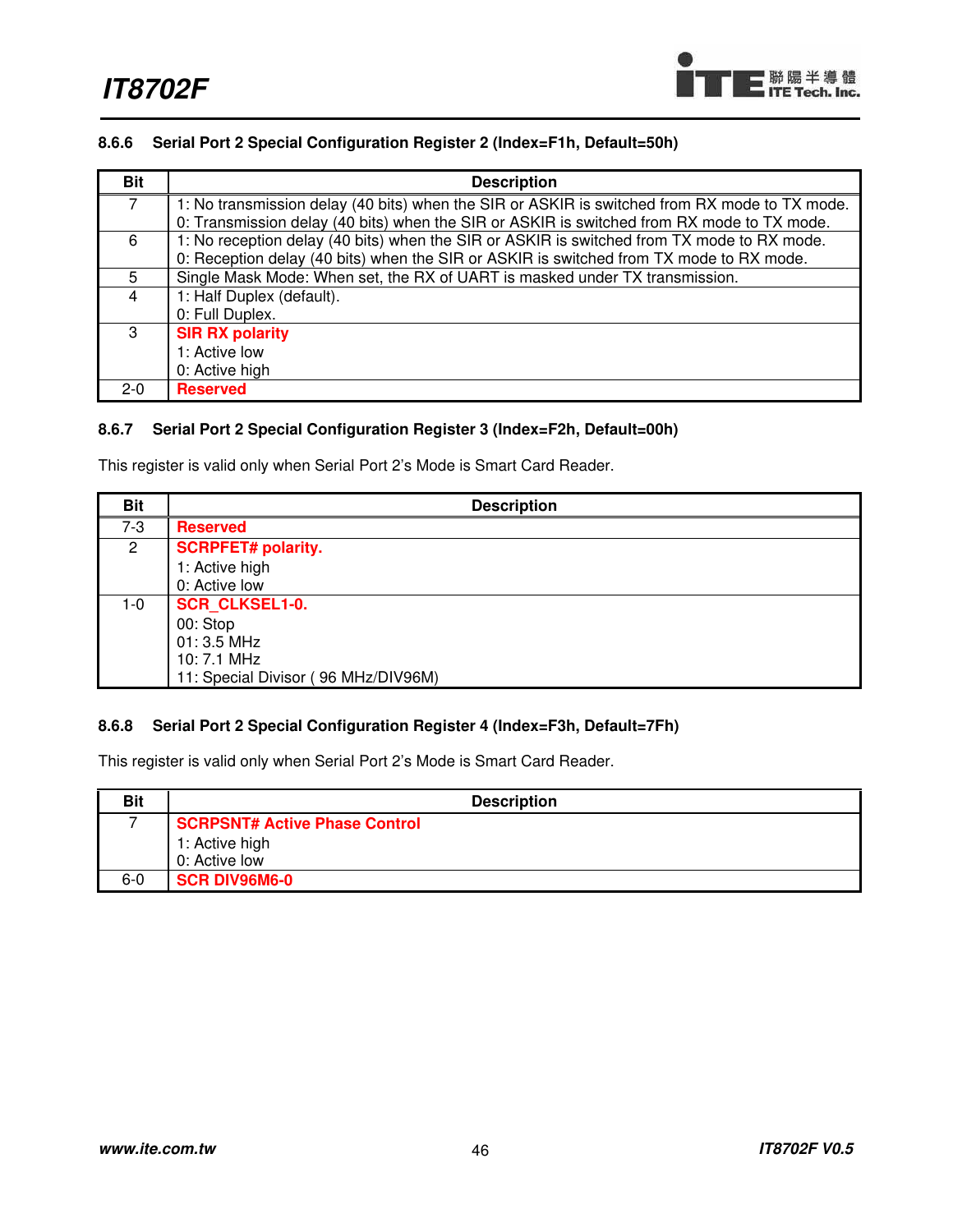

## **8.7 Parallel Port Configuration Registers (LDN=03h)**

#### **8.7.1 Parallel Port Activate (Index=30h, Default=00h)**

| <b>Bit</b> | <b>Description</b>          |
|------------|-----------------------------|
| 7-1        | <b>Reserved</b>             |
|            | <b>Parallel Port Enable</b> |
|            | 1: Enabled                  |
|            | 0: Disabled                 |

#### **8.7.2 Parallel Port Primary Base Address MSB Register (Index=60h, Default=03h)**

| Bit   | Description                                      |
|-------|--------------------------------------------------|
|       | <b>Read only</b> as "0h" for Base Address[15:12] |
| $3-0$ | Read/write, mapped as Base Address[11:8]         |

#### **8.7.3 Parallel Port Primary Base Address LSB Register (Index=61h, Default=78h)**

If the bit 2 is set to 1, the EPP mode is disabled automatically.

| Bit             | <b>Description</b>                              |
|-----------------|-------------------------------------------------|
| 7-2<br><u>_</u> | <b>Read/write, mapped as Base Address</b> [7:2] |
| 1-0             | <b>Read only as "00b."</b>                      |

## **8.7.4 Parallel Port Secondary Base Address MSB Register (Index=62h, Default=07h)**

| Bit   | <b>Description</b>                               |
|-------|--------------------------------------------------|
| 7-4   | <b>Read only</b> as "0h" for Base Address[15:12] |
| $3-0$ | Read/write, mapped as Base Address[11:8]         |

#### **8.7.5 Parallel Port Secondary Base Address LSB Register (Index=63h, Default=78h)**

| Bit | <b>Description</b>                              |
|-----|-------------------------------------------------|
| 7-2 | <b>Read/write, mapped as Base Address</b> [7:2] |
| 1-0 | <b>Read only as "00b."</b>                      |

#### **8.7.6 Parallel Port Interrupt Level Select (Index =70h, Default=07h)**

| <b>Bit</b> | <b>Description</b>                                                     |
|------------|------------------------------------------------------------------------|
| 7-4        | <b>Reserved</b> with default "0h."                                     |
| $3-0$      | evel <sup>Note1</sup> for Parallel Port<br>Select the interrupt level" |

## **8.7.7 Parallel Port DMA Channel Select (Index=74h, Default=03h)**

| Bit     | <b>Description</b>                                                    |
|---------|-----------------------------------------------------------------------|
| 7-3     | <b>Reserved with default "00h."</b>                                   |
| $2 - 0$ | Note <sub>2</sub> for Parallel Port.<br><b>Select the DMA channel</b> |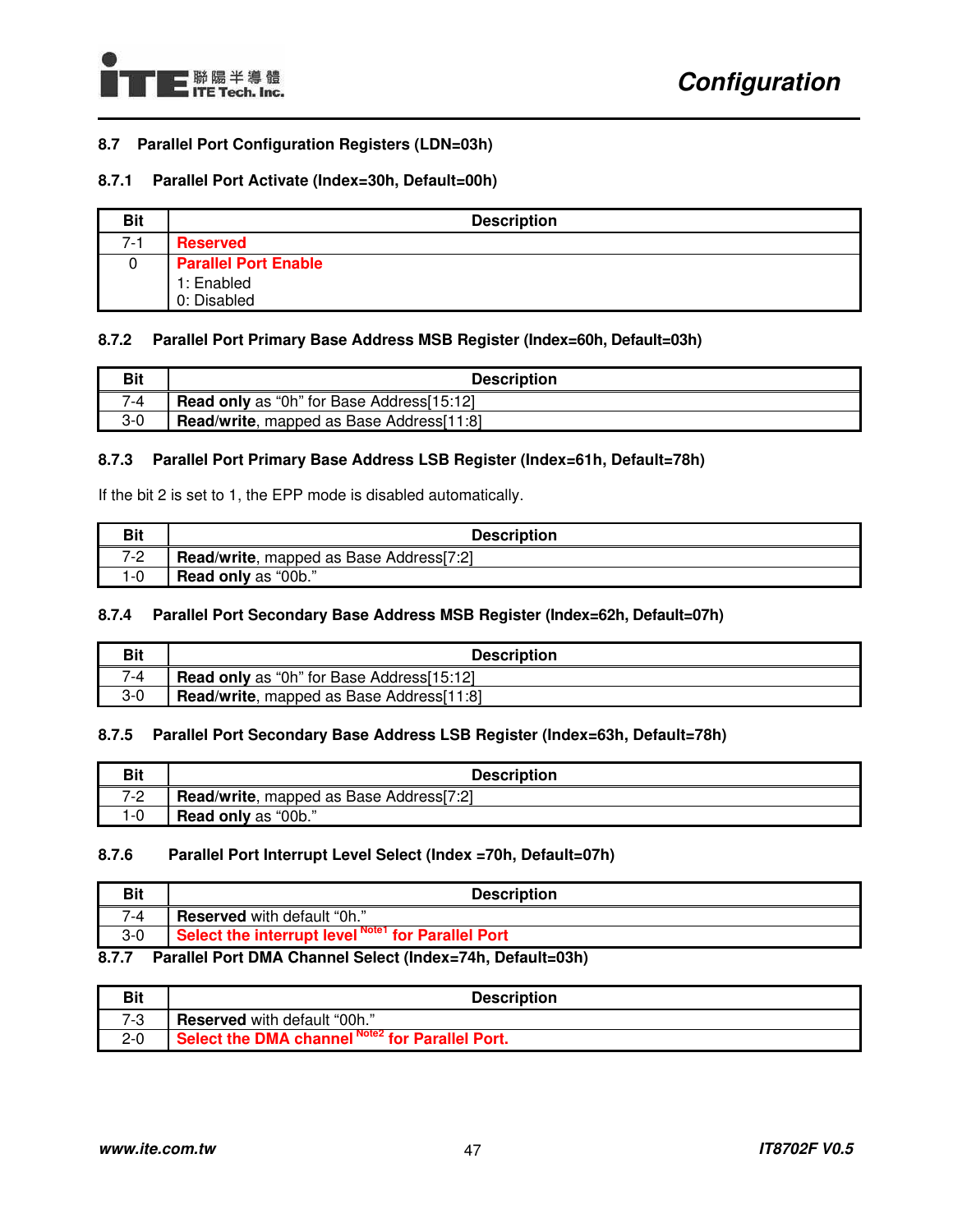## **8.7.8 Parallel Port Special Configuration Register (Index=F0h, Default=03h)**

| Bit     | <b>Description</b>                     |
|---------|----------------------------------------|
| $7 - 4$ | <b>Reserved</b>                        |
| 3       | 1: POST Data Port Disable              |
|         | 0: POST Data Port Enable               |
| 2       | 1: IRQ sharing                         |
|         | 0: Normal                              |
| 1-0     | <b>Parallel Port Modes</b>             |
|         | 00 : Standard Parallel Port mode (SPP) |
|         | 01 : EPP mode                          |
|         | 10 : ECP mode                          |
|         | 11 : EPP mode & ECP mode               |

If the bit 1 is set, ECP mode is enabled. If the bit 0 is set, EPP mode is enabled. These two bits are independent. However, according to the EPP spec., when Parallel Port Primary Base Address LSB Register bit 2 is set to 1, the EPP mode cannot be enabled.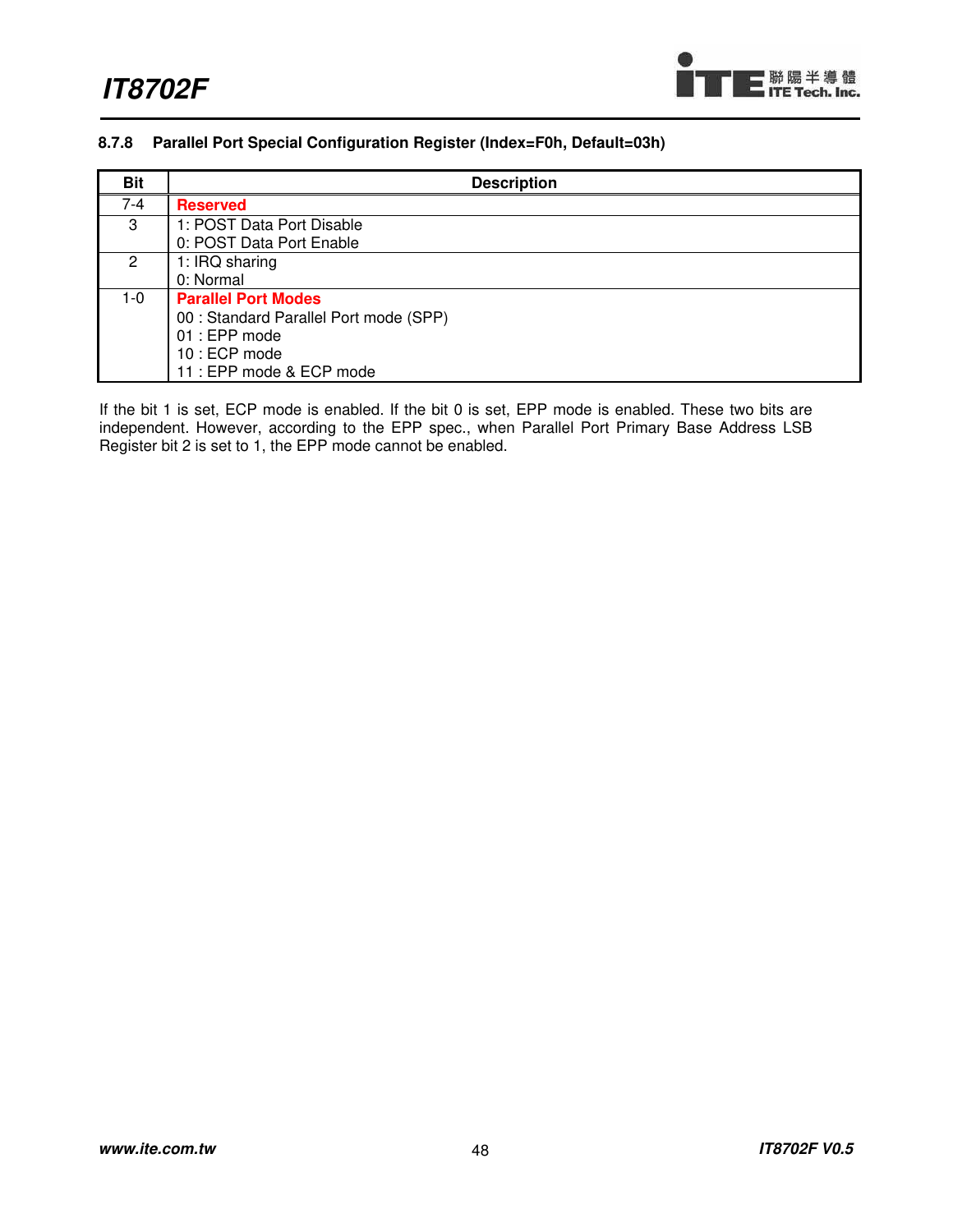

## **8.8 FAN Controller Configuration Registers (LDN=04h)**

#### **8.8.1 FAN Controller Activate Register (Index=30h, Default=00h)**

| <b>Bit</b> | <b>Description</b>             |
|------------|--------------------------------|
| $7 - 1$    | <b>Reserved</b>                |
|            | <b>FAN Controller Enable.</b>  |
|            | 1: Enabled                     |
|            | 0: Disabled                    |
|            | This is a read/write register. |

#### **8.8.2 FAN Controller Base Address MSB Register (Index=60h, Default=02h)**

| Bit     | Description                                       |
|---------|---------------------------------------------------|
| $7 - 4$ | <b>Read only</b> as "0h" for Base Address[15:12]. |
| $3-0$   | Read/write, mapped as Base Address[11:8].         |

#### **8.8.3 FAN Controller Base Address LSB Register (Index=61h, Default=90h)**

| Bit | <b>Description</b>                               |
|-----|--------------------------------------------------|
| 7-3 | <b>Read/write, mapped as Base Address</b> [7:3]. |
| 2-0 | <b>Read only as "000b."</b>                      |

#### **8.8.4 PME Direct Access Base Address MSB Register (Index=62h, Default=02h)**

| Bit   | <b>Description</b>                               |
|-------|--------------------------------------------------|
| $7-4$ | <b>Read only</b> as "0h" for Base Address[15:12] |
| $3-0$ | <b>Read/write, mapped as Base Address</b> [11:8] |

## **8.8.5 PME Direct Access Base Address LSB Register (Index=63h, Default=30h)**

| Bit     | Description                                     |
|---------|-------------------------------------------------|
| 7-3     | <b>Read/write, mapped as Base Address</b> [7:3] |
| $2 - 0$ | <b>Read only</b> as "000b."                     |

#### **8.8.6 FAN Controller Interrupt Level Select (Index=70h, Default=09h)**

| Bit   | <b>Description</b>                                  |
|-------|-----------------------------------------------------|
| 7-4   | <b>Reserved</b> with default "0h."                  |
| $3-0$ | Select the interrupt level Note1 for FAN Controller |

### **8.8.7 APC/PME Event Enable Register (PER) (Index=F0h, Default=00h)**

| <b>Bit</b> | <b>Description</b>                                                                                                    |
|------------|-----------------------------------------------------------------------------------------------------------------------|
|            | It is set to 1 when VCCH is off. Write 1 to clear this bit. This bit is ineffective if a 0 is written to this<br>bit. |
|            | 0: Smart Card Reader card detect event disabled.<br>1: Smart Card Reader card detect event enabled.                   |
|            | <b>Reserved</b> with default "0h."                                                                                    |
|            | 0: PS/2 Mouse event disabled.                                                                                         |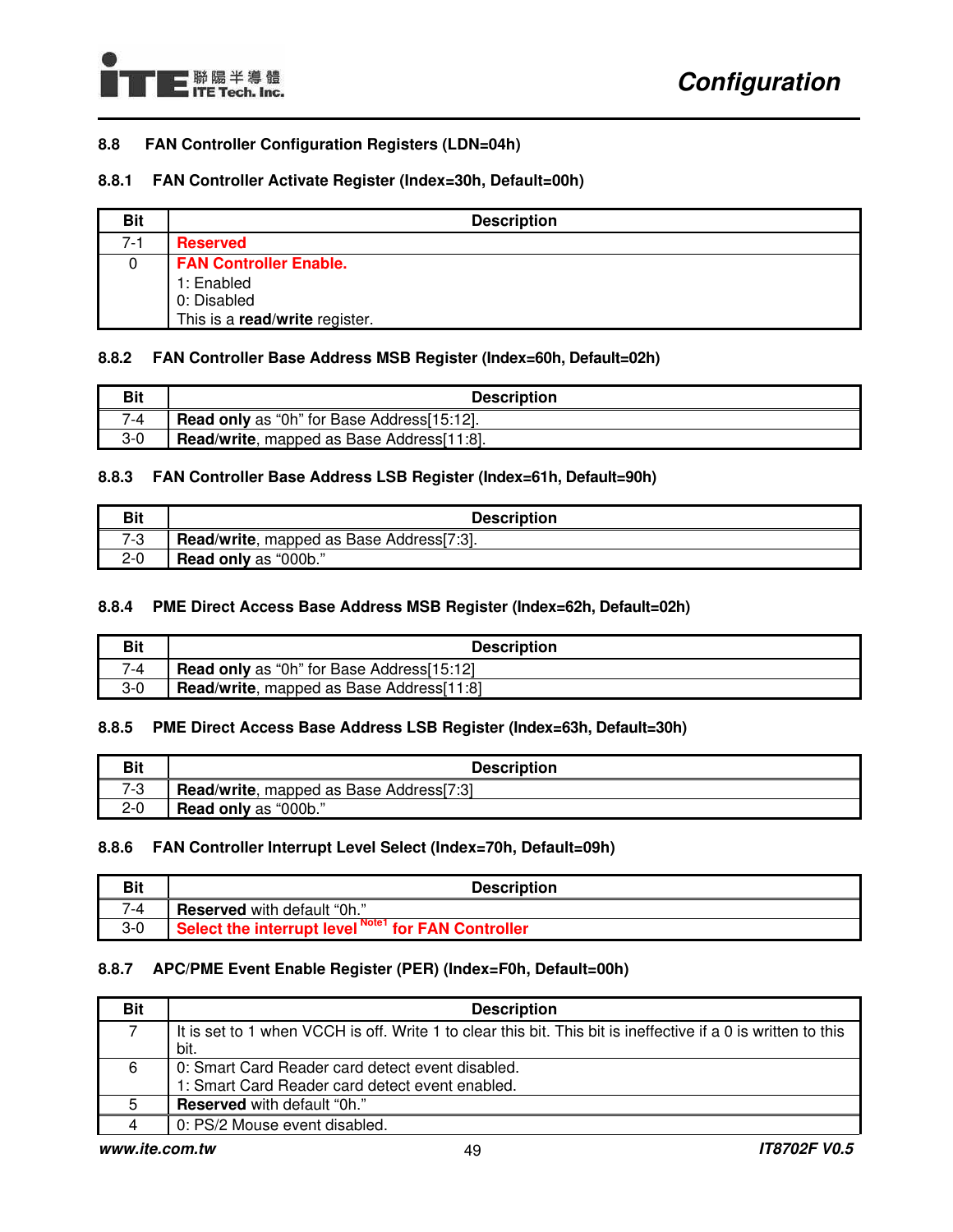# *IT8702F*

| <b>Bit</b> | <b>Description</b>           |  |
|------------|------------------------------|--|
|            | 1: PS/2 Mouse event enabled. |  |
| 3          | 0: Keyboard event disabled.  |  |
|            | 1: Keyboard event enabled.   |  |
| 2          | 0: RI2# event disabled.      |  |
|            | 1: RI2# event enabled.       |  |
|            | 0: RI1# event disabled.      |  |
|            | 1: RI1# event enabled.       |  |
| 0          | 0:CIR event disabled.        |  |
|            | 1:CIR event enabled.         |  |

## **8.8.8 APC/PME Status Register (PSR) (Index=F1h, Default=00h)**

| <b>Bit</b> | <b>Description</b>                                                                |
|------------|-----------------------------------------------------------------------------------|
|            | It is set to 1 when VCC is ON at previous AC power failure and 0 when VCC is OFF. |
| 6          | 0: No Smart Card Reader card detect event Detected.                               |
|            | 1: Smart Card Reader card detect event Detected.                                  |
| 5          | Reserved                                                                          |
| 4          | 0: No PS/2 Mouse Event Detected.                                                  |
|            | 1: PS/2 Mouse Event Detected.                                                     |
| 3          | 0: No Keyboard Event Detected.                                                    |
|            | 1: Keyboard Event Detected.                                                       |
| 2          | 0: No RI2# Event Detected.                                                        |
|            | 1: RI2# Event Detected.                                                           |
|            | 0: No RI1# Event Detected.                                                        |
|            | 1: RI1# Event Detected.                                                           |
| U          | 0: No CIR event Detected.                                                         |
|            | 1: CIR event Detected.                                                            |

# **8.8.9 APC/PME Control Register 1 (PCR 1) (Index=F2h, Default=00h)**

| Bit | <b>Description</b>                                                                       |
|-----|------------------------------------------------------------------------------------------|
|     | PER and PSR normal run access enable                                                     |
| 6   | <b>PME# output control</b>                                                               |
|     | 0: Enabled                                                                               |
|     | 1: Disabled                                                                              |
| 5   | This bit is restored automatically to the previous VCC state before power failure occurs |
| 4   | Disables all APC events after the power failure occurs, excluding PANSWH#                |
| 3   | Keyboard event mode selection when VCC is ON                                             |
|     | 1: Determined by PCR 2                                                                   |
|     | 0: Pulse falling edge on KCLK                                                            |
| 2   | <b>Mouse event when VCC is OFF</b>                                                       |
|     | 1: Click Key twice sequentially                                                          |
|     | 0: Pulse falling edge on MCLK                                                            |
|     | <b>Mouse event when VCC is ON</b>                                                        |
|     | 1: Click Key twice sequentially                                                          |
|     | 0: Pulse falling edge on MCLK                                                            |
|     | Reserved                                                                                 |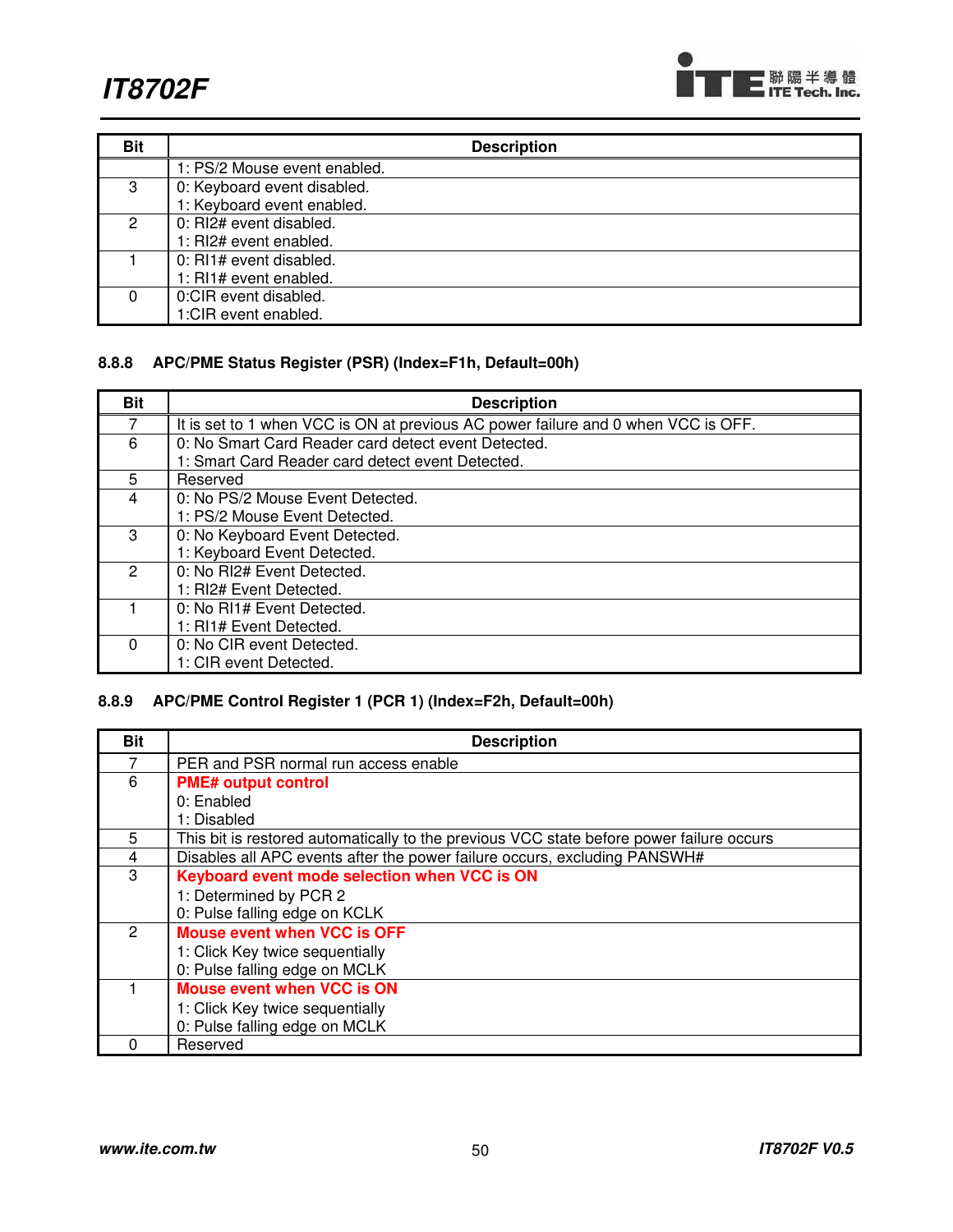## **8.8.10 FAN Controller Special Configuration Register (Index=F3h, Default=00h)**

| Bit | <b>Description</b>            |
|-----|-------------------------------|
| , I | <b>Reserved</b>               |
|     | 1: IRQ sharing.<br>0: Normal. |

## **8.8.11 APC/PME Control Register 2 (PCR 2) (Index=F4h, Default=00h)**

| <b>Bit</b> | <b>Description</b>                                                |
|------------|-------------------------------------------------------------------|
|            | <b>Disable KCLK/KDAT and MCLK/MDAT auto-swap</b>                  |
|            | 0: Enabled.                                                       |
|            | 1: Disabled.                                                      |
| 6          | Reserved.                                                         |
| 5          | PSON# state when VCCH is switched from OFF to ON                  |
|            | 0: High-Z (default power OFF).                                    |
|            | 1: Inverting of PSIN.                                             |
| 4          | Masks PANSWH# power-on event.                                     |
| $3 - 2$    | Key Number of the Keyboard power-up event                         |
|            | 00: 5 (Key string mode), 3 (Stroke keys at same time mode)        |
|            | 01: 4 (Key string mode), 2 (Stroke keys at same time mode)        |
|            | 10: 3 (Key string mode), 1 (Stroke keys at same time mode)        |
|            | 11: 2 (Key string mode), Reserved (Stroke keys at same time mode) |
| 1-0        | Keyboard power-up event mode selection                            |
|            | 00: KCLK falling edge                                             |
|            | 01: Key string mode                                               |
|            | 10: Stroke keys at same time mode                                 |
|            | 11: Reserved                                                      |

## **8.8.12 APC/PME Special Code Index Register (Index=F5h)**

| Bit   | <b>Description</b>                                                                          |
|-------|---------------------------------------------------------------------------------------------|
| 7-6   | Reserved (should be "00").                                                                  |
| $5-0$ | Indicate which Identification Key Code or CIR code register is to be read/written via 0xF6. |

#### **8.8.13 APC/PME Special Code Data Register (Index=F6h)**

There are 5 bytes for Key String mode, 3 bytes for Stroke Keys at same time mode and CIR event codes.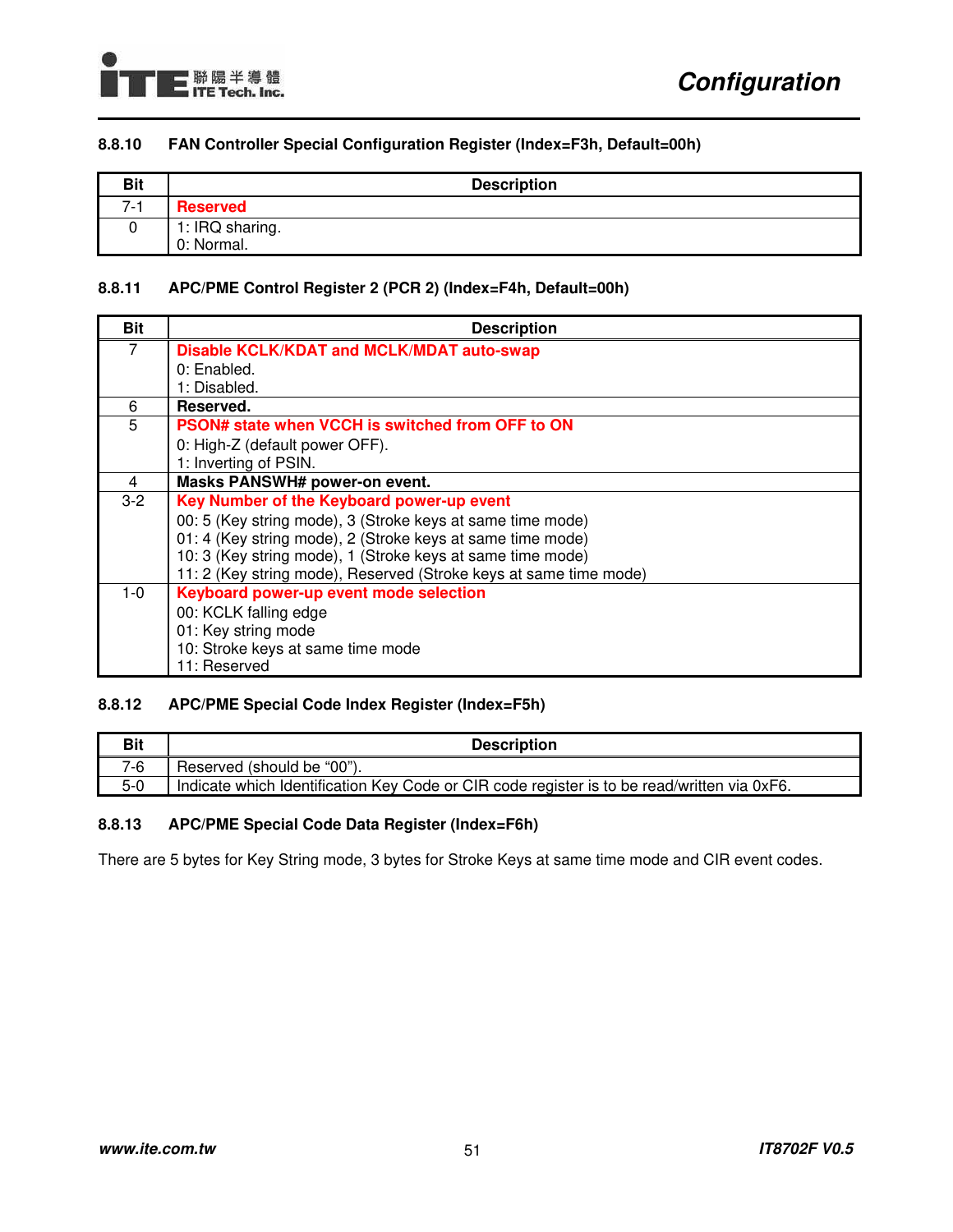## **8.9 KBC (keyboard) Configuration Registers (LDN=05h)**

## **8.9.1 KBC (keyboard) Activate (Index=30h, Default=01h or 00h)**

| <b>Bit</b>     | <b>Description</b>                                                                        |
|----------------|-------------------------------------------------------------------------------------------|
| $7 - 1$        | <b>Reserved</b>                                                                           |
| $\overline{0}$ | <b>KBC (keyboard) Enable</b>                                                              |
|                | 1: Enabled                                                                                |
|                | 0: Disabled                                                                               |
|                | This is a read/write register. The default value depends on the state of the DTR1# when   |
|                | LRESET# is activated. The default value is 1b for the High state of DTR1# when LRESET# is |
|                | activated. It is 0b for the low state of DTR1# when LRESET# is activated.                 |

## **8.9.2 KBC (keyboard) Data Base Address MSB Register (Index=60h, Default=00h)**

| Bit   | <b>Description</b>                                                     |
|-------|------------------------------------------------------------------------|
| 7-4   | <b>Read only</b> as "0h" for Base Address [15:12].                     |
| $3-0$ | <b>Read/write, mapped as Base Address [11:8].</b>                      |
| 8.9.3 | KBC (keyboard) Data Base Address LSB Register (Index=61h, Default=60h) |

| Bit | <b>Description</b>                             |
|-----|------------------------------------------------|
|     | <b>Read/write, mapped as Base Address[7:0]</b> |

## **8.9.4 KBC (keyboard) Command Base Address MSB Register (Index=62h, Default=00h)**

| Bit   | <b>Description</b>                               |
|-------|--------------------------------------------------|
| 7-4   | <b>Read only</b> as "0h" for Base Address[15:12] |
| $3-0$ | <b>Read/write, mapped as Base Address</b> [11:8] |

#### **8.9.5 KBC (keyboard) Command Base Address LSB Register (Index=63h, Default=64h)**

| וס.       | <b>Description</b>          |
|-----------|-----------------------------|
| -         | mapped as Base Address[7:0] |
| <u>-บ</u> | Read/write,                 |

## **8.9.6 KBC (keyboard) Interrupt Level Select (Index=70h, Default=01h)**

| <b>Bit</b> | <b>Description</b>                                  |
|------------|-----------------------------------------------------|
| $7 - 4$    | <b>Reserved</b> with default "0h."                  |
| $3-0$      | Select the interrupt level Noted for KBC (keyboard) |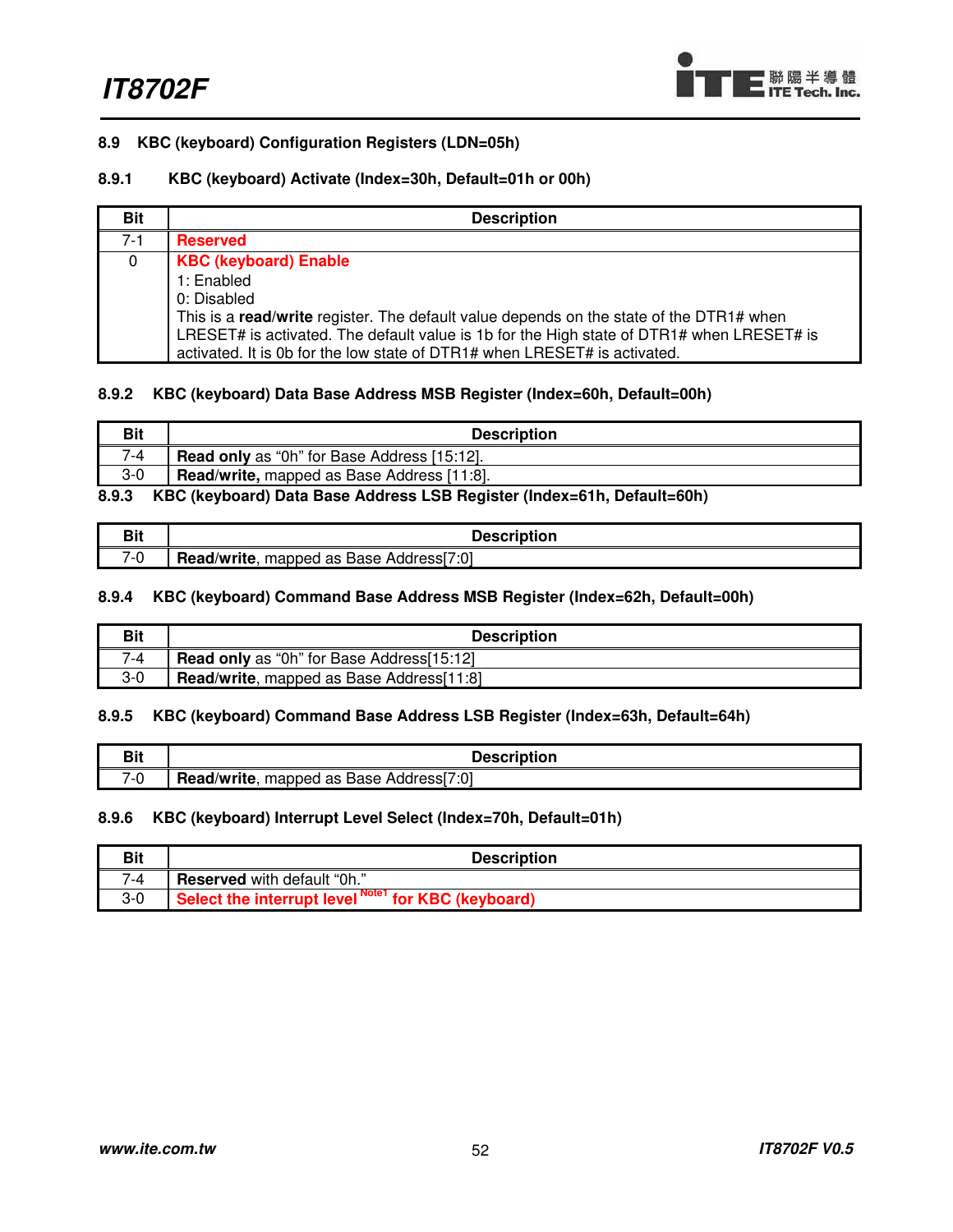## **8.9.7 KBC (keyboard) Interrupt Type (Index=71h, Default=02h)**

This register indicates the type of interrupt set for KBC (keyboard) and is **read only** as "02h" when bit 0 of the KBC (keyboard) Special Configuration Register is cleared. When bit 0 is set, this type of interrupt can be selected as level or edge trigger.

| <b>Bit</b> | <b>Description</b>            |
|------------|-------------------------------|
| $7-2$      | <b>Reserved</b>               |
|            | 1: High Level                 |
|            | 0: Low Level                  |
|            | 1: Level Type<br>0: Edge Type |
|            |                               |

## **8.9.8 KBC (keyboard) Special Configuration Register (Index=F0h, Default=00h)**

| <b>Bit</b> | <b>Description</b>                                     |
|------------|--------------------------------------------------------|
| 7-5        | <b>Reserved</b>                                        |
| 4          | 1: IRQ sharing.                                        |
|            | 0: Normal.                                             |
| 3          | 1: KBC's clock 8 MHz.                                  |
|            | 0: KBC's clock 12 MHz.                                 |
| 2          | 1: Key lock enabled.                                   |
|            | 0: Key lock disabled.                                  |
|            | 1: Type of interrupt of KBC (keyboard) can be changed. |
|            | 0: Type of interrupt of KBC (keyboard) is fixed.       |
| O          | 1: Enables the External Access ROM of 8042.            |
|            | 0: Internal built-in ROM is used.                      |

## **8.10 KBC (mouse) Configuration Registers (LDN=06h)**

#### **8.10.1 KBC (mouse) Activate (Index=30h, Default=00h)**

| <b>Bit</b> | <b>Description</b>        |
|------------|---------------------------|
| 7-1        | <b>Reserved</b>           |
|            | <b>KBC (mouse) Enable</b> |
|            | 1: Enabled                |
|            | 0: Disabled               |

#### **8.10.2 KBC (mouse) Interrupt Level Select (Index=70h, Default=0Ch)**

| Bit   | <b>Description</b>                                |
|-------|---------------------------------------------------|
| $7-4$ | <b>Reserved</b> with default "0h."                |
| $3-0$ | Select the interrupt level Noted for KBC (mouse). |

## **8.10.3 KBC (mouse) Interrupt Type (Index=71h, Default=02h)**

This register indicates the type of interrupt used for KBC (mouse) and is **read only** as "02h" when bit 0 of the KBC (mouse) Special Configuration Register is cleared. When bit 0 is set, the type of interrupt can be selected as level or edge trigger.

| <b>Bit</b> | <b>Description</b> |
|------------|--------------------|
| $7-2$      | Reserved           |
|            | 1: High Level      |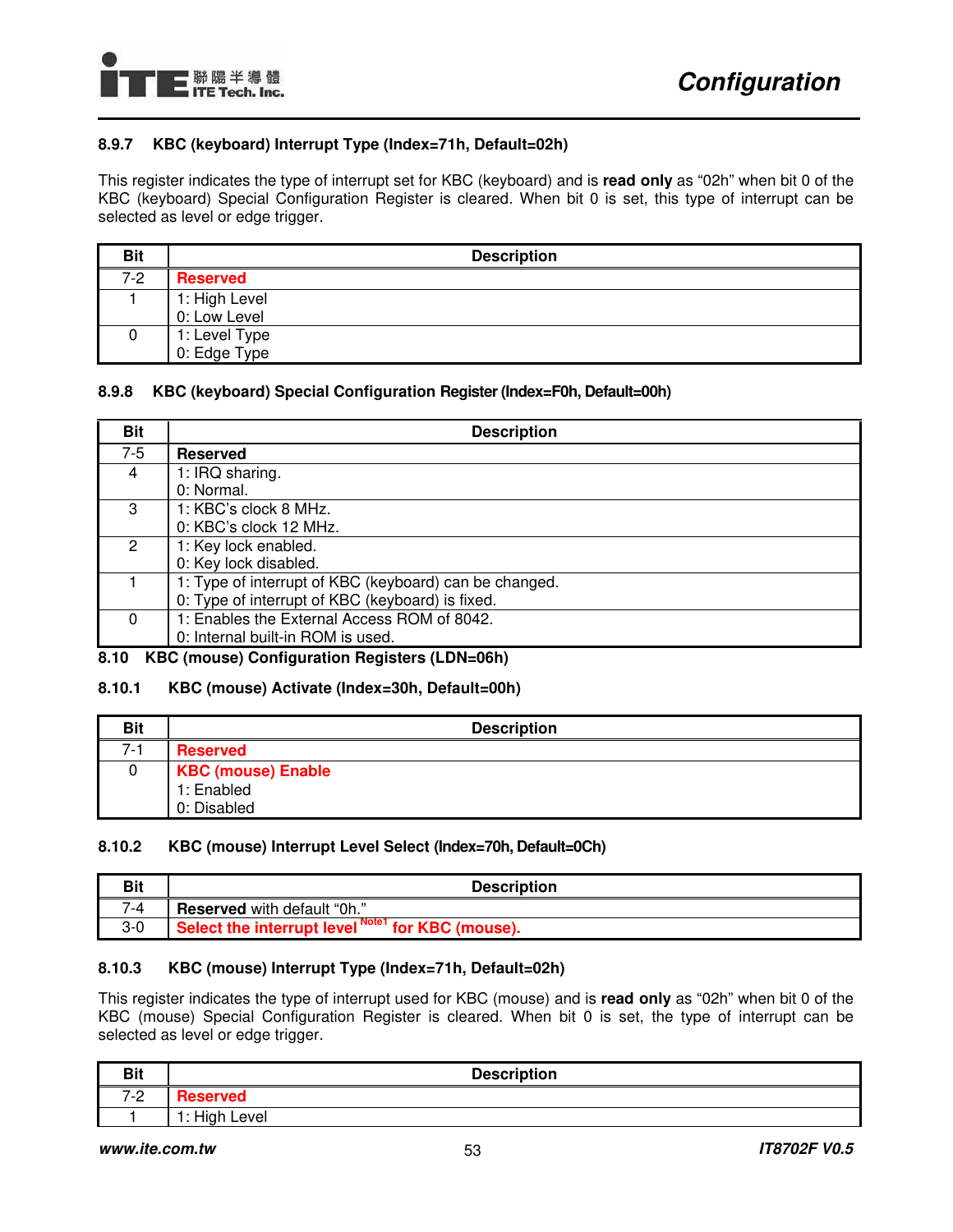# *IT8702F*



| <b>Bit</b> | <b>Description</b>            |
|------------|-------------------------------|
|            | 0: Low Level                  |
|            | 1: Level Type<br>0: Edge Type |

# **8.10.4 KBC (mouse) Special Configuration Register (Index=F0h, Default=00h)**

| Bit   | <b>Description</b>                                  |
|-------|-----------------------------------------------------|
| $7-2$ | <b>Reserved</b> with default "00h."                 |
|       | 1: IRQ sharing.                                     |
|       | 0: Normal.                                          |
|       | 1: Type of interrupt of KBC (mouse) can be changed. |
|       | 0: Type of interrupt of KBC (mouse) is fixed.       |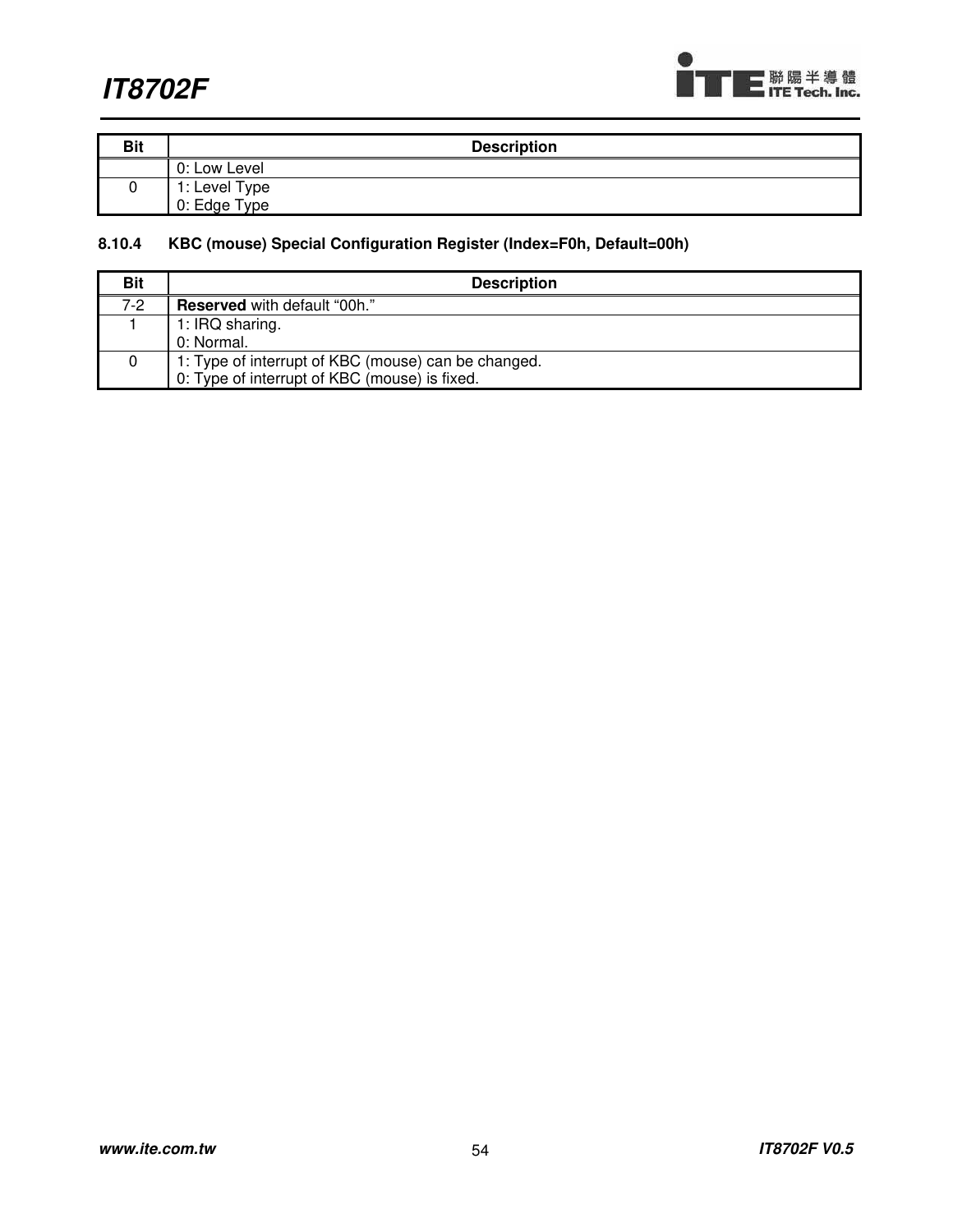

#### **8.11 GPIO Configuration Registers (LDN=07h)**

#### **8.11.1 SMI# Normal Run Access Base Address MSB Register (Index=60h, Default=00h)**

| Bit   | Description                                        |
|-------|----------------------------------------------------|
| $7-4$ | <b>Read only</b> as "0h" for Base Address [15:12]. |
| $3-0$ | <b>Read/write, mapped as Base Address [11:8].</b>  |

## **8.11.2 SMI# Normal Run Access Base Address LSB Register (Index=61h, Default=00h)**

| Bit    | <b>Description</b>                                             |
|--------|----------------------------------------------------------------|
| 7-0    | <b>Read/write, mapped as Base Address</b> [7:0].               |
| 0.44 Q | Cimple UO Dess Address MCD Decision (Index, COL, Default, COL) |

#### **8.11.3 Simple I/O Base Address MSB Register (Index=62h, Default=00h)**

| Bit   | <b>Description</b>                                 |
|-------|----------------------------------------------------|
|       | <b>Read only</b> as "0h" for Base Address [15:12]. |
| $3-0$ | <b>Read/write, mapped as Base Address [11:8].</b>  |

#### **8.11.4 Simple I/O Base Address LSB Register (Index=63h, Default=00h)**

| .   | Description                                      |
|-----|--------------------------------------------------|
| 7-0 | <b>Read/write, mapped as Base Address</b> [7:0]. |

#### **8.11.5 Panel Button De-bounce Base Address MSB Register (Index=64h, Default=00h)**

| Bit   | <b>Description</b>                                 |
|-------|----------------------------------------------------|
| 7-4   | <b>Read only</b> as "0h" for Base Address [15:12]. |
| $3-0$ | <b>Read/write, mapped as Base Address [11:8].</b>  |

#### **8.11.6 Panel Button De-bounce Base Address LSB Register (Index=65h, Default=00h)**

| D 1+<br>וס | Description                                      |
|------------|--------------------------------------------------|
| 7-0        | <b>Read/write, mapped as Base Address</b> [7:0]. |

#### **8.11.7 Panel Button De-bounce Interrupt Level Select Register (Index=70h, Default=00h)**

| Bit   | <b>Description</b>                                                     |
|-------|------------------------------------------------------------------------|
| 7-4   | <b>Reserved</b>                                                        |
| $3-0$ | , Note 1<br>for Panel Button De-bounce.<br>Select the interrupt level" |

#### **8.11.8 Watch Dog Timer Control Register (Index=71h, Default=00h)**

| Bit   | <b>Description</b>                                                |
|-------|-------------------------------------------------------------------|
|       | WDT is reset upon a CIR interrupt                                 |
| 6     | WDT is reset upon a KBC (mouse) interrupt                         |
| 5     | WDT is reset upon a KBC (keyboard) interrupt                      |
| 4     | WDT is reset upon a read or a write to the Game Port base address |
| $3-2$ | <b>Reserved</b>                                                   |
|       | <b>Force Time-out</b>                                             |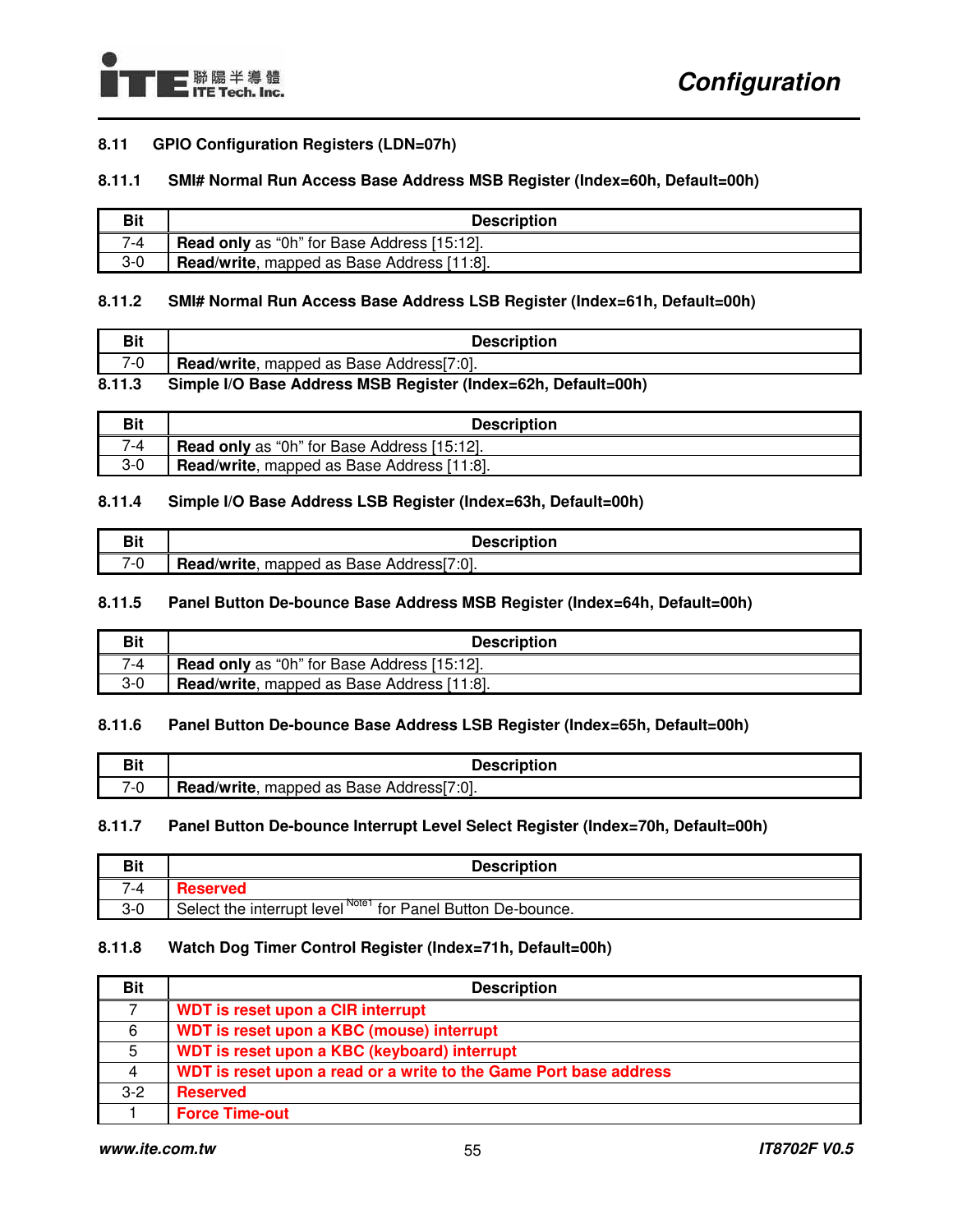



| Bit | <b>Description</b>                                |  |
|-----|---------------------------------------------------|--|
|     | This bit is self-clearing                         |  |
|     | <b>WDT Status</b>                                 |  |
|     | 1: WDT value reaches 0.<br>0: WDT value is not 0. |  |

## **8.11.9 Watch Dog Timer Configuration Register (Index=72h, Default=00h)**

| <b>Bit</b> | <b>Description</b>                                                    |
|------------|-----------------------------------------------------------------------|
| 7          | <b>WDT Time-out value select 1</b>                                    |
|            | 1: Second                                                             |
|            | 0: Minute                                                             |
| 6          | <b>WDT output through KRST (pulse) enable</b>                         |
|            | 1: Enable.                                                            |
|            | 0: disable                                                            |
| 5          | <b>WDT Time-out value Extra select</b>                                |
|            | $1:64$ ms.                                                            |
|            | 0: Determine by WDT Time-out value select 1 (bit 7 of this register). |
| 4          | WDT output through PWROK1/PWROK2 (pulse) enable                       |
|            | 1: Enable.                                                            |
|            | 0: disable                                                            |
| $3-0$      | Select the interrupt level Note1<br>for WDT                           |

## **8.11.10 Watch Dog Timer Time-Out Value Register (Index=73h, Default=00h)**

| DH.<br>ы            | <b>Description</b>                |
|---------------------|-----------------------------------|
| -<br>$\sim$<br>' -u | <b>WD</b><br>value<br>ume<br>-out |

#### **8.11.11 GPIO Pin Set 1, 2, 3, 4 and 5 Polarity Registers (Index=B0h, B1h, B2h, B3h and B4h, Default=00h)**

These registers are used to program the GPIO pin type as polarity inverting or non-inverting.

| Di+<br>DΙl                      | <b>Description</b>            |
|---------------------------------|-------------------------------|
| $\overline{\phantom{0}}$<br>7-0 | Inverting<br>0: Non-inverting |

#### **8.11.12 GPIO Pin Set 1, 2, 3, 4 and 5 Pin Internal Pull-up Enable Registers (Index=B8h, B9h, BAh, BBh and BCh, Default=00h)**

These registers are used to enable the GPIO pin internal pull-up.

| <b>Bit</b>    | <b>Description</b> |
|---------------|--------------------|
| $\rightarrow$ | 1: Enabled.        |
| -0            | 0: Disabled.       |

## **8.11.13 Simple I/O Set 1, 2, 3, 4 and 5 Enable Registers (Index=C0h, C1h, C2h, C3h and C4h, Default=01h, 00h, 00h, 40h, and 00h)**

These registers are used to select the function as the Simple I/O function or the Alternate function.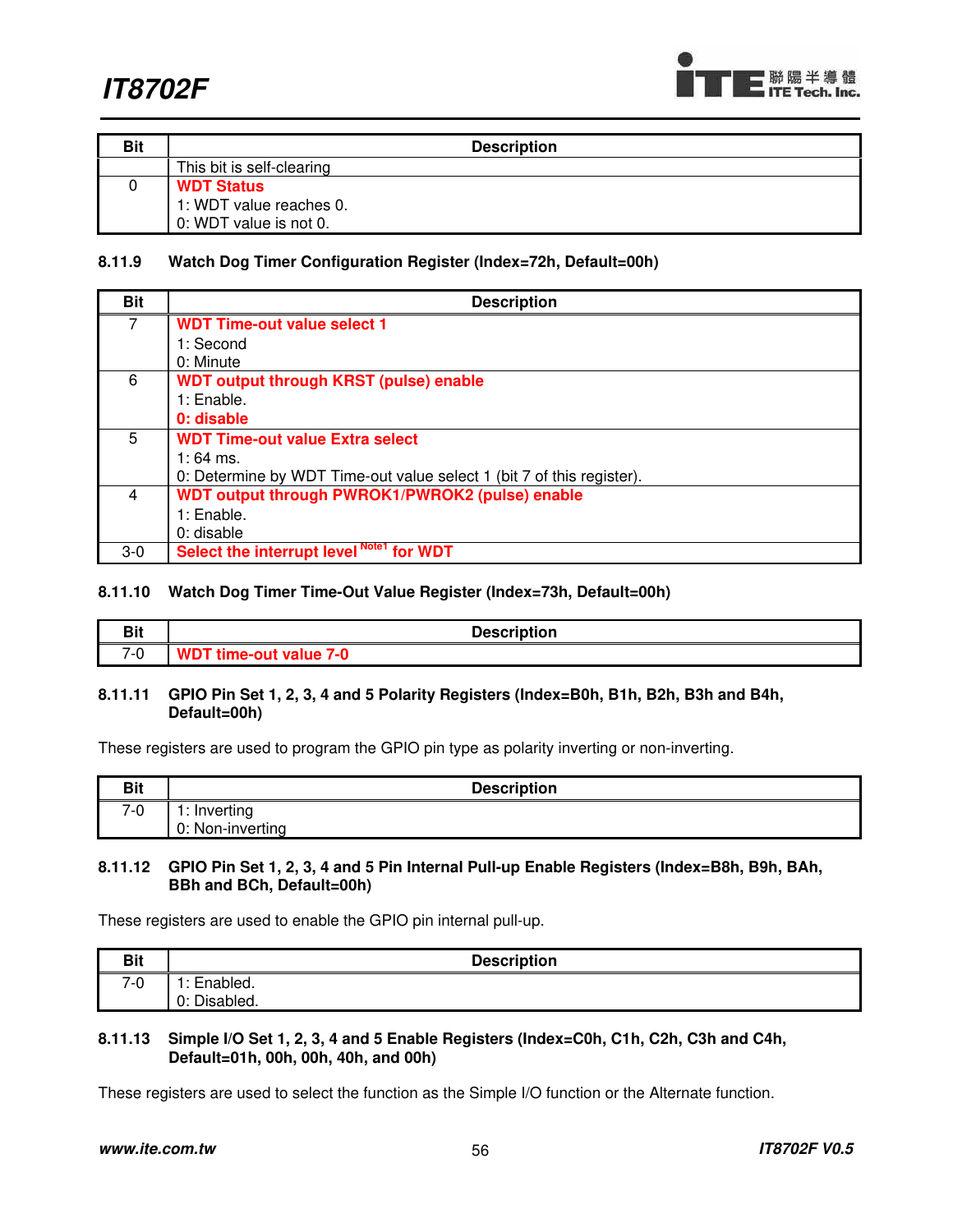



| Bit |                                                 | <b>Description</b> |  |
|-----|-------------------------------------------------|--------------------|--|
| 7-0 | 1: Simple I/O function<br>0: Alternate function |                    |  |

### **8.11.14 Simple I/O Set 1, 2, 3, 4 and 5 Output Enable Registers (Index=C8h, C9h, CAh, CBh and CCh, Default=01h, 00h, 00h, 40h, and 00h)**

These registers are used to determine the direction of the Simple I/O.

| Bit      | <b>Description</b>     |
|----------|------------------------|
| -<br>-0' | ∩.<br>Input mode<br>u. |
|          | ': Output mode         |

### **8.11.15 Panel Button De-bounce Control Register (Index=D0h, Default=00h)**

| <b>Bit</b> | <b>Description</b>                     |
|------------|----------------------------------------|
| $7 - 5$    | <b>Reserved</b>                        |
| 4          | <b>IRQ Sharing Enable</b>              |
| 3          | <b>IRQ Output Type</b>                 |
| 2          | <b>IRQ Output Enable</b>               |
|            | 1: Enabled                             |
|            | 0: Disabled                            |
| 1-0        | <b>De-bounce Time Selection</b>        |
|            | 00: 8 ms (6 ms ignored, 8 ms passed)   |
|            | 01:16 ms (12 ms ignored, 16 ms passed) |
|            | 10:32 ms (24 ms ignored, 32 ms passed) |
|            | 11:64 ms (48 ms ignored, 64 ms passed) |

### **8.11.16 Panel Button De-bounce Set 1, 2, 3, 4 and 5 Enable Registers (Index=D1h, D2h, D3h, D4h and D5h, Default=00h)**

These registers are used to enable Panel Button De-bounce for each pin.

| <b>Bit</b> | <b>Description</b>                  |
|------------|-------------------------------------|
| 7-0        | 1: Enabled<br><b>Disabled</b><br>0: |

### **8.11.17 IRQ3-7, 9-12 and 14-15 External Routing Input Pin Mapping Registers (Index=E3h-E7h, E9h-ECh and EEh-EFh, Default=00h)**

These registers are used to determine the external routing input pin mappings of IRQ3-7, 9-12 and 14-15.

| Bit   | <b>Description</b>                                          |
|-------|-------------------------------------------------------------|
|       | <b>Reserved</b>                                             |
|       | <b>IRQ Sharing Enable</b>                                   |
| $5-0$ | Input pin Location. Please see Location mapping table Note4 |

### **8.11.18 SMI# Control Register 1 (Index=F0h, Default=00h)**

| <b>Bit</b> | <b>Description</b>                                                       |
|------------|--------------------------------------------------------------------------|
|            | Enables the generation of an SMI# due to MIDI's IRQ (EN MIDI).           |
|            | Enables the generation of an SMI# due to KBC (Mouse)'s IRQ (EN MIRQ).    |
|            | Enables the generation of an SMI# due to KBC (Keyboard)'s IRQ (EN KIRQ). |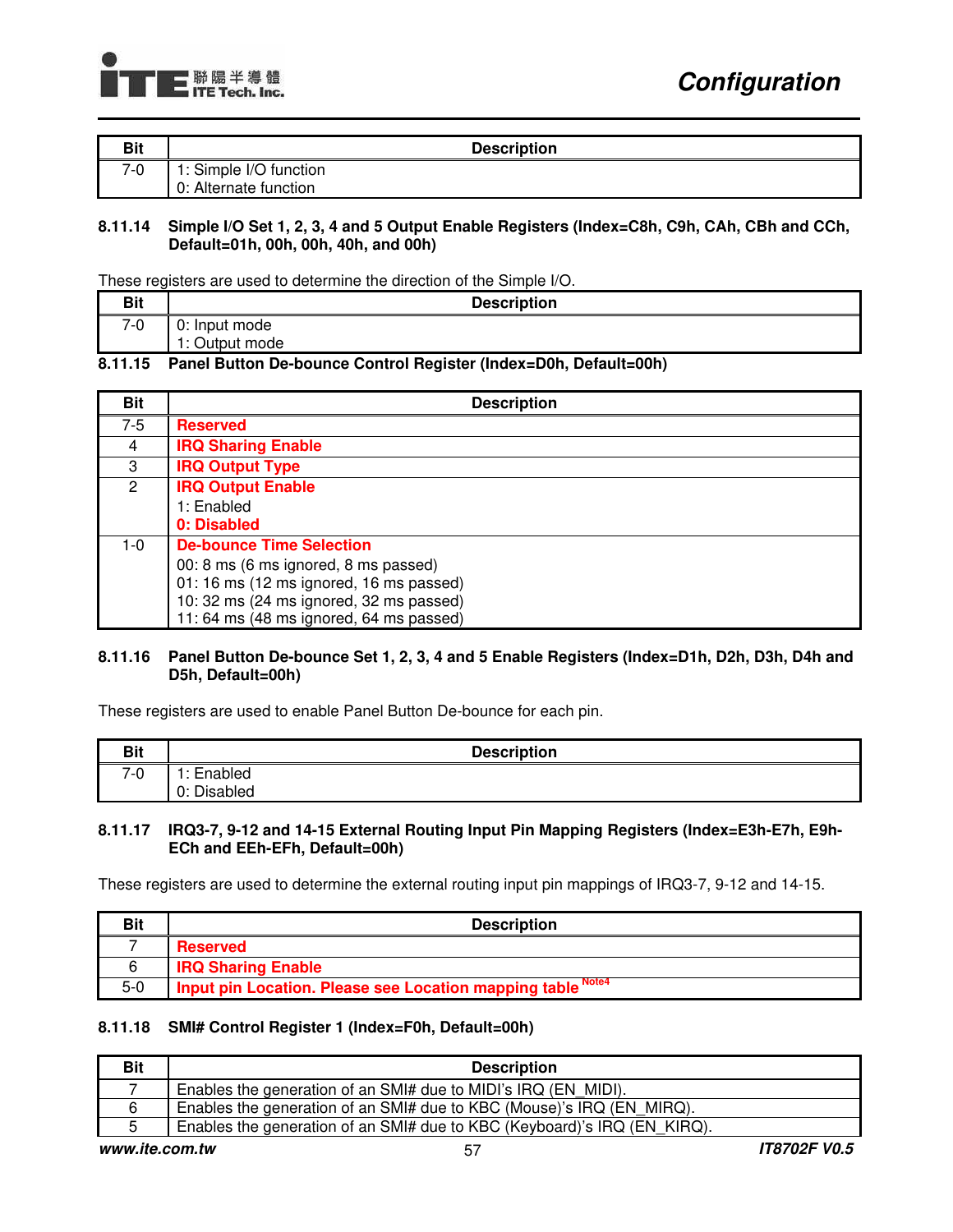# *IT8702F*



| Bit          | <b>Description</b>                                                        |
|--------------|---------------------------------------------------------------------------|
| 4            | Enables the generation of an SMI# due to FAN Controller's IRQ (EN ECIRQ). |
| 3            | Enables the generation of an SMI# due to Parallel Port's IRQ (EN PIRQ).   |
| $\mathbf{2}$ | Enables the generation of an SMI# due to Serial Port 2's IRQ (EN_S2IRQ).  |
|              | Enables the generation of an SMI# due to Serial Port 1's IRQ (EN S1IRQ).  |
|              | Enables the generation of an SMI# due to FDC's IRQ (EN_FIRQ).             |

### **8.11.19 SMI# Control Register 2 (Index=F1h, Default=00h)**

| <b>Bit</b> | <b>Description</b>                                             |
|------------|----------------------------------------------------------------|
|            | Forces to clear all the SMI# status register bits, non-sticky. |
| 6          | 0: Edge trigger                                                |
|            | 1: Level trigger.                                              |
| $5-3$      | <b>Reserved</b>                                                |
| 2          | Enables the generation of an SMI# due to WDT's IRQ (EN WDT).   |
|            | Enables the generation of an SMI# due to CIR's IRQ (EN_CIR).   |
|            | Enables the generation of an SMI# due to PBD's IRQ (EN_PBD).   |

### **8.11.20 SMI# Status Register 1 (Index=F2h, Default=00h)**

This register is used to read the status of SMI# inputs.

| <b>Bit</b> | <b>Description</b>            |
|------------|-------------------------------|
|            | <b>MIDI's IRQ</b>             |
| 6          | <b>KBC (PS/2 Mouse)'s IRQ</b> |
| 5          | <b>KBC (Keyboard)'s IRQ</b>   |
| 4          | <b>FAN Controller's IRQ</b>   |
| З          | <b>Parallel Port's IRQ</b>    |
| 2          | <b>Serial Port 2's IRQ</b>    |
|            | <b>Serial Port 1's IRQ</b>    |
|            | <b>FDC's IRQ</b>              |

### **8.11.21 SMI# Status Register 2 (Index=F3h, Default=00h)**

This register is used to read the status of SMI# inputs.

| <b>Bit</b> | <b>Description</b> |
|------------|--------------------|
| 7-3        | <b>Reserved</b>    |
|            | <b>WDT's IRQ</b>   |
|            | <b>CIR's IRQ</b>   |
|            | <b>PBD's IRQ</b>   |

### **8.11.22 SMI# Pin Mapping Register (Index=F4h, Default=00h)**

| Bit   | <b>Description</b>                                                   |
|-------|----------------------------------------------------------------------|
| 7-6   | <b>Reserved</b>                                                      |
| $5-0$ | <b>SMI# Pin Location</b><br>Please see Location mapping table Note4. |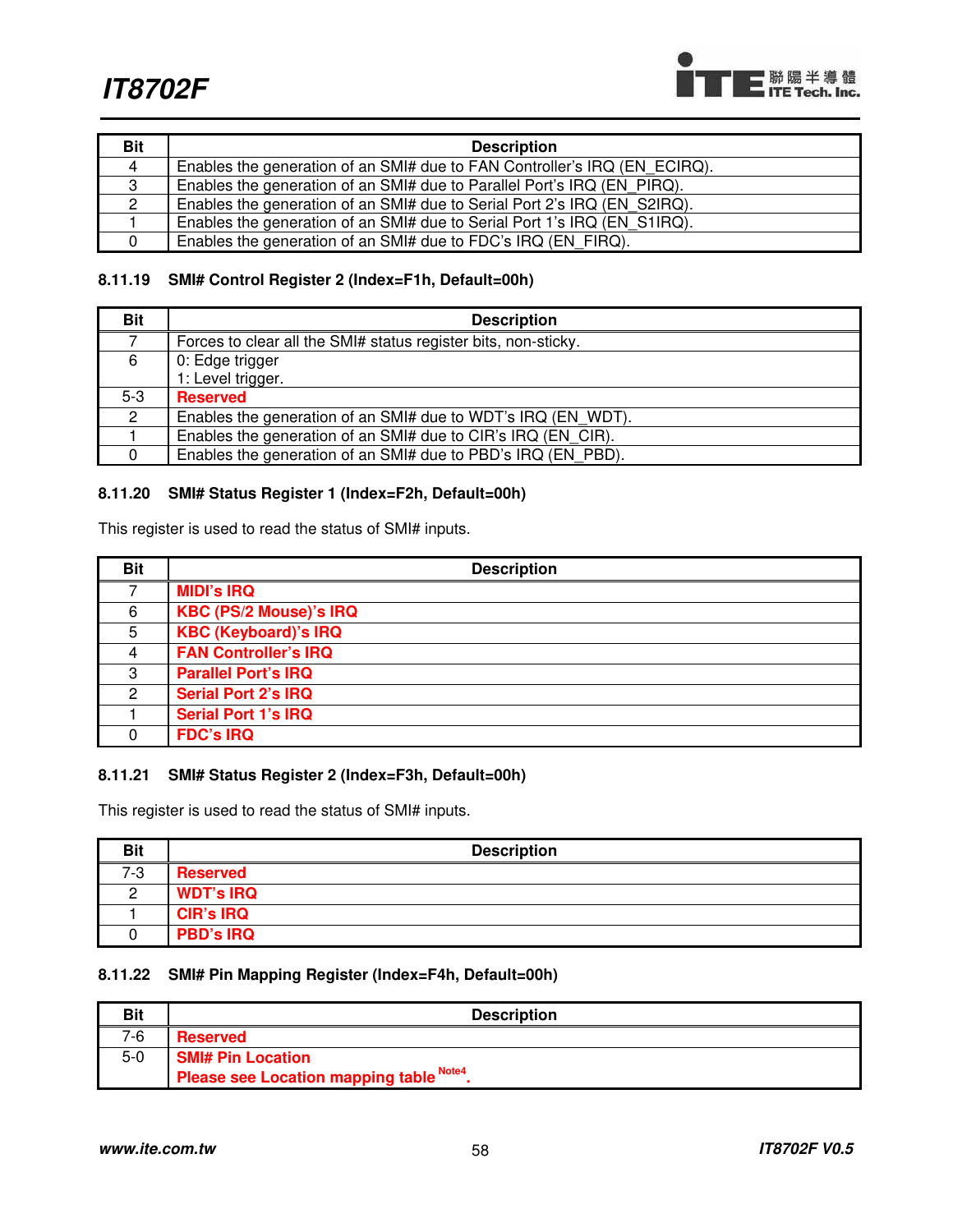

- **8.11.23 Reserved Register (Index=F5h, Default=00h)**
- **8.11.24 Reserved Register (Index=F6h, Default=00h)**

### **8.11.25 Keyboard Lock Pin Mapping Register (Index=F7h, Default=00h)**

| Bit   | <b>Description</b>                                                            |
|-------|-------------------------------------------------------------------------------|
| 7-6   | Reserved                                                                      |
| $5-0$ | <b>Keyboard Lock Pin Location</b><br>Please see Location mapping table Note4. |

### **8.11.26 GP LED Blinking 1 Pin Mapping Register (Index=F8h, Default=00h)**

| Bit   | <b>Description</b>                       |
|-------|------------------------------------------|
| 7-6   | <b>Reserved</b>                          |
| $5-0$ | <b>GP LED Blinking 1 Location</b>        |
|       | Please see Location mapping table Note4. |

### **8.11.27 GP LED Blinking 1 Control Register (Index=F9h, Default=00h)**

| <b>Bit</b> | <b>Description</b>                               |
|------------|--------------------------------------------------|
| $7 - 4$    | <b>Reserved</b>                                  |
| 3          | <b>GP LED Blinking 1 short low pulse enabled</b> |
| $2 - 1$    | <b>GP LED 1 Frequency Control.</b>               |
|            | $00:4$ Hz                                        |
|            | 01:1 Hz                                          |
|            | 10: $1/4$ Hz                                     |
|            | $11:1/8$ Hz                                      |
|            | <b>GP LED Blinking 1 Output low enabled</b>      |

### **8.11.28 GP LED Blinking 2 Pin Mapping Register (Index=FAh, Default=00h)**

| Bit   | <b>Description</b>                       |
|-------|------------------------------------------|
| 7-6   | Reserved                                 |
| $5-0$ | <b>GP LED Blinking 2 Location</b>        |
|       | Please see Location mapping table Note4. |

### **8.11.29 GP LED Blinking 2 Control Register (Index=FBh, Default=00h)**

| <b>Bit</b> | <b>Description</b>                           |
|------------|----------------------------------------------|
| $7 - 4$    | <b>Reserved</b>                              |
| 3          | GP LED Blinking 2 short low pulse enabled.   |
| $2 - 1$    | <b>GP LED 2 Frequency Control.</b>           |
|            | $00:4$ Hz                                    |
|            | $01:1$ Hz                                    |
|            | 10: $1/4$ Hz                                 |
|            | $11:1/8$ Hz                                  |
|            | <b>GP LED Blinking 2 Output low enabled.</b> |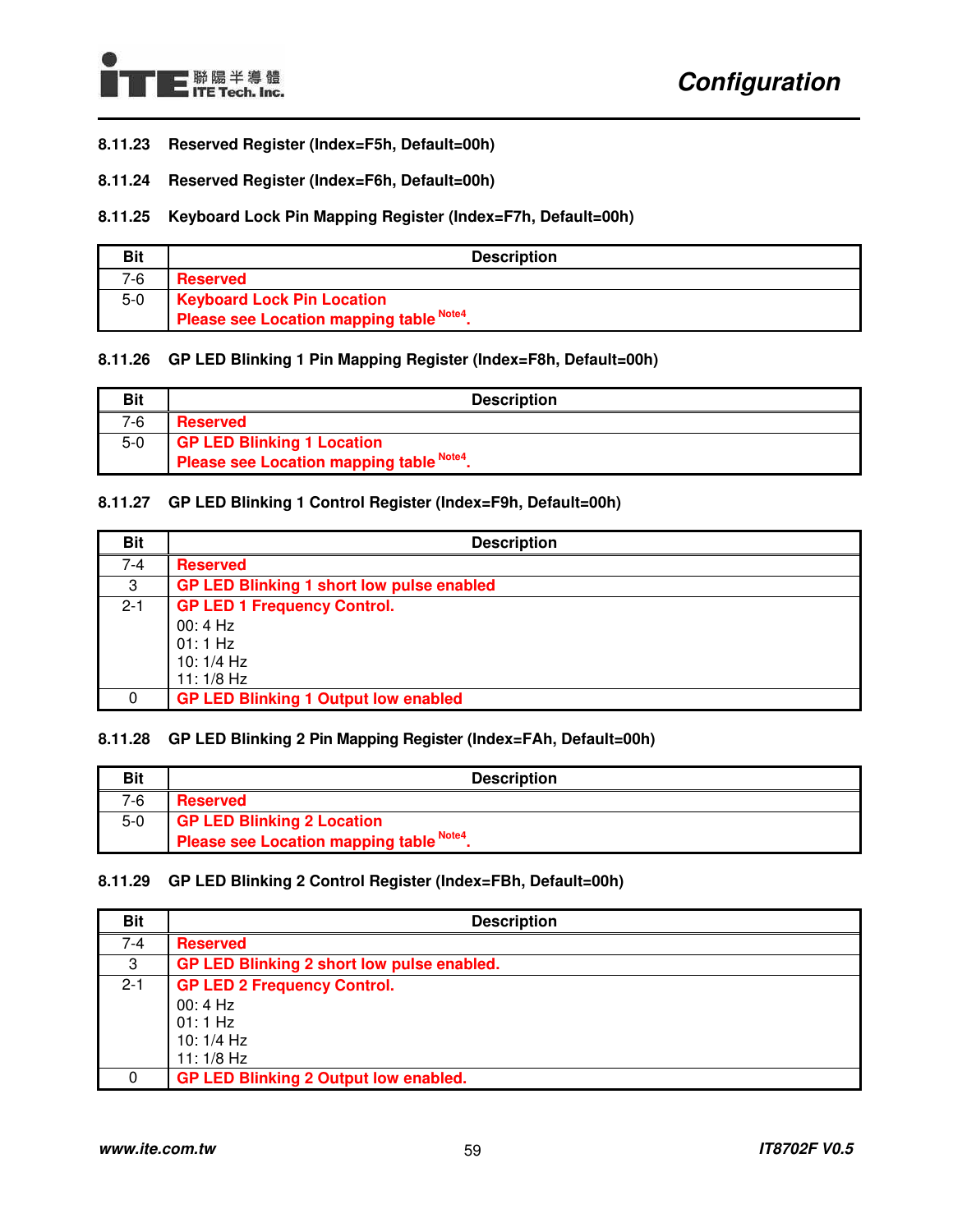# **8.11.30 VID Input Register (Index=FCh, Default=--h)**

| <b>Bit</b> | <b>Description</b>                                                                                                                                                                   |
|------------|--------------------------------------------------------------------------------------------------------------------------------------------------------------------------------------|
| $7-6$      | <b>Reserved</b>                                                                                                                                                                      |
| $5-0$      | VID 5-0 inputs<br>They are read-only. The inputs' thresholds for VID inputs are not TTL level (0.4V for low, 2.2V for<br>high), but special CMOS level (1.5V for low, 2.5V for high) |

# **8.11.31 VID Output Register (Index=FDh, Default=00h)**

| <b>Bit</b> | <b>Description</b>               |
|------------|----------------------------------|
|            | <b>VID OE. VID output enable</b> |
|            | $1:$ output                      |
|            | $0:$ input                       |
| 6          | <b>Reserved</b>                  |
| $5-0$      | <b>VID 5-0 output values</b>     |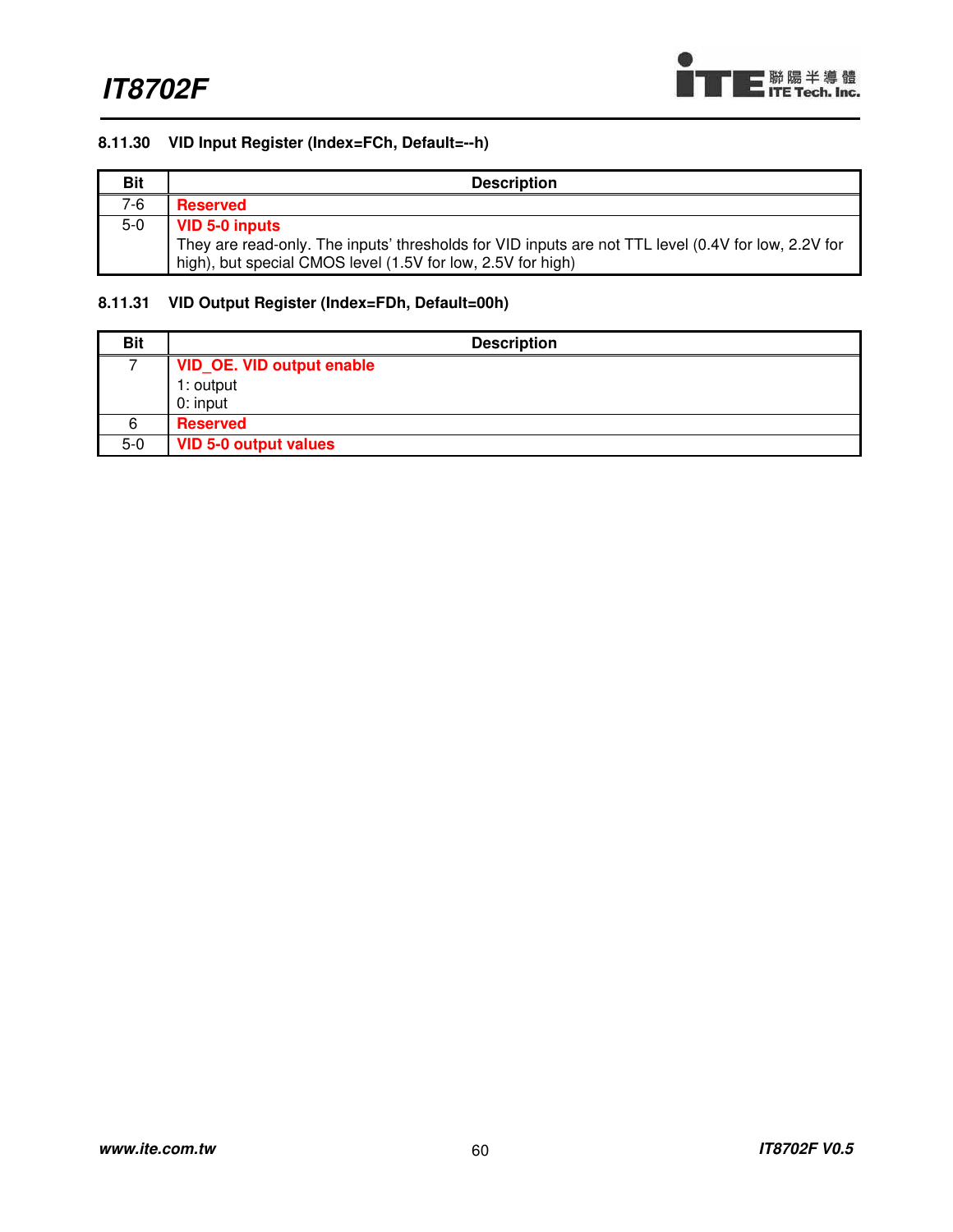

### **8.12 MIDI Port Configuration Registers (LDN=08h)**

### **8.12.1 MIDI Port Activate (Index=30h, Default=00h)**

| <b>Bit</b> | <b>Description</b>      |
|------------|-------------------------|
| $7-1$      | <b>Reserved</b>         |
|            | <b>MIDI Port Enable</b> |
|            | 1: Enabled              |
|            | 0: Disabled             |

### **8.12.2 MIDI Port Base Address MSB Register (Index=60h, Default=03h)**

| Bit   | <b>Description</b>                                  |
|-------|-----------------------------------------------------|
|       | <b>Read only</b> with "0h" for Base Address[15:12]. |
| $3-0$ | <b>Read/write, mapped as Base Address[11:8].</b>    |

### **8.12.3 MIDI Port Base Address LSB Register (Index=61h, Default=00h)**

| Bit       | Description                                      |
|-----------|--------------------------------------------------|
| 70<br>د-′ | <b>Read/write, mapped as Base Address</b> [7:3]. |
| $2 - 0$   | <b>Read only as "000b."</b>                      |

### **8.12.4 MIDI Port Interrupt Level Select (Index=70h, Default=0Ah)**

| Bit   | <b>Description</b>                              |
|-------|-------------------------------------------------|
| $7-4$ | <b>Reserved</b> with default "0h."              |
| 3-0   | Select the interrupt level Noted for MIDI Port. |

### **8.12.5 MIDI Port Special Configuration Register (Index=F0h, Default=00h)**

| Bit | <b>Description</b>                  |
|-----|-------------------------------------|
| 7-1 | <b>Reserved with default "00h."</b> |
|     | 1: IRQ sharing.<br>0: Normal.       |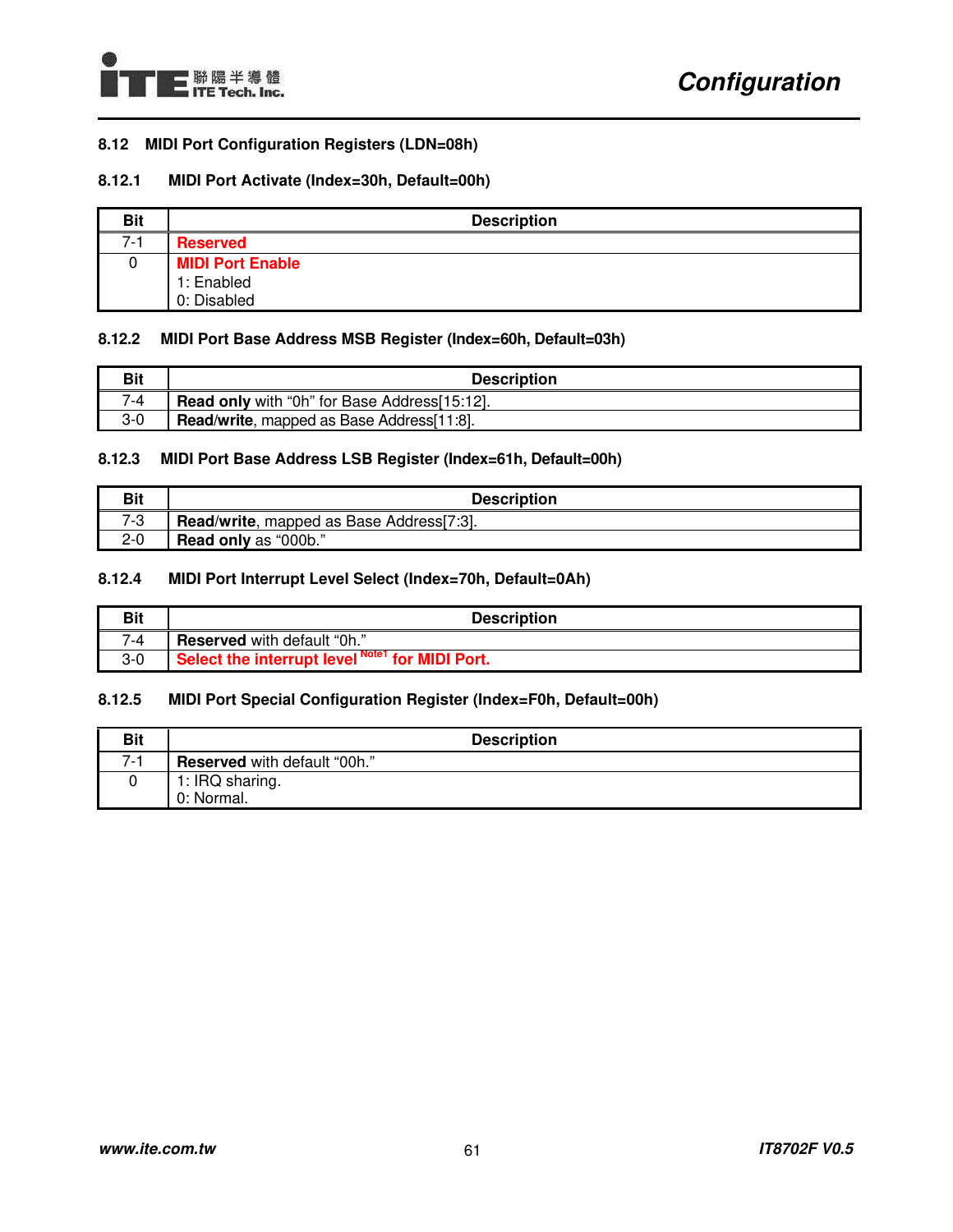### **8.13 Game Port Configuration Registers (LDN=09h)**

### **8.13.1 Game Port Activate (Index=30h, Default=00h)**

| Bit   | <b>Description</b>                                                                                                                          |
|-------|---------------------------------------------------------------------------------------------------------------------------------------------|
| $7-1$ | <b>Reserved</b>                                                                                                                             |
|       | <b>Game Port Enable</b><br>1: Enabled. (If enable, the multi function pin20, 21, 22, 23 will change to Game port function.)<br>0: Disabled. |

### **8.13.2 Game Port Base Address MSB Register (Index=60h, Default=02h)**

| Bit     | <b>Description</b>                                  |
|---------|-----------------------------------------------------|
| $7 - 4$ | <b>Read only</b> with "0h" for Base Address[15:12]. |
| $3-0$   | <b>Read/write, mapped as Base Address[11:8].</b>    |

### **8.13.3 Game Port Base Address LSB Register (Index=61h, Default=01h)**

|   | Description                                   |
|---|-----------------------------------------------|
| - | , mapped as Base Address[7:0].<br>Read/write, |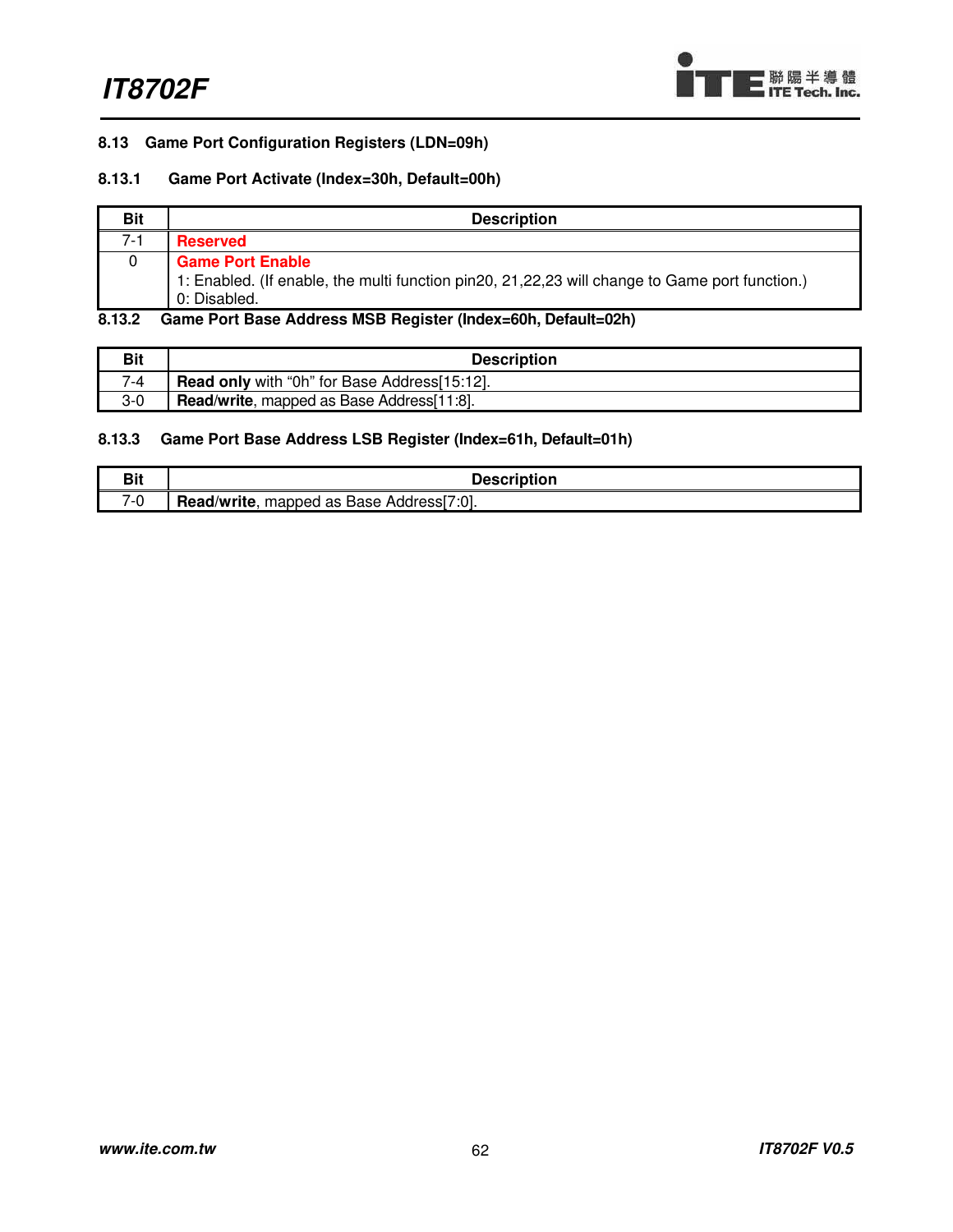

### **8.14 Consumer IR Configuration Registers (LDN=0Ah)**

### **8.14.1 Consumer IR Activate (Index=30h, Default=00h)**

| <b>Bit</b> | <b>Description</b>        |
|------------|---------------------------|
| 7-1        | <b>Reserved</b>           |
|            | <b>Consumer IR Enable</b> |
|            | 1: Enabled.               |
|            | 0: Disabled.              |

#### **8.14.2 Consumer IR Base Address MSB Register (Index=60h, Default=03h)**

| Bit     | <b>Description</b>                                  |
|---------|-----------------------------------------------------|
| $7 - 4$ | <b>Read only</b> with "0h" for Base Address[15:12]. |
| $3-0$   | <b>Read/write, mapped as Base Address[11:8].</b>    |

#### **8.14.3 Consumer IR Base Address LSB Register (Index=61h, Default=10h)**

| Bit        | Description                                      |
|------------|--------------------------------------------------|
| 70<br>د∹ ⁄ | <b>Read/write, mapped as Base Address</b> [7:3]. |
| $2 - 0$    | <b>Read only as "000b."</b>                      |

#### **8.14.4 Consumer IR Interrupt Level Select (Index=70h, Default=0Bh)**

| Bit | <b>Description</b>                                |
|-----|---------------------------------------------------|
| 7-4 | <b>Reserved</b> with default "0h."                |
| 3-0 | Select the interrupt level Note1 for Consumer IR. |

#### **8.14.5 Consumer IR Special Configuration Register (Index=F0h, Default=00h)**

| <b>Bit</b> | <b>Description</b>                  |
|------------|-------------------------------------|
| $7-1$      | <b>Reserved with default "00h."</b> |
|            | 1: IRQ sharing.<br>0: Normal.       |

### **Note 1:**

Interrupt level mapping Fh-Dh: not valid Ch: IRQ12

3h: IRQ3 2h: not valid 1h: IRQ1 0h: no interrupt selected **Note 2:**  DMA channel mapping 7h-5h: not valid 4h: no DMA channel selected 3h: DMA3 2h: DMA2 1h: DMA1

0h: DMA0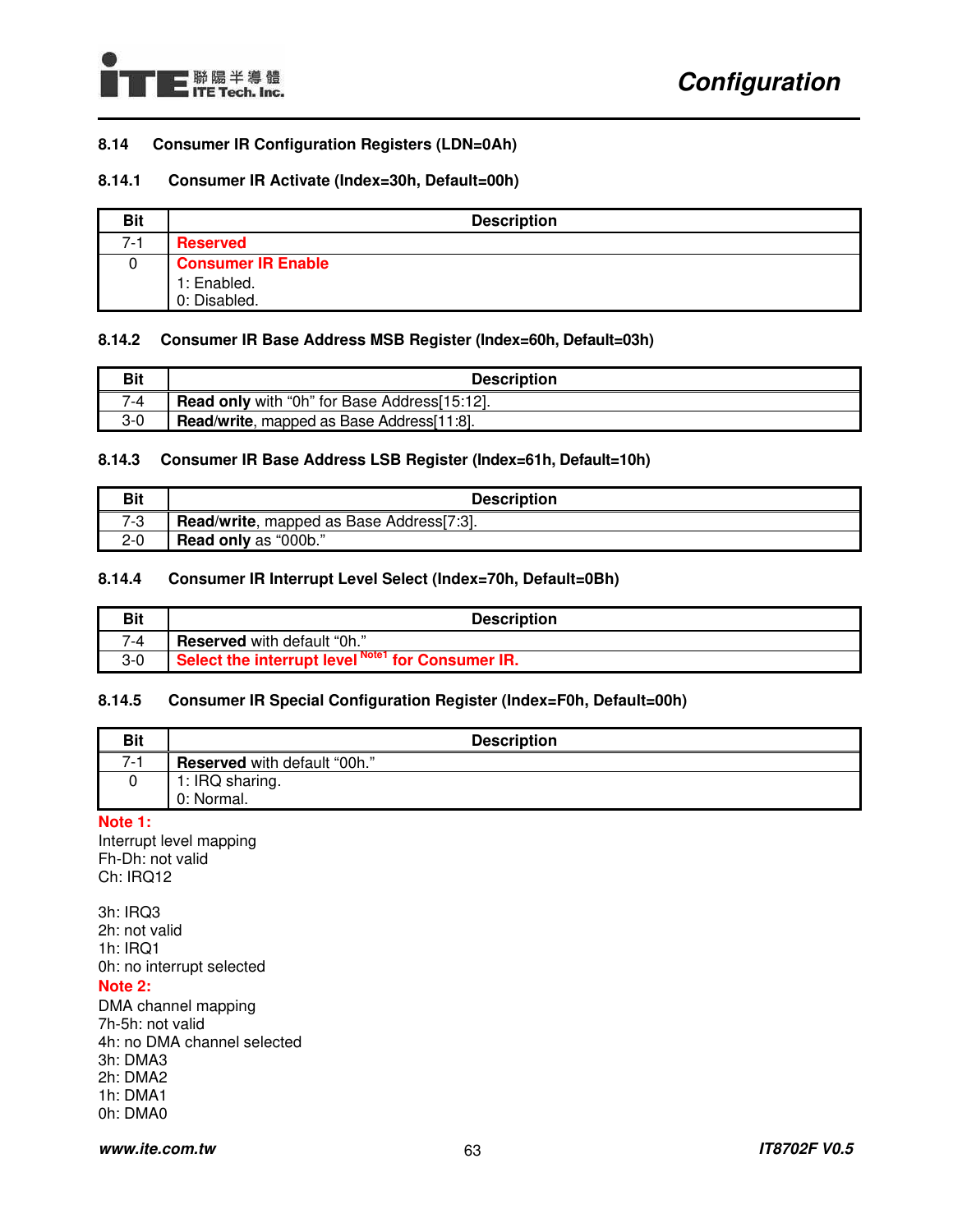

### **Note 3:**

Except the standard mode, COM1 and COM2 cannot be selected in the same mode.

|          | <b>Note 4:</b> The Location mapping table |
|----------|-------------------------------------------|
| Location | <b>Description</b>                        |
| 001 000  | GP10 (pin 84). Powered by VCCH.           |
| 001 001  | GP11 (pin 34).                            |
| 001 010  | GP12 (pin 33).                            |
| 001 011  | GP13 (pin 32).                            |
| 001 100  | GP14 (pin $31$ ).                         |
| 001 101  | GP15 (pin 30).                            |
| 001 110  | GP16 (pin 29).                            |
| 001 111  | GP17 (pin 28).                            |
| 010 000  | GP20 (pin 27).                            |
| 010 001  | GP21 (pin 26).                            |
| 010 010  | GP22 (pin 25).                            |
| 010 011  | GP23 (pin 24).                            |
| 010 100  | GP24 (pin 23).                            |
| 010 101  | GP25 (pin 22).                            |
| 010 110  | GP26 (pin 21).                            |
| 010 111  | GP27 (pin 20).                            |
| 011 000  | GP30 (pin 19).                            |
| 011 001  | GP31 (pin 18).                            |
| 011 010  | GP32 (pin 17).                            |
| 011 011  | GP33 (pin 16).                            |
| 011 100  | GP34 (pin 14).                            |
| 011 101  | GP35 (pin 13).                            |
| 011 110  | GP36 (pin 12).                            |
| 011 111  | GP37 (pin 11).                            |
| 100 000  | GP40 (pin 79). Powered by VCCH.           |
| 100 001  | GP41 (pin 78). Powered by VCCH.           |
| 100 010  | GP42 (pin 76). Powered by VCCH.           |
| 100 011  | GP43 (pin 75). Powered by VCCH.           |
| 100 100  | GP44 (pin 72). Powered by VCCH.           |
| 100 101  | GP45 (pin 71). Powered by VCCH.           |
| 100 110  | GP46 (pin 70). Powered by VCCH.           |
| 100 111  | GP47 (pin 66).                            |
| 101 000  | GP50 (pin 48).                            |
| 101 001  | GP51 (pin 10).                            |
| 101 010  | GP52 (pin 9).                             |
| 101 011  | GP53 (pin 77). Powered by VCCH.           |
| 101 100  | GP54 (pin 73). Powered by VCCH.           |
| 101 101  | GP55 (pin 85). Powered by VCCH.           |
| else     | <b>Reserved</b>                           |

|  |  | Note 4: The Location mapping table |
|--|--|------------------------------------|
|--|--|------------------------------------|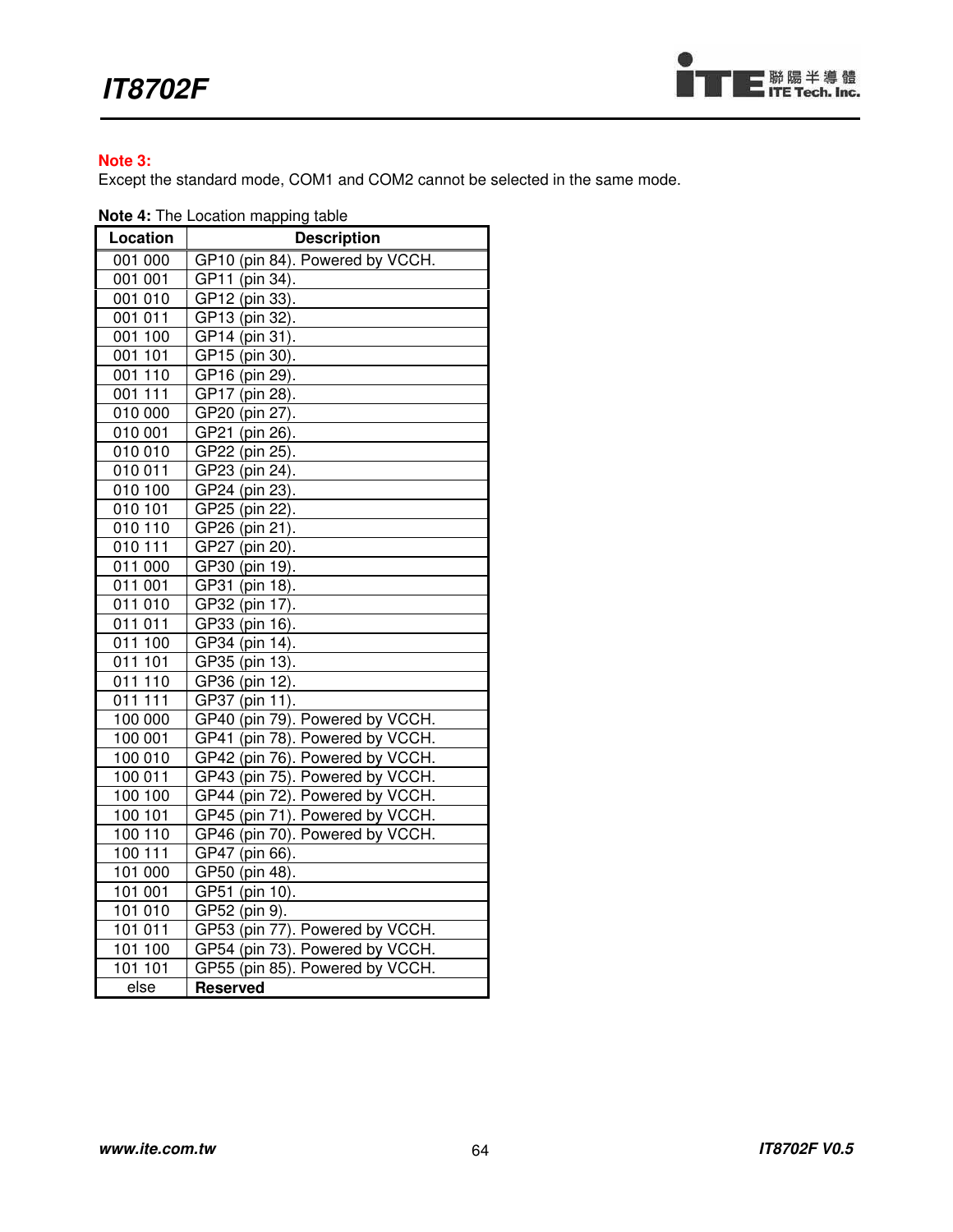

## **9. Functional Description**

### **9.1 LPC Interface**

The IT8702F supports the peripheral site of the LPC I/F as described in the LPC Interface Specification Rev.1.0 (Sept. 29, 1997). In addition to the required signals (LAD3-0, LFRAME#, LRESET#, LCLK (LCLK is the same as PCICLK.)), the IT8702F also supports LDRQ#, SERIRQ and PME#.

### **9.1.1 LPC Transactions**

The IT8702F supports some parts of the cycle types described in the LPC I/F specification. Memory read and Memory write cycles are used for the Flash I/F. I/O read and I/O write cycles are used for the programmed I/O cycles. DMA read and DMA write cycles are used for DMA cycles. All of these cycles are characteristic of the single byte transfer.

For LPC host I/O read or write transactions, the Super I/O module processes a positive decoding, and the LPC interface can respond to the result of the current transaction by sending out SYNC values on LAD[3:0] signals or leave LAD[3:0] tri-state depending on its result.

For DMA read or write transactions, the LPC interface will make reactions according to the DMA requests from the DMA devices in the Super I/O modules, and decides whether to ignore the current transaction or not.

The FDC and ECP are 8-bit DMA devices, so if the LPC Host initializes a DMA transaction with data size of 16/32 bits, the LPC interface will process the first 8-bit data and response with a SYNC ready (0000b) which will terminate the DMA burst. The LPC interface will then re-issue another LDRQ# message to assert DREQn after finishing the current DMA transaction.

### **9.1.2 LDRQ# Encoding**

The Super I/O module provides two DMA devices: the FDC and the ECP. The LPC Interface provides LDRQ# encoding to reflect the DREQ[3:0] status. Two LDRQ# messages or different DMA channels may be issued back-to-back to trace DMA requests quickly. But, four PCI clocks will be inserted between two LDRQ# messages of the same DMA channel to guarantee that there is at least 10 PCI clocks for one DMA request to change its status. (The LPC host will decode these LDRQ# messages, and send those decoded DREQn to the legacy DMA controller which runs at 4 MHz or 33/8 MHz).

### **9.2 Serialized IRQ**

The IT8702F follows the specification of Serialized IRQ Support for PCI System, Rev. 6.0, September 1, 1995, to support the serialized IRQ feature, and is able to interface most PC chipsets. The IT8702F encodes the parallel interrupts to an SERIRQ which will be decoded by the chipset with built-in Interrupt Controllers (two 8259 compatible modules).

### **9.2.1 Continuous Mode**

When in the Continuous mode, the SIRQ host initiates the Start frame of each SERIRQ sequence after sending out the Stop frame by itself. (The next Start frame may or may not begin immediately after the turnaround state of current Stop frame.) The SERIRQ is always activated and SIRQ host keeps polling all the IRQn and system events, even though no IRQn status is changed. The SERIRQ enter the Continuous mode following a system reset.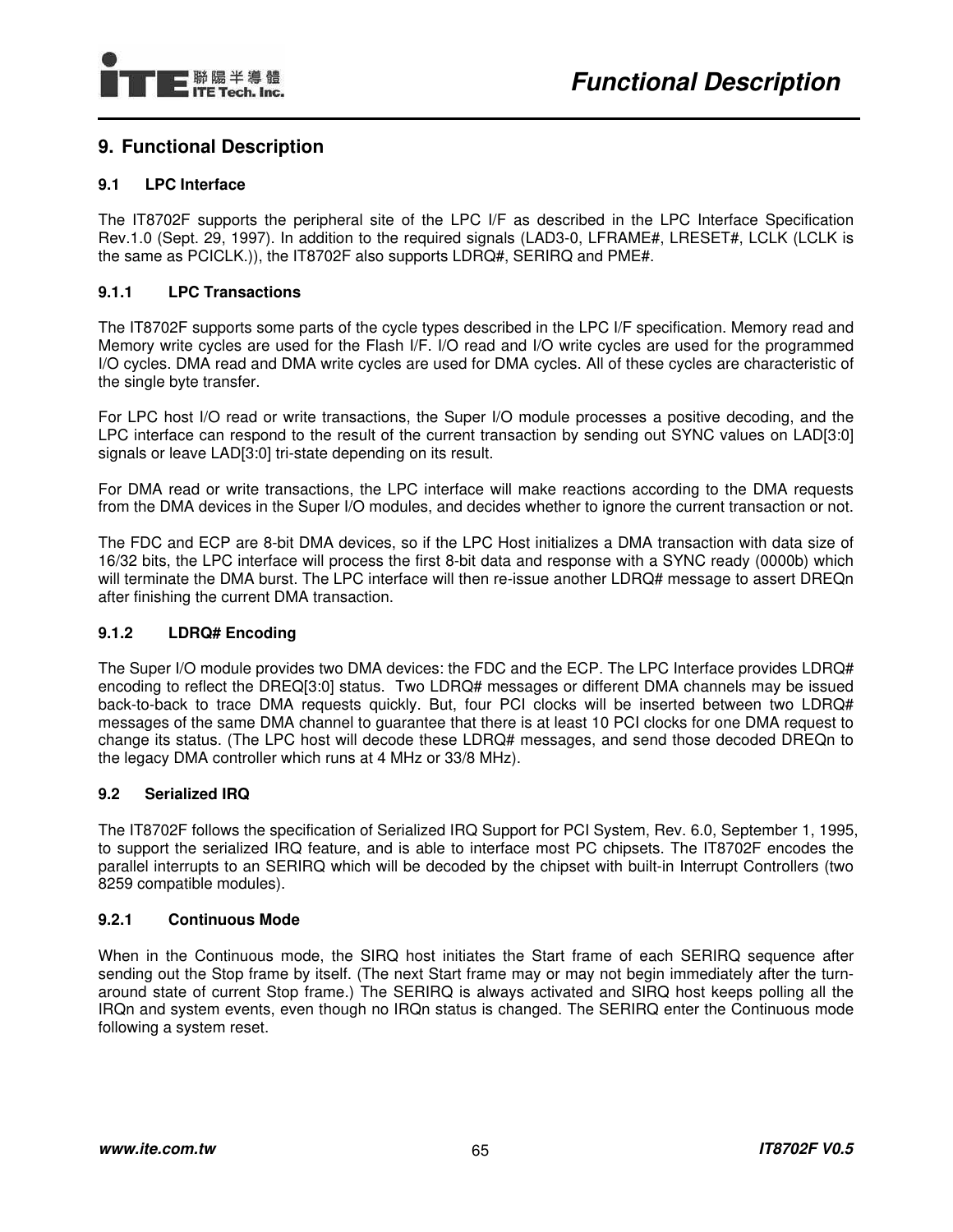

### **9.2.2 Quiet Mode**

In the Quiet mode, when one SIRQ Slave detects its input IRQn/events have been changed, it may initiate the first clock of Start frame. The SIRQ host can then follow to complete the SERIRQ sequence. In the Quiet mode, the SERIRQ has no activity following the Stop frame until it is initiated by SIRQ Slave, which implies low activity = low mode power consumption.

### **9.2.3 Waveform Samples of SERIRQ Sequence**



**Figure 9-1. Start Frame Timing** 



**Figure 9-2. Stop Frame Timing**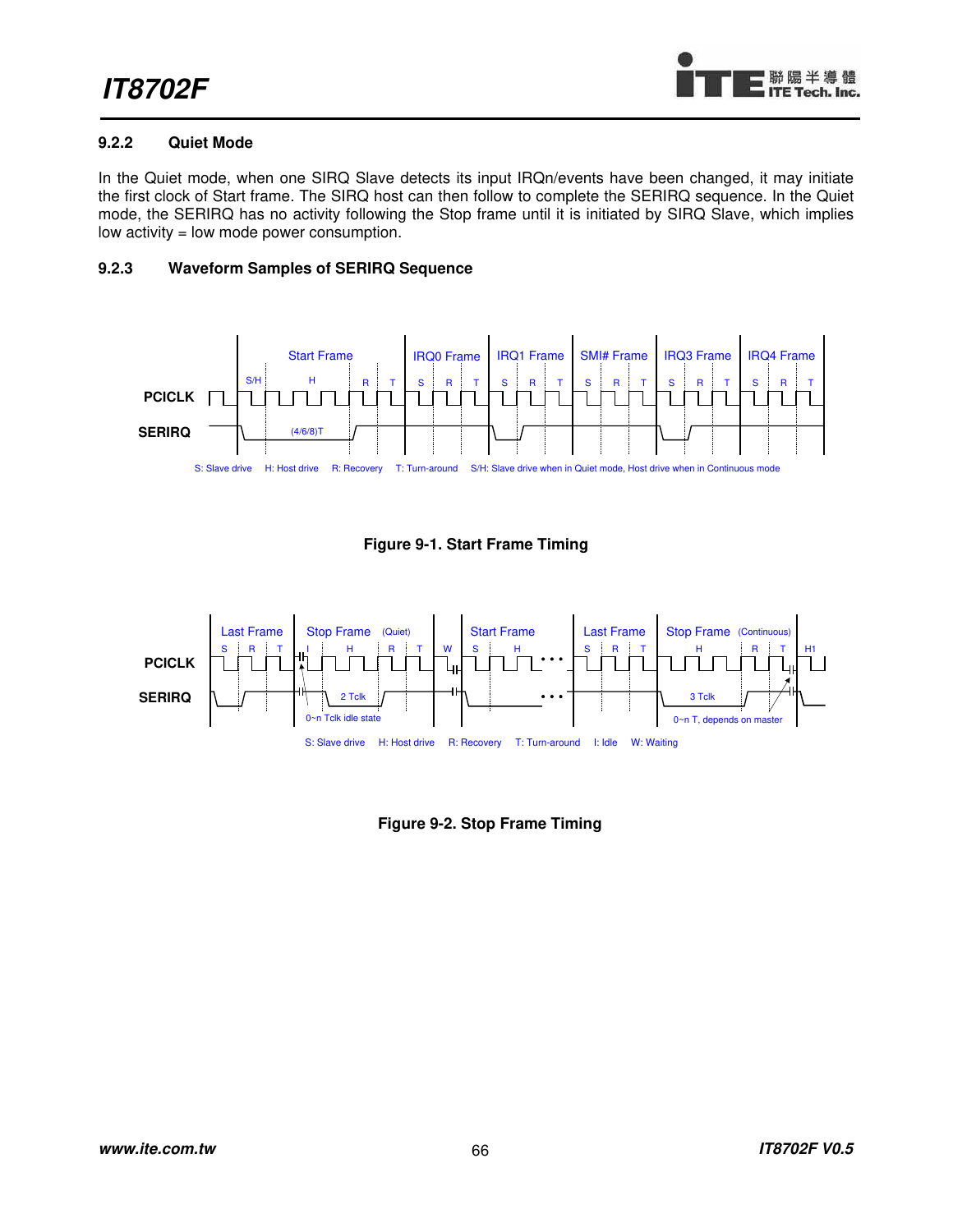

# **9.2.4 SERIRQ Sampling Slot**

| <b>Slot</b>   | IRQn/          | #of Clocks        | <b>IT8702F</b> |
|---------------|----------------|-------------------|----------------|
| <b>Number</b> | <b>Events</b>  | <b>Past Start</b> |                |
| 1             | IRQ0           | $\overline{c}$    |                |
| 2             | IRQ1           | 5                 | Υ              |
| 3             | SMI#           | 8                 | Υ              |
| 4             | IRQ3           | 11                | Y              |
| 5             | IRQ4           | 14                | Y              |
| 6             | IRQ5           | 17                | Υ              |
| 7             | IRQ6           | 20                | Υ              |
| 8             | IRQ7           | 23                | Υ              |
| 9             | IRQ8           | 26                | Y              |
| 10            | IRQ9           | 29                | Υ              |
| 11            | <b>IRQ10</b>   | 32                | Ý              |
| 12            | IRQ11          | 35                | Υ              |
| 13            | <b>IRQ12</b>   | 38                | Y              |
| 14            | IRQ13          | 41                | $\overline{a}$ |
| 15            | IRQ14          | 44                | Y              |
| 16            | IRQ15          | 47                | Υ              |
| 17            | <b>IOCHCK#</b> | 50                |                |
| 18            | <b>INTA#</b>   | 53                |                |
| 19            | INTB#          | 56                |                |
| 20            | INTC#          | 59                |                |
| 21            | INTD#          | 62                |                |
| 32:22         | Unassigned     | 95/65             |                |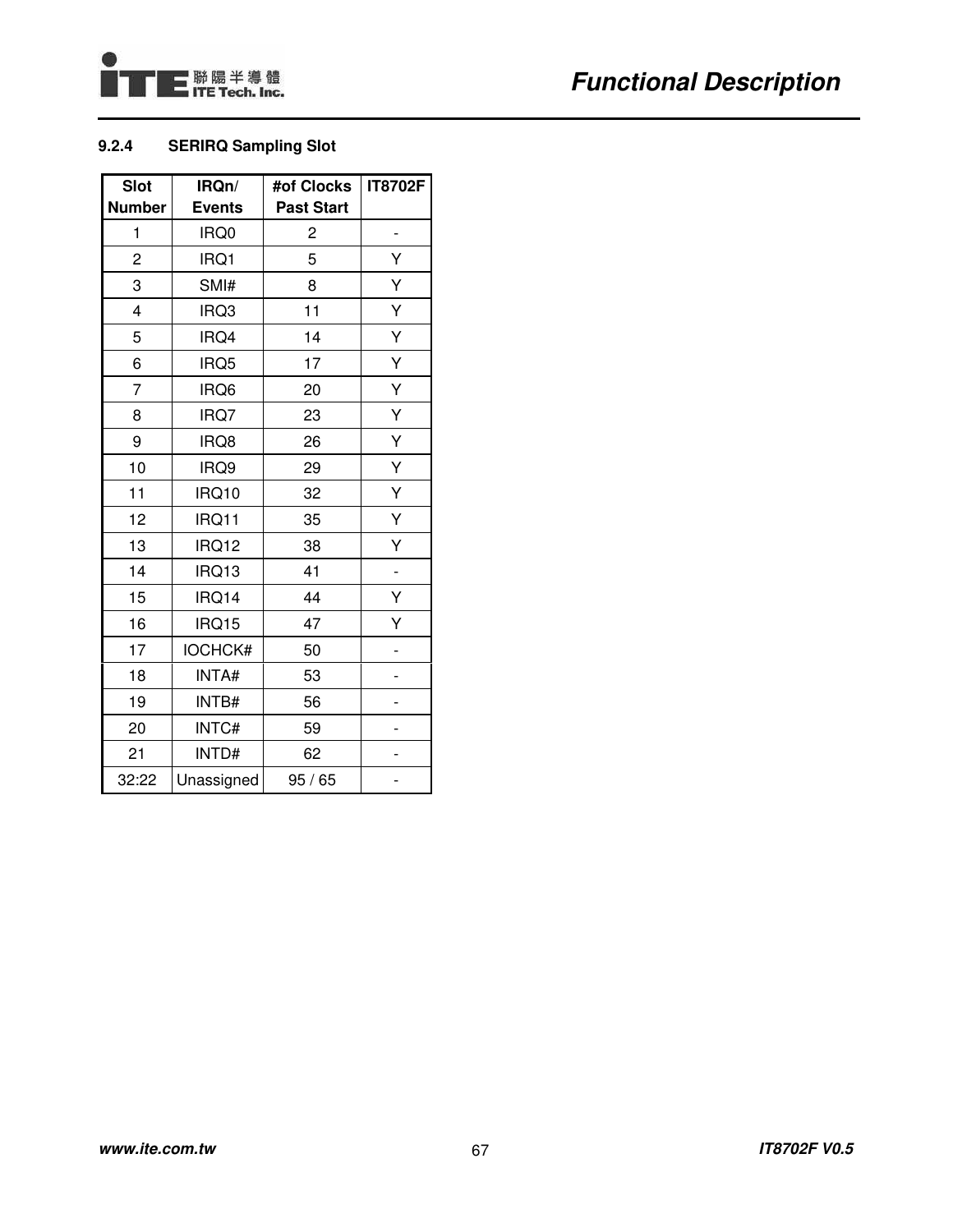

### **9.3 General Purpose I/O**

The IT8702F provides five sets of flexible I/O control and special functions for the system designers via a set of multi-functional General Purpose I/O pins (GPIO). The GPIO functions will not be performed unless the related enable bits of the GPIO Multi-function Pin Selection registers (Index 25h, 26h, 27h, 28h and 29h of the Global Configuration Registers) are set. The GPIO functions include the simple I/O function and alternate function, and the function selection is determined by the Simple I/O Enable Registers (LDN=07h, Index=C0h, C1h, C2h, C3h and C4h).

The Simple I/O function includes a set of registers, which correspond to the GPIO pins. All control bits are divided into five registers. The accessed I/O ports are programmable and are five consecutive I/O ports (Base Address+0, Base Address+1, Base Address+2, Base Address+3, Base Address+4). Base Address is programmed on the registers of GPIO Simple I/O Base Address LSB and MSB registers (LDN=07h, Index=60h and 61h).

The Alternate Function provides several special functions for users, including Watch Dog Timer, SMI# output routing, External Interrupt routing, Panel Button De-bounce, Keyboard Lock input routing, LED Blinking, Thermal output routing, and Beep output routing. The last two are the sub-functions of Hardware Monitor.

The Panel Button De-bounce is an input function. After the panel button de-bounce is enabled, a related status bit will be set when an active low pulse is detected on the GPIO pin. The status bits will be cleared by writing 1's to them. Panel Button De-bounce Interrupt will be issued if any one of the status bit is set. However, the new setting status will not issue another interrupt unless the previous status bit is cleared before being set.

The Key Lock function locks the keyboard to inhibit the keyboard interface. The programming method is to set bit 2 on the register Index F0h of KBC (keyboard) (LDN=5). The pin location mapping, Index F7h must also be programmed correctly.

The Blinking function provides a low frequency blink output. By connecting to some external components, it can be used to control a power LED. There are several frequencies that can be selected.

The Watch Dog Timer (WDT) function is constituted by a time counter, a time-out status register, and the timer reset control logic. The time-out status bit may be mapped to an interrupt or KRST# through the WDT Configuration register. The WDT has a programmable time-out range from 1 to 255 minutes or 1 to 255 seconds. The units are also programmable, either a minute or a second, via bit7 of the WDT Configuration register. When the WDT Time-out Value register is set to a non-zero value, the WDT loads the value and begin counting down from the value. When the value reaches to 0, the WDT status register will be set. There are many system events that can reload the non-zero value into the WDT, which include a CIR interrupt, a Keyboard Interrupt, a Mouse Interrupt, or I/O reads/writes to the Game Port base address. The effect on the WDT for each of the events may be enabled or disabled through bits in the WDT control register. No matter what value in the time counter is, the host may force a time-out to occur by writing a "1" to the bit 1 of the WDT Configuration register.

The External Interrupt routing function provides a useful feature for motherboard designers. Through this function, the parallel interrupts of other on-board devices can be easily re-routed into the Serial IRQ.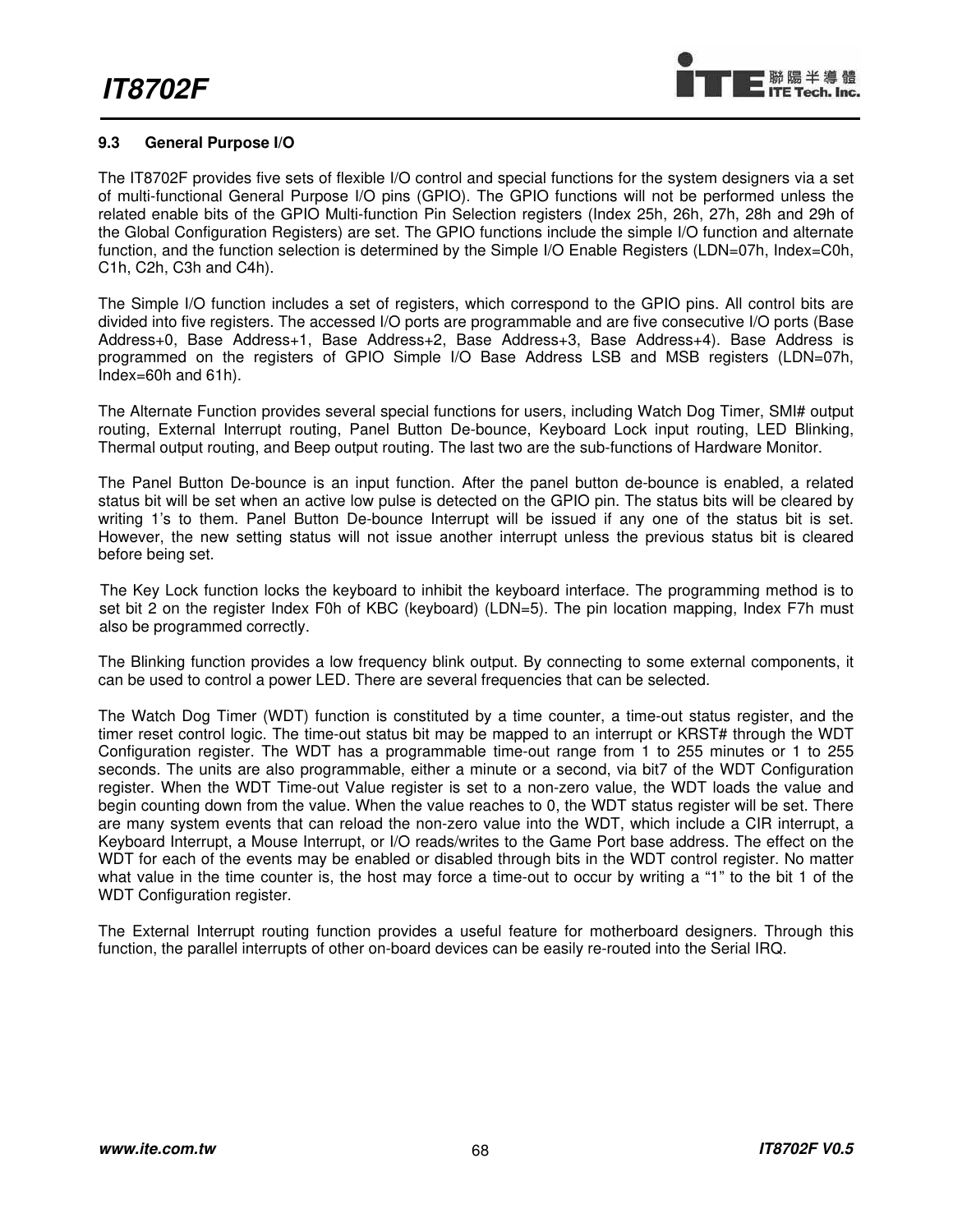

The SMI# is a non-maskable interrupt dedicated to the transparent power management. It consists of different enabled interrupts generated from each of the functional blocks in the IT8702F. The interrupts are redirected as the SMI# output via the SMI# Control Register 1 and SMI# Control Register 2. The SMI# Status Registers 1 and 2 are used to read the status of the SMI input events. All the SMI# Status Register bits can be cleared when the corresponding source events become invalidated. These bits can also be cleared by writing 1 to bit 7 of SMI# Control Register 2, whether the events of the corresponding sources are invalidated or not. The SMI# events can be programmed as pulse mode or level mode whenever an SMI# event occurs. The logic equation of the SMI# event is described below:

SMI# event = (EN\_FIRQ and FIRQ) or (EN\_S1IRQ and S1IRQ) or (EN\_S2IRQ and S2IRQ) or (EN\_PIRQ and PIRQ) or (EN\_EC and EC\_SMI) or (EN\_PBDIRQ or PBDIRQ).



**Figure 9-3. General Logic of GPIO Function**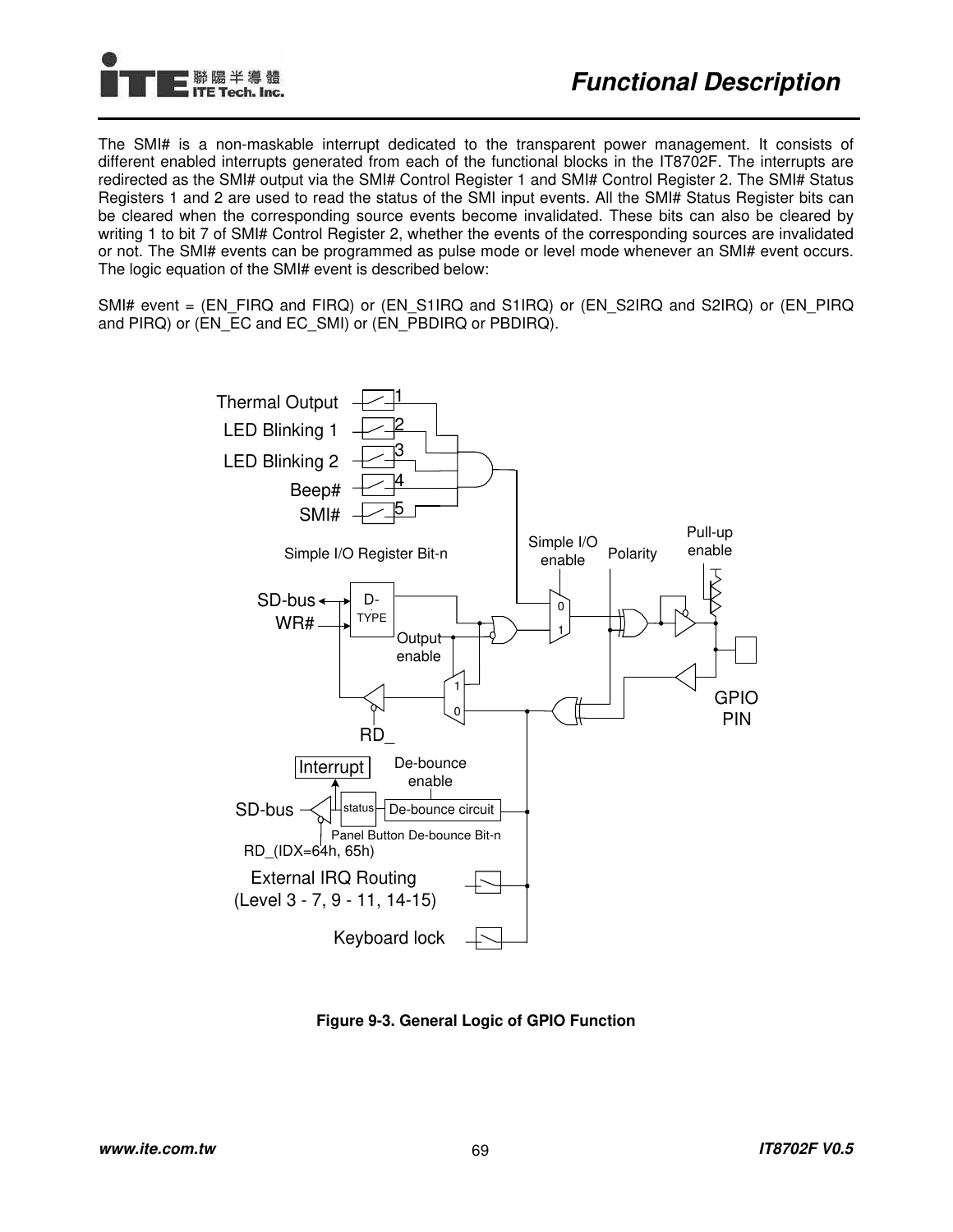

### **9.4 Advanced Power Supply Control and Power Management Event (PME#)**

The circuit for advanced power supply control (APC) provides five power-up events, Keyboard, Mouse, CIR, and Smart Card Reader card detect. When any of these five events is true, PWRON# will perform a low state until VCC is switched to ON state. The five events include the followings:

- 1. Detection of KCLK edge or special pattern of KCLK and KDAT. The special pattern of KCLK means pressing pre-set key string sequentially, and KDAT means pressing pre-set keys simultaneously
- 2. Detection of MCLK edge or special pattern of MCLK and MDAT. The special pattern of MCLK and MDAT means clicking on any mouse button twice sequentially.
- 3. Receiving CIR patterns are matched the previous stored pattern stored at the APC/PME Special Code Index and Data Register
- 4. Detection of the Smart Card Reader Card Detect pulse on the SCRPSNT# input pin

The PANSWH# and PSON# are especially designed for the system. PANSWH# serves as a main power switch input which is wire-AND to the APC output PWRON#. PSON# is the ATX Power control output, which is a power-failure gating circuit. The power-failure gating circuit is responsible for gating the PSIN input until PANSWH# becomes active when the VCCH is switched from OFF to ON.

The power-failure gating circuit can be disabled by setting the APC/PME Control Register 2 (LDN=04h, index F4h, bit 5). The gating circuit also provides an auto-restore function. When the bit 5 of PCR1 is set, the previous PSON# state will be restored when the VCCH is switched from OFF to ON.

The Mask PWRON# Activation bit (bit 4 of PCR 1) is used to mask all Power-up events except Switch on event when the VCCH state is just switched from FAIL to OFF. In other words, when this bit is set and the power state is switched from FAIL to OFF, the only validated function is PANSWH#.

The PCR2 register is responsible for determining the Keyboard power up events and APC conditions. Bit 4 is used to mask the PANSWH# power-on event on the PWRON# pin. To enable this bit, the keyboard power-up event should be enabled and set by (1) pressing pre-set key string sequentially or (2) stroking pre-set keys simultaneously. The APC/PME# special code index and data registers are used to specify the special key codes in the special power-up events of (1) pressing pre-set key string sequentially or (2) stroking pre-set keys simultaneously.

A CIR event is generated if the input CIR RX pattern is the same as the previous stored pattern stored at PME Special Code Index and Data Registers (LDN=04h, Index=F5h and F6h). The total maximum physical codes are nineteen bytes (from Index 20h to 32h). The first byte (Index 20h) is used to specify the pattern length (in bytes). Bits[7:4] are used when VCC is on; and Bits[3:0] when VCC goes OFF. The length represented in each 4 bits will be incremented by 3 internally as the actual length to be compared. For most of the CIR protocols, the first several bytes are always the same for each key (or pattern). The differences are always placed in the last several bytes. Thus, the system designer can program the IT8702F to generate a CIR PME# event as any keys when VCC is ON and a special key (i.e. POWER-ON) when VCC is OFF.

The Smart Card Reader Card Detect event is used to power on the system when any Integrated Circuit Card is inserted in the Smart Card Reader. When inserted, a pulse will be generated on the SCRPSNT# input pin. If the relative enabled bit is enabled, the power-up event will be also generated.

All APC registers (Index=F0h, F2h, F4h, F5h and F6h) are powered by back-up power (VBAT) when VCCH is OFF.

PME# is used to wake up the system from low-power states (S1-S5). Except the five events of the APC's, there will be another events to generate PME#: RI1# and RI2# events. RI1# and RI2# are Ring Indicator of Modem status at ACPI S1 or S2 state. A falling edge on these pins issues PME# events if the enable bits are set.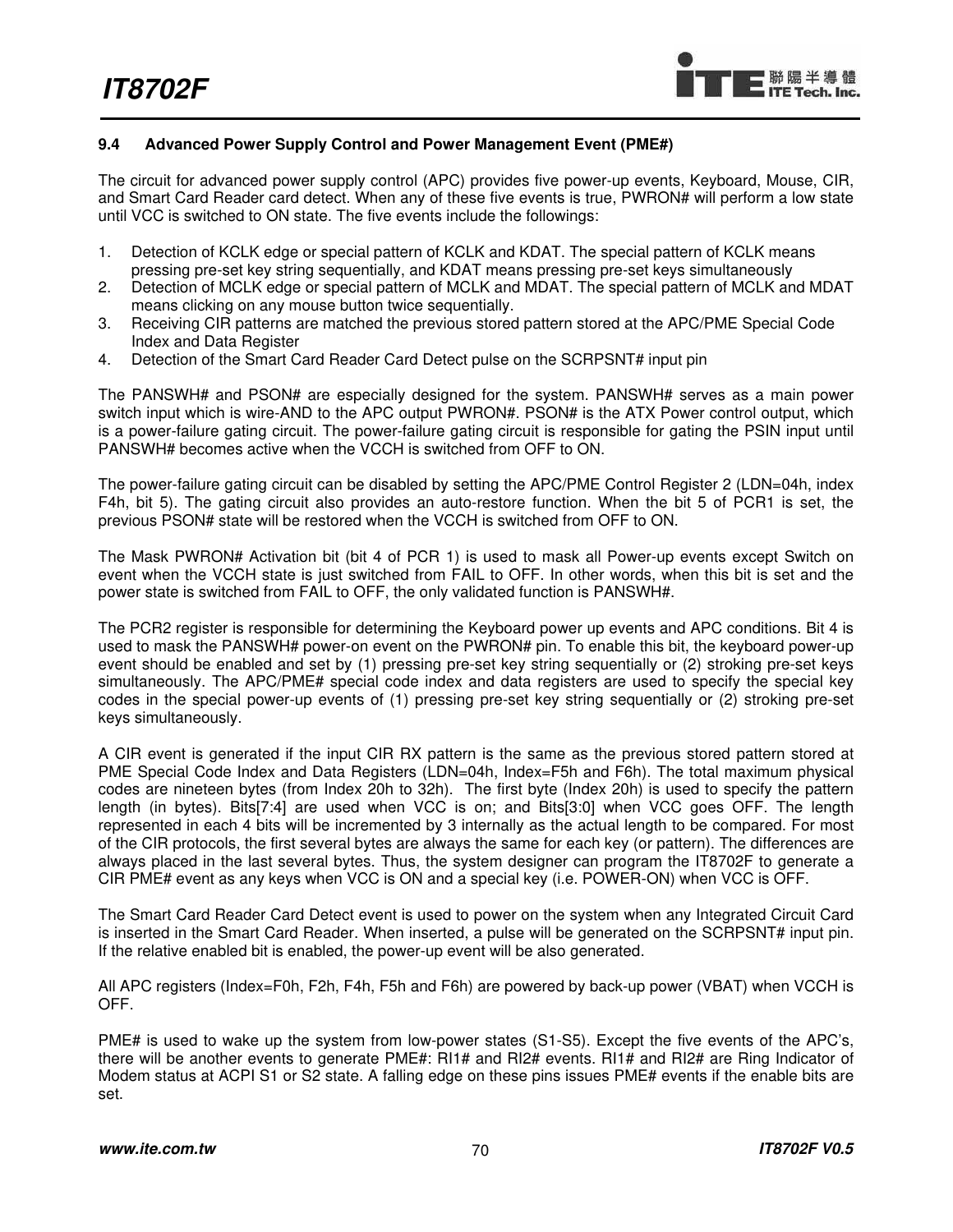

### **9.5 FAN Controller**

The FAN Controller, built in the IT8702F, includes three FAN Tachometer inputs and three sets of advanced FAN Speed Controllers. FAN Tachometer inputs are digital inputs with an acceptable input range of 0V to 5V, and are responsible for measuring the FAN's Tachometer pulse periods. FAN\_TAC1 and FAN\_TAC2 include programmable divisors, and can be used to measure different fan speed ranges. FAN\_TAC3 also includes programmable divisors, but can be used to measure two fan speed ranges only.

#### **9.5.1 Interfaces**

**LPC Bus:** The FAN Controller of the IT8702F decodes two addresses.

#### **Table 9-1. Address Map on the LPC Bus**

| <b>Registers or Ports</b>              | <b>Address</b> |
|----------------------------------------|----------------|
| Address register of the FAN Controller | Base+05h       |
| Data register of the FAN Controller    | Base+06h       |

**Note 1:** The Base Address is determined by the Logical Device configuration registers of the FAN Controller (LDN=04h, registers index=60h, 61h).

To access a FAN Controller register, the address of the register is written to the address port (Base+05h). Read or write data from or to that register via data port (Base+06h).

#### **9.5.2 Registers**

### **9.5.2.1 Address Port (Base+05h, Default=00h):**

| Bit   | <b>Description</b>                                                              |
|-------|---------------------------------------------------------------------------------|
|       | <b>Outstanding; Read only</b>                                                   |
|       | This bit is set when a data write is performed to Address Port via the LPC Bus. |
| $6-0$ | Index: Internal Address of RAM and Registers.                                   |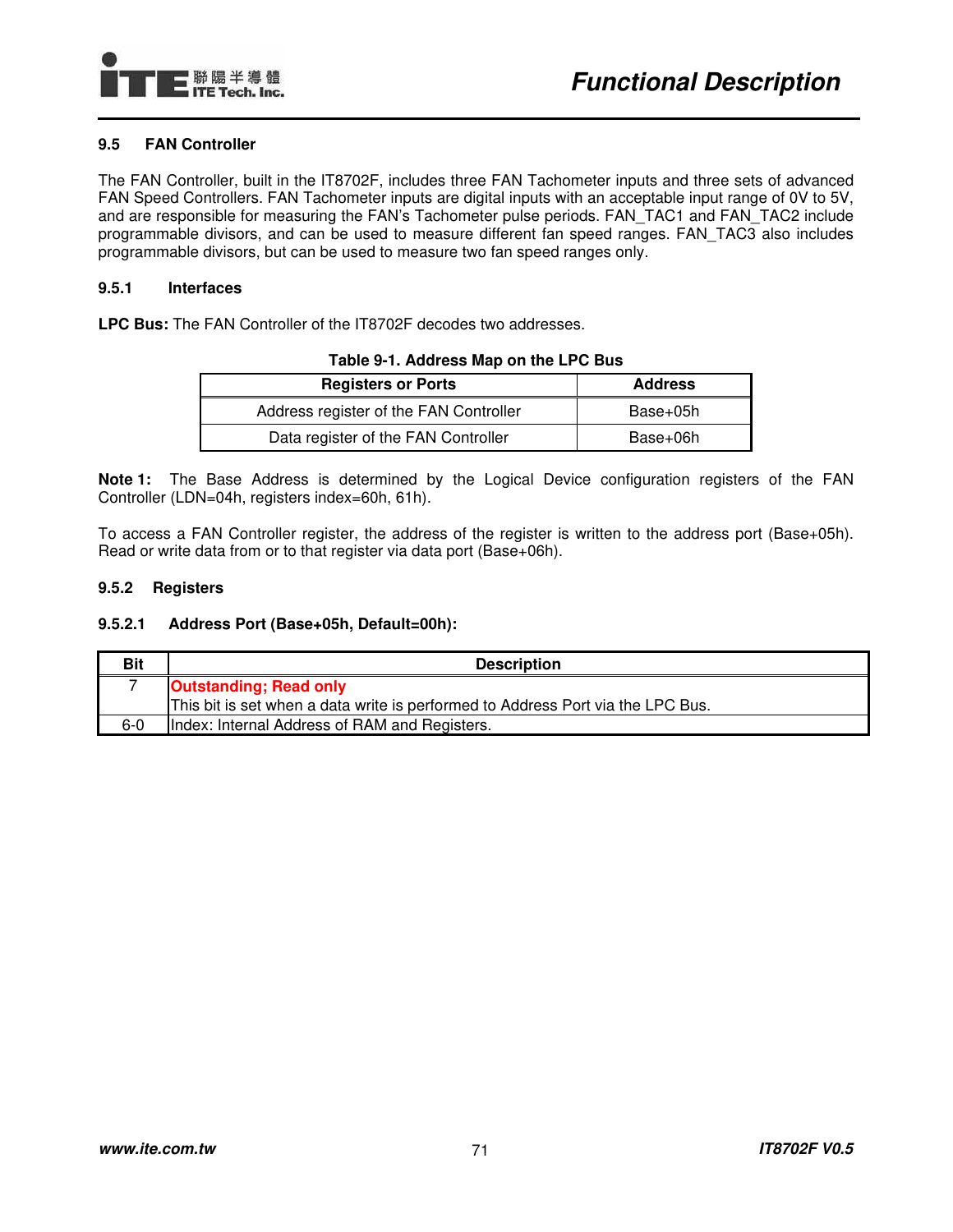

|  | <b>Table 9-2. FAN Controller Registers</b> |  |
|--|--------------------------------------------|--|
|  |                                            |  |

| <b>Index</b> | R/W          | <b>Default</b>           | <b>Registers or Action</b>                    |
|--------------|--------------|--------------------------|-----------------------------------------------|
| 00h          | R/W          | 18h                      | Configuration                                 |
| 01h          | $\mathsf{R}$ | 00h                      | Interrupt Status 1                            |
| 02h          | $\mathsf{R}$ | 00h                      | <b>Reserved Register</b>                      |
| 03h          | $\mathsf{R}$ | 00h                      | <b>Reserved Register</b>                      |
| 04h          | R/W          | 00h                      | SMI# Mask 1                                   |
| 05h          | R/W          | 00h                      | Reserved Register                             |
| 06h          | R/W          | 00h                      | <b>Reserved Register</b>                      |
| 07h          | R/W          | 00h                      | Interrupt Mask 1                              |
| 08h          | R/W          | 00h                      | <b>Reserved Register</b>                      |
| 09h          | R/W          | 00h                      | <b>Reserved Register</b>                      |
| 0Ah          | $\mathsf{R}$ | $\qquad \qquad -$        | <b>VID Register</b>                           |
| 0Bh          | R/W          | 09h                      | Fan Tachometer Divisor Register               |
| 0Ch          | R/W          | 00h                      | Fan Tachometer 16-bit Counter Enable Register |
| 0Dh          | $\mathsf{R}$ |                          | Fan Tachometer 1 Reading Register             |
| 0Eh          | $\mathsf{R}$ | $\blacksquare$           | Fan Tachometer 2 Reading Register             |
| 0Fh          | $\mathsf{R}$ | $\overline{\phantom{a}}$ | Fan Tachometer 3 Reading Register             |
| 10h          | R/W          | $\overline{\phantom{a}}$ | Fan Tachometer 1 Limit Register               |
| 11h          | R/W          | $\overline{\phantom{a}}$ | Fan Tachometer 2 Limit Register               |
| 12h          | R/W          |                          | Fan Tachometer 3 Limit Register               |
| 13h          | R/W          | 00h                      | Fan Controller Main Control Register          |
| 14h          | R/W          | 50h                      | FAN_CTL Control Register                      |
| 15h          | R/W          |                          | 00h or 40h FAN_CTL1 PWM Control Register      |
| 16h          | R/W          |                          | 00h or 40h FAN CTL2 PWM Control Register      |
| 17h          | R/W          |                          | 00h or 40h FAN CTL3 PWM Control Register      |
| 18h          | R            |                          | Fan Tachometer 1 Extended Reading Register    |
| 19h          | $\mathsf R$  |                          | Fan Tachometer 2 Extended Reading Register    |
| 1Ah          | R            | $\overline{\phantom{a}}$ | Fan Tachometer 3 Extended Reading Register    |
| 1Bh          | R/W          | $\overline{\phantom{a}}$ | Fan Tachometer 1 Extended Limit Register      |
| 1Ch          | R/W          | $\overline{\phantom{a}}$ | Fan Tachometer 2 Extended Limit Register      |
| 1Dh          | R/W          | $\overline{\phantom{a}}$ | Fan Tachometer 3 Extended Limit Register      |
| 1E-57h       | $\mathsf{R}$ | $\overline{\phantom{a}}$ | Reserved Register                             |
| 58h          | $\mathsf{R}$ | 90h                      | <b>ITE Vendor ID Register</b>                 |
| 59h          | R/W          |                          | <b>Reserved Register</b>                      |
| 5Bh          | R            | 12h                      | Core ID Register                              |
| 5Ch          | R/W          | 00h                      | Beep Event Enable Register                    |
| 5Dh          | R/W          | 00h                      | Beep Frequency Divisor of Fan Event Register  |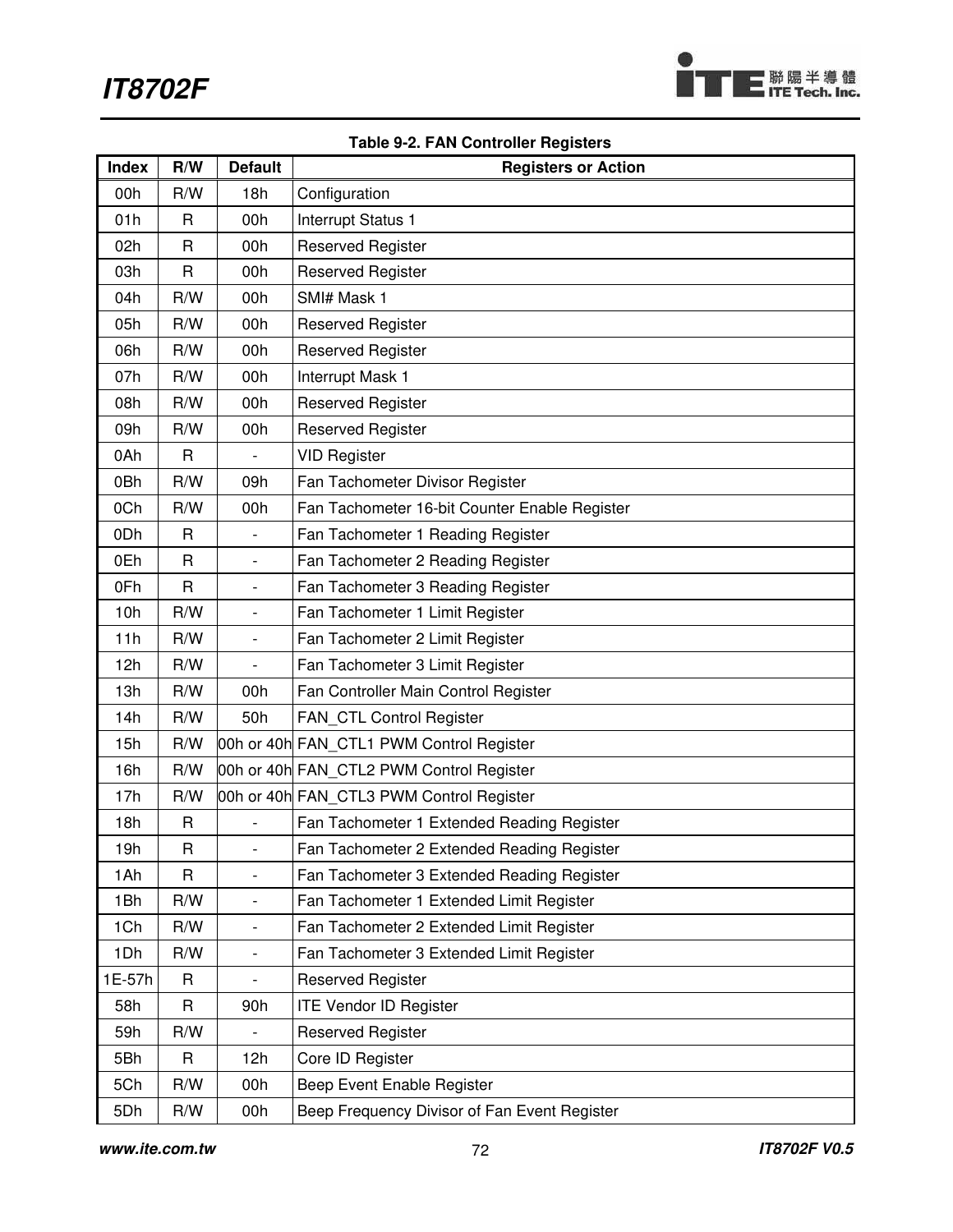| <b>Index</b> | R/W | <b>Default</b> | <b>Registers or Action</b>            |
|--------------|-----|----------------|---------------------------------------|
| 5E-5Fh       | R/W | 00h            | <b>Reserved Register</b>              |
| 60-7Fh       | R/W |                | <b>Reserved Register</b>              |
| 80h          | R.  | -              | Fan Tachometer 4 Reading LSB Register |
| 81 h         | R   |                | Fan Tachometer 4 Reading MSB Register |
| 82h          | R   |                | Fan Tachometer 5 Reading LSB Register |
| 83h          | R.  |                | Fan Tachometer 5 Reading MSB Register |
| 84h          | R/W |                | Fan Tachometer 4 Limit LSB Register   |
| 85h          | R/W |                | Fan Tachometer 4 Limit MSB Register   |
| 86h          | R/W |                | Fan Tachometer 5 Limit LSB Register   |
| 87h          | R/W | -              | Fan Tachometer 5 Limit MSB Register   |
| 88h          | R/W | 00h            | FAN CTL4 PWM Control Register         |
| 89h          | R/W | 00h            | FAN CTL5 PWM Control Register         |
| 90-9Fh       | R/W |                | <b>Reserved Register</b>              |

### **9.5.2.2 Register Description**

聯 陽 半 導 體<br>ITE Tech. Inc.

## **9.5.2.2.1 Configuration Register (Index=00h, Default=18h)**

| <b>Bit</b> | R/W | <b>Description</b>                                                                                                           |
|------------|-----|------------------------------------------------------------------------------------------------------------------------------|
| 7          | R/W | Initialization. A "1" restores all registers to their individual default values, except the                                  |
|            |     | Serial Bus Address register. This bit clears itself when the default value is "0."                                           |
| 6          | R/W | <b>Reserved</b>                                                                                                              |
| 5          | R/W | COPEN# cleared; Write "1" to clear COPEN#                                                                                    |
| 4          | R   | Read Only, Always "1."                                                                                                       |
| 3          | R/W | INT Clear. A "1" disables the SMI# and IRQ outputs with the contents of interrupt status                                     |
|            |     | bits remain unchanged.                                                                                                       |
| 2          | R/W | <b>IRQ enables the IRQ Interrupt output</b>                                                                                  |
|            | R/W | SMI# Enable. A "1" enables the SMI# Interrupt output.                                                                        |
| 0          | R/W | Start. A "1" enables the startup of monitoring operations while a "0" sends the monitoring<br>operation in the STANDBY mode. |

### **9.5.2.2.2 Interrupt Status Register 1 (Index=01h, Default=00h)**

Reading this register will clear itself following a read access.

| Bit     | R/W | <b>Description</b>                                           |
|---------|-----|--------------------------------------------------------------|
| 7-5     |     | <b>Reserved</b>                                              |
|         |     | A "1" indicates a Case Open event has occurred.              |
|         |     | <b>Reserved</b>                                              |
| $2 - 0$ |     | A "1" indicates the FAN TAC3-1 Count limit has been reached. |

### **9.5.2.2.3 Reserved Register (Index=02h, Default=00h)**

### **9.5.2.2.4 Reserved Register (Index=03h, Default=00h)**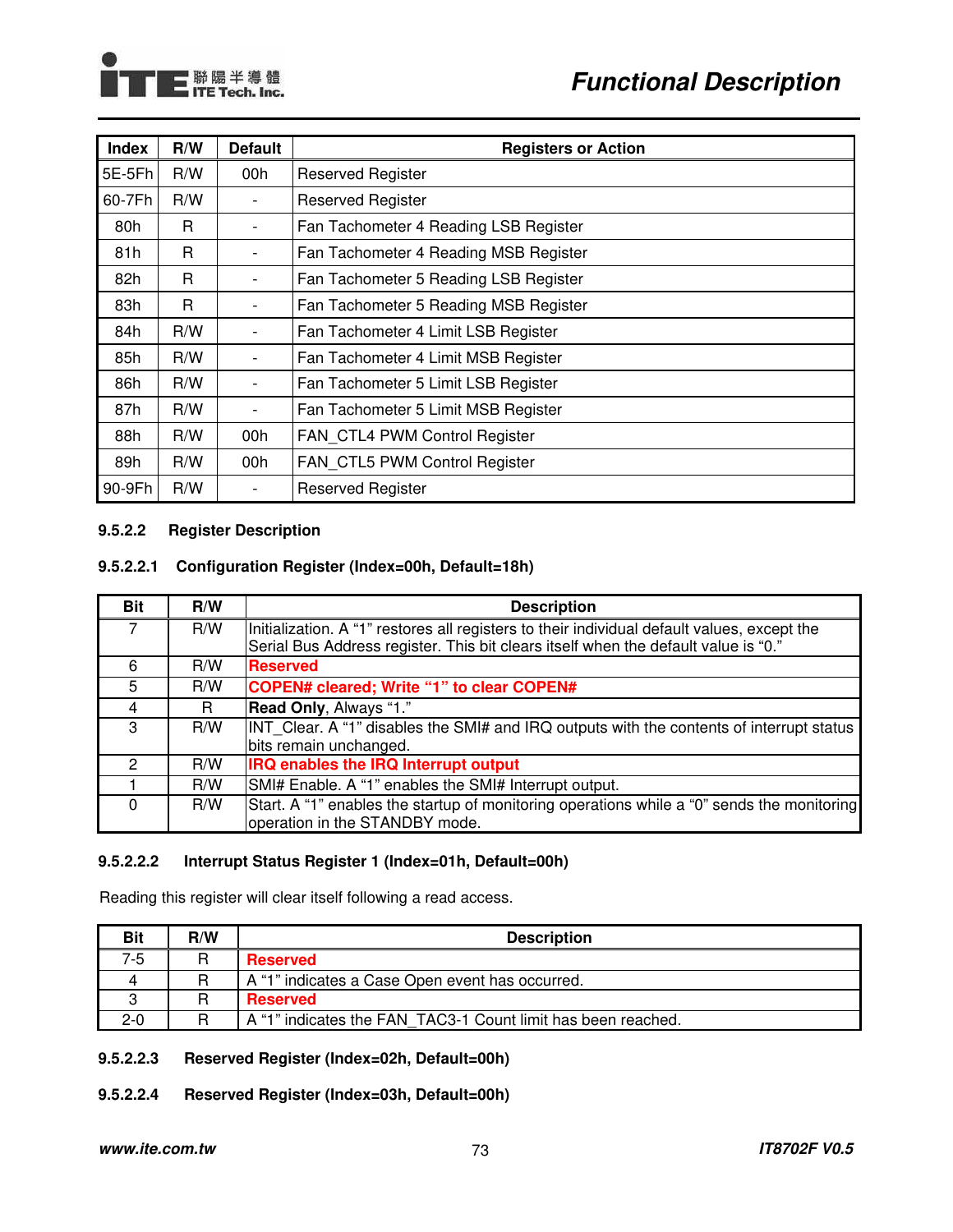# *IT8702F*



### **9.5.2.2.5 SMI# Mask Register 1 (Index=04h, Default=00h)**

| Bit   | R/W | <b>Description</b>                                                    |
|-------|-----|-----------------------------------------------------------------------|
| 7-6   | R/W | <b>Reserved</b>                                                       |
| 4     | R/W | A "1" disables the Case Open Intrusion interrupt status bit for SMI#. |
| ົ     | R/W | <b>Reserved</b>                                                       |
| $2-0$ | R/W | A "1" disables the FAN TAC3-1 interrupt status bit for SMI#.          |

### **9.5.2.2.6 Reserved Register (Index=05h, Default=00h)**

**9.5.2.2.7 Reserved Register (Index=06h, Default=00h)** 

### **9.5.2.2.8 Interrupt Mask Register 1 (Index=07h, Default=00h)**

| Bit     | R/W | <b>Description</b>                                                   |
|---------|-----|----------------------------------------------------------------------|
| 7-5     | R/W | <b>Reserved</b>                                                      |
|         | R/W | A "1" disables the Case Open Intrusion interrupt status bit for IRQ. |
| 3       | R/W | <b>Reserved</b>                                                      |
| $2 - 0$ | R/W | A "1" disables the FAN TAC3-1 interrupt status bit for IRQ.          |

### **9.5.2.2.9 Reserved Register (Index=08h, Default=00h)**

**9.5.2.2.10 Reserved Register (Index=09h, Default=00h)** 

### **9.5.2.2.11 VID Register (Index=0Ah)**

| Bit | R/W                      | <b>Description</b>   |
|-----|--------------------------|----------------------|
| 7-6 | $\overline{\phantom{a}}$ | Reserved             |
| 5-0 |                          | <b>VID5-0 Inputs</b> |

### **9.5.2.2.12 Fan Tachometer Divisor Register (Index=0Bh, Default=09h)**

| <b>Bit</b> | R/W | <b>Description</b>                       |
|------------|-----|------------------------------------------|
|            |     | <b>Reserved</b>                          |
| 6          | R/W | <b>FAN TAC3 Counter Divisor</b>          |
|            |     | 0: divided by 2                          |
|            |     | 1: divided by 8                          |
| $5-3$      | R/W | <b>FAN TAC2 Counter Divisor</b>          |
|            |     | 000: divided by 1<br>100: divided by 16  |
|            |     | 001: divided by 2<br>101: divided by 32  |
|            |     | 010: divided by 4<br>110: divided by 64  |
|            |     | 011: divided by 8<br>111: divided by 128 |
| $2 - 0$    | R/W | <b>FAN TAC1 Counter Divisor</b>          |
|            |     | 000: divided by 1<br>100: divided by 16  |
|            |     | 001: divided by 2<br>101: divided by 32  |
|            |     | 010: divided by 4<br>110: divided by 64  |
|            |     | 011: divided by 8<br>111: divided by 128 |

**9.5.2.2.13 Fan Tachometer 16-bit Counter Enable Register (Index=0Ch, Default=00h)**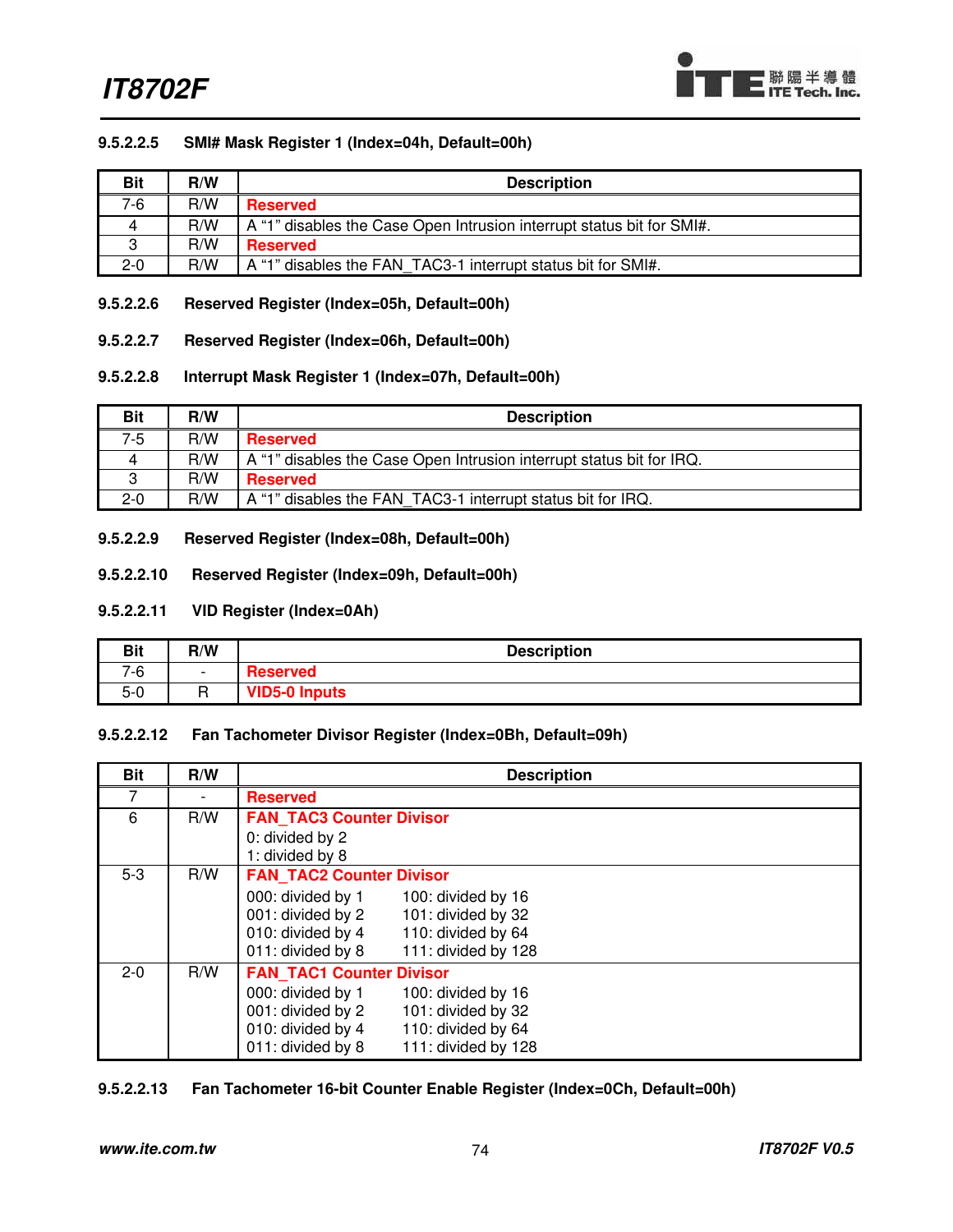

| <b>Bit</b> | R/W | <b>Description</b>                           |
|------------|-----|----------------------------------------------|
| $7-6$      |     | <b>Reserved</b>                              |
| 5          | R/W | <b>FAN TAC5 Enable</b>                       |
|            |     | 0: disable                                   |
|            |     | 1: enable                                    |
| 4          | R/W | <b>FAN TAC4 Enable</b>                       |
|            |     | $0:$ disable                                 |
|            |     | 1: enable                                    |
| 3          | ۰   | <b>Reserved</b>                              |
| 2          | R/W | FAN TAC3, 4, 5 16-bit Counter Divisor Enable |
|            |     | 0: disable                                   |
|            |     | 1: enable                                    |
|            | R/W | FAN TAC2 16-bit Counter Divisor Enable       |
|            |     | 0: disable                                   |
|            |     | 1: enable                                    |
| $\Omega$   | R/W | <b>FAN TAC1 16-bit Counter Enable</b>        |
|            |     | 0: disable                                   |
|            |     | 1: enable                                    |

### **9.5.2.2.14 Fan Tachometer 1-3 Reading Registers (Index=0Dh-0Fh)**

| Bit | R/W | Description                                                |
|-----|-----|------------------------------------------------------------|
| '-0 |     | The number of counts of the internal clock per revolution. |

### **9.5.2.2.15 Fan Tachometer 1-3 Limit Registers (Index=10h-12h)**

| Di+<br>οπ                                                    | R/W                 | <b>Description</b> |
|--------------------------------------------------------------|---------------------|--------------------|
| $\overline{\phantom{a}}$<br>$\overline{\phantom{a}}$<br>′ -∪ | R/M<br><b>U V V</b> |                    |

## **9.5.2.2.16 Fan Controller Main Control Register (Index=13h, Default=00h)**

| <b>Bit</b> | R/W | <b>Description</b>                      |
|------------|-----|-----------------------------------------|
|            | R   | <b>Reserved</b>                         |
| $6 - 4$    | R/W | <b>FAN TAC3-1 Enable</b>                |
|            |     | 0: disable                              |
|            |     | $1:$ enable.                            |
| з          | R/W | Reserved.                               |
|            |     | Should write "0".                       |
| $2 - 0$    | R/W | <b>FAN_CTL3-1 Output Mode Selection</b> |
|            |     | 0: ON/OFF mode.                         |

### **9.5.2.2.17 FAN\_CTL Control Register (Index=14h, Default=50h)**

| <b>Bit</b> | R/W | <b>Description</b>                  |
|------------|-----|-------------------------------------|
|            | R/W | <b>FAN CTL Polarity</b>             |
|            |     | 0: Active Low.                      |
|            |     | 1: Active High.                     |
| $6 - 4$    | R/W | PWM base clock select.              |
|            |     | 000: 48Mhz (PWM Frequency=375Khz).  |
|            |     | 001: 24Mhz(PWM Frequency=187.5Khz). |
|            |     | 010: 12Mhz(PWM Frequency=93.75Khz)  |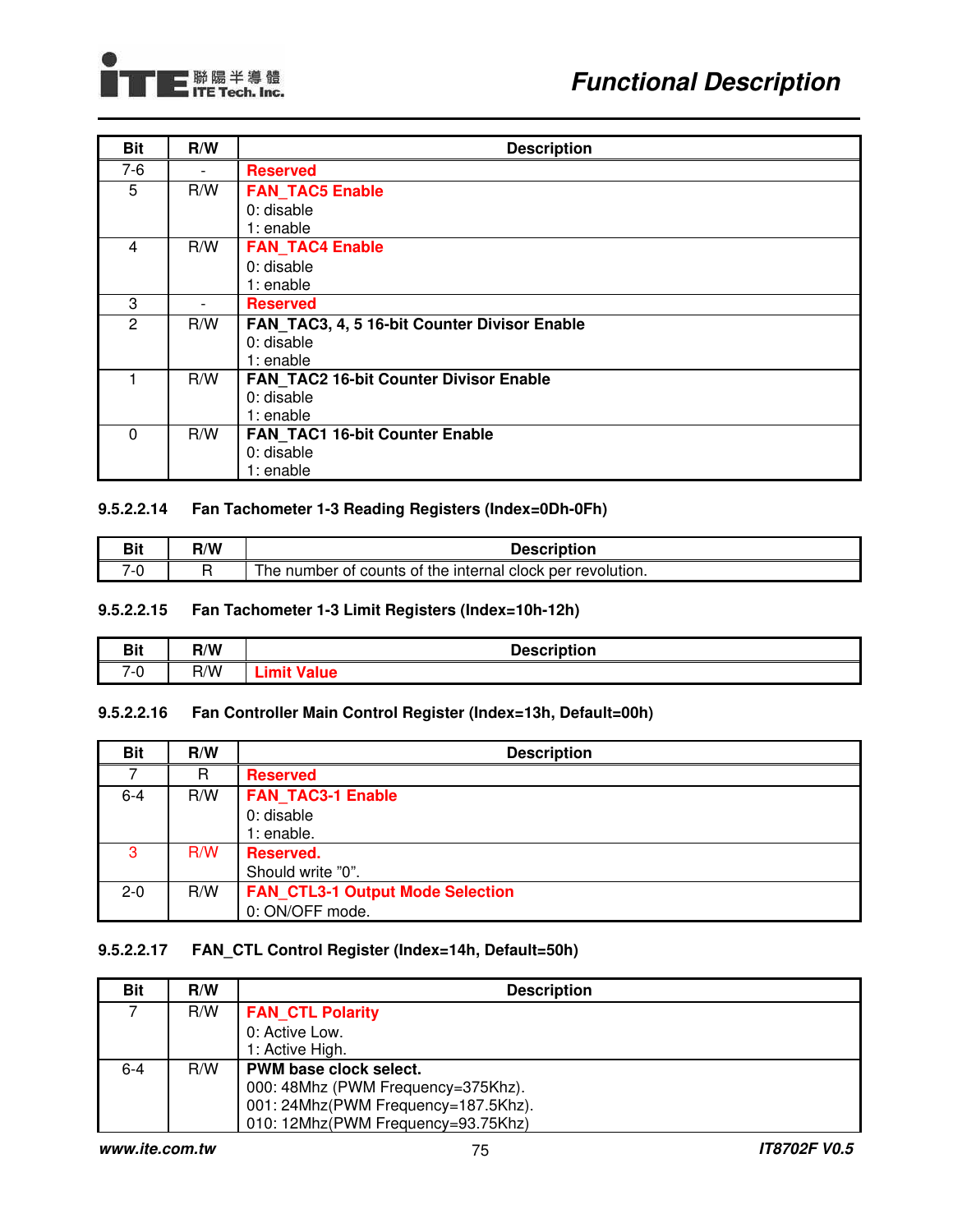| <b>Bit</b> | R/W | <b>Description</b>                                                                   |
|------------|-----|--------------------------------------------------------------------------------------|
|            |     | 011: 8Mhz(PWM Frequency=62.5Khz)                                                     |
|            |     | 100: 6Mhz(PWM Frequency=46.875Khz)                                                   |
|            |     | 101: 3Mhz(PWM Frequency=23.43Khz)                                                    |
|            |     | 110: 1.5Mhz(PWM Frequency=11.7Khz)                                                   |
|            |     | 111: 0.75Mhz(PWM Frequency=5.86Khz).                                                 |
| 3          | R/W | <b>PWM Minimum Duty Select</b>                                                       |
|            |     | 0: 0 %. For a given PWM value, the actual duty is PWM/128 X 100%.                    |
|            |     | 1: 20 %. For a given PWM value (not 00h), the actual duty is (PWM+32)/160 X 100%. If |
|            |     | the given PWM value is 00h, the actual duty will be 0%.                              |
| $2 - 0$    | R/W | FAN CTL3-1 ON/OFF Mode Control                                                       |
|            |     | These bits are only available when the relative output modes are selected in ON/OFF  |
|            |     | mode.                                                                                |
|            |     | $0:$ OFF.                                                                            |
|            |     | 1: ON.                                                                               |

### **9.5.2.2.18 FAN\_CTL1 PWM Control Register (Index=15h, Default=00h or 40h)**

This default value of this register is selected by JP5.

| Bit   | R/W | <b>Description</b>        |
|-------|-----|---------------------------|
|       | R/W | Reserved.                 |
|       |     | Should write "0".         |
| $6-0$ | R/W | 128 steps of PWM control. |

### **9.5.2.2.19 FAN\_CTL2 PWM Control Register (Index=16h, Default=00h or 40h)**

This default value of this register is selected by JP5.

| Bit | R/W | <b>Description</b>        |
|-----|-----|---------------------------|
|     | R/W | Reserved.                 |
|     |     | Should write "0".         |
| 6-0 | R/W | 128 steps of PWM control. |

### **9.5.2.2.20 FAN\_CTL3 PWM Control Register (Index=17h, Default=00h or 40h)**

This default value of this register is selected by JP5.

| Bit   | R/W | <b>Description</b>        |
|-------|-----|---------------------------|
|       | R/W | Reserved.                 |
|       |     | Should write "0".         |
| $6-0$ | R/W | 128 steps of PWM control. |

### **9.5.2.2.21 Fan Tachometer 1-3 Extended Reading Registers (Index=18h-1Ah)**

| Bit | R/W | <b>Description</b>                                                |
|-----|-----|-------------------------------------------------------------------|
|     |     | The number of counts of the internal clock per revolution. [15:8] |

# **9.5.2.2.22 Fan Tachometer 1-3 Extended Limit Registers (Index=1Bh-1Dh)**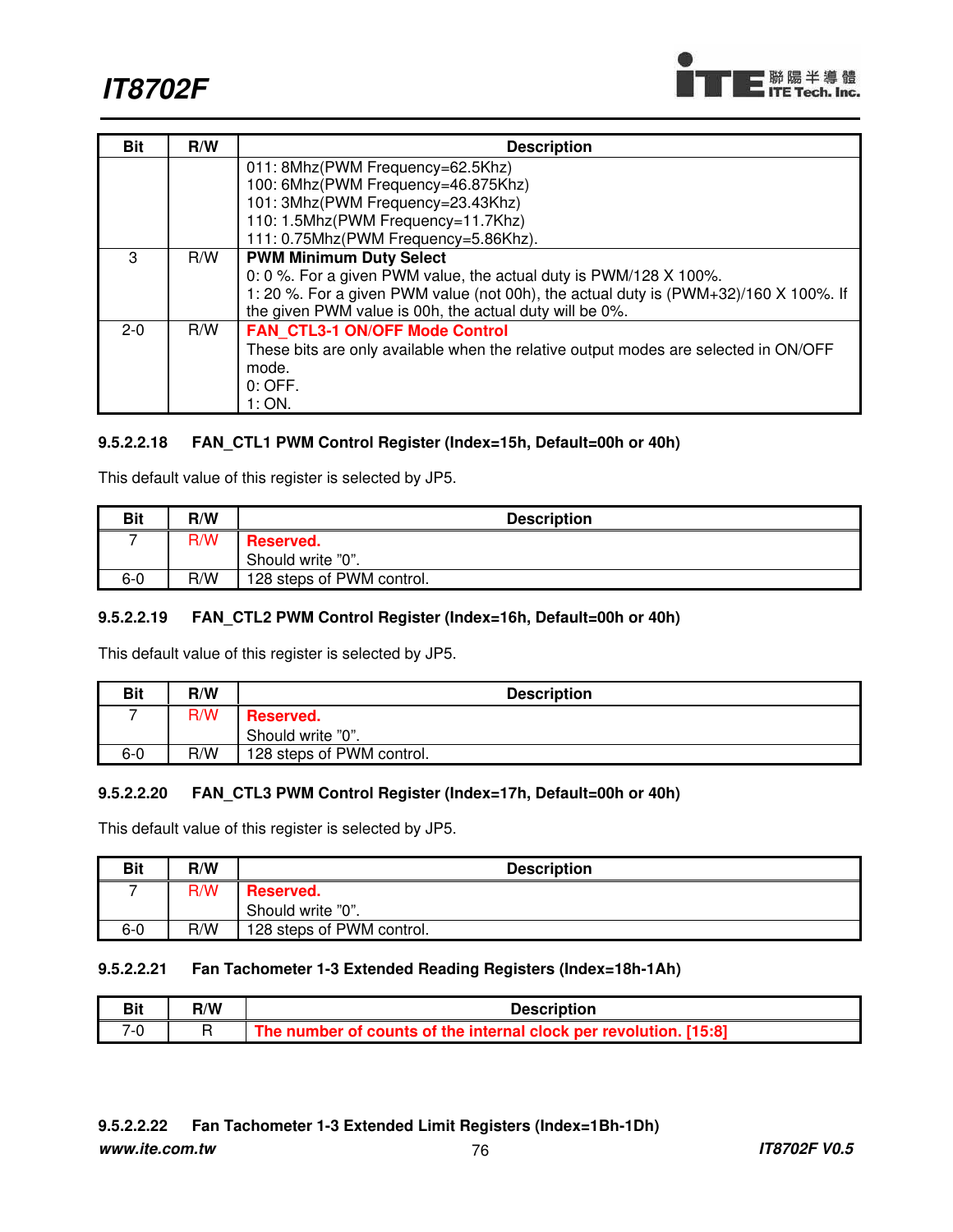

| <b>Bit</b> | R/W | <b>Description</b> |
|------------|-----|--------------------|
| -<br>7-0   |     | alue.<br>19.O      |

### **9.5.2.2.23 Vendor ID Register (Index=58h, Default=90h)**

| D:+<br>ווס    | $\frac{2}{M}$ | <b>Description</b>          |
|---------------|---------------|-----------------------------|
| $\sim$<br>ำ−∪ |               | <b>Vendor ID. Read Only</b> |

### **9.5.2.2.24 Code ID Register (Index=5Bh, Default=12h)**

| DH.<br>DК                       | R/W | <b>Description</b>                         |
|---------------------------------|-----|--------------------------------------------|
| $\overline{\phantom{0}}$<br>7-0 |     | . Read Only<br>ID.<br><b>Vendor</b><br>1 E |

### **9.5.2.2.25 Beep Event Enable Register (Index=5Ch, Default=00h)**

| Bit | R/W | <b>Description</b>                              |
|-----|-----|-------------------------------------------------|
|     | R/W | Reserved                                        |
|     | R/W | Enables Beep action when FAN TACs exceed limit. |

### **9.5.2.2.26 Beep Frequency Divisor of Fan Event Register (Index=5Dh, Default=00h)**

| Bit   | R/W | <b>Description</b>                              |
|-------|-----|-------------------------------------------------|
| $7-4$ | R/W | Tone Divisor. Tone=500/(bits[7:4]+1).           |
| $3-0$ | R/W | Frequency Divisor. Frequency=10K/(bits[3:0]+1). |

### **9.5.2.2.27 Fan Tachometer 4-5 Reading LSB Registers (Index=80h,82h)**

|     | R/W | <b>Description</b>                                         |  |  |  |
|-----|-----|------------------------------------------------------------|--|--|--|
| 7-0 |     | The number of counts of the internal clock per revolution. |  |  |  |

### **9.5.2.2.28 Fan Tachometer 4-5 Reading MSB Registers (Index=81h,83h)**

| О.   | R/W | Description                                                      |  |  |
|------|-----|------------------------------------------------------------------|--|--|
| ' -u |     | a number of counts of the internal clock per revolution.<br>' he |  |  |

#### **9.5.2.2.29 Fan Tachometer 4-5 Limit LSB Registers (Index=84h,86h)**

| <b>DIA</b><br>οπ<br>__ | R/W<br>-- - - | <b>Description</b> |  |  |
|------------------------|---------------|--------------------|--|--|
| 7-0                    | R/M<br>.      | J۱                 |  |  |

### **9.5.2.2.30 Fan Tachometer 4-5 Limit MSB Registers (Index=85h,87h)**

| m:4<br>DI.<br>--<br>$\sim$ | R/W               | Description |  |  |
|----------------------------|-------------------|-------------|--|--|
| 7-0<br>-                   | R/M<br><b>U</b> A | -           |  |  |

### **9.5.2.2.31 FAN\_CTL4 PWM Control Register (Index=88h, Default=00h)**

| <b>Bit</b> | R/W | <b>Description</b> |
|------------|-----|--------------------|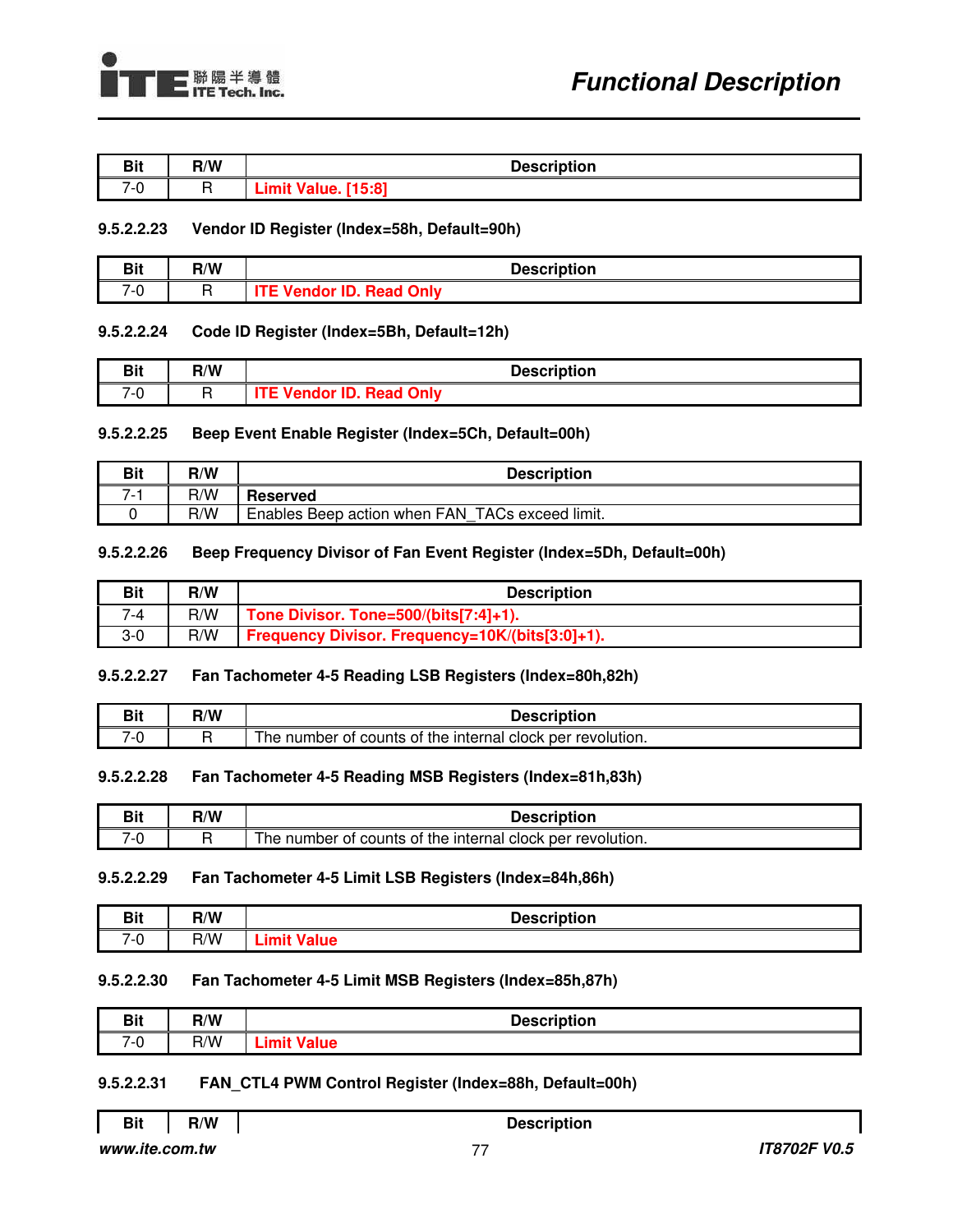# *IT8702F*



| -   |     | <b>Heserved.</b>          |
|-----|-----|---------------------------|
|     |     | Should write "0".         |
| 6-0 | R/W | 128 steps of PWM control. |

### **9.5.2.2.32 FAN\_CTL5 PWM Control Register (Index=89h, Default=00h)**

| Bit   | R/W    | <b>Description</b>        |  |  |  |
|-------|--------|---------------------------|--|--|--|
|       | n<br>n | Reserved.                 |  |  |  |
|       |        | Should write "0".         |  |  |  |
| $6-0$ | R/W    | 128 steps of PWM control. |  |  |  |

### **9.5.3 Operation**

#### **9.5.3.1 Power On RESET and Software RESET**

When the system power is first applied, the FAN Controller performs a "power on reset" on the registers which are returned to default values (due to system hardware reset). Except the function of the Serial Bus Interface Address register, a software reset (bit 7 of Configuration register) is able to accomplish all the functions as the hardware reset does.

#### **9.5.3.2 Fan Tachometer**

The Fan Tachometer inputs gate a 22.5 kHz clock into an 8-bit or a16-bit counter (maximum count=255 or 65535) for one period of the input signals. Several divisors, located in FAN Divisor Register, are provided for FAN\_TAC1, FAN\_TAC2, and FAN\_TAC3, and are used to modify the monitoring range. Counts are based on 2 pulses per revolution tachometer output.

 $RPM = 1.35 \times 10^6$  / (Count X Divisor)

The maximum input signal range is from 0 to VCC. The additional application is needed to clamp the input voltage and current.

#### **9.5.3.3 Interrupt of the FAN Controller**

The FAN Controller generates interrupts as a result of each of its Limit registers on FAN monitor. All the interrupts are indicated in two Interrupt Status Registers. The IRQ and SMI# outputs have individual mask registers. These two Interrupts can also be enabled/disabled in the Configuration Register. The Interrupt Status Registers will be reset after being read. When the Interrupt Status Registers are cleared, the Interrupt lines will also be cleared. When a read operation is completed before the completion of the monitoring loop sequence, it indicates an Interrupt Status Register has been cleared. Due to slow monitoring sequence, the FAN Controller needs 1.5 seconds to allow all the FAN Controller Registers to be safely updated between completed read operations. When the bit 3 of the Configuration Register is set to high, the Interrupt lines are cleared and the monitoring loop will be stopped. The loop will resume when this bit is cleared.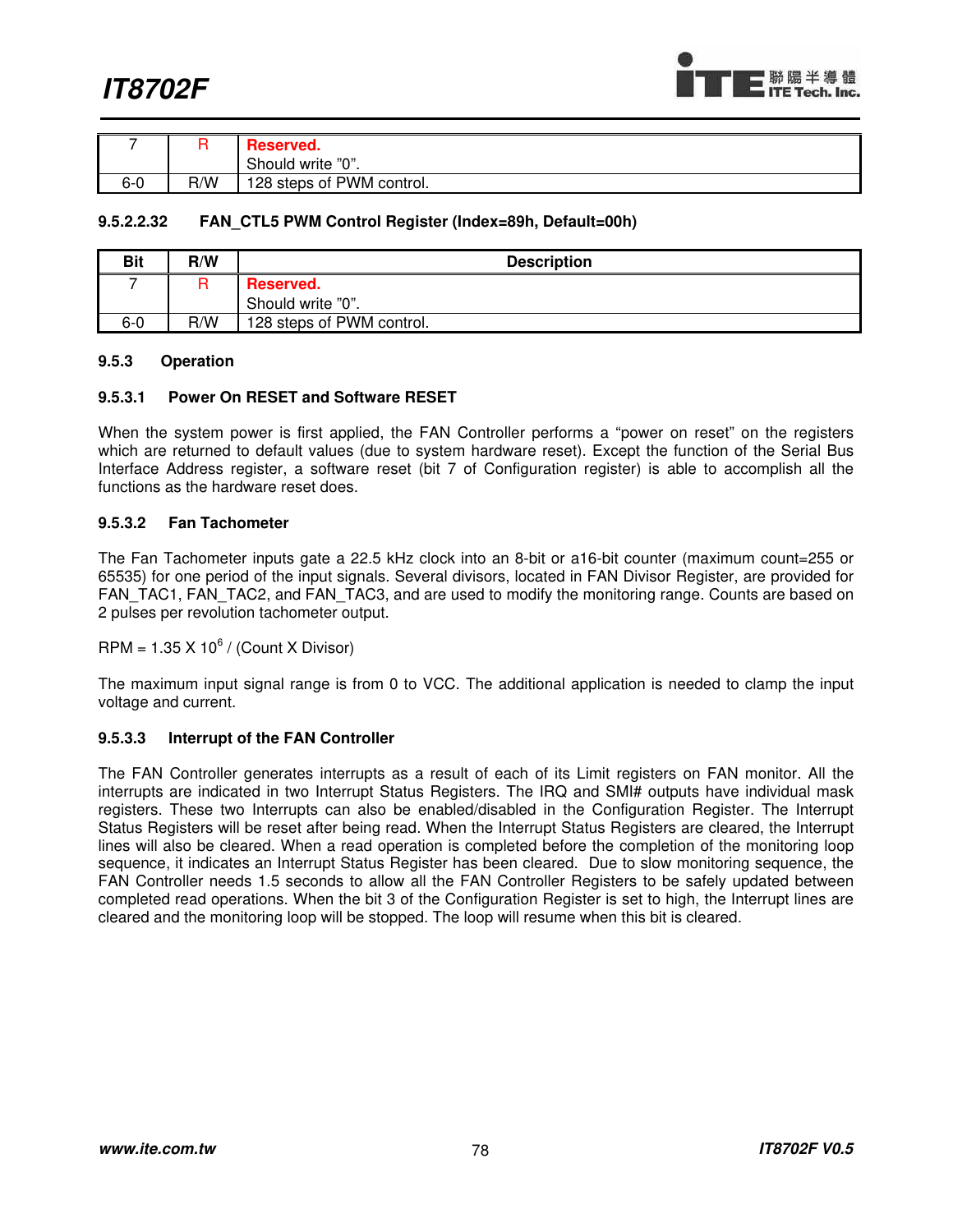

### **9.6 Floppy Disk Controller (FDC)**

#### **9.6.1 Introduction**

The Floppy Disk Controller provides the interface between a host processor and up to two floppy disk drives. It integrates a controller and a digital data separator with write precompensation, data rate selection logic, microprocessor interface, and a set of registers.

The FDC supports data transfer rates of 250 Kbps, 300 Kbps, 500 Kbps, and 1 Mbps. It operates in PC/AT mode and supports 3-mode type drives. Additionally, the FDC is software compatible with the 82077.

The FDC configuration is handled by software and a set of Configuration registers. Status, Data, and Control registers facilitate the interface between the host microprocessor and the disk drive, providing information about the condition and/or state of the FDC. These configuration registers can select the data rate, enable interrupts, drives, and DMA modes, and indicate errors in the data or operation of the FDC/FDD.

The controller manages data transfers using a set of data transfer and control commands. These commands are handled in three phases: Command, Execution, and Result. Not all commands utilize all these three phases.

#### **9.6.2 Reset**

The IT8702F device implements both software and hardware reset options for the FDC. Either type of the resets will reset the FDC, terminating all operations and placing the FDC into an idle state. A reset during a write to the disk will corrupt the data and the corresponding CRC.

#### **9.6.3 Hardware Reset (LRESET# Pin)**

When the FDC receives a LRESET# signal, all registers of the FDC core are cleared (except those programmed by the SPECIFY command). To exit the reset state, the host must clear the DOR bit.

### **9.6.4 Software Reset (DOR Reset and DSR Reset)**

When the reset bit in the DOR or the DSR is set, all registers of the FDC core are cleared. A reset performed by setting the reset bit in the DOR has higher priority over a reset performed by setting the reset bit in the DSR. In addition, to exit the reset state, the DSR bit is self-clearing, while the host must clear the DOR bit.

#### **9.6.5 Digital Data Separator**

The internal digital data separator is comprised of a digital PLL and associated support circuitry. It is responsible for synchronizing the raw data signal read from the floppy disk drive. The synchronized signal is used to separate the encoded clock from the data pulses.

#### **9.6.6 Write Precompensation**

Write precompensation is a method that can be used to adjust the effects of bit shift on data as it is written to the disk. It is harder for the data separator to read data that has been subject to bit shifting. Soft read errors can occur due to such bit shifting. Write precompensation predicts where the bit shifting might occur within a data pattern and shifts the individual data bits back to their nominal positions.

The FDC permits the selection of write precompensation via the Data Rate Select Register (DSR) bits 2 through 4.

#### **9.6.7 Data Rate Selection**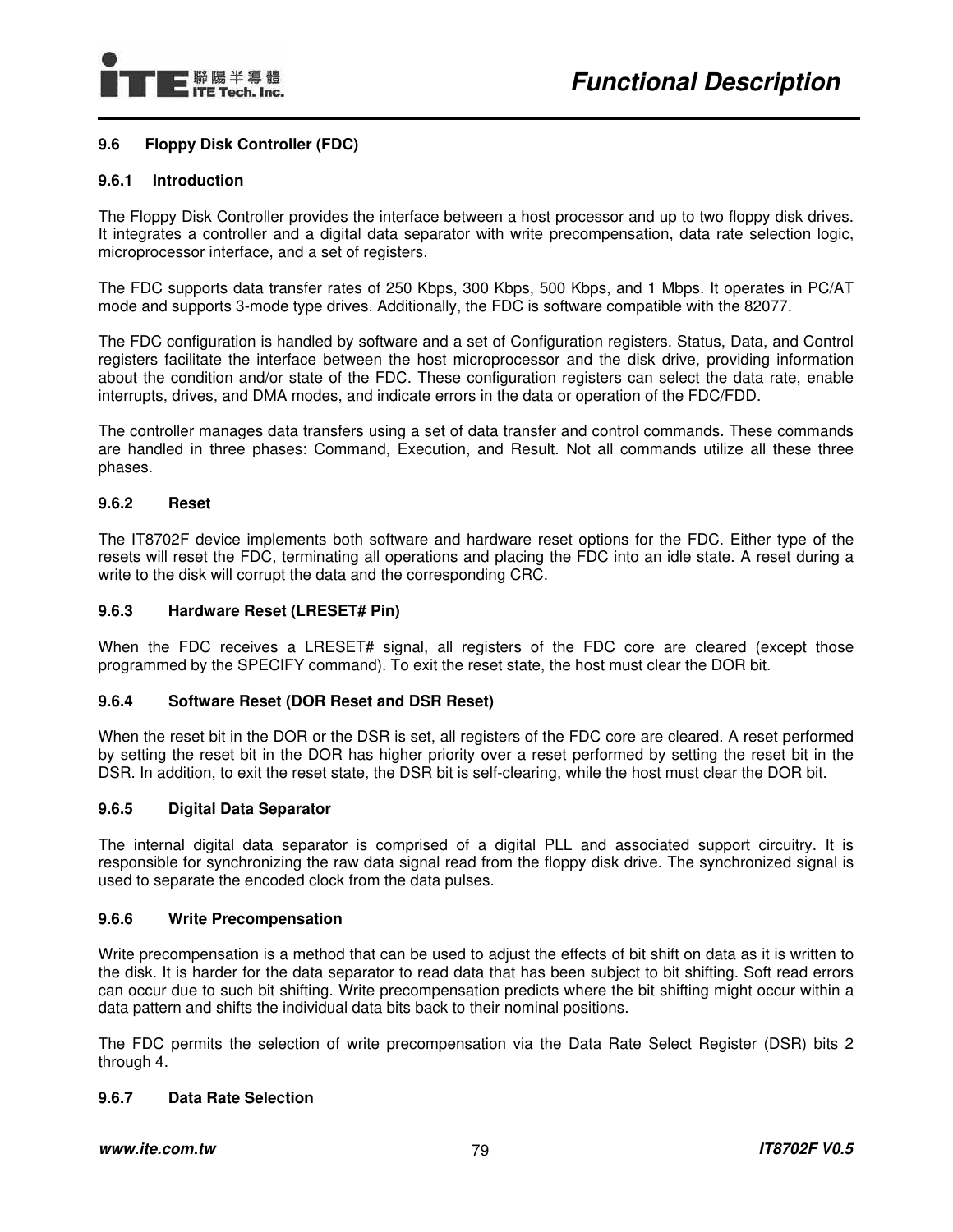

Selecting one of the four possible data rates for the attached floppy disks is accomplished by setting the Diskette Control Register (DCR) or Data Rate Select Register (DSR) bits to 0 and 1. The data rate is determined by the last value that is written to either the DCR or the DSR. When the data rate is set, the data separator clock is scaled appropriately.

### **9.6.8 Status, Data and Control Registers**

### **9.6.8.1 Digital Output Register (DOR, FDC Base Address + 02h)**

This is a **read/write** register. It controls drive selection and motor enables as well as a software reset bit and DMA enable. The I/O interface reset may be used at any time to clear the DOR's contents.

| Bit   | <b>Symbol</b>  | <b>Description</b>                                             |  |  |  |
|-------|----------------|----------------------------------------------------------------|--|--|--|
| $7-6$ |                | <b>Reserved</b>                                                |  |  |  |
| 5     | <b>MOTB EN</b> | <b>Drive B Motor Enable</b>                                    |  |  |  |
|       |                | 0: Disable Drive B motor.                                      |  |  |  |
|       |                | 1: Enable Drive B motor.                                       |  |  |  |
| 4     | <b>MOTA EN</b> | <b>Drive A Motor Enable</b>                                    |  |  |  |
|       |                | 0: Disable Drive A motor.                                      |  |  |  |
|       |                | 1: Enable Drive A motor.                                       |  |  |  |
| 3     | <b>DMAEN</b>   | <b>Disk Interrupt and DMA Enable</b>                           |  |  |  |
|       |                | 0: Disable disk interrupt and DMA (DRQx, DACKx#, TC and INTx). |  |  |  |
|       |                | 1: Enable disk interrupt and DMA.                              |  |  |  |
| 2     | RESET#         | <b>FDC Function Reset</b>                                      |  |  |  |
|       |                | 0: Reset FDC function.                                         |  |  |  |
|       |                | 1: Clear reset of FDC function.                                |  |  |  |
|       |                | This reset does not affect the DSR, DCR or DOR.                |  |  |  |
|       |                | <b>Reserved</b>                                                |  |  |  |
| 0     | <b>DVSEL</b>   | <b>Drive Selection</b>                                         |  |  |  |
|       |                | 0: Select Drive A.                                             |  |  |  |
|       |                | 1: Select Drive B.                                             |  |  |  |

### **Table 9-3. Digital Output Register (DOR)**

### **9.6.8.2 Tape Drive Register (TDR, FDC Base Address + 03h)**

This is a **read/write** register and is included for 82077 software compatibility. The contents of this register are not used internal to the device.

|  | Table 9-4. Tape Drive Register (TDR) |  |
|--|--------------------------------------|--|
|  |                                      |  |

| <b>Bit</b> | Symbol | <b>Description</b>                                                                                    |  |  |
|------------|--------|-------------------------------------------------------------------------------------------------------|--|--|
| 7-2        |        | <b>Undefined</b>                                                                                      |  |  |
| 1-0        |        | TP_SEL[1:0] Tape Drive Selection<br>TP_SEL[1:0] : Drive selected.<br>00: None<br>01:1<br>10:2<br>11:3 |  |  |

### **9.6.8.3 Main Status Register (MSR, FDC Base Address + 04h)**

This is a **read only** register. It indicates the general status of the FDC, and is able to receive data from the host. The MSR should be read before each byte is sent to or received from the Data register, except when in

*www.ite.com.tw* 80 *IT8702F V0.5*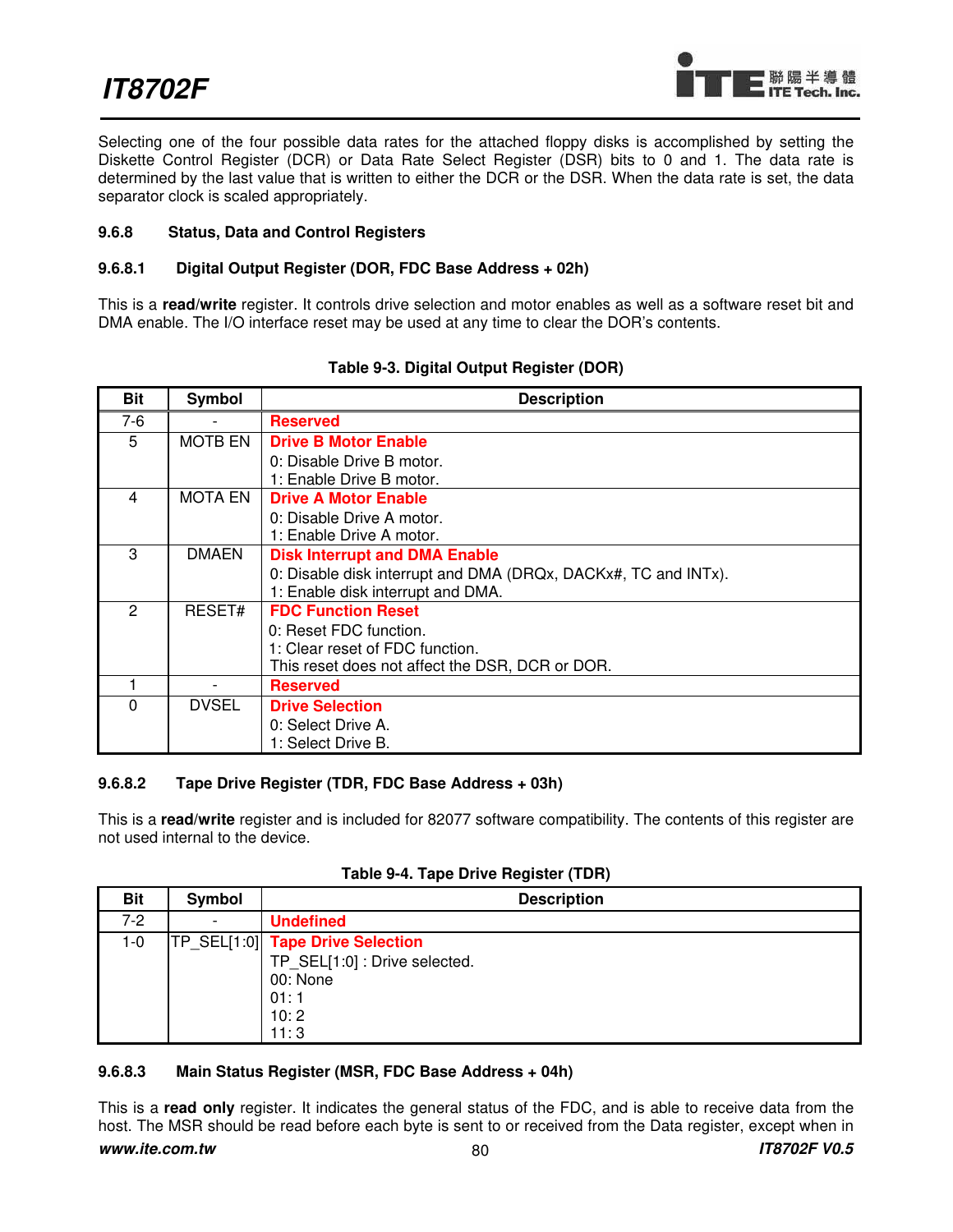

DMA mode.

### **Table 9-5. Main Status Register (MSR)**

| <b>Bit</b>   | Symbol                   | <b>Description</b>                                                                                                                                                                                                      |  |  |  |  |
|--------------|--------------------------|-------------------------------------------------------------------------------------------------------------------------------------------------------------------------------------------------------------------------|--|--|--|--|
| 7            | <b>RQM</b>               | <b>Request for Master</b><br>FDC Request for Master.<br>0: The FDC is busy and cannot receive data from the host.<br>1: The FDC is ready and the host can transfer data.                                                |  |  |  |  |
| 6            | <b>DIO</b>               | Data I/O Direction<br>Indicates the direction of data transfer once a RQM has been set.<br>0: Write.<br>1: Read.                                                                                                        |  |  |  |  |
| 5            | <b>NDM</b>               | <b>Non-DMA Mode</b><br>This bit selects Non-DMA mode of operation.<br>0: DMA mode selected.<br>1: Non-DMA mode selected.<br>This mode is selected via the SPECIFY command during the Execution phase of a<br>command.   |  |  |  |  |
| 4            | CB                       | <b>Diskette Control Busy</b><br>Indicates whether a command is in progress (the FDD is busy).<br>0: A command has been executed and the end of the Result phase has been<br>reached.<br>1: A command is being executed. |  |  |  |  |
| $3-2$        | $\overline{\phantom{a}}$ | <b>Reserved</b>                                                                                                                                                                                                         |  |  |  |  |
| 1            | <b>DBB</b>               | <b>Drive B Busy</b><br>Indicates whether Drive B is in the SEEK portion of a command.<br>0: Not busy.<br>1: Busy.                                                                                                       |  |  |  |  |
| $\mathbf{0}$ | <b>DAB</b>               | <b>Drive A Busy</b><br>Indicates whether Drive A is in the SEEK portion of a command.<br>0: Not busy.<br>1: Busy.                                                                                                       |  |  |  |  |

### **9.6.8.4 Data Rate Select Register (DSR, FDC Base Address + 04h)**

This is a **write only** register. It is used to determine the data rate, amount of write precompensation, power down mode, and software reset. The data rate of the floppy disk controller is the most recent write of either the DSR or DCR. The DSR is unaffected by a software reset. The DSR can be set to 02h by a hardware reset. The "02h" represents the default precompensation, and 250 Kbps indicates the data transfer rate.

| Table 9-6. Data Rate Select Register (DSR) |  |  |  |  |  |
|--------------------------------------------|--|--|--|--|--|
|--------------------------------------------|--|--|--|--|--|

| Bit | Symbol                      | <b>Description</b>                                                                                                                                                                                                                                                                           |
|-----|-----------------------------|----------------------------------------------------------------------------------------------------------------------------------------------------------------------------------------------------------------------------------------------------------------------------------------------|
|     |                             | <b>S/W RESET Software Reset</b>                                                                                                                                                                                                                                                              |
|     |                             | It is active high and shares the same function with the RESET# of the DOR except<br>that this bit is self-clearing.                                                                                                                                                                          |
| 6   | <b>POWER</b><br><b>DOWN</b> | <b>Power Down</b><br>When this bit is written with a "1", the floppy controller is put into manual low power<br>mode. The clocks of the floppy controller and data separator circuits will be turned<br>off until a software reset or the Data Register or Main Status Register is accessed. |
| 5   |                             | <b>Undefined</b>                                                                                                                                                                                                                                                                             |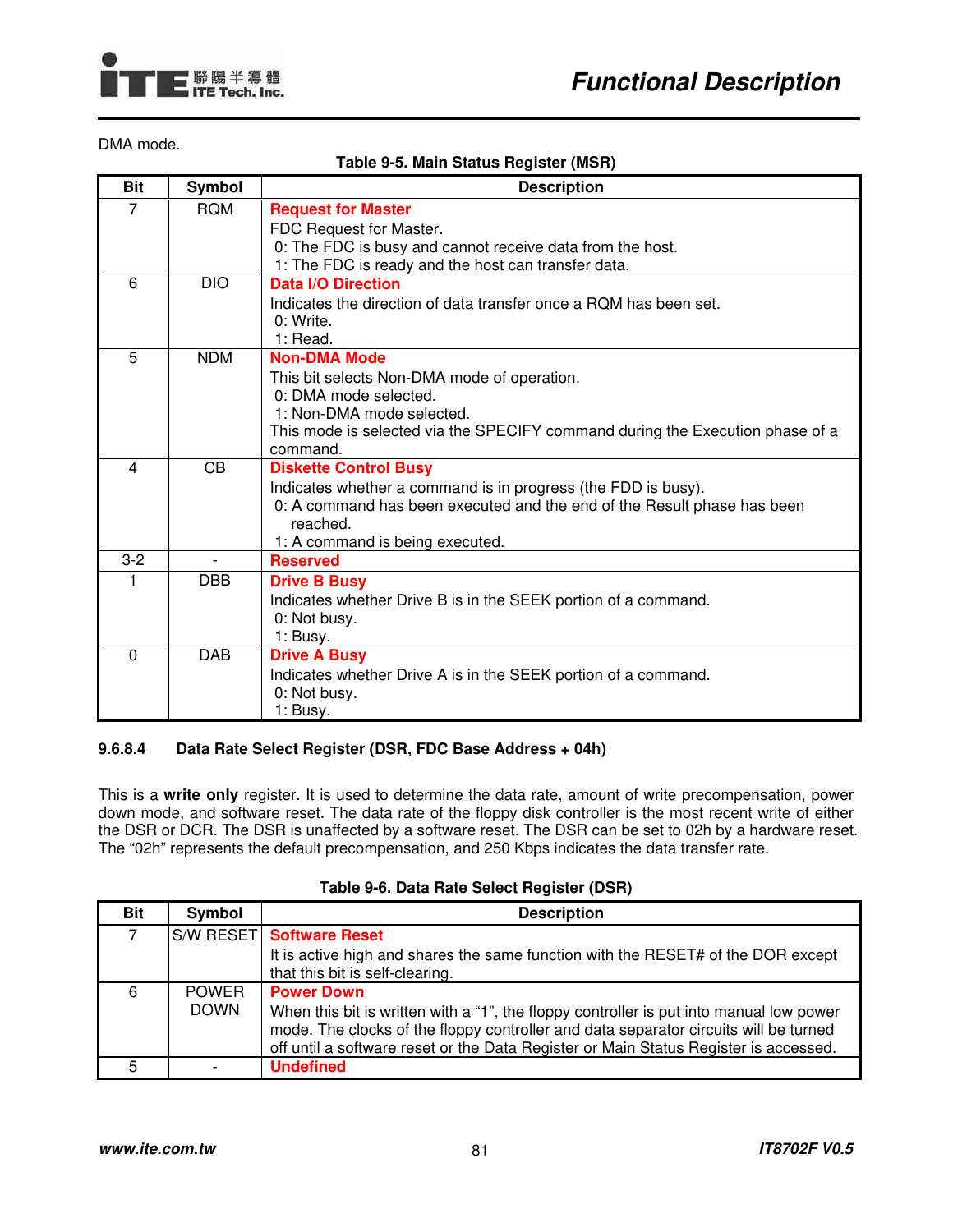

| <b>Bit</b> | Symbol              |                               |                                       | <b>Description</b>                                                                                                                                |
|------------|---------------------|-------------------------------|---------------------------------------|---------------------------------------------------------------------------------------------------------------------------------------------------|
| $4 - 2$    | PRE-COMP<br>$2 - 0$ | <b>Precompensation Select</b> |                                       | These three bits are used to determine the value of write precompensation that will                                                               |
|            |                     |                               |                                       | be applied to the WDATA# pin. Track 0 is the default starting track number, which<br>can be changed by the CONFIGURE command for precompensation. |
|            |                     | PRE_COMP                      | Precompensation<br><b>Delay</b>       |                                                                                                                                                   |
|            |                     | 111                           | 0.0 <sub>ns</sub>                     |                                                                                                                                                   |
|            |                     | 001                           | 41.7 ns                               |                                                                                                                                                   |
|            |                     | 010                           | 83.3 ns                               |                                                                                                                                                   |
|            |                     | 011                           | 125.0 ns                              |                                                                                                                                                   |
|            |                     | 100                           | 166.7 ns                              |                                                                                                                                                   |
|            |                     | 101                           | 208.3 ns                              |                                                                                                                                                   |
|            |                     | 110                           | 250.0 ns                              |                                                                                                                                                   |
|            |                     | 000                           | Default                               |                                                                                                                                                   |
|            |                     |                               | <b>Default Precompensation Delays</b> |                                                                                                                                                   |
|            |                     | <b>Data Rate</b>              | Precompensation                       |                                                                                                                                                   |
|            |                     |                               | <b>Delay</b>                          |                                                                                                                                                   |
|            |                     | 1 Mbps                        | 41.7 ns                               |                                                                                                                                                   |
|            |                     | 500 Kbps                      | 125.0 ns                              |                                                                                                                                                   |
|            |                     | 300 Kbps                      | 125.0 ns                              |                                                                                                                                                   |
|            |                     | 250 Kbps                      | 125.0 ns                              |                                                                                                                                                   |
|            |                     |                               |                                       |                                                                                                                                                   |
| $1-0$      | DRATE1-0            | <b>Data Rate Select</b>       |                                       |                                                                                                                                                   |
|            |                     | <b>Bits 1-0</b>               | <b>Data Transfer Rate</b>             |                                                                                                                                                   |
|            |                     | 00                            | 500 Kbps                              |                                                                                                                                                   |
|            |                     | 01                            | 300 Kbps                              |                                                                                                                                                   |
|            |                     | 10                            | 250 Kbps (default)                    |                                                                                                                                                   |
|            |                     | 11                            | 1 Mbps                                |                                                                                                                                                   |

### **9.6.8.5 Data Register (FIFO, FDC Base Address + 05h)**

This is an 8-bit **read/write** register. It transfers command information, diskette drive status information, and the result phase status between the host and the FDC. The FIFO consists of several registers in a stack. Only one register in the stack is permitted to transfer information or status to the data bus at a time.

### **Table 9-7. Data Register (FIFO)**

| Bit | <b>Symbol</b> | <b>Description</b>                                                      |
|-----|---------------|-------------------------------------------------------------------------|
|     |               | <b>Data</b>                                                             |
|     |               | Command information, diskette drive status, or result phase status data |

### **9.6.8.6 Digital Input Register (DIR, FDC Base Address + 07h)**

This is a **read only** register and shares this address with the Diskette Control Register (DCR).

| Table 9-8. Digital Input Register (DIR) |  |  |
|-----------------------------------------|--|--|
|                                         |  |  |

| Bit | <b>Symbol</b> | <b>Description</b>                                                                   |
|-----|---------------|--------------------------------------------------------------------------------------|
|     | <b>DSKCHG</b> | <b>Diskette Change</b>                                                               |
|     |               | Indicates the inverting value of the bit monitored from the input of the Floppy Disk |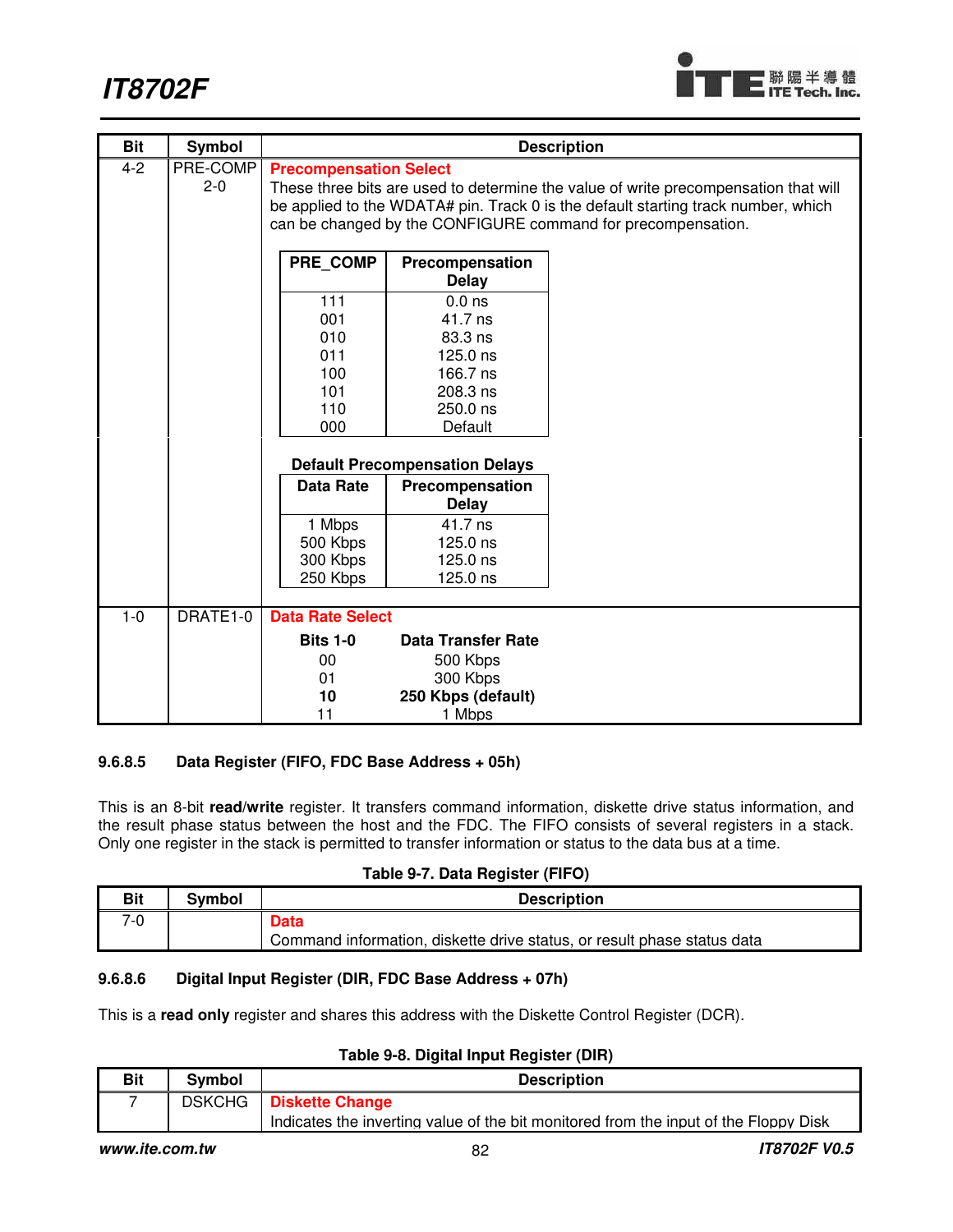| Bit | Svmbol                   | <b>Description</b>    |  |
|-----|--------------------------|-----------------------|--|
|     |                          | Change pin (DSKCHG#). |  |
| 6-0 | $\overline{\phantom{0}}$ | Undefined             |  |

### **9.6.8.7 Diskette Control Register (DCR, FDC Base Address + 07h)**

This is a **write only** register and shares this address with the Digital Input Register (DIR). The DCR register controls the data transfer rate for the FDC.

| <b>Bit</b> | Symbol   | <b>Description</b>      |                           |  |
|------------|----------|-------------------------|---------------------------|--|
| $7 - 2$    |          | Reserved.               |                           |  |
|            |          | Always 0                |                           |  |
| 1-0        | DRATE1-0 | <b>Data Rate Select</b> |                           |  |
|            |          | <b>Bits 1-0</b>         | <b>Data Transfer Rate</b> |  |
|            |          | 00                      | 500 Kbps                  |  |
|            |          | 01                      | 300 Kbps                  |  |
|            |          | 10                      | 250 Kbps                  |  |
|            |          | 11                      | 1 Mbps                    |  |

### **9.6.9 Controller Phases**

The FDC handles data transfers and control commands in three phases: Command, Execution and Result. Not all commands utilize these three phases.

#### **9.6.9.1 Command Phase**

Upon reset, the FDC enters the Command phase and is ready to receive commands from the host. The host must verify that MSR bit 7 (RQM) = 1 and MSR bit 6 (DIO) = 0, indicating the FDC is ready to receive data. For each command, a defined set of command code and parameter bytes must be transferred to the FDC in a given order. See sections 11.6.11 and 11.6.12 for details on the various commands. RQM is set false (0) after each byte-Read cycle, and set true (1) when a new parameter byte is required. The Command phase is completed when this set of bytes has been received by the FDC. The FDC automatically enters the next controller phase and the FIFO is disabled.

#### **9.6.9.2 Execution Phase**

Upon the completion of the Command phase, the FDC enters the Execution phase. It is in this phase that all data transfers occur between the host and the FDC. The SPECIFY command indicates whether this data transfer occurs in DMA or non-DMA mode. Each data byte is transferred via an IRQx or DRQx# based upon the DMA mode. On reset, the CONFIGURE command can automatically enable or disable the FIFO. The Execution phase is completed when all data bytes have been received. If the command executed does not require a Result phase, the FDC is ready to receive the next command.

### **9.6.9.3 Result Phase**

For commands that require data written to the FIFO, the FDC enters the Result phase when the IRQ or DRQ is activated. The MSR bit 7 (RQM) and MSR bit 6 (DIO) must equal 1 to read the data bytes. The Result phase is completed when the host has read each of the defined set of result bytes for the given command. Right after the completion of the phase, RQM is set to 1, DIO is set to 0, and the MSR bit 4 (CB) is cleared, indicating the FDC is ready to receive the next command.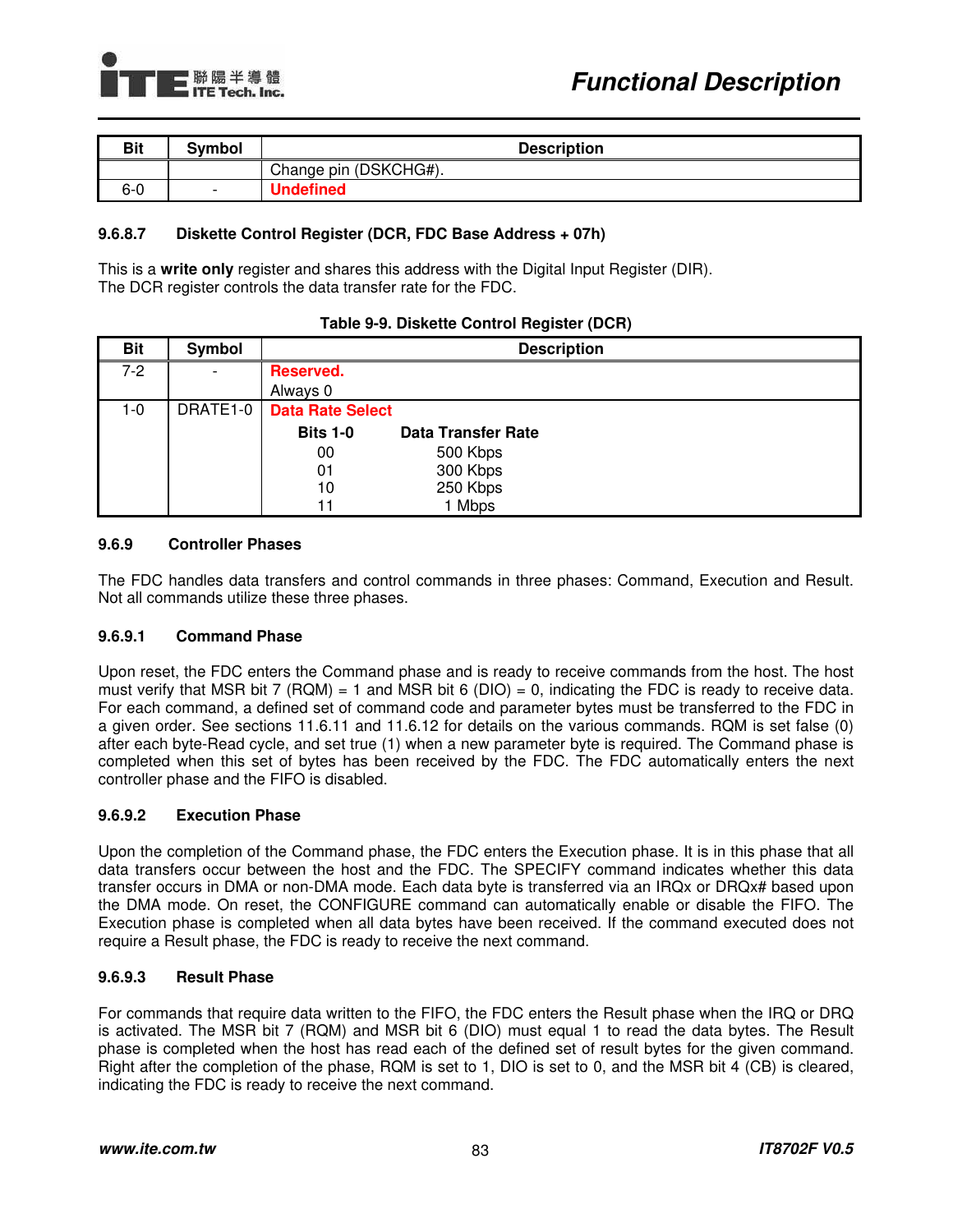

### **9.6.9.4 Result Phase Status Registers**

For commands that contain a Result phase, these **read only** registers indicate the status of the most recently executed command.

| <b>Bit</b>     | Symbol     | <b>Description</b>                                                                |
|----------------|------------|-----------------------------------------------------------------------------------|
| $7-6$          | IC.        | <b>Interrupt Code</b>                                                             |
|                |            | 00: Execution of the command has been completed correctly.                        |
|                |            | 01: Execution of the command began, but failed to complete successfully.          |
|                |            | 10: INVALID command.                                                              |
|                |            | 11: Execution of the command was not completed correctly, due to a polling error. |
| 5              | <b>SE</b>  | <b>Seek End</b>                                                                   |
|                |            | The FDC executed a SEEK or RE-CALIBRATE command.                                  |
| 4              | EC         | <b>Equipment Check</b>                                                            |
|                |            | The TRK0# pin was not set after a RE-CALIBRATE command was issued.                |
| 3              | <b>NU</b>  | <b>Not Used</b>                                                                   |
| $\overline{2}$ | н          | <b>Head Address</b>                                                               |
|                |            | The current head address.                                                         |
|                | <b>DSB</b> | <b>Drive B Select</b>                                                             |
| 0              | DSA        | <b>Drive A Select</b>                                                             |

### **Table 9-10. Status Register 0 (ST0)**

### **Table 9-11. Status Register 1 (ST1)**

| <b>Bit</b>     | <b>Symbol</b> | <b>Description</b>                                                                                                                                                                                                                                                                                                                                                                             |
|----------------|---------------|------------------------------------------------------------------------------------------------------------------------------------------------------------------------------------------------------------------------------------------------------------------------------------------------------------------------------------------------------------------------------------------------|
| 7              | <b>EN</b>     | <b>End of Cylinder</b><br>Indicates the FDC attempted to access a sector beyond the final sector of the track.<br>This bit will be set if the Terminal Count (TC) signal is not issued after a READ<br>DATA or WRITE DATA command.                                                                                                                                                             |
| 6              | <b>NU</b>     | <b>Not Used</b>                                                                                                                                                                                                                                                                                                                                                                                |
| 5              | <b>DE</b>     | <b>Data Error</b><br>A CRC error occurred in either the ID field or the data field of a sector.                                                                                                                                                                                                                                                                                                |
| 4              | OR.           | <b>Overrun/ Underrun</b><br>An overrun on a READ operation or underrun on a WRITE operation occurs when<br>the FDC is not serviced by the CPU or DMA within the required time interval.                                                                                                                                                                                                        |
| 3              | <b>NU</b>     | <b>Not Used</b>                                                                                                                                                                                                                                                                                                                                                                                |
| $\overline{2}$ | <b>ND</b>     | <b>No Data</b><br>No data are available to the FDC when either of the following conditions is met:<br>The floppy disk cannot find the indicated sector while the READ DATA or READ<br>DELETED DATA commands are executed<br>While executing a READ ID command, an error occurs upon reading the ID field<br>While executing a READ A TRACK command, the FDC cannot find the starting<br>sector |
| 1              | <b>NW</b>     | <b>Not Writeable</b><br>Set when a WRITE DATA, WRITE DELETED DATA, or FORMAT A TRACK<br>command is being executed on a write-protected diskette.                                                                                                                                                                                                                                               |
| $\mathbf{0}$   | МA            | <b>Missing Address Mark</b><br>This flag bit is set when either of the following conditions is met:<br>The FDC cannot find a Data Address Mark or a Deleted Data Address Mark on the<br>specified track.<br>The FDC cannot find any ID address on the specified track after two index pulses<br>are detected from the INDEX# pin.                                                              |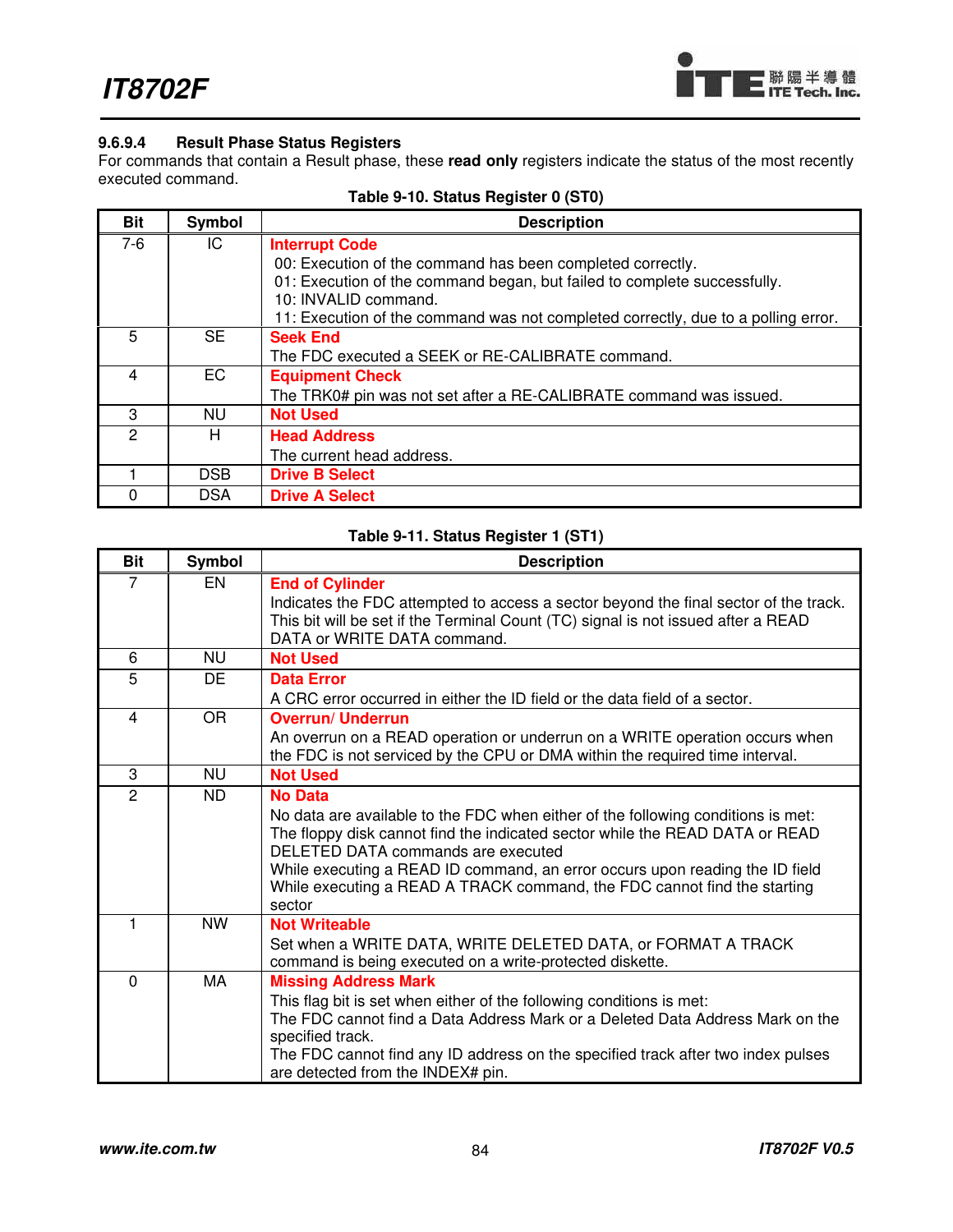# **Table 9-12. Status Register 2 (ST2)**

| Bit            | Symbol    | <b>Description</b>                                                                                  |
|----------------|-----------|-----------------------------------------------------------------------------------------------------|
| 7              | NU.       | <b>Not Used</b>                                                                                     |
| 6              | CM        | <b>Control Mark</b>                                                                                 |
|                |           | This flag bit is set when either of the following conditions is met:                                |
|                |           | 1. The FDC finds a Deleted Data Address Mark during a READ DATA command                             |
| 5              | <b>DD</b> | 2. The FDC finds a Data Address Mark during a READ DELETED DATA command<br>Data Error in Data Field |
|                |           | This flag bit is set when a CRC error is found in the data field.                                   |
| 4              | <b>WC</b> | <b>Wrong Cylinder</b>                                                                               |
|                |           | This flag bit is set when the track address in the ID field is different from the track             |
|                |           | address specified in the FDC.                                                                       |
| 3              | <b>SH</b> | <b>Scan Equal Hit</b>                                                                               |
|                |           | This flag bit is set when the condition of "equal" is satisfied during a SCAN<br>command.           |
| $\overline{2}$ | <b>SN</b> | <b>Scan Not Satisfied</b>                                                                           |
|                |           |                                                                                                     |
|                |           | This flag bit is set when the FDC cannot find a sector on the cylinder during a SCAN<br>command.    |
|                | <b>BC</b> | <b>Bad Cylinder</b>                                                                                 |
|                |           | This flag bit is set when the track address equals "FFh" and is different from the                  |
|                |           | track address in the FDC.                                                                           |
| $\Omega$       | MD.       | <b>Missing Data Address Mark</b>                                                                    |
|                |           | This flag bit is set when the FDC cannot find a Data Address Mark or Deleted Data                   |
|                |           | Address Mark.                                                                                       |

### **Table 9-13. Status Register 3 (ST3)**

| <b>Bit</b> | Symbol     | <b>Description</b>                                                     |
|------------|------------|------------------------------------------------------------------------|
|            | FT.        | <b>Fault</b>                                                           |
|            |            | Indicates the current status of the Fault signal from the FDD.         |
| 6          | <b>WP</b>  | <b>Write Protect</b>                                                   |
|            |            | Indicates the current status of the Write Protect signal from the FDD. |
| 5          | <b>RDY</b> | <b>Ready</b>                                                           |
|            |            | Indicates the current status of the Ready signal from the FDD.         |
| 4          | TK0        | Track 0                                                                |
|            |            | Indicates the current status of the Track 0 signal from the FDD.       |
| 3          | TS.        | <b>Two Side</b>                                                        |
|            |            | Indicates the current status of the Two Side signal from the FDD.      |
| 2          | HD.        | <b>Head Address</b>                                                    |
|            |            | Indicates the current status of the Head Select signal to the FDD.     |
| $1 - 0$    | US1, US0   | <b>Unit Select</b>                                                     |
|            |            | Indicates the current status of the Unit Select signals to the FDD.    |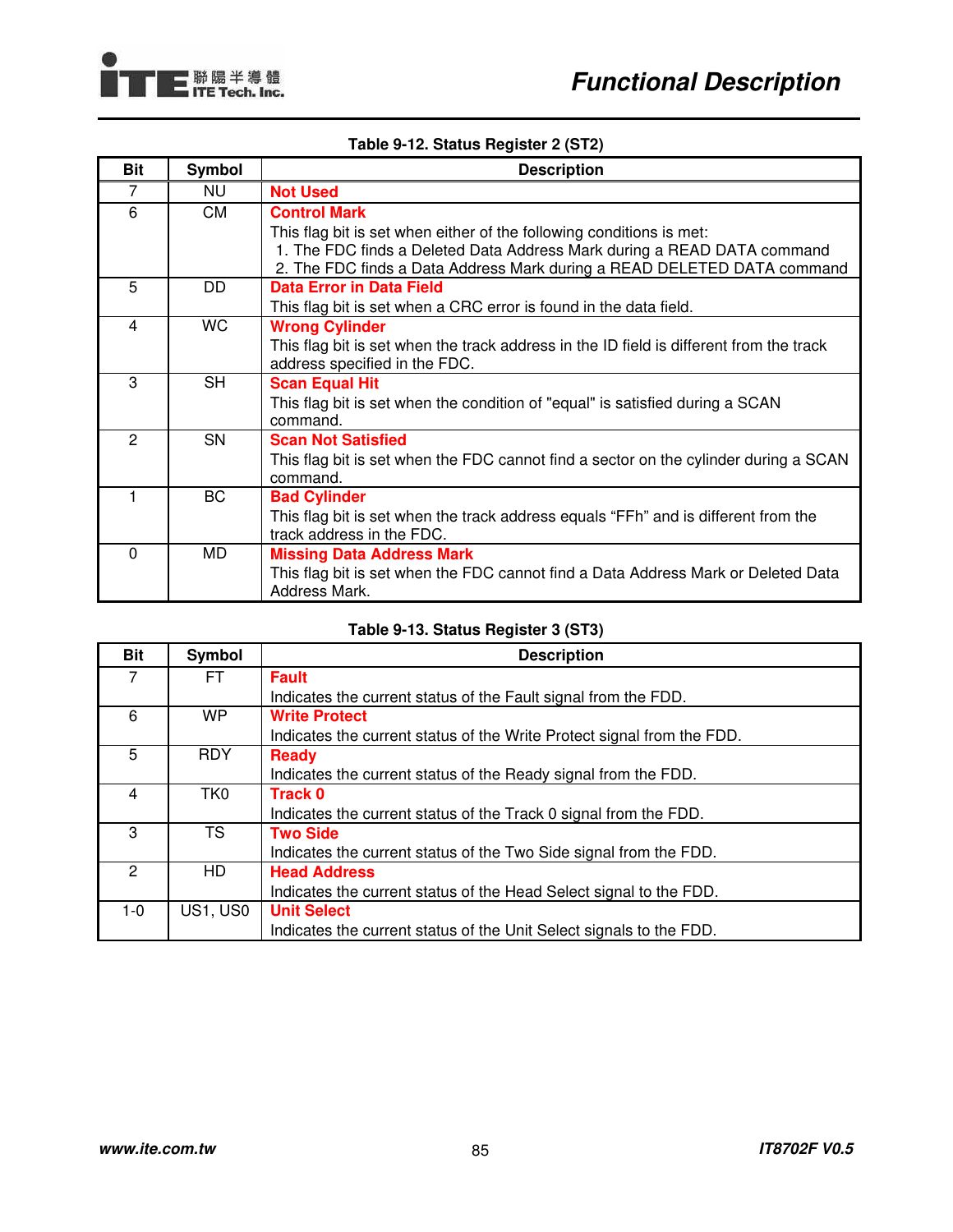

### **9.6.10 Command Set**

The FDC utilizes a defined set of commands to communicate with the host. Each command is comprised of a unique first byte, which contains the op-code, and a series of additional bytes, which contain the required set of parameters and results. The descriptions use a common set of parameter byte symbols, which are presented in Table 10-14. The FDC commands may be executed whenever the FDC is in the Command phase. The FDC checks to see that the first byte is a valid command and, if so, proceeds. An interrupt is issued if it is not a valid command.

| <b>Symbol</b>    | <b>Description</b>                                                                                                                               |
|------------------|--------------------------------------------------------------------------------------------------------------------------------------------------|
| $\mathsf{C}$     | <b>Cylinder Number</b>                                                                                                                           |
|                  | The current/selected cylinder (track) number: $0 - 255$ .                                                                                        |
| D                | <b>Data</b>                                                                                                                                      |
|                  | The data pattern to be written into a sector.                                                                                                    |
| DC3-DC0          | <b>Drive Configuration Bit3-0</b>                                                                                                                |
|                  | Designate which drives are perpendicular drives on the PERPENDICULAR MODE command.                                                               |
| <b>DIR</b>       | <b>Direction Control</b>                                                                                                                         |
|                  | Read/Write Head Step Direction Control. $0 =$ Step Out; $1 =$ Step In.                                                                           |
| DR0, DR1         | <b>Disk Drive Select</b>                                                                                                                         |
|                  | The selected drive number: 0 or 1.                                                                                                               |
| <b>DTL</b>       | <b>Data Length</b>                                                                                                                               |
|                  | When N is defined as 00h, DTL designates the number of data bytes which users are going to                                                       |
|                  | read out or write into the Sector. When N is not 00h, DTL is undefined.                                                                          |
| <b>DFIFO</b>     | <b>Disable FIFO</b>                                                                                                                              |
|                  | A "1" will disable the FIFO (default). A "0" will enable the FIFO.                                                                               |
| EC               | <b>Enable Count</b>                                                                                                                              |
|                  | If EC=1, DTL of VERIFY command will be SC.                                                                                                       |
| EIS              | <b>Enable Implied Seek</b>                                                                                                                       |
|                  | If EIS=1, a SEEK operation will be performed before executing any READ or WRITE command                                                          |
|                  | that requires the C parameter.<br><b>End of Track</b>                                                                                            |
| <b>EOT</b>       |                                                                                                                                                  |
|                  | The final sector number on a cylinder. During a READ or WRITE operation, the FDC stops data<br>transfer after the sector number is equal to EOT. |
| GAP <sub>2</sub> | <b>Gap 2 Length</b>                                                                                                                              |
|                  | By PERPENDICULAR MODE command, this parameter changes Gap 2 length in the format.                                                                |
| <b>GPL</b>       | <b>Gap Length</b>                                                                                                                                |
|                  | The length of Gap 3. During a FORMAT command, it determines the size of Gap 3.                                                                   |
| $\overline{H}$   | <b>Head Address</b>                                                                                                                              |
|                  | The Head number 0 or 1, as specified in the sector ID field. $(H = HD)$ in all command words.)                                                   |
| HD               | <b>Head</b>                                                                                                                                      |
|                  | The selected Head number 0 or 1. Also controls the polarity of $HDSEL#$ . (H = HD in all command                                                 |
|                  | words.)                                                                                                                                          |
| <b>HLT</b>       | <b>Head Load Time</b>                                                                                                                            |
|                  | The Head Load Time in the FDD (2 to 254 ms in 2 ms increments).                                                                                  |
| <b>HUT</b>       | <b>Head Unload Time</b>                                                                                                                          |
|                  | The Head Unload Time after a READ or WRITE operation has been executed (16 to 240 ms in                                                          |
|                  | 16 ms increments).                                                                                                                               |

|  |  | Table 9-14. Command Set Symbol Descriptions |
|--|--|---------------------------------------------|
|--|--|---------------------------------------------|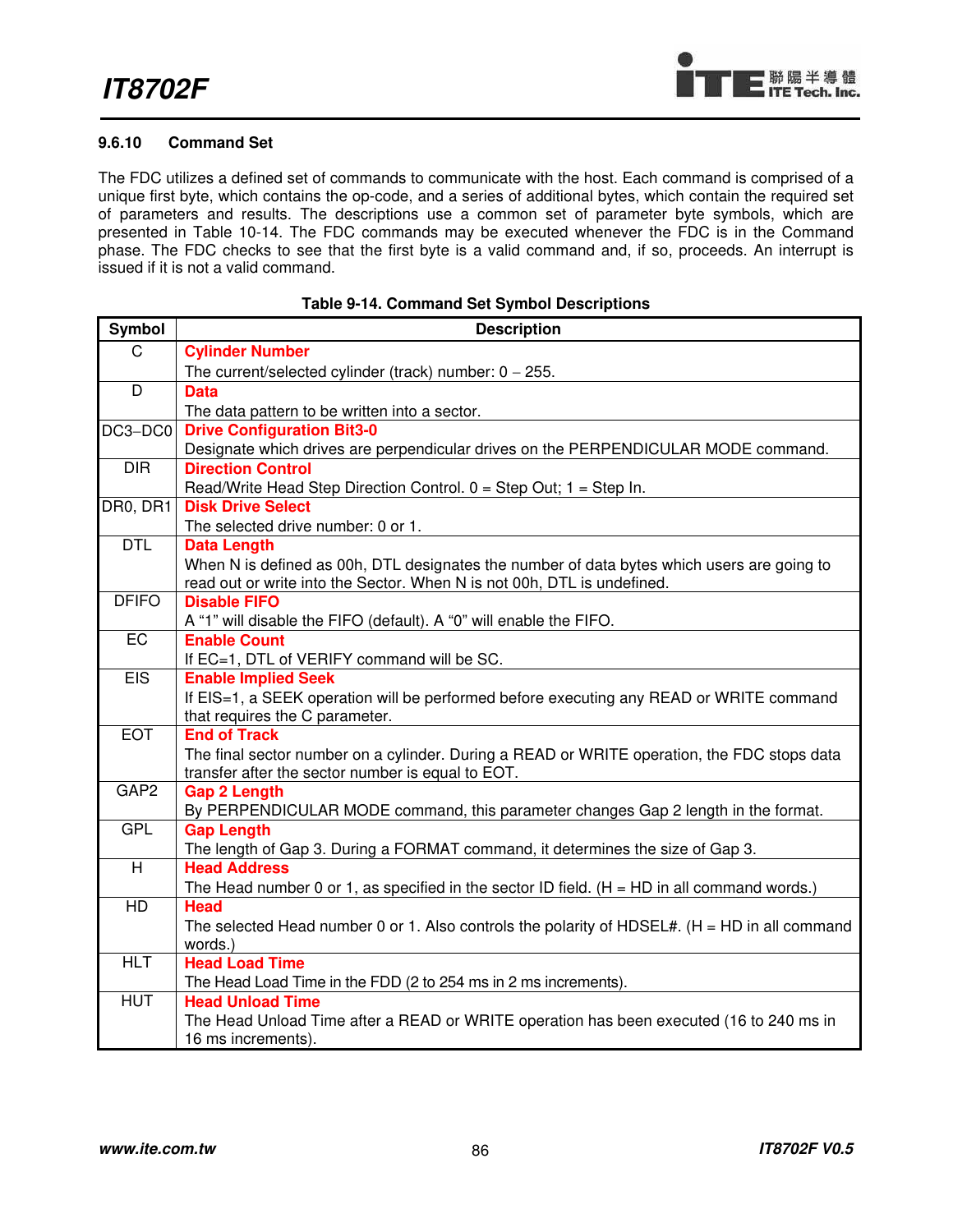

| <b>Symbol</b> | <b>Description</b>                                                                                                                                                                                                                          |
|---------------|---------------------------------------------------------------------------------------------------------------------------------------------------------------------------------------------------------------------------------------------|
| <b>LOCK</b>   | If LOCK=1, DFIFO, FIFOTHR, and PRETRK parameters of the CONFIGURE command will not<br>be affected by a software reset. If LOCK=0 (default), the above parameters will be set to their<br>default values following a software reset.         |
| <b>MFM</b>    | <b>FM or MFM Mode</b><br>If MFM is low, FM Mode (single density) is selected. If MFM is high, MFM Mode (double density)<br>is selected.                                                                                                     |
| <b>MT</b>     | <b>Multi-Track</b><br>If MT is high, a Multi-Track operation is to be performed. In this mode, the FDC will automatically<br>start searching for sector 1 on side 1 after finishing a READ/WRITE operation on the last sector<br>on side 0. |
| $\mathsf{N}$  | <b>Number</b><br>The number of data bytes written into a sector, where:<br>00: 128 bytes (PC standard)<br>01:256 bytes<br>02: 512 bytes<br>07: 16 Kbytes                                                                                    |
| <b>NCN</b>    | <b>New Cylinder Number</b><br>A new cylinder number, which is to be reached as a result of the SEEK operation. Desired<br>position of Head.                                                                                                 |
| <b>ND</b>     | <b>Non-DMA Mode</b><br>When ND is high, the FDC operates in the Non-DMA Mode.                                                                                                                                                               |
| <b>OW</b>     | <b>Overwrite</b><br>If OW=1, DC3-0 of the PERPENDICULAR MODE command can be modified. Otherwise, those<br>bits cannot be changed.                                                                                                           |
| <b>PCN</b>    | <b>Present Cylinder Number</b><br>The cylinder number at the completion of a SENSE INTERRUPT STATUS command. Position of<br>Head at present time.                                                                                           |
| <b>POLLD</b>  | <b>Polling Disable</b><br>If POLLD=1, the internal polling routine is disabled.                                                                                                                                                             |
| <b>PRETRK</b> | <b>Precompensation Starting Track Number</b><br>Programmable from track 0-255.                                                                                                                                                              |
| $\mathsf{R}$  | <b>Record</b><br>The sector number, which will be read or written.                                                                                                                                                                          |
| <b>RCN</b>    | <b>Relative Cylinder Number</b><br>To determine the relative cylinder offset from present cylinder as used by the RELATIVE SEEK<br>command.                                                                                                 |
| SC            | The number of sectors per cylinder.                                                                                                                                                                                                         |
| SK            | <b>Skip</b><br>If SK=1, the Read Data operation will skip sectors with a Deleted Data Address Mark. Otherwise,<br>the Read Deleted Data operation only accesses sectors with a Deleted Data Address Mark.                                   |
| <b>SRT</b>    | <b>Step Rate Time</b><br>The Stepping Rate for the FDD (1 to 16 ms in 1 ms increments). Stepping Rate applies to all<br>drives $(F=1 \text{ ms}, E=2 \text{ ms}, \text{ etc.}).$                                                            |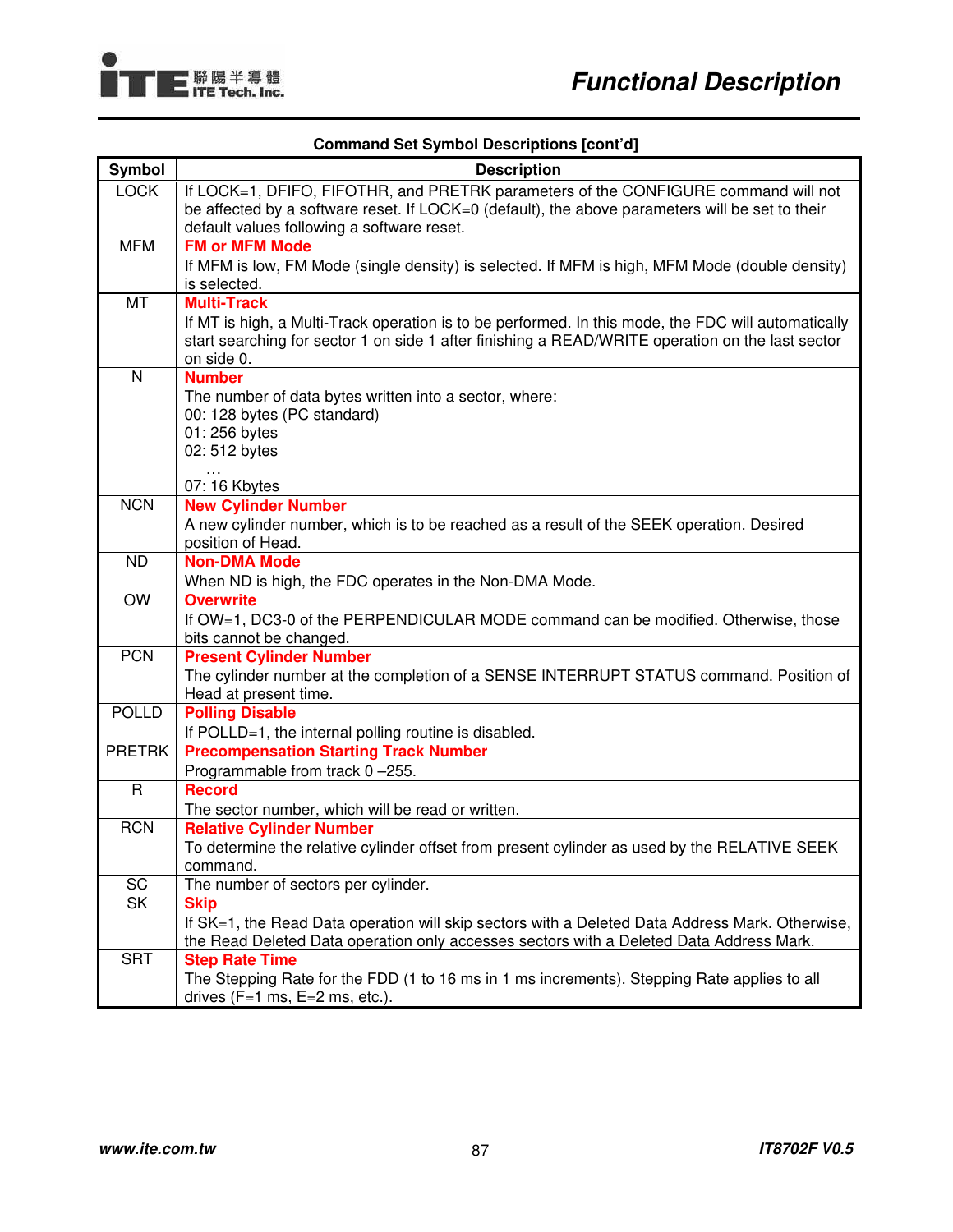

# **Command Set Symbol Descriptions [cont'd]**

| Symbol          | <b>Description</b>                                                                                                                                                                                                                                                                                                                                                                                                             |
|-----------------|--------------------------------------------------------------------------------------------------------------------------------------------------------------------------------------------------------------------------------------------------------------------------------------------------------------------------------------------------------------------------------------------------------------------------------|
| ST <sub>0</sub> | <b>Status 0</b>                                                                                                                                                                                                                                                                                                                                                                                                                |
| ST <sub>1</sub> | <b>Status 1</b>                                                                                                                                                                                                                                                                                                                                                                                                                |
| ST <sub>2</sub> | <b>Status 2</b>                                                                                                                                                                                                                                                                                                                                                                                                                |
| ST <sub>3</sub> | <b>Status 3</b>                                                                                                                                                                                                                                                                                                                                                                                                                |
|                 | ST0-3 stand for one of four registers that store the status information after a command has been<br>executed. This information is available during the Result phase after command execution. These<br>registers should not be confused with the Main Status Register (selected by $A_0 = 0$ ). ST0-3 may<br>be read only after a command has been executed and contain information associated with that<br>particular command. |
| <b>STP</b>      | If $STP = 1$ during a SCAN operation, the data in contiguous sectors are compared byte by byte<br>with data sent from the processor (or DMA). If $STP = 2$ , alternate sectors are read and<br>compared.                                                                                                                                                                                                                       |

|              |              |          |                |                |                   |                                  | <b>READ DATA</b> |                 |                 |                                                      |  |  |  |  |  |
|--------------|--------------|----------|----------------|----------------|-------------------|----------------------------------|------------------|-----------------|-----------------|------------------------------------------------------|--|--|--|--|--|
|              |              |          |                |                |                   | <b>Data Bus</b>                  |                  |                 |                 |                                                      |  |  |  |  |  |
| <b>Phase</b> | R/W          | D7       | D <sub>6</sub> | D <sub>5</sub> | D4                | D <sub>3</sub>                   | D <sub>2</sub>   | D <sub>1</sub>  | D <sub>0</sub>  | <b>Remarks</b>                                       |  |  |  |  |  |
| Command      | W            | MT       | <b>MFM</b>     | SK             | $\mathbf 0$       | $\mathbf 0$                      | 1.               | 1               | $\mathbf 0$     | <b>Command Codes</b>                                 |  |  |  |  |  |
|              | W            | $\Omega$ | $\mathbf 0$    | $\mathbf 0$    | $\mathbf 0$       | $\mathbf 0$                      | <b>HDS</b>       | DR <sub>1</sub> | DR <sub>0</sub> |                                                      |  |  |  |  |  |
|              | W            |          |                |                | C                 | Sector ID information before the |                  |                 |                 |                                                      |  |  |  |  |  |
|              | W            |          |                |                | command execution |                                  |                  |                 |                 |                                                      |  |  |  |  |  |
|              | W            |          |                |                | $\mathsf{R}$      |                                  |                  |                 |                 |                                                      |  |  |  |  |  |
|              | W            |          |                |                |                   | N                                |                  |                 |                 |                                                      |  |  |  |  |  |
|              | W            |          |                |                | <b>EOT</b>        |                                  |                  |                 |                 |                                                      |  |  |  |  |  |
|              | W            |          |                |                | <b>GPL</b>        |                                  |                  |                 |                 |                                                      |  |  |  |  |  |
|              | W            |          |                |                |                   | <b>DTL</b>                       |                  |                 |                 |                                                      |  |  |  |  |  |
| Execution    |              |          |                |                |                   |                                  |                  |                 |                 | Data transfer between the FDD and<br>the main system |  |  |  |  |  |
| Result       | $\mathsf{R}$ |          |                |                |                   | ST <sub>0</sub>                  |                  |                 |                 | Status information after command                     |  |  |  |  |  |
|              | $\mathsf{R}$ |          |                |                |                   | ST <sub>1</sub>                  |                  |                 |                 | execution                                            |  |  |  |  |  |
|              | $\mathsf{R}$ |          |                |                |                   | ST <sub>2</sub>                  |                  |                 |                 |                                                      |  |  |  |  |  |
|              | $\mathsf{R}$ |          |                |                |                   | C                                |                  |                 |                 | Sector ID information after command                  |  |  |  |  |  |
|              | $\mathsf{R}$ |          |                |                |                   | H                                |                  |                 |                 | execution                                            |  |  |  |  |  |
|              | $\mathsf{R}$ |          |                |                |                   | $\mathsf{R}$                     |                  |                 |                 |                                                      |  |  |  |  |  |
|              | $\mathsf{R}$ |          |                |                |                   | N                                |                  |                 |                 |                                                      |  |  |  |  |  |

# **Table 9-15. Command Set Summary**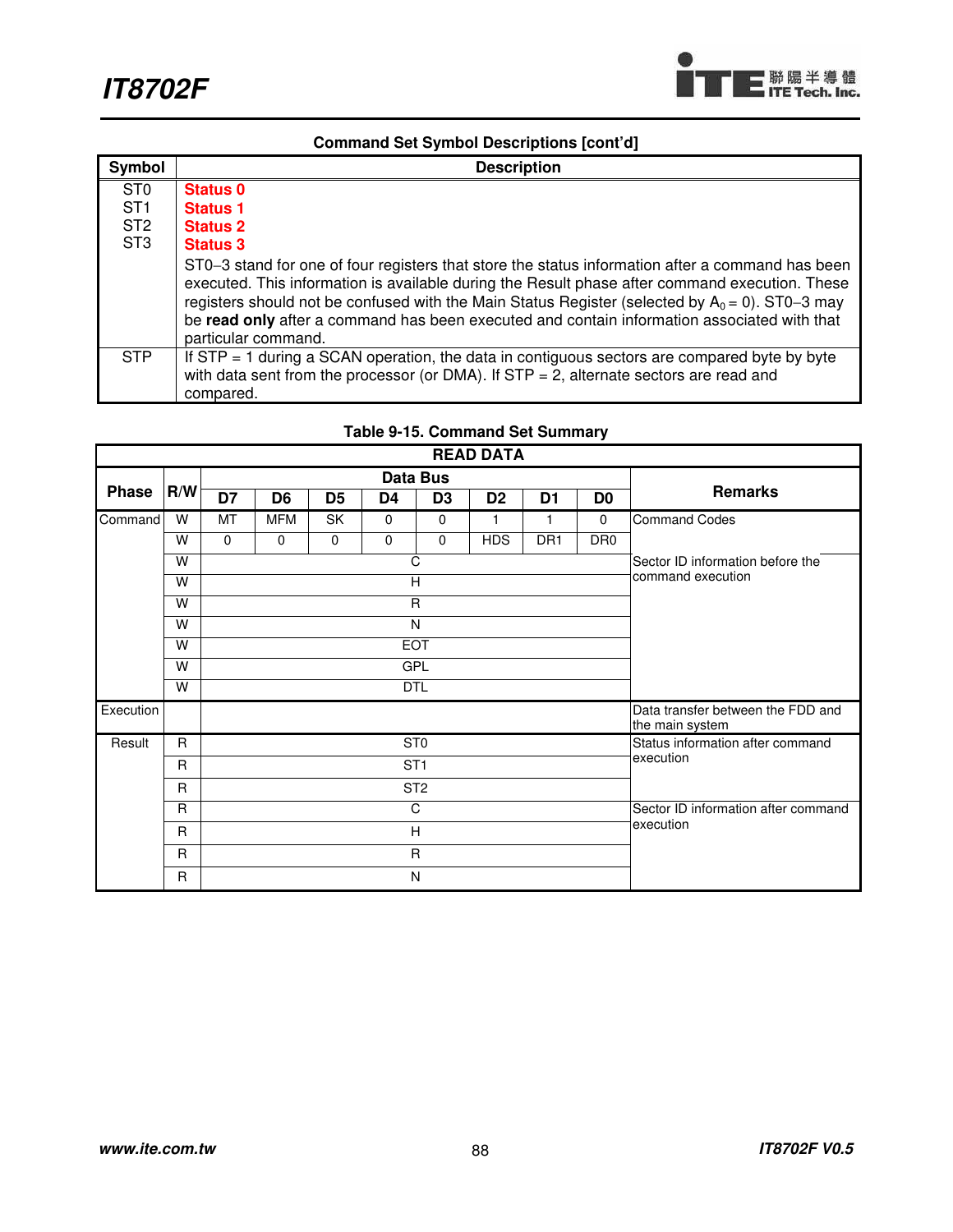| 腦陽半導體<br><b>ITE Tech. Inc.</b> |
|--------------------------------|

|              | <b>READ DELETED DATA</b> |    |                |                |                                  |                 |                |                 |                 |                                                      |  |  |  |  |  |
|--------------|--------------------------|----|----------------|----------------|----------------------------------|-----------------|----------------|-----------------|-----------------|------------------------------------------------------|--|--|--|--|--|
|              |                          |    |                |                |                                  |                 |                |                 |                 |                                                      |  |  |  |  |  |
| <b>Phase</b> | R/W                      | D7 | D <sub>6</sub> | D <sub>5</sub> | D4                               | D <sub>3</sub>  | D <sub>2</sub> | D <sub>1</sub>  | D <sub>0</sub>  | <b>Remarks</b>                                       |  |  |  |  |  |
| Command      | W                        | MT | <b>MFM</b>     | SK             | $\mathbf 0$                      | 1               | 1              | $\mathbf 0$     | $\mathbf 0$     | <b>Command Codes</b>                                 |  |  |  |  |  |
|              | W                        | 0  | $\mathbf 0$    | $\Omega$       | $\Omega$                         | $\Omega$        | <b>HDS</b>     | DR <sub>1</sub> | DR <sub>0</sub> |                                                      |  |  |  |  |  |
|              | W                        |    |                |                | Sector ID information before the |                 |                |                 |                 |                                                      |  |  |  |  |  |
|              | W                        |    |                |                | command execution                |                 |                |                 |                 |                                                      |  |  |  |  |  |
|              | W                        |    |                |                |                                  | $\mathsf{R}$    |                |                 |                 |                                                      |  |  |  |  |  |
|              | W                        |    |                |                |                                  | N               |                |                 |                 |                                                      |  |  |  |  |  |
|              | W                        |    |                |                |                                  |                 |                |                 |                 |                                                      |  |  |  |  |  |
|              | W                        |    |                |                |                                  | <b>GPL</b>      |                |                 |                 |                                                      |  |  |  |  |  |
|              | W                        |    |                |                |                                  | <b>DTL</b>      |                |                 |                 |                                                      |  |  |  |  |  |
| Execution    |                          |    |                |                |                                  |                 |                |                 |                 | Data transfer between the FDD and<br>the main system |  |  |  |  |  |
| Result       | $\mathsf{R}$             |    |                |                |                                  | ST <sub>0</sub> |                |                 |                 | Status information after command                     |  |  |  |  |  |
|              | R                        |    |                |                |                                  | ST <sub>1</sub> |                |                 |                 | execution                                            |  |  |  |  |  |
|              | $\mathsf{R}$             |    |                |                |                                  | ST <sub>2</sub> |                |                 |                 |                                                      |  |  |  |  |  |
|              | $\mathsf{R}$             |    |                |                |                                  | C               |                |                 |                 | Sector ID information after command                  |  |  |  |  |  |
|              | $\mathsf{R}$             |    |                |                |                                  | H               |                |                 |                 | execution                                            |  |  |  |  |  |
|              | $\mathsf{R}$             |    |                |                |                                  | $\mathsf{R}$    |                |                 |                 |                                                      |  |  |  |  |  |
|              | R                        |    |                |                |                                  | N               |                |                 |                 |                                                      |  |  |  |  |  |

|              |                         |          |                |                |                                  |                 | <b>READ A TRACK</b> |                 |                 |                                                                                                |  |  |  |  |  |
|--------------|-------------------------|----------|----------------|----------------|----------------------------------|-----------------|---------------------|-----------------|-----------------|------------------------------------------------------------------------------------------------|--|--|--|--|--|
|              |                         |          |                |                |                                  |                 |                     |                 |                 |                                                                                                |  |  |  |  |  |
| <b>Phase</b> | R/W                     | D7       | D <sub>6</sub> | D <sub>5</sub> | D4                               | D <sub>3</sub>  | D <sub>2</sub>      | D <sub>1</sub>  | D <sub>0</sub>  | <b>Remarks</b>                                                                                 |  |  |  |  |  |
| Command      | W                       | $\Omega$ | <b>MFM</b>     | $\mathbf 0$    | $\mathbf 0$                      | $\mathbf 0$     | $\Omega$            | 1               | $\mathbf 0$     | <b>Command Codes</b>                                                                           |  |  |  |  |  |
|              | W                       | $\Omega$ | 0              | $\mathbf 0$    | $\mathbf 0$                      | $\mathbf 0$     | <b>HDS</b>          | DR <sub>1</sub> | DR <sub>0</sub> |                                                                                                |  |  |  |  |  |
|              | W                       |          |                |                | Sector ID information before the |                 |                     |                 |                 |                                                                                                |  |  |  |  |  |
|              | W                       |          |                |                | command execution                |                 |                     |                 |                 |                                                                                                |  |  |  |  |  |
|              | W                       |          |                |                |                                  | $\mathsf{R}$    |                     |                 |                 |                                                                                                |  |  |  |  |  |
|              | $\overline{\mathsf{w}}$ |          |                |                |                                  | N               |                     |                 |                 |                                                                                                |  |  |  |  |  |
|              | W                       |          |                |                |                                  | <b>EOT</b>      |                     |                 |                 |                                                                                                |  |  |  |  |  |
|              | W                       |          |                |                |                                  | GPL             |                     |                 |                 |                                                                                                |  |  |  |  |  |
|              | W                       |          |                |                |                                  | <b>DTL</b>      |                     |                 |                 |                                                                                                |  |  |  |  |  |
| Execution    |                         |          |                |                |                                  |                 |                     |                 |                 | Data transfer between the FDD and<br>main system cylinder's contents from<br>index hole to EOT |  |  |  |  |  |
| Result       | $\mathsf{R}$            |          |                |                |                                  | ST <sub>0</sub> |                     |                 |                 | Status information after command                                                               |  |  |  |  |  |
|              | $\mathsf{R}$            |          |                |                |                                  | ST <sub>1</sub> |                     |                 |                 | execution                                                                                      |  |  |  |  |  |
|              | $\mathsf{R}$            |          |                |                |                                  | ST <sub>2</sub> |                     |                 |                 |                                                                                                |  |  |  |  |  |
|              | R                       |          |                |                |                                  | C               |                     |                 |                 | Sector ID information after command                                                            |  |  |  |  |  |
|              | $\mathsf{R}$            |          |                |                | execution                        |                 |                     |                 |                 |                                                                                                |  |  |  |  |  |
|              | $\mathsf{R}$            |          |                |                |                                  | $\mathsf{R}$    |                     |                 |                 |                                                                                                |  |  |  |  |  |
|              | R                       |          |                |                |                                  | N               |                     |                 |                 |                                                                                                |  |  |  |  |  |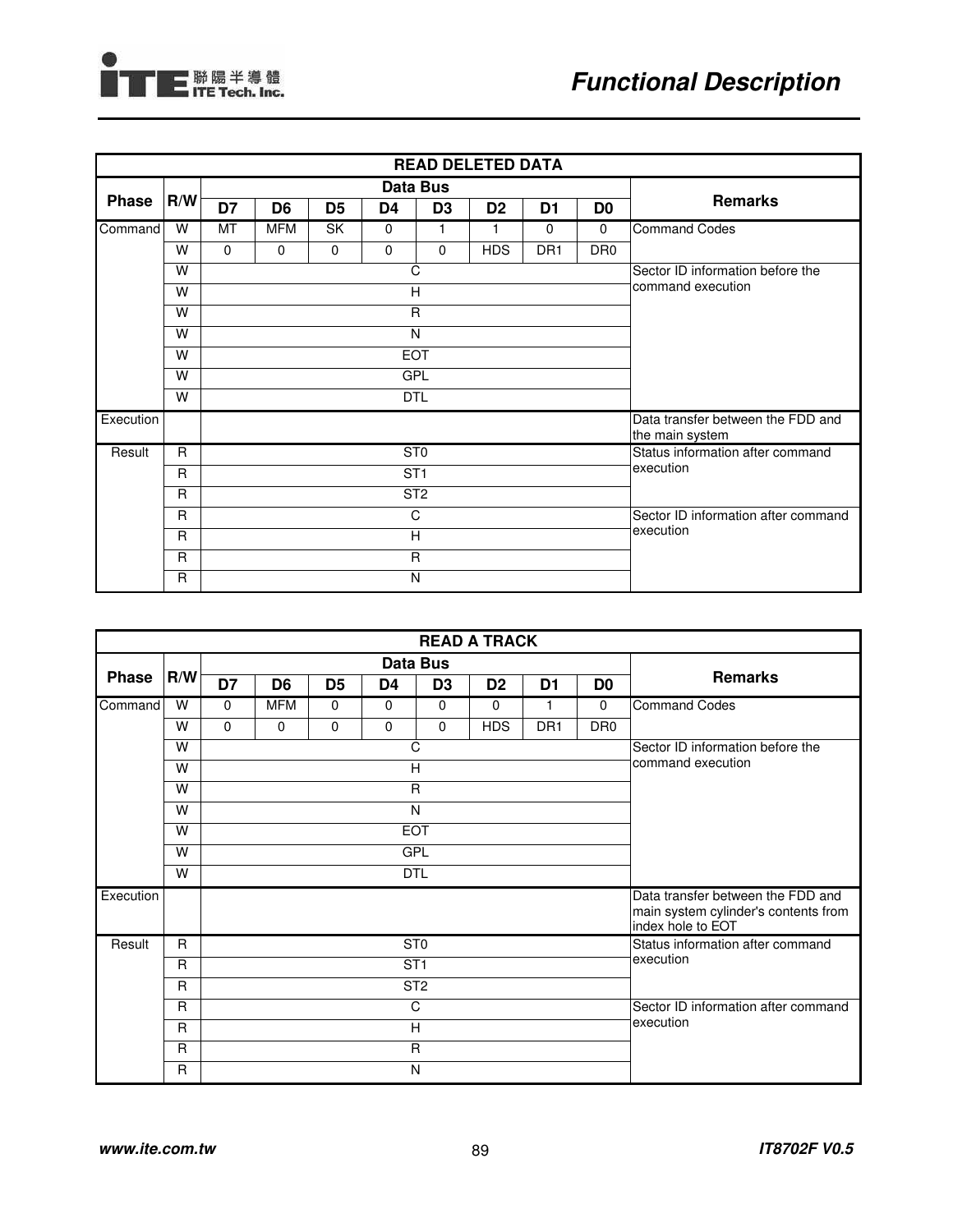|              |                |          |                |                |                 |                                  | <b>WRITE DATA</b> |                 |                 |                                                      |
|--------------|----------------|----------|----------------|----------------|-----------------|----------------------------------|-------------------|-----------------|-----------------|------------------------------------------------------|
|              |                |          |                |                | <b>Data Bus</b> |                                  |                   |                 |                 |                                                      |
| <b>Phase</b> | R/W            | D7       | D <sub>6</sub> | D <sub>5</sub> | D4              | D <sub>3</sub>                   | D <sub>2</sub>    | D <sub>1</sub>  | D <sub>0</sub>  | <b>Remarks</b>                                       |
| Command      | W              | МT       | <b>MFM</b>     | $\mathbf 0$    | $\mathbf{0}$    | 0                                |                   | $\mathbf 0$     | 1               | <b>Command Codes</b>                                 |
|              | W              | $\Omega$ | $\mathbf 0$    | 0              | $\Omega$        | $\Omega$                         | <b>HDS</b>        | DR <sub>1</sub> | DR <sub>0</sub> |                                                      |
|              | W              |          |                |                | C               | Sector ID information before the |                   |                 |                 |                                                      |
|              | W              |          |                |                | H               | command execution                |                   |                 |                 |                                                      |
|              | W              |          |                |                | $\mathsf{R}$    |                                  |                   |                 |                 |                                                      |
|              | W              |          |                |                |                 | N                                |                   |                 |                 |                                                      |
|              | W              |          |                |                | <b>EOT</b>      |                                  |                   |                 |                 |                                                      |
|              | W              |          |                |                | GPL             |                                  |                   |                 |                 |                                                      |
|              | W              |          |                |                |                 | <b>DTL</b>                       |                   |                 |                 |                                                      |
| Execution    |                |          |                |                |                 |                                  |                   |                 |                 | Data transfer between the FDD and<br>the main system |
| Result       | $\mathsf{R}$   |          |                |                |                 | ST <sub>0</sub>                  |                   |                 |                 | Status information after command                     |
|              | $\mathsf{R}$   |          |                |                |                 | ST <sub>1</sub>                  |                   |                 |                 | execution                                            |
|              | $\overline{R}$ |          |                |                |                 | ST <sub>2</sub>                  |                   |                 |                 |                                                      |
|              | R              |          |                |                |                 | C                                |                   |                 |                 | Sector ID information after command                  |
|              | $\mathsf{R}$   |          |                |                |                 | H                                |                   |                 |                 | execution                                            |
|              | $\overline{R}$ |          |                |                |                 | $\overline{R}$                   |                   |                 |                 |                                                      |
|              | $\mathsf{R}$   |          |                |                |                 | N                                |                   |                 |                 |                                                      |

|              | <b>WRITE DELETED DATA</b>                                                 |    |                |                |             |                 |                |                 |                 |                                                      |  |  |  |
|--------------|---------------------------------------------------------------------------|----|----------------|----------------|-------------|-----------------|----------------|-----------------|-----------------|------------------------------------------------------|--|--|--|
|              |                                                                           |    |                |                |             |                 |                |                 |                 |                                                      |  |  |  |
| <b>Phase</b> | R/W                                                                       | D7 | D <sub>6</sub> | D <sub>5</sub> | D4          | D <sub>3</sub>  | D <sub>2</sub> | D <sub>1</sub>  | D <sub>0</sub>  | <b>Remarks</b>                                       |  |  |  |
| Command      | W                                                                         | MT | <b>MFM</b>     | $\mathbf 0$    | $\mathbf 0$ |                 | 0              | $\Omega$        | $\mathbf{1}$    | <b>Command Codes</b>                                 |  |  |  |
|              | W                                                                         | 0  | $\mathbf 0$    | $\mathbf 0$    | $\mathbf 0$ | $\mathbf 0$     | <b>HDS</b>     | DR <sub>1</sub> | DR <sub>0</sub> |                                                      |  |  |  |
|              | W                                                                         |    |                |                |             | C               |                |                 |                 | Sector ID information before the                     |  |  |  |
|              | $\overline{\mathsf{w}}$                                                   |    |                |                |             | H               |                |                 |                 | command execution                                    |  |  |  |
|              | W                                                                         |    |                |                |             | $\mathsf{R}$    |                |                 |                 |                                                      |  |  |  |
|              | W                                                                         |    |                |                |             | N               |                |                 |                 |                                                      |  |  |  |
|              | W                                                                         |    |                |                |             | <b>EOT</b>      |                |                 |                 |                                                      |  |  |  |
|              | W                                                                         |    |                |                |             | <b>GPL</b>      |                |                 |                 |                                                      |  |  |  |
|              | W                                                                         |    |                |                |             | <b>DTL</b>      |                |                 |                 |                                                      |  |  |  |
| Execution    |                                                                           |    |                |                |             |                 |                |                 |                 | Data transfer between the FDD and<br>the main system |  |  |  |
| Result       | $\mathsf{R}$                                                              |    |                |                |             | ST <sub>0</sub> |                |                 |                 | Status information after command                     |  |  |  |
|              | $\mathsf{R}$                                                              |    |                |                |             | ST <sub>1</sub> |                |                 |                 | execution                                            |  |  |  |
|              | $\mathsf{R}$<br>ST <sub>2</sub><br>$\mathsf{R}$<br>C<br>$\mathsf{R}$<br>H |    |                |                |             |                 |                |                 |                 |                                                      |  |  |  |
|              |                                                                           |    |                |                |             |                 |                |                 |                 | Sector ID information after command                  |  |  |  |
|              |                                                                           |    |                |                |             |                 |                |                 |                 | execution                                            |  |  |  |
|              | $\mathsf{R}$                                                              |    |                |                |             | $\mathsf{R}$    |                |                 |                 |                                                      |  |  |  |
|              | $\mathsf{R}$                                                              |    |                |                |             | N               |                |                 |                 |                                                      |  |  |  |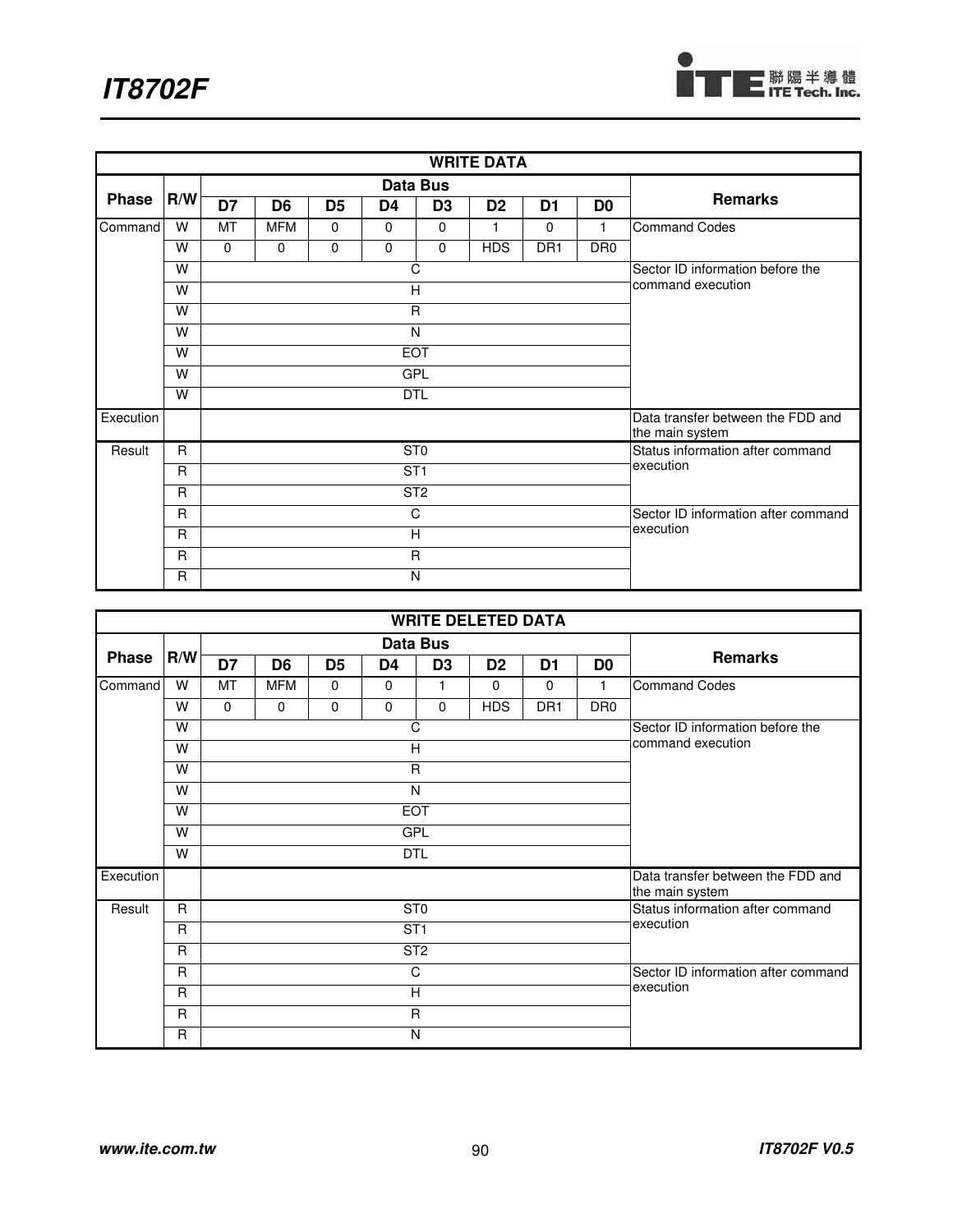

|              | <b>FORMAT A TRACK</b> |          |                |                |                 |                 |            |                 |                 |                                                                      |  |  |  |
|--------------|-----------------------|----------|----------------|----------------|-----------------|-----------------|------------|-----------------|-----------------|----------------------------------------------------------------------|--|--|--|
|              |                       |          |                |                | <b>Data Bus</b> | <b>Remarks</b>  |            |                 |                 |                                                                      |  |  |  |
| <b>Phase</b> | R/W                   | D7       | D <sub>6</sub> | D <sub>5</sub> | D4              |                 |            |                 |                 |                                                                      |  |  |  |
| Command      | W                     | $\Omega$ | <b>MFM</b>     | $\Omega$       | $\Omega$        |                 |            | $\Omega$        | 1               | <b>Command Codes</b>                                                 |  |  |  |
|              | W                     | $\Omega$ | 0              | 0              | $\Omega$        | 0               | <b>HDS</b> | DR <sub>1</sub> | DR <sub>0</sub> |                                                                      |  |  |  |
|              | W                     |          |                |                | N               | Bytes/Sector    |            |                 |                 |                                                                      |  |  |  |
|              | W                     |          |                |                |                 | <b>SC</b>       |            |                 |                 | Sectors/Cylinder                                                     |  |  |  |
|              | W                     |          |                |                |                 | GPL             |            |                 |                 | $\overline{G}$ ap 3                                                  |  |  |  |
|              | W                     |          |                |                |                 | D               |            |                 |                 | Filler Byte                                                          |  |  |  |
| Execution    | W                     |          |                |                |                 | C               |            |                 |                 | Input Sector Parameters per-sector<br>FDC formats an entire cylinder |  |  |  |
|              | W                     |          |                |                |                 | H               |            |                 |                 |                                                                      |  |  |  |
|              | W<br>W                |          |                |                | $\mathsf{R}$    |                 |            |                 |                 |                                                                      |  |  |  |
|              | $\mathsf{R}$          |          |                |                |                 | N               |            |                 |                 |                                                                      |  |  |  |
| Result       |                       |          |                |                |                 | ST <sub>0</sub> |            |                 |                 | Status information after command<br>execution                        |  |  |  |
|              | $\mathsf{R}$          |          |                |                |                 | ST <sub>1</sub> |            |                 |                 |                                                                      |  |  |  |
|              | R                     |          |                |                |                 | ST <sub>2</sub> |            |                 |                 |                                                                      |  |  |  |
|              | $\mathsf{R}$          |          |                |                |                 |                 |            |                 |                 |                                                                      |  |  |  |
|              | $\mathsf{R}$          |          |                |                |                 | Undefined       |            |                 |                 |                                                                      |  |  |  |
|              | $\mathsf{R}$          |          |                |                |                 | Undefined       |            |                 |                 |                                                                      |  |  |  |
|              | $\mathsf R$           |          |                |                |                 | Undefined       |            |                 |                 |                                                                      |  |  |  |

| <b>SCAN EQUAL</b> |              |            |                |                |                                                                            |                |                |                 |                 |                      |  |  |
|-------------------|--------------|------------|----------------|----------------|----------------------------------------------------------------------------|----------------|----------------|-----------------|-----------------|----------------------|--|--|
| <b>Phase</b>      | R/W          |            |                |                | <b>Data Bus</b>                                                            |                |                |                 |                 |                      |  |  |
|                   |              | D7         | D <sub>6</sub> | D <sub>5</sub> | D <sub>4</sub>                                                             | D <sub>3</sub> | D <sub>2</sub> | D <sub>1</sub>  | D <sub>0</sub>  | <b>Remarks</b>       |  |  |
| Command           | W            | MT         | <b>MFM</b>     | <b>SK</b>      | 1                                                                          | 0              | 0              | $\mathbf 0$     | $\mathbf{1}$    | <b>Command Codes</b> |  |  |
|                   | W            | $\Omega$   | $\mathbf 0$    | $\mathbf 0$    | $\Omega$                                                                   | $\Omega$       | <b>HDS</b>     | DR <sub>1</sub> | DR <sub>0</sub> |                      |  |  |
|                   | W            |            |                |                | Sector ID information before the<br>command execution                      |                |                |                 |                 |                      |  |  |
|                   | W            |            |                |                |                                                                            |                |                |                 |                 |                      |  |  |
|                   | W            |            |                |                |                                                                            |                |                |                 |                 |                      |  |  |
|                   | W            |            |                |                |                                                                            |                |                |                 |                 |                      |  |  |
|                   | W            |            |                |                |                                                                            |                |                |                 |                 |                      |  |  |
|                   | W            |            |                |                |                                                                            |                |                |                 |                 |                      |  |  |
|                   | W            | <b>DTL</b> |                |                |                                                                            |                |                |                 |                 |                      |  |  |
| Execution         |              |            |                |                | Data transferred from the system to<br>controller is compared to data read |                |                |                 |                 |                      |  |  |
|                   |              |            |                |                | from disk                                                                  |                |                |                 |                 |                      |  |  |
| Result            | R.           |            |                |                | Status information after command<br>execution                              |                |                |                 |                 |                      |  |  |
|                   | $\mathsf{R}$ |            |                |                |                                                                            |                |                |                 |                 |                      |  |  |
|                   | $\mathsf{R}$ |            |                |                |                                                                            |                |                |                 |                 |                      |  |  |
|                   | $\mathsf{R}$ |            |                |                | Sector ID information after command<br>execution                           |                |                |                 |                 |                      |  |  |
|                   | $\mathsf{R}$ |            |                |                |                                                                            |                |                |                 |                 |                      |  |  |
|                   | $\mathsf{R}$ |            |                |                | $\mathsf{R}$                                                               |                |                |                 |                 |                      |  |  |
|                   | $\mathsf{R}$ |            |                |                |                                                                            |                |                |                 |                 |                      |  |  |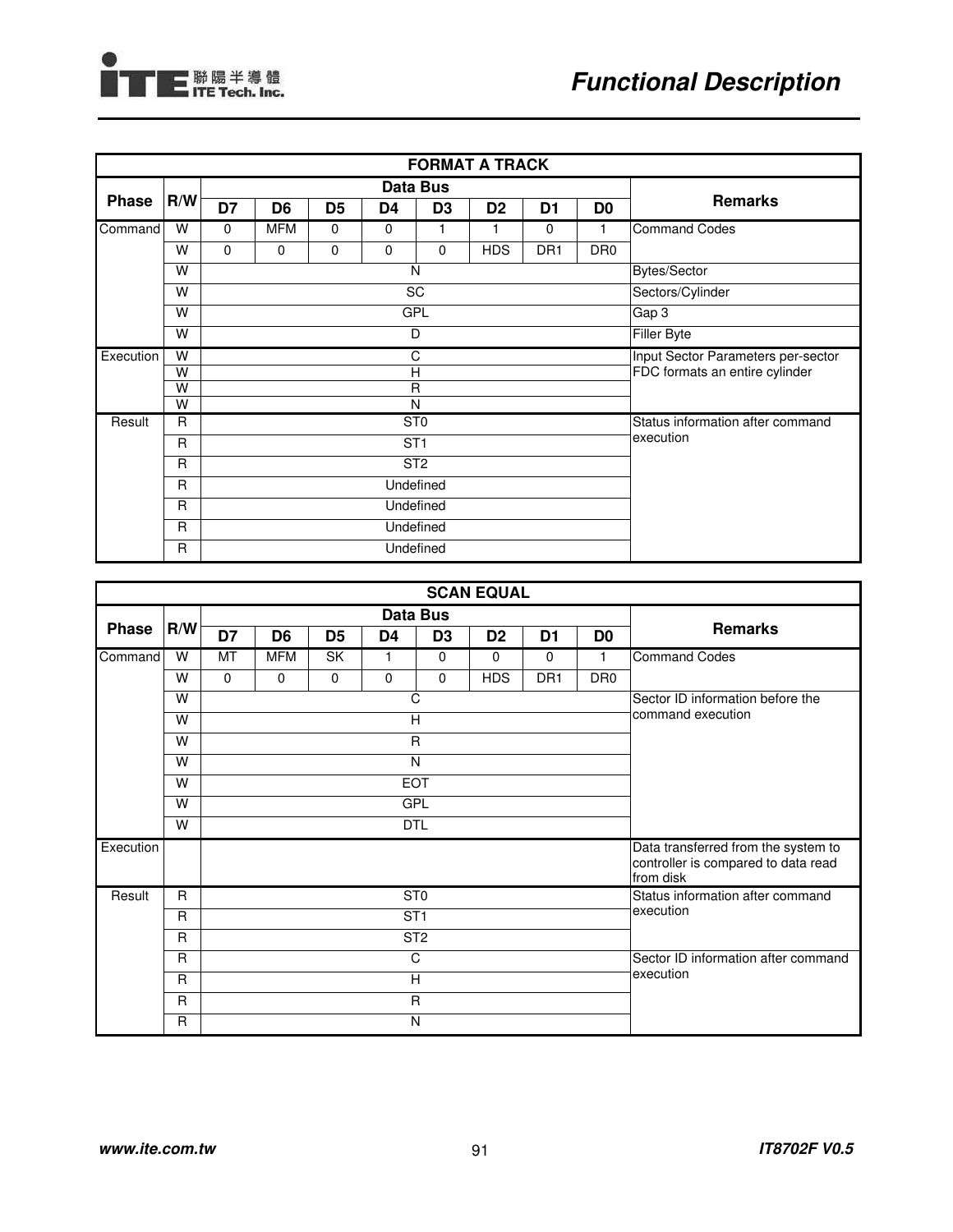|              |              |    |                |                |                 |                                                              | <b>SCAN LOW OR EQUAL</b> |                 |                                                                                         |                      |  |  |
|--------------|--------------|----|----------------|----------------|-----------------|--------------------------------------------------------------|--------------------------|-----------------|-----------------------------------------------------------------------------------------|----------------------|--|--|
|              |              |    |                |                | <b>Data Bus</b> |                                                              |                          |                 |                                                                                         |                      |  |  |
| <b>Phase</b> | R/W          | D7 | D <sub>6</sub> | D <sub>5</sub> | D <sub>4</sub>  | D <sub>3</sub>                                               | D <sub>2</sub>           | D <sub>1</sub>  | D <sub>0</sub>                                                                          | <b>Remarks</b>       |  |  |
| Command      | W            | MT | <b>MFM</b>     | SK             | $\mathbf{1}$    | 1                                                            | $\mathbf 0$              | $\mathbf 0$     | $\mathbf{1}$                                                                            | <b>Command Codes</b> |  |  |
|              | W            | 0  | 0              | $\mathbf 0$    | $\mathbf 0$     | $\mathbf 0$                                                  | <b>HDS</b>               | DR <sub>1</sub> | DR <sub>0</sub>                                                                         |                      |  |  |
|              | W            |    |                |                | C               | Sector ID information<br>before<br>thel<br>command execution |                          |                 |                                                                                         |                      |  |  |
|              | W            |    |                |                | Н               |                                                              |                          |                 |                                                                                         |                      |  |  |
|              | W            |    |                |                |                 | $\mathsf{R}$                                                 |                          |                 |                                                                                         |                      |  |  |
|              | W            |    |                |                |                 | N                                                            |                          |                 |                                                                                         |                      |  |  |
|              | W            |    |                |                | <b>EOT</b>      |                                                              |                          |                 |                                                                                         |                      |  |  |
|              | W            |    |                |                | GPL             |                                                              |                          |                 |                                                                                         |                      |  |  |
|              | W            |    |                |                | <b>DTL</b>      |                                                              |                          |                 |                                                                                         |                      |  |  |
| Execution    |              |    |                |                |                 |                                                              |                          |                 | Data transferred from the system to<br>controller is compared to data read<br>from disk |                      |  |  |
| Result       | $\mathsf{R}$ |    |                |                | ST <sub>0</sub> | Status information after command<br>execution                |                          |                 |                                                                                         |                      |  |  |
|              | $\mathsf{R}$ |    |                |                | ST <sub>1</sub> |                                                              |                          |                 |                                                                                         |                      |  |  |
|              | $\mathsf{R}$ |    |                |                | ST <sub>2</sub> |                                                              |                          |                 |                                                                                         |                      |  |  |
|              | $\mathsf{R}$ |    |                |                | C               | Sector ID information after command<br>execution             |                          |                 |                                                                                         |                      |  |  |
|              | $\mathsf{R}$ |    |                |                | H               |                                                              |                          |                 |                                                                                         |                      |  |  |
|              | $\mathsf{R}$ |    |                |                | $\mathsf{R}$    |                                                              |                          |                 |                                                                                         |                      |  |  |
|              | $\mathsf{R}$ |    |                |                | N               |                                                              |                          |                 |                                                                                         |                      |  |  |

| <b>SCAN HIGH OR EQUAL</b> |              |             |                |                |                 |                                                                            |                |                 |                 |                      |
|---------------------------|--------------|-------------|----------------|----------------|-----------------|----------------------------------------------------------------------------|----------------|-----------------|-----------------|----------------------|
|                           |              |             |                |                | <b>Data Bus</b> |                                                                            |                |                 |                 |                      |
| <b>Phase</b>              | R/W          | D7          | D <sub>6</sub> | D <sub>5</sub> | D4              | D <sub>3</sub>                                                             | D <sub>2</sub> | D <sub>1</sub>  | D <sub>0</sub>  | <b>Remarks</b>       |
| Command                   | W            | MT          | <b>MFM</b>     | SK             | 1               |                                                                            | 1              | $\Omega$        | 1               | <b>Command Codes</b> |
|                           | W            | $\mathbf 0$ | $\mathbf 0$    | 0              | $\mathbf 0$     | 0                                                                          | <b>HDS</b>     | DR <sub>1</sub> | DR <sub>0</sub> |                      |
|                           | W            |             |                |                | C               | Sector ID information before the<br>command execution                      |                |                 |                 |                      |
|                           | W            |             |                |                | H               |                                                                            |                |                 |                 |                      |
|                           | W            |             |                |                | $\mathsf{R}$    |                                                                            |                |                 |                 |                      |
|                           | W            |             |                |                | N               |                                                                            |                |                 |                 |                      |
|                           | W            |             |                |                | <b>EOT</b>      |                                                                            |                |                 |                 |                      |
|                           | W<br>GPL     |             |                |                |                 |                                                                            |                |                 |                 |                      |
|                           | W            | <b>DTL</b>  |                |                |                 |                                                                            |                |                 |                 |                      |
| Execution                 |              |             |                |                |                 | Data transferred from the system to<br>controller is compared to data read |                |                 |                 |                      |
|                           |              |             |                |                |                 | from disk                                                                  |                |                 |                 |                      |
| Result                    | $\mathsf{R}$ |             |                |                | ST <sub>0</sub> | Status information after command<br>execution                              |                |                 |                 |                      |
|                           | $\mathsf{R}$ |             |                |                | ST <sub>1</sub> |                                                                            |                |                 |                 |                      |
|                           | $\mathsf{R}$ |             |                |                | ST2             |                                                                            |                |                 |                 |                      |
|                           | $\mathsf{R}$ |             |                |                | C               | Sector ID information after command<br>execution                           |                |                 |                 |                      |
|                           | $\mathsf{R}$ |             |                |                | H               |                                                                            |                |                 |                 |                      |
|                           | $\mathsf{R}$ |             |                |                | $\mathsf{R}$    |                                                                            |                |                 |                 |                      |
|                           | $\mathsf{R}$ |             |                |                | N               |                                                                            |                |                 |                 |                      |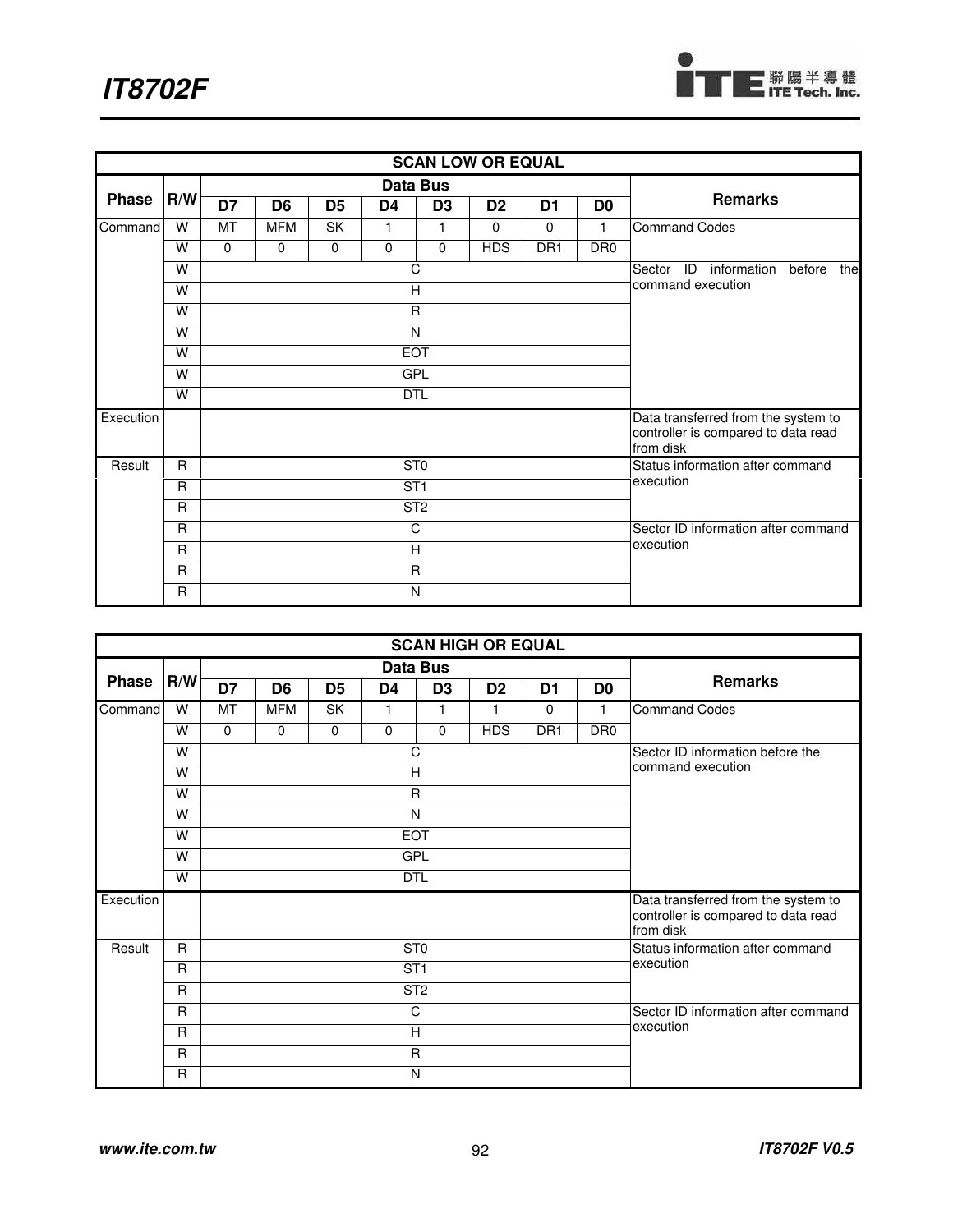

# *Functional Description*

|              |                             |    |                |                |                 |                 | <b>VERIFY</b>  |                 |                 |                                     |  |  |  |
|--------------|-----------------------------|----|----------------|----------------|-----------------|-----------------|----------------|-----------------|-----------------|-------------------------------------|--|--|--|
|              |                             |    |                |                | <b>Data Bus</b> |                 |                |                 |                 |                                     |  |  |  |
| <b>Phase</b> | R/W                         | D7 | D <sub>6</sub> | D <sub>5</sub> | D4              | D <sub>3</sub>  | D <sub>2</sub> | D <sub>1</sub>  | D <sub>0</sub>  | <b>Remarks</b>                      |  |  |  |
| Command      | W                           | МT | <b>MFM</b>     | SK             | 1               | $\mathbf 0$     |                |                 | $\mathbf 0$     | <b>Command Codes</b>                |  |  |  |
|              | W                           | EC | $\mathbf 0$    | $\mathbf 0$    | $\Omega$        | $\Omega$        | <b>HDS</b>     | DR <sub>1</sub> | DR <sub>0</sub> |                                     |  |  |  |
|              | W                           |    |                |                |                 | C               |                |                 |                 | Sector ID information before the    |  |  |  |
|              | W                           | Н  |                |                |                 |                 |                |                 |                 | command execution                   |  |  |  |
|              | W                           |    |                |                | $\mathsf{R}$    |                 |                |                 |                 |                                     |  |  |  |
|              | W                           | N  |                |                |                 |                 |                |                 |                 |                                     |  |  |  |
|              | W                           |    |                |                | EOT             |                 |                |                 |                 |                                     |  |  |  |
|              | W                           |    |                |                |                 | GPL             |                |                 |                 |                                     |  |  |  |
|              | W                           |    |                |                |                 | DTL/SC          |                |                 |                 |                                     |  |  |  |
| Execution    |                             |    |                |                |                 |                 |                |                 |                 | No data transfer takes place        |  |  |  |
| Result       | $\mathsf{R}$                |    |                |                |                 | ST <sub>0</sub> |                |                 |                 | Status information after command    |  |  |  |
|              | $\mathsf{R}$                |    |                |                |                 | ST <sub>1</sub> |                |                 |                 | execution                           |  |  |  |
|              | $\mathsf{R}$                |    |                |                |                 | ST2             |                |                 |                 |                                     |  |  |  |
|              | $\mathsf{R}$                |    |                |                |                 | C               |                |                 |                 | Sector ID information after command |  |  |  |
|              | $\mathsf{R}$                |    |                |                |                 | H               |                |                 |                 | execution                           |  |  |  |
|              | $\mathsf R$<br>$\mathsf{R}$ |    |                |                |                 |                 |                |                 |                 |                                     |  |  |  |
|              | $\mathsf{R}$<br>N           |    |                |                |                 |                 |                |                 |                 |                                     |  |  |  |

|              |     |    |                |                |          |                 | <b>READ ID</b> |                 |                 |                                                                                    |
|--------------|-----|----|----------------|----------------|----------|-----------------|----------------|-----------------|-----------------|------------------------------------------------------------------------------------|
|              |     |    |                |                |          | Data Bus        |                |                 |                 |                                                                                    |
| <b>Phase</b> | R/W | D7 | D <sub>6</sub> | D <sub>5</sub> | D4       | D <sub>3</sub>  | D <sub>2</sub> | D <sub>1</sub>  | D <sub>0</sub>  | <b>Remarks</b>                                                                     |
| Command      | W   | 0  | <b>MFM</b>     | $\Omega$       | $\Omega$ |                 | 0              |                 | 0               | <b>Command Codes</b>                                                               |
|              | W   | 0  | 0              | 0              | 0        | 0               | <b>HDS</b>     | DR <sub>1</sub> | DR <sub>0</sub> |                                                                                    |
| Execution    |     |    |                |                |          |                 |                |                 |                 | The first correct ID information on the<br>Cylinder is stored in the Data Register |
| Result       | R   |    |                |                |          | ST <sub>0</sub> |                |                 |                 | Status information after command                                                   |
|              | R   |    |                |                |          | ST <sub>1</sub> |                |                 |                 | execution                                                                          |
|              | R   |    |                |                |          | ST <sub>2</sub> |                |                 |                 |                                                                                    |
|              | R   |    |                |                |          | C               |                |                 |                 | Sector ID information during execution                                             |
|              | R   |    |                |                |          | H               |                |                 |                 | phase                                                                              |
|              | R   |    |                |                |          | R               |                |                 |                 |                                                                                    |
|              | R   |    |                |                |          | N               |                |                 |                 |                                                                                    |

|              | <b>CONFIGURE</b><br><b>Data Bus</b> |    |            |         |                |   |   |                |   |                       |  |  |  |
|--------------|-------------------------------------|----|------------|---------|----------------|---|---|----------------|---|-----------------------|--|--|--|
|              |                                     |    |            |         |                |   |   |                |   |                       |  |  |  |
| <b>Phase</b> | R/W                                 | D7 | D6         | D0      | <b>Remarks</b> |   |   |                |   |                       |  |  |  |
| Command      | W                                   | 0  | 0          | 0       |                | 0 | 0 |                |   | Configure Information |  |  |  |
|              | W                                   | 0  | 0          | 0       | 0              | 0 |   | 0              | 0 |                       |  |  |  |
|              | W                                   | O  | <b>EIS</b> | DFIFO I | <b>POLLD</b>   |   |   | <b>FIFOTHR</b> |   |                       |  |  |  |
|              |                                     |    |            |         | <b>PRETRK</b>  |   |   |                |   |                       |  |  |  |
| Execution    |                                     |    |            |         |                |   |   |                |   |                       |  |  |  |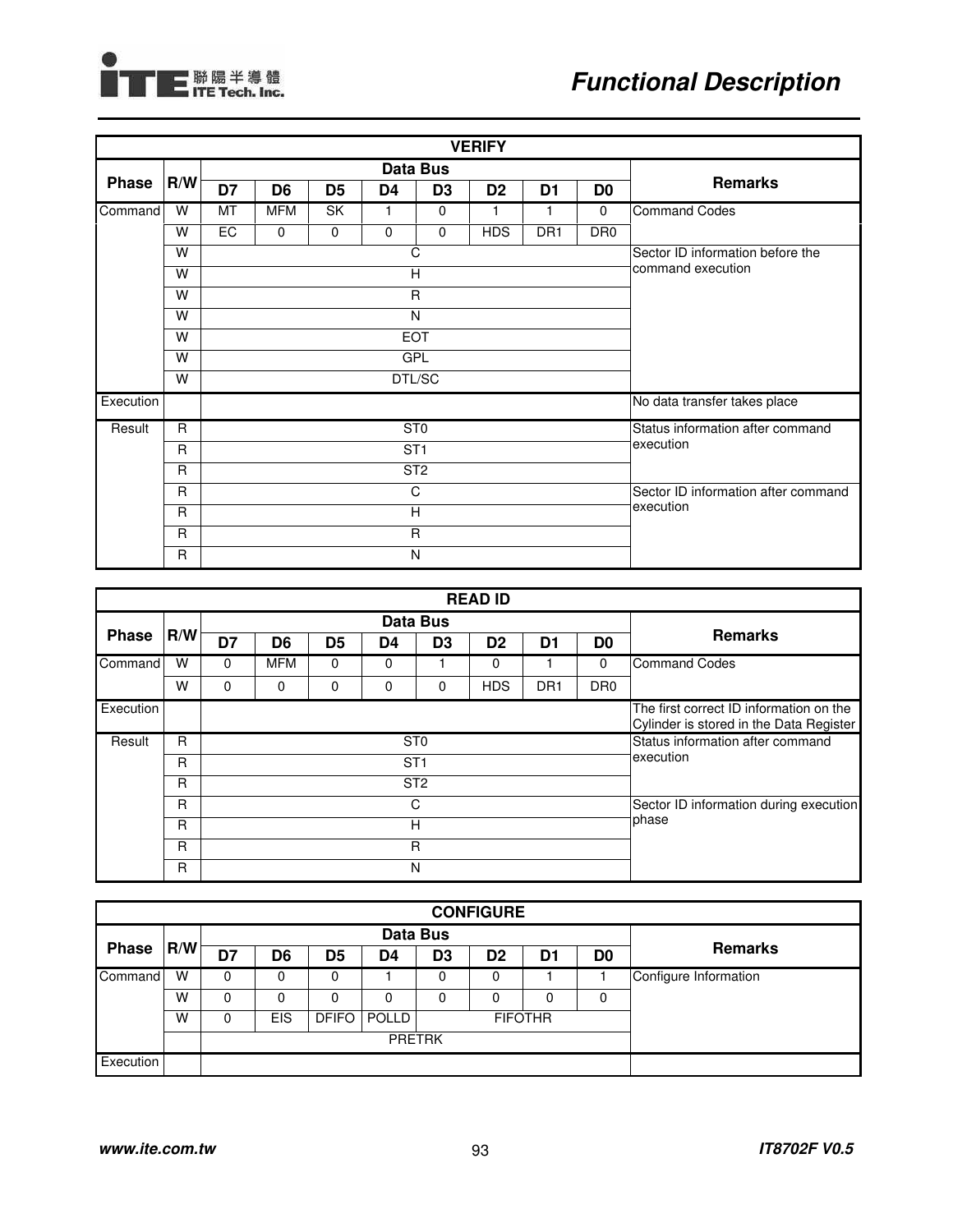|              |     |    |    |    |    |                | <b>RE-CALIBRATE</b> |                 |                 |                           |
|--------------|-----|----|----|----|----|----------------|---------------------|-----------------|-----------------|---------------------------|
|              |     |    |    |    |    |                |                     |                 |                 |                           |
| <b>Phase</b> | R/W | D7 | D6 | D5 | D4 | D <sub>3</sub> | D2                  | D1              | D <sub>0</sub>  | <b>Remarks</b>            |
| Command      | W   |    | 0  |    |    |                |                     |                 |                 | <b>Command Codes</b>      |
|              | W   |    |    |    |    |                |                     | DR <sub>1</sub> | DR <sub>0</sub> |                           |
| Execution    |     |    |    |    |    |                |                     |                 |                 | Head retracted to Track 0 |

| <b>Phase</b> | R/W | D7 | <b>Remarks</b> |   |   |            |            |                 |                 |                                                        |
|--------------|-----|----|----------------|---|---|------------|------------|-----------------|-----------------|--------------------------------------------------------|
| Command      | w   | 0  |                | 0 | 0 |            |            |                 |                 | <b>Command Codes</b>                                   |
|              | W   | 0  |                | 0 | 0 | 0          | <b>HDS</b> | DR <sub>1</sub> | DR <sub>0</sub> |                                                        |
|              | W   |    |                |   |   | <b>NCN</b> |            |                 |                 |                                                        |
| Execution    |     |    |                |   |   |            |            |                 |                 | Head is positioned over proper<br>cylinder on diskette |

|              |     |    |     |    |    |                | <b>RELATIVE SEEK</b> |                 |                 |                                                              |
|--------------|-----|----|-----|----|----|----------------|----------------------|-----------------|-----------------|--------------------------------------------------------------|
|              |     |    |     |    |    |                |                      |                 |                 |                                                              |
| <b>Phase</b> | R/W | D7 | D6  | D5 | D0 | <b>Remarks</b> |                      |                 |                 |                                                              |
| Command      | W   |    | DIR | 0  | 0  |                |                      |                 |                 | ICommand Codes                                               |
|              | W   |    |     | 0  | 0  | 0              | <b>HDS</b>           | DR <sub>1</sub> | DR <sub>0</sub> |                                                              |
|              | W   |    |     |    |    | <b>RCN</b>     |                      |                 |                 |                                                              |
| Execution    |     |    |     |    |    |                |                      |                 |                 | Head is stepped in or out a<br>programmable number of tracks |

|              |              |             |                |                 |                 |                 | <b>DUMPREG</b>  |                |                |                          |
|--------------|--------------|-------------|----------------|-----------------|-----------------|-----------------|-----------------|----------------|----------------|--------------------------|
|              |              |             |                |                 | Data Bus        |                 |                 |                |                |                          |
| <b>Phase</b> | R/W          | D7          | D <sub>6</sub> | D <sub>5</sub>  | D4              | D <sub>3</sub>  | D <sub>2</sub>  | D <sub>1</sub> | D <sub>0</sub> | <b>Remarks</b>           |
| Command      | W            | 0           | 0              | 0               | $\mathbf 0$     |                 |                 |                | 0              | <b>Command Codes</b>     |
| Execution    |              |             |                |                 |                 |                 |                 |                |                | Registers placed in FIFO |
| Result       | R            |             |                |                 | PCN-Drive 0     |                 |                 |                |                |                          |
|              | $\mathsf{R}$ |             |                |                 | PCN-Drive 1     |                 |                 |                |                |                          |
|              | $\mathsf{R}$ |             |                |                 | PCN-Drive 2     |                 |                 |                |                |                          |
|              | $\mathsf{R}$ |             |                |                 | PCN-Drive 3     |                 |                 |                |                |                          |
|              | R            |             |                | <b>SRT</b>      |                 |                 |                 | <b>HUT</b>     |                |                          |
|              | $\mathsf{R}$ |             |                |                 | <b>HLT</b>      | ND.             |                 |                |                |                          |
|              | R            |             |                |                 | SC/EOT          |                 |                 |                |                |                          |
|              | R            | <b>LOCK</b> | $\Omega$       | DC <sub>3</sub> | DC <sub>2</sub> | DC <sub>1</sub> | DC <sub>0</sub> | GAP            | WG             |                          |
|              | R            | 0           | <b>DIS</b>     | <b>DFIFO</b>    | <b>POLLD</b>    |                 |                 | <b>FIFOTHR</b> |                |                          |
|              | R            |             |                |                 | <b>PRETRK</b>   |                 |                 |                |                |                          |

|              | <b>LOCK</b> |             |                |  |             |  |  |  |   |                      |  |  |  |  |
|--------------|-------------|-------------|----------------|--|-------------|--|--|--|---|----------------------|--|--|--|--|
|              |             |             |                |  |             |  |  |  |   |                      |  |  |  |  |
| <b>Phase</b> | R/W         | D7          | <b>Remarks</b> |  |             |  |  |  |   |                      |  |  |  |  |
| Command      | W           | <b>LOCK</b> | 0              |  |             |  |  |  | 0 | <b>Command Codes</b> |  |  |  |  |
| Result       | R           |             |                |  | <b>LOCK</b> |  |  |  | 0 |                      |  |  |  |  |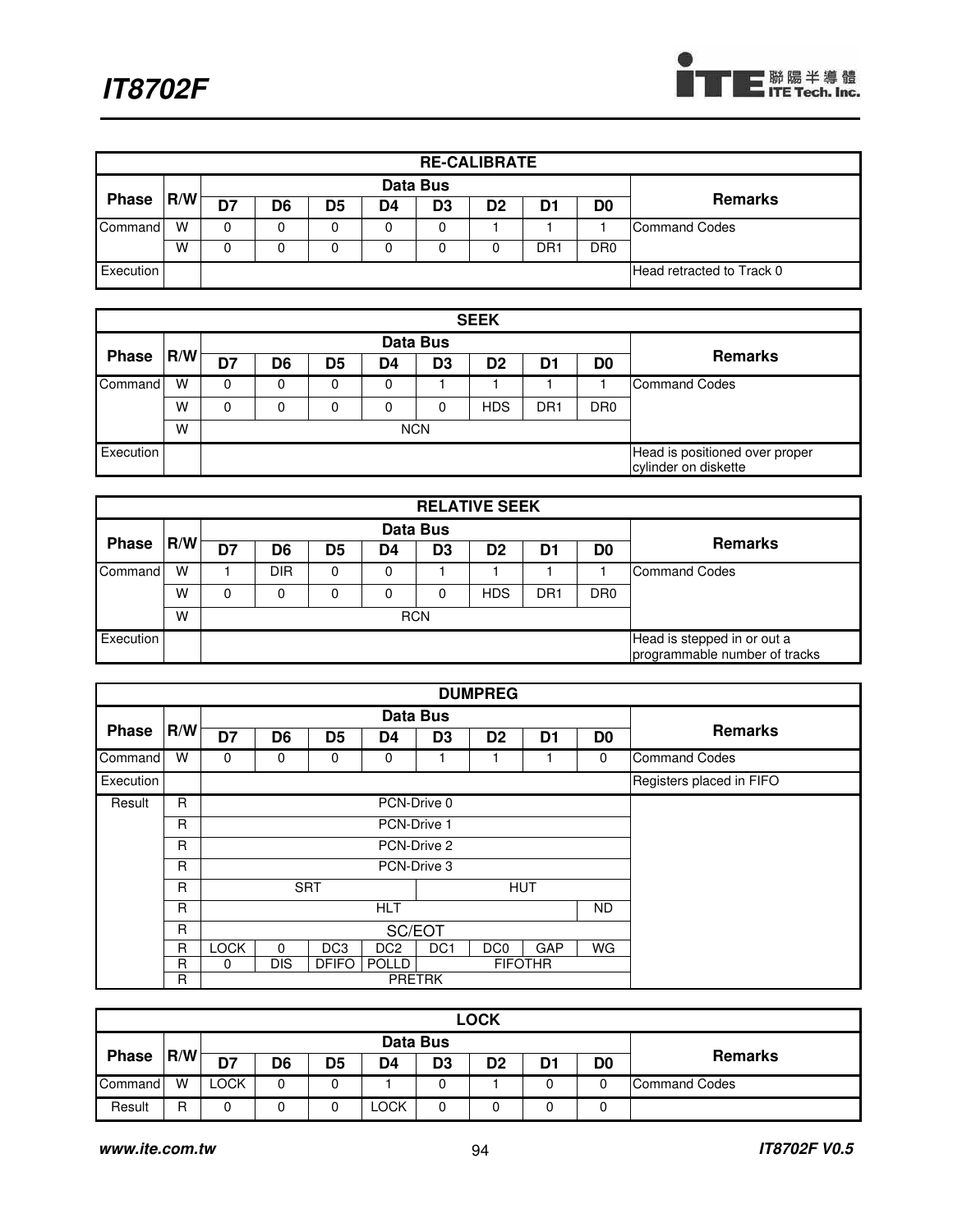

|              | <b>VERSION</b> |    |                      |  |  |  |  |  |  |                     |  |  |  |  |
|--------------|----------------|----|----------------------|--|--|--|--|--|--|---------------------|--|--|--|--|
|              |                |    |                      |  |  |  |  |  |  |                     |  |  |  |  |
| <b>Phase</b> | R/W            | D7 | <b>Remarks</b>       |  |  |  |  |  |  |                     |  |  |  |  |
| Command      | W              |    | <b>Command Codes</b> |  |  |  |  |  |  |                     |  |  |  |  |
| Result       | R              |    |                      |  |  |  |  |  |  | Enhanced Controller |  |  |  |  |

|              | <b>SENSE INTERRUPT STATUS</b> |    |    |    |                 |                |                                       |  |   |                      |  |  |  |  |
|--------------|-------------------------------|----|----|----|-----------------|----------------|---------------------------------------|--|---|----------------------|--|--|--|--|
|              |                               |    |    |    |                 |                |                                       |  |   |                      |  |  |  |  |
| <b>Phase</b> | R/W                           | D7 | D6 | D5 | D0              | <b>Remarks</b> |                                       |  |   |                      |  |  |  |  |
| Command      | W                             |    |    |    |                 |                |                                       |  | 0 | <b>Command Codes</b> |  |  |  |  |
| Result       | R                             |    |    |    | S <sub>T0</sub> |                | Status information at the end of each |  |   |                      |  |  |  |  |
|              | R                             |    |    |    | <b>PCN</b>      |                | SEEK operation                        |  |   |                      |  |  |  |  |

|              | <b>SENSE DRIVE STATUS</b> |                                                 |    |    |                |   |            |                 |     |                      |  |  |  |  |
|--------------|---------------------------|-------------------------------------------------|----|----|----------------|---|------------|-----------------|-----|----------------------|--|--|--|--|
|              |                           |                                                 |    |    |                |   |            |                 |     |                      |  |  |  |  |
| <b>Phase</b> | R/W                       | D7                                              | D6 | D5 | <b>Remarks</b> |   |            |                 |     |                      |  |  |  |  |
| Command      | w                         |                                                 |    |    |                | 0 |            |                 |     | <b>Command Codes</b> |  |  |  |  |
|              | w                         |                                                 |    |    |                |   | <b>HDS</b> | DR <sub>1</sub> | DR0 |                      |  |  |  |  |
| Result       | R                         | ST <sub>3</sub><br>Status information about FDD |    |    |                |   |            |                 |     |                      |  |  |  |  |

| <b>Phase</b> | R/W | D7 | D6         | D5 | D4         | <b>Remarks</b> |  |  |  |                      |
|--------------|-----|----|------------|----|------------|----------------|--|--|--|----------------------|
| Command      | W   |    |            |    | 0          |                |  |  |  | <b>Command Codes</b> |
|              | W   |    | <b>SRT</b> |    |            |                |  |  |  |                      |
|              | W   |    |            |    | <b>HLT</b> | <b>ND</b>      |  |  |  |                      |

| <b>PERPENDICULAR MODE</b> |          |    |    |     |                 |                |                 |     |                |                      |
|---------------------------|----------|----|----|-----|-----------------|----------------|-----------------|-----|----------------|----------------------|
|                           | Data Bus |    |    |     |                 |                |                 |     |                |                      |
| <b>Phase</b>              | R/W      | D7 | D6 | D5  | D <sub>4</sub>  | D <sub>3</sub> | D2              | D1  | D <sub>0</sub> | <b>Remarks</b>       |
| <b>Command</b>            | w        |    | 0  | 0   |                 |                | 0               |     | 0              | <b>Command Codes</b> |
|                           | W        | OW | 0  | DC3 | DC <sub>2</sub> | DC1            | DC <sub>0</sub> | GAP | WG             |                      |

| <b>INVALID</b> |     |          |                                                                |  |  |  |                                                                      |             |  |
|----------------|-----|----------|----------------------------------------------------------------|--|--|--|----------------------------------------------------------------------|-------------|--|
|                |     | Data Bus |                                                                |  |  |  |                                                                      |             |  |
| <b>Phase</b>   | R/W | D7       | D5<br>D <sub>3</sub><br>D6<br>D0<br>D4<br>D1<br>D <sub>2</sub> |  |  |  | <b>Remarks</b>                                                       |             |  |
| Command        | W   |          | Invalid codes                                                  |  |  |  | <b>INVALID Command Codes (NO-OP:</b><br>FDC goes into standby state) |             |  |
| Result         | R   |          | S <sub>T0</sub>                                                |  |  |  |                                                                      | $ST0 = 80h$ |  |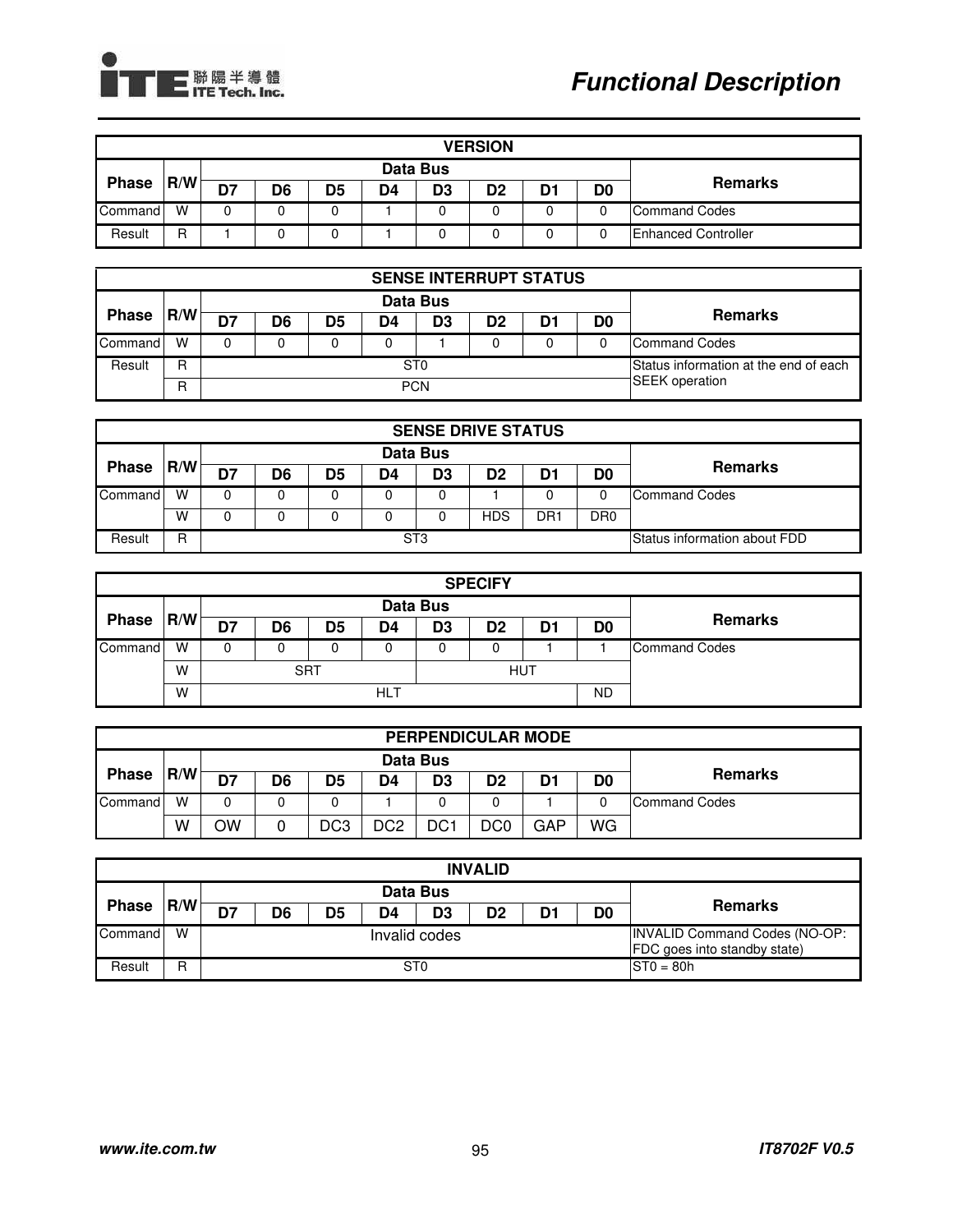# **9.6.11 Data Transfer Commands**

All data transfer commands utilize the same parameter bytes (except for FORMAT A TRACK command) and return the same result data bytes. The only difference between them is the five bits (bit 0−bit 4) of the first byte.

## **9.6.11.1 Read Data**

The READ DATA command contains nine command bytes that place the FDC into the Read Data mode. Each READ operation is initialized by a READ DATA command. The FDC locates the sector to be read by matching ID Address Marks and ID fields from the command with the information on the diskette. The FDC then transfers the data to the FIFO. When the data from the given sector have been read, the READ DATA command is completed and the sector address is automatically incremented by 1. The data from the next sector are read and transferred to the FIFO in the same manner. Such a continuous read function is called a "Multi-Sector Read Operation".

If a TC or an implied TC (FIFO overrun/underrun) is received, the FDC stops sending data, but continues to read data from the current sector and checks the CRC bytes until the end of the sector is reached and the READ operation is completed.

The sector size is determined by the N parameter value as calculated in the equation below:

Sector Size =  $2^{(7+N \text{ value})}$ bytes.

The DTL parameter determines the number of bytes to be transferred. Therefore, if  $N = 00$ h, setting the sector size to 128 and the DTL parameter value is less than this, the remaining bytes will be read and checked for CRC errors by the FDC. If this occurs in a WRITE operation, the remaining bytes will be filled with 0. If the sector size is not 128 ( $N > 00$ h), DTL should be set to FFh.

In addition to performing Multi-Sector Read operations, the FDC can also perform Multi-Track Read operations. When the MT parameter is set, the FDC can read both sides of a disk automatically.

The combination of N and MT parameter values determines the amount of data that can be transferred during either type of READ operation. Table 9-16 shows the maximum data transfer capacity and the final sector the FDC reads based on these parameters.

| <b>MT</b> | N | <b>Maximum Data Transfer Capacity</b> | <b>Final Sector Read from Disk</b> |
|-----------|---|---------------------------------------|------------------------------------|
| 0         |   | $256 X 26 = 6656$                     | 26 on side 0 or side 1             |
|           |   | 256 X 52 = 13312                      | 26 on side 1                       |
| 0         | 2 | $1512 \times 15 = 7680$               | 15 on side 0 or side 1             |
|           | 2 | $ 512 \times 30 = 15360$              | 15 on side 1                       |
| 0         | 3 | $1024 \text{ X } 8 = 8192$            | 8 on side 0 or side 1              |
|           | 3 | $1024 X16 = 16384$                    | 16 on side 1                       |

| Table 9-16. Effects of MT and N Bits |
|--------------------------------------|
|--------------------------------------|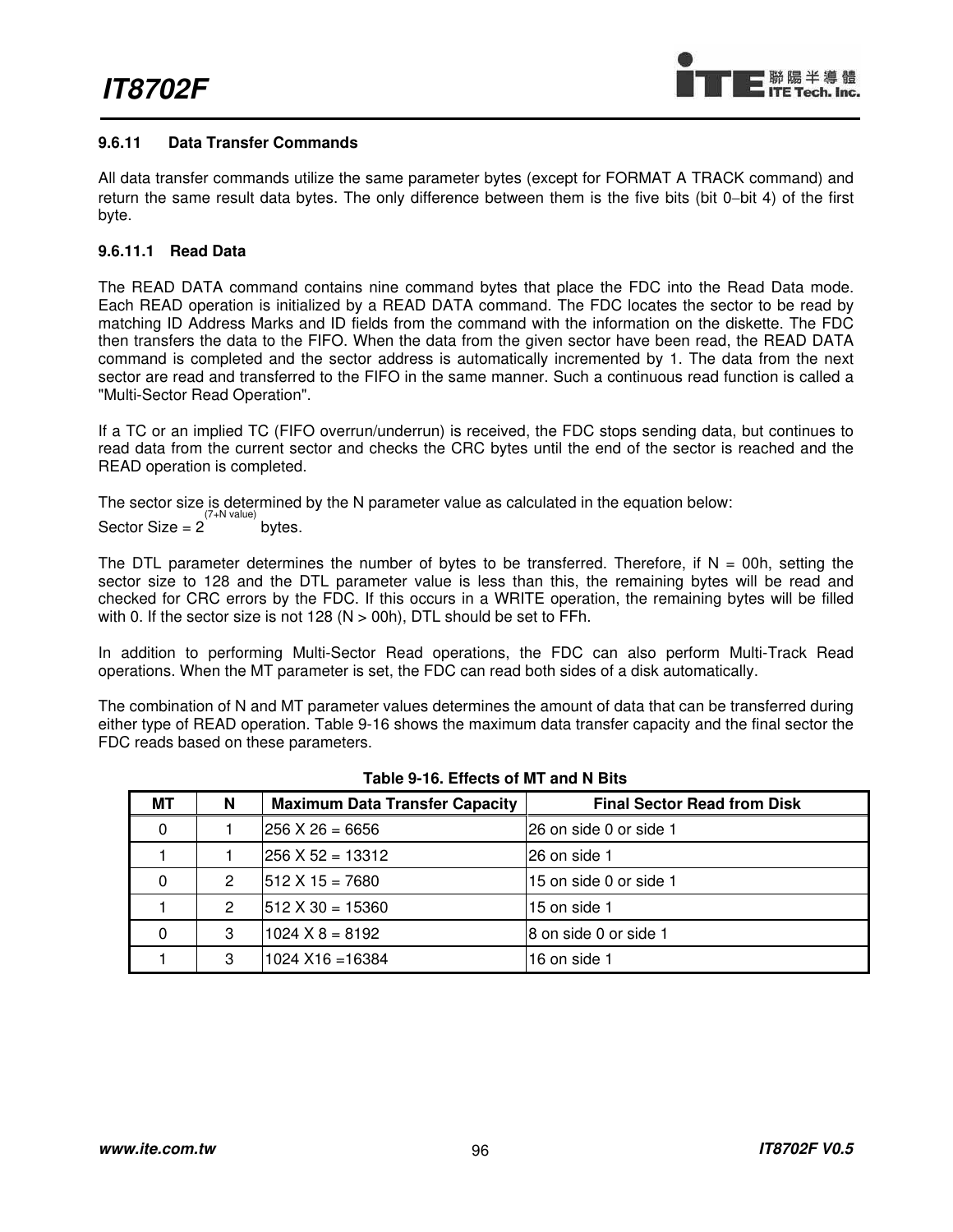

#### **9.6.11.2 Read Deleted Data**

The READ DELETED DATA command is the same as the READ DATA command, except that a Deleted Data Address Mark (as opposed to a Data Address Mark) is read at the beginning of the Data Field. This command is typically used to mark a bad sector on a diskette.

#### **9.6.11.3 Read a Track**

After receiving a pulse from the INDEX# pin, the READ A TRACK command reads the entire data field from each sector of the track as a continuous block. If any ID or Data Field CRC error is found, the FDC continues to read data from the track and indicates the error at the end. Because the Multi-Track [and Skip] operation[s] is[are] not allowed under this command, the MT and SK bits should be low (0) during the command execution.

This command terminates normally when the number of sectors specified by EOT has not been read. If, however, no ID Address Mark has been found by the second occurrence of the INDEX pulse, the FDC will set the IC code in the ST0 to 01, indicating an abnormal termination, and then finish the command.

### **9.6.11.4 Write Data**

The WRITE DATA command contains nine command bytes that place the FDC into the Write Data mode. Each WRITE operation is initialized by a WRITE DATA command. The FDC locates the sector to be written by reading ID fields and matching the sector address from the command with the information on the diskette. Then the FDC reads the data from the host via the FIFO and writes the data into the sector's data field. Finally, the FDC computes the CRC value, storing it in the CRC field and increments the sector number (stored in the R parameter) by 1. The next data field is written into the next sector in the same manner. Such a continuous write function is called a "Multi-Sector Write Operation".

If a TC or an implied TC (FIFO overrun/underrun) is received, the FDC stops writing data and fills the remaining data field with 0s. If a check of the CRC value indicates an error in the sector ID Field, the FDC will set the IC code in the ST0 to 01 and the DE bit in the ST1 to 1, indicating an abnormal termination, and then terminate the WRITE DATA command. The maximum data transfer capacity and the DTL, N, and MT parameters are the same as in the READ DATA command.

#### **9.6.11.5 Write Deleted Data**

The WRITE DELETED DATA command is the same as the WRITE DATA command, except that a Deleted Data Address Mark (instead of a Data Address Mark) is written at the beginning of the Data Field. This command is typically used to mark a bad sector on a diskette.

#### **9.6.11.6 Format A Track**

The FORMAT A TRACK command is used to format an entire track. Initialized by an INDEX pulse, it writes data to the Gaps, Address Marks, ID fields and Data fields according to the density mode selected (FM or MFM). The Gap and Data field values are controlled by the host-specified values programmed into N, SC, GPL, and D during the Command phase. The Data field is filled with the data byte specified by D. The four data bytes per sector (C, H, R, and N) needed to fill the ID field are supplied by the host. The C, R, H, and N values must be renewed for each new sector of a track. Only the R parameter value must be changed when a sector is formatted, allowing the disk to be formatted with non-sequential sector addresses. These steps are repeated until a new INDEX pulse is received, at which point the FORMAT A TRACK command is terminated.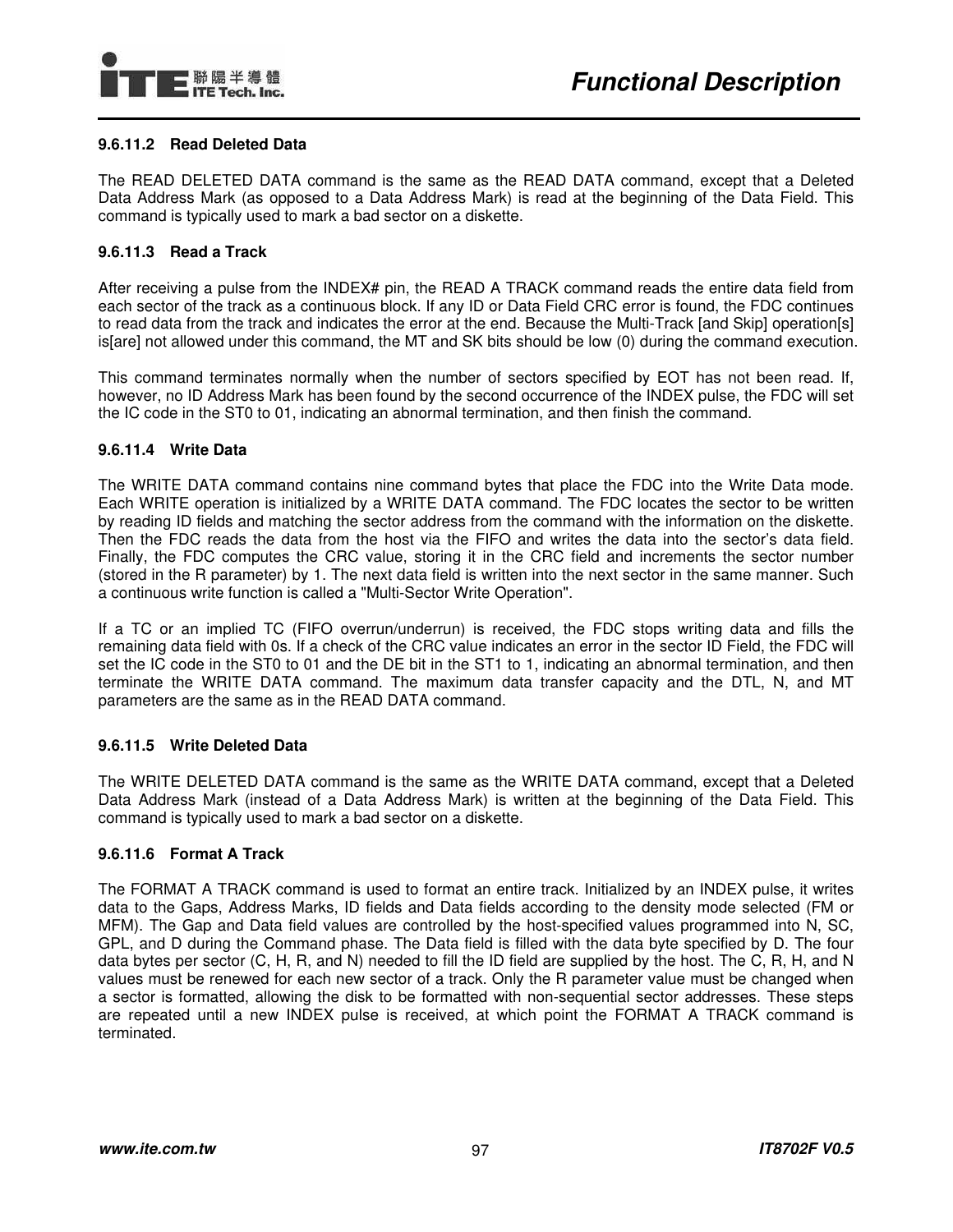

# **9.6.11.7 SCAN**

The SCAN command allows the data read from the disk to be compared with the data sent from the system. There are three SCAN commands:

SCAN EQUAL Disk Data = System Data SCAN HIGH OR EQUAL Disk Data ≥ System Data SCAN LOW OR EQUAL Disk Data ≤ System Data

The SCAN command execution continues until the scan condition has been met, or when the EOT has been reached, or if TC is asserted. Read errors on the disk have the same error condition as the READ DATA command. If the SK bit is set, sectors with Deleted Data Address Marks are ignored. If all sectors read are skipped, the command terminates with the D3 bit of the ST2 being set. The Result phase of the command is shown below:

| Command                   |                | <b>Status Register</b> | <b>Condition</b>   |  |
|---------------------------|----------------|------------------------|--------------------|--|
|                           | D <sub>2</sub> | D <sub>3</sub>         |                    |  |
| <b>SCAN EQUAL</b>         |                |                        | Disk = System      |  |
|                           |                | 0                      | Disk $\neq$ System |  |
| <b>SCAN HIGH OR EQUAL</b> | O              |                        | $Disk = System$    |  |
|                           | O              | 0                      | Disk > System      |  |
|                           |                | 0                      | Disk < System      |  |
| <b>SCAN LOW OR EQUAL</b>  |                |                        | $Disk = System$    |  |
|                           |                | 0                      | Disk < System      |  |
|                           |                | ŋ                      | Disk > System      |  |

# **Table 9-17. SCAN Command Result**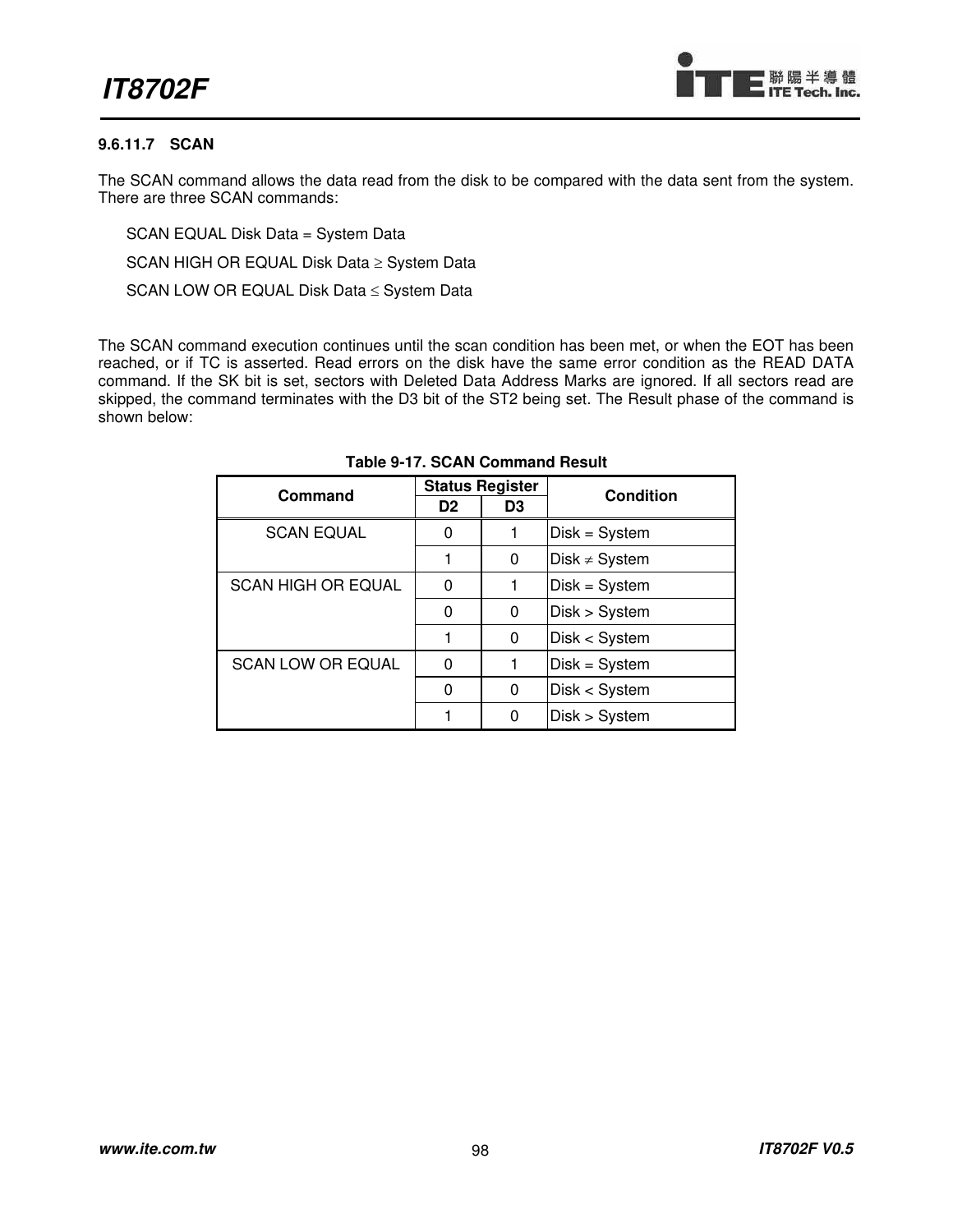

# **9.6.11.8 VERIFY**

The VERIFY command is used to read logical sectors containing a Normal Data Address Mark from the selected drive without transferring the data to the host. This command acts like a READ DATA command except that no data are transferred to the host. This command is designed for post-format or post write verification. Data are read from the disk, as the controller checks for valid Address Marks in the Address and Data Fields. The CRC is computed and checked against the previously stored value. Because no data are transferred to the host, the TC (Terminal Count of DMA) cannot be used to terminate this command. An implicit TC will be issued to the FDC by setting the EC bit. This implicit TC will occur when the SC value has been decremented to 0. This command can also be terminated by clearing the EC bit and when the EOT value is equal to the final sector to be checked.

| МT           | <b>EC</b> | <b>SC/EOT</b>                               | <b>Termination Result</b>   |
|--------------|-----------|---------------------------------------------|-----------------------------|
| 0            | 0         | $SC = DTL$                                  | No Error                    |
|              |           | $EOT \leq #$ Sectors per side               |                             |
| 0            | $\Omega$  | $SC = DTL$                                  | Abnormal Termination        |
|              |           | $EOT$ > # Sectors per side                  |                             |
| 0            | 1         | $SC \leq #$ Sectors Remaining<br>AND        | No Error                    |
|              |           | $EOT \leq #$ Sectors per side               |                             |
| 0            | 1         | $SC > #$ Sectors Remaining<br>OR            | <b>Abnormal Termination</b> |
|              |           | $EOT$ > # Sectors per side                  |                             |
| 1            | 0         | $SC = DTL$                                  | No Error                    |
|              |           | $EOT$ > # Sectors per side                  |                             |
| 1            | 0         | $SC = DTL$                                  | <b>Abnormal Termination</b> |
|              |           | $EOT$ > # Sectors per side                  |                             |
| 1            | 1         | $SC \leq #$ Sectors Remaining<br><b>AND</b> | No Error                    |
|              |           | $EOT \leq #$ Sectors per side               |                             |
| $\mathbf{1}$ | 1         | $SC > #$ Sectors Remaining<br>OR            | <b>Abnormal Termination</b> |
|              |           | $EOT$ > # Sectors per side                  |                             |

| <b>Table 9-18. VERIFY Command Result</b> |  |
|------------------------------------------|--|
|------------------------------------------|--|

# **9.6.12 Control Commands**

The control commands do not transfer any data. Instead, these commands are used to monitor and manage the data transfer. Three of the Control commands generate an interrupt when finished — READ ID, RE-CALIBRATE and SEEK. It is strongly recommended that a SENSE INTERRUPT STATUS command be issued after these commands to capture their valuable interrupt information. The RE-CALIBRATE, SEEK, and SPECIFY commands do not return any result bytes.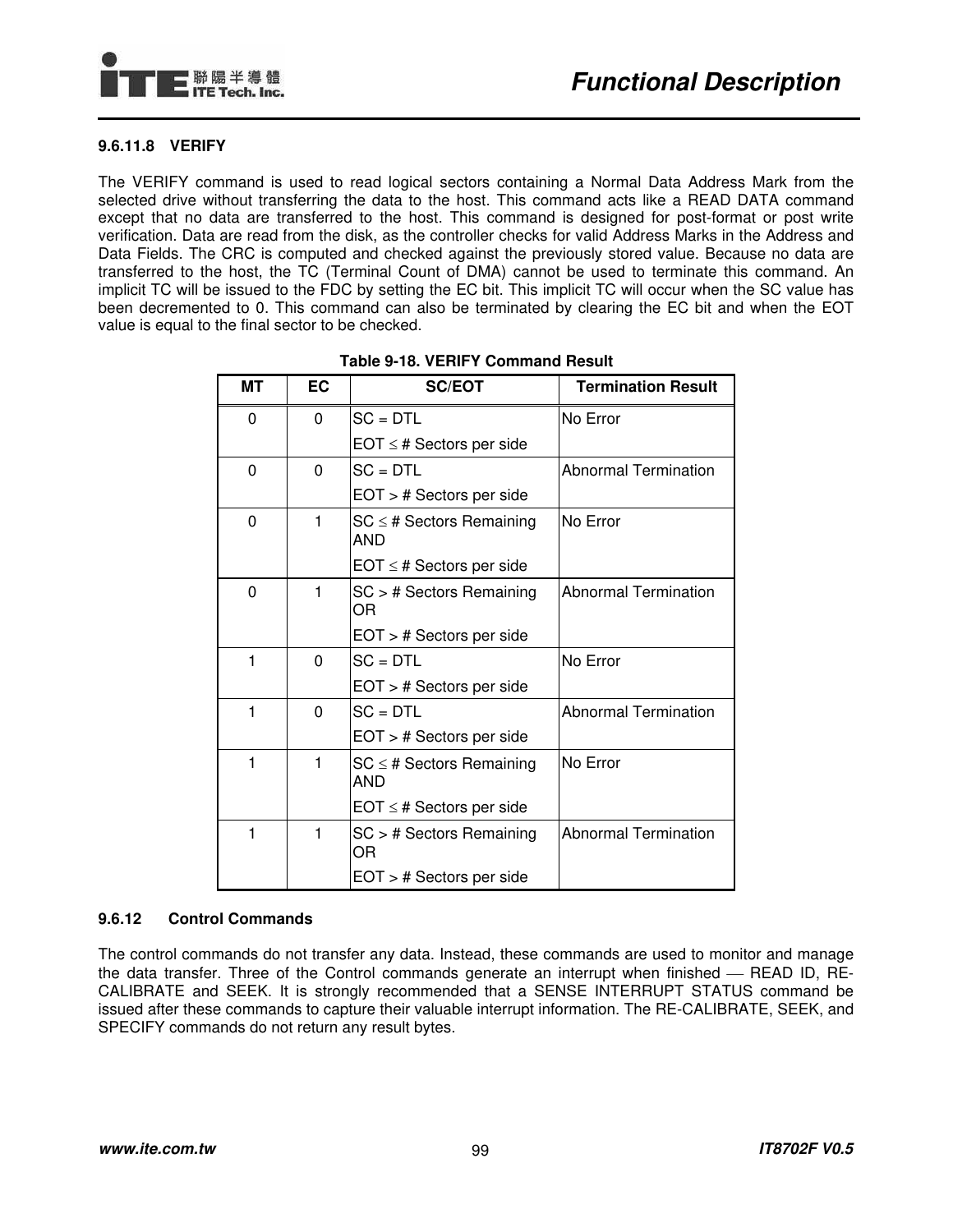

# **9.6.12.1 READ ID**

The READ ID command is used to find the actual recording head position. It stores the first readable ID field value into the FDC registers. If the FDC cannot find an ID Address Mark by the time a second INDEX pulse is received, an abnormal termination will be generated by setting the IC code in the ST0 to 01.

## **9.6.12.2 Configure**

The CONFIGURE command determines some special operation modes of the controller. It needs not to be issued if the default values of the controller meet the system requirements.

EIS: Enable Implied Seeks. A SEEK operation is performed before a READ, WRITE, SCAN, or VERIFY command.

 $0 = Disabled$  (default).

 $1 =$ Enabled.

DFIFO: Disable FIFO.  $0 =$ Enabled.  $1 = Disabled$  (default).

POLLD: Disable polling of the drives.

 $0 =$  Enabled (default). When enabled, a single interrupt is generated after a reset.

 $1 = Disabled$ .

- FIFOTHR: The FIFO threshold in the execution phase of data transfer commands. They are programmable from 00 to 0F hex (1 byte to 16 bytes). Defaults to 1 byte.
- PRETRK: The Precompensation Start Track Number. They are programmable from track 0 to FF hex (track 0 to track 255). Defaults to track 0.

## **9.6.12.3 RE-CALIBRATE**

The RE-CALIBRATE command retracts the FDC read/write head to the track 0 position, resetting the value of the PCN counter and checking the TRK0# status. If TRK0# is low, the DIR# pin remains low and step pulses are issued. If TRK0# is high, SE [and EC bits] of the ST0 are set high, and the command is terminated. When TRK0# remains low for 79 step pulses, the RE-CALIBRATE command is terminated by setting SE and EC bits of ST0 to high. Consequently, for disks that can accommodate more than 80 tracks, more than one RE-CALIBRATE command is required to retract the head to the physical track 0.

The FDC is in a non-busy state during the Execution phase of this command, making it possible to issue another RE-CALIBRATE command in parallel with the current command.

On power-up, software must issue a RE-CALIBRATE command to properly initialize the FDC and the drives attached.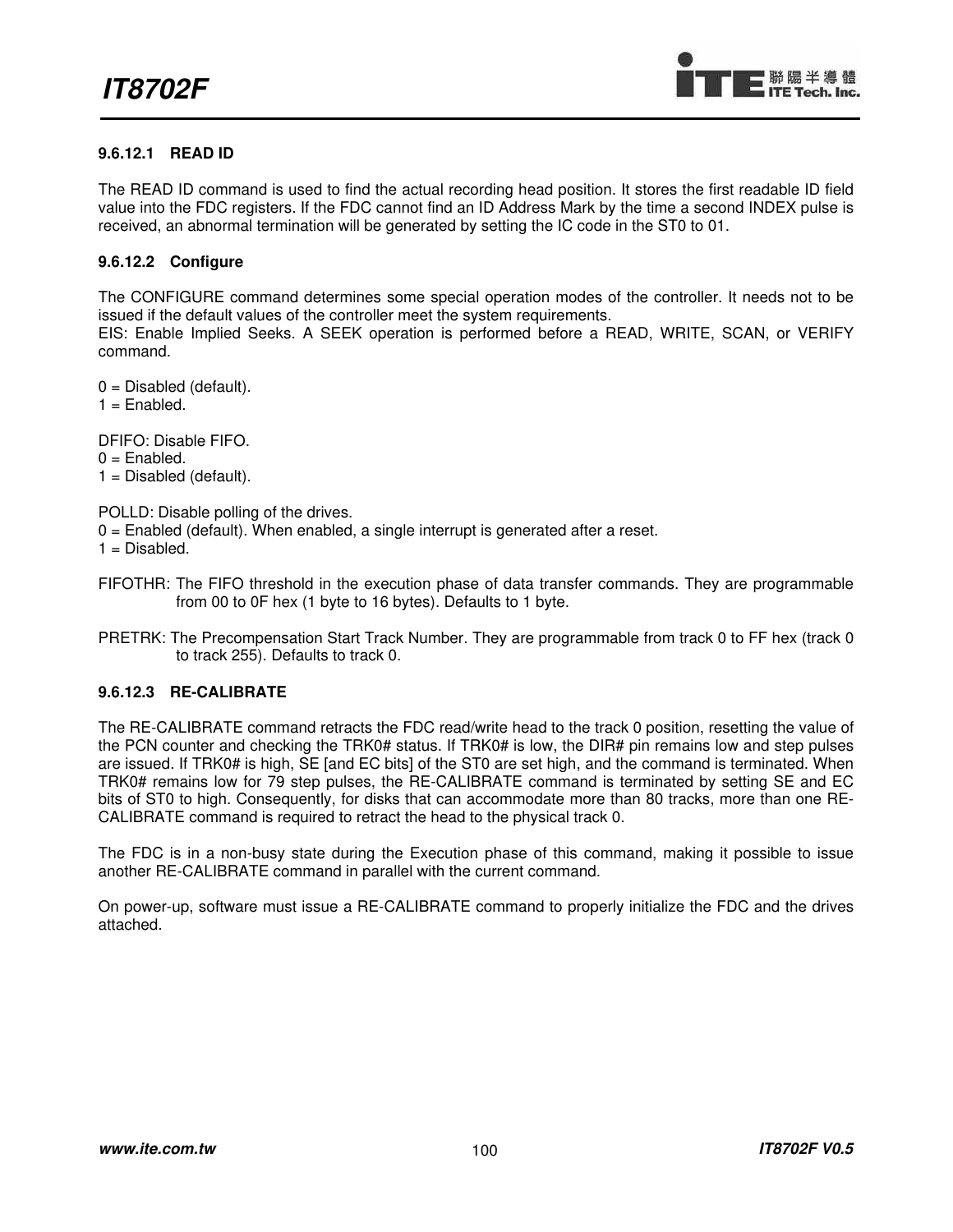

#### **9.6.12.4 SEEK**

The SEEK command controls the FDC read/write head movement from one track to another. The FDC compares the current head position, stored in PCN, with NCN values after each step pulse to determine what direction to move the head, if required. The direction of movement is determined below:

PCN < NCN – Step In: Sets DIR# signal to 1 and issues step pulses PCN > NCN - Step Out: Sets DIR# signal to 0 and issues step pulses PCN = NCN – Terminate the command by setting the ST0 SE bit to 1

The impulse rate of step pulse is controlled by Stepping Rate Time (SRT) bit in the SPECIFY command. The FDC is in a non-busy state during the Execution phase of this command, making it possible to issue another SEEK command in parallel with the current command.

#### **9.6.12.5 RELATIVE SEEK**

The RELATIVE SEEK command steps the selected drive in or out in a given number of steps. The DIR bit is used to determine to step in or out. RCN (Relative Cylinder Number) is used to determine how many tracks to step the head in or out from the current track. After the step operation is completed, the controller generates an interrupt, but the command has no Result phase. No other command except the SENSE INTERRUPT STATUS command should be issued while a RELATIVE SEEK command is in progress.

### **9.6.12.6 DUMPREG**

The DUMPREG command is designed for system run-time diagnostics, and application software development, and debug. This command has one byte of Command phase and 10 bytes of Result phase, which return the values of parameters set in other commands.

#### **9.6.12.7 LOCK**

The LOCK command allows the programmer to fully control the FIFO parameters after a hardware reset. If the LOCK bit is set to 1, the parameters DFIFO, FIFOTHR, and PRETRK in the CONFIGURE command are not affected by a software reset. If the bit is set to 0, those parameters are set to default values after a software reset.

#### **9.6.12.8 VERSION**

The VERSION command is used to determine the controller being used. In Result phase, a value of 90 hex is returned in order to be compatible with the 82077.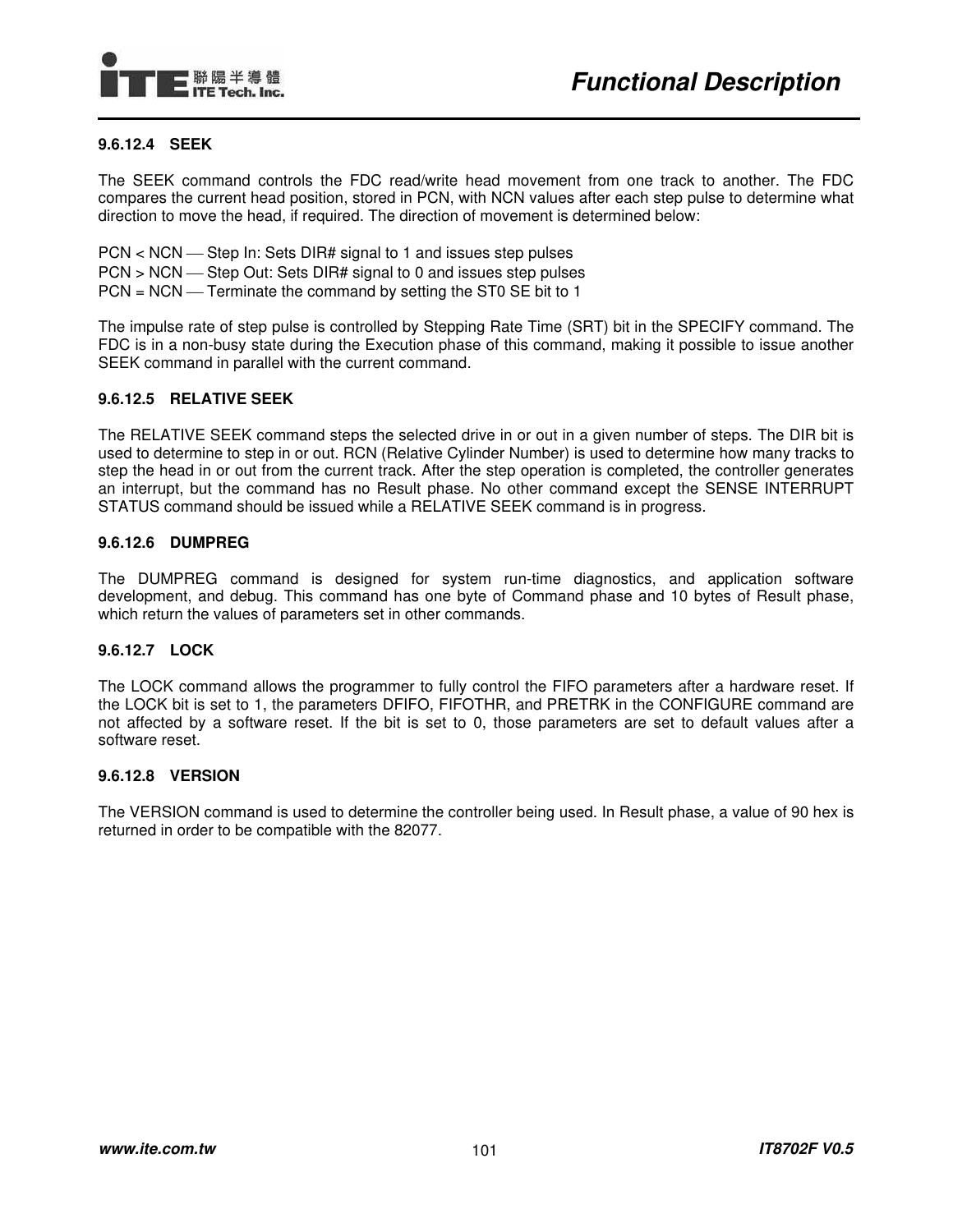

# **9.6.12.9 SENSE INTERRUPT STATUS**

The SENSE INTERRUPT STATUS command resets the interrupt signal (IRQ) generated by the FDC, and identifies the cause of the interrupt via the IC code and SE bit of the ST0, as shown in Table 9-19. It may be necessary to generate an interrupt when any of the following conditions occur:

- Before any Data Transfer or READ ID command
- After SEEK or RE-CALIBRATE commands (no result phase exists)
- When a data transfer is required during an Execution phase in the non-DMA mode

| <b>SE</b> | <b>IC Code</b> | <b>Cause of Interrupt</b>                             |
|-----------|----------------|-------------------------------------------------------|
|           |                | Polling.                                              |
|           | 00             | Normal termination of SEEK or RE-CALIBRATE command.   |
|           | በ1             | Abnormal termination of SEEK or RE-CALIBRATE command. |

#### **Table 9-19. Interrupt Identification**

## **9.6.12.10 SENSE DRIVE STATUS**

The SENSE DRIVE STATUS command acquires drive status information. It has no Execution phase.

## **9.6.12.11 SPECIFY**

The SPECIFY command sets the initial values for the HUT (Head Unload Time), HLT (Head Load Time), SRT (Step Rate Time), and ND (Non-DMA mode) parameters. The possible values for HUT, SRT, and HLT are shown in Table 10-20, Table 10-21 and Table 10-22 respectively. The FDC is operated in DMA or non-DMA mode based on the value specified by the ND parameters.

|  |  |  | Table 9-20. HUT Values |
|--|--|--|------------------------|
|--|--|--|------------------------|

| <b>Parameter</b>         | . Mbps                   | 500 Kbps                 | 300 Kbps                 | 250 Kbps                 |
|--------------------------|--------------------------|--------------------------|--------------------------|--------------------------|
|                          | 128                      | 256                      | 426                      | 512                      |
|                          |                          | 16                       | 26.7                     | 32                       |
| $\overline{\phantom{a}}$ | $\overline{\phantom{a}}$ | $\overline{\phantom{a}}$ | $\overline{\phantom{0}}$ | $\overline{\phantom{0}}$ |
|                          | 112                      | 224                      | 373                      | 448                      |
|                          | 120                      | 240                      | 400                      | 480                      |

# **Table 9-21. SRT Values**

| <b>Parameter</b>         | 1 Mbps                   | 500 Kbps | 300 Kbps | 250 Kbps                 |
|--------------------------|--------------------------|----------|----------|--------------------------|
|                          | О                        | 16       | 26.7     | 32                       |
|                          | 7.5                      | 15       | 25       | 30                       |
| $\overline{\phantom{a}}$ | $\overline{\phantom{a}}$ | ۰        | ٠        | $\overline{\phantom{0}}$ |
|                          |                          |          | 3.33     |                          |
|                          | 0.5                      |          | 1.67     |                          |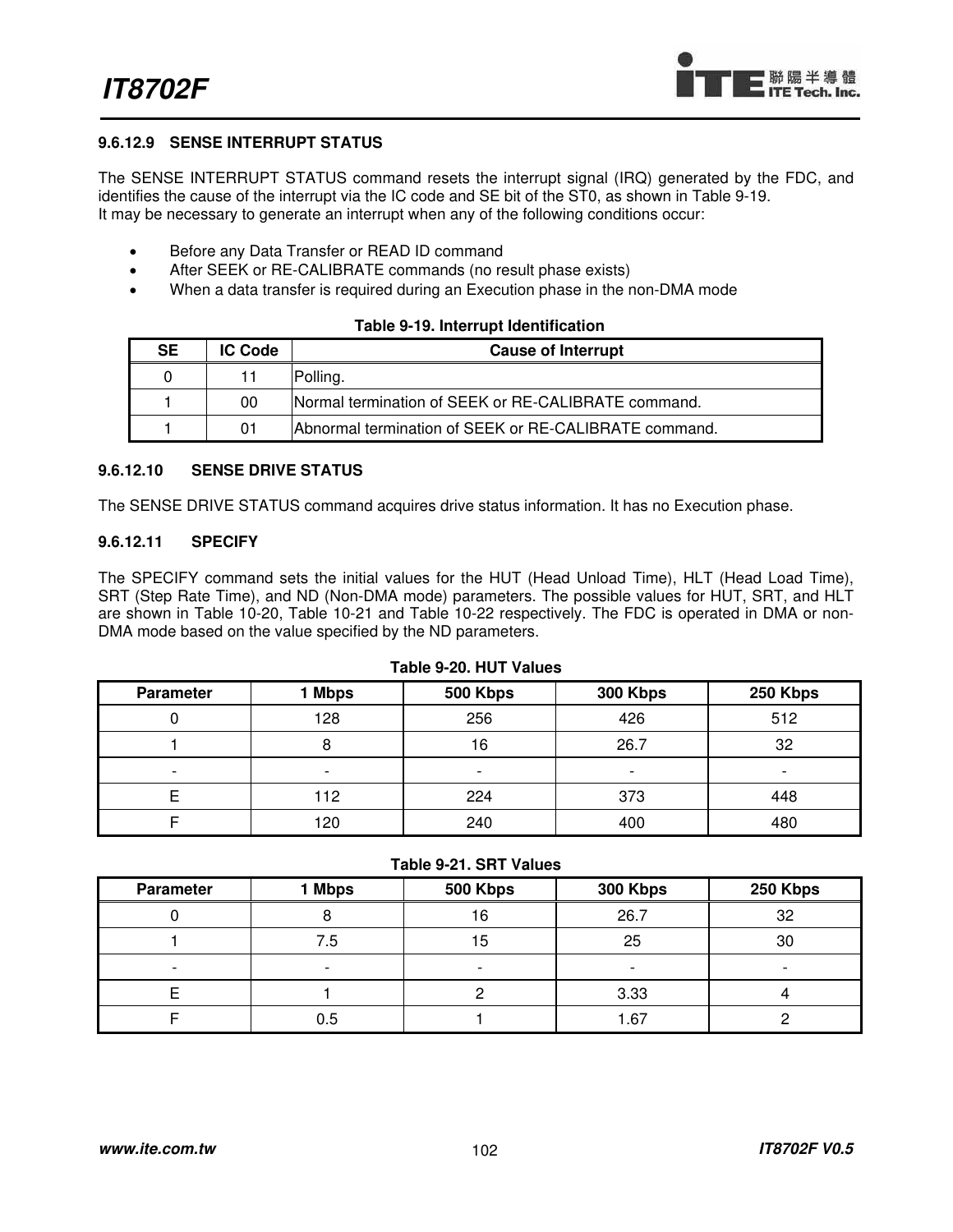| <b>Parameter</b>         | 1 Mbps | 500 Kbps                 | 300 Kbps                 | 250 Kbps                 |  |  |  |  |
|--------------------------|--------|--------------------------|--------------------------|--------------------------|--|--|--|--|
| 00                       | 128    | 256                      | 426                      | 512                      |  |  |  |  |
| 01                       |        |                          | 3.33                     |                          |  |  |  |  |
| 02                       |        |                          | 6.7                      |                          |  |  |  |  |
| $\overline{\phantom{0}}$ |        | $\overline{\phantom{a}}$ | $\overline{\phantom{0}}$ | $\overline{\phantom{0}}$ |  |  |  |  |
| 7E                       | 126    | 252                      | 420                      | 504                      |  |  |  |  |
| 7F                       | 127    | 254                      | 423                      | 508                      |  |  |  |  |
|                          |        |                          |                          |                          |  |  |  |  |

#### **Table 9-22. HLT Values**

# **9.6.12.12 PERPENDICULAR MODE**

The PERPENDICULAR MODE command is used to support the unique READ/WRITE/FORMAT commands of Perpendicular Recording disk drives (4 Mbytes unformatted capacity). This command configures each of the four logical drives as a perpendicular or conventional disk drive via the DC3-DC0 bits, or with the GAP and WG control bits. Perpendicular Recording drives operate in "Extra High Density" mode at 1 Mbps, and are downward compatible with 1.44 Mbyte and 720 kbyte drives at 500 Kbps (High Density) and 250 Kbps (Double Density) respectively. This command should be issued during the initialization of the floppy disk controller. Then, when a drive is accessed for a FORMAT A TRACK or WRITE DATA command, the controller adjusts the format or Write Data parameters based on the data rate. If WG and GAP are used (not set to 00), the operation of the FDC is based on the values of GAP and WG. If WG and GAP are set to 00, setting DCn to 1 will set drive n to the Perpendicular mode. DC3-DC0 are unaffected by a software reset, but WG and GAP are both cleared to 0 after a software reset.

## **Table 9-23. Effects of GAP and WG on FORMAT A TRACK and WRITE DATA Commands**

| <b>GAP</b> | WG | Mode                        | <b>Length of GAP2</b><br><b>FORMAT FIELD</b> | Portion of GAP2 Re-Written by WRITE<br><b>DATA Command</b> |
|------------|----|-----------------------------|----------------------------------------------|------------------------------------------------------------|
| 0          | 0  | Conventional                | 22 bytes                                     | 0 bytes                                                    |
| 0          |    | Perpendicular<br>(500 Kbps) | 22 bytes                                     | 19 bytes                                                   |
|            | 0  | Reserved<br>(Conventional)  | 22 bytes                                     | 0 bytes                                                    |
|            |    | Perpendicular<br>(1 Mbps)   | 41 bytes                                     | 38 bytes                                                   |

#### **Table 9-24. Effects of Drive Mode and Data Rate on FORMAT A TRACK and WRITE DATA Commands**

| <b>Data Rate</b> | <b>Drive Mode</b> | <b>Length of GAP2</b><br><b>FORMAT FIELD</b> | Portion of GAP2 Re-Written by<br><b>WRITE DATA Command</b> |
|------------------|-------------------|----------------------------------------------|------------------------------------------------------------|
| 250/300/500 Kbps | Conventional      | 22 bytes                                     | 0 bytes                                                    |
|                  | Perpendicular     | 22 bytes                                     | 19 bytes                                                   |
| 1 Mbps           | Conventional      | 22 bytes                                     | 0 bytes                                                    |
|                  | Perpendicular     | 41 bytes                                     | 38 bytes                                                   |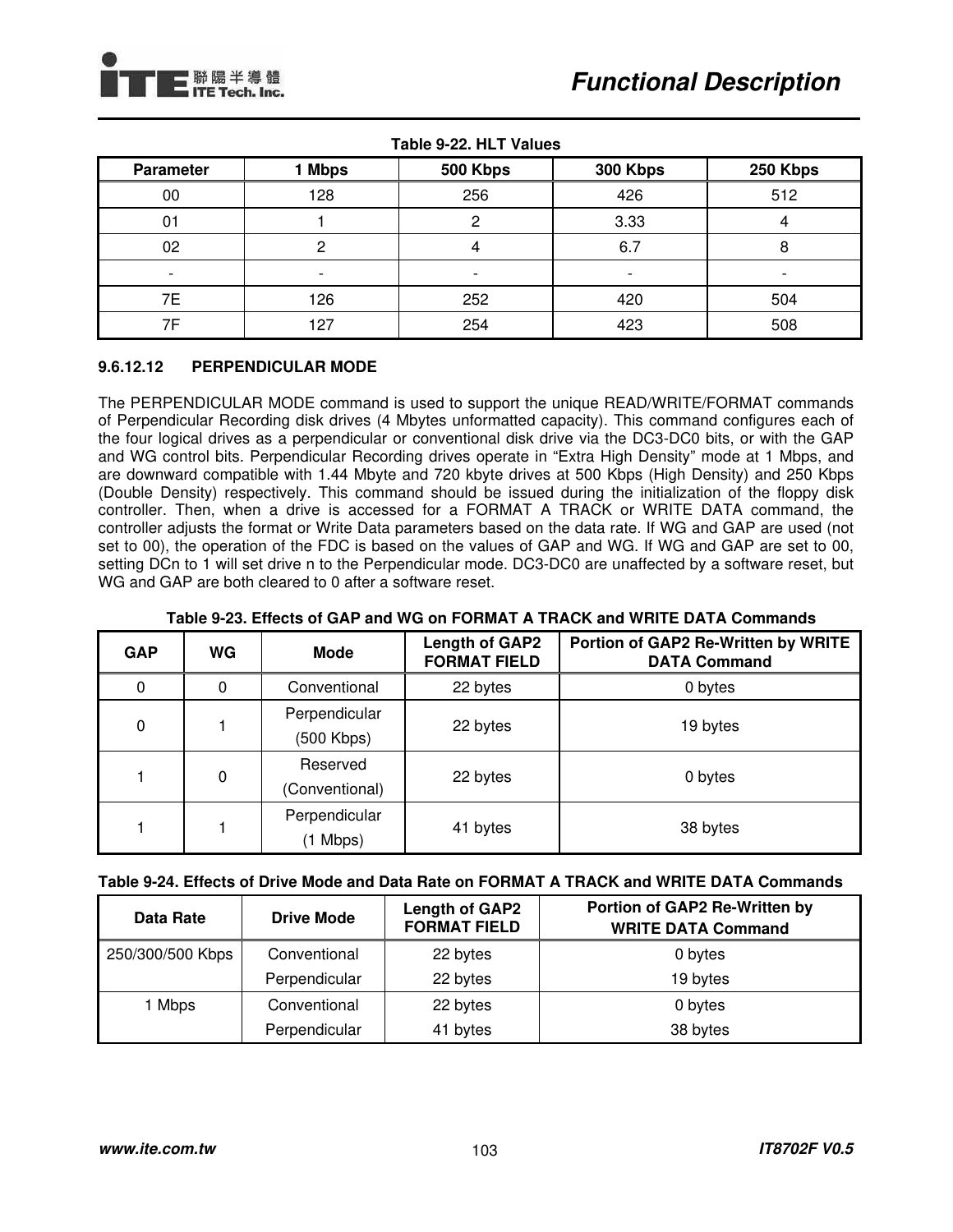

# **9.6.12.13 INVALID**

The INVALID command indicates when an undefined command has been sent to FDC. The FDC will set the bit 6 and the bit 7 in the Main Status Register to 1 and terminate the command without issuing an interrupt.

### **9.6.13 DMA Transfers**

DMA transfers are enabled by the SPECIFY command and are initiated by the FDC by activating the LDRQ# cycle during a DATA TRANSFER command. The FIFO is enabled directly by asserting the LPC DMA cycles.

### **9.6.14 Low Power Mode**

When writing a 1 to the bit 6 of the DSR, the controller is set to low power mode immediately. All the clock sources including Data Separator, Microcontroller, and Write precompensation unit, will be gated. The FDC can be resumed from the low-power state in two ways: one is a software reset via the DOR or DSR, and the other is a read or write to either the Data Register or Main Status Register. The second method is more preferred since all internal register values are retained.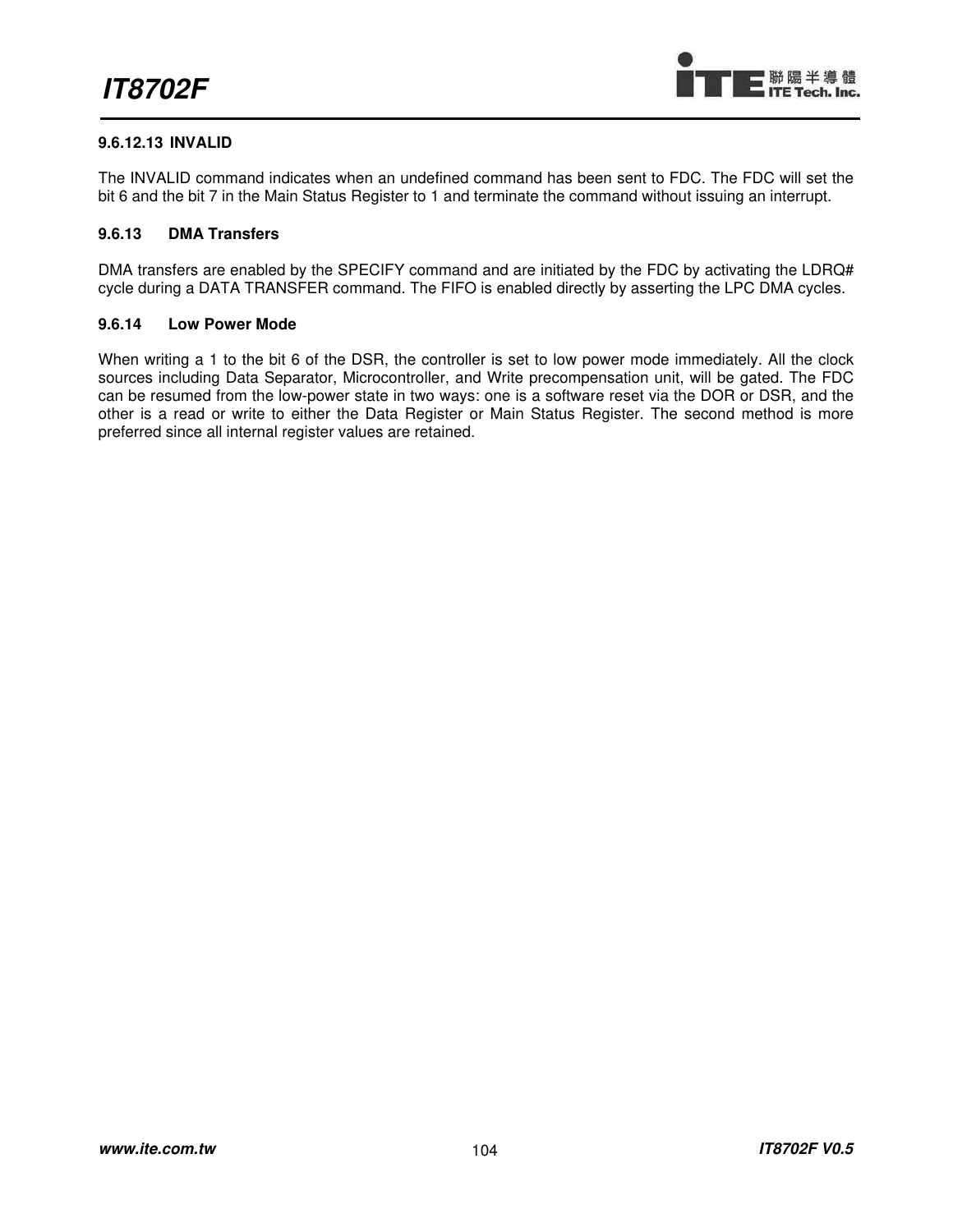

# **9.7 Serial Port (UART) Description**

The IT8702F incorporates two enhanced serial ports that perform serial to parallel conversion on received data, and parallel to serial conversion on transmitted data. Each of the serial channels individually contains a programmable baud rate generator which is capable of dividing the input clock by a number ranging from 1 to 65535. The data rate of each serial port can also be programmed from 115.2K baud down to 50 baud. The character options are programmable for 1 start bit; 1, 1.5 or 2 stop bits; even, odd, stick or no parity; and privileged interrupts.

| Register      | DLAB* | <b>Address</b> | <b>READ</b>                                                         | <b>WRITE</b>                                      |
|---------------|-------|----------------|---------------------------------------------------------------------|---------------------------------------------------|
| Data          | 0     | $Base + 0h$    | <b>RBR (Receiver Buffer Register)</b>                               | <b>Buffer</b><br>TBR<br>(Transmitter<br>Register) |
|               | 0     | $Base + 1h$    | IER (Interrupt Enable Register)                                     | <b>IER</b>                                        |
|               | X     | $Base + 2h$    | IIR (Interrupt Identification Register) FCR (FIFO Control Register) |                                                   |
| Control       | X     | $Base + 3h$    | LCR (Line Control Register)                                         | <b>LCR</b>                                        |
|               | X     | $Base + 4h$    | MCR (Modem Control Register)                                        | <b>MCR</b>                                        |
|               |       | $Base + 0h$    | DLL (Divisor Latch LSB)                                             | DLL                                               |
|               |       | $Base + 1h$    | DLM (Divisor Latch MSB)                                             | <b>DLM</b>                                        |
|               | X     | $Base + 5h$    | LSR (Line Status Register)                                          | <b>LSR</b>                                        |
| <b>Status</b> | X     | $Base + 6h$    | <b>MSR (Modem Status Register)</b>                                  | <b>MSR</b>                                        |
|               | X     | Base + 7h      | <b>SCR (Scratch Pad Register)</b>                                   | <b>SCR</b>                                        |

#### **Table 9-25. Serial Channel Registers**

\* DLAB is bit 7 of the Line Control Register.

#### **9.7.1 Data Registers**

The TBR and RBR individually hold from five to eight data bits. If the transmitted data are less than eight bits, it aligns to the LSB. Either received or transmitted data are buffered by a shift register, and are latched first by a holding register. The bit 0 of any word is first received and transmitted.

# **(1) Receiver Buffer Register (RBR) (Read only, Address offset=0, DLAB=0)**

This register receives and holds the incoming data. It contains a non-accessible shift register which converts the incoming serial data stream into a parallel 8-bit word.

#### **(2) Transmitter Buffer Register (TBR) (Write only, Address offset=0, DLAB=0)**

This register holds and transmits the data via a non-accessible shift register, and converts the outgoing parallel data into a serial stream before the data transmission.

# **9.7.2 Control Registers: IER, IIR, FCR, DLL, DLM, LCR and MCR**

#### **(1) Interrupt Enable Register (IER) (Read/Write, Address offset=1, DLAB=0)**

The IER is used to enable (or disable) four active high interrupts which activate the interrupt outputs with its lower four bits: IER(0), IER(1), IER(2), and IER(3).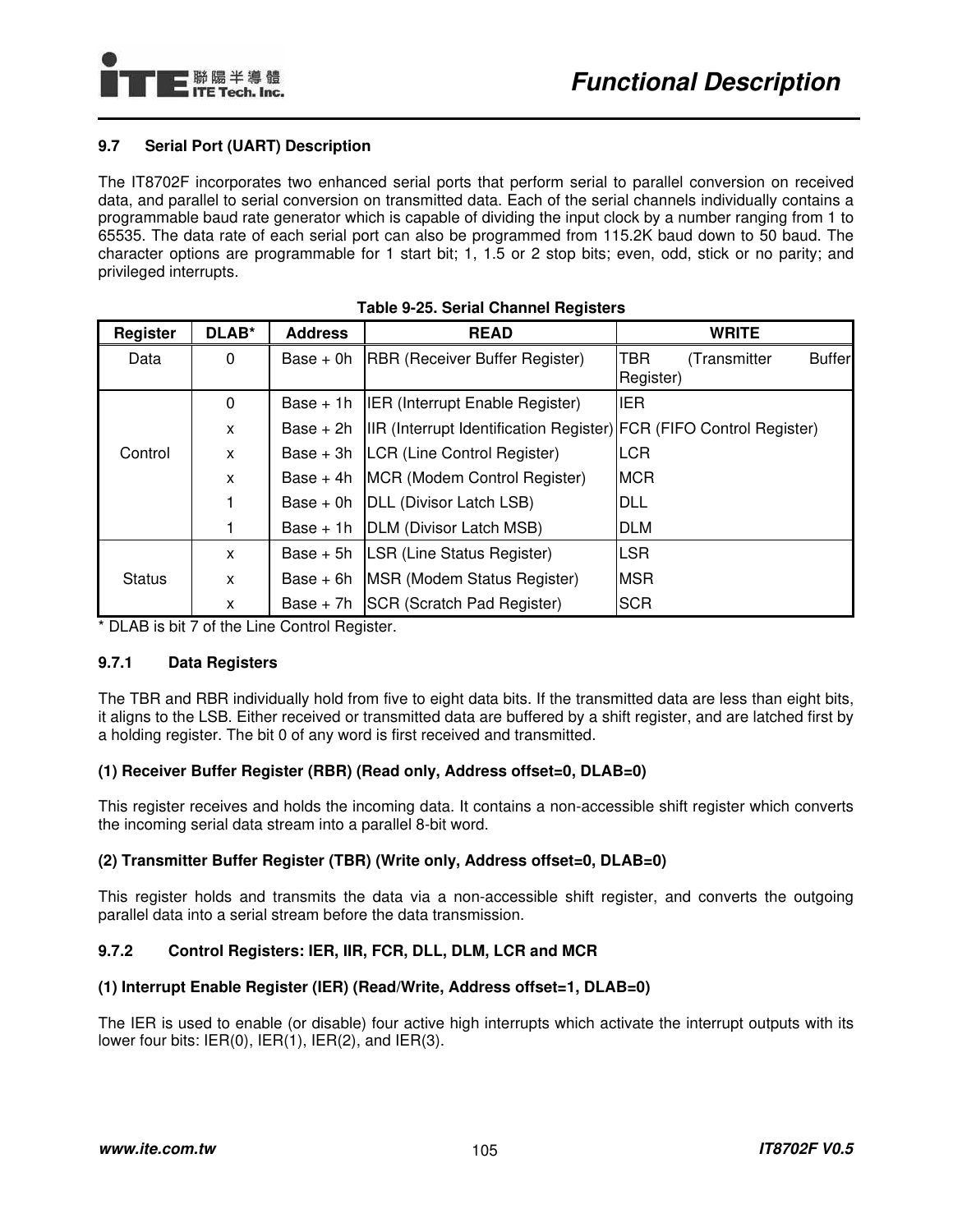

### **Table 9-26. Interrupt Enable Register Description**

| Bit     | <b>Default</b> | <b>Description</b>                                                                   |
|---------|----------------|--------------------------------------------------------------------------------------|
| $7 - 4$ |                | <b>Reserved</b>                                                                      |
| 3       | $\Omega$       | <b>Enable MODEM Status Interrupt</b>                                                 |
|         |                | Sets this bit high to enable the Modem Status Interrupt when one of the Modem Status |
|         |                | Registers changes its bit status.                                                    |
| 2       | 0              | <b>Enable Receiver Line Status Interrupt</b>                                         |
|         |                | Sets this bit high to enable the Receiver Line Status Interrupt which is caused when |
|         |                | Overrun, Parity, Framing or Break occurs.                                            |
|         | $\Omega$       | <b>Enable Transmitter Holding Register Empty Interrupt</b>                           |
|         |                | Sets this bit high to enable the Transmitter Holding Register Empty Interrupt.       |
| O       | 0              | <b>Enable Received Data Available Interrupt</b>                                      |
|         |                | Sets this bit high to enable the Received Data Available Interrupt and Time-out      |
|         |                | interrupt in the FIFO mode.                                                          |

# **(2) Interrupt Identification Register (IIR) (Read only, Address offset=2)**

This register facilitates the host CPU to determine interrupt priority and its source. The priority of four existing interrupt levels is listed below:

- 1. Receiver Line Status (highest priority)<br>2. Received Data Ready
- 2. Received Data Ready<br>3. Transmitter Holding Re
- **Transmitter Holding Register Empty**
- 4. Modem Status (lowest priority)

When a privileged interrupt is pending and the type of interrupt is stored in the IIR which is accessed by the Host, the serial channel holds back all interrupts and indicates the pending interrupts with the highest priority to the Host. Any new interrupts will not be acknowledged until the Host access is completed. The contents of the IIR are described in the table on the next page.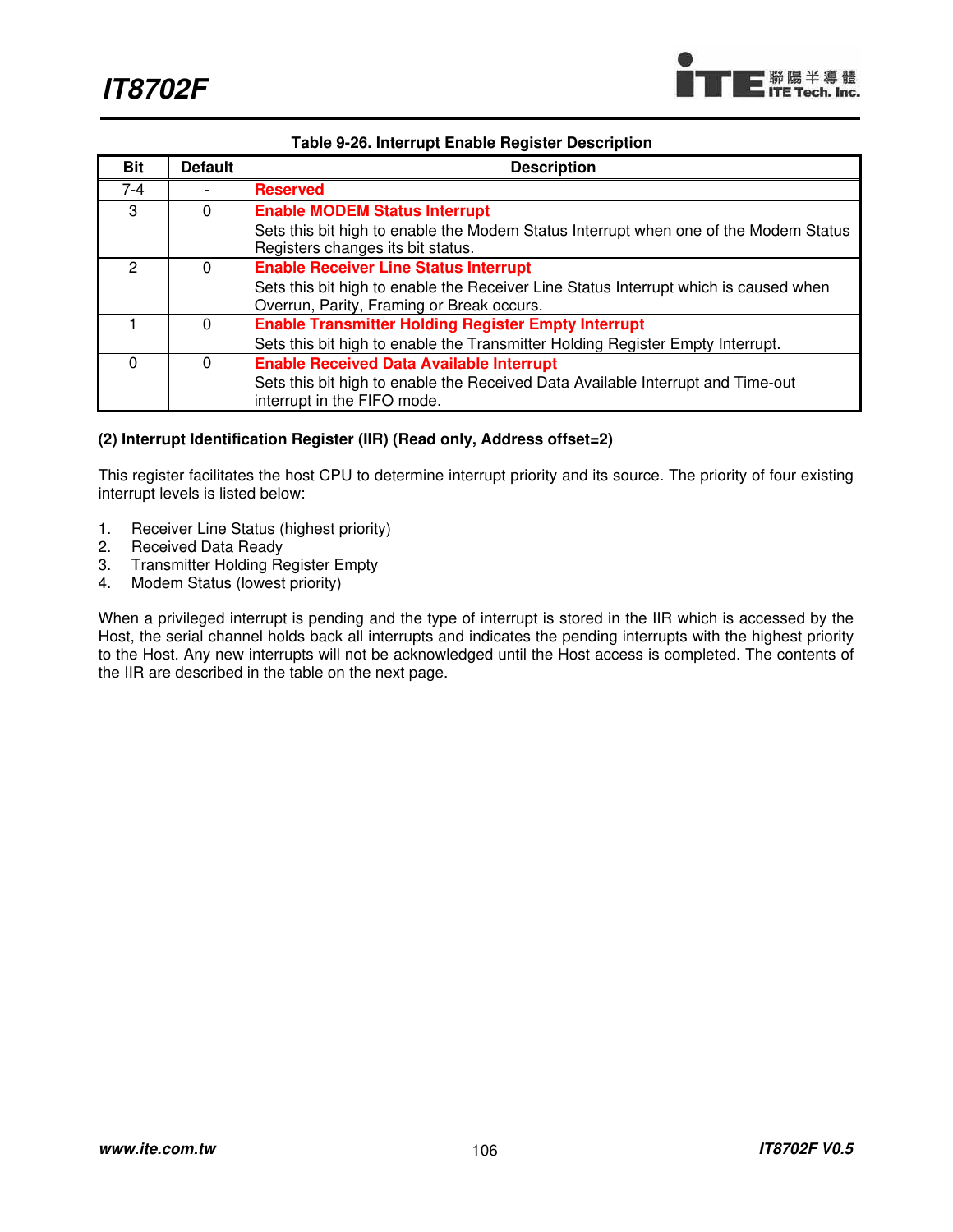| <b>FIFO</b><br><b>Mode</b> | Interrupt<br><b>Identification</b><br>Register |             | <b>Interrupt Set and Reset Functions</b> |                          |                                                     |                                                                                                                                                                                                    |                                                                        |
|----------------------------|------------------------------------------------|-------------|------------------------------------------|--------------------------|-----------------------------------------------------|----------------------------------------------------------------------------------------------------------------------------------------------------------------------------------------------------|------------------------------------------------------------------------|
| Bit 3                      | Bit 2                                          | Bit 1       | Bit 0                                    | <b>Priority</b><br>Level | <b>Interrupt Type</b>                               | <b>Interrupt Source</b>                                                                                                                                                                            | <b>Interrupt Reset</b><br><b>Control</b>                               |
| $\Omega$                   | X                                              | X           | 1                                        |                          | None                                                | None                                                                                                                                                                                               |                                                                        |
| $\Omega$                   | 1                                              | 1           | $\mathbf 0$                              | First                    | <b>Receiver Line</b><br><b>Status</b>               | OE, PE, FE, or BI                                                                                                                                                                                  | <b>Read LSR</b>                                                        |
| $\Omega$                   | 1                                              | $\Omega$    | $\mathbf{0}$                             | Second                   | <b>Received Data</b><br>Available                   | <b>Received Data</b><br>Available                                                                                                                                                                  | Read RBR or FIFO<br>drops below the trigger<br>level                   |
| 1                          | 1                                              | $\Omega$    | $\Omega$                                 | Second                   | Indication                                          | Character Time-out INo characters have<br>been removed from<br>or input to the RCVR<br>FIFO during the last 4<br>character times and<br>there is at least 1<br>character in it during<br>this time | <b>Read RBR</b>                                                        |
| $\Omega$                   | $\mathbf 0$                                    | 1           | $\Omega$                                 | <b>Third</b>             | <b>Transmitter Holding</b><br><b>Register Empty</b> | <b>Transmitter Holding</b><br><b>Register Empty</b>                                                                                                                                                | Read IIR if THRE is the<br><b>Interrupt Source</b><br><b>Write THR</b> |
| $\Omega$                   | $\mathbf{0}$                                   | $\mathbf 0$ | $\mathbf 0$                              | Fourth                   | <b>Modem Status</b>                                 | CTS#, DSR#, RI#,<br>DCD#                                                                                                                                                                           | <b>Read MSR</b>                                                        |

## **Table 9-27. Interrupt Identification Register**

**Note:** X = Not Defined

 $IIR(7)$ ,  $IIR(6)$ : Are set when  $FCR(0) = 1$ .

IIR(5), IIR(4): Always logic 0.

IIR(3): In non-FIFO mode, this bit is a logic 0. In the FIFO mode, this bit is set along with bit 2 when a time-out Interrupt is pending.

IIR(2), IIR(1): Used to identify the highest priority interrupt pending.

IR(0): Used to indicate a pending interrupt in either a hard-wired prioritized or polled environment with a logic 0 state. In such a case, IIR contents may be used as a pointer that points to the appropriate interrupt service routine.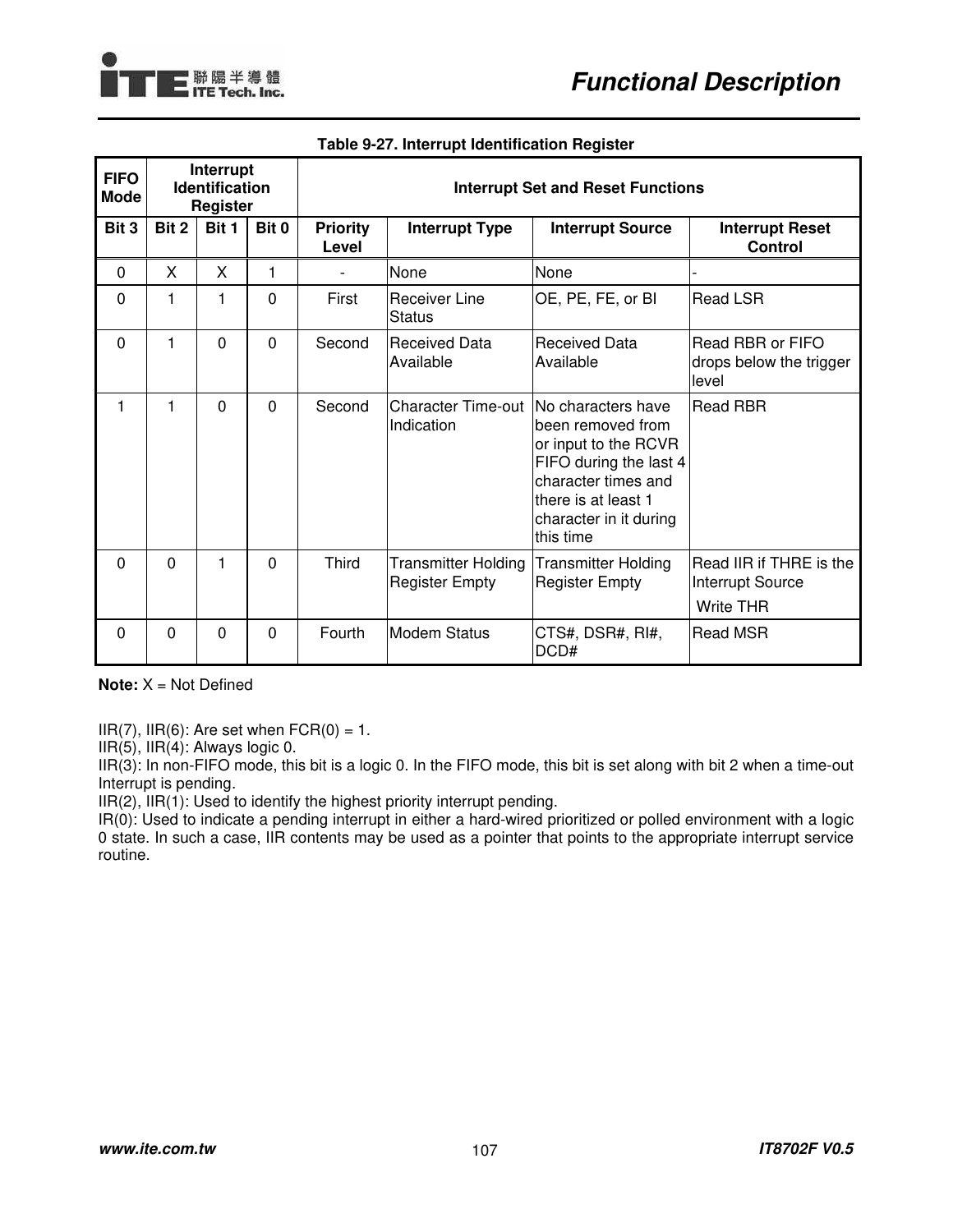# **(3) FIFO Control Register (FCR) (Write Only, Address offset=2)**

This register is used to enable, clear the FIFO, and set the RCVR FIFO trigger level.

| <b>Bit</b> | <b>Default</b> | <b>Description</b>                                                                                                                                                             |
|------------|----------------|--------------------------------------------------------------------------------------------------------------------------------------------------------------------------------|
| 7-6        |                | <b>Receiver Trigger Level Select</b>                                                                                                                                           |
|            |                | These bits set the trigger levels for the RCVR FIFO interrupt.                                                                                                                 |
| $5 - 4$    | $\Omega$       | <b>Reserved</b>                                                                                                                                                                |
| 3          | $\Omega$       | This bit does not affect the Serial Channel operation. RXRDY and TXRDY functions<br>are not available on this chip.                                                            |
| 2          | $\Omega$       | <b>Transmitter FIFO Reset</b>                                                                                                                                                  |
|            |                | This self-clearing bit clears all contents of the XMIT FIFO and resets its related                                                                                             |
|            |                | counter to 0 via a logic "1."                                                                                                                                                  |
|            | $\Omega$       | <b>Receiver FIFO Reset</b>                                                                                                                                                     |
|            |                | Setting this self-clearing bit to a logic 1 clears all contents of the RCVR FIFO and<br>resets its related counter to 0 (except the shift register).                           |
| 0          | $\Omega$       | <b>FIFO Enable</b>                                                                                                                                                             |
|            |                | XMIT and RCVR FIFOs are enabled when this bit is set high. XMIT and RCVR FIFOs                                                                                                 |
|            |                | are disabled and cleared respectively when this bit is cleared to low. This bit must be a<br>logic 1 if the other bits of the FCR are written to, or they will not be properly |
|            |                | programmed. When this register is switched to non-FIFO mode, all its contents are<br>cleared.                                                                                  |

# **Table 9-28. FIFO Control Register Description**

| Table 9-29. Receiver FIFO Trigger Level Encoding |  |  |  |  |  |
|--------------------------------------------------|--|--|--|--|--|
|--------------------------------------------------|--|--|--|--|--|

| <b>FCR (7)</b> | <b>FCR (6)</b> | <b>RCVR FIFO Trigger Level</b> |
|----------------|----------------|--------------------------------|
|                |                | 1 byte                         |
|                |                | 4 bytes                        |
|                |                | 8 bytes                        |
|                |                | 14 bytes                       |

#### **(4) Divisor Latches (DLL, DLM) (Read/Write, Address offset=0,1 DLAB=0)**

Two 8-bit Divisor Latches (DLL and DLM) store the divisor values in a 16-bit binary format. They are loaded during the initialization to generate a desired baud rate.

#### **(5) Baud Rate Generator (BRG)**

Each serial channel contains a programmable BRG which can take any clock input (from DC to 8 MHz) to generate standard ANSI/CCITT bit rates for the channel clocking with an external clock oscillator. The DLL or

DLM is a number of 16-bit format, providing the divisor range from 1 to 2 16 to obtain the desired baud rate. The output frequency is 16X data rate.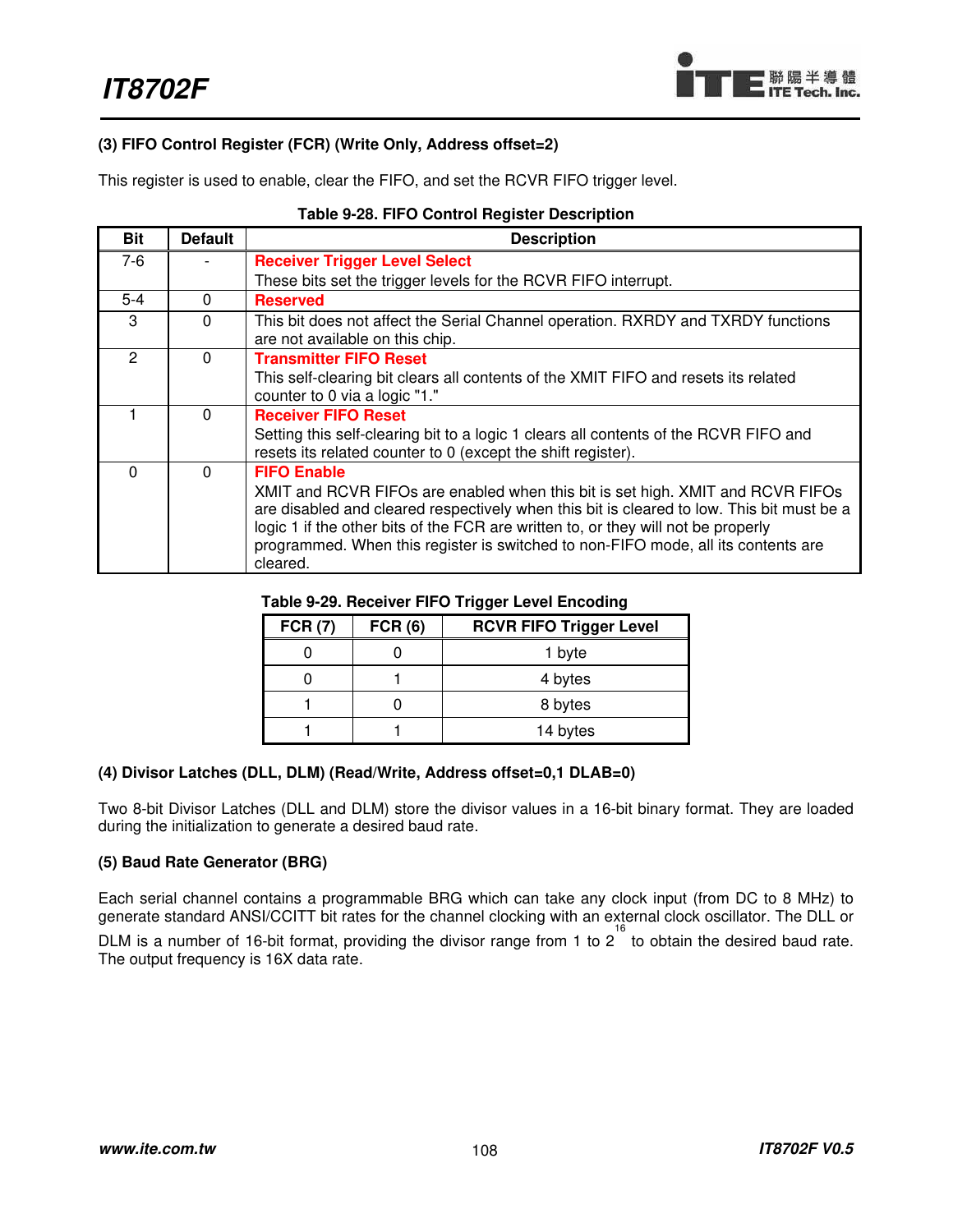| <b>Desired Baud Rate</b> | <b>Divisor Used</b> |
|--------------------------|---------------------|
| 50                       | 2304                |
| 75                       | 1536                |
| 110                      | 1047                |
| 134.5                    | 857                 |
| 150                      | 768                 |
| 300                      | 384                 |
| 600                      | 192                 |
| 1200                     | 96                  |
| 1800                     | 64                  |
| 2000                     | 58                  |
| 2400                     | 48                  |
| 3600                     | 32                  |
| 4800                     | 24                  |
| 7200                     | 16                  |
| 9600                     | 12                  |
| 19200                    | 6                   |
| 38400                    | 3                   |
| 57600                    | $\overline{c}$      |
| 115200                   | 1                   |

# **Table 9-30. Baud Rates Using (24 MHz** ÷ **13) Clock**

# **(6) Scratch Pad Register (Read/Write, Address offset=7)**

This 8-bit register does not control the UART operation in any way. It is intended as a scratch pad register to be used by programmers to temporarily hold general purpose data.

# **(7) Line Control Register (LCR) (Read/Write, Address offset=3)**

LCR controls the format of the data character and supplies the information of the serial line. Its contents are described on the next page.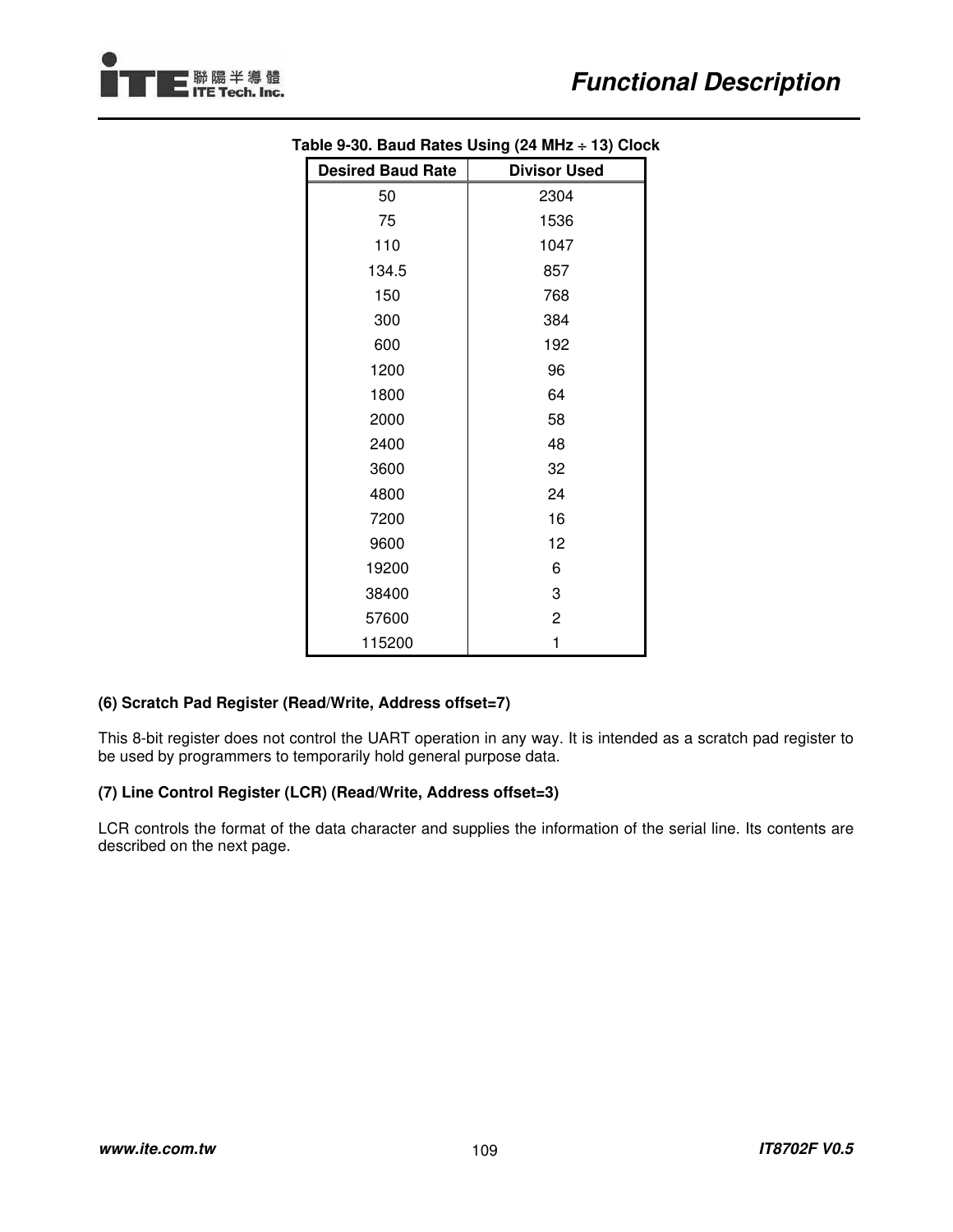

| <b>Bit</b>     | <b>Default</b> | <b>Description</b>                                                                                                                                                                                                                                                  |
|----------------|----------------|---------------------------------------------------------------------------------------------------------------------------------------------------------------------------------------------------------------------------------------------------------------------|
| 7              | 0              | <b>Divisor Latch Access Bit (DLAB)</b><br>Must be set to high to access the Divisor Latches of the baud rate generator during<br>READ or WRITE operations. It must be set low to access the Data Registers (RBR<br>and TBR) or the Interrupt Enable Register.       |
| 6              | $\Omega$       | <b>Set Break</b><br>Forces the Serial Output (SOUT) to the spacing state (logic 0) by a logic 1, and this<br>state will be preserved until a low level resetting LCR(6), enabling the serial port to<br>alert the terminal in a communication system.               |
| 5              | $\Omega$       | <b>Stick Parity</b><br>When this bit and LCR(3) are high at the same time, the parity bit is transmitted, and<br>then detected by receiver, in opposite state by LCR(4) to force the parity bit into a<br>known state and to check the parity bit in a known state. |
| 4              | 0              | <b>Even Parity Select</b><br>When parity is enabled (LCR(3) = 1), LCR(4) = 0 selects odd parity, and LCR(4) = 1<br>selects even parity.                                                                                                                             |
| 3              | $\Omega$       | <b>Parity Enable</b><br>A parity bit, located between the last data word bit and stop bit, will be generated or<br>checked (transmit or receive data) when LCR(3) is high.                                                                                          |
| $\overline{2}$ | $\Omega$       | <b>Number of Stop Bits</b><br>This bit specifies the number of stop bits in each serial character, as summarized in<br>table 10-32.                                                                                                                                 |
| $1 - 0$        | 00             | <b>Word Length Select [1:0]</b><br>$11:8 \text{ bits}$<br>10: 7 bits<br>$01:6$ bits<br>00: 5 bits                                                                                                                                                                   |

# **Table 9-31. Line Control Register Description**

# **Table 9-32. Stop Bits Number Encoding**

|        | LCR (2) Word Length   No. of Stop Bits |
|--------|----------------------------------------|
|        |                                        |
| 5 bits | 1.5                                    |
| 6 bits |                                        |
| 7 bits | 2                                      |
| 8 bits |                                        |

**Note:** The receiver will ignore all stop bits beyond the first, regardless of the number used in transmission.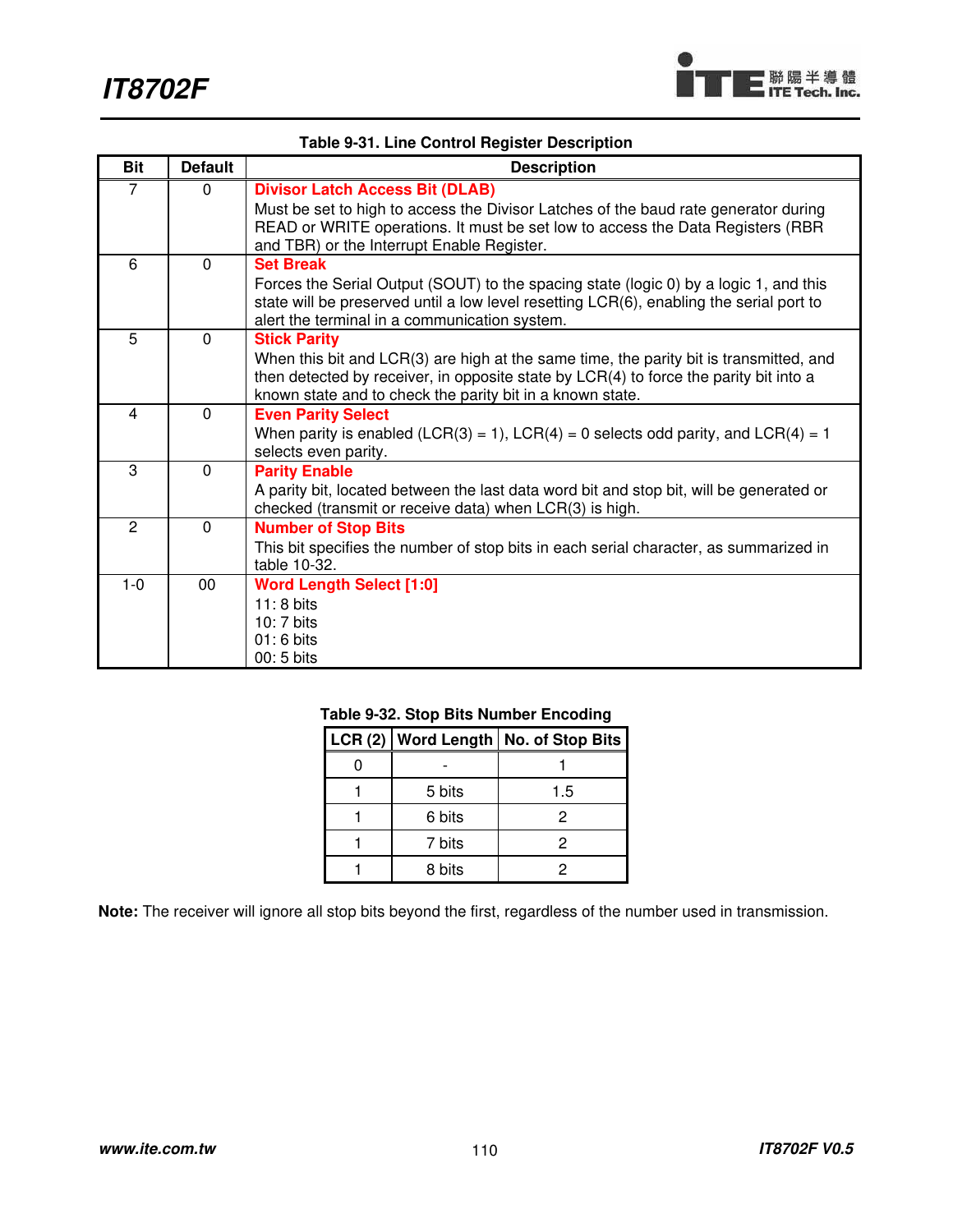

# **(8) MODEM Control Register (MCR) (Read/Write, Address offset=4)**

Controls the interface by the modem or data set (or device emulating a modem).

| Bit            | <b>Default</b> | <b>Description</b>                                                                                                                                                                                                                                                                                                                                                                                                                                                                                                                                                                                                                     |
|----------------|----------------|----------------------------------------------------------------------------------------------------------------------------------------------------------------------------------------------------------------------------------------------------------------------------------------------------------------------------------------------------------------------------------------------------------------------------------------------------------------------------------------------------------------------------------------------------------------------------------------------------------------------------------------|
| $7-5$          |                | <b>Reserved</b>                                                                                                                                                                                                                                                                                                                                                                                                                                                                                                                                                                                                                        |
| 4              | 0              | <b>Internal Loopback</b><br>Provides a loopback feature for diagnostic test of the serial channel when it is set high.<br>Serial Output (SOUT) is set to the Marking State Shift Register output loops back into<br>the Receiver Shift Register. All Modem Control inputs (CTS#, DSR#, RI# and DCD#)<br>are disconnected. The four Modem Control outputs (DTR#, RTS#, OUT1 and OUT2)<br>are internally connected to the four Modem Control inputs, and are forced to inactive<br>high and the transmitted data are immediately received, allowing the processor to<br>verify the transmit and receive data path of the serial channel. |
| 3              | 0              | OUT <sub>2</sub><br>The Output 2 bit enables the serial port interrupt output by a logic 1.                                                                                                                                                                                                                                                                                                                                                                                                                                                                                                                                            |
| $\overline{2}$ | $\Omega$       | OUT <sub>1</sub><br>This bit does not have an output pin and can only be read or written by the CPU.                                                                                                                                                                                                                                                                                                                                                                                                                                                                                                                                   |
|                | $\Omega$       | <b>Request to Send (RTS)</b><br>Controls the Request to Send (RTS#) which is in an inverse logic state with that of<br>$MCR(1)$ .                                                                                                                                                                                                                                                                                                                                                                                                                                                                                                      |
| 0              | $\mathbf{0}$   | <b>Data Terminal Ready (DTR)</b><br>Controls the Data Terminal ready (DTR#) which is in an inverse logic state with that of<br>the MCR(0).                                                                                                                                                                                                                                                                                                                                                                                                                                                                                             |

# **Table 9-33. Modem Control Register Description**

# **9.7.3 Status Registers: LSR and MSR**

# **(1) Line Status Register (LSR) (Read/Write, Address offset=5)**

This register provides status indications and is usually the first register read by the CPU to determine the cause of an interrupt or to poll the status of each serial channel. The contents of the LSR are described below:

| <b>Bit</b> | <b>Default</b> | <b>Description</b>                                                                                                                                                                                                                                                                                                                                                                                                                                                       |
|------------|----------------|--------------------------------------------------------------------------------------------------------------------------------------------------------------------------------------------------------------------------------------------------------------------------------------------------------------------------------------------------------------------------------------------------------------------------------------------------------------------------|
|            | $\Omega$       | <b>Error in Receiver FIFO</b>                                                                                                                                                                                                                                                                                                                                                                                                                                            |
|            |                | In 16450 mode, this bit is always 0. In the FIFO mode, it sets high when there is at                                                                                                                                                                                                                                                                                                                                                                                     |
|            |                | least one parity error, framing or break interrupt in the FIFO. This bit is cleared when<br>the CPU reads the LSR, if there are no subsequent errors in the FIFO.                                                                                                                                                                                                                                                                                                        |
| 6          |                | <b>Transmitter Empty</b>                                                                                                                                                                                                                                                                                                                                                                                                                                                 |
|            |                | This read only bit indicates that the Transmitter Holding Register and Transmitter Shift                                                                                                                                                                                                                                                                                                                                                                                 |
|            |                | Register are both empty. Otherwise, this bit is "0," and has the same function in the<br>FIFO mode.                                                                                                                                                                                                                                                                                                                                                                      |
| 5          |                | <b>Transmitter Holding Register Empty</b>                                                                                                                                                                                                                                                                                                                                                                                                                                |
|            |                | Transmitter Holding Register Empty (THRE). This read only bit indicates that the TBR<br>is empty and is ready to accept a new character for transmission. It is set high when a<br>character is transferred from the THR into the Transmitter Shift Register, causing a<br>priority 3 IIR interrupt which is cleared by a read of IIR. In the FIFO mode, it is set<br>when the XMIT FIFO is empty, and is cleared when at least one byte is written to the<br>XMIT FIFO. |

# **Table 9-34. Line Status Register Description**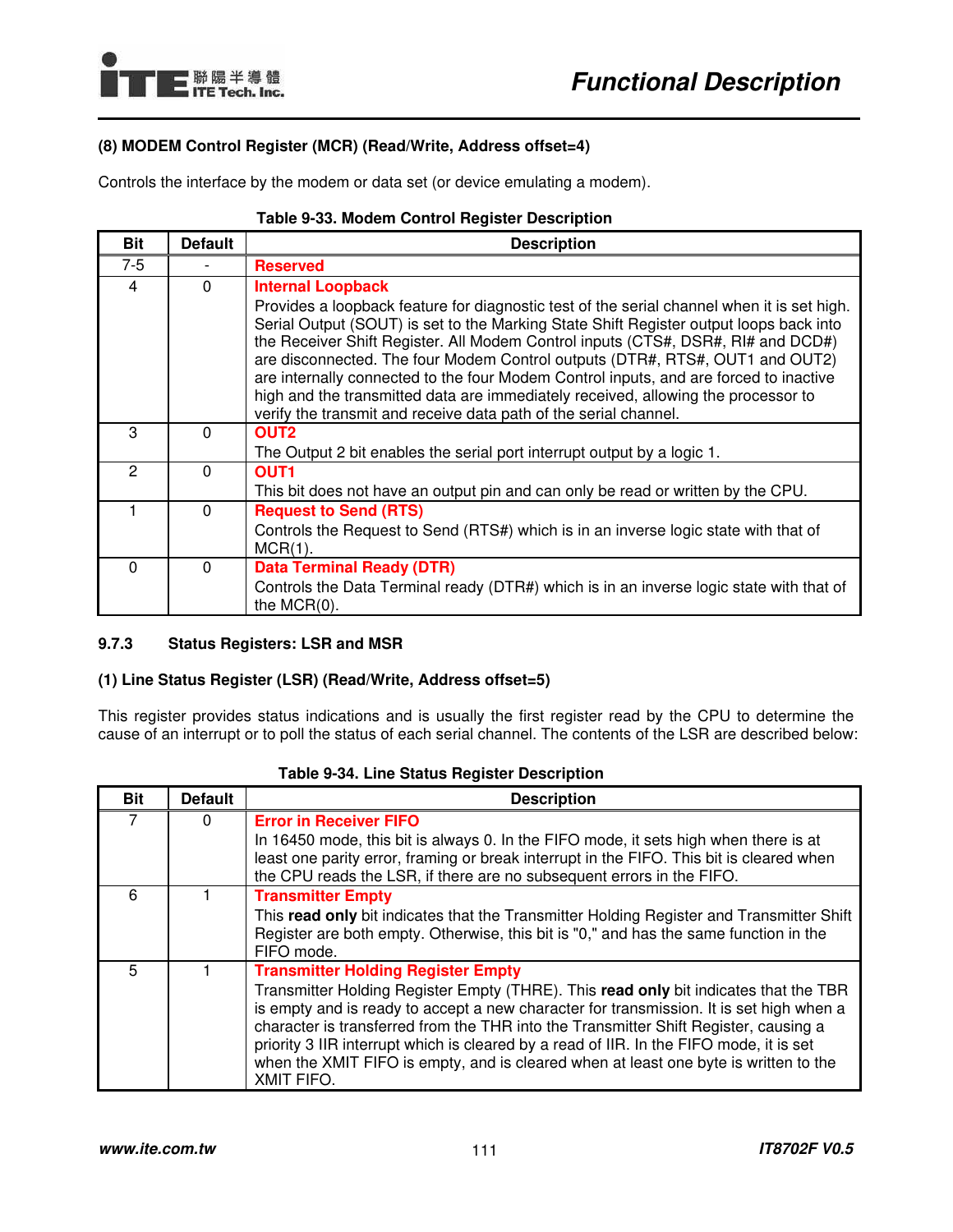

|              |                | Line Status Register Description (contra)                                                                                                                                                                                                                                                                                                                                                                                                                                                                                                      |
|--------------|----------------|------------------------------------------------------------------------------------------------------------------------------------------------------------------------------------------------------------------------------------------------------------------------------------------------------------------------------------------------------------------------------------------------------------------------------------------------------------------------------------------------------------------------------------------------|
| <b>Bit</b>   | <b>Default</b> | <b>Description</b>                                                                                                                                                                                                                                                                                                                                                                                                                                                                                                                             |
| 4            | 0              | <b>Line Break</b>                                                                                                                                                                                                                                                                                                                                                                                                                                                                                                                              |
|              |                | Break Interrupt (BI) status bit indicates that the last character received was a break<br>character, (invalid but entire character), including parity and stop bits. This occurs<br>when the received data input is held in the spacing (logic 0) for longer than a full word<br>transmission time (start bit $+$ data bits $+$ parity $+$ stop bit). When any of these error<br>conditions is detected (LSR(1) to LSR(4)), a Receiver Line Status interrupt (priority 1)<br>will be generated in the IIR, with the IER(2) previously enabled. |
| 3            | $\Omega$       | <b>Framing Error</b>                                                                                                                                                                                                                                                                                                                                                                                                                                                                                                                           |
|              |                | Framing Error (FE) bit, a logic 1, indicates that the stop bit in the received character is<br>not valid. It resets low when the CPU reads the contents of the LSR.                                                                                                                                                                                                                                                                                                                                                                            |
| 2            | $\Omega$       | <b>Parity Error</b>                                                                                                                                                                                                                                                                                                                                                                                                                                                                                                                            |
|              |                | Parity error (PE) indicates by a logic 1 that the received data character does not have<br>the correct even or odd parity, as selected by LCR(4). It will be reset to "0" whenever<br>the LSR is read by the CPU.                                                                                                                                                                                                                                                                                                                              |
|              | $\Omega$       | <b>Overrun Error</b>                                                                                                                                                                                                                                                                                                                                                                                                                                                                                                                           |
|              |                | Overrun Error (OE) bit indicates by a logic 1 that the RBR has been overwritten by the<br>next character before it had been read by the CPU. In the FIFO mode, the OE occurs<br>when the FIFO is full and the next character has been completely received by the Shift<br>Register. It will be reset when the LSR is read by the CPU.                                                                                                                                                                                                          |
| $\mathbf{0}$ | $\Omega$       | <b>Data Ready</b>                                                                                                                                                                                                                                                                                                                                                                                                                                                                                                                              |
|              |                | A "1" indicates a character has been received by the RBR. A logic "0" indicates all the<br>data in the RBR or the RCVR FIFO have been read.                                                                                                                                                                                                                                                                                                                                                                                                    |

# **Line Status Register Description [cont'd]**

# **(2) MODEM Status Register (MSR) (Read/Write, Address offset=6)**

This 8-bit register indicates the current state of the control lines with modems or the peripheral devices in addition to this current state information. Four of these eight bits MSR(4) - MSR(7) can provide the state change information when a modem control input changes state. It is reset low when the Host reads the MSR.

| Bit | <b>Default</b> | <b>Description</b>                                                                     |
|-----|----------------|----------------------------------------------------------------------------------------|
| 7   | $\Omega$       | <b>Data Carrier Detect</b>                                                             |
|     |                | Data Carrier Detect - Indicates the complement status of Data Carrier Detect (DCD#)    |
|     |                | input. If $MCR(4) = 1$ , $MSR(7)$ is equivalent to OUT2 of the MCR.                    |
| 6   | 0              | <b>Ring Indicator</b>                                                                  |
|     |                | Ring Indicator (RI#) - Indicates the complement status to the RI# input. If MCR(4)=1,  |
|     |                | MSR(6) is equivalent to OUT1 in the MCR.                                               |
| 5   | $\Omega$       | <b>Data Set Ready</b>                                                                  |
|     |                | Data Set Ready (DSR#) - Indicates that the modem is ready to provide received data     |
|     |                | to the serial channel receiver circuitry. If the serial channel is in the Loop mode    |
|     |                | $(MCR(4) = 1)$ , MSR(5) is equivalent to DTR# in the MCR.                              |
| 4   | $\Omega$       | <b>Clear to Send</b>                                                                   |
|     |                | Clear to Send (CTS#) - Indicates the complement of CTS# input. When the serial         |
|     |                | channel is in the Loop mode ( $MCR(4)=1$ ), $MSR(5)$ is equivalent to RTS# in the MCR. |
| 3   | $\Omega$       | <b>Delta Data Carrier Detect</b>                                                       |
|     |                | Indicates that the DCD# input state has been changed since the last time read by the   |
|     |                | Host.                                                                                  |
| 2   | $\Omega$       | <b>Trailing Edge Ring Indicator</b>                                                    |
|     |                | Indicates that the RI input state to the serial channel has been changed from a low to |
|     |                | high since the last time read by the Host. The change to a logic "1" does not activate |

## **Table 9-35. Modem Status Register Description**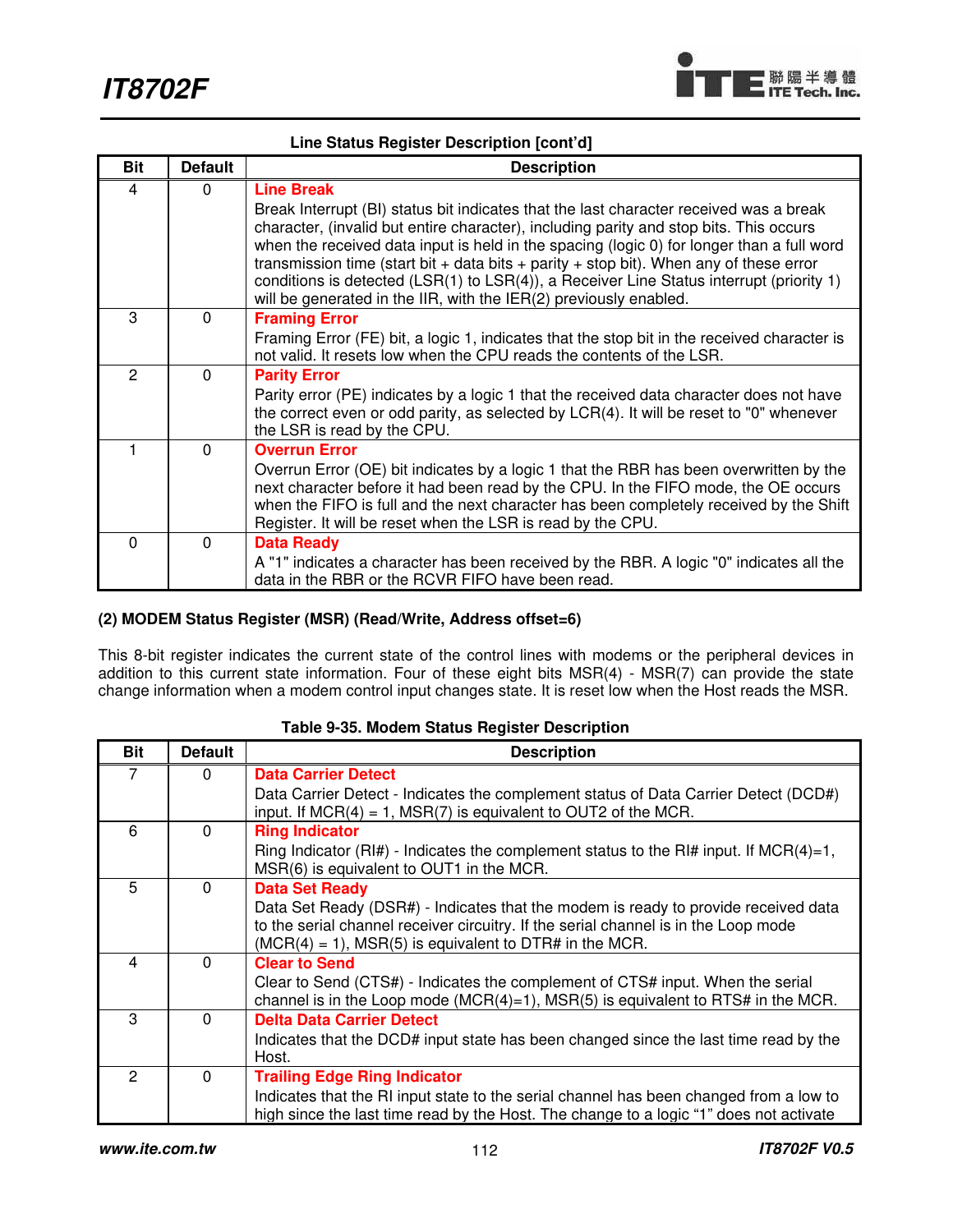

| Bit | <b>Default</b> | <b>Description</b>                                                                                                                                                                           |
|-----|----------------|----------------------------------------------------------------------------------------------------------------------------------------------------------------------------------------------|
|     |                | the TERI.                                                                                                                                                                                    |
|     | 0              | <b>Delta Data Set Ready</b><br>Delta Data Set Ready (DDSR) - A logic "1" indicates that the DSR# input state to the<br>serial channel has been changed since the last time read by the Host. |
|     |                | <b>Delta Clear to Send</b><br>This bit indicates the CTS# input to the chip has changed state since the last time the<br>MSR was read.                                                       |

# **9.7.4 Reset**

The reset of the IT8702F should be held to an idle mode reset high for 500 ns until initialization, which causes the initialization of the transmitter and receiver internal clock counters.

| Register/Signal                   | <b>Reset Control</b> | <b>Reset Status</b>                  |
|-----------------------------------|----------------------|--------------------------------------|
| Interrupt Enable Register         | Reset                | All bits Low                         |
| Interrupt Identification Register | Reset                | Bit 0 is high and bits 1-7 are low   |
| <b>FIFO Control Register</b>      | Reset                | All bits Low                         |
| Line Control Register             | Reset                | All bits Low                         |
| Modem Control Register            | Reset                | All bits Low                         |
| Line Status Register              | Reset                | Bits 5 and 6 are high, others are    |
| Modem Status Register             | Reset                | low                                  |
| SOUT1, SOUT2                      | Reset                | Bits 0-3 low, bits 4-7 input signals |
| RTS1#, RTS2#, DTR1#, DTR2#        | Reset                | High                                 |
| <b>IRQ of Serial Port</b>         | Reset                | High                                 |
|                                   |                      | High Impedance                       |

# **Table 9-36. Reset Control of Registers and Pinout Signals**

# **9.7.5 Programming**

Each serial channel of the IT8702F is programmed by control registers, whose contents define the character length, number of stop bits, parity, baud rate and modem interface. Even though the control register can be written in any given order, the IER should be the last register written because it controls the interrupt enables. After the port is programmed, these registers can still be updated whenever the port is not transferring data.

# **9.7.6 Software Reset**

This approach allows the serial port returning to a completely known state without a system reset. This is achieved by writing the required data to the LCR, DLL, DLM and MCR. The LSR and RBR must be read before interrupts are enabled to clear out any residual data or status bits that may be invalid for subsequent operations.

# **9.7.7 Clock Input Operation**

The input frequency of the Serial Channel is 24 MHz  $\div$  13, not exactly 1.8432 MHz.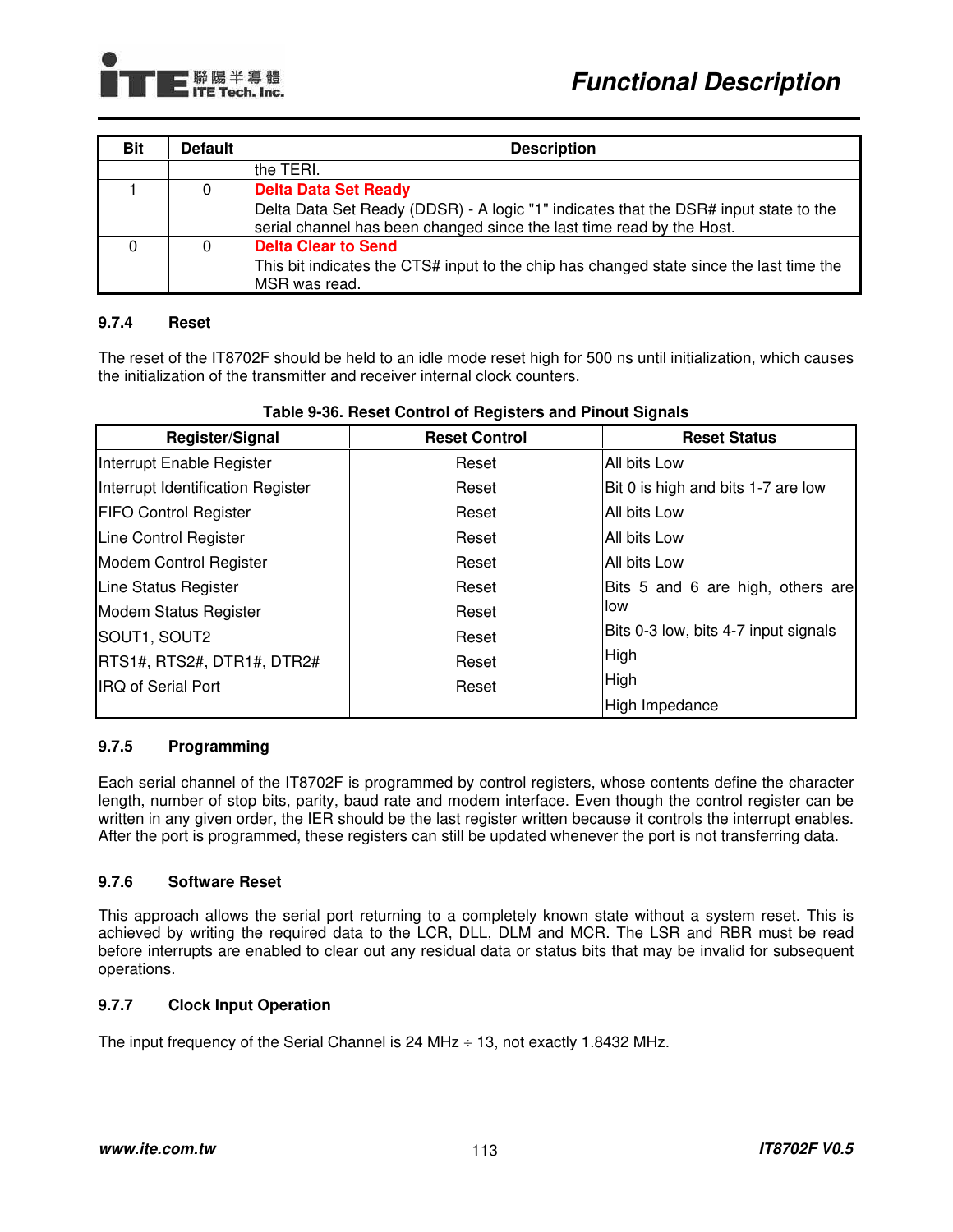# **9.7.8 FIFO Interrupt Mode Operation**

## **(1) RCVR Interrupt**

When setting  $FCR(0)=1$  and  $IER(0)=1$ , the RCVR FIFO and receiver interrupts are enabled. The RCVR interrupt occurs under the following conditions:

The receive data available interrupt will be issued only if the FIFO has reached its programmed trigger level. They will be cleared as soon as the FIFO drops below its trigger level.

The receiver line status interrupt has higher priority over the received data available interrupt.

The time-out timer will be reset after receiving a new character or after the Host reads the RCVR FIFO whenever a time-out interrupt occurs. The timer will be reset when the Host reads one character from the RCVR FIFO.

RCVR FIFO time-out Interrupt: By enabling the RCVR FIFO and receiver interrupts, the RCVR FIFO time-out interrupt will occur under the following conditions:

The RCVR FIFO time-out interrupt will occur only if there is at least one character in the FIFO whenever the interval between the most recent received serial character and the most recent Host READ from the FIFO is longer than four consecutive character times.

The time-out timer will be reset after receiving a new character or after the Host reads the RCVR FIFO whenever a time-out interrupt occurs. The timer will be reset when the Host reads one character from the RCVR FIFO.

## **(2) XMIT Interrupt**

By setting FCR(0) and IER(1) to high, the XMIT FIFO and transmitter interrupts are enabled, and the XMIT interrupt occurs under the conditions described below:

- a. The transmitter interrupt occurs when the XMIT FIFO is empty, and it will be reset if the THR is written or the IIR is read.
- b. The transmitter FIFO empty indications will be delayed one character time minus the last stop bit time whenever the following condition occurs: THRE  $=$  1 and there have not been at least two bytes in the transmitter FIFO at the same time since the last THRE  $= 1$ . The transmitter interrupt after changing  $FCR(0)$ will be immediate, if it is enabled. Once the first transmitter interrupt is enabled, the THRE indication is delayed one character time minus the last stop bit time.

The character time-out and RCVR FIFO trigger level interrupts are in the same priority order as the received data available interrupt. The XMIT FIFO empty is in the same priority as the transmitter holding register empty interrupt.

FIFO Polled Mode Operation  $[FCR(0)=1$ , and  $IER(0)$ ,  $IER(1)$ ,  $IER(2)$ ,  $IER(3)$  or all are 0].

Either or both XMIT and RCVR can be in this operation mode. The operation mode can be programmed by users and is responsible for checking the RCVR and XMIT status via the LSR described below:

LSR(7): RCVR FIFO error indication.

LSR(6): XMIT FIFO and Shift register empty.

LSR(5): The XMIT FIFO empty indication.

LSR(4) - LSR(1): Specify that errors have occurred. Character error status is handled in the same way as in the interrupt mode. The IIR is not affected since IER(2)=0.

LSR(0): High whenever the RCVR FIFO contains at least one byte.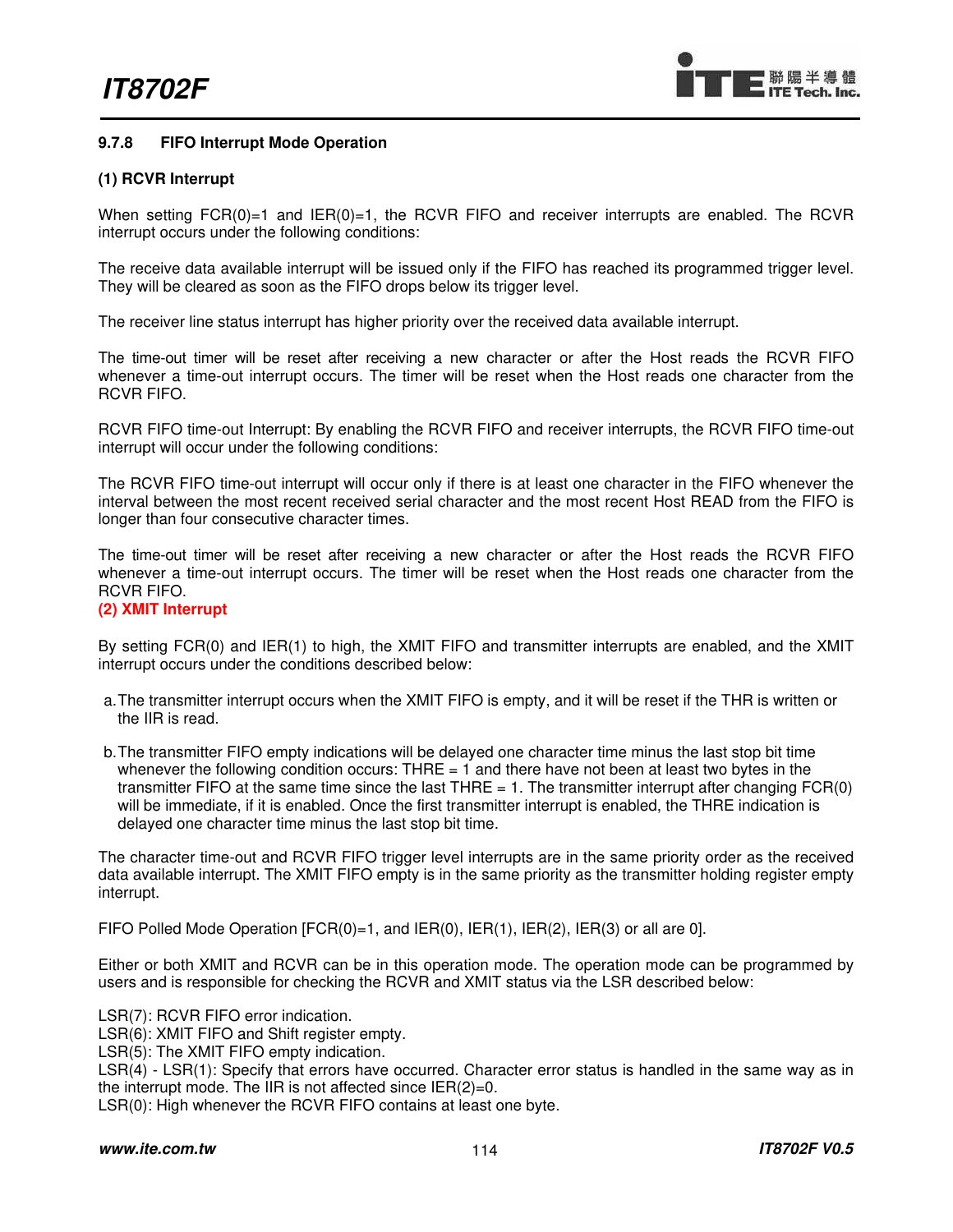

No trigger level is reached or time-out condition indicated in the FIFO Polled Mode.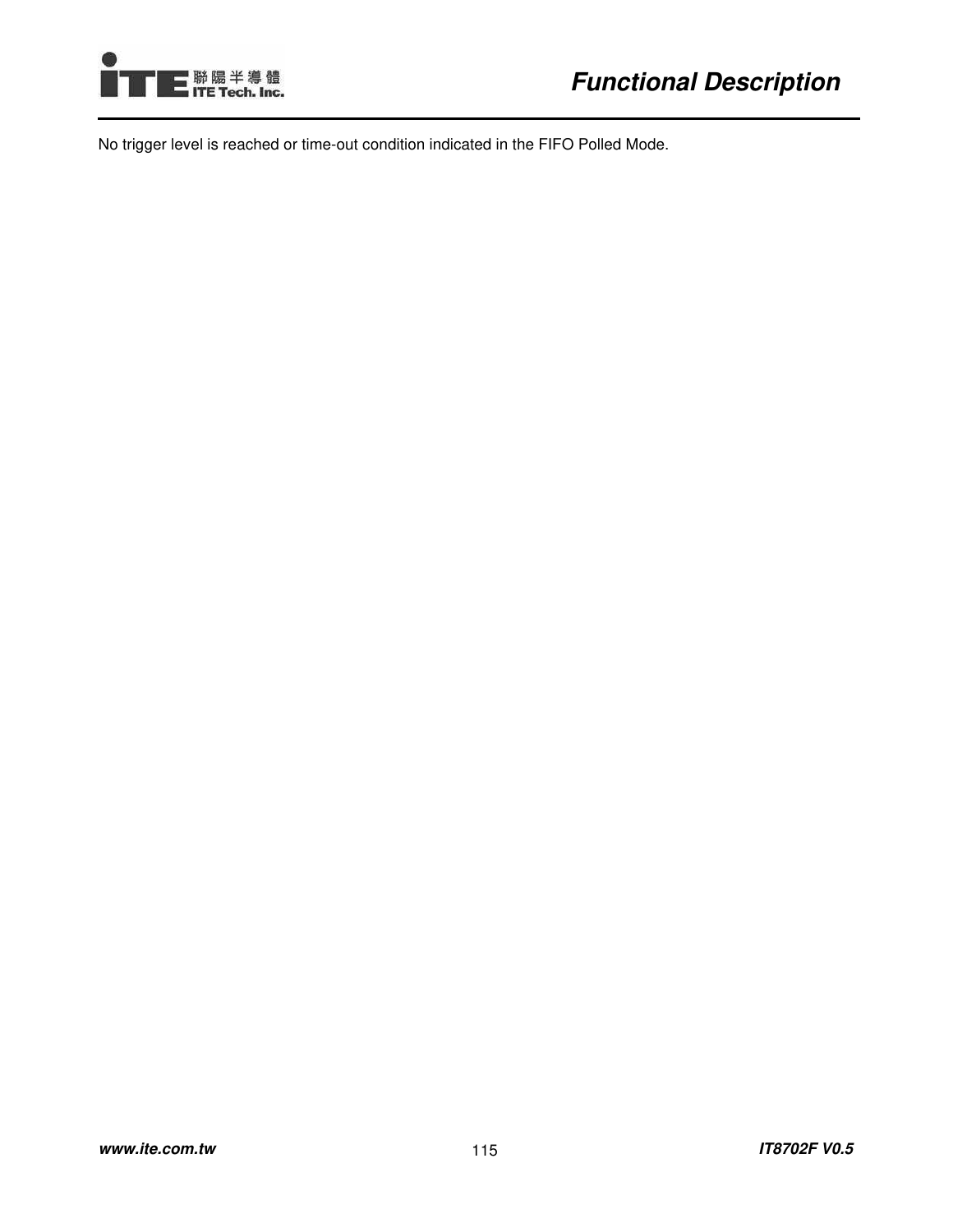

# **9.8 Smart Card Reader**

## **9.8.1 Features**

As an IFD (InterFace Device) built in IT8702F, the Smart Card Reader (SCR) includes a standard UART (Either Serial Port 1 or Serial Port 2 is set in SCR mode) to control Smart Card interface handshaking and then performs data transfers, and can be connected to smart card socket directly. The Smart Card is capable of providing secured storage facilities for sensitive personal information (such as Private keys, Account numbers, Passwords, Medical information, …etc.). Then the SCR can be used for a broad range of applications in GSM, ID, pay TV, banking (refer to EMV'96 Spec.), … and so forth. It also provides a Smart Card clock divider for those ICC (Integrated Circuit Card) without internal clocks.

# **9.8.2 Operation**

The SCR is a low-power consumption design. Whenever the IFD is inactive, the clock divider will turn off internal clocks even when the clock of IFD controlling / monitoring state machine is turned off to save power consumption. Also it could be waked up immediately when IC card is removed in case of emergency or when the FET control function is turned on/off.

The VCC power of IC card interface is powered from an external FET to protect the smart card interface. Also, the charge/discharge time for FET to reach 5V/0V is programmable, and FET performs automatically to meet ISO 7816 activation and deactivation sequences. The UART's modem control lines: DTR#, RTS# and DCD# are used for controlling FET on/off, Smart Card Reset signal and IC card insertion detection respectively. When an IC card is being inserted, it will switch the SCRPSNT# (Smart Card Present Detect#) and then cause the DCD# signal to trigger an interrupt to the system. Then in the Smart Card interrupt service routine, the driver can assert the DTR# signal to power on the external FET (SCRPFET#) and the RTS# signal to control the Smart Card Reset signal (SCRRST). In the mean time, IT8702F will generate a proper clock frequency to allow the IC card using default serial transfer baud rate to send back an ATR (Answer-To-Reset) sequence. The interface signals are enabled after VCC reaches enough voltage level. Then transfer protocol may be negotiated to promote more efficient transfers. In the same way, when the IC card is removed in case of emergency or when the ICC processing is finished, the driver can de-assert the DTR# to turn off the FET power. But before the FET power-off and the reset, clock and data signals will be de-active, followed by a sufficient FET discharge time guaranteed to protect IC card and IFD.

# **9.8.3 Connection of IFD to ICC Socket**



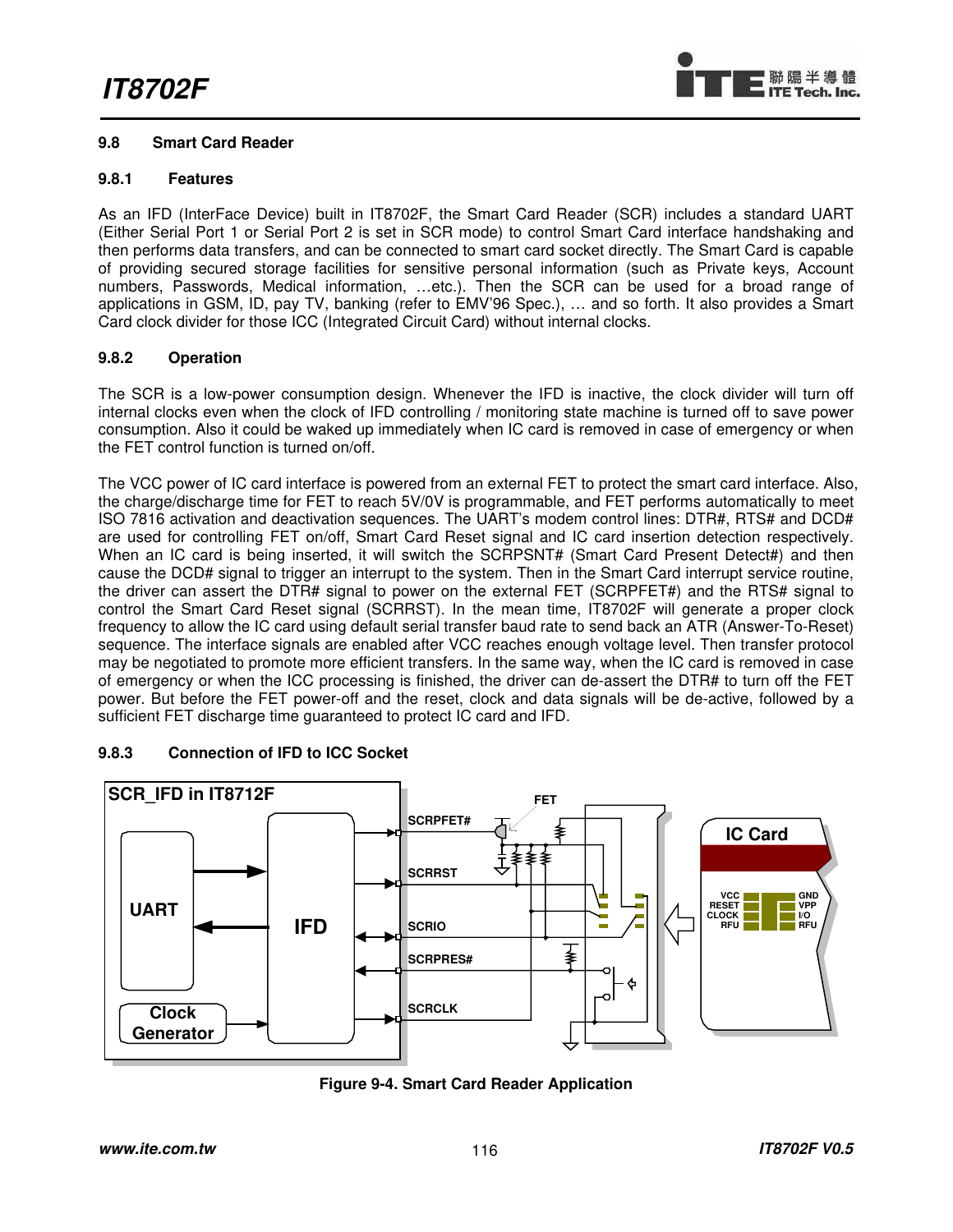

# **9.8.4 Baud Rate Relationship Between UART and Smart Card Interface**

To perform serial transfers correctly, the baud rate of UART must be set in ways similar to the ICC card.

### • **Formula (Variation < 2%)**

|               | <b>UART</b>  |           | <b>Smart Card</b> |
|---------------|--------------|-----------|-------------------|
|               | 24 MHz<br>13 | $\approx$ | <b>SCRCLK * D</b> |
| Baud Rate $=$ | 16 * N       |           |                   |

N =Divisor of UART, assigned by programming the DLM (Divisor Latch MSB) and DLL (Divisor Latch LSB).  $F =$ Clock Rate Conversion Factor, default = 372. D =Bit Rate Adjustment Factor, Default is 1.

SCRCLK duty cycle is 45%-55%.

### • **ICC With Internal Clock**

ICC may use built-in internal clock, then the Baud rate is 9600 baud, just programming the Divisor Latch Registers of UART in the IT8702F for SCR IFD.

### **ICC Without Internal Clock**

Baud rate is SCRCLK/372 before negotiating, and SCRCLK is limited within 1 MHz - 5MHz. During the ATR sequence, the default F value (Clock Rate Conversion Factor) is 372, and the default D value (Bit Rate Adjustment Factor) is 1.

#### **9.8.5 Waveform Relationship**



# **Figure 9-5. 9600 Baud Rate Example**

# **9.8.6 Clock Divider**

The SCRCLK is generated as the selection of SCR\_CLKSEL1-0, which are determined in the S1 Special Configuration register 3 (LDN1\_F2h) or S2 Special Configuration register 3 (LDN2\_F2h).

| <b>SCR CLKSEL1-0</b> | <b>Selections</b>        |
|----------------------|--------------------------|
| 00                   | Stop                     |
| 01                   | 3.5 MHz                  |
| 10                   | 7.1 MHz                  |
|                      | 96 MHz / SCR DIV96M Note |

## **Table 9-37. SCRCLK Selections**

**Note**: SCR DIV96M is determined by S1 Special Configuration Register 4 (LDN1\_F3h) or S2 Special Configuration Register 4 (LDN2\_F3h).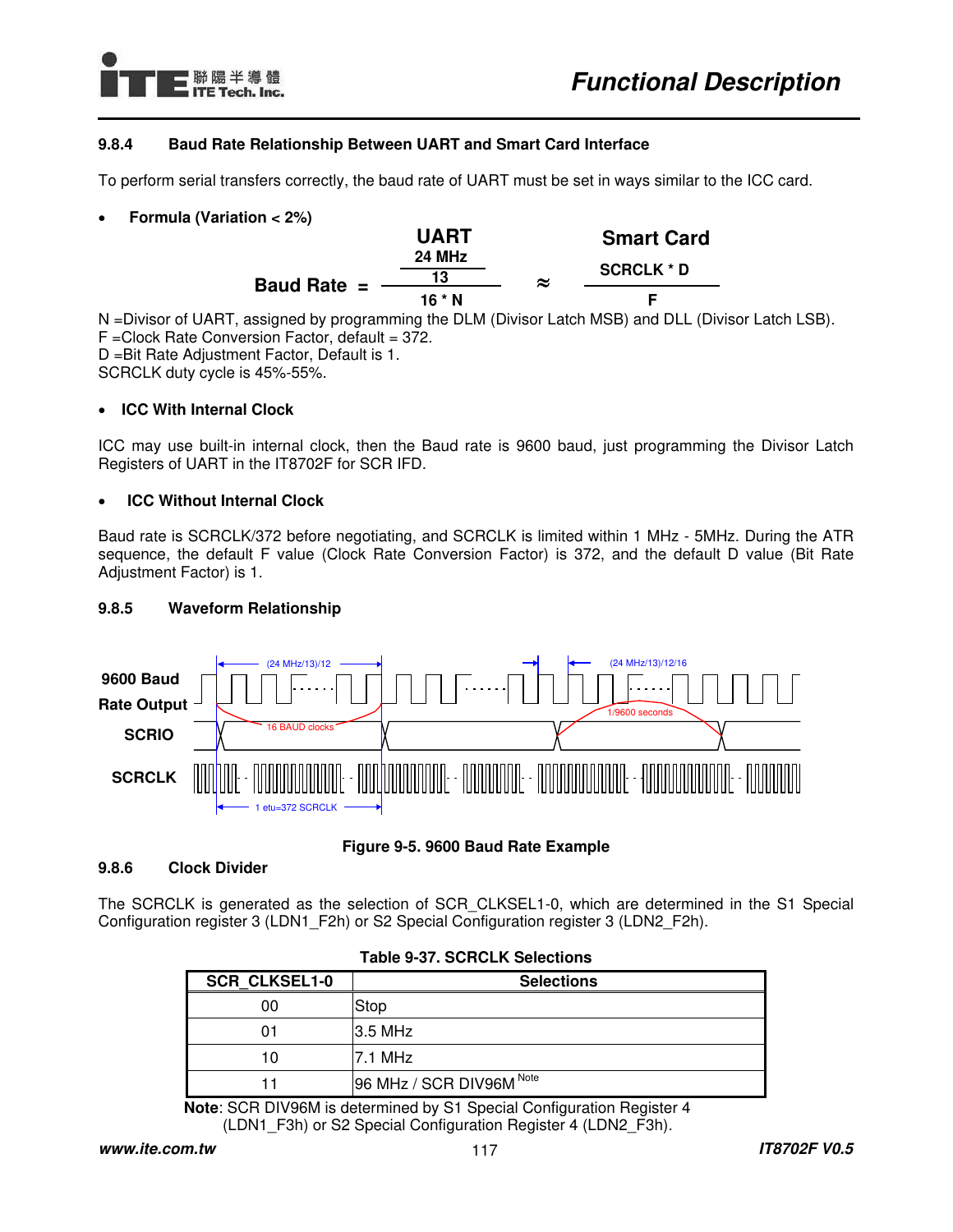



# **9.8.7 Waveform Example of Activation/Deactivation Sequence**

**Figure 9-6. Waveform Example of IFD** 

#### • **Activation Sequence**

Refer to the waveform above. The SCR IFD in the IT8702F will make sure the IFD is in data receive mode (i.e. the SOUT from UART is high), and the RTS# should be programmed to high. The SCRCLK is then enabled to output to the IC card (which means that the IC card can count SCRCLK clock numbers to start ATR responses), the data transfer is then enabled, and the SCRRST is the inverse logic state of RTS#. Also, the operation procedure guarantees the correct activation sequence even if the driver cannot program the SCRCLK and SCRRST in the precise time points. In this way, the hardware meets the ICC specification.

# • **ATR**

For the IC card with its own internal reset, its ATR begins within 400-40000 SCRCLK cycles. If no ATR is detected, the Smart Card IFD driver can then program the RTS# to low, and cause the SCRRST to high.

For some types of IC cards without internal reset signals, it will check out the SCRRST as active low reset, and begins its ATR within 400-40000 SCRCLK cycles from the time point of SCRRST rising edge. The IT8702F does not support the type of IC Card that may send synchronous ATRs.

# • **Deactivation and PTS Structure**

Whenever the IC card is removed or when the IFD driver intends to power off the SCR interface, the IFD will enter the deactivation sequence.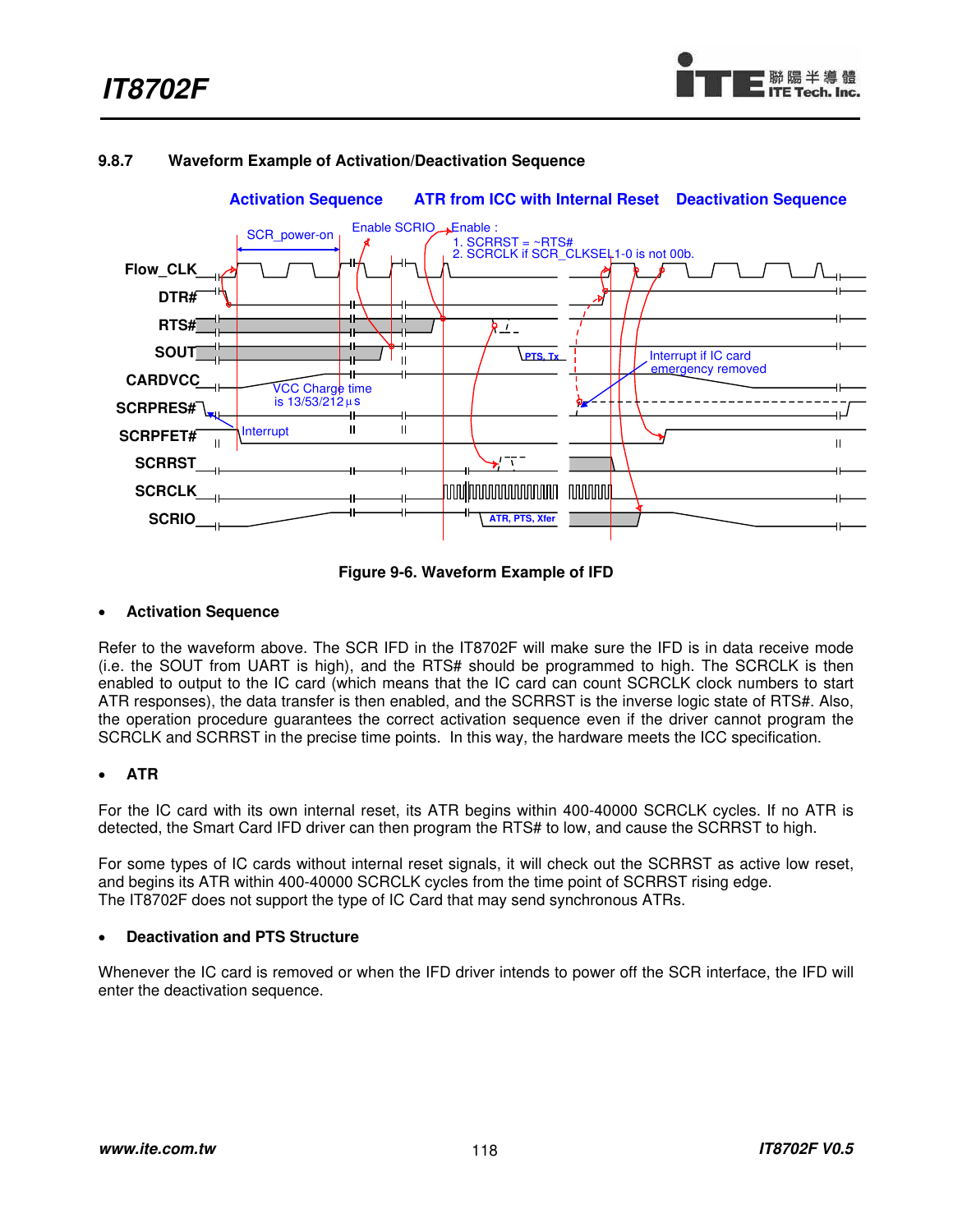

### **9.8.8 ATR and PTS Structure**

The contents of the ATR (Answer-To-Reset) and PTS (Protocol-Type-Select) are defined in ISO/IEC 7816-X standards, which must be fully communicated by the ICC Resource manager, the ICC Service provider or the ICC application software.

After finalizing the coherent protocol, the SCR IFD enters the normal transfer mode. Since the SCRIO is the only data channel for both data transmit and receive as defined in the ICC Specification, the IT8702F can only support the half-duplex function. The SCRRST can be resent when a data transfer error occurs, and then the IFD driver will select a safer, lower-speed protocol to perform the data transfers again.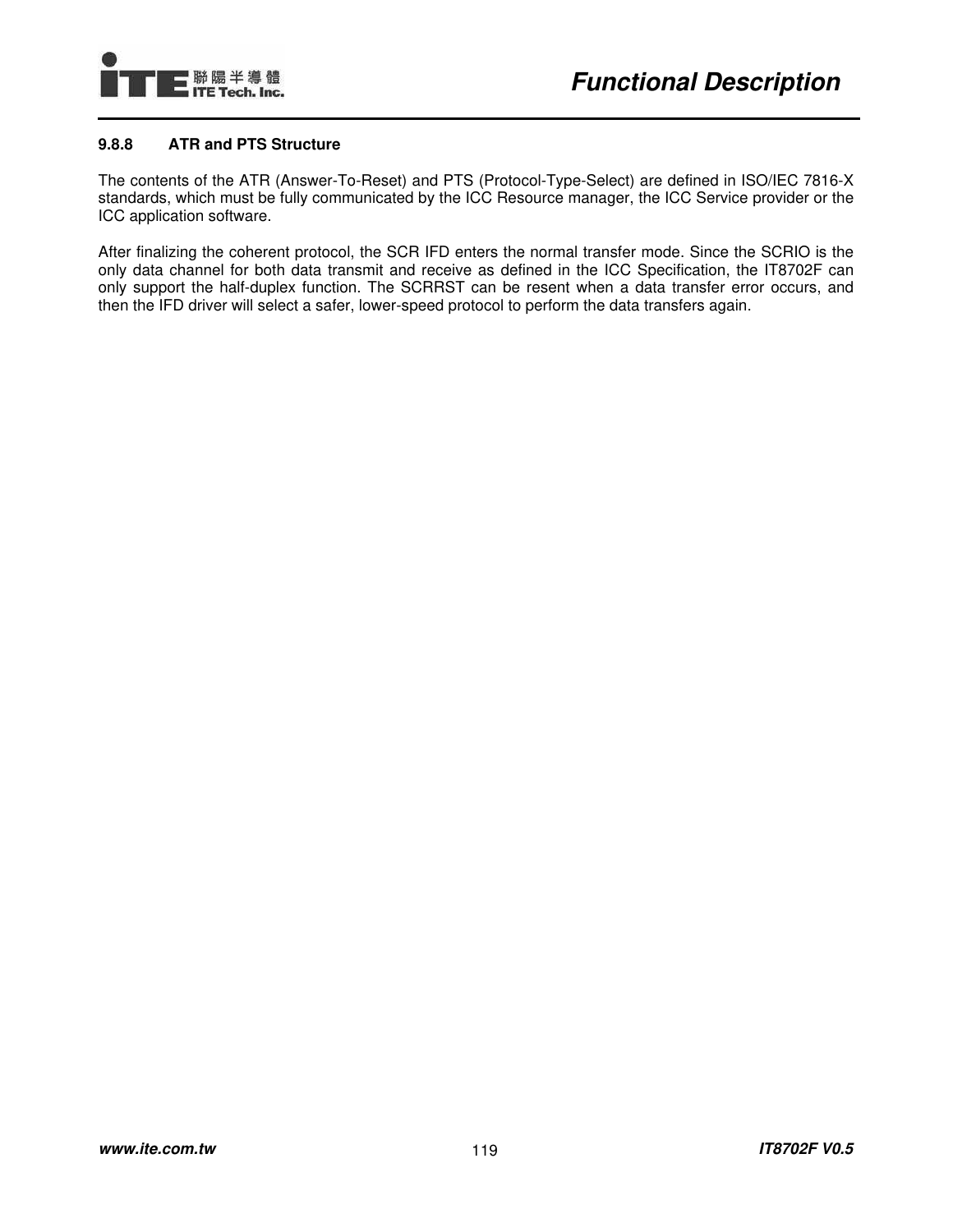# **9.8.9 Smart Card Operating Sequence Example**

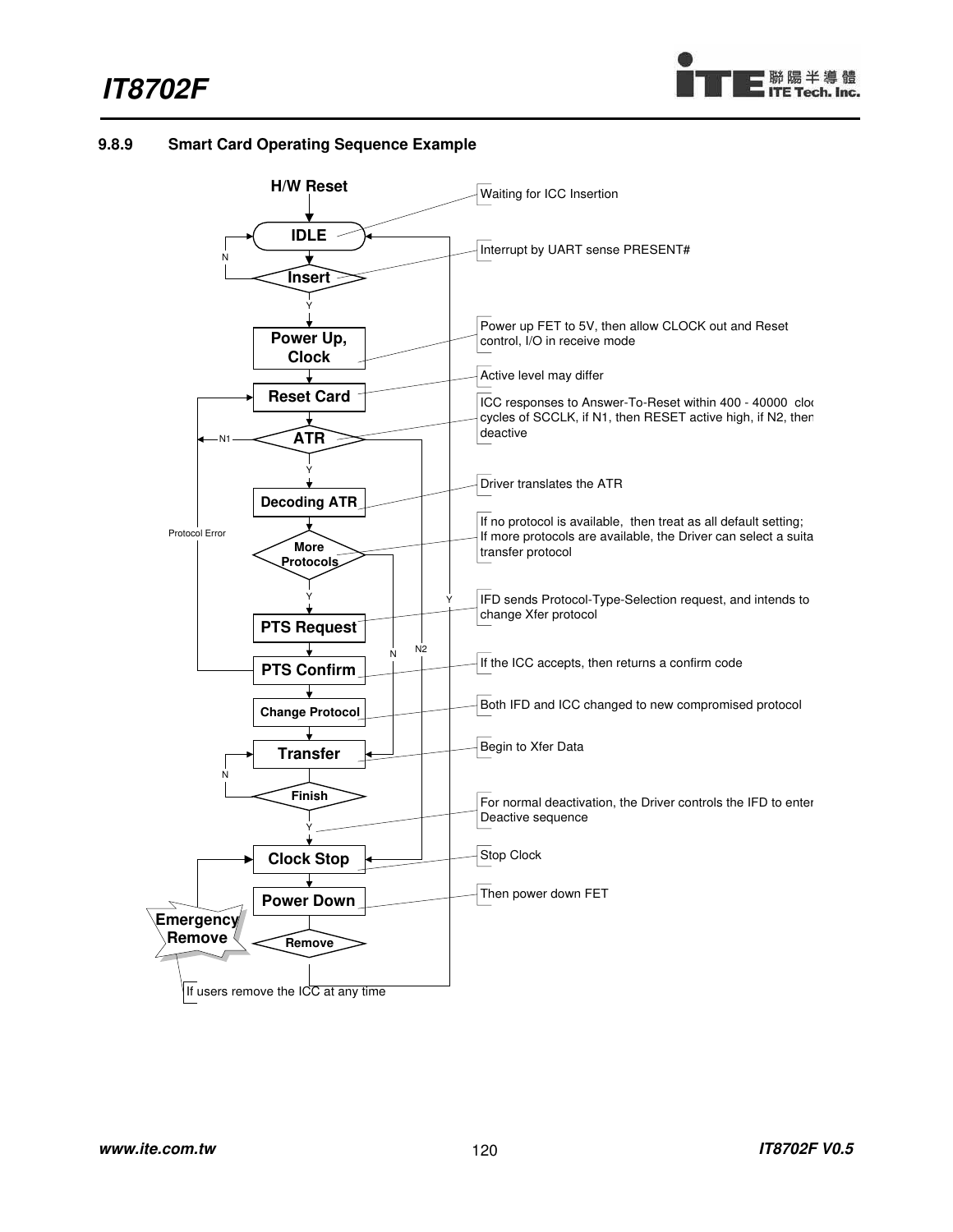

# **9.9 Parallel Port**

The IT8702F incorporates one multi-mode high performance parallel port, which supports the IBM AT, PS/2 compatible bi-directional Standard Parallel Port (SPP), the Enhanced Parallel Port (EPP) and the Extended Capabilities Port (ECP). Please refer to the IT8702F Configuration registers and Configuration Description for information on enabling/ disabling, changing the base address of the parallel port, and operation mode selection.

| <b>Host Connector</b> | Pin No. | <b>SPP</b>  | <b>EPP</b>   | <b>ECP</b>               |
|-----------------------|---------|-------------|--------------|--------------------------|
|                       | 108     | STB#        | WRITE#       | <b>NStrobe</b>           |
| $2 - 9$               | 109-116 | $PDO - 7$   | $PDO - 7$    | $PDO - 7$                |
| 10                    | 103     | ACK#        | <b>INTR</b>  | nAck                     |
| 11                    | 102     | <b>BUSY</b> | WAIT#        | Busy PeriphAck(2)        |
| 12                    | 101     | <b>PE</b>   | $(NU)$ $(1)$ | PError nAckReverse(2)    |
| 13                    | 100     | <b>SLCT</b> | $(NU)$ $(1)$ | Select                   |
| 14                    | 107     | AFD#        | DSTB#        | nAutoFd HostAck(2)       |
| 15                    | 106     | ERR#        | $(NU)$ $(1)$ | nFault nPeriphRequest(2) |
| 16                    | 105     | INIT#       | $(NU)$ $(1)$ | nlnit nReverseRequest(2) |
| 17                    | 104     | SLIN#       | ASTB#        | nSelectin                |

|  |  |  |  |  | Table 9-38. Parallel Port Connector in Different Modes |
|--|--|--|--|--|--------------------------------------------------------|
|--|--|--|--|--|--------------------------------------------------------|

**Note1:** NU: Not used.

**Note 2:** Fast mode.

**Note 3:** For more information, please refer to the IEEE 1284 standard.

# **9.9.1 SPP and EPP Modes**

# **Table 9-39. Address Map and Bit Map for SPP and EPP Modes**

| Register                | <b>Address</b> | I/O | D <sub>0</sub>              | D1               | D <sub>2</sub>              | D3               | D4                          | D <sub>5</sub>              | D6                          | D7               | <b>Mode</b>        |
|-------------------------|----------------|-----|-----------------------------|------------------|-----------------------------|------------------|-----------------------------|-----------------------------|-----------------------------|------------------|--------------------|
| Data Port               | Base $1+0h$    | R/W | P <sub>D</sub> <sub>0</sub> | P <sub>D</sub> 1 | P <sub>D</sub> <sub>2</sub> | P <sub>D</sub> 3 | PD <sub>4</sub>             | P <sub>D</sub> <sub>5</sub> | P <sub>D</sub> <sub>6</sub> | P <sub>D</sub> 7 | SPP/EPP            |
| <b>Status Port</b>      | Base $1+1h$    | R   | TMOUT                       |                  |                             | ERR#             | <b>SLCT</b>                 | PЕ                          |                             |                  | ACK# BUSY# SPP/EPP |
| <b>Control Port</b>     | Base 1+2h      | R/W | <b>STB</b>                  | <b>AFD</b>       | <b>INIT</b>                 | <b>SLIN</b>      |                             | <b>IROE PDDIRI</b>          |                             |                  | SPP/EPP            |
| <b>EPP Address Port</b> | Base 1+3h      | R/W | P <sub>D</sub> <sub>0</sub> | P <sub>D</sub> 1 | P <sub>D</sub> <sub>2</sub> | PD <sub>3</sub>  | P <sub>D</sub> 4            | PD <sub>5</sub>             | PD <sub>6</sub>             | P <sub>D</sub> 7 | <b>EPP</b>         |
| EPP Data Port0          | Base $1+4h$    | R/W | P <sub>D</sub> <sub>0</sub> | P <sub>D</sub> 1 | P <sub>D</sub> <sub>2</sub> | P <sub>D</sub> 3 | P <sub>D</sub> 4            | P <sub>D5</sub>             | P <sub>D</sub> <sub>6</sub> | P <sub>D</sub> 7 | <b>EPP</b>         |
| IEPP Data Port1         | Base $1+5h$    | R/W | P <sub>D</sub> <sub>0</sub> | P <sub>D</sub> 1 | P <sub>D</sub> <sub>2</sub> | P <sub>D</sub> 3 | P <sub>D</sub> 4            | P <sub>D5</sub>             | P <sub>D</sub> <sub>6</sub> | P <sub>D</sub> 7 | <b>EPP</b>         |
| EPP Data Port2          | Base 1+6h      | R/W | P <sub>D</sub> <sub>0</sub> | P <sub>D</sub> 1 | P <sub>D</sub> <sub>2</sub> | P <sub>D</sub> 3 | P <sub>D</sub> <sub>4</sub> | P <sub>D</sub> <sub>5</sub> | P <sub>D</sub> <sub>6</sub> | P <sub>D</sub> 7 | <b>EPP</b>         |
| EPP Data Port3          | Base 1+7h      | R/W | P <sub>D</sub> <sub>0</sub> | P <sub>D</sub> 1 | P <sub>D</sub> <sub>2</sub> | PD <sub>3</sub>  | P <sub>D</sub> 4            | P <sub>D</sub> <sub>5</sub> | P <sub>D</sub> <sub>6</sub> | P <sub>D</sub> 7 | <b>EPP</b>         |

**Note 1:** The Base address 1 depends on the Logical Device configuration registers of Parallel Port (0X60, 0X61).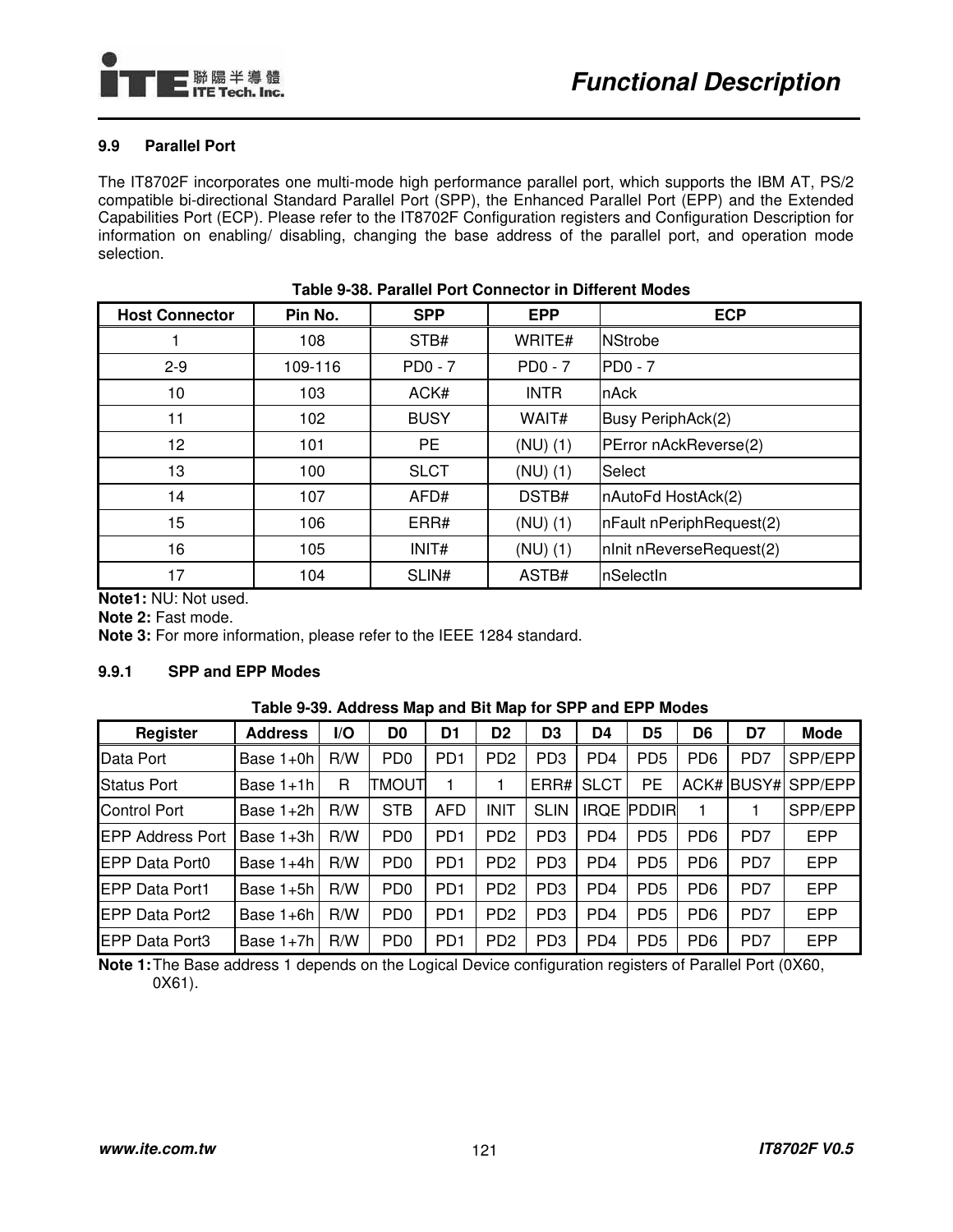

# **(1) Data Port (Base Address 1 + 00h)**

This is a bi-directional 8-bit data port. The direction of data flow is determined by the bit 5 of the logic state of the control port register. It forwards directions when the bit is low and reverses directions when the bit is high.

# **(2) Status Port (Base Address 1 + 01h)**

This is a **read only** register. Writing to this register has no effects. The contents of this register are latched during an IOR cycle.

Bit 7 - BUSY#: Inverse of printer BUSY signal, a logic "0" means that the printer is busy and cannot accept another character. A logic "1" means that it is ready to accept the next character.

Bit 6 - ACK#: Printer acknowledge, a logic "0" means that the printer has received a character and is ready to accept another. A logic "1" means that it is still processing the last character.

Bit 5 - PE: Paper end, a logic "1" indicates the paper end.

Bit 4 - SLCT: Printer selected, a logic "1" means that the printer is on line.

Bit 3 - ERR#: Printer error signal, a logic "0" means an error has been detected.

Bits 2, 1 - Reserved: These bits are always "1" when read.

Bit 0 - TMOUT: This bit is valid only in EPP mode and indicates that a 10-msec time-out has occurred in EPP operation. A logic "0" means no time-out occurred and a logic "1" means that a time-out error has been detected. This bit is cleared by an LRESET# or by writing a logic "1" to it. When the IT8702F is selected to non-EPP mode (SPP or ECP), this bit is always a logic "1" when read.

### **(3) Control Port (Base Address 1 + 02h)**

This port provides all output signals to control the printer. The register can be read and written.

Bits 6, 7- Reserved: These two bits are always "1" when read.

Bit 5 - PDDIR: Data port direction control. This bit determines the direction of the data port register. Set this bit "0" to output the data port to PD bus, and "1" to input from PD bus.

Bit 4 - IRQE: Interrupt request enable. Setting this bit "1" enables the interrupt requests from the parallel port to the Host. An interrupt request is generated by a "0" to "1" transition of the ACK# signal.

Bit 3 - SLIN: Inverse of SLIN# pin. Setting this bit to "1" selects the printer.

Bit 2 - INIT: Initiate printer. Setting this bit to "0" initializes the printer.

Bit 1 - AFD: Inverse of the AFD# pin. Setting this bit to "1" causes the printer to automatically advance one line after each line is printed.

Bit 0 - STB: Inverse of the STB# pin. This pin controls the data strobe signal to the printer.

#### **(4) EPP Address Port (Base Address 1 + 03h)**

The EPP Address Port is only available in the EPP mode. When the Host writes to this port, the contents of D0 -D7 are buffered and output to PD0 - PD7. The leading edge of IOW (Internal signal, active when LPC I/O WRITE cycle is on this address) causes an EPP ADDRESS WRITE cycle. When the Host reads from this port, the contents of PD0 - PD7 are read. The leading edge of IOR (Internal signal, active when LPC I/O READ cycle is on this address) causes an EPP ADDRESS READ cycle.

#### **(5) EPP Data Ports 0-3 (Base Address 1 + 04-07h)**

The EPP Data Ports are only available in the EPP mode. When the Host writes to these ports, the contents of D0 - D7 are buffered and output to PD0 - PD7. The leading edge of IOW (Internal signal, active when LPC I/O WRITE cycle is on this address) causes an EPP DATA WRITE cycle. When the Host reads from these ports, the contents of PD0 - PD7 are read. The leading edge of IOR (Internal signal, active when LPC I/O READ cycle is on this address) causes an EPP DATA READ cycle.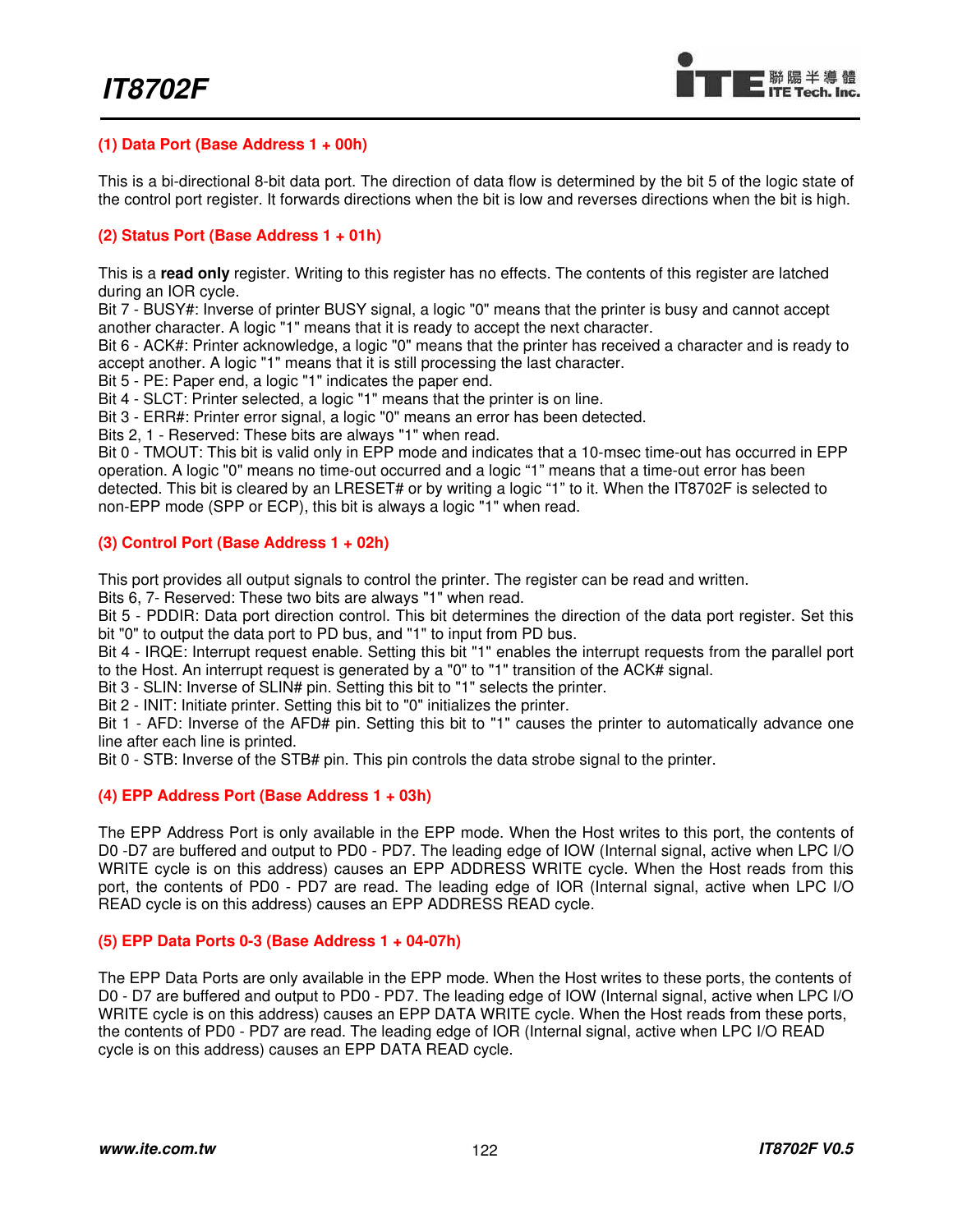

## **9.9.2 EPP Mode Operation**

When the parallel port of the IT8702F is set in the EPP mode, the SPP mode is also available. If no EPP Address/Data Port address is decoded (Base address + 03h- 07h), the PD bus is in the SPP mode, and the output signals such as STB#, AFD#, INIT#, and SLIN# are set by the SPP control port. The direction of the data port is controlled by the bit 5 of the control port register. There is a 10-msec time required to prevent the system from lockup. The time has elapsed from the beginning of the IOCHRDY (Internal signal: When active, the IT8702F will issue Long Wait in SYNC field) high (EPP READ/WRITE cycle) to WAIT# being de-asserted. If a time-out occurs, the current EPP READ/WRITE cycle is aborted and a logic "1" will be read in the bit 0 of the status port register. The Host must write 0 to bits 0, 1, 3 of the control port register before any EPP READ/WRITE cycle (EPP spec.). The pins STB#, AFD# and SLIN# are controlled by hardware for the hardware handshaking during EPP READ/WRITE cycle.

# **(1) EPP ADDRESS WRITE**

- 1. The Host writes a byte to the EPP Address Port (Base address + 03h). The chip drives D0 D7 onto PD0 - PD7.
- 2. The chip asserts WRITE# (STB#) and ASTB# (SLIN#) after IOW becomes active.
- 3. The peripheral de-asserts WAIT#, indicating that the chip may begin the termination of this cycle. Then, the chip de-asserts ASTB#, latches the address from D0 - D7 to PD bus, allowing the Host to complete the I/O WRITE cycle.
- 4. The peripheral asserts WAIT#, indicating that it acknowledges the termination of the cycle. Then, the chip de-asserts WRITE to terminate the cycle.

# **(2) EPP ADDRESS READ**

- 1. The Host reads a byte from the EPP Address Port. The chip drives PD bus to tri-state for the peripheral to drive.
- 2. The chip asserts ASTB# after IOR becomes active.
- 3. The peripheral drives the PD bus valid and de-asserts WAIT#, indicating that the chip may begin the termination of this cycle. Then, the chip de-asserts ASTB#, latches the address from PD bus to D0 -D7, allowing the Host to complete the I/O READ cycle.
- 4. The peripheral drives the PD bus to tri-state and then asserts WAIT#, indicating that it acknowledges the termination of the cycle.

# **(3) EPP DATA WRITE**

- 1. The host writes a byte to the EPP Data Port (Base address +04H 07H). The chip drives D0- D7 onto PD0 -PD7.
- 2. The chip asserts WRITE# (STB#) and DSTB# (AFD#) after IOW becomes active.
- 3. The peripheral de-asserts WAIT#, indicating that the chip may begin the termination of this cycle. Then, the chip de-asserts DSTB#, latches the data from D0 - D7 to the PD bus, allowing the Host to complete the I/O WRITE cycle.
- 4. The peripheral asserts WAIT#, indicating that it acknowledges the termination of the cycle. Then, the chip de-asserts WRITE to terminate the cycle.

# **(4) EPP DATA READ**

- 1. The Host reads a byte from the EPP DATA Port. The chip drives PD bus to tri-state for the peripheral to drive.
- 2. The chip asserts DSTB# after IOR becomes active.
- 3. The peripheral drives PD bus valid and de-asserts WAIT#, indicating that the chip may begin the termination of this cycle. Then, the chip de-asserts DSTB#, latches the data from PD bus to D0 - D7, allowing the host to complete the I/O READ cycle.
- 4. The peripheral tri-states the PD bus and then asserts WAIT#, indicating that it acknowledges the

#### *www.ite.com.tw* 123 *IT8702F V0.5*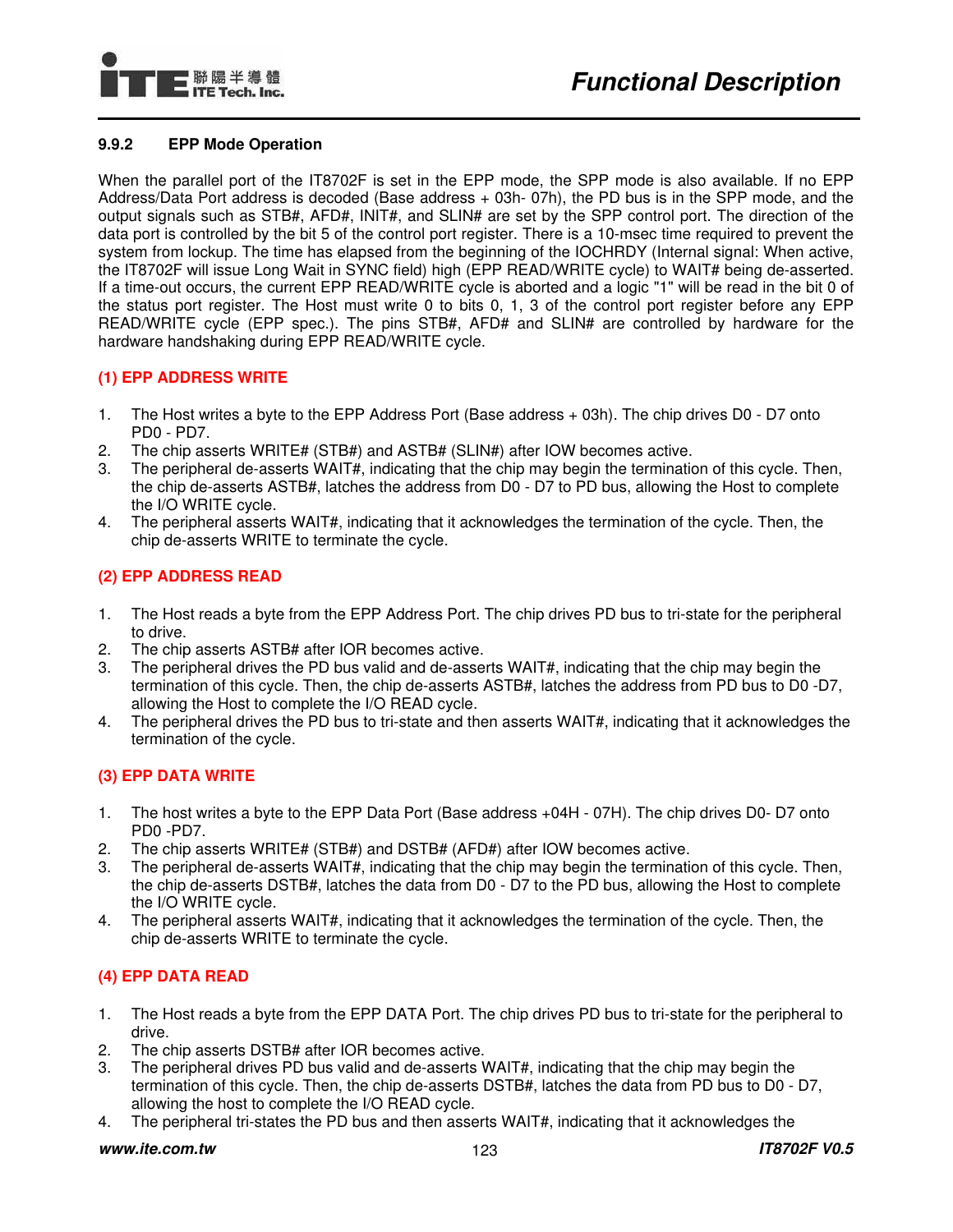

termination of the cycle.

## **9.9.3 ECP Mode Operation**

This mode is both software and hardware compatible with the existing parallel ports, allowing ECP to be used as a standard LPT port when the ECP mode is not required. It provides an automatic high-burst-bandwidth channel that supports DMA or the ECP mode in both forward and reverse directions. A 16-byte FIFO is implemented in both forward and reverse directions to smooth data flow and enhance the maximum bandwidth requirement allowed. The port supports automatic handshaking for the standard parallel port to improve compatibility and expedite the mode transfer. It also supports run-length encoded (RLE) decompression in hardware. Compression is accomplished by counting identical bytes and transmitting an RLE byte that indicates how many times a byte has been repeated. The IT8702F does not support hardware RLE compression. For a detailed description, please refer to "Extended Capabilities Port Protocol and ISA Interface Standard".

| Register | D7               | D <sub>6</sub>          | D <sub>5</sub>  | D <sub>4</sub>       | D <sub>3</sub>       | D <sub>2</sub>  | D <sub>1</sub>  | D <sub>0</sub>              |  |  |
|----------|------------------|-------------------------|-----------------|----------------------|----------------------|-----------------|-----------------|-----------------------------|--|--|
| data     | P <sub>D</sub> 7 | PD <sub>6</sub>         | PD <sub>5</sub> | PD <sub>4</sub>      | PD <sub>3</sub>      | PD <sub>2</sub> | PD <sub>1</sub> | P <sub>D</sub> <sub>0</sub> |  |  |
| ecpAFifo | Addr/RLE         |                         |                 |                      | Address or RLE field |                 |                 |                             |  |  |
| dsr      | nBusy            | nAck                    | PError          | Select               | nFault               |                 | 1               |                             |  |  |
| dcr      | 1                |                         | <b>PDDIR</b>    | <b>IRQE</b>          | Selectin             | nlnit           | AutoFd          | Strobe                      |  |  |
| cFifo    |                  | Parallel Port Data FIFO |                 |                      |                      |                 |                 |                             |  |  |
| ecpDFifo |                  |                         |                 | <b>ECP Data FIFO</b> |                      |                 |                 |                             |  |  |
| tFifo    |                  | <b>Test FIFO</b>        |                 |                      |                      |                 |                 |                             |  |  |
| cnfgA    | 0                | $\Omega$                | $\Omega$        |                      | $\Omega$             | $\mathbf{0}$    | $\Omega$        | 0                           |  |  |
| cnfgB    | 0                | intrValue               | 0               | $\Omega$             | $\Omega$             | $\mathbf{0}$    | 0               | 0                           |  |  |
| ecr      |                  | mode                    |                 | nErrintrEn           | dmaEn                | ServiceIntr     | full            | empty                       |  |  |

#### **Table 9-40. Bit Map of the ECP Registers**

# **(1) ECP Register Definitions**

**Table 9-41. ECP Register Definitions** 

| <b>Name</b> | <b>Address</b> | I/O | <b>ECP Mode</b> | <b>Function</b>                  |
|-------------|----------------|-----|-----------------|----------------------------------|
| data        | Base 1 +000H   | R/W | 000-001         | Data Register                    |
| ecpAFifo    | Base 1 +000H   | R/W | 011             | ECP FIFO (Address)               |
| dsr         | Base 1 +001H   | R/W | All             | <b>Status Register</b>           |
| ldcr        | Base 1 +002H   | R/W | All             | <b>Control Register</b>          |
| cFifo       | Base 2 +000H   | R/W | 010             | Parallel Port Data FIFO          |
| ecpDFifo    | Base 2 +000H   | R/W | 011             | ECP FIFO (DATA)                  |
| tFifo       | Base 2 +000H   | R/W | 110             | Test FIFO                        |
| cnfgA       | Base 2 +000H   | R   | 111             | Configuration Register A         |
| cnfgB       | Base 2 +001H   | R/W | 111             | Configuration Register B         |
| ecr         | Base 2 +002H   | R/W | All             | <b>Extended Control Register</b> |

**Note 1:** The Base address 1 depends on the Logical Device configuration registers of Parallel Port (0X60, 0X61).

**Note 2:** The Base address 2 depends on the Logical Device configuration registers of Parallel Port (0X62, 0X63).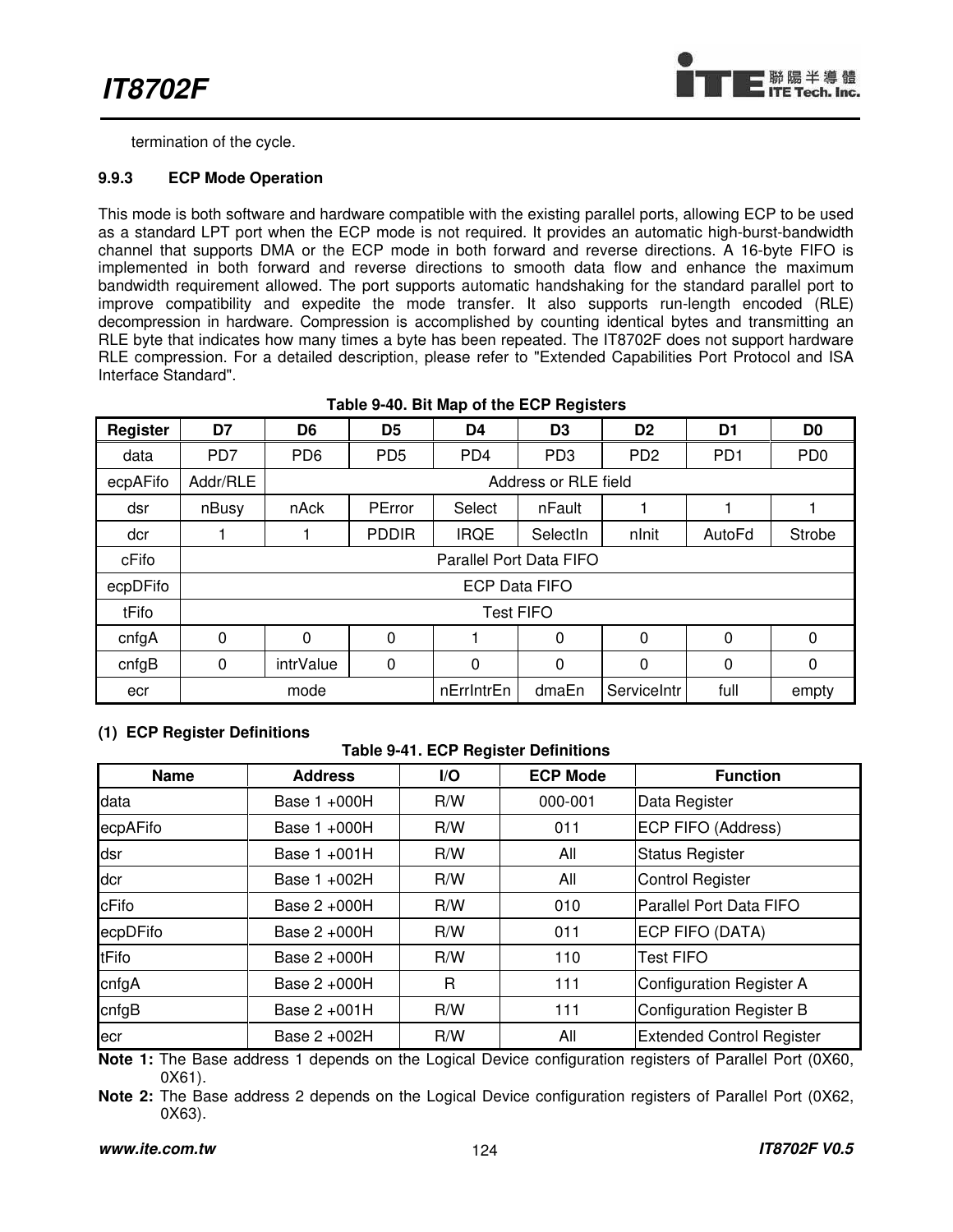

# **(2) ECP Mode Descriptions**

## **Table 9-42. ECP Mode Descriptions**

| <b>Mode</b> | <b>Description</b>            |
|-------------|-------------------------------|
| 000         | Standard Parallel Port Mode   |
| 001         | PS/2 Parallel Port Mode       |
| 010         | Parallel Port FIFO Mode       |
| 011         | <b>ECP Parallel Port Mode</b> |
| 110         | <b>Test Mode</b>              |
| 111         | Configuration Mode            |

**Note:** Please refer to the ECP Register Description on pages 128-129 for a detailed description of the mode selection.

### **(3) ECP Pin Descriptions**

| <b>Name</b>                        | <b>Attribute</b> | <b>Description</b>                                                                                                                                                                                                                                                                                                                                        |
|------------------------------------|------------------|-----------------------------------------------------------------------------------------------------------------------------------------------------------------------------------------------------------------------------------------------------------------------------------------------------------------------------------------------------------|
| nStrobe (HostClk)                  | O                | Used for handshaking with Busy to write data and addresses into the<br>peripheral device.                                                                                                                                                                                                                                                                 |
| PD0-PD7                            | I/O              | Address or data or RLE data.                                                                                                                                                                                                                                                                                                                              |
| nAck (PeriphClk)                   |                  | Used for handshaking with nAutoFd to transfer data from the peripheral<br>device to the Host.                                                                                                                                                                                                                                                             |
| Busy (PeriphACK)                   |                  | The peripheral uses this signal for flow control in the forward direction<br>(handshaking with nStrobe). In the reverse direction, this signal is used to<br>determine whether a command or data information is present on PD0-PD7.                                                                                                                       |
| Perror<br>(nAckReverse)            |                  | Used to acknowledge nlnit from the peripheral which drives this signal low,<br>allowing the host to drive the PD bus.                                                                                                                                                                                                                                     |
| Select                             |                  | Printer On-Line Indication.                                                                                                                                                                                                                                                                                                                               |
| nAutoFd (HostAck)                  | O                | In the reverse direction, it is used for handshaking between the nAck and the<br>Host. When it is asserted, a peripheral data byte is requested. In the forward<br>direction, this signal is used to determine whether a command or data<br>information is present on PD0 - PD7.                                                                          |
| nFault<br>(nPeriphRequest)         |                  | In the forward direction (only), the peripheral is allowed (but not required) to<br>assert this signal (low) to request a reverse transfer while in ECP mode. The<br>signal provides a mechanism for peer-to-peer communication. It is typically<br>used to generate an interrupt to host, which has the ultimate control over the<br>transfer direction. |
| nlnit<br>(nReverseRequest)         | O                | The host may drive this signal low to place the PD bus in the reverse<br>direction. In the ECP mode, the peripheral is permitted to drive the PD bus<br>when ninit is low, and nSelectin is high.                                                                                                                                                         |
| <b>N</b> Selectin<br>(1284 Active) | O                | Always inactive (high) in the ECP mode.                                                                                                                                                                                                                                                                                                                   |

#### **Table 9-43. ECP Pin Descriptions**

#### **(4) Data Port (Base 1+00h, Modes 000 and 001)**

Its contents will be cleared by a RESET. In a WRITE operation, the contents of the LPC data fields are latched by the Data Register. The contents are then sent without being inverted to PD0-PD7. In a READ operation, the contents of data ports are read and sent to the host.

# **(5) ecpAFifo Port (Address/RLE) (Base 1 +00h, Mode 011)**

Any data byte written to this port are placed in the FIFO and tagged as an ECP Address/RLE. The hardware then automatically sends this data to the peripheral. Operation of this port is valid only in the forward direction  $(dcr(5)=0)$ .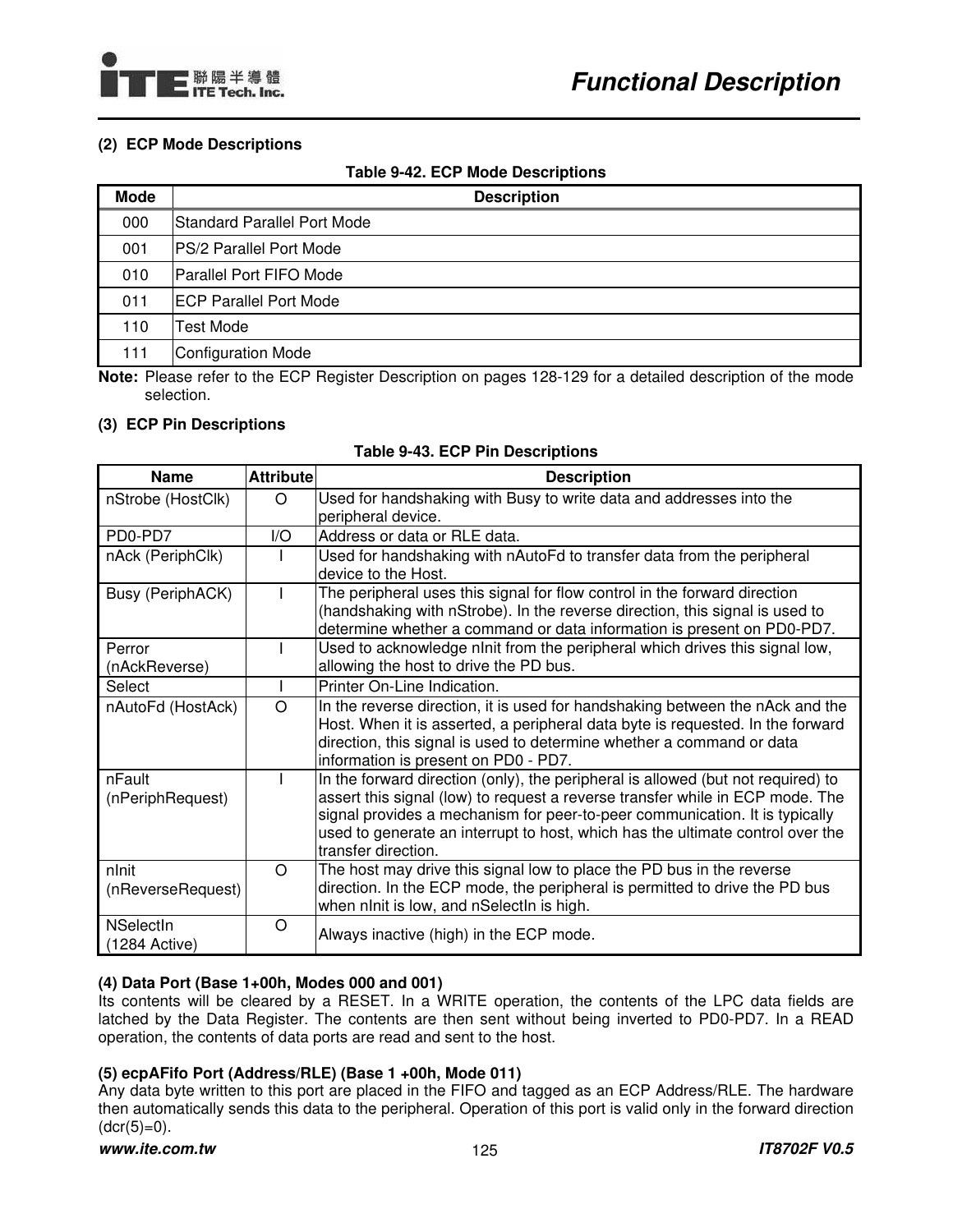聯陽半道器

### **(6) Device Status Register (dsr) (Base 1 +01h, Mode All)**

Bits 0, 1 and 2 of this register are not implemented. These bit states are remained at high in a READ operation of the Printer Status Register.

dsr(7): This bit is the inverted level of the Busy input.

dsr(6): This bit is the state of the nAck input.

dsr(5): This bit is the state of the PError input.

dsr(4): This bit is the state of the Select input.

dsr(3): This bit is the state of the nFault input.

dsr(2)-dsr(0): These bits are always 1.

### **(7) Device Control Register (dcr) (Base 1+02h, Mode All)**

Bits 6 and 7 of this register have no function. They are set high during the READ operation, and cannot be written. Contents in bits 0-5 are initialized to 0 when the RESET pin is active.

- dcr(7)-dcr(6): These two bits are always high.
- dcr(5): Except in the modes 000 and 010, setting this bit low means that the PD bus is in output operation; setting it high, in input operation. This bit will be forced to low in mode 000.
- dcr(4): Setting this bit high enables the interrupt request from peripheral to the host due to a rising edge of the nAck input.
- dcr(3): It is inverted and output to SelectIn.
- dcr(2): It is output to nInit without inversion.
- dcr(1): It is inverted and output to nAutoFd.
- dcr(0): It is inverted and output to nStrobe.

### **(8) Parallel Port Data FIFO (cFifo) (Base 2+00h, Mode 010)**

Bytes written or DMA transferred from the Host to this FIFO are sent by a hardware handshaking to the peripheral according to the Standard Parallel Port protocol. This operation is only defined for the forward direction.

#### **(9) ECP Data FIFO (ecpDFifo) (Base 2+00h, Mode 011)**

When the direction bit dcr(5) is 0, bytes written or DMA transferred from the Host to this FIFO are sent by hardware handshaking to the peripheral according to the ECP parallel port protocol. When dcr(5) is 1, data bytes from the peripheral to this FIFO are read in an automatic hardware handshaking. The Host can receive these bytes by performing READ operations or DMA transfers from this FIFO.

#### **(10) Test FIFO (tFifo) (Base 2+00h, Mode 110)**

The host may operate READ/WRITE or DMA transfers to this FIFO in any directions. Data in this FIFO will be displayed on the PD bus without using hardware protocol handshaking. The tFifo will not accept new data after it is full. Making a READ from an empty tFifo causes the last data byte to return.

#### **(11) Configuration Register A (cnfgA) (Base 2+00h, Mode 111)**

This **read only** register indicates to the system that interrupts are ISA-Pulses compatible. This is an 8-bit implementation by returning a 10h.

#### **(12) Configuration Register B (cnfgB) (Base 2+01h, Mode 111)**

This register is **read only**.

cnfgB(7): A logic "0" read indicates that the chip does not support hardware RLE compression. cnfgB(6): Reserved.

cnfgB(5)-cnfg(3): A value 000 read indicates that the interrupt must be selected with jumpers. cnfgB(2)-cnfg(0): A value 000 read indicates that the DMA channel is jumpered 8-bit DMA.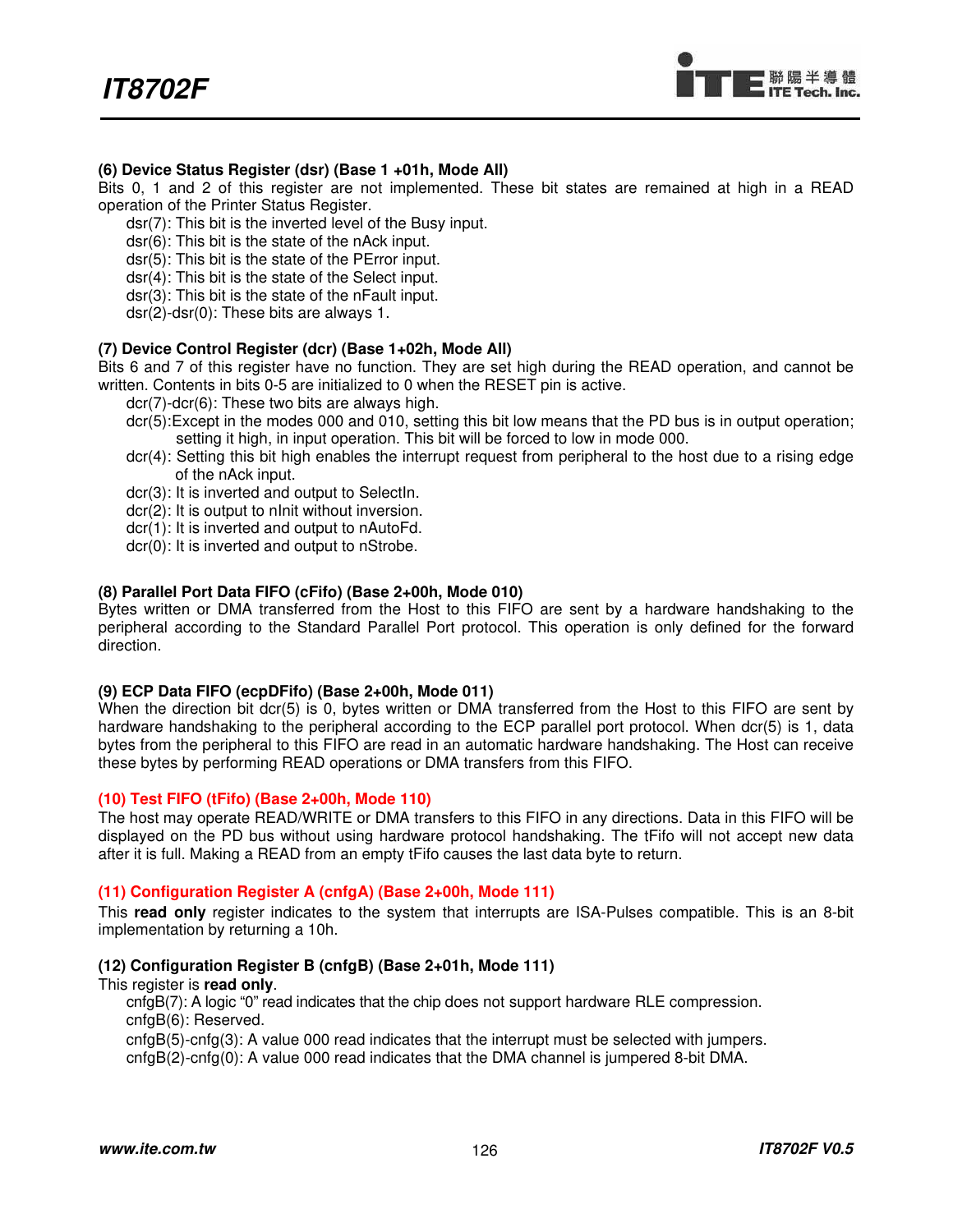

ECP function control register.

腦陽半導體

ecr(7)-ecr(5): These bits are used for READ/WRITE and mode selection.

# **Table 9-44. Extended Control Register (ECR) Mode and Description**

| <b>ECR</b> | <b>Mode and Description</b>                                                                                                                                                                                                                                                                        |
|------------|----------------------------------------------------------------------------------------------------------------------------------------------------------------------------------------------------------------------------------------------------------------------------------------------------|
| 000        | <b>Standard Parallel Port Mode</b>                                                                                                                                                                                                                                                                 |
|            | The FIFO is reset and the direction bit $dcr(5)$ is always 0 (forward direction) in this mode.                                                                                                                                                                                                     |
| 001        | <b>PS/2 Parallel Port Mode</b><br>It is similar to the SPP mode, except that the $\text{dcr}(5)$ is read/write. When $\text{dcr}(5)$ is 1, the PD bus is tri-                                                                                                                                      |
|            | state. Reading the data port returns the value on the PD bus instead of the value of the data<br>register.                                                                                                                                                                                         |
| 010        | <b>Parallel Port Data FIFO Mode</b>                                                                                                                                                                                                                                                                |
|            | This mode is similar to the 000 mode, except that the Host writes or DMA transfers the data bytes to<br>the FIFO. The FIFO data are then transmitted to the peripheral using the standard parallel port<br>protocol automatically. This mode is only valid in the forward direction $(dcr(5)=0)$ . |
| 011        | <b>ECP Parallel Port Mode</b>                                                                                                                                                                                                                                                                      |
|            | In the forward direction, bytes placed into the ecpDFifo and ecpAFifo are placed in a single FIFO<br>and automatically transmitted to the peripheral under the ECP protocol. In the reverse direction,<br>bytes are transmitted to the ecpDFifo from the ECP port.                                 |
|            | 100, 101 Reserved, not defined.                                                                                                                                                                                                                                                                    |
| 110        | <b>Test Mode</b>                                                                                                                                                                                                                                                                                   |
|            | In this mode, the FIFO may be read from or written to, but it cannot be sent to the peripheral.                                                                                                                                                                                                    |
| 111        | <b>Configuration Mode</b>                                                                                                                                                                                                                                                                          |
|            | In this mode, the cnfgA and cnfgB registers are accessible at 0x400 and 0x401.                                                                                                                                                                                                                     |

#### ecr(4): nErrIntrEn, READ/WRITE, Valid in ECP(011) Mode

- 1: Disables the interrupt generated on the asserting edge of the nFault input.
- 0: Enables the interrupt pulse on the asserting edge of the nFault. An interrupt pulse will be generated if nFault is asserted, or if this bit is written from 1 to 0 in the low-level nFault.

#### ecr(3): dmaEn, READ/WRITE

- 1: Enables DMA. DMA starts when serviceIntr (ecr(2)) is 0.
- 0: Disables DMA unconditionally.

# ecr(2): ServiceIntr, READ/WRITE

- 1: Disables DMA and all service interrupts.
- 0: Enables the service interrupts. This bit will be set to "1" by hardware when one of the three service interrupts has occurred.

Writing "1" to this bit will not generate an interrupt.

#### **Case 1: dmaEn=1**

During DMA, this bit is set to 1 (a service interrupt generated) if the terminal count is reached.

#### **Case 2: dmaEn=0, dcr(5)=0**

This bit is set to 1 (a service interrupt generated) whenever there are writeIntrThreshold or more bytes space free in the FIFO.

#### **Case 3: dmaEn=0, dcr(5)=1**

This bit is set to 1 (a service interrupt generated) whenever there are readIntrThreshold or more valid bytes to be read from the FIFO.

#### ecr(1): full, **read only**

1: The FIFO is full and cannot accept another byte.

0: The FIFO has at least 1 free data byte space.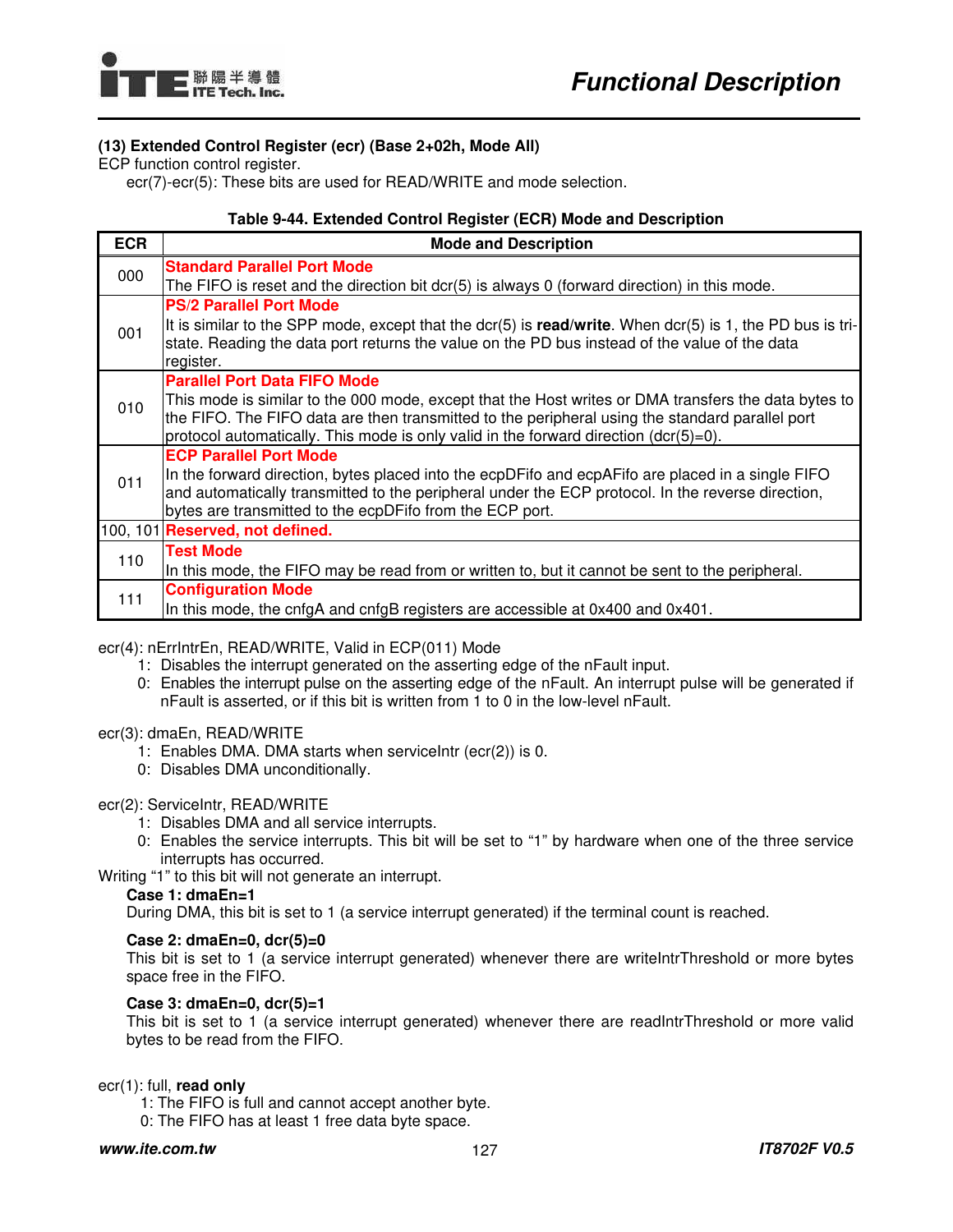#### ecr(0): empty, **read only**

1: The FIFO is empty.

0: The FIFO contains at least 1 data byte.

# **(14) Mode Switching Operation**

In programmed I/O control (mode 000 or 001), P1284 negotiation and all other tasks that happen before data transmission are software-controlled. Setting mode to 011 or 010 will cause the hardware to perform an automatic control-line handshaking, transferring information between the FIFO and the ECP port.

From the mode 000 or 001, any other mode may be immediately switched to any other mode. To change direction, the mode must first be set to 001.

In the extended forward mode, the FIFO must be cleared and all the signals must be de-asserted before returning to mode 000 or 001. In ECP reverse mode, all data must be read from the FIFO before returning to mode 000 or 001. Usually, unneeded data are accumulated during ECP reverse handshaking, when the mode is changed during a data transfer. In such conditions, nAutoFd will be de-asserted regardless of the transfer state. To avoid bugs during handshaking signals, these guidelines must be followed.

### **(15) Software Operation (ECP)**

Before the ECP operation can begin, it is first necessary for the Host to switch the mode to 000 in order to negotiate with the parallel port. During this process, the Host determines whether the peripheral supports the ECP protocol.

After this negotiation is completed, the mode is set to 011 (ECP). To enable the drivers, the direction must be set to 0. Both strobe and autoFd are set to 0, causing nStrobe and nAutoFd signals to be de-asserted.

All FIFO data transfers are PWord wide and PWord aligned. Permitted only in the forward direction, Address/RLE transfers are byte-wide. The ECP Address/RLE bytes may be automatically sent by writing to the ecpAFifo. Similarly, data PWords may be automatically sent via the ecpDFifo.

To change directions, the Host switches mode to 001. It then negotiates either the forward or reverse channel, sets the direction to 1 or 0, and finally switches mode to 001. If the direction is set to 1, the hardware performs the handshaking for each ECP data byte read, then tries to fill the FIFO. At this time, PWords may be read from the ecpDFifo while it retains data. It is also possible to perform the ECP transfers by handshaking with individual bytes under programmed control in mode = 001, or 000, even though this is a comparatively time-consuming approach.

#### **(16) Hardware Operation (DMA)**

The Standard PC DMA protocol (through LDRQ#) is followed. As in the programmed I/O case, software sets THE direction and state. Next, the desired count and memory addresses are programmed into DMA controller. The dmaEn is set to 1, and the serviceIntr is set to 0. To complete the process, the DMA channel with the DMA controller is unmasked. The contents in the FIFO are emptied or filled by DMA using the right mode and direction.

DMA is always transferred to or from the FIFO located at 0 x 400. By generating an interrupt and asserting a serviceIntr, DMA is disabled when the DMA controller reaches the terminal count. By not asserting LDRQ# for more than 32 consecutive DMA cycles, blocking of refresh requests is eliminated.

When it is necessary to disable a DMA while performing a transfer, the host DMA controller is disabled, serviceIntr is then set to 1, and dmaEn is next set to 0. If the contents in FIFO are empty or full, the DMA will start again. This is first done by enabling the host DMA controller, and then setting dmaEn to 1. Finally, serviceIntr is set to 0. Upon completion of a DMA transfer in the forward direction, the software program must wait until the contents in FIFO are empty and the busy line is low, ensuring that all data successfully reach the peripheral device.

## *www.ite.com.tw* 128 *IT8702F V0.5*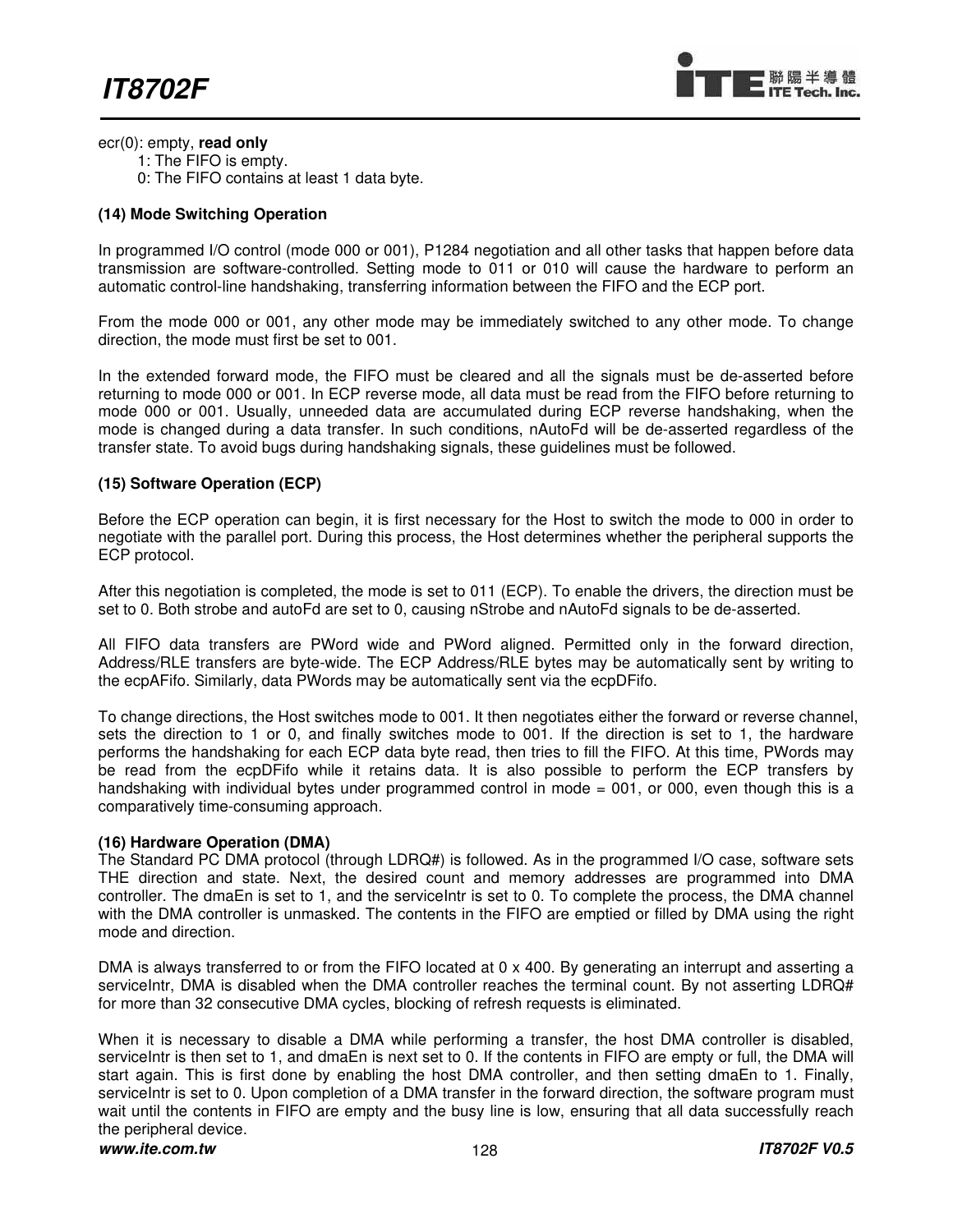

### **(17) Interrupts**

It is necessary to generate an interrupt when any of the following states are reached.

- 1. serviceIntr = 0, dmaEn = 0, direction = 0, and the number of PWords in the FIFO is greater than or equal to writeIntrThreshold.
- 2. serviceIntr = 0, dmaEn = 0, direction = 1, and the number of PWords in the FIFO is greater than or equal to readIntrThreshold.
- 3. serviceIntr = 0,  $dmaEn = 1$ , and DMA reaches the terminal count.
- 4. nErrIntrEn = 0 and nFault goes from high to low or when nErrIntrEn is set from 1 to 0 and nFault is asserted.
- 5. ackIntEn = 1. In current implementations of using existing parallel ports, the interrupt generated may be either edge or level trigger type.

### **(18) Interrupt Driven Programmed I/O**

It is also possible to use an interrupt-driven programmed I/O to execute either ECP or parallel port FIFOs. An interrupt will occur in the forward direction when serviceIntr is 0 and the number of free PWords in the FIFO is equal to or greater than writeIntrThreshold. If either of these conditions is not met, it may be filled with writeIntrThreshold PWords. An interrupt will occur in the reverse direction when serviceIntr is 0 and the number of available PWords in the FIFO is equal to readIntrThreshold. If it is full, the FIFO can be completely emptied in a single burst. If it is not full, only a number of PWords equal to readIntrThreshold may be read from the FIFO in a single burst. In the Test mode, software can determine the values of writeIntrThreshold, readIntrThreshold, and FIFO depth while accessing the FIFO.

Any PC LPC bus implementation that is adjusted to expedite DMA or I/O transfer must ensure that the bandwidth on the ISA is maintained on the interface. Although the LPC (even PCI) bus of PC cannot be directly controlled, the interface bandwidth of ECP port can be constrained to perform at the optimum speed.

#### **(19) Standard Parallel Port**

In the forward direction with DMA, the standard parallel port is run at or close to the permitted peak bandwidth of 500 KB/sec. The state machine does not examine nAck, but just begins the next DMA based on the Busy signal.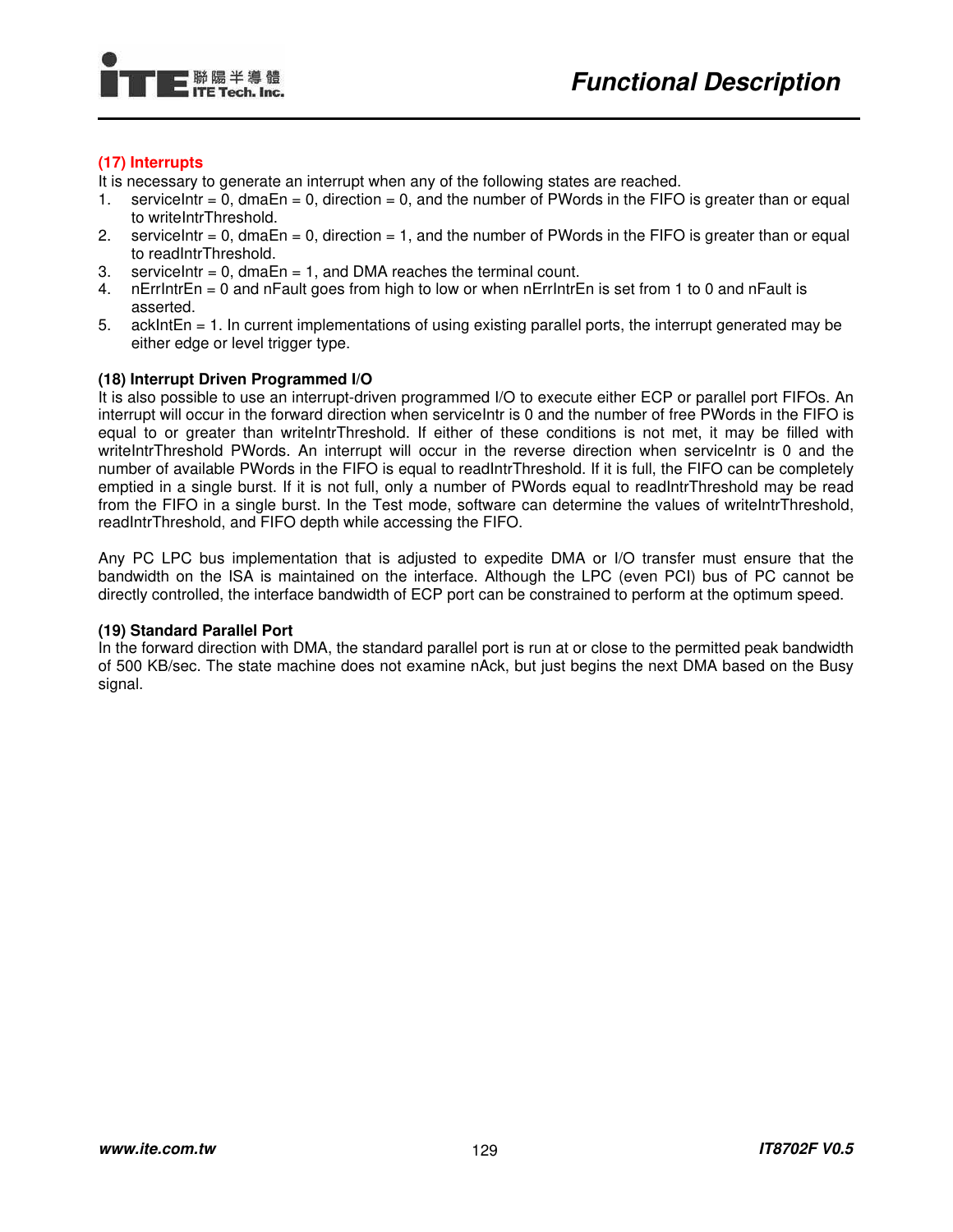

## **9.10 Keyboard Controller (KBC)**

The keyboard controller is implemented using an 8-bit microcontroller that is capable of executing the 8042 instruction set. For general information, please refer the description of the 8042 in the 8-bit controller handbook. In addition, the microcontroller can enter power-down mode by executing two types of powerdown instructions. The 8-bit microcontroller has 256 bytes of RAM for data memory and 2 Kbytes of ROM for the program storage.

The ROM codes may come from various vendors (or users), and are programmed during the manufacturing process. To assist in developing ROM codes, the keyboard controller has an external access mode. In the external access mode, the internal ROM is disabled and the instructions executed by the microcontroller come from an externally connected ROM.



**Figure 9-7. Keyboard and Mouse Interface**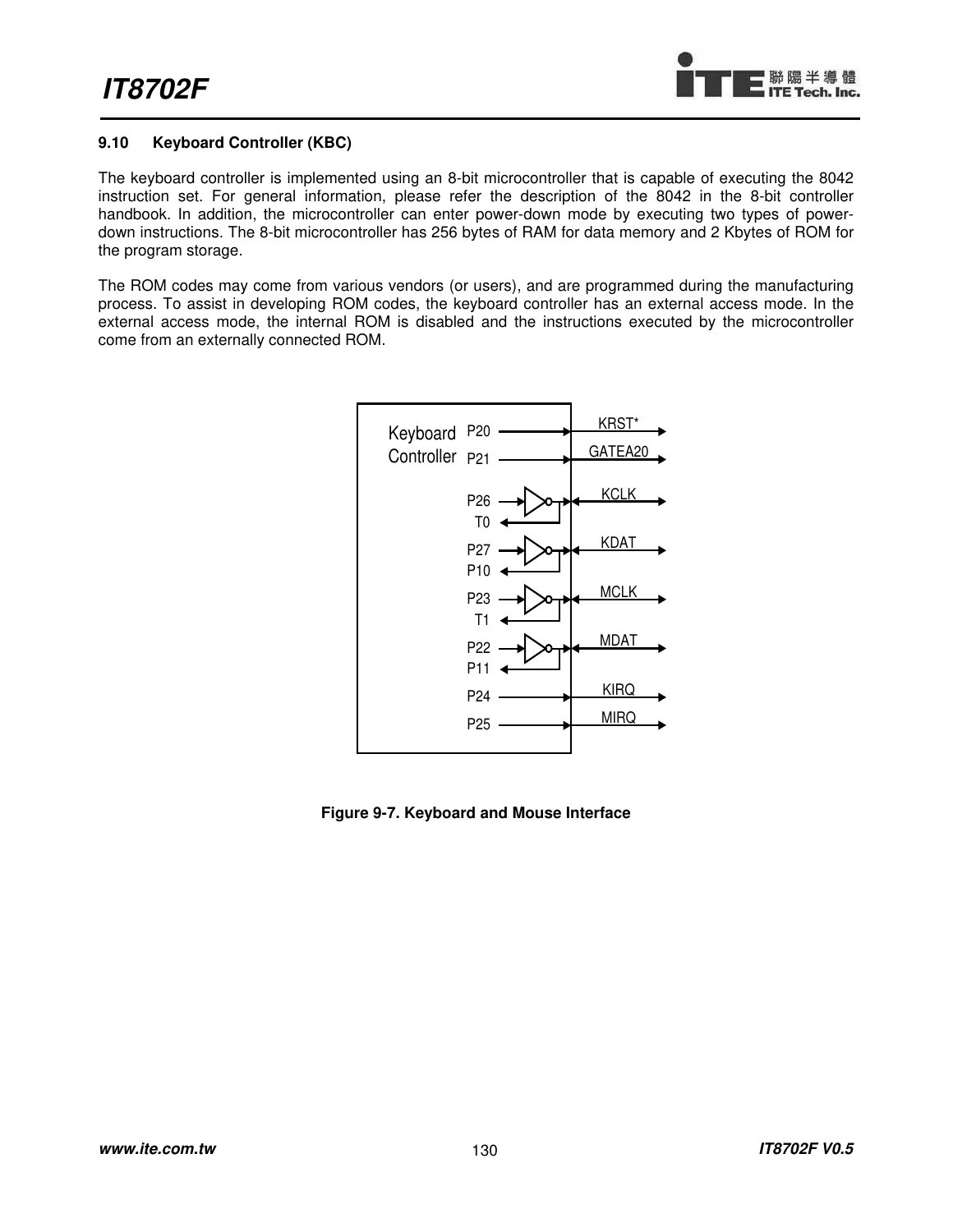

## **9.10.1 Host Interface**

The keyboard controller interfaces with the system through the 8042 style host interface. The table 10-45 shows how the interface decodes the control signals.

| <b>Host Address Note</b> | $R/W^*$ | <b>Function</b>         |
|--------------------------|---------|-------------------------|
| 60h                      |         | READ DATA               |
| 60h                      | W       | WRITE DATA, (Clear F1)  |
| 64h                      |         | <b>READ Status</b>      |
| 64h                      | W       | WRITE Command, (set F1) |

| Table 9-45. Data Register READ/WRITE Controls |  |  |  |  |  |
|-----------------------------------------------|--|--|--|--|--|
|-----------------------------------------------|--|--|--|--|--|

**Note:** These are the default values of the LDN5, 60h and 61h (DATA); LDN5, 62h and 63h (Command). All these registers are programmable.

**READ DATA:** This is an 8-bit **read only** register. When read, the KIRQ output is cleared and OBF flag in the status register is cleared.

**WRITE DATA:** This is an 8-bit **write only** register. When written, the F1 flag of the Status register is cleared and the IBF bit is set.

**READ Status:** This is an 8-bit **read only** register. Refer to the description of the Status register for more information.

**WRITE Command:** This is an 8-bit **write only** register. When written, both F1 and IBF flags of the Status register are set.

#### **9.10.2 Data Registers and Status Register**

The keyboard controller provides two data registers: one is DBIN for data input, and the other is DBOUT for data output. Each of the data registers is 8 bits wide. A write (microcontroller) to the DBOUT will load Keyboard Data Read Buffer, set OBF flag and set the KIRQ output. A read (microcontroller) of the DBIN will read the data from the Keyboard Data or Command Write Buffer and clear the IBF flag.

The status register holds information concerning the status of the data registers, the internal flags, and some user-defined status bits. Please refer to Table 10-46. The bit 0 OBF is set to "1" when the microcontroller writes a data into DBOUT, and is cleared when the system initiates a DATA READ operation. The bit 1 IBF is set to "1" when the system initiates a WRITE operation, and is cleared when the microcontroller executes an "IN A, DBB" instruction. The F0 and F1 flags can be set or reset when the microcontroller executes the clear and complement flag instructions. F1 also holds the system WRITE information when the system performs the WRITE operations.

|       | rapio o Toi otatao Rogiotor |             |  |  |  |            |     |
|-------|-----------------------------|-------------|--|--|--|------------|-----|
|       |                             |             |  |  |  |            |     |
| , , , | ST6                         | ᅐᅚ<br>ں ا ب |  |  |  | <b>IBF</b> | OBI |

#### **Table 9-46. Status Register**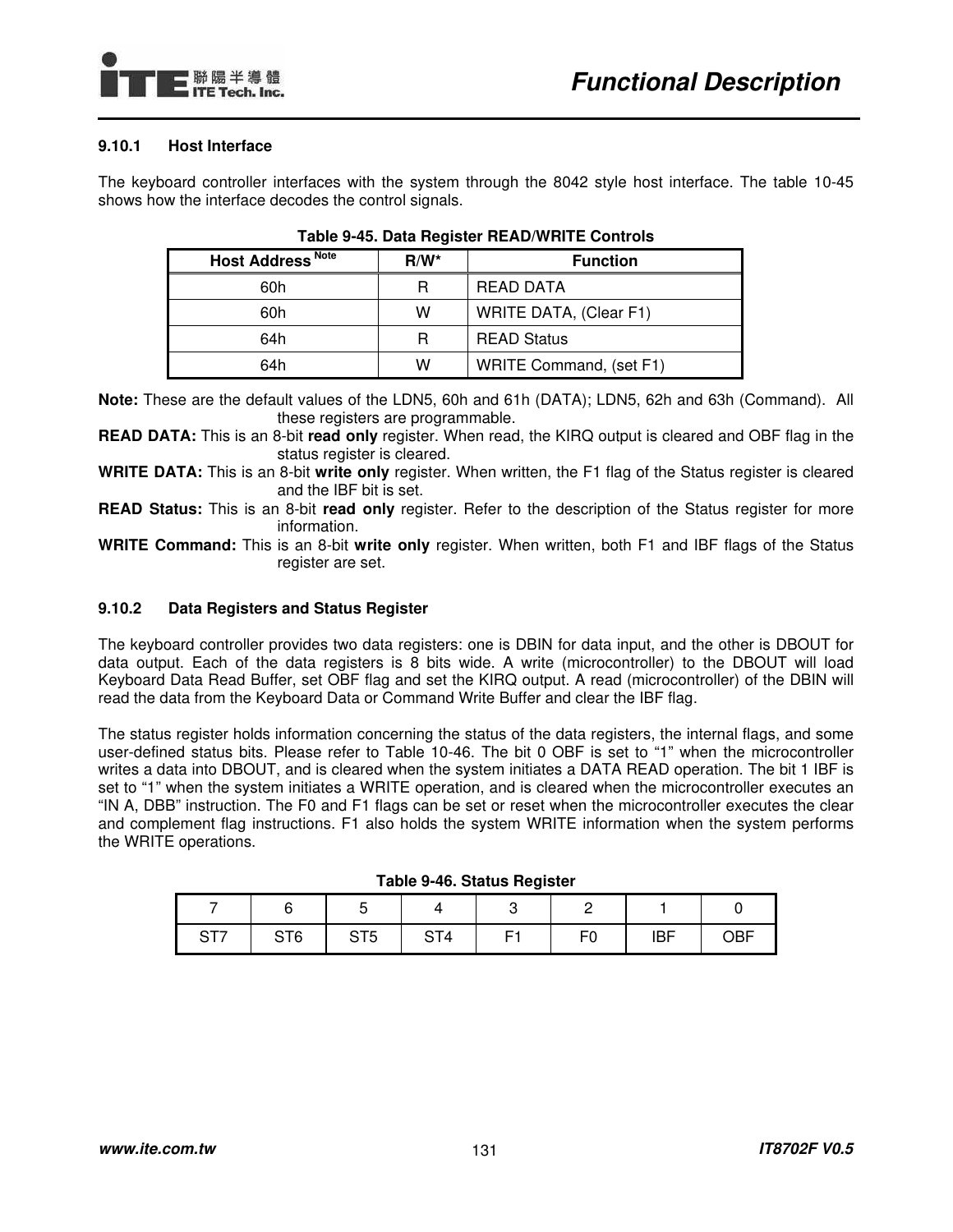

### **9.10.3 Keyboard and Mouse Interface**

KCLK is the keyboard clock pin. Its output is the inversion of pin P26 of the microcontroller, and the input of KCLK is connected to the T0 pin of the microcontroller. KDAT is the keyboard data pin; its output is the inversion of pin P27 of the microcontroller, and the input of KDAT is connected to the P10 of the microcontroller. MCLK is the mouse clock pin; its output is the inversion of pin P23 of the microcontroller, and the input of MCLK is connected to the T1 pin of the microcontroller. MDAT is the Mouse data pin; its output is the inversion of pin P22 of the microcontroller, and the input of MDAT is connected to the P11 of the microcontroller. KRST# is pin P20 of the microcontroller. GATEA20 is the pin P21 of the microcontroller. These two pins are used as software controlled or user defined outputs. External pull-ups may be required for these pins.

#### **9.10.4 KIRQ and MIRQ**

KIRQ is the interrupt request for keyboard (Default IRQ1), and MIRQ is the interrupt request for mouse (Default IRQ12). KIRQ is internally connected to P24 pin of the microcontroller, and MIRQ is internally connected to pin P25 of the microcontroller.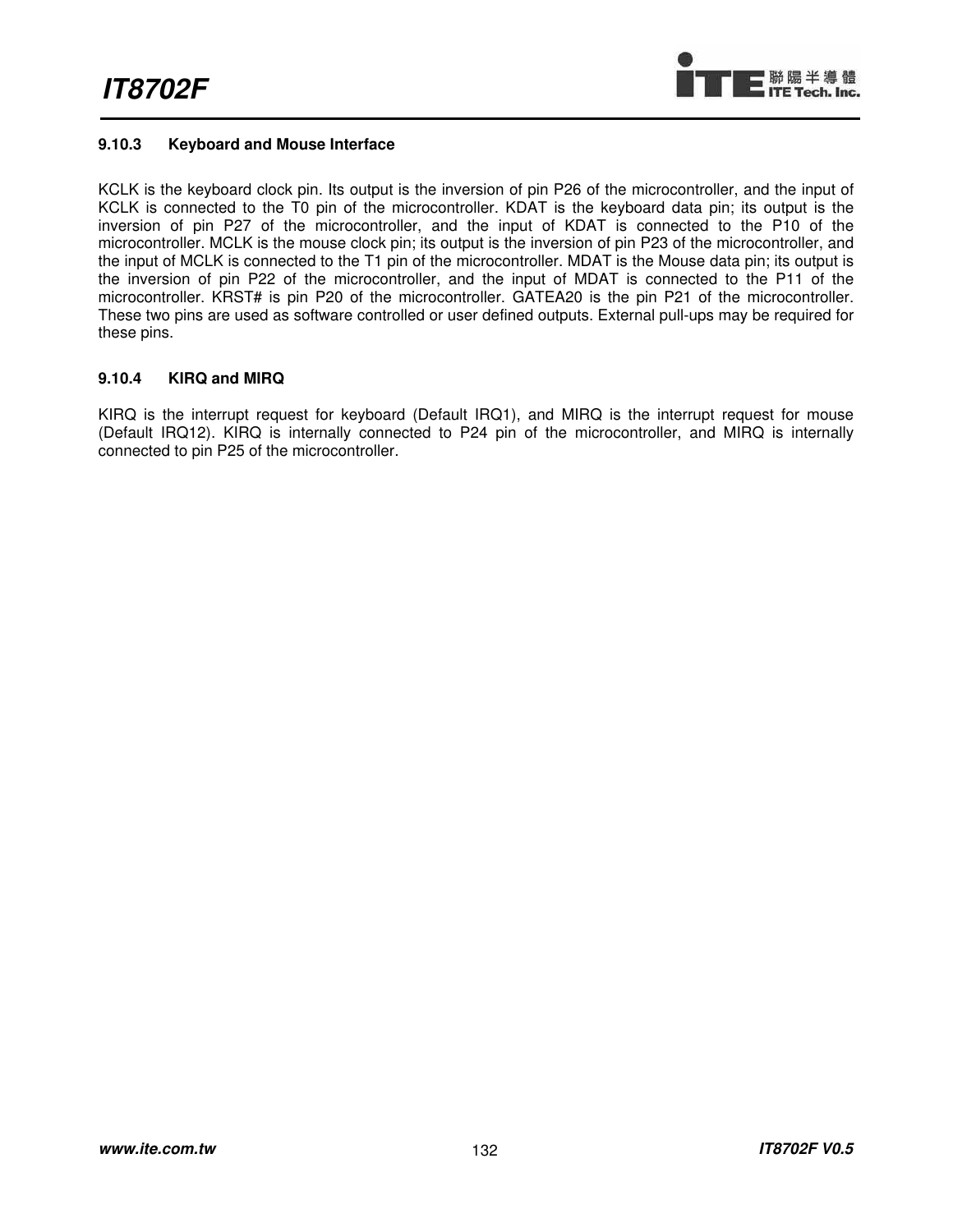

## **9.11 Consumer Remote Control (TV Remote) IR (CIR)**

### **9.11.1 Overview**

The CIR is used in Consumer Remote Control equipment, and is a programmable amplitude shift keyed (ASK) serial communication protocol. By adjusting frequencies, baud rate divisors and sensitivity ranges, the CIR registers are able to support the popular protocols such as RC-5, NEC, and RECS-80. Software driver programming can support new protocols.

#### **9.11.2 Features**

- ■Supports 30 kHz 57 kHz (low frequency) or 400 kHz 500 kHz (high frequency) carrier transmission Baud rates up to 115200 BPS (high frequency)
- Demodulation optional
- ■Supports transmission run-length encoding and deferral functions
- ■32-byte FIFO for data transmission or data reception

#### **9.11.3 Block Diagram**

The CIR consists of the Transmitter and Receiver parts. The Transmitter part is responsible for transmitting data to the FIFO, processing the FIFO data by serialization, modulation and sending out the data through the LED device. The Receiver part is responsible for receiving data, processing data by demodulation, deserialization and storing data in the Receiver FIFO.



**Figure 9-8. CIR Block Diagram**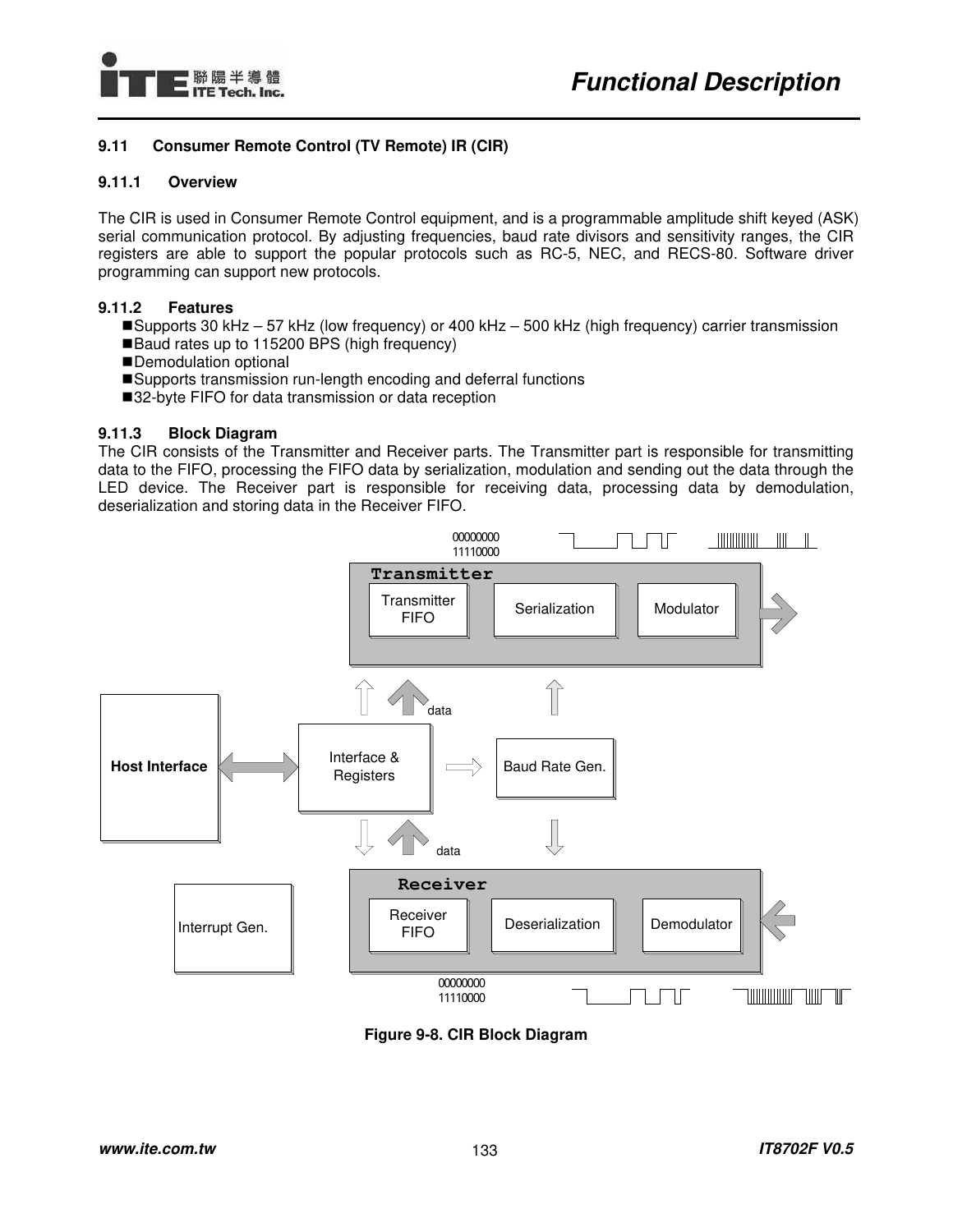

## **9.11.4 Transmit Operation**

The data written to the Transmitter FIFO will be exactly serialized from LSB to MSB, modulated with carrier frequency and sent to the CIRTX output. The data are either in bit-string format or run-length decode.

Before the data transmission can begin, code byte write operations must be performed to the Transmitter FIFO DR. The bit TXRLE in the TCR1 should be set to "1" before the run-length decode data can be written into the Transmitter FIFO. Set TXENDF in the TCR1 will enable the data transmission deferral, and avoid the transmitter FIFO underrun. The bit width of the serialized bit string is determined by the value programmed in the baud rate divisor registers BDLR and BDHR. When the bits HCFS and CFQ[4:0] are set, either the highspeed or low-speed carrier range is selected, and the corresponding carrier frequency will also be determined. Bits TXMPM[1:0] and TXMPW[2:0] specify the pulse numbers in a bit width and the required duty cycles of the carrier pulse according to the communication protocol. Only a logic "0" can activate the Transmitter LED in the format of a series of modulating pulses.

#### **9.11.5 Receive Operation**

The Receiver function is enabled if the bit RXEN in the RCR is set to "1". Either demodulated or modulated RX# signal is loaded in0to the Receiver FIFO, and the bit RXEND in the RCR determines the demodulation logic should be used or not. Determine the baud rate by programming the baud rate divisor registers BDLR and BDHR, and the carrier frequencies by programming the bits HCFS and CFQ[4:0]. Set RDWOS to "0" to sync. The bit RXACT in the RCR is set to "1" when the serial data or the selected carrier is incoming, and the sampled data will then be kept in the Receiver FIFO. Write "1" to the bit RXACT to stop the Receiver operation; "0" to the bit RXEN to disable the Receiver.

#### **9.11.6 Register Descriptions and Address**

| <b>Register Name</b>                             | R/W | <b>Address</b> | <b>Default</b> |
|--------------------------------------------------|-----|----------------|----------------|
| CIR Data Register (DR)                           | R/W | $Base + 0h$    | <b>FFh</b>     |
| CIR Interrupt Enable Register (IER)              | R/W | $Base + 1h$    | 00h            |
| <b>CIR Receiver Control Register (RCR)</b>       | R/W | $Base + 2h$    | 01h            |
| <b>CIR Transmitter Control Register 1 (TCR1)</b> | R/W | $Base + 3h$    | 00h            |
| CIR Transmitter Control Register 2 (TCR2)        | R/W | $Base + 4h$    | 5Ch            |
| <b>CIR Transmitter Status Register (TSR)</b>     | R   | $Base + 5h$    | 00h            |
| <b>CIR Receiver Status Register (RSR)</b>        | R   | $Base + 6h$    | 00h            |
| CIR Baud Rate Divisor Low Byte Register (BDLR)   | R/W | $Base + 5h$    | 00h            |
| CIR Baud Rate Divisor High Byte Register (BDHR)  | R/W | $Base + 6h$    | 00h            |
| CIR Interrupt Identification Register (IIR)      | R/W | $Base + 7h$    | 01h            |

#### **Table 9-47. List of CIR Registers**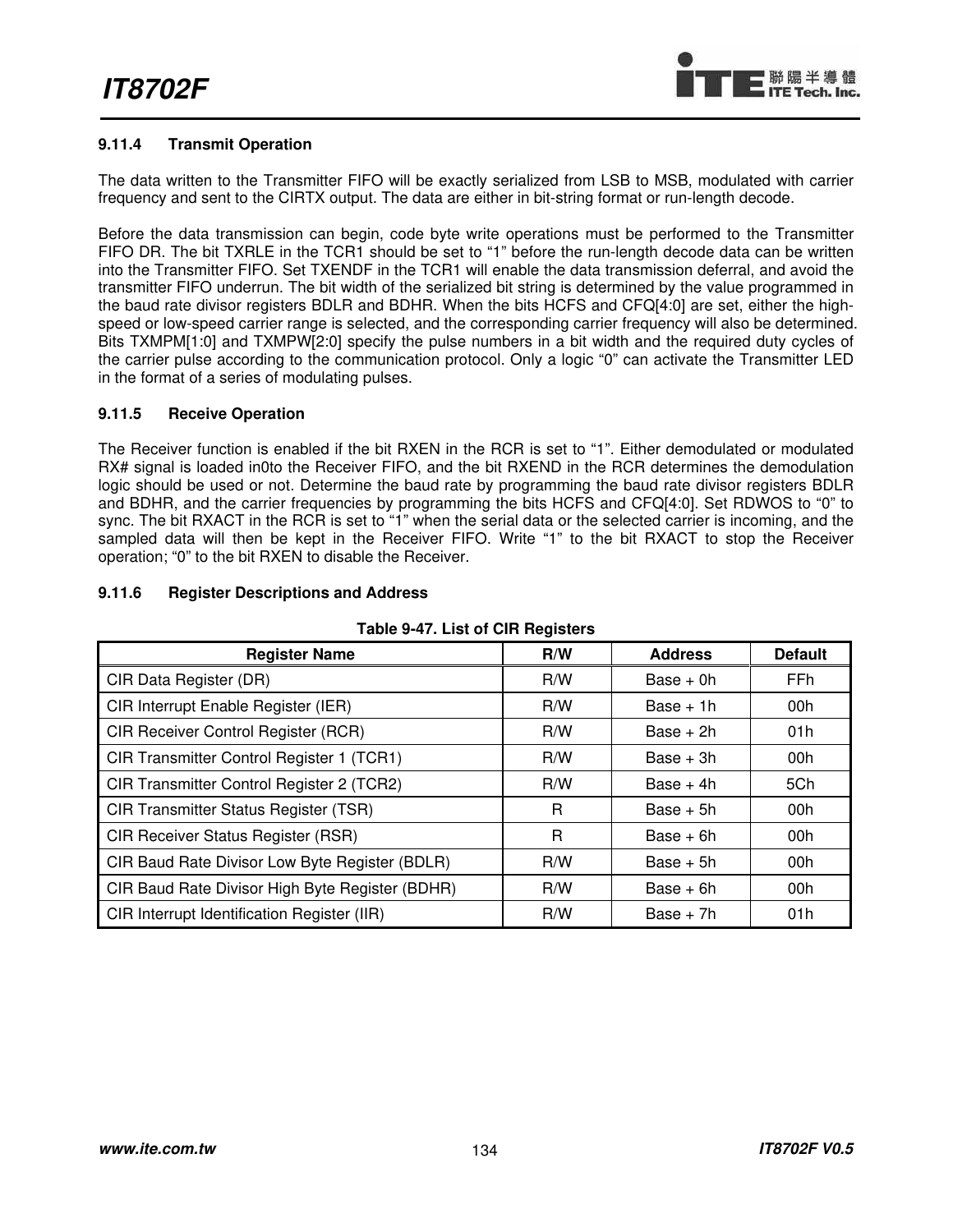

## **9.11.6.1 CIR Data Register (DR)**

The DR, an 8-bit **read/write** register, is the data port for CIR. Data are transmitted and received through this register.

#### **Address: Base Address + 0h**

| Bit     | R/W | <b>Default</b> | <b>Description</b>                                                                                                                                                           |
|---------|-----|----------------|------------------------------------------------------------------------------------------------------------------------------------------------------------------------------|
| $7 - 0$ | R/W | FFh.           | <b>CIR Data Register (DR[7:0])</b>                                                                                                                                           |
|         |     |                | Writing data to this register causes data to be written to the Transmitter<br>FIFO.<br>Reading data from this register causes data to be received from the<br>Receiver FIFO. |

#### **9.11.6.2 CIR Interrupt Enable Register (IER)**

The IER, an 8-bit **read/write** register, is used to enable the CIR interrupt request.

| <b>Bit</b>     | R/W | <b>Default</b> | <b>Description</b>                                                                                                                      |
|----------------|-----|----------------|-----------------------------------------------------------------------------------------------------------------------------------------|
| $7-6$          |     |                | <b>Reserved for ITE use</b>                                                                                                             |
| 5              | R/W | 0b             | <b>RESET (RESET)</b>                                                                                                                    |
|                |     |                | This bit is a software reset function. Writing a "1" to this bit resets the                                                             |
|                |     |                | registers of DR, IER, TCR1, BDLR, BDHR and IIR. This bit is then                                                                        |
| $\overline{4}$ | R/W | 0 <sub>b</sub> | cleared to initial value automatically.<br><b>Baud Rate Register Enable Function Enable (BR)</b>                                        |
|                |     |                | This bit is used to control the baud rate registers enable read/write                                                                   |
|                |     |                | function.                                                                                                                               |
|                |     |                | Set this bit to "1" to enable the baud rate registers for CIR.                                                                          |
|                |     |                | Set this bit to "0" to disable the baud rate registers for CIR.                                                                         |
| 3              | R/W | 0 <sub>b</sub> | <b>Interrupt Enable Function Control (IEC)</b>                                                                                          |
|                |     |                | This bit is used to control the interrupt enable function.                                                                              |
|                |     |                | Set this bit to "1" to enable the interrupt request for CIR.                                                                            |
| $\overline{2}$ | R/W | 0b             | Set this bit to "0" to disable the interrupt request for CIR.                                                                           |
|                |     |                | <b>Receiver FIFO Overrun Interrupt Enable (RFOIE)</b><br>This bit is used to control Receiver FIFO Overrun Interrupt request.           |
|                |     |                | Set this bit to "1" to enable Receiver FIFO Overrun Interrupt request.                                                                  |
|                |     |                | Set this bit to "0" to disable Receiver FIFO Overrun Interrupt request.                                                                 |
| 1              | R/W | 0 <sub>b</sub> | <b>Receiver Data Available Interrupt Enable (RDAIE)</b>                                                                                 |
|                |     |                | This bit is used to enable Receiver Data Available Interrupt request. The                                                               |
|                |     |                | Receiver will generate this interrupt when the data available in the FIFO                                                               |
|                |     |                | exceed the FIFO threshold level.                                                                                                        |
|                |     |                | Set this bit to "1" to enable Receiver Data Available Interrupt request.                                                                |
| $\Omega$       | R/W | 0b             | Set this bit to "0" to disable Receiver Data Available Interrupt request.                                                               |
|                |     |                | <b>Transmitter Low Data Level Interrupt Enable (TLDLIE)</b><br>This bit is used to enable Transmitter Low Data Level Interrupt request. |
|                |     |                | The Transmitter will generate this interrupt when the data available in the                                                             |
|                |     |                | FIFO are less than the FIFO threshold Level.                                                                                            |
|                |     |                | Set this bit to "1" to enable Transmitter Low Data Level Interrupt request.                                                             |
|                |     |                | Set this bit to "0" to disable Transmitter Low Data Level Interrupt request.                                                            |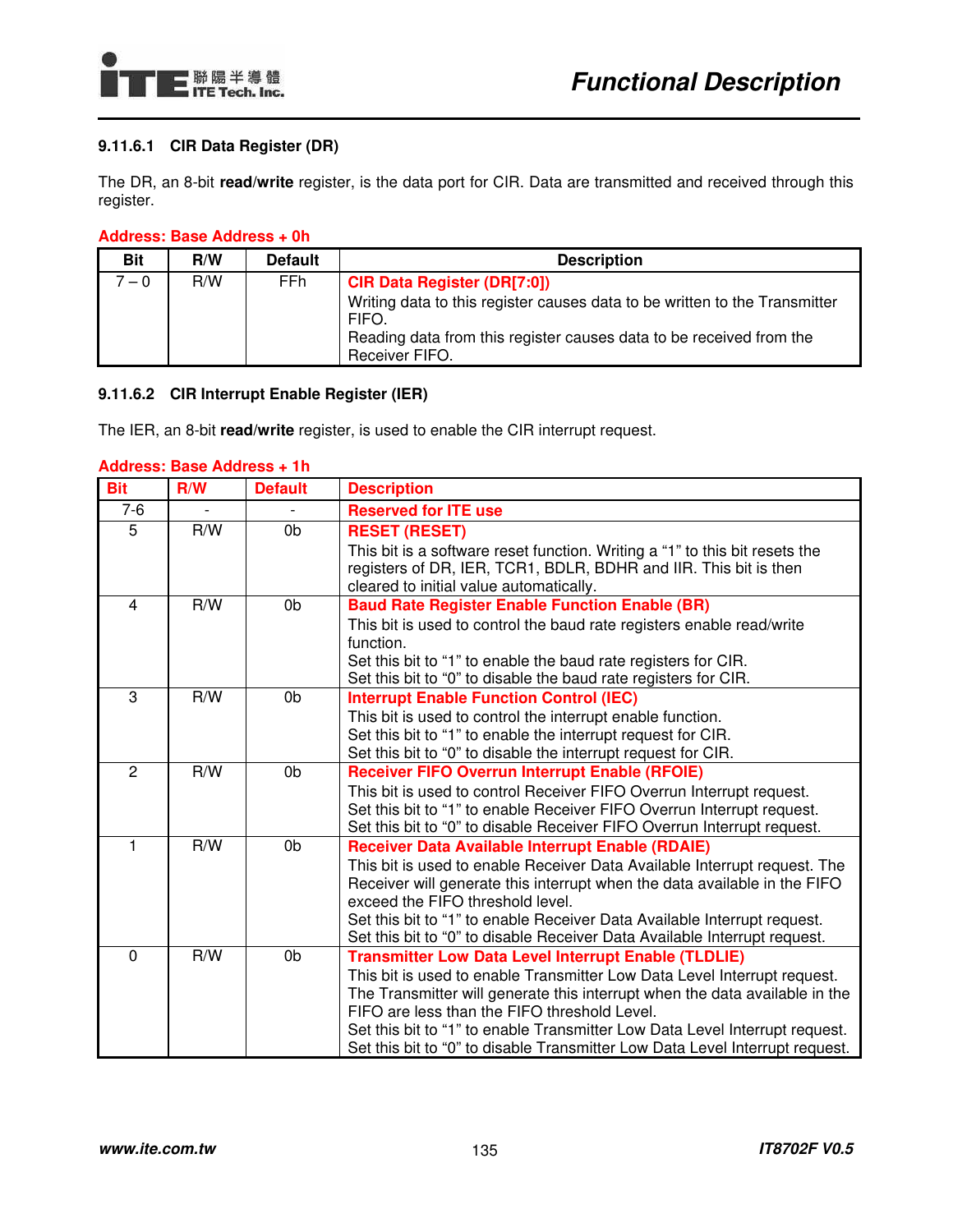## **9.11.6.3 CIR Receiver Control Register (RCR)**

The RCR, an 8-bit **read/write** register, is used to control the CIR Receiver.

| <b>Bit</b> | R/W | <b>Default</b> | <b>Description</b>                                                                                                                                                                                                                                                                                                                                                                                                                                                                          |
|------------|-----|----------------|---------------------------------------------------------------------------------------------------------------------------------------------------------------------------------------------------------------------------------------------------------------------------------------------------------------------------------------------------------------------------------------------------------------------------------------------------------------------------------------------|
| 7          | R/W | 0 <sub>b</sub> | <b>Receiver Data Without Sync. (RDWOS)</b><br>This bit is used to control the sync. logic for receiving data.<br>Set this bit to "1" to obtain the receiving data without sync. logic.<br>Set this bit to "0" to obtain the receiving data in sync. logic.                                                                                                                                                                                                                                  |
| 6          | R/W | 0 <sub>b</sub> | <b>High-Speed Carrier Frequency Select (HCFS)</b><br>This bit is used to select Carrier Frequency between high-speed and<br>low-speed.<br>0: 30-58 kHz (Default)<br>1:400-500 kHz                                                                                                                                                                                                                                                                                                           |
| 5          | R/W | 0 <sub>b</sub> | <b>Receiver Enable (RXEN)</b><br>This bit is used to enable Receiver function. Enable Receiver and the<br>RXACT will be active if the selected carrier frequency is received.<br>Set this bit to "1" to enable the Receiver function.<br>Set this bit to "0" to disable the Receiver function.                                                                                                                                                                                              |
| 4          | R/W | 0 <sub>b</sub> | <b>Receiver Demodulation Enable (RXEND)</b><br>This bit is used to control the Receiver Demodulation logic. If the<br>Receiver device can not demodulate the correct carrier, set this bit to "1".<br>Set this bit to "1" to enable Receiver Demodulation logic.<br>Set this bit to "0" to disable Receiver Demodulation logic.                                                                                                                                                             |
| 3          | R/W | 0 <sub>b</sub> | <b>Receiver Active (RXACT)</b><br>This bit is used to control the Receiver operation.<br>This bit is set to "0" when the Receiver is inactive.<br>This bit will be set to "1" when the Receiver detects a pulse (RXEND=0)<br>or pulse-train (RXEND=1) with correct carrier frequency. The Receiver<br>then starts to sample the input data when Receiver Active is set. Write a<br>"1" to this bit to clear the Receiver Active condition and make the<br>Receiver enter the inactive mode. |
| $2 - 0$    | R/W | 001b           | <b>Receiver Demodulation Carrier Range (RXDCR[2:0])</b><br>These three bits are used to set the tolerance of the Receiver.<br>Demodulation carrier frequency. See Table 10-49 and Table 10-50.                                                                                                                                                                                                                                                                                              |

#### **Address: Base Address + 2h**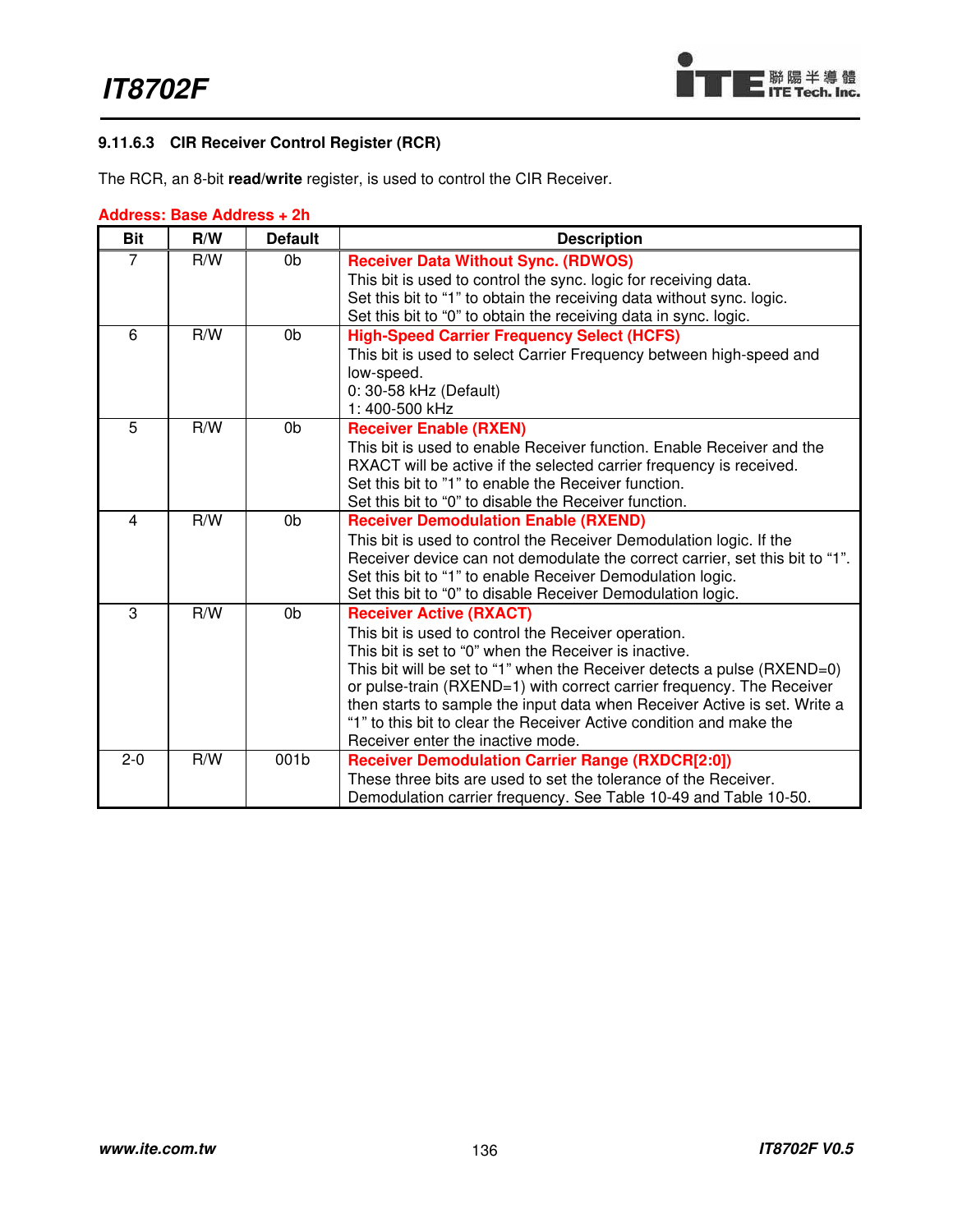

## **9.11.6.4 CIR Transmitter Control Register 1 (TCR1)**

The TCR1, an 8-bit **read/write** register, is used to control the Transmitter.

| <b>Bit</b>     | AUUI 699. DASG AUUI 699 + JII<br>R/W | <b>Default</b> | <b>Description</b>                                                                                                                                                                                                                                                                                                                                   |
|----------------|--------------------------------------|----------------|------------------------------------------------------------------------------------------------------------------------------------------------------------------------------------------------------------------------------------------------------------------------------------------------------------------------------------------------------|
| $\overline{7}$ | R/W                                  | 0b             | <b>FIFO Clear (FIFOCLR)</b>                                                                                                                                                                                                                                                                                                                          |
|                |                                      |                | Writing a "1" to this bit clears the FIFO. This bit is then cleared to "0"<br>automatically.                                                                                                                                                                                                                                                         |
| 6              | R/W                                  | 0 <sub>b</sub> | <b>Internal Loopback Enable (ILE)</b>                                                                                                                                                                                                                                                                                                                |
|                |                                      |                | This bit is used to execute internal loopback for test and must be "0" in<br>normal operation.<br>Set this bit to "0" to disable the Internal Loopback mode.<br>Set this bit to "1" to enable the Internal Loopback mode.                                                                                                                            |
| $5 - 4$        | R/W                                  | 0b             | <b>FIFO Threshold Level (FIFOTL)</b>                                                                                                                                                                                                                                                                                                                 |
|                |                                      |                | These two bits are used to set the FIFO Threshold Level. The FIFO<br>length is 32 bytes for TX or RX function (ILE = 0) in normal operation and<br>16 bytes for both TX and RX in internal Loopback mode (ILE $= 1$ ).                                                                                                                               |
|                |                                      |                | 16-Byte Mode<br>32-Byte Mode                                                                                                                                                                                                                                                                                                                         |
|                |                                      |                | 00<br>1 (Default)<br>1                                                                                                                                                                                                                                                                                                                               |
|                |                                      |                | 01<br>3<br>7                                                                                                                                                                                                                                                                                                                                         |
|                |                                      |                | 10<br>17<br>7<br>11<br>13<br>25                                                                                                                                                                                                                                                                                                                      |
| 3              | R/W                                  | 0 <sub>b</sub> | <b>Transmitter Run Length Enable (TXRLE)</b>                                                                                                                                                                                                                                                                                                         |
|                |                                      |                | This bit controls the Transmitter Run Length encoding/decoding mode,<br>which condenses a series of "1" or "0" into one byte with the bit value<br>stored in bit 7 and number of bits minus 1 in bits $6 - 0$ .<br>Set this bit to "1" to enable the Transmitter Run Length mode.<br>Set this bit to "0" to disable the Transmitter Run Length mode. |
| $\overline{2}$ | R/W                                  | 0 <sub>b</sub> | <b>Transmitter Deferral (TXENDF)</b>                                                                                                                                                                                                                                                                                                                 |
|                |                                      |                | This bit is used to avoid Transmitter underrun condition.<br>When this bit is set to "1", the Transmitter FIFO data will be kept until the<br>transmitter time-out condition occurs, or the FIFO reaches full.                                                                                                                                       |
| $1 - 0$        | R/W                                  | 0b             | <b>Transmitter Modulation Pulse Mode (TXMPM[1:0])</b>                                                                                                                                                                                                                                                                                                |
|                |                                      |                | These two bits are used to define the Transmitter modulation pulse                                                                                                                                                                                                                                                                                   |
|                |                                      |                | mode.                                                                                                                                                                                                                                                                                                                                                |
|                |                                      |                | <b>TXMPM[1:0]</b><br><b>Modulation Pulse Mode</b>                                                                                                                                                                                                                                                                                                    |
|                |                                      |                | C_pls mode (Default): Pulses are generated continuously for the entire<br>logic 0 bit time.                                                                                                                                                                                                                                                          |
|                |                                      |                | 8_pls mode: 8 pulses are generated for each logic 0 bit.                                                                                                                                                                                                                                                                                             |
|                |                                      |                | 6_pls mode: 6 pulses are generated for each logic 0 bit.<br>11: Reserved.                                                                                                                                                                                                                                                                            |

# **Address: Base Address + 3h**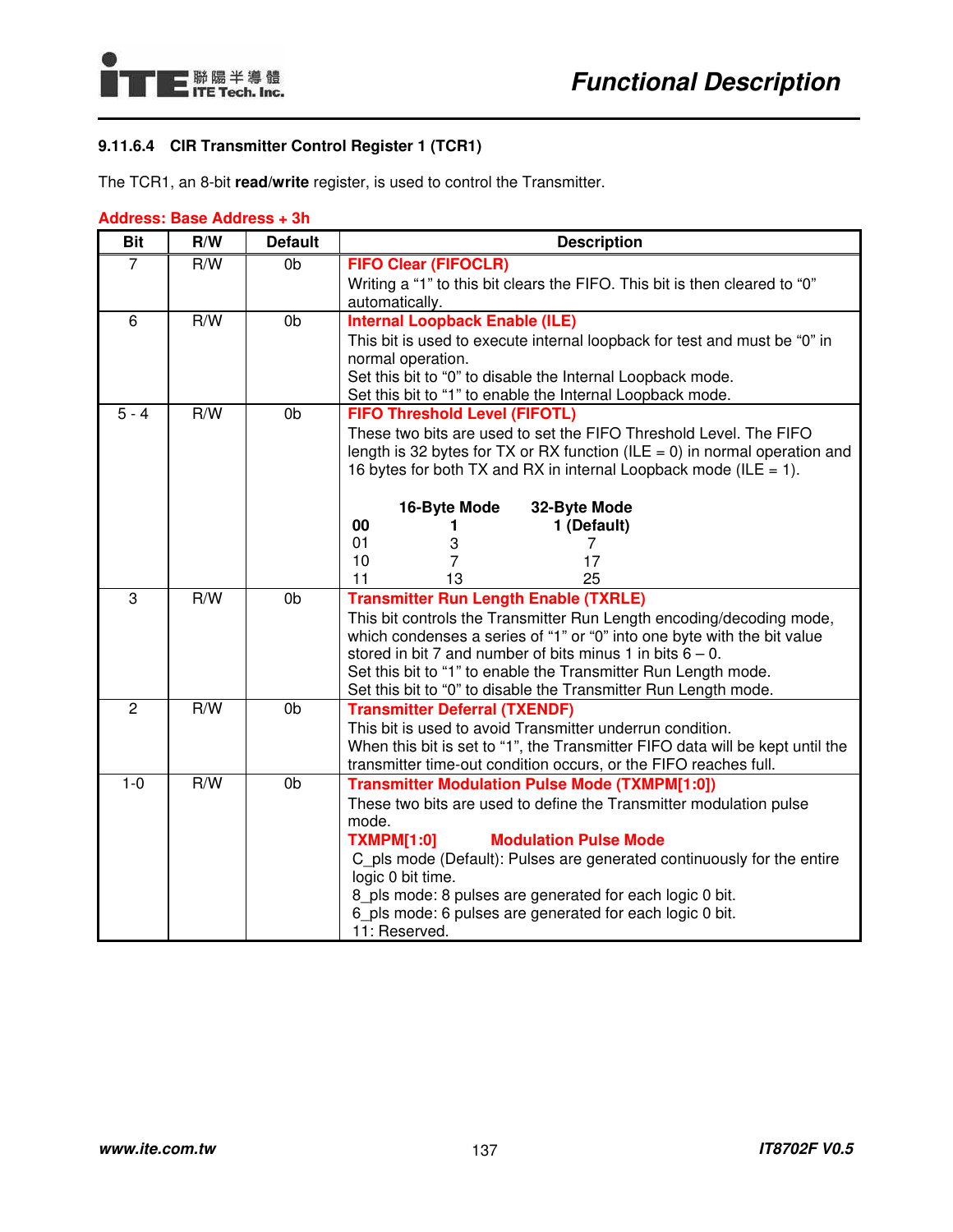

## **9.11.6.5 CIR Transmitter Control Register (TCR2)**

The TCR2, an 8-bit **read/write** register, is used to determine the carrier frequency.

| <b>Bit</b> | R/W | <b>Default</b> |                                                                                                                                                                                                                                                                                                      | <b>Description</b>                                                                                                      |                                                                                                                                          |  |
|------------|-----|----------------|------------------------------------------------------------------------------------------------------------------------------------------------------------------------------------------------------------------------------------------------------------------------------------------------------|-------------------------------------------------------------------------------------------------------------------------|------------------------------------------------------------------------------------------------------------------------------------------|--|
| $7-3$      | R/W | 01011b         | See Table 10-48.                                                                                                                                                                                                                                                                                     | <b>Carrier Frequency (CFQ[4:0])</b><br>These five bits are used to determine the modulation carrier frequency.          |                                                                                                                                          |  |
| $2 - 0$    | R/W | 100b           | <b>Transmitter Modulation Pulse Width (TXMPW[2:0])</b><br>These three bits are used to set the Transmitter Modulation pulse width.<br>The duty cycle of the carrier will be determined according to the settings<br>of Carrier Frequency and the selection of Transmitter Modulation pulse<br>width. |                                                                                                                         |                                                                                                                                          |  |
|            |     |                | <b>TXMPW[2:0]</b><br>000<br>001<br>010<br>011<br>100<br>101<br>110<br>111                                                                                                                                                                                                                            | $HCFS = 0$<br>Reserved<br>Reserved<br>$6 \mu s$<br>$7 \mu s$<br>$8.7 \mu s$<br>$10.6 \mu s$<br>$13.3 \mu s$<br>Reserved | $HCFS = 1$<br>Reserved<br>Reserved<br>$0.7 \mu s$<br>$0.8 \mu s$<br>$0.9 \,\mu s$ (Default)<br>$1.0 \mu s$<br>$1.16 \,\mu s$<br>Reserved |  |

#### **Address: Base Address + 4h**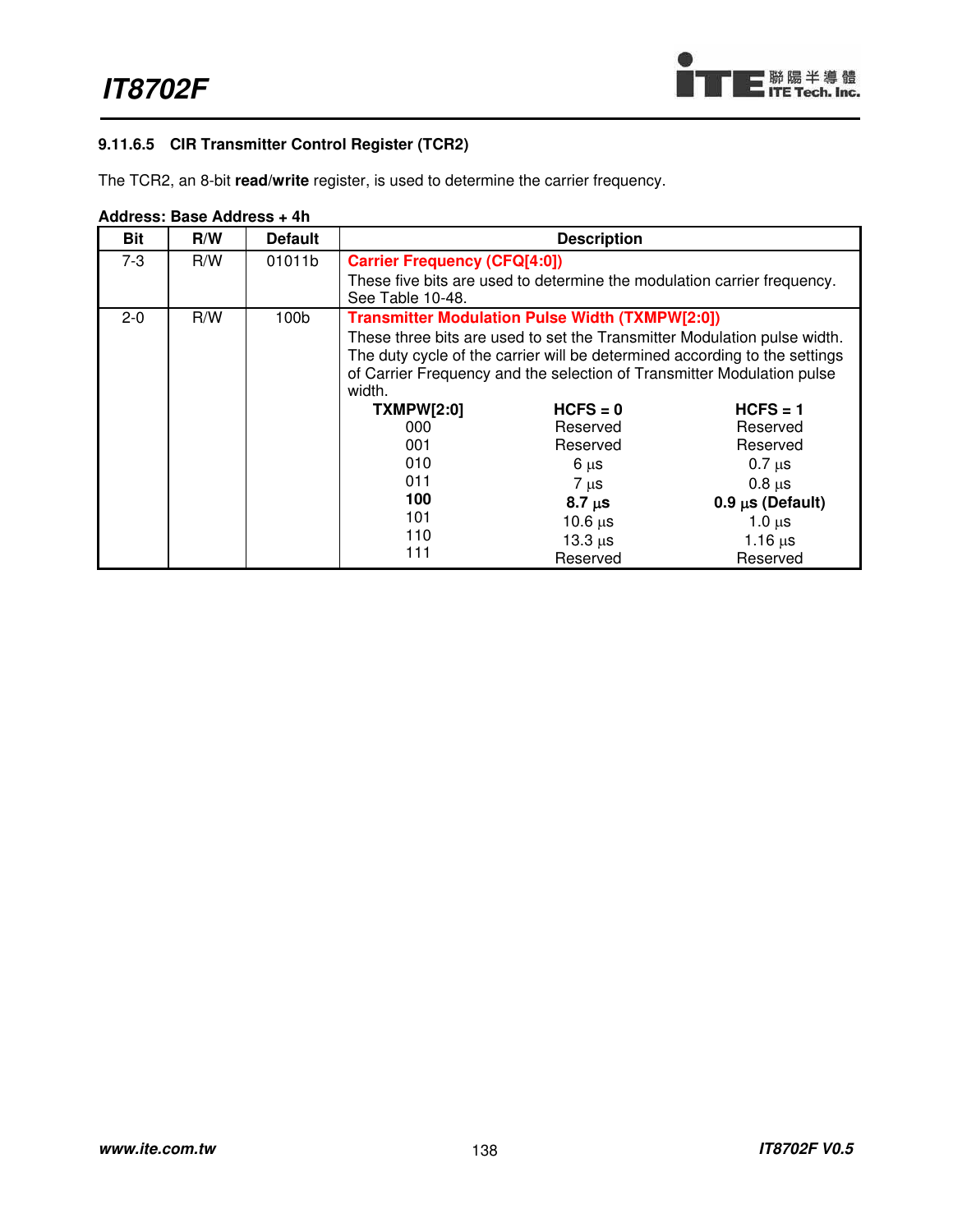| avic $3-$ -v. modulation carrier requericy |                                      |                                       |  |  |  |  |  |
|--------------------------------------------|--------------------------------------|---------------------------------------|--|--|--|--|--|
| <b>CFQ</b>                                 | <b>Low Frequency</b><br>$(HCFS = 0)$ | <b>High Frequency</b><br>$(HCFS = 1)$ |  |  |  |  |  |
| 00000                                      | 27 kHz                               |                                       |  |  |  |  |  |
| 00010                                      | 29 kHz                               |                                       |  |  |  |  |  |
| 00011                                      | 30 kHz                               | 400 kHz                               |  |  |  |  |  |
| 00100                                      | 31 kHz                               |                                       |  |  |  |  |  |
| 00101                                      | 32 kHz                               |                                       |  |  |  |  |  |
| 00110                                      | 33 kHz                               |                                       |  |  |  |  |  |
| 00111                                      | 34 kHz                               |                                       |  |  |  |  |  |
| 01000                                      | 35 kHz                               | 450 kHz                               |  |  |  |  |  |
| 01001                                      | 36 kHz                               |                                       |  |  |  |  |  |
| 01010                                      | 37 kHz                               |                                       |  |  |  |  |  |
| 01011                                      | 38 kHz (default)                     | 480 kHz (default)                     |  |  |  |  |  |
| 01100                                      | 39 kHz                               |                                       |  |  |  |  |  |
| 01101                                      | 40 kHz                               | 500 kHz                               |  |  |  |  |  |
| 01110                                      | 41 kHz                               |                                       |  |  |  |  |  |
| 01111                                      | 42 kHz                               |                                       |  |  |  |  |  |
| 10000                                      | 43 kHz                               |                                       |  |  |  |  |  |
| 10001                                      | 44 kHz                               |                                       |  |  |  |  |  |
| 10010                                      | 45 kHz                               |                                       |  |  |  |  |  |
| 10011                                      | 46 kHz                               |                                       |  |  |  |  |  |
| 10100                                      | 47 kHz                               |                                       |  |  |  |  |  |
| 10101                                      | 48 kHz                               |                                       |  |  |  |  |  |
| 10110                                      | 49 kHz                               |                                       |  |  |  |  |  |
| 10111                                      | 50 kHz                               |                                       |  |  |  |  |  |
| 11000                                      | 51 kHz                               |                                       |  |  |  |  |  |
| 11001                                      | 52 kHz                               |                                       |  |  |  |  |  |
| 11010                                      | 53 kHz                               | -                                     |  |  |  |  |  |
| 11011                                      | 54 kHz                               |                                       |  |  |  |  |  |
| 11100                                      | 55 kHz                               |                                       |  |  |  |  |  |
| 11101                                      | 56 kHz                               |                                       |  |  |  |  |  |
| 11110                                      | 57 kHz                               | $\qquad \qquad \blacksquare$          |  |  |  |  |  |
| 11111                                      | 58 kHz                               | $\overline{a}$                        |  |  |  |  |  |

## **Table 9-48. Modulation Carrier Frequency**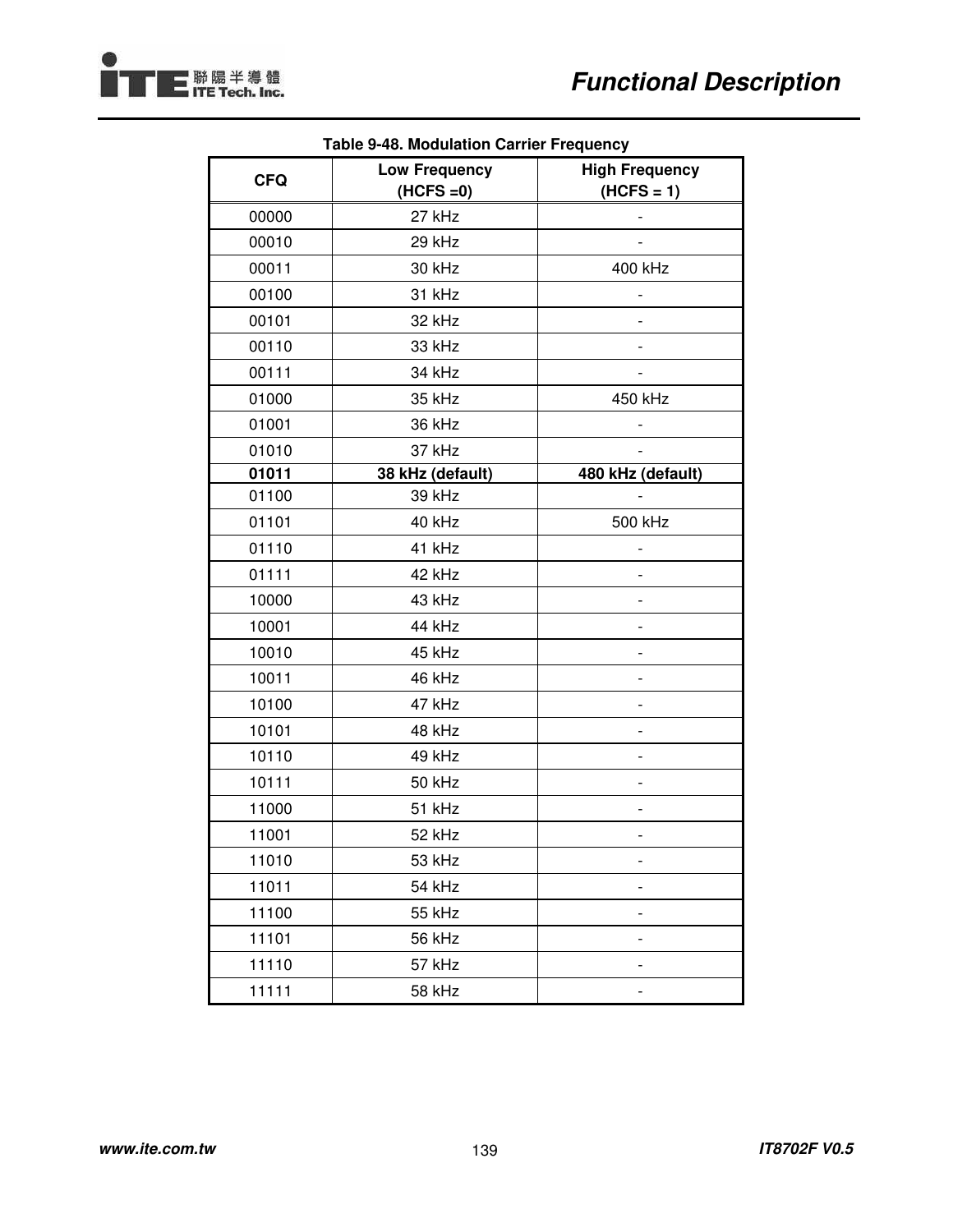| . 聯 陽 半 導 體    |
|----------------|
| ITE Tech. Inc. |

 $\sim$ 

| <b>RXDCR</b> | 001   |                   | 010         |                                                                         | 011   |       | 100   |             | 101   |                         | 110   |       |      |
|--------------|-------|-------------------|-------------|-------------------------------------------------------------------------|-------|-------|-------|-------------|-------|-------------------------|-------|-------|------|
| <b>CFQ</b>   | Min.  | Max.              | Min.        | Max.                                                                    | Min.  | Max.  | Min.  | Max.        | Min.  | Max.                    | Min.  | Max.  | (Hz) |
| 00001        | 26.25 | 29.75             | 24.5        | 31.5                                                                    | 22.75 | 33.25 | 21    | 35          | 19.25 | 36.75                   | 17.5  | 38.5  | 28k  |
| 00010        | 27.19 | 30.81             | 25.38       | 32.63                                                                   | 23.56 | 34.44 | 21.75 | 36.25       | 19.94 | 38.06                   | 18.13 | 39.88 | 29k  |
| 00011        | 28.13 | 31.88             | 26.25       | 33.75                                                                   | 24.38 | 35.63 | 22.5  | 37.5        | 20.63 | 39.38                   | 18.75 | 41.25 | 30k  |
| 00100        | 29.06 | 32.94             | 27.13       | 34.88                                                                   | 25.19 | 36.81 | 23.25 | 38.75       | 21.31 | 40.69                   | 19.38 | 42.63 | 31k  |
| 00101        | 30    | 34                | 28          | 36                                                                      | 26    | 38    | 24    | 40          | 22    | 42                      | 20    | 44    | 32k  |
| 00110        | 30.94 | 35.06             | 28.88       | 37.13                                                                   | 26.81 | 39.19 | 24.75 | 41.25       | 22.69 | 43.31                   | 20.63 | 45.38 | 33k  |
| 00111        | 31.88 | 36.13             | 29.75       | 38.25                                                                   | 27.63 | 40.38 | 25.5  | 42.5        | 23.38 | 44.63                   | 21.25 | 46.75 | 34k  |
| 01000        | 32.81 | 37.19             | 30.63       | 39.38                                                                   | 28.44 | 41.56 | 26.25 | 43.75       | 24.06 | 45.94                   | 21.88 | 48.13 | 35k  |
| 01001        | 33.75 | 38.25             | 31.5        | 40.5                                                                    | 29.25 | 42.75 | 27    | 45          | 24.75 | 47.25                   | 22.5  | 49.5  | 36k  |
| 01010        | 34.69 | 39.31             | 32.38       | 41.63                                                                   | 30.06 | 43.94 | 27.75 | 46.25       | 25.44 | 48.56                   | 23.13 | 50.88 | 37k  |
| 01011        | 35.63 | 40.38             | 33.25       | 42.75                                                                   | 30.88 | 45.13 | 28.5  | 47.5        | 26.13 | 49.88                   | 23.75 | 52.25 | 38k  |
| 01100        | 36.56 | 41.44             | 34.13       | 43.88                                                                   | 31.69 | 46.31 | 29.25 | 48.75       | 26.81 | 51.19                   | 24.38 | 53.63 | 39k  |
| 01101        | 37.5  | 42.5              | 35          | 45                                                                      | 32.5  | 47.5  | 30    | 50          | 27.5  | 52.5                    | 25    | 55    | 40k  |
| 01110        | 38.44 | 43.56             | 35.88       | 46.13                                                                   | 33.31 | 48.69 | 30.75 | 51.25       | 28.19 | 53.81                   | 25.63 | 56.38 | 41k  |
| 01111        | 39.38 | 44.63             | 36.75       | 47.25                                                                   | 34.13 | 49.88 | 31.5  | 52.5        | 28.88 | 55.13                   | 26.25 | 57.75 | 42k  |
| 10000        | 40.31 | 45.69             | 37.63       | 48.38                                                                   | 34.94 | 51.06 | 32.25 | 53.75       | 29.56 | 56.44                   | 26.88 | 59.13 | 43k  |
| 10001        | 41.25 | 46.75             | 38.5        | 49.5                                                                    | 35.75 | 52.25 | 33    | 55          | 30.25 | 57.75                   | 27.5  | 60.5  | 44k  |
| 10010        | 42.19 | 47.81             | 39.38       | 50.63                                                                   | 36.56 | 53.44 | 33.75 | 56.25       | 30.94 | 59.06                   | 28.13 | 61.88 | 45k  |
| 10011        | 43.13 | 48.88             | 40.25       | 51.75                                                                   | 37.38 | 54.63 | 34.5  | 57.5        | 31.63 | 60.38                   | 28.75 | 63.25 | 46k  |
| 10100        | 44.06 | 49.94             | 41.13       | 52.88                                                                   | 38.19 | 55.81 | 35.25 | 58.75       | 32.31 | 61.69                   | 29.38 | 64.63 | 47k  |
| 10101        | 45    | 51                | 42          | 54                                                                      | 39    | 57    | 36    | 60          | 33    | 63                      | 30    | 66    | 48k  |
| 10110        | 45.94 | 52.06             | 42.88       | 55.13                                                                   | 39.81 | 58.19 | 36.75 | 61.25       | 33.69 | 64.31                   | 30.63 | 67.38 | 49k  |
| 10111        | 46.88 | 53.13             | 43.75       | 56.25                                                                   | 40.63 | 59.38 | 37.5  | 62.5        | 34.38 | 65.63                   | 31.25 | 68.75 | 50k  |
| 11000        | 47.81 | 54.19             | 44.63       | 57.38                                                                   | 41.44 | 60.56 | 38.25 | 63.75       | 35.06 | 66.94                   | 31.88 | 70.13 | 51k  |
| 11001        | 49.18 | 54.55             | 46.88       | 57.69                                                                   | 44.78 | 61.22 | 42.86 | 65.22       | 41.1  | 69.77                   | 39.47 | 75    | 52k  |
| 11010        |       |                   |             | 49.69 56.31 46.38 59.63 43.06 62.94 39.75 66.25 36.44 69.56 33.13 72.88 |       |       |       |             |       |                         |       |       | 53k  |
| 11011        |       | 50.63 57.38 47.25 |             | 60.75                                                                   | 43.88 | 64.13 | 40.5  | 67.5        |       | 37.13 70.88 33.75 74.25 |       |       | 54k  |
| 11100        | 51.56 | 58.44             | 48.13       | 61.88                                                                   | 44.69 | 65.31 | 41.25 | 68.75       | 37.81 | 72.19                   | 34.38 | 75.63 | 55k  |
| 11101        | 52.5  | 59.5              | 49          | 63                                                                      | 45.5  | 66.5  | 42    | 70          | 38.5  | 73.5                    | 35    | 77    | 56k  |
| 11110        | 53.44 |                   | 60.56 49.88 | 64.13                                                                   | 46.31 | 67.69 |       | 42.75 71.25 | 39.19 | 74.81                   | 35.63 | 78.38 | 57k  |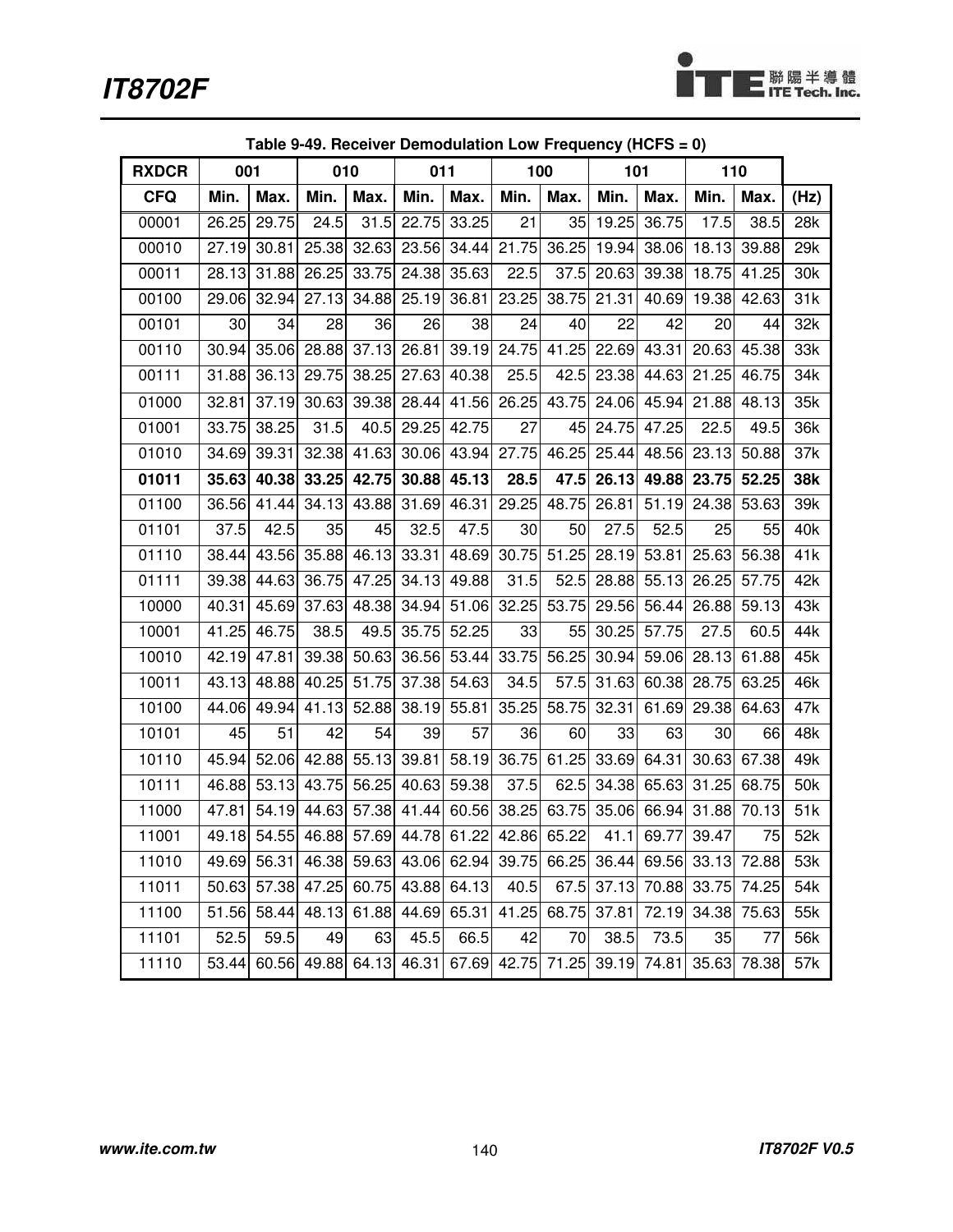| <b>RXDCR</b> | 001   |                                     | 010  |        | 011    |      | 100              |     | 101                                                                          |     | 110              |             |          |
|--------------|-------|-------------------------------------|------|--------|--------|------|------------------|-----|------------------------------------------------------------------------------|-----|------------------|-------------|----------|
| <b>CFQ</b>   | Min.  | Max.                                | Min. | Max. I | Min. l | Max. |                  |     | Min.   Max.   Min.   Max.                                                    |     |                  | Min.   Max. | (Hz)     |
| 00011        | 375 l | 425                                 | 350  | 450    | 325    | 475  | 300 <sub>1</sub> | 500 | 275                                                                          | 525 | 250              |             | 550 400k |
| 01000        |       |                                     |      |        |        |      |                  |     | 421.9 478.1 393.8 506.3 365.6 534.4 337.5 562.5 309.4 590.6 281.3 618.8 450k |     |                  |             |          |
| 01011        | 450   | 510                                 | 420  | 540    | 390    | 570  | 360              | 600 | 330                                                                          | 630 | 300 <sub>1</sub> |             | 660 480k |
| 01011        |       | 468.8 531.3 437.5 562.5 406.3 593.8 |      |        |        |      | 375              |     | 625 343.8 656.3 312.5 687.5 500k                                             |     |                  |             |          |

#### **Table 9-50. Receiver Demodulation High Frequency (HCFS = 1)**

### **9.11.6.6 CIR Baud Rate Divisor Low Byte Register (BDLR)**

The BDLR, an 8-bit **read/write** register, is used to program the CIR Baud Rate clock.

### **Address: Base Address + 5h (when BR = 1)**

| Bit | R/W | Default | <b>Description</b>                                                                                                                  |
|-----|-----|---------|-------------------------------------------------------------------------------------------------------------------------------------|
| 7-0 | R/W | 00h     | <b>Baud Rate Divisor Low Byte (BDLR[7:0])</b><br>These bits are the low byte of the register used to divide the Baud Rate<br>clock. |

### **9.11.6.7 CIR Baud Rate Divisor High Byte Register (BDHR)**

The BDHR, an 8-bit **read/write** register, is used to program the CIR Baud Rate clock.

## **Address: Base Address + 6h (when BR = 1)**

| Bit                      | R/W | <b>Default</b> | <b>Description</b>                                                                                                                    |
|--------------------------|-----|----------------|---------------------------------------------------------------------------------------------------------------------------------------|
| 7-0                      | R/W | 00h            | <b>Baud Rate Divisor High Byte (BDHR[7:0])</b><br>These bits are the high byte of the register used to divide the Baud Rate<br>clock. |
| $\overline{\phantom{0}}$ | .   | .              |                                                                                                                                       |

Baud rate divisor = 115200 / baud rate

Ex1: 2400 bps  $\rightarrow$  115200 /2400 = 48  $\rightarrow$  48(d) = 0030(h)  $\rightarrow$  BDHR = 00h, BDLR = 30h Ex2: bit width = 0.565 ms  $\rightarrow$  1770 bps  $\rightarrow$  115200 / 1770 = 65(d) = 0041(h)  $\rightarrow$  BDHR = 00(h), BDLR = 41(h)

### **9.11.6.8 CIR Transmitter Status Register (TSR)**

The TSR, an 8-bit **read only** register, provides the Transmitter FIFO status.

#### **Address: Base Address + 5h**

| Bit | R/W | <b>Default</b>           | <b>Description</b>                                       |
|-----|-----|--------------------------|----------------------------------------------------------|
| 7-6 | R   | $\overline{\phantom{0}}$ | <b>Reserved</b>                                          |
| 5-0 |     | 000000b                  | <b>Transmitter FIFO Byte Count (TXFBC[5:0])</b>          |
|     |     |                          | Return the number of bytes left in the Transmitter FIFO. |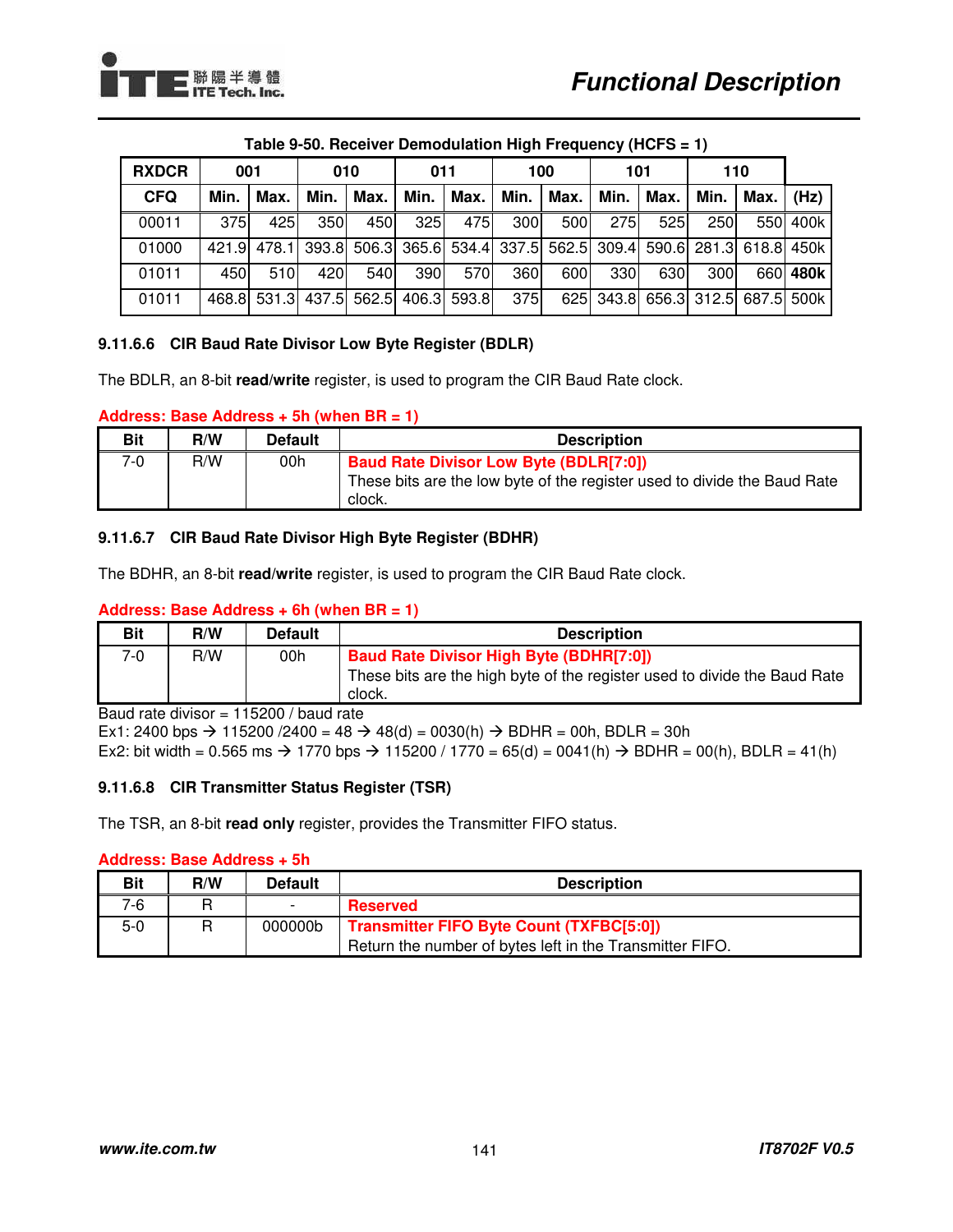## **9.11.6.9 CIR Receiver FIFO Status Register (RSR)**

The RSR, an 8-bit **read only** register, provides the Receiver FIFO status.

### **Address: Base Address + 6h**

| <b>Bit</b> | R/W | <b>Default</b> | <b>Description</b>                                                                                                                                                      |
|------------|-----|----------------|-------------------------------------------------------------------------------------------------------------------------------------------------------------------------|
|            | R   | 0b             | <b>Receiver FIFO Time-out (RXFTO)</b>                                                                                                                                   |
|            |     |                | This bit will be set to "1" when a Receiver FIFO time-out condition                                                                                                     |
|            |     |                | occurs.<br>The conditions that must exist for a Receiver FIFO time-out condition to<br>occur include the followings:                                                    |
|            |     |                | a. At least one byte has been in the Receiver FIFO is not empty for 64<br>ms more                                                                                       |
|            |     |                | b. The receiver has been inactive (RXACT=0) for over 64 ms or more<br>c. More than 64 ms have elapsed since the last byte was read from the<br>Receiver FIFO by the CPU |
| 6          |     |                | <b>Reserved</b>                                                                                                                                                         |
| $5-0$      | R   | 000000b        | <b>Receiver FIFO Byte Count (RXFBC)</b>                                                                                                                                 |
|            |     |                | Return the number of bytes left in the Receiver FIFO.                                                                                                                   |

#### **9.11.6.10 CIR Interrupt Identification Register (IIR)**

The IIR, an 8-bit register, is used to identify the pending interrupts.

## **Address: Base address + 7h**

| <b>Bit</b> | R/W | <b>Default</b>  | <b>Description</b>                                                       |  |  |  |  |
|------------|-----|-----------------|--------------------------------------------------------------------------|--|--|--|--|
| $7-3$      |     |                 | <b>Reserved</b>                                                          |  |  |  |  |
| $2 - 1$    | R   | 00 <sub>b</sub> | <b>Interrupt Identification</b>                                          |  |  |  |  |
|            |     |                 | These two bits are used to identify the source of the pending interrupt. |  |  |  |  |
|            |     |                 | IIR[1:0]<br><b>Interrupt Source</b>                                      |  |  |  |  |
|            |     |                 | No interrupt<br>00                                                       |  |  |  |  |
|            |     |                 | <b>Transmitter Low Data Level Interrupt</b><br>01                        |  |  |  |  |
|            |     |                 | Receiver Data Stored Interrupt<br>10                                     |  |  |  |  |
|            |     |                 | Receiver FIFO Overrun Interrupt<br>11                                    |  |  |  |  |
| 0          | R   | 1b              | <b>Interrupt Pending</b>                                                 |  |  |  |  |
|            |     |                 | This bit will be set to "1" while an interrupt is pending.               |  |  |  |  |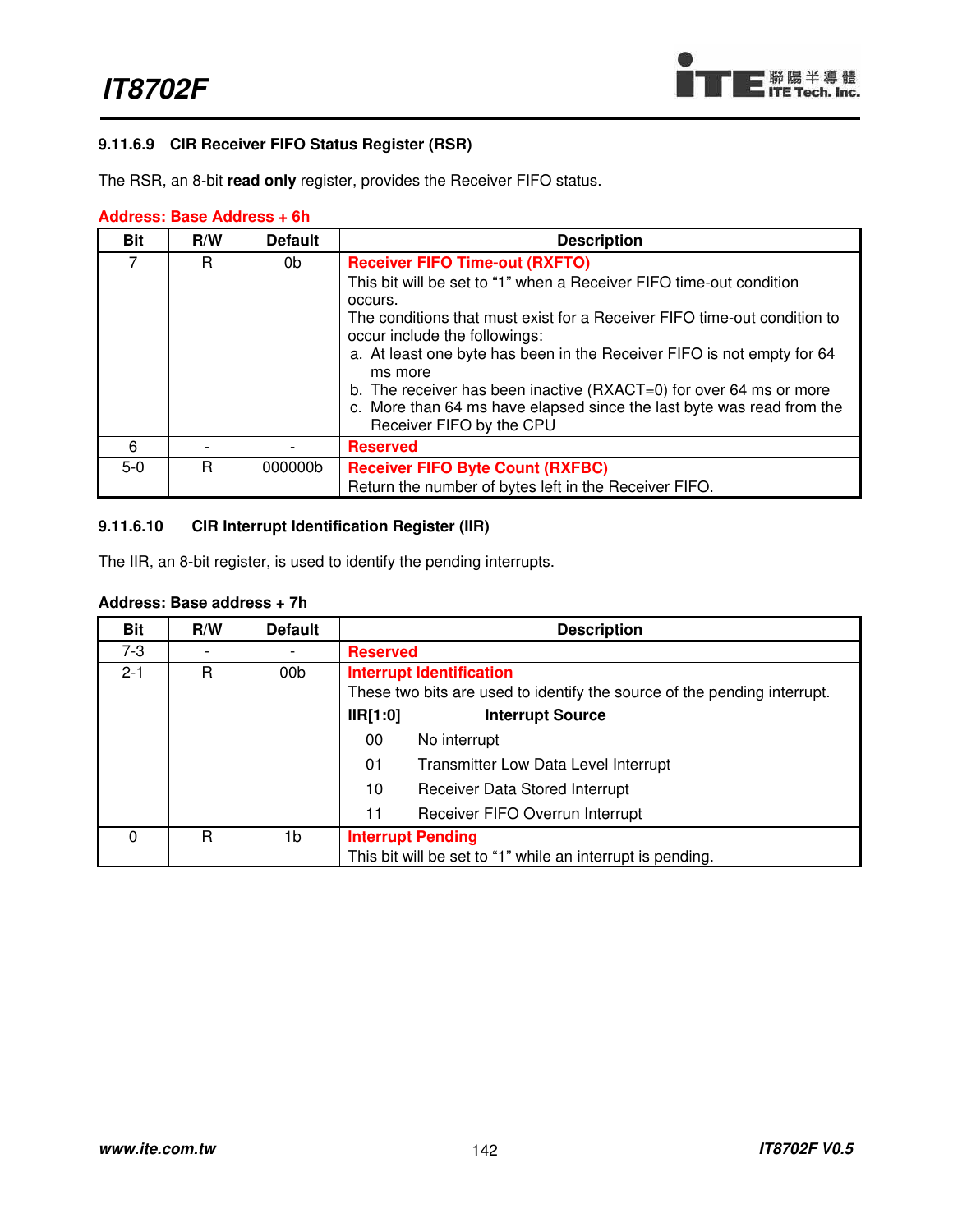

### **9.12 Game Port Interface**

The Game Port integrates four timers for two joysticks. The IT8702F allows the Game Port base address to be located anywhere within the host I/O address space from 100h to 0FFFh. Currently, most game software assume that the Game (or Joystick) I/O port is located at 201h.

A write to the Game port base address will trigger four timers. A read from the same address returns four bits that correspond to the outputs from the four timers and four status bits corresponding to the joystick buttons. A button value of 0 indicates that the button is pressed. When the Game port base address is written, the X/Y timer bits go high. Once the Game port base address is written, each timer output remains high for a period of time specified by the current joystick position.

| <b>Bit</b>           | Symbol            | <b>Description</b>                                      |
|----------------------|-------------------|---------------------------------------------------------|
| $\overline{7}$       | JSBB <sub>2</sub> | Joystick B, Button 2 (pin 20 of Joystick connector)     |
| 6                    | JSBB1             | Joystick B, Button 1 (pin 21 of Joystick connector)     |
| 5                    | JSAB <sub>2</sub> | Joystick A, Button 2 (pin 24 of Joystick connector)     |
| 4                    | JSAB1             | Joystick A, Button 1 (pin 25 of Joystick connector)     |
| 3                    | <b>JSBCY</b>      | Joystick B, Coordinate Y (pin 22 of Joystick connector) |
| $\mathbf{2}^{\circ}$ | <b>JSBCX</b>      | Joystick B, Coordinate X (pin 23 of Joystick connector) |
|                      | <b>JSACY</b>      | Joystick A, Coordinate Y (pin 26 of Joystick connector) |
| $\Omega$             | <b>JSACX</b>      | Joystick A, Coordinate X (pin 27 of Joystick connector) |

#### **9.12.1 Game Port (Base+0h)**

#### **9.13 MIDI Interface**

The IT8702F supports the MIDI capability by incorporating hardware to emulate the MPU-401 in the UART mode. It is software compatible with MPU-401 interface, but only supports the UART mode (non-intelligent mode). The UART is used to convert parallel data to the serial data required by MIDI. The serial data format is RS-232 like: 1 start bit, 8 data bits, and 1 stop bit. The serial data rate is fixed at 31.25K baud.

#### **9.13.1 MPU-401 Register Interface**

The MPU-401 logical device occupies two consecutive I/O spaces. The device also uses an interrupt. Both the base address and the interrupt level are programmable. MIDI Base+0 is the MIDI Data port, and MIDI Base+ 1 is the Command/Status port.

**MIDI Data Port:** The MIDI Data Port is used to transmit and receive MIDI data. When in UART mode, all transmit data are transferred through a 16-byte FIFO and receive data through another 16-byte FIFO.

#### **MIDI Data Port, MIDI base+0, Read/Write**

| Di+<br>ыı  | Cumbal                 | <b>Description</b> |
|------------|------------------------|--------------------|
| -<br>′ – u | $\sim$<br>·υι<br>' – I | ---                |

**Command/Status Port:** The Command register is used to send instructions to the MPU-401. The Status register is used to receive status information from the MPU-401. These two registers occupy the same I/O address.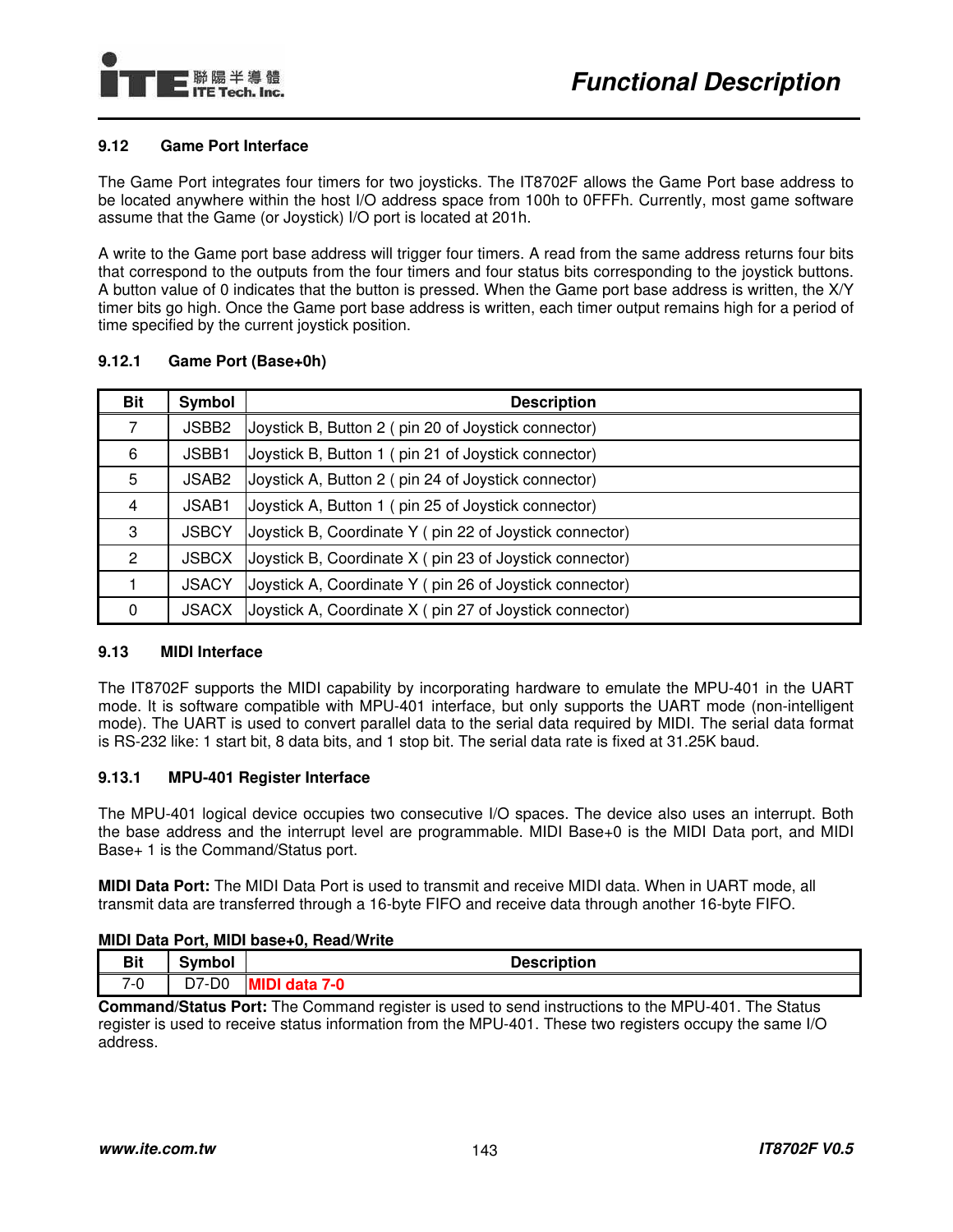#### **Command Port, MIDI base+1, Write Only**

| <b>Bit</b>                      | <b>Symbol</b> | <b>Description</b>                       |
|---------------------------------|---------------|------------------------------------------|
| $\overline{\phantom{0}}$<br>'-0 | $C7-C0$       | <b>MIDI instruction command code 7-0</b> |

## **Status Port, MIDI base+1, Read Only**

| Bit   | Symbol     | <b>Description</b>                 |
|-------|------------|------------------------------------|
|       | <b>RXS</b> | <b>Receive Buffer Status Flag</b>  |
|       |            | 0: Data in Receive Buffer.         |
|       |            | 1: Receive Buffer empty.           |
| 6     | <b>TXS</b> | <b>Transmit Buffer Status Flag</b> |
|       |            | 0: Transmit Buffer not full.       |
|       |            | 1: Transmit Buffer full.           |
| $5-0$ |            | <b>Reserved, always report 3Fh</b> |

#### **9.13.2 Operation**

In the IT8702F, only two MPU-401 device instructions are available: RESET (code: FFh) and UART mode command (code: 3Fh). After power-up reset, the interface is in the **Intelligent mode** (non-UART mode). In this mode, the operation is defined as follows:

- 1. All reads of the DATA port, MIDI base+0, return the acknowledged code (FEh). Because only two commands are available, the receive buffer is always placed an acknowledge code in the intelligent mode.
- 2. All writes to the DATA port, MIDI base+0, are ignored.
- 3. All writes to the Command port, MIDI base+1, are monitored and acknowledged as follows: **3Fh:**Sets the interface into the UART mode and loads an acknowledged code (FEh) into the receive buffer which generates an interrupt.

**FFh:**Sets the interface into the initialization condition. **Others:** Not implemented.

### **UART Mode:**

- 1. All reads of the DATA port, MIDI base+0, return the next byte in the receive buffer FIFO. The serial data received from the MIDI\_IN pin is stored in the receive buffer FIFO. The bit 7 RXS of the Status register is updated to reflect the new receive buffer FIFO state. The receive data available interrupt will be issued only if the FIFO has reached its programmed trigger level. They will be cleared as soon as the FIFO drops below its trigger level. The trigger level is programmable by changing bits 2-1 of the MIDI port Special Configuration register, LDN8\_F0h.
- 2. All writes to the DATA port, MIDI base+0, are placed in the transmit buffer FIFO. Whenever the transmit buffer FIFO is not empty, the data bytes are read from the buffer in turn and sent out from the MIDI\_OUT pin. The bit 6 TXS of the Status register is updated to reflect the new transmit buffer FIFO state.
- 3. All writes to the Command port, MIDI base+1, are monitored and acknowledged as follows: **FFh:** Sets the interface into the initial condition. The interface returns to the intelligent mode. **Others:** No operation.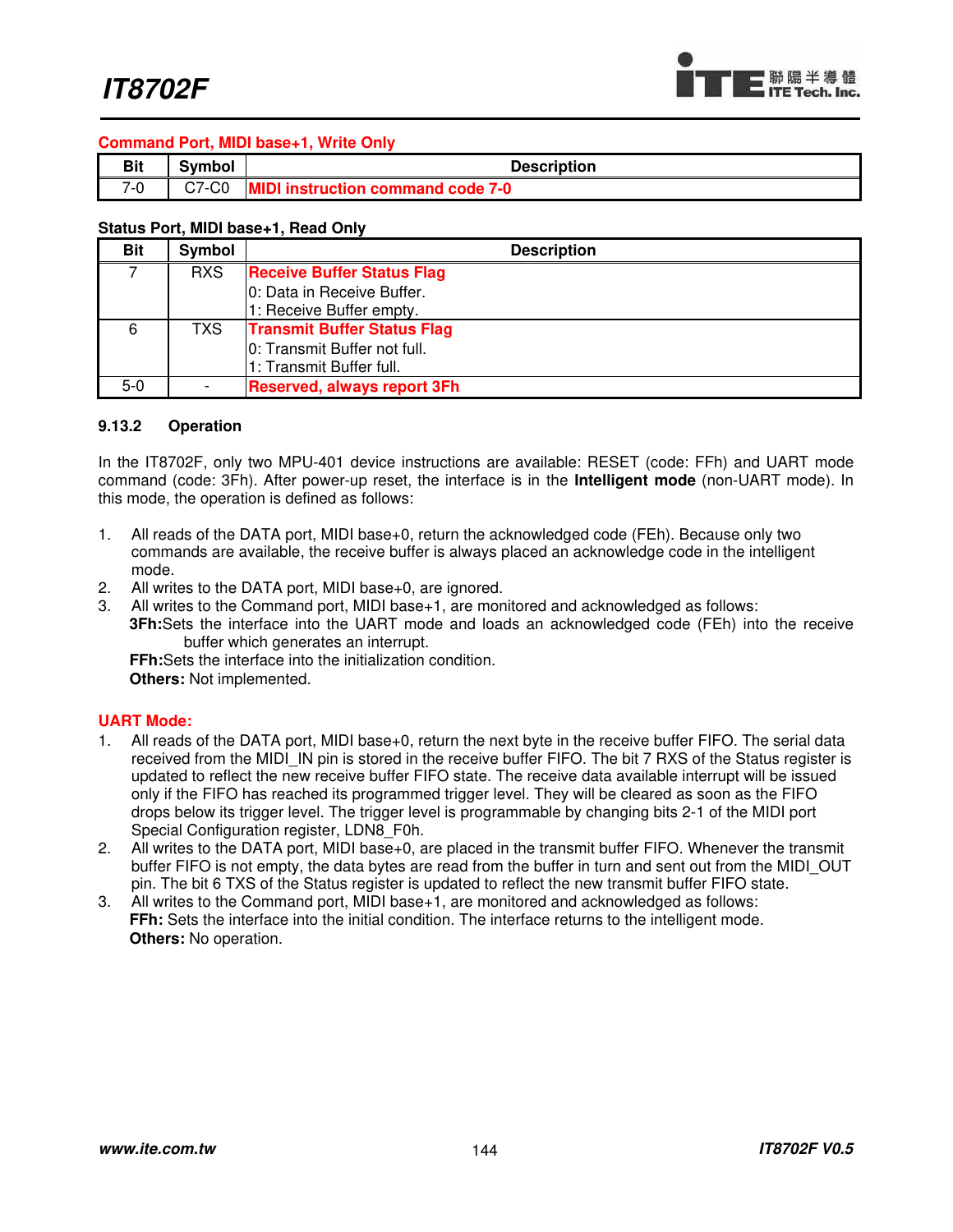

## **10. DC Electrical Characteristics**

#### **Absolute Maximum Ratings\***

| Operation Temperature (Topt)  0°C to +70°C |  |
|--------------------------------------------|--|
|                                            |  |
|                                            |  |

#### **\*Comments**

Stresses above those listed under "Absolute Maximum Ratings" may cause permanent damage to this device. These are stress ratings only. Functional operation of this device at these or any other conditions above those indicated in the operational sections of this specification is not implied or intended. Exposure to the absolute maximum rating conditions for extended periods<br>may affect device reliability. may affect device reliability.

### **DC Electrical Characteristics (VCC = 5V** ± **5%, Ta = 0**°**C to + 70**°**C)**

| Symbol                  | <b>Parameter</b>           | <b>Condition</b>        | Min. | Typ. | Max.  | Unit   |
|-------------------------|----------------------------|-------------------------|------|------|-------|--------|
| <b>DO8 Buffer</b>       |                            |                         |      |      |       |        |
| $V_{OL}$                | Low Output Voltage         | $I_{OL} = 8 \text{ mA}$ |      |      | 0.4   | V      |
| $V_{OH}$                | <b>High Output Voltage</b> | $I_{OH} = -8$ mA        | 2.4  |      |       | V      |
| <b>DOD8 Buffer</b>      |                            |                         |      |      |       |        |
| $V_{OL}$                | Low Output Voltage         | $I_{OL} = 8 \text{ mA}$ |      |      | 0.4   | V      |
| <b>DO16 Buffer</b>      |                            |                         |      |      |       |        |
| $V_{OL}$                | Low Output Voltage         | $I_{OL}$ = 16 mA        |      |      | 0.4   | $\vee$ |
| $V_{OH}$                | <b>High Output Voltage</b> | $I_{OH} = -16$ mA       | 2.4  |      |       | $\vee$ |
| <b>DO24 Buffer</b>      |                            |                         |      |      |       |        |
| $V_{OL}$                | Low Output Voltage         | $I_{OL}$ = 24 mA        |      |      | 0.4   | V      |
| $V_{OH}$                | <b>High Output Voltage</b> | $I_{OH} = -16$ mA       | 2.4  |      |       | $\vee$ |
| <b>DIO8 Type Buffer</b> |                            |                         |      |      |       |        |
| $V_{OL}$                | Low Output Voltage         | $I_{OL} = 8 \text{ mA}$ |      |      | 0.4   | $\vee$ |
| $V_{OH}$                | <b>High Output Voltage</b> | $I_{OH} = -8$ mA        | 2.4  |      |       | V      |
| $V_{IL}$                | Low Input Voltage          |                         |      |      | 0.8   | V      |
| $V_{\text{IH}}$         | High Input Voltage         |                         | 2.2  |      |       | V      |
| $I_{\rm IL}$            | Low Input Leakage          | $V_{IN} = 0$            |      | 10   |       | μA     |
| Iн                      | High Input Leakage         | $V_{IN}$ = VCC          |      |      | $-10$ | μA     |
| $I_{OZ}$                | 3-state Leakage            |                         |      |      | 20    | μA     |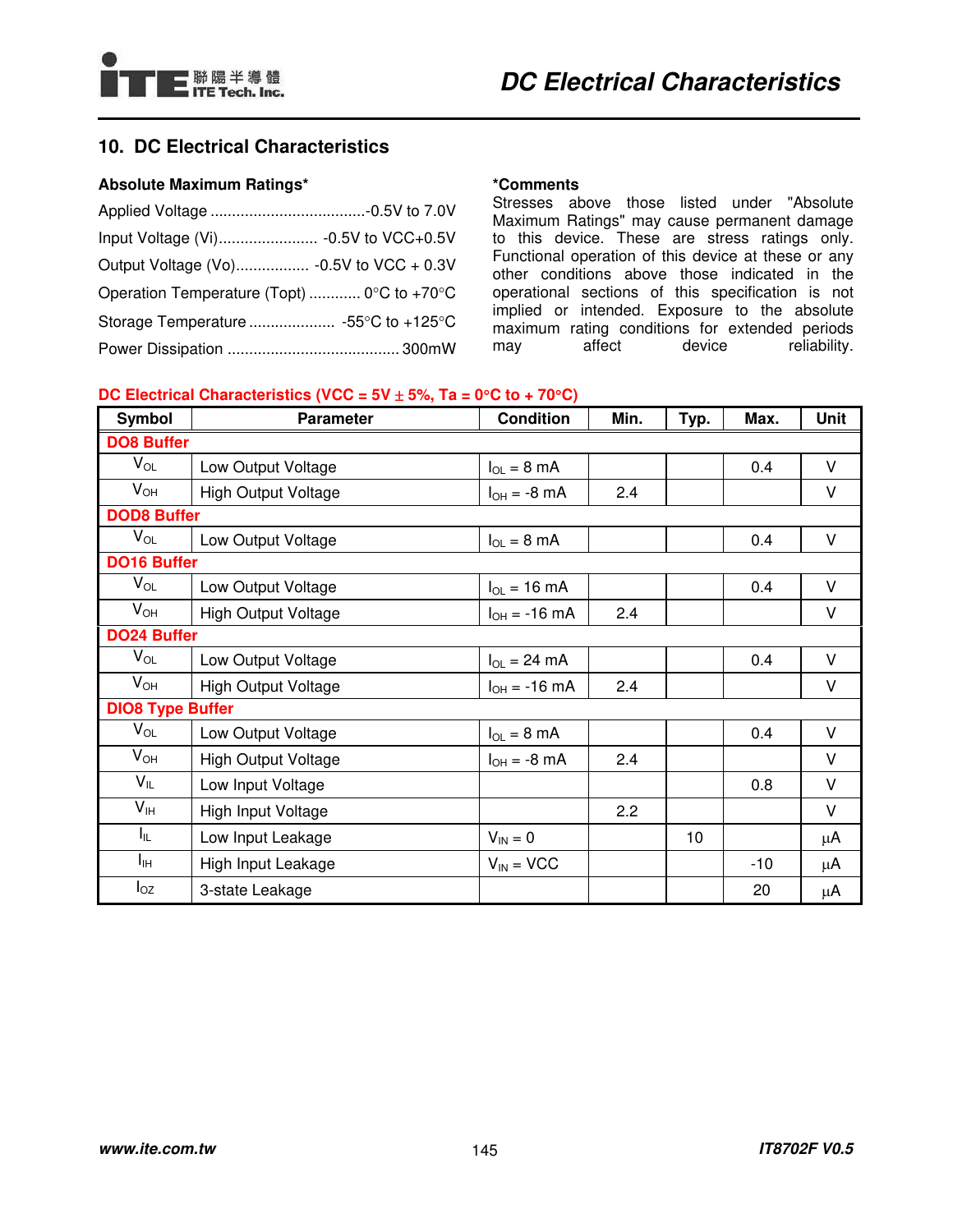| DC Electrical Characteristics (VCC = $5V \pm 5\%$ , Ta = 0°C to + 70°C)[cont'd] |  |  |
|---------------------------------------------------------------------------------|--|--|

| Symbol                     | $\frac{1}{2}$ of the condition of $\frac{1}{2}$ over $\frac{1}{2}$ over $\frac{1}{2}$ over $\frac{1}{2}$ of $\frac{1}{2}$ of $\frac{1}{2}$ of $\frac{1}{2}$ of $\frac{1}{2}$ of $\frac{1}{2}$ of $\frac{1}{2}$ of $\frac{1}{2}$ of $\frac{1}{2}$ of $\frac{1}{2}$ of $\frac{1}{2}$ of $\frac$<br><b>Parameter</b> | <b>Condition</b>                        | Min. | Typ. | Max.  | Unit    |
|----------------------------|-------------------------------------------------------------------------------------------------------------------------------------------------------------------------------------------------------------------------------------------------------------------------------------------------------------------|-----------------------------------------|------|------|-------|---------|
| <b>DIOD8 Type Buffer</b>   |                                                                                                                                                                                                                                                                                                                   |                                         |      |      |       |         |
| $V_{OL}$                   | Low Output Voltage                                                                                                                                                                                                                                                                                                | $I_{OL} = 8 \text{ mA}$                 |      |      | 0.4   | V       |
| $V_{IL}$                   | Low Input Voltage                                                                                                                                                                                                                                                                                                 |                                         |      |      | 0.8   | V       |
| $V_{IH}$                   | High Input Voltage                                                                                                                                                                                                                                                                                                |                                         | 2.2  |      |       | $\vee$  |
| $I_{\rm IL}$               | Low Input Leakage                                                                                                                                                                                                                                                                                                 | $V_{IN} = 0$                            |      | 10   |       | μA      |
| Iн                         | High Input Leakage                                                                                                                                                                                                                                                                                                | $V_{IN}$ = VCC                          |      |      | $-10$ | $\mu$ A |
| $I_{OZ}$                   | 3-state Leakage                                                                                                                                                                                                                                                                                                   |                                         |      |      | 20    | μA      |
| <b>DIO16 Type Buffer</b>   |                                                                                                                                                                                                                                                                                                                   |                                         |      |      |       |         |
| $V_{OL}$                   | Low Output Voltage                                                                                                                                                                                                                                                                                                | $I_{OL}$ = 16 mA                        |      |      | 0.4   | V       |
| $V_{OH}$                   | <b>High Output Voltage</b>                                                                                                                                                                                                                                                                                        | $I_{OH} = -16$ mA                       | 2.4  |      |       | V       |
| $V_{IL}$                   | Low Input Voltage                                                                                                                                                                                                                                                                                                 |                                         |      |      | 0.8   | V       |
| $V_{\sf IH}$               | High Input Voltage                                                                                                                                                                                                                                                                                                |                                         | 2.2  |      |       | $\vee$  |
| $I_{\rm IL}$               | Low Input Leakage                                                                                                                                                                                                                                                                                                 | $V_{IN} = 0$                            |      | 10   |       | $\mu$ A |
| $I_{\text{IH}}$            | High Input Leakage                                                                                                                                                                                                                                                                                                | $V_{IN}$ = VCC                          |      |      | $-10$ | μA      |
| $I_{OZ}$                   | 3-state Leakage                                                                                                                                                                                                                                                                                                   |                                         |      |      | 20    | μA      |
| <b>DIOD16 Type Buffer</b>  |                                                                                                                                                                                                                                                                                                                   |                                         |      |      |       |         |
| $V_{OL}$                   | Low Output Voltage                                                                                                                                                                                                                                                                                                | $I_{OL}$ = 16 mA                        |      |      | 0.4   | V       |
| $V_{IL}$                   | Low Input Voltage                                                                                                                                                                                                                                                                                                 |                                         |      |      | 0.8   | V       |
| $V_{IH}$                   | High Input Voltage                                                                                                                                                                                                                                                                                                |                                         | 2.2  |      |       | $\vee$  |
| $I_{\rm IL}$               | Low Input Leakage                                                                                                                                                                                                                                                                                                 | $V_{IN} = 0$                            |      | 10   |       | $\mu$ A |
| Iн                         | High Input Leakage                                                                                                                                                                                                                                                                                                | $\mathsf{V}_{\mathsf{IN}}=\mathsf{VCC}$ |      |      | $-10$ | $\mu$ A |
| $I_{OZ}$                   | 3-state Leakage                                                                                                                                                                                                                                                                                                   |                                         |      |      | 20    | μA      |
| <b>DIO24 Type Buffer</b>   |                                                                                                                                                                                                                                                                                                                   |                                         |      |      |       |         |
| $V_{OL}$                   | Low Output Voltage                                                                                                                                                                                                                                                                                                | $I_{OL}$ = 24 mA                        |      |      | 0.4   | V       |
| $\mathsf{V}_{\mathsf{OH}}$ | <b>High Output Voltage</b>                                                                                                                                                                                                                                                                                        | $I_{OH} = -16$ mA                       | 2.4  |      |       | V       |
| $V_{IL}$                   | Low Input Voltage                                                                                                                                                                                                                                                                                                 |                                         |      |      | 0.8   | V       |
| $V_{\text{IH}}$            | High Input Voltage                                                                                                                                                                                                                                                                                                |                                         | 2.2  |      |       | $\vee$  |
| Ι'n.                       | Low Input Leakage                                                                                                                                                                                                                                                                                                 | $V_{IN} = 0$                            |      | 10   |       | $\mu$ A |
| Iн                         | High Input Leakage                                                                                                                                                                                                                                                                                                | $V_{IN}$ = VCC                          |      |      | $-10$ | μA      |
| $I_{OZ}$                   | 3-state Leakage                                                                                                                                                                                                                                                                                                   |                                         |      |      | 20    | μA      |
| <b>DI Type Buffer</b>      |                                                                                                                                                                                                                                                                                                                   |                                         |      |      |       |         |
| $V_{IL}$                   | Low Input Voltage                                                                                                                                                                                                                                                                                                 |                                         |      |      | 0.8   | V       |
| $V_{\sf IH}$               | High Input Voltage                                                                                                                                                                                                                                                                                                |                                         | 2.2  |      |       | V       |
| $I_{\parallel L}$          | Low Input Leakage                                                                                                                                                                                                                                                                                                 | $V_{IN} = 0$                            |      | 10   |       | μA      |
| Iн                         | High Input Leakage                                                                                                                                                                                                                                                                                                | $V_{IN}$ = VCC                          |      |      | $-10$ | μA      |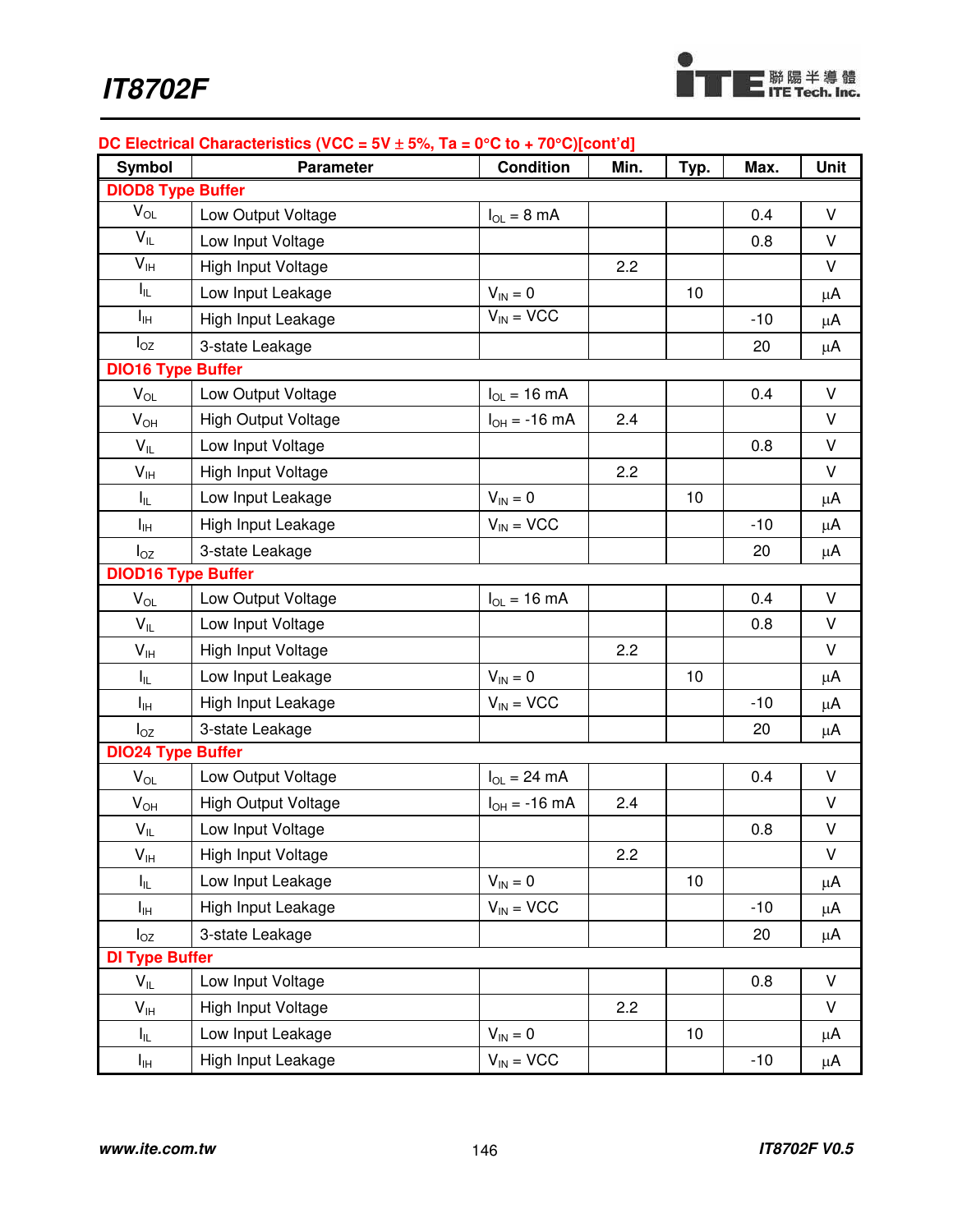

## **11. AC Characteristics (VCC =**  $5V \pm 5\%$ **, Ta =**  $0^{\circ}C$  **to +**  $70^{\circ}C$ **)**

## **11.1 Clock Input Timings**

| Symbol           | <b>Parameter</b>                                      | Min. | Typ. | Max. | Unit |
|------------------|-------------------------------------------------------|------|------|------|------|
| t,               | Clock High Pulse Width when CLKIN=48 MHz <sup>1</sup> | 8    |      |      | nsec |
| t <sub>2</sub>   | Clock Low Pulse Width when CLKIN=48 MHz <sup>1</sup>  |      |      |      | nsec |
| $\mathfrak{t}_3$ | Clock Period when CLKIN=48 MHz <sup>1</sup>           | 20   | 21   | 22   | nsec |
| t <sub>4</sub>   | Clock High Pulse Width when CLKIN=24 MHz <sup>1</sup> | 18   |      |      | nsec |
| t <sub>5</sub>   | Clock Low Pulse Width when CLKIN=24 MHz <sup>1</sup>  | 18   |      |      | nsec |
| $t_6$            | Clock Period when CLKIN=24 MHz <sup>1</sup>           | 40   | 42   | 44   | nsec |

Not tested. Guaranteed by design.



**Figure 11-1. Clock Input Timings** 

## **11.2 LCLK (PCICLK) and LRESET Timings**

| Symbol         | <b>Parameter</b>        | Min. | Typ. | Max. | Unit |
|----------------|-------------------------|------|------|------|------|
|                | <b>LCLK Cycle Time</b>  | 28   |      |      | nsec |
| t <sub>2</sub> | <b>LCLK High Time</b>   |      |      |      | nsec |
| $t_3$          | <b>LCLK Low Time</b>    |      |      |      | nsec |
| l4             | LRESET# Low Pulse Width | 1.5  |      |      | usec |



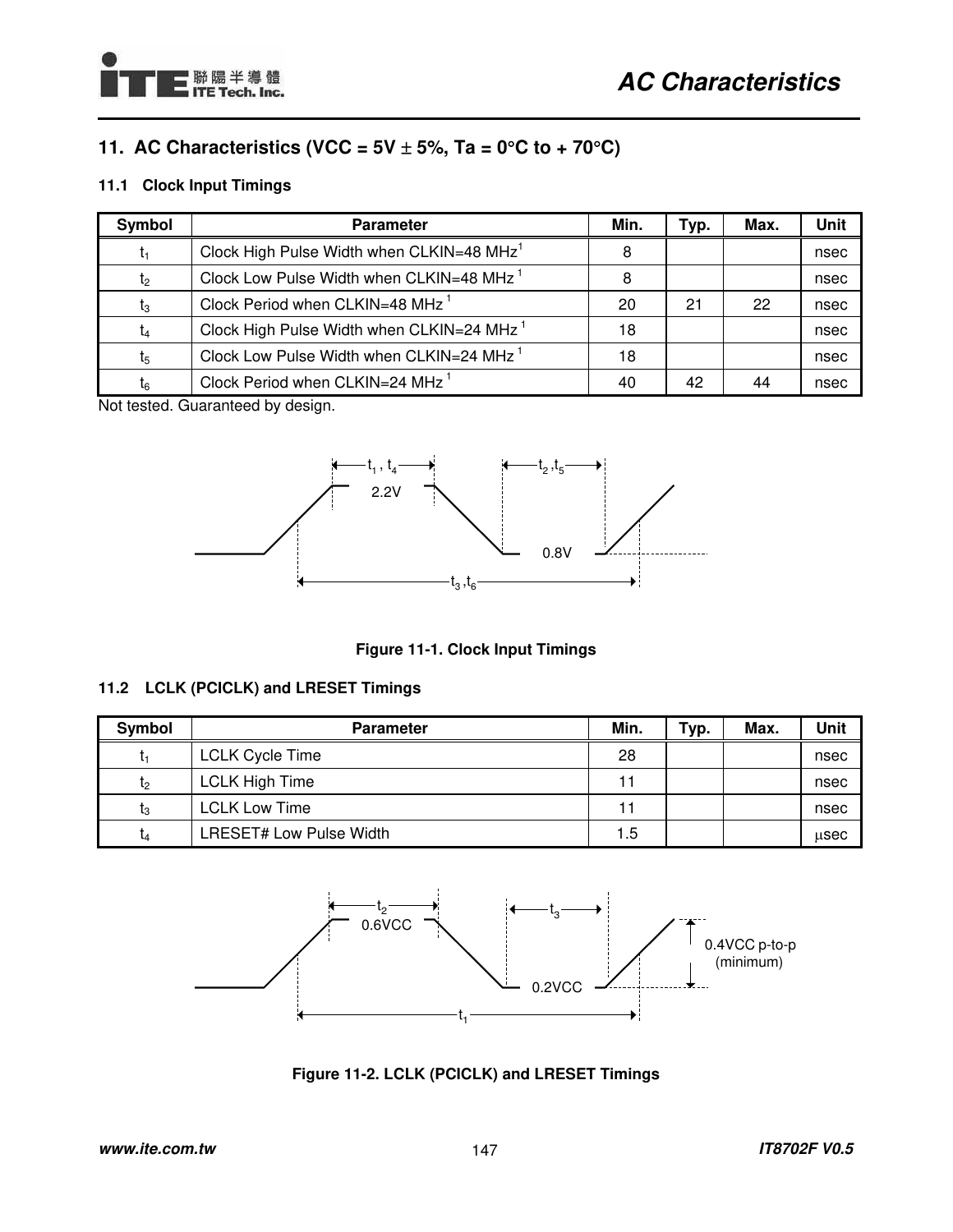## **11.3 LPC and SERIRQ Timings**

| Symbol         | <b>Parameter</b>          | Min. | Typ. | Max. | Unit |
|----------------|---------------------------|------|------|------|------|
| t,             | Float to Active Delay     | 3    |      |      | nsec |
| t <sub>2</sub> | <b>Output Valid Delay</b> |      |      | 12   | nsec |
| $t_3$          | Active to Float Delay     |      |      | 6    | nsec |
| $t_4$          | Input Setup Time          | 9    |      |      | nsec |
| t5             | Input Hold Time           | 3    |      |      | nsec |



**Figure 11-3. LPC and SERIRQ Timings**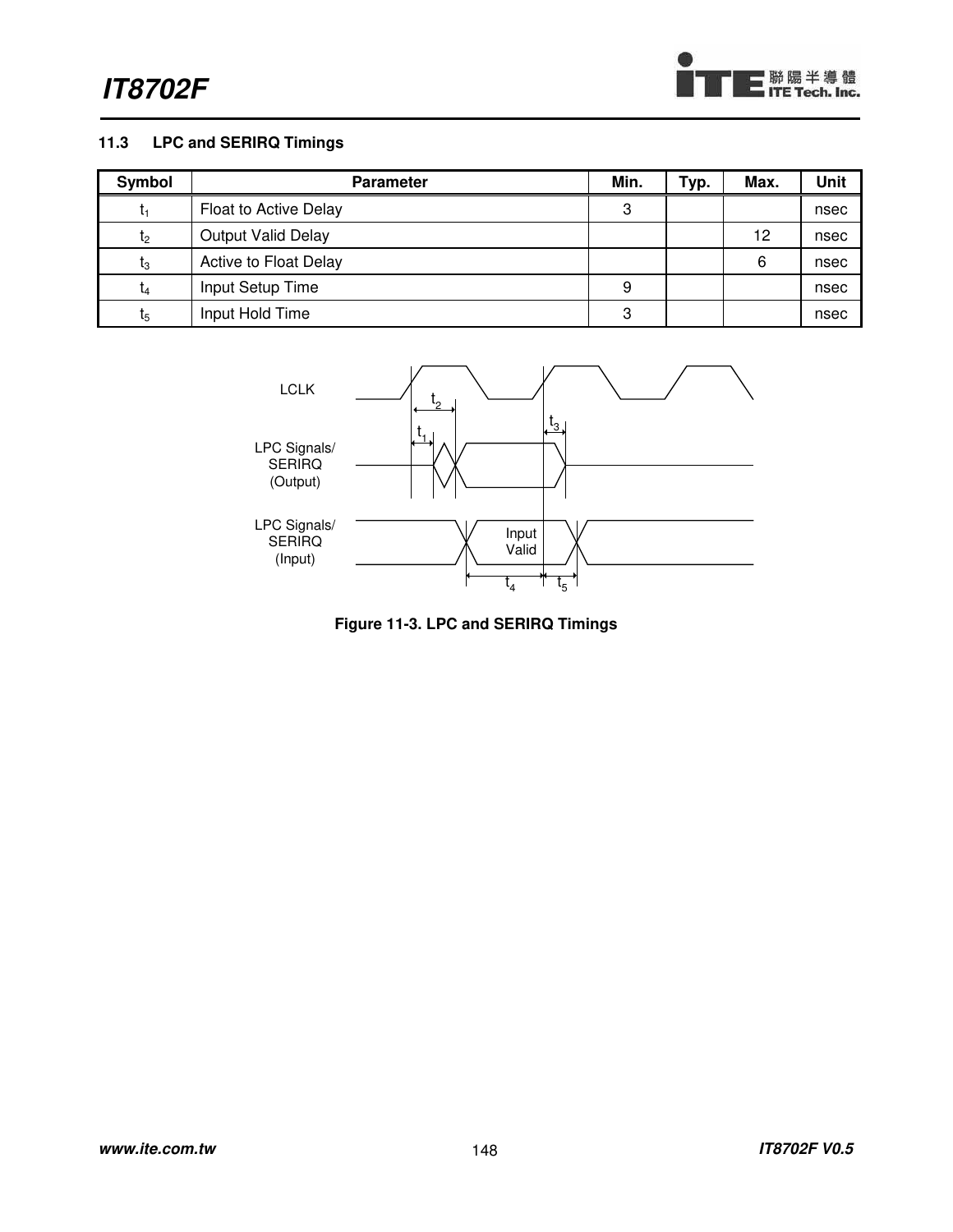|  | 11.4 Serial Port, ASKIR, SIR and Consumer Remote Control Timings |  |  |  |
|--|------------------------------------------------------------------|--|--|--|
|--|------------------------------------------------------------------|--|--|--|

| Symbol         | <b>Parameter</b>                            | <b>Conditions</b>                                                                   | Min.                                  | Max.                   | Unit |
|----------------|---------------------------------------------|-------------------------------------------------------------------------------------|---------------------------------------|------------------------|------|
|                | Single Bit Time in Serial Port              | Transmitter                                                                         | $t_{\sf BTN}\!-\!25$ <sup>Note1</sup> | $t_{\text{BTN}} + 25$  | nsec |
| $t_1$          | and ASKIR                                   | Receiver                                                                            | $t_{\text{BTN}}$ – 2%                 | $t_{\text{BTN}} + 2\%$ | nsec |
|                | Modulation Signal Pulse Width               | Transmitter                                                                         | 950                                   | 1050                   | nsec |
| t <sub>2</sub> | lin ASKIR                                   | Receiver                                                                            | 500                                   |                        | nsec |
|                | Modulation Signal Period in<br><b>ASKIR</b> | Transmitter                                                                         | 1975                                  | 2025                   | nsec |
| $t_3$          |                                             | Receiver                                                                            | 2000X(23/24)                          | 2000X(25/24)           | nsec |
|                |                                             | Transmitter, Variable (3/16) x t <sub>BTN</sub> - 25 (3/16) x t <sub>BTN</sub> + 25 |                                       |                        | nsec |
| $t_4$          | <b>SIR Signal Pulse Width</b>               | Transmitter, Fixed                                                                  | 1.48                                  | 1.78                   | usec |
|                |                                             | Receiver                                                                            |                                       |                        | usec |

Note 1: t<sub>BTN</sub> is the nominal bit time in Serial Port, ASKIR, and SIR. It is determined by the setting on the Baud Rate Divisor registers.





#### **11.5 Modem Control Timings**

| Symbol |                                                                                             | <b>Parameter</b> | Min. | Typ.       | Max. | <b>Unit</b> |
|--------|---------------------------------------------------------------------------------------------|------------------|------|------------|------|-------------|
| t,     | Float to active delay                                                                       |                  |      |            | 40   | nsec        |
|        | CTS1#, DSR1#, DCD1#,<br>CTS2#, DSR2#, DCD2#<br>Interrupt<br>(Internal signal)<br>RI1#, RI2# | ι.<br>(Read MSR) |      | (Read MSR) |      |             |

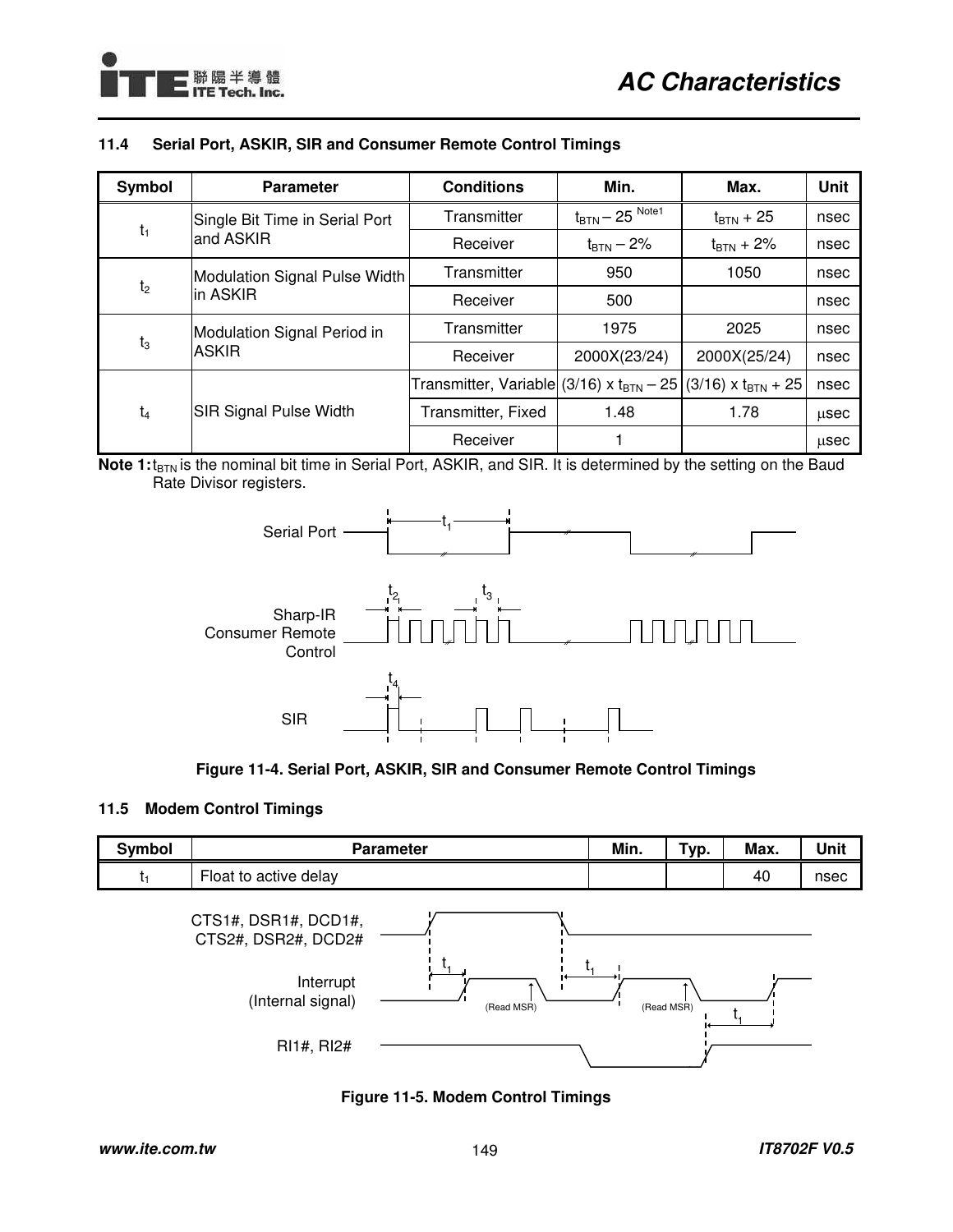## **11.6 Floppy Disk Drive Timings**

| Symbol         | <b>Parameter</b>           | Min.          | Typ.                                                | Max. | Unit |
|----------------|----------------------------|---------------|-----------------------------------------------------|------|------|
| t,             | DIR# active to STEP# low   |               | Note1<br>$4X t_{mclk}$                              |      | nsec |
| t <sub>2</sub> | STEP# active time (low)    |               | $24X$ t <sub>mclk</sub>                             |      | nsec |
| $t_3$          | DIR# hold time after STEP# |               | $t_{\footnotesize\rm SRT}^{\footnotesize\rm Note2}$ |      | msec |
| $t_4$          | STEP# cycle time           |               | $t_{\sf SRT}$                                       |      | msec |
| t <sub>5</sub> | INDEX# low pulse width     | $2X t_{mclk}$ |                                                     |      | nsec |
| $t_6$          | RDATA# low pulse width     | 40            |                                                     |      | nsec |
| t <sub>7</sub> | WDATA# low pulse width     |               | $1X t_{mclk}$                                       |      | nsec |

Note 1:  $t_{mclk}$  is the cycle of main clock for the microcontroller of FDC.  $t_{mclk} = 8M/ 4M/ 2.4M/ 2M$  for 1M/ 500K/ 300K/ 250 Kbps transfer rates respectively.

Note 2: t<sub>SRT</sub> is the cycle of the Step Rate Time. Please refer to the functional description of the SPECIFY command of the FDC.



**Figure 11-6. Floppy Disk Drive Timings**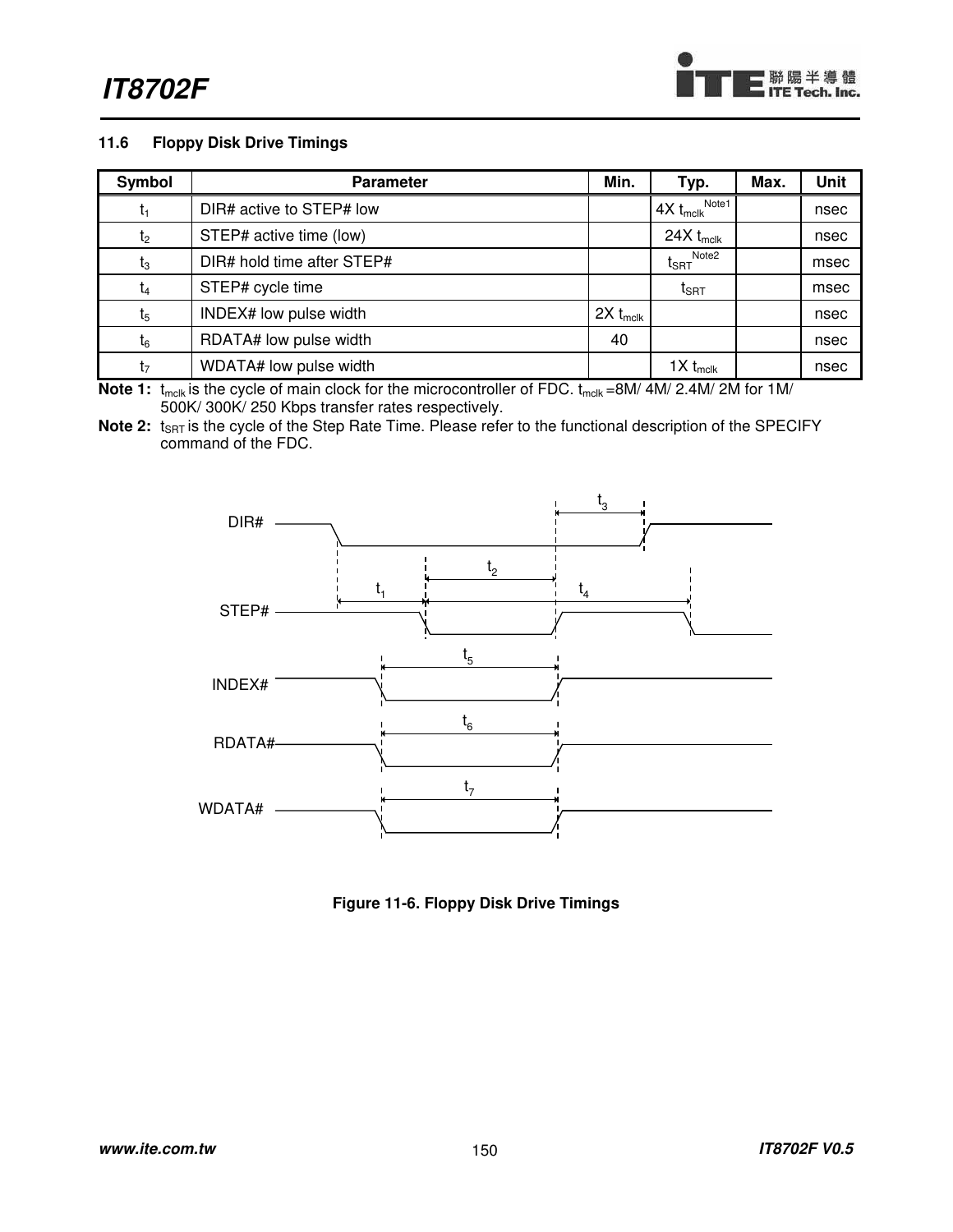

## **11.7 EPP Address or Data Write Cycle Timings**

| Symbol         | <b>Parameter</b>                                | Min. | Typ. | Max. | Unit |
|----------------|-------------------------------------------------|------|------|------|------|
| $t_1$          | WRITE# asserted to PD[7:0] valid                |      |      | 50   | nsec |
| t <sub>2</sub> | ASTB# or DSTB# asserted to WAIT# de-asserted    |      |      | 10   | nsec |
| t <sub>3</sub> | WAIT# de-asserted to ASTB# or DSTB# de-asserted | 65   |      | 135  | nsec |
| $t_4$          | ASTB# or DSTB# de-asserted to WAIT# asserted    |      |      |      | nsec |
| t <sub>5</sub> | WAIT# asserted to WRITE# de-asserted            | 65   |      |      | nsec |
| $t_6$          | PD[7:0] invalid after WRITE# de-asserted        |      |      |      | nsec |



**Figure 11-7. EPP Address or Data Write Cycle Timings**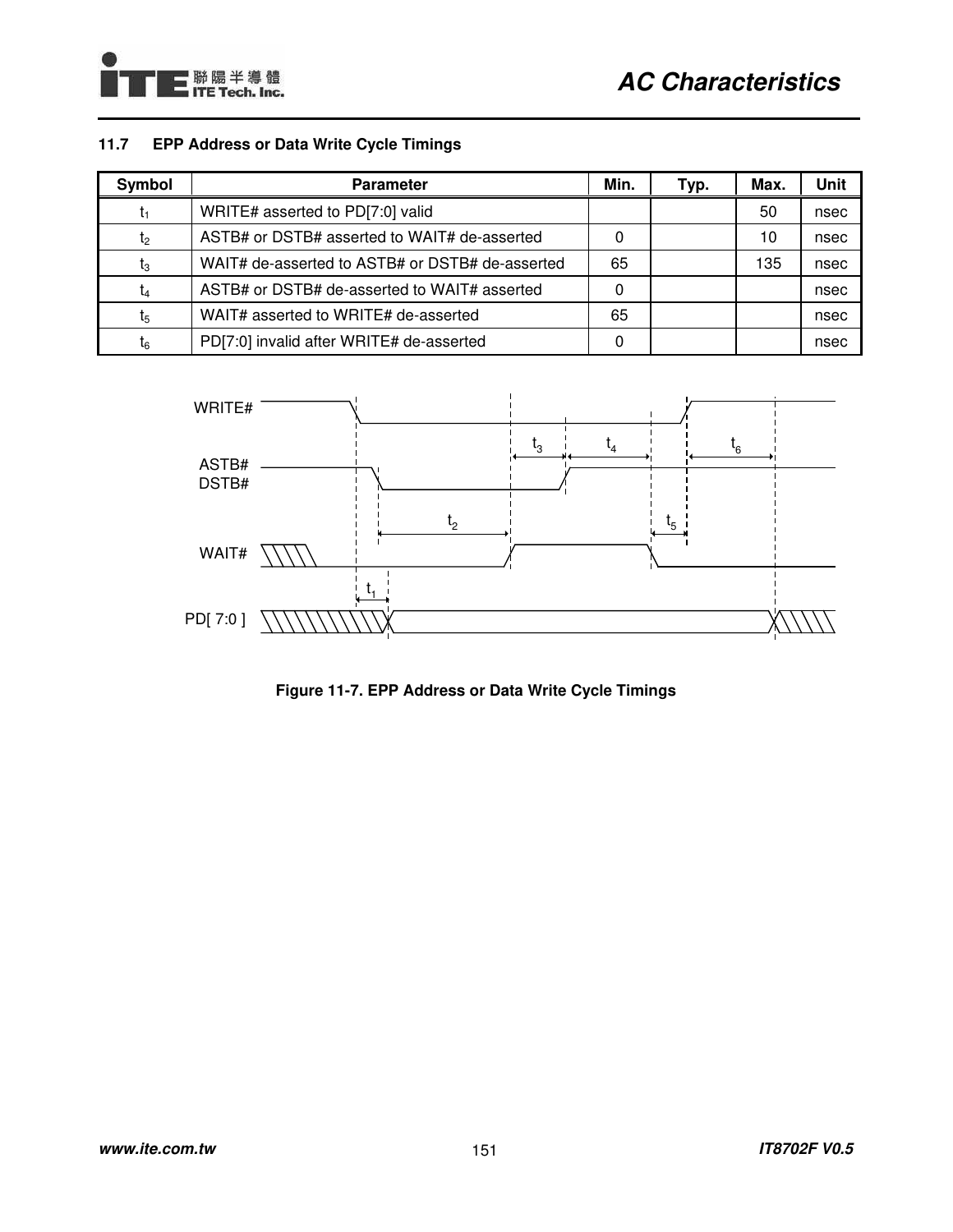### **11.8 EPP Address or Data Read Cycle Timings**

| Symbol         | <b>Parameter</b>                                 | Min. | Typ. | Max. | Unit |
|----------------|--------------------------------------------------|------|------|------|------|
| t,             | ASTB# or DSTB# asserted to WAIT# de-asserted     |      |      | 10   | nsec |
| t <sub>2</sub> | ASTB# or DSTB# asserted to PD[7:0] Hi-Z          |      |      |      | nsec |
| $t_3$          | PD[7:0] valid to WAIT# de-asserted               | 0    |      |      | nsec |
| $t_4$          | WAIT# de-asserted to ASTB# or DSTB# de-asserted  | 65   |      | 135  | nsec |
| t <sub>5</sub> | ASTB# or DSTB# de-asserted to WAIT# asserted     |      |      |      | nsec |
| $t_6$          | PD[7:0] invalid after ASTB# or DSTB# de-asserted | 20   |      |      | nsec |

## WRITE#



**Figure 11-8. EPP Address or Data Read Cycle Timings** 

## **11.9 ECP Parallel Port Forward Timings**

| Symbol           | <b>Parameter</b>                                | Min. | Typ. | Max. | Unit |
|------------------|-------------------------------------------------|------|------|------|------|
| t,               | PD[7:0] and nAutoFd valid to nStrobe asserted   |      |      | 50   | nsec |
| t <sub>2</sub>   | nStrobe asserted to Busy asserted               |      |      |      | nsec |
| $t_3$            | Busy asserted to nStrobe de-asserted            | 70   |      | 170  | nsec |
| $t_4$            | nStrobe de-asserted to Busy de-asserted         |      |      |      | nsec |
| t <sub>5</sub>   | Busy de-asserted to PD[7:0] and nAutoFd changed | 80   |      | 180  | nsec |
| $\mathfrak{t}_6$ | Busy de-asserted to nStrobe asserted            |      |      | 170  | nsec |



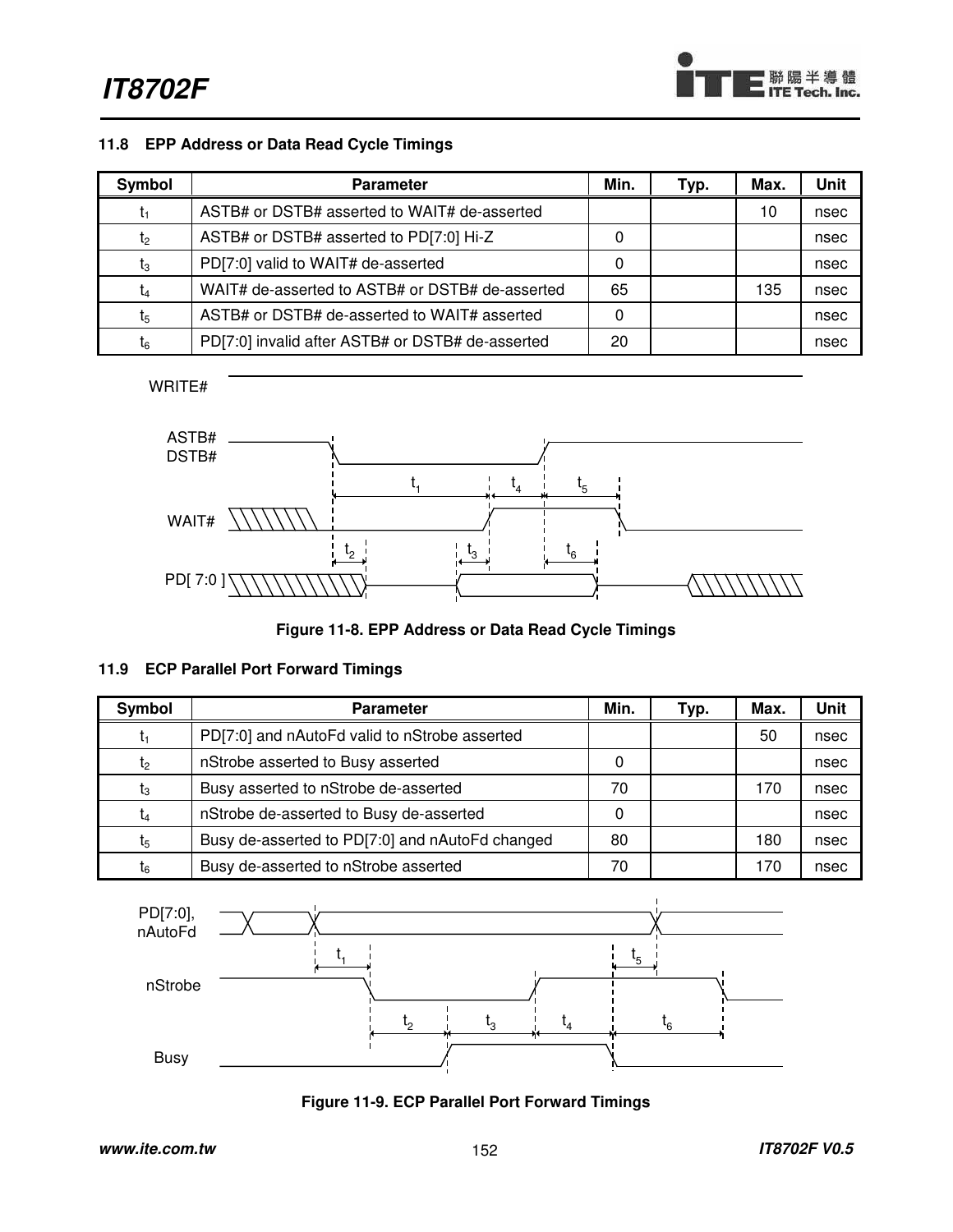

## **11.10 ECP Parallel Port Backward Timings**

| Symbol         | <b>Parameter</b>                        | Min. | Typ. | Max. | Unit |
|----------------|-----------------------------------------|------|------|------|------|
| t,             | PD[7:0] valid to nAck asserted          |      |      |      | nsec |
| t <sub>2</sub> | nAck asserted to nAutoFd asserted       | 70   |      | 170  | nsec |
| $t_3$          | nAutoFd asserted to nAck de-asserted    |      |      |      | nsec |
| $t_4$          | nAck de-asserted to nAutoFd de-asserted | 70   |      | 170  | nsec |
| t <sub>5</sub> | nAutoFd de-asserted to PD[7:0] changed  |      |      |      | nsec |
| $t_6$          | nAutoFd de-asserted to nAck asserted    |      |      |      | nsec |



**Figure 11-10. ECP Parallel Port Backward Timings**

## **11.11 RSMRST#, PWROK1/2, and ACPI Power Control Signals Timings**

| <b>Symbol</b> | <b>Parameter</b>                        | Min. | Typ. | Max. | Unit |
|---------------|-----------------------------------------|------|------|------|------|
|               | RSMRST# de-actives delay from VCCH5V=4V | 13   | 16   | 19   | msec |
| l2            | PWROK1/2 active delay from VCC5V=4V     | 350  | 400  | 450  | msec |
|               |                                         |      |      |      |      |



## **Figure 11-11. RSMRST# Timings**



**Figure 11-12. PWROK1/2 Timings**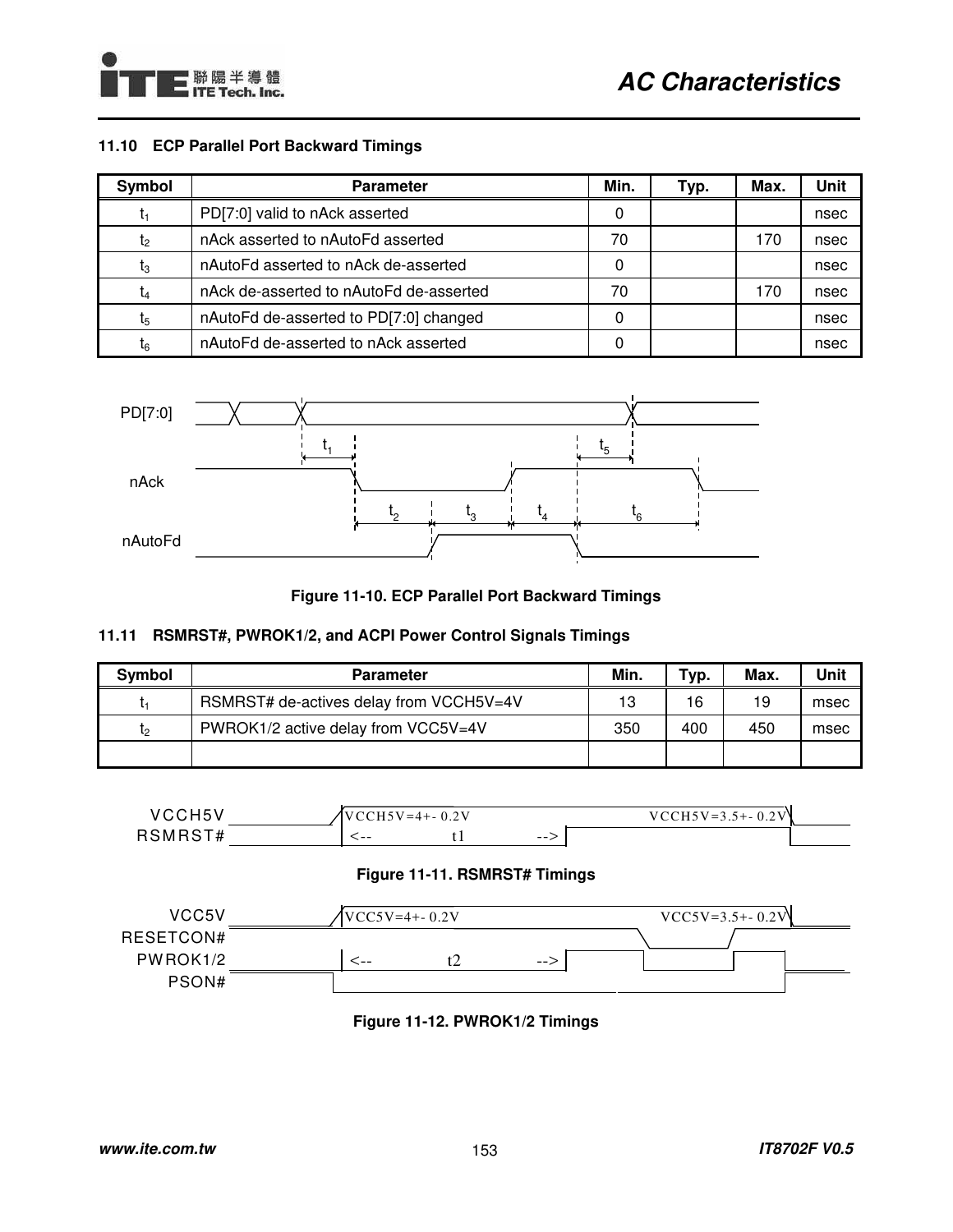This page is intentionally left blank.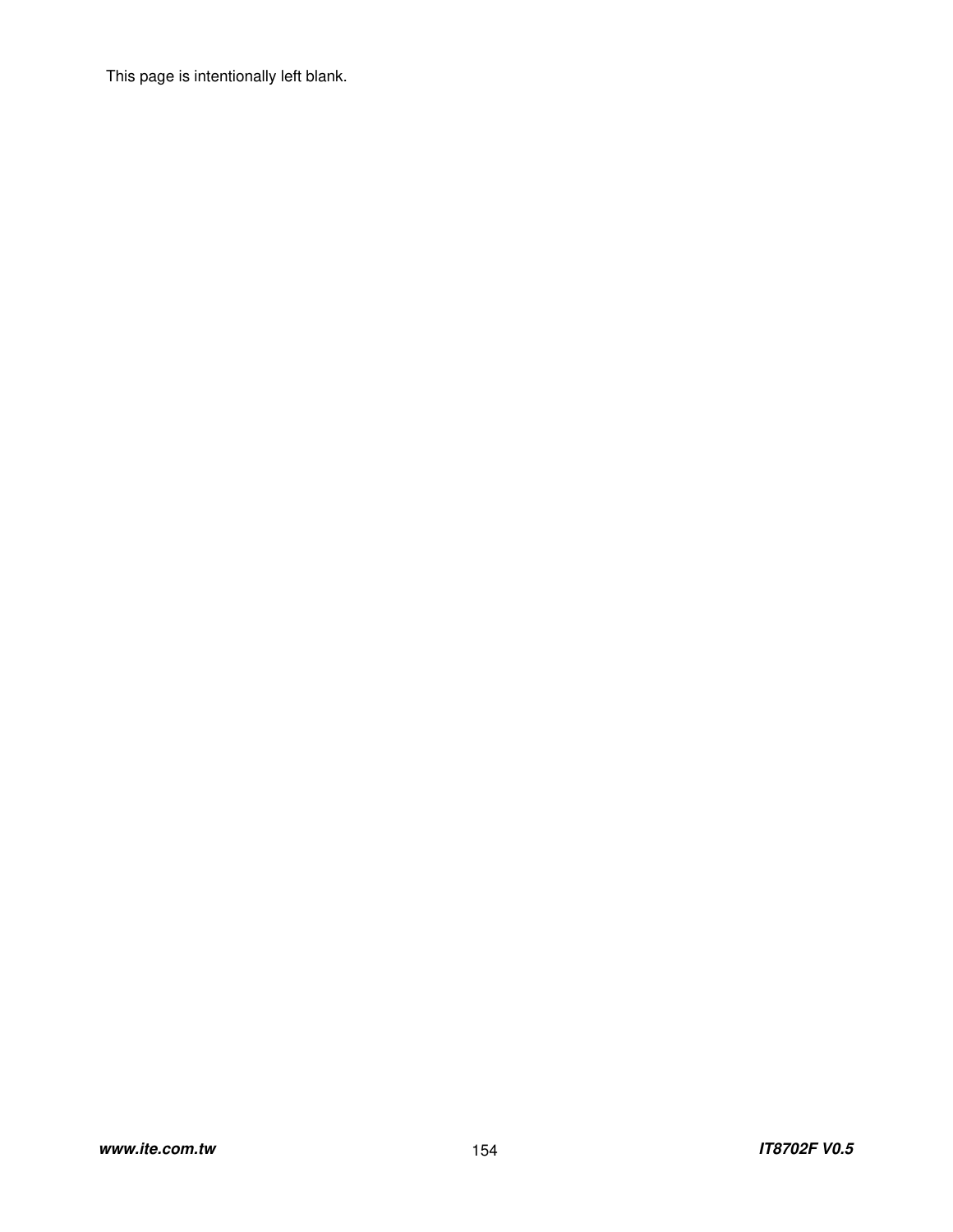

## **12. Package Information**

## **QFP 128L Outline Dimensions**

**unit: inches/mm** 



| Symbol      |           | Dimension in inch |           | Dimension in mm |          |           |
|-------------|-----------|-------------------|-----------|-----------------|----------|-----------|
|             | Min.      | Nom.              | Max.      | Min.            | Nom.     | Max.      |
| A           |           |                   | 0.134     |                 |          | 3.40      |
| A1          | 0.010     |                   |           | 0.25            |          |           |
| A2          | 0.107     | 0.112             | 0.117     | 2.73            | 2.85     | 2.97      |
| B           | 0.007     | 0.009             | 0.011     | 0.17            | 0.22     | 0.27      |
| С           | 0.004     |                   | 0.008     | 0.09            |          | 0.20      |
| D           | 0.906     | 0.913             | 0.921     | 23.00           | 23.20    | 23.40     |
| $D_1$       | 0.783     | 0.787             | 0.791     | 19.90           | 20.00    | 20.10     |
| E           | 0.669     | 0.677             | 0.685     | 17.00           | 17.20    | 17.40     |
| ${\sf E}_1$ | 0.547     | 0.551             | 0.555     | 13.90           | 14.00    | 14.10     |
| е           | 0.020 BSC |                   |           |                 | 0.5 BSC  |           |
|             | 0.029     | 0.035             | 0.041     | 0.73            | 0.88     | 1.03      |
| $L_1$       | 0.063 BSC |                   |           |                 | 1.60 BSC |           |
| ۷           |           |                   | 0.004     |                 |          | 0.10      |
| θ           | 0°        |                   | $7^\circ$ | 0°              |          | $7^\circ$ |

#### **Notes:**

- 1. Dimensions  $D_1$  and  $E_1$  do not include mold protrusion, but mold mismatch is included.
- 2. Dimension B does not include dambar protrusion.

3. Controlling dimension: millimeter.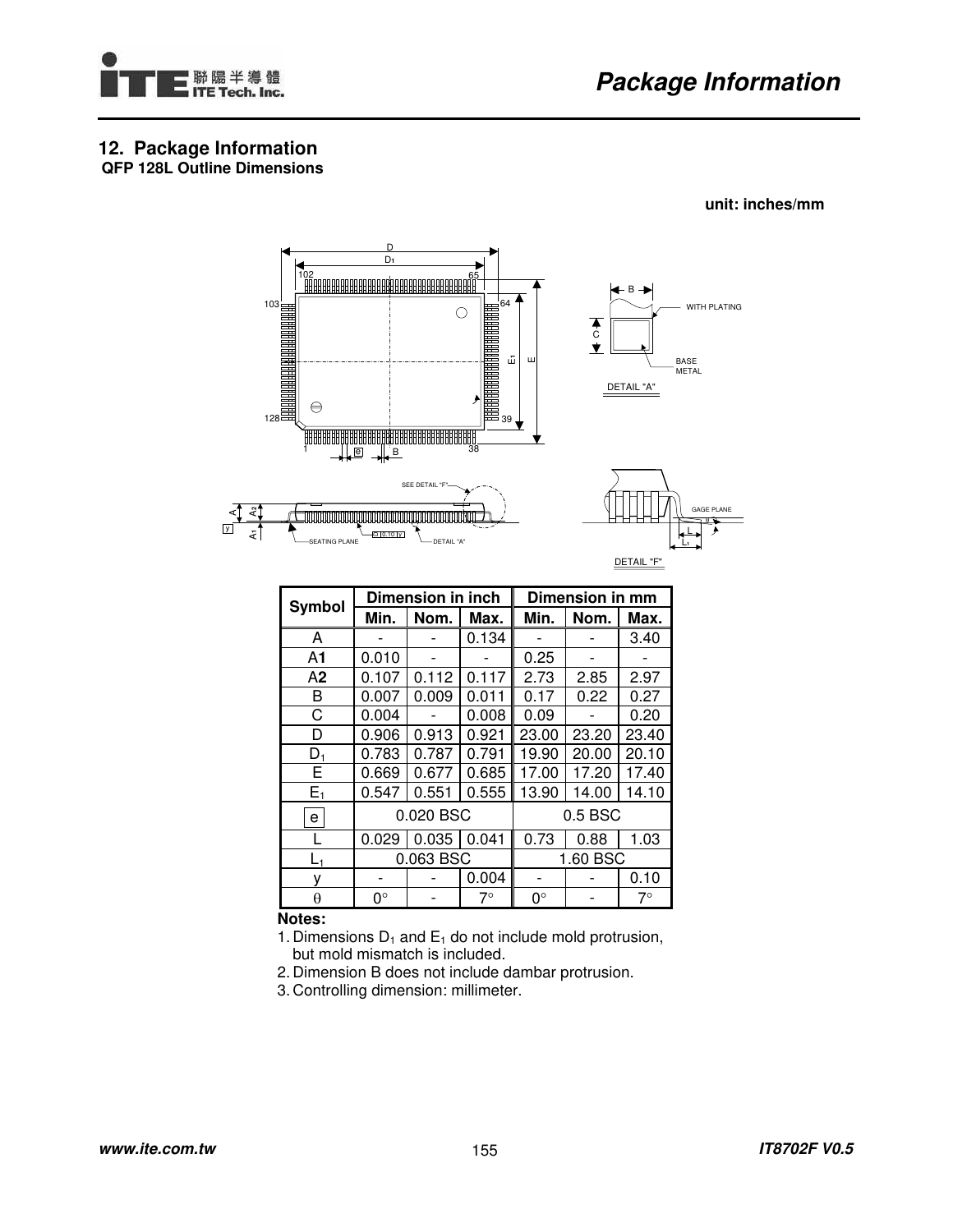This page is intentionally left blank.